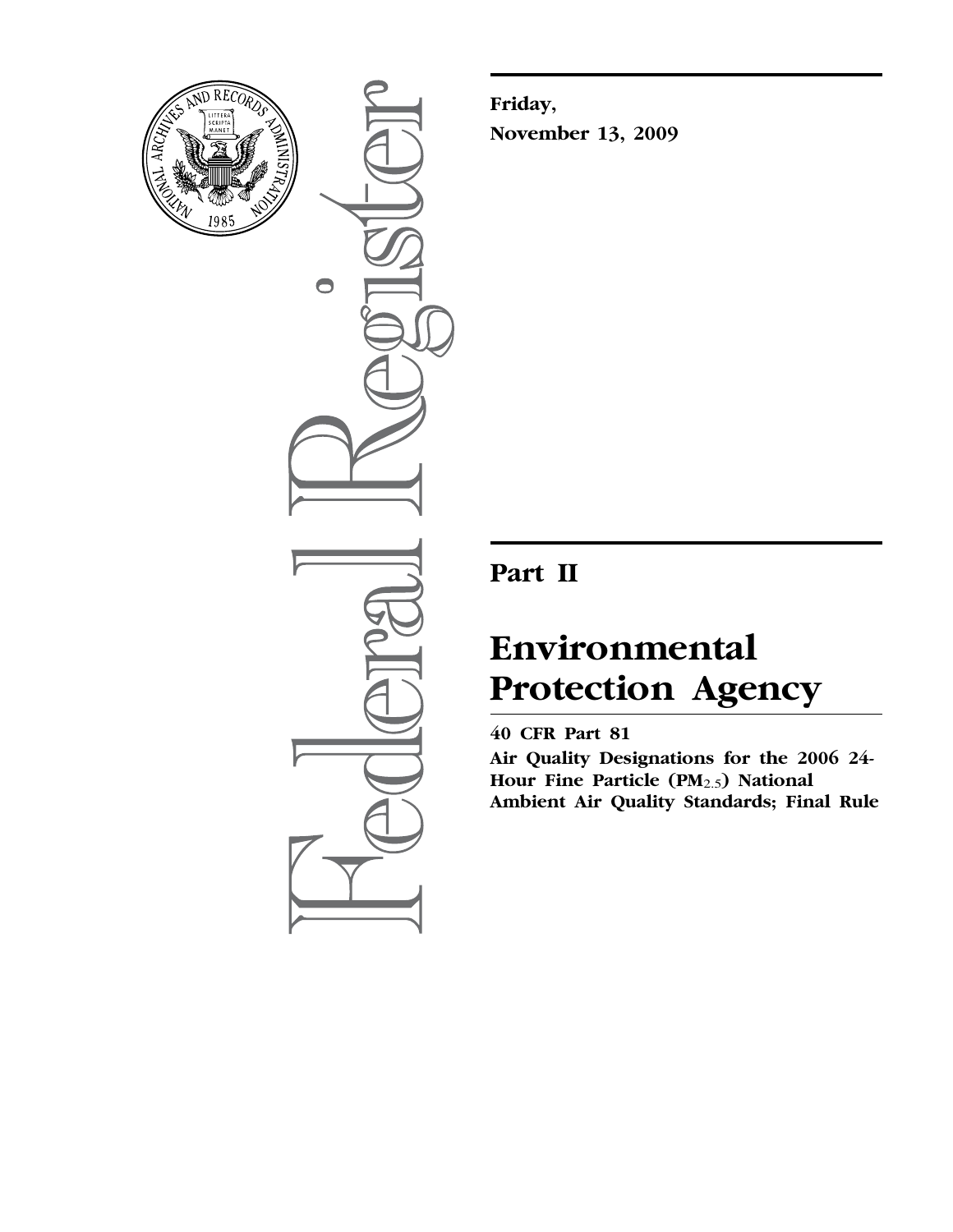#### **ENVIRONMENTAL PROTECTION AGENCY**

## **40 CFR Part 81**

**[EPA–HQ–OAR–2007–0562; FRL–8969–2]** 

**RIN–2060–AP27** 

## **Air Quality Designations for the 2006 24-Hour Fine Particle (PM**2.5**) National Ambient Air Quality Standards**

**AGENCY:** Environmental Protection Agency (EPA). **ACTION:** Final rule.

**SUMMARY:** This rule establishes the initial air quality designations for most areas in the United States (U.S.), including Indian Country, for the 2006 24-hour fine particle  $(PM_{2.5})$  National Ambient Air Quality Standards (NAAQS). Through these designations, EPA is identifying areas that meet or violate these NAAQS. In particular, EPA is identifying the geographic boundaries of areas that violate, or contribute to violations of, the 2006 24-hour  $PM_{2.5}$ NAAQS. This is an important step toward providing the public health and welfare protections of the 2006 24-hour PM2.5 NAAQS. The Clean Air Act (CAA) requires states with areas designated nonattainment to undertake certain planning and pollution control activities within these areas in order to attain the standards as quickly as reasonably possible. Designating areas also helps citizens know whether the air quality where they live and work is healthful or unhealthful. Health studies have shown significant associations between exposure to  $PM_{2.5}$  and premature death from heart and lung disease.  $PM_{2.5}$  can also aggravate heart and lung diseases and has been linked to effects such as

cardiovascular symptoms, cardiac arrhythmias, heart attacks, respiratory symptoms, asthma attacks, and bronchitis. These effects can result in increased hospital admissions, emergency room visits, absences from school or work, and restricted activity days. Individuals that may be particularly sensitive to  $PM_{2.5}$  exposure include people with heart or lung disease, older adults, and children.

**DATES:** *Effective Date:* The effective date of this rule is December 14, 2009. **ADDRESSES:** The EPA has established a docket for this action under Docket ID NO. EPA–HQ–OAR–2007–0562. All documents in the docket are listed in the index at *<http://www.regulations.gov>*. Although listed in the index, some information is not publicly available, i.e., Confidential Business Information (CBI) or other information whose disclosure is restricted by statute. Certain other material, such as copyrighted material, is not placed on the Internet and will be publicly available only in hard copy form. Publicly available docket materials are available either electronically in the docket or in hard copy at the Docket, EPA/DC, EPA West, Room 3334, 1301 Constitution Ave., NW., Washington, DC. The Public Reading Room is open from 8:30 a.m. to 4:30 p.m. Monday through Friday, excluding legal holidays. The telephone number for the Public Reading Room is (202) 566–1744, and the telephone number for the Office of Air and Radiation Docket and Information Center is (202) 566–1742.

In addition, EPA has established a [Web Site for this rulemaking at:](http://www.epa.gov/pmdesignations/2006standards/index.htm) *http:// www.epa.gov/pmdesignations/ 2006standards/index.htm*. The Web site includes EPA's final state and tribal designations, as well as state initial recommendation letters, EPA modification letters, technical support documents, responses to comments and other related technical information.

## **FOR FURTHER INFORMATION CONTACT:**

Amy Vasu, Office of Air Quality Planning and Standards, U. S. Environmental Protection Agency, Mail Code C539–01, Research Triangle Park, NC, 27711, phone number (919) 541– 0107 or by e-mail at: *[vasu.amy@epa.gov](mailto:vasu.amy@epa.gov)*  or Rich Damberg, Office of Air Quality Planning and Standards, U. S. Environmental Protection Agency, Mail Code C539–01, Research Triangle Park, NC, 27711, phone number (919) 541– 5592 or by e-mail at: *[damberg.rich@epa.gov](mailto:damberg.rich@epa.gov)*.

*Regional Office Contacts:* 

- Region I—Alison Simcox (617) 918– 1684,
- Region II—Kenneth Fradkin (212) 637– 3702,
- Region III—Maria Pino (215) 814–2181,
- Region IV—Steve Scofield (404) 562– 9034,
- Region V—John Summerhays (312) 886– 6067,
- Region VI—Joe Kordzi (214) 665–7186,
- Region VII—Tracey Casburn (913) 551– 7016,
- Region VIII—Catherine Roberts (303) 312–6025,
- Region IX—Eleanor Kaplan (415) 744– 1286,
- Region X—Krishna Viswanathan (206) 553–2684.

#### **SUPPLEMENTARY INFORMATION:** The public may inspect the rule and the technical support information at the following locations:

| Regional offices                                                                                                                                                             | <b>States</b>                                                                                       |
|------------------------------------------------------------------------------------------------------------------------------------------------------------------------------|-----------------------------------------------------------------------------------------------------|
| Dave Conroy, Chief, Air Programs Branch, EPA New England, 1 Con-<br>gress Street, Suite 1100, Boston, MA 02114–2023, (617) 918–1661.                                         | Connecticut, Maine, Massachusetts, New Hampshire, Rhode Island,<br>and Vermont.                     |
| Raymond Werner, Chief, Air Programs Branch, EPA Region II, 290<br>Broadway, 25th Floor, New York, NY 10007-1866, (212) 637-3706.                                             | New Jersey, New York, Puerto Rico, and Virgin Islands.                                              |
| Cristina Fernandez, Branch Chief, Air Quality Planning Branch, EPA<br>Region III, 1650 Arch Street, Philadelphia, PA 19103-2187, (215)<br>814-2178.                          | Delaware, District of Columbia, Maryland, Pennsylvania, Virginia, and<br>West Virginia.             |
| Richard A. Schutt, Chief, Air Planning Branch, EPA Region IV, Sam<br>Nunn Atlanta Federal Center, 61 Forsyth Street, SW, 12th Floor, At-<br>lanta, GA 30303, (404) 562-9033. | Alabama, Florida, Georgia, Kentucky, Mississippi, North Carolina,<br>South Carolina, and Tennessee. |
| Jay Bortzer, Chief, Air Programs Branch, EPA Region V, 77 West<br>Jackson Street, Chicago, IL 60604, (312) 886-1430.                                                         | Illinois, Indiana, Michigan, Minnesota, Ohio, and Wisconsin.                                        |
| Guy Donaldson, Chief, Air Planning Section, EPA Region VI, 1445<br>Ross Avenue, Dallas, TX 75202, (214) 665–7242.                                                            | Arkansas, Louisiana, New Mexico, Oklahoma, and Texas.                                               |
| Joshua A. Tapp, Chief, Air Programs Branch, EPA Region VII, 901<br>North 5th Street, Kansas City, Kansas 66101-2907, (913) 551-7606.                                         | Iowa, Kansas, Missouri, and Nebraska.                                                               |
| Monica Morales, Leader, Air Quality Planning Unit, EPA Region VIII,<br>U.S. EPA Region VIII, 1595 Wynkoop Street, Denver, CO 80202-<br>1129, (303) 312-6936.                 | Colorado, Montana, North Dakota, South Dakota, Utah, and Wyoming.                                   |
| Lisa Hanf, Air Planning Office, EPA Region IX, 75 Hawthorne Street,<br>San Francisco, CA 94105, (415) 972-3854.                                                              | American Samoa, Arizona, California, Guam, Hawaii, Nevada, and<br>Northern Mariana Islands.         |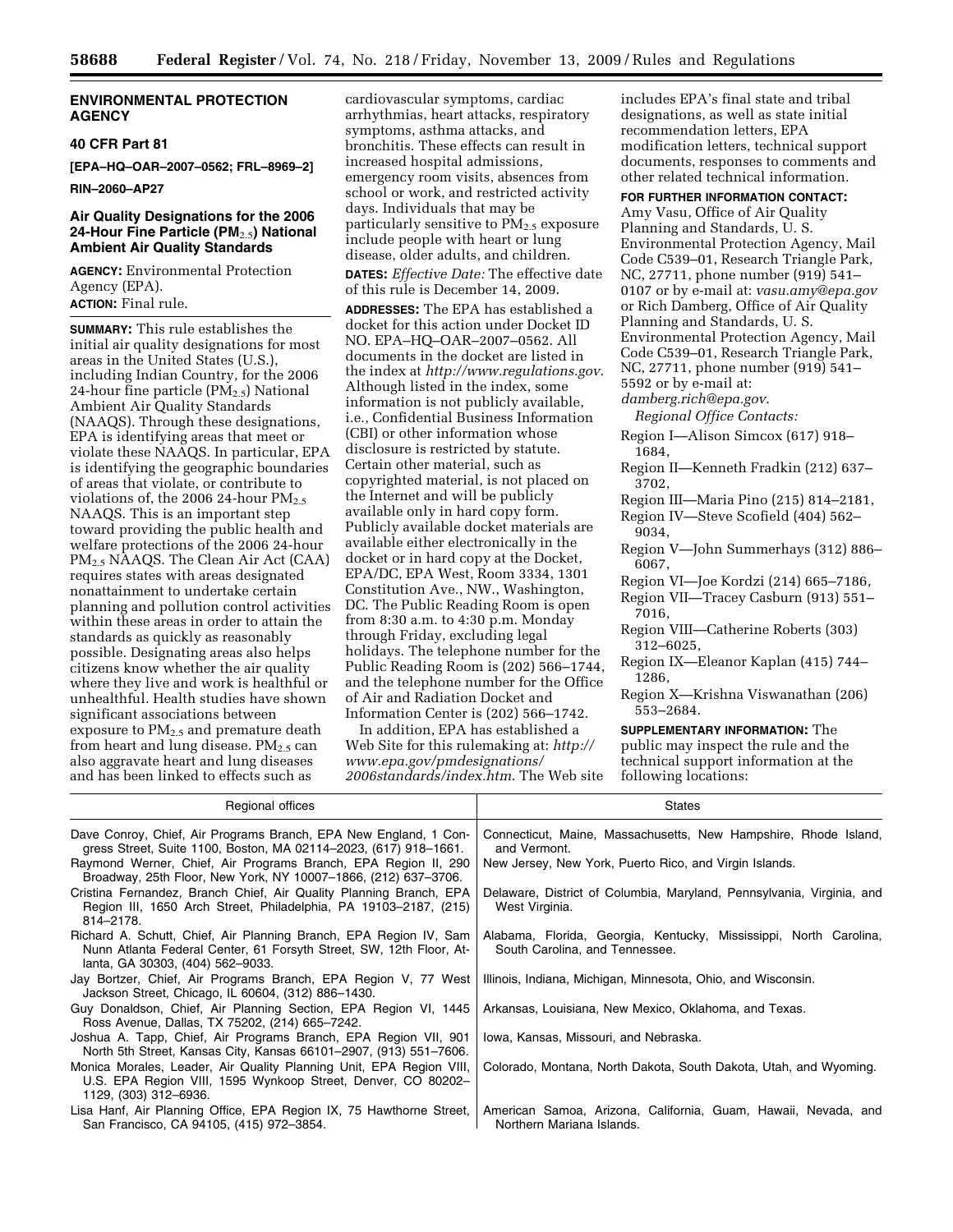| Regional offices                                                                                                                                                                                                                | <b>States</b> |
|---------------------------------------------------------------------------------------------------------------------------------------------------------------------------------------------------------------------------------|---------------|
| Mahbubul Islam, Manager, State and Tribal Air Programs, EPA Region   Alaska, Idaho, Oregon, and Washington.<br>X, Office of Air, Waste, and Toxics, Mail Code OAQ-107, 1200 Sixth<br>Avenue, Seattle, WA 98101, (206) 553-6985. |               |

#### **Table of Contents**

The following is an outline of the Preamble.

- I. Preamble Glossary of Terms and Acronyms
- II. What Is the Purpose of This Document?
- III. What Are Fine Particles and the Health Concerns Associated With Fine Particles?
- IV. What Air Quality Standards Has EPA Established To Address Fine Particles?
- V. What Are the Clean Air Act (CAA) Requirements for Air Quality Designations?
- VI. How Did EPA Comply With the Clean Air Act (CAA) Requirements for Air Quality Designations?
- VII. How Did EPA Apply the Statutory Requirements and Applicable Guidance To Determine Nonattainment Area Designations and Boundaries for the 2006 24-Hour PM<sub>2.5</sub> NAAQS?
- VIII. What Areas Is EPA Designating Nonattainment for the 2006 24-Hour PM2.5 NAAQS?
- IX. How Has EPA Used 2008 Air Quality Data?
- X. How Do Designations Affect Indian Country?
- XI. Where Can I Find Information Forming the Basis for This Rule and Exchanges Between EPA, States, and Tribes Related to This Rule?
- XII. Statutory and Executive Order Reviews
- A. Executive Order 12866: Regulatory Planning and Review
- B. Paperwork Reduction Act
- C. Regulatory Flexibility Act
- D. Unfunded Mandates Reform Act
- E. Executive Order 13132: Federalism
- F. Executive Order 13175: Consultation and Coordination With Indian Tribal Governments
- G. Executive Order 13045: Protection of Children From Environmental Health and Safety Risks
- H. Executive Order 13211: Actions That Significantly Affect Energy Supply, Distribution, or Use
- I. National Technology Transfer Advancement Act (NTTAA)
- J. Executive Order 12898: Federal Actions To Address Environmental Justice in Minority Populations and Low-Income Populations
- K. Congressional Review Act
- L. Judicial Review

#### **I. Preamble Glossary of Terms and Acronyms**

The following are abbreviations of terms used in the preamble.

- APA Administrative Procedure Act
- CAA Clean Air Act
- CBSA Core Based Statistical Area
- CES Contributing Emissions Score
- CFR Code of Federal Regulations
- CSA Combined Statistical Area
- DC District of Columbia<br>
EO Executive Order
- Executive Order EPA Environmental Protection Agency
- FR Federal Register
- FRM Federal Reference Method
- MPO Metropolitan Planning Organizations NAAQS National Ambient Air Quality
- Standards NO3 Nitrate
- NOX Nitrogen Oxides
- NTTAA National Technology Transfer Advancement Act
- OMB Office of Management and Budget
- RFA Regulatory Flexibility Act<br>SIP State Implementation Plan
- State Implementation Plan
- SO<sub>2</sub> Sulfur Dioxide
- SO4 Sulfate
- μg/m3 micrograms per cubic meter UMRA Unfunded Mandate Reform Act of
- 1995<br>TAR Tribal Authority Rule
- TSD Technical Support Document
- U.S. United States
- VCS Voluntary Consensus Standards
- VOC Volatile Organic Compounds

#### **II. What Is the Purpose of This Document?**

The purpose of this document is to announce and promulgate initial designations and boundaries for areas across the country with respect to the 2006 24-hour  $PM<sub>2.5</sub> NAAQS$ , in accordance with the requirements of CAA section 107(d). The list of areas in each state and in Indian Country, and the designation for each area, appear in the table at the end of this final rule (amendments to 40 CFR 81.300–356). For those areas designated nonattainment, states must develop a State Implementation Plan (SIP) and tribes may develop a Tribal Implementation Plan that provides for attainment of the NAAQS as expeditiously as practicable, in accordance with the requirements of the CAA and applicable EPA regulations. Pursuant to section 172(b), EPA is announcing that states and tribes must submit these plans no later than three years from the effective date of these designations. Such plans must meet the requirements of section 172(c). EPA's current implementation regulations for PM2.5 at 40 CFR section 51.1000–1012 apply expressly only to the 1997  $PM_{2.5}$ NAAQS. EPA is considering amending those regulations explicitly to encompass the 2006  $PM_{2.5}$  NAAQS, and whether any other revisions to the regulations are necessary for these new standards. The Agency anticipates that the SIP requirements for the 2006  $PM_{2.5}$ 

NAAQS should be comparable to those for the 1997  $PM_{2.5}$  NAAQS, so that the regulations at sections 51.1000–1012 can be used as a guide to SIP planning for the 2006 NAAQS pending any revisions to the regulations. For those areas designated unclassifiable or attainment, states must meet other statutory and regulatory requirements to prevent significant deterioration of air quality in those areas.

This notice identifies the 31 areas, listed in *Table 1* below, comprised of one or more whole or partial counties, as nonattainment areas for the 2006 24 hour PM2.5 NAAQS. The basis for establishing these areas as ''nonattainment'' is monitored air quality data for 2006–2008 indicating a violation of the NAAQS. EPA has also identified three additional areas with monitoring data now indicating potential violations of the 2006 24-hour PM2.5 NAAQS, and we are in the process of working with affected states and tribes in accordance with CAA section 107(d) to establish nonattainment boundaries for these areas. Accordingly, EPA is deferring the designations for these areas until EPA and the states and tribes can develop sufficient information to determine the appropriate boundaries for these nonattainment areas. *Table 3* below identifies these areas.

EPA completed initial designations for the annual PM2.5 NAAQS in 2005 (70 FR 944). EPA's review of 2006–2008 monitoring data indicates that two areas initially designated as ''unclassifiable/ attainment" for the annual  $PM_{2.5}$ NAAQS are now violating that NAAQS. For these two areas, EPA intends to initiate the process to redesignate these currently violating areas to nonattainment in accordance with the procedures of CAA section 107(d)(3). The outcome of the redesignation process will be announced in a separate future notice.

This rule also lists the current designations for the 1997 24-hour PM<sub>2.5</sub> NAAQS designations, which remain in place. EPA has not previously, and is not by this action, revoking the 1997 annual or 24-hour  $PM<sub>2.5</sub> NAAQS$ . Areas currently designated nonattainment for the 1997 annual or 24-hour NAAQS remain so after this action, and remain obligated to comply with the statutory and regulatory requirements applicable to such areas. EPA is not by this action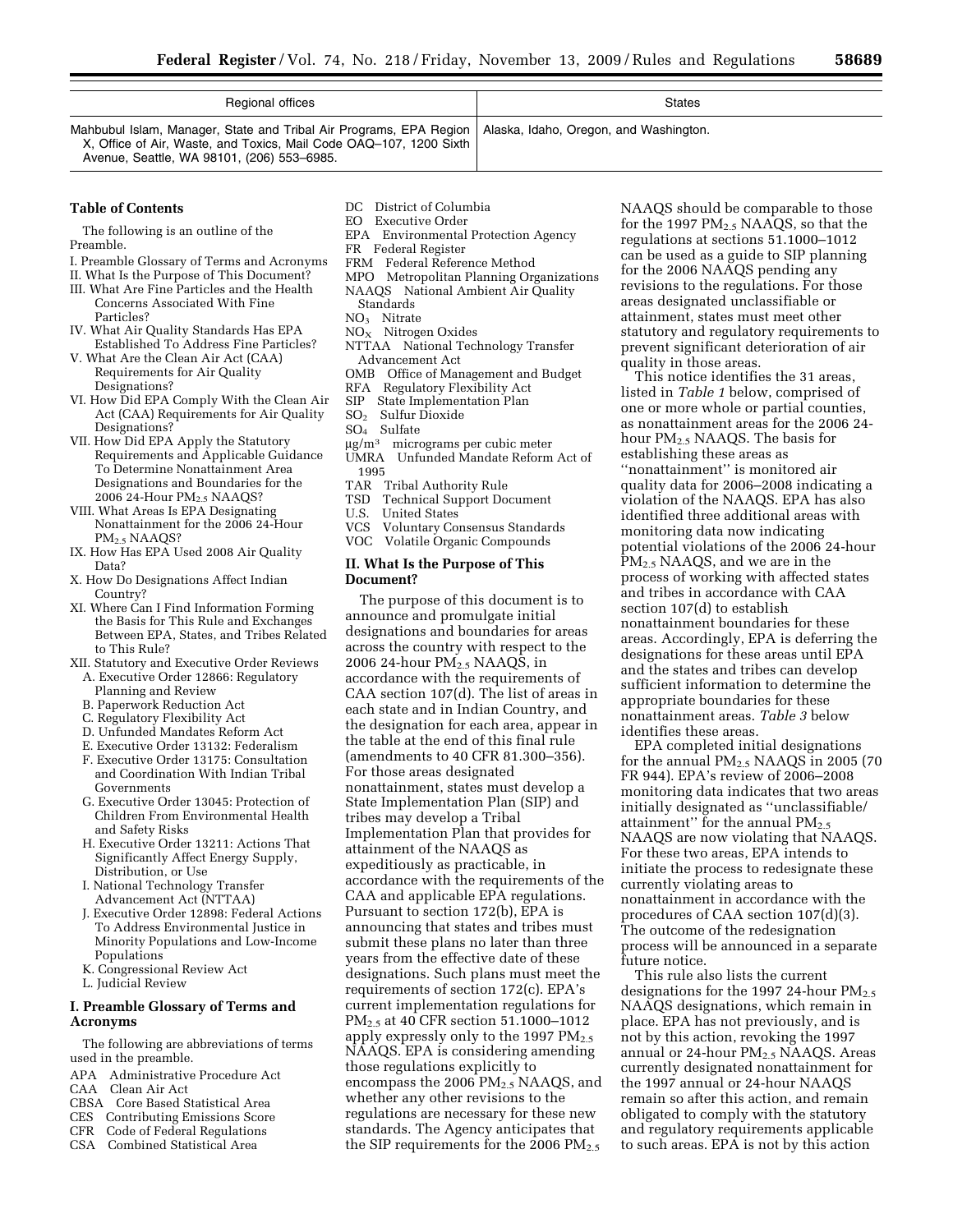promulgating any designations for the 1997  $PM_{2.5}$  NAAQS, but is announcing its intention to initiate the redesignation process under CAA section 107(d)(3) by a later action.

## **III. What Are Fine Particles and the Health Concerns Associated With Fine Particles?**

Fine particles are extremely small airborne particles. Airborne particles with a nominal aerodynamic diameter of 2.5 micrometers or less (a micrometer is one-millionth of a meter; 2.5 micrometers is less than about onethirtieth the thickness of a human hair) are considered to be ''fine particles'' and are also known as  $PM_{2.5}$ . Due to their small size, they can penetrate deeply into the lungs of people who inhale them, where they can accumulate, react, or be absorbed into the body. Epidemiological studies have shown a significant association between elevated PM<sub>2.5</sub> levels and a number of serious health effects, including premature mortality, aggravation of respiratory and cardiovascular disease (as indicated by increased hospital admissions, emergency room visits, absences from school or work, and restricted activity days), lung disease, decreased lung function, asthma attacks, and certain cardiovascular problems such as heart attacks and cardiac arrhythmia. Individuals particularly sensitive to PM<sub>2.5</sub> exposure include older adults, people with heart and lung disease, and children.

Fine particles in the atmosphere are made up of a complex mixture of components, both liquid and solid. Common constituents of ambient  $PM_{2.5}$ include: Sulfate  $(SO<sub>4</sub>)$ ; nitrate  $(NO<sub>3</sub>)$ ; ammonium (NH4); elemental carbon; a great variety of organic compounds; and inorganic material (including metals, dust, sea salt, and other trace elements), which often is referred to as ''crustal'' material. Ambient PM<sub>2.5</sub> is typically comprised of a mixture of primary and secondary particles. ''Primary'' particles are emitted directly into the air as a solid or liquid particle (e.g., elemental carbon and organic particles from diesel engines or burning activities). "Secondary" particles (e.g., SO<sub>4</sub> and  $NO<sub>3</sub>$ ) form in the atmosphere as a result of various chemical transformations of gaseous precursors such as sulfur dioxide  $(SO<sub>2</sub>)$  and oxides of nitrogen  $(NO<sub>X</sub>)$ . These primary and secondary particles result from a broad variety of sources and emissions activities. Chemical precursors to secondary particles include  $SO_2$ , NO<sub>X</sub>, volatile organic compounds (VOCs), and ammonia.

Fine particles are emitted by, and formed from emissions of, a wide range of sources. For example, SO4 particles usually result from reactions of  $SO<sub>2</sub>$ emissions (from sources like power plants and industrial boilers) with ammonia emissions (from sources like animal feeding operations and fertilizer production, and to a lesser extent from mobile sources and power plants). Nitrate particles usually result from reactions of  $NO<sub>x</sub>$  emissions (from such as mobile sources, power plants, or other industrial sources) with ammonia emissions. Crustal particles typically result from sources or activities that cause suspension of soils or metals in the air, such as re-entrained road dust, agriculture, or mining. Carbonaceous particles result from emissions from a wide range of sources or activities that cause the suspension of soil or metals in the air, such as re-entrained road dust, agriculture, or mining. Carbonaceous particles emanate directly from diesel and gasoline powered engines in mobile sources and heavy equipment, wildfires, waste burning, power generation, and other industrial sources. They also result from secondary reactions of VOCs in the atmosphere. Speciated data for PM2.5 can provide information useful in identifying contributing emission sources and areas.

The relative proportion of primary and secondary particles, and the relative proportions of different species of particles found in a given geographic area, can vary widely, depending upon factors such as the mix of sources in the area, the mix of PM<sub>2.5</sub> precursors, and meteorology. The sources of  $PM_{2.5}$  and PM2.5 precursors in any area also vary by type, amount, and number. Thus, the ambient  $PM_{2.5}$  in areas results from complex interaction of emissions that, in the aggregate, comprise the total ambient  $\overline{PM}_{2.5}$  level.

Additionally,  $PM<sub>2.5</sub>$  and its precursors can transport hundreds or thousands of miles suspended in the atmosphere. The extent and direction of transport are affected by meteorological conditions and winds. Wind direction, speed, and strength all vary over the course of a single day, as well as by season, and, thus, over the entire year. Consequently, ambient  $PM_{2.5}$  in an area may be the combination of primary and secondary  $PM<sub>2</sub>$ , particles that result from the emissions of sources in that area, nearby areas, and areas much farther away.

Given the complex nature of  $PM_{2.5}$ , including its serious adverse health impacts, multiple precursors, numerous sources, meteorological considerations, and the need to distinguish between impacts of local and non-local sources at any violating monitor, EPA has

developed a case-by-case approach to determining designations for  $PM<sub>2.5</sub>$ . In particular, to determine which areas are violating, and which nearby areas are contributing to those violations, EPA considers the specific facts and circumstances of each area.

#### **IV. What Air Quality Standards Has EPA Established To Address Fine Particles?**

On July 18, 1997, EPA revised the NAAQS for particulate matter to add new standards for fine particle pollution, using  $PM<sub>2.5</sub>$  as the indicator. EPA established annual and 24-hour standards for PM2.5 (62 FR 38652). The primary and secondary annual PM<sub>2.5</sub> standards were set at a level of 15 micrograms per cubic meter  $(\mu g/m^3)$ , based on a 3-year average of annual mean PM2.5 concentrations. The primary and secondary 24-hour PM<sub>2.5</sub> standards were set at a level of 65 μg/m3, based on a 3-year average of the 98th percentile of 24-hour  $PM_{2.5}$  concentrations. The 1997 annual and 24-hour PM<sub>2.5</sub> NAAQS are codified at 40 CFR section 50.7. EPA promulgated the designations for the 1997 PM2.5 NAAQS on January 5, 2005, and these designations became effective on April 5, 2005 (70 FR 944). The U.S. Court of Appeals for the District of Columbia has recently upheld EPA's designations for the 1997  $PM_{2.5}$  NAAQS for all but one area.<sup>1</sup>

In 2006, EPA strengthened the primary and secondary 24-hour  $PM_{2.5}$ NAAQS from 65  $\mu$ g/m<sup>3</sup> to 35  $\mu$ g/m<sup>3</sup>, and retained the current primary and secondary annual  $\overline{PM}_{2.5}$  NAAQS at 15  $\mu$ g/m<sup>3</sup>. The revised 24-hour PM<sub>2.5</sub> standards were published on October 17, 2006 (71 FR 61144) and became effective on December 18, 2006. The 2006 annual and 24-hour  $PM_{2.5}$ NAAQS are codified at 40 CFR 50.13. The more stringent 2006 24-hour  $PM_{2.5}$ standards are based on significant evidence and numerous health studies demonstrating that serious health effects are associated with short-term exposures to  $PM_{2.5}$  at this level.

Many petitioners challenged EPA's 2006 annual P $M_{2.5}$  standards but not the 2006 24-hour  $PM<sub>2.5</sub>$  standards. As a result of that challenge, the U.S. Court of Appeals for the District of Columbia has remanded the 2006 annual  $PM_{2.5}$ standards to EPA for further proceedings.2 Though remanded, the standards remain in effect while EPA determines how to respond to the concerns raised in the court's opinion.

<sup>1</sup>*See, Catawba et al.* v. *EPA,* No. 05–1064 and

<sup>&</sup>lt;sup>2</sup> See, American Farm Bureau Federation and *National Pork Producers Council, et al.* v. *EPA,* 559 F.3d 512 (DC Cir. 2009).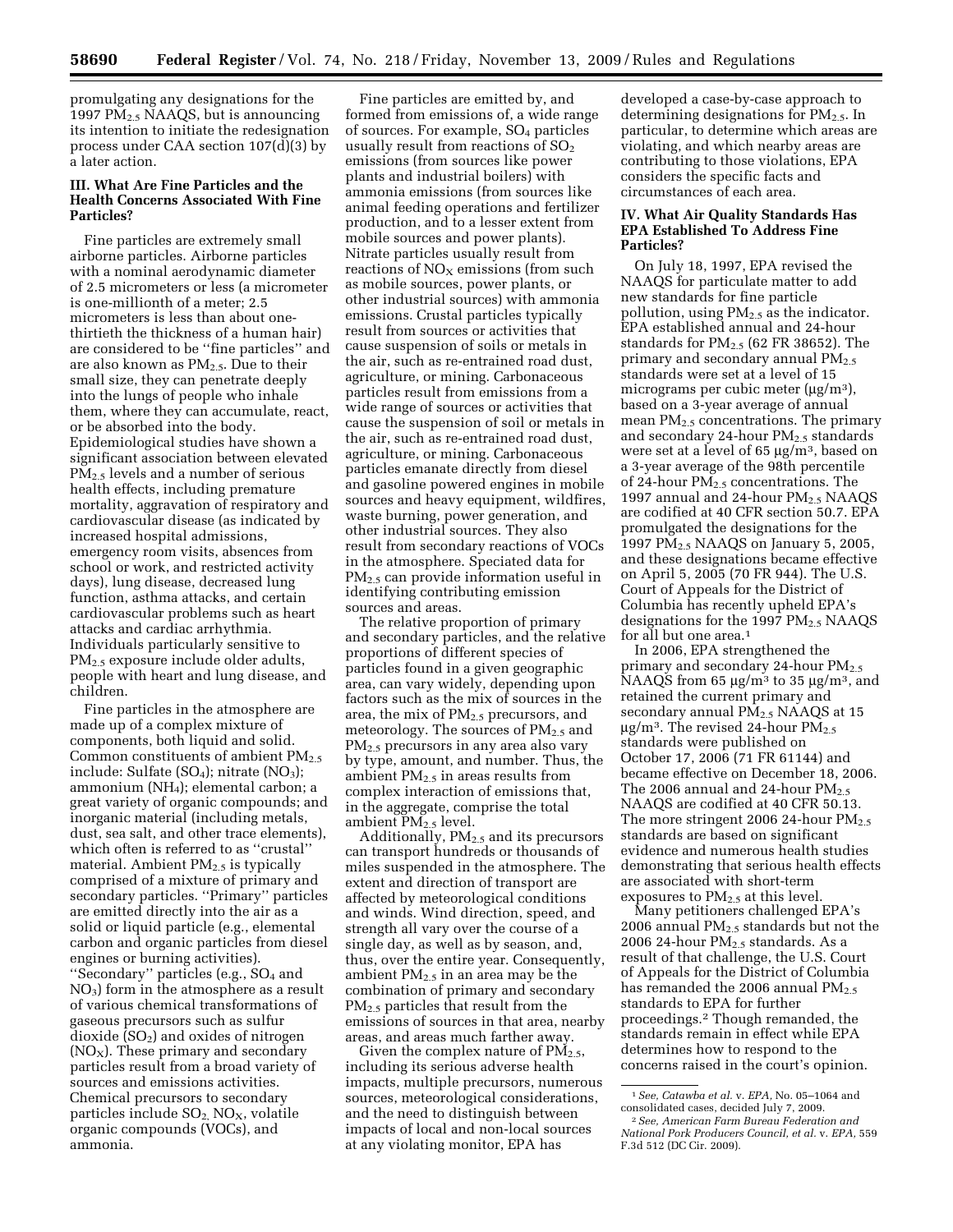EPA is currently evaluating a petition concerning the designations for the 2006 annual  $PM<sub>2.5</sub>$  standards and is not promulgating them at this time. Because the 2006 24-hour  $PM<sub>2.5</sub> NAAQS$  are in effect and the court did not remand them, EPA is proceeding to promulgate the designations for these standards in this rulemaking action.

#### **V. What Are the Clean Air Act (CAA) Requirements for Air Quality Designations?**

This section summarizes the provisions of section 107(d) of the CAA, which governs the process that the states and EPA must follow in order to promulgate designations. Section 107(d)(1) provides that, after EPA promulgates any new or revised NAAQS, EPA must promulgate designations for all areas nationwide through a specific administrative process governed by the terms of section 107(d). The designations process is explicitly exempt from the usual notice and comment procedures required by the Administrative Procedures Act (APA) pursuant to section  $107(d)(2)(B)$ . The process is likewise exempt from the procedural requirements of section 307(d), unless EPA invokes it, by virtue of the fact that designations are not included in the statutory list of actions in section  $307(d)(1).<sup>3</sup>$ 

The designation process begins with initial recommendations for designations from the states and tribes for areas within their jurisdictions. Section  $107(d)(1)(A)$  provides that, by not later than one year after promulgation of a new or revised standard, each state is required to submit its recommendations for air quality designations for all areas under its jurisdiction to EPA, including the appropriate boundaries for nonattainment areas. Within section 107(d)(1)(A), the CAA establishes three types of designations: (i) Attainment areas that meet the NAAQS; (ii) unclassifiable areas, for which there is insufficient information to determine whether or not the area meets the NAAQS; and (iii) nonattainment areas that either do not meet the NAAQS, or that contribute to violations in a nearby area that does not meet the NAAQS. With respect to nonattainment areas, it should be noted that the statute does not define what constitutes a violation of the NAAQS. Nor does the statute define the terms ''area,'' ''contributes,'' or "nearby" for purposes of designations for any NAAQS.

EPA reviews state recommendations and, under section  $107(d)(1)(B)$ , is authorized to make any modifications to those recommendations that the Administrator deems necessary. The statute does not define the term ''necessary,'' but EPA interprets this to authorize the Administrator to modify designations that did not meet the statutory requirements or were otherwise inconsistent with the facts or analysis deemed appropriate by EPA. If EPA is considering modifications to a state's initial recommendation, EPA is required to notify the state of any such intended modifications to its recommendation not less than 120 days prior to EPA's promulgation of the final designation. If the state does not agree with EPA's modification, it then has an opportunity to respond to EPA and to demonstrate why it believes the modification proposed by EPA is inappropriate, as contemplated by section  $107(d)(1)(B)(ii)$ . Even if a state fails to provide any recommendation for an area, in whole or in part, EPA still must promulgate a designation that the Administrator deems appropriate, pursuant to section  $107(d)(1)(B)(ii)$ .

Section 107(d)(1)(B)(i) directs EPA to promulgate the designations as expeditiously as practicable, but not later than two years from the date of promulgation of new or revised air quality standards. However, in the event that EPA has insufficient information to promulgate the designation for an area, EPA may extend the period for up to one additional year.

EPA believes that section 107(d) provides the Agency with discretion to determine how best to interpret the terms in the definition of a nonattainment area (e.g., ''contributes to'' and ''nearby'') for a new or revised NAAQS, given considerations such as the nature of a specific pollutant, the types of sources that may contribute to violations, the form of the standards for the pollutant, and other relevant information. In particular, EPA believes that the statute does not require the Agency to establish bright line tests or thresholds for what constitutes contribution or nearby for purposes of designations.4

Similarly, EPA believes that the statute permits EPA to evaluate the appropriate application of the term 'area" to include geographic areas based upon full or partial county boundaries, and contiguous or noncontiguous areas, as may be appropriate for a particular NAAQS. For example,

section  $107(d)(1)(B)(ii)$  explicitly provides that EPA can make modifications to designation recommendations for an area ''or portions thereof,'' and under section  $107(d)(1)(B)(iv)$ , a designation remains in effect for an area ''or portion thereof'' until EPA redesignates it. *See* footnote 4.

Section 107(d) contains additional specific provisions applicable to other NAAQS, such as ozone or lead in section  $107(d)(4)$  and  $(5)$ . The designations for the 2006 24-hour  $PM_{2.5}$ NAAQS are governed by the general provisions of section 107(d)(1) and (2). However, EPA has concluded that it has discretion to look to other provisions of section 107(d) by analogy, as appropriate, to inform the process for designations for the 2006 24-hour  $PM<sub>2.5</sub>$ NAAQS. *See* footnote 4. For example, EPA recommended that states assess boundaries for nonattainment areas using information related to various factors similar to those that EPA had previously recommended for the 1997 annual PM2.5 NAAQS designations, and which, in turn, relate to similar types of information that Congress provided for consideration in designations for ozone in section 107(d)(4)(A)(v). *See* footnote 4.

Another key distinction of section 107(d) is that it directs EPA to identify areas that violate the NAAQS, and nearby areas that ''contribute'' to those violations. Some have asserted that this term should be controlled by EPA's interpretation of comparable terms in section 110(a)(2)(D) and section 126. In other actions, such as the Clean Air Interstate Rule, EPA has relied on the term ''contribute significantly to nonattainment'' to support regulatory efforts to address regional interstate transport of pollutants, such as  $SO<sub>2</sub>$  and  $NO<sub>x</sub>$ , that exacerbate nonattainment of the PM2.5 NAAQS in downwind areas. In these actions, EPA has, through regulation, evaluated amounts of emissions that occur on a statewide basis, and EPA has used this information to develop a threshold to determine which states should be considered to contribute significantly to nonattainment in another state, at a level sufficient to require inclusion within a regional control strategy.

EPA believes that the explicit wording of section 107(d) and section 110(a)(2)(D) differs markedly, and that the purposes of the two provisions are likewise distinct. For example, EPA believes that section 110(a)(2)(D) requires some quantification of the amount of transport from a state, because the provision directs EPA to insure that there are provisions to

<sup>3</sup>This view has been confirmed in *Catawba et al.*  v. *EPA,* No. 05–1064 and consolidated cases, decided July 7, 2009.

<sup>4</sup>This view has been confirmed in *Catawba et al.*  v. *EPA,* No. 05–1064 and consolidated cases, decided July 7, 2009.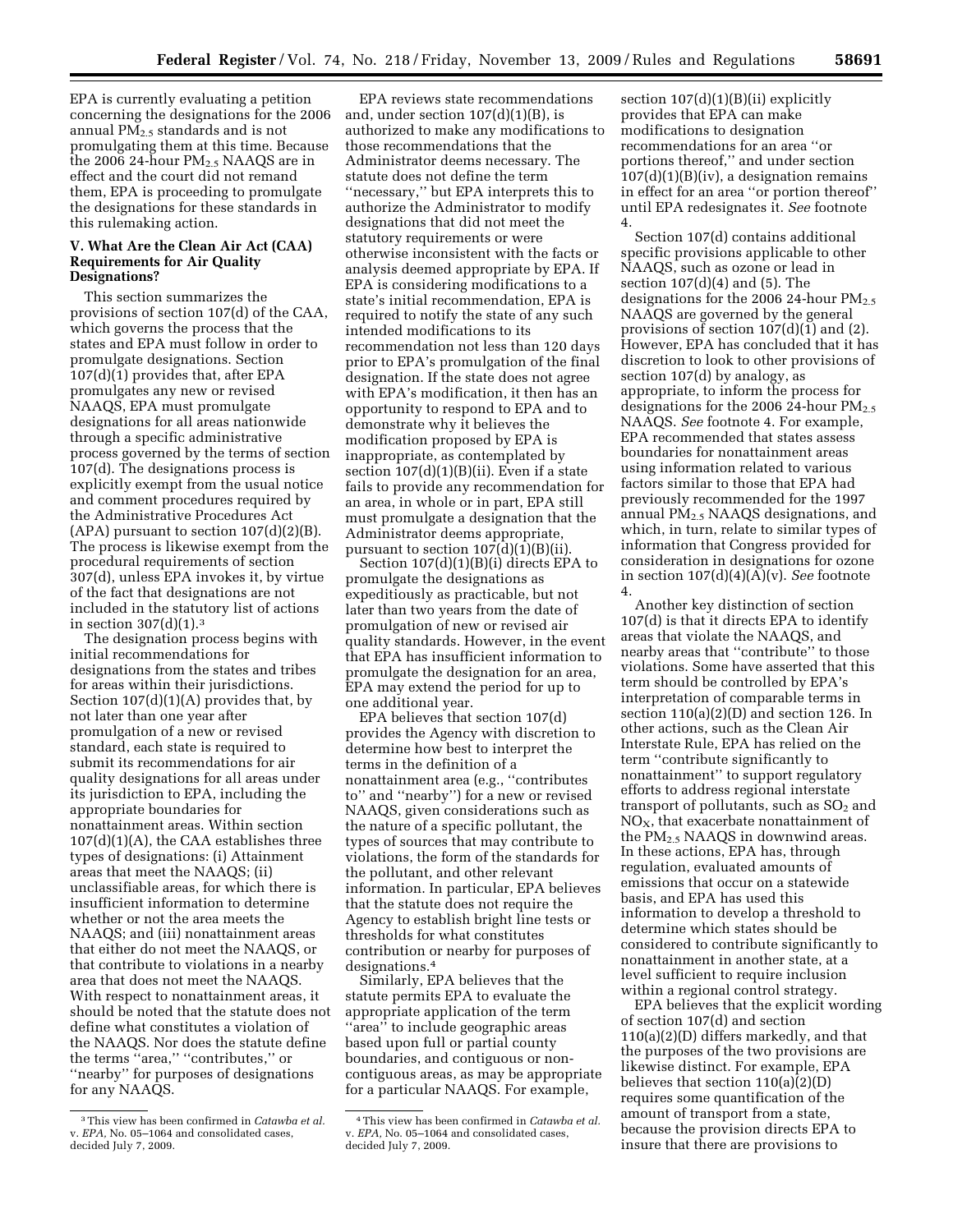prevent emissions ''in amounts'' that would ''significantly'' contribute to violations of a NAAQS in another state. By comparison, section 107(d) includes no such explicit requirement for any quantification of emissions or contribution and does not use the term ''significant'' to modify the word ''contributes.'' Moreover, section 107(d) is intended to accomplish a distinctly different purpose from section 110(a)(2)(D). Section 107(d) directs EPA to identify those areas that are violating, and those nearby areas that are contributing to the violations, as the geographic areas within which states must address local emission sources for purposes of local attainment needs, in accordance with the requirements of section 172 and applicable regulations. By contrast, section 110(a)(2)(D) authorizes EPA to take action to address interstate transport of pollutants from one or more states that affect other states. To be sure, these provisions can work in concert to address the local and regional components of nonattainment for a given NAAQS. They are not, however, identical in wording or purpose.

Designation activities for federallyrecognized tribes are covered under the authority of section 301(d) of the CAA. This provision of the CAA authorizes EPA to treat eligible tribes in a similar manner as states. Pursuant to section 301(d)(2), EPA promulgated regulations, known as the Tribal Authority Rule (TAR) (63 FR 7254). The TAR is codified at 40 CFR part 49. That rule specifies those provisions of the CAA for which it is appropriate to treat tribes in a similar manner as states. Under the TAR, tribes may choose to develop and implement their own CAA programs, but are not required to do so. The TAR also establishes procedures and criteria by which tribes may request from EPA a determination of eligibility for such treatment.

The designations process contained in section 107(d) of the CAA is included among those provisions determined to be appropriate by EPA for treatment of tribes in the same manner as states. Under the TAR, tribes generally are not subject to the same submission schedules imposed by the CAA on states. However, EPA itself is required to meet statutory deadlines for promulgation of designations and must observe those deadlines, notwithstanding the discretion EPA has to adjust schedules for tribes. As authorized by the TAR, tribes may seek eligibility to submit designation recommendations to EPA. In addition, CAA section 301(d)(4) gives EPA discretionary authority, in cases where

it determines that treatment of tribes as identical to states is ''inappropriate or administratively infeasible,'' to provide for direct administration by regulation to achieve the appropriate purpose.

To date, one tribe has applied for eligibility under the TAR to submit its own initial designation recommendations under section 107(d)(1). Nonetheless, EPA invites all tribes to submit designation recommendations for new NAAQS. EPA works closely with tribes that request an opportunity to submit designation recommendations and supporting documentation. EPA reviews and acts on recommended designations in consultation with the tribes, and as with states, makes modifications to tribal recommendations as EPA deems necessary.

#### **VI. How Did EPA Comply With the Clean Air Act (CAA) Requirements for Air Quality Designations?**

Following the December 18, 2006 effective date of the 2006  $PM_{2.5}$  NAAQS, EPA invited all states and tribes to submit area and boundary recommendations within one year. On June 8, 2007, EPA provided guidance making recommendations concerning various aspects of the designations, including timing, process, and factors reflecting the types of information that could be relevant to the evaluation of a specific area.5

Most states, and those tribes who elected to do so, submitted initial designation recommendations and supporting documentation to EPA by December 18, 2007.6 In general, state and tribal area recommendations were based on Federal Reference Method pair quality monitoring data from the 2004– 2006 time period.7 After reviewing and evaluating each of these

6At this time, one tribe has applied for eligibility under the TAR to submit recommendations formally under section 107(d)(1). Nonetheless, EPA solicited and received submittals from tribes containing recommendations regarding EPA's designations for Indian country. For convenience, EPA will refer to these submittals as ''recommendations'' in this notice.

7At each of these stages of the process, states, tribes and EPA have used the three most recent full calendar years of air quality monitoring data then available. By regulation, states and tribes must submit fully quality assured air quality monitoring data for a calendar year to EPA by July of the following year. Hence, at the time of the initial recommendations, 2004–2006 was the most recent set of data; at the time of EPA's consideration of those recommendations, 2005–2007 was the most recent set of data; at the time of these designations, 2006–2008 is the most recent set of data.

recommendations, EPA provided responses to the states and tribes on August 19–20, 2008. In these letters, EPA indicated whether or not EPA intended to make modifications to the initial state or tribal recommendations and explained EPA's reasons for suggesting any such modifications. As part of this process, EPA incorporated consideration of the most recent air quality data then available, for the 2005–2007 time period. EPA requested that states and tribes respond to any proposed EPA modifications to their initial recommendations by October 20, 2008.

Although not required by section 107(d) of the CAA, EPA also provided an opportunity for comment by members of the public in order to gather additional information for EPA to consider before making final designations.8 EPA published a notice on September 2, 2008 (73 FR 51259) which invited the public to comment on EPA's intended designations. In this notice, EPA offered a 30-day comment period to all interested parties, other than states and tribes, as they already have statutorily provided opportunities to participate in the designations process. EPA posted the state and tribal initial recommendations and EPA's responses, including suggested modifications, on a Web site which was accessible to the public to provide information to inform their comments: (*[http://www.epa.gov/pmdesignations/](http://www.epa.gov/pmdesignations/2006standards/index.htm)  2006standards/index.htm*). Timely comments from the public, and EPA's responses to significant public comments, are in the docket for this action.

The Agency received letters from many states and tribes suggesting changes to EPA's proposed modifications and providing additional information. EPA evaluated each letter and all of the timely technical support information that was provided before arriving at the final designation decisions. Some of the final designations reflect EPA's modifications to the initial state and tribal recommendations. Some reflect changes to EPA's suggested modifications, based upon information that states and tribes subsequently provided in response. Through this iterative process, EPA

<sup>5</sup>*See,* Memorandum from Robert J. Meyers, Acting Assistant Administrator, to EPA Regional Administrators—Regions I–X, ''Area Designations for the Revised 24-Hour Fine Particle National Ambient Air Quality Standard,'' June 8, 2007.

<sup>8</sup>EPA did not elect to invoke section 307(d) for these designations. Pursuant to section  $107(d)(2)(B)$ , EPA may elect to use a notice and comment process as part of the designations process for a given NAAQS at the Agency's discretion. In this instance, EPA concluded that this extra process could provide additional helpful information. Normally, members of the public could of course express their views through the states and tribes who have a formal role in the designations process provided in section 107(d).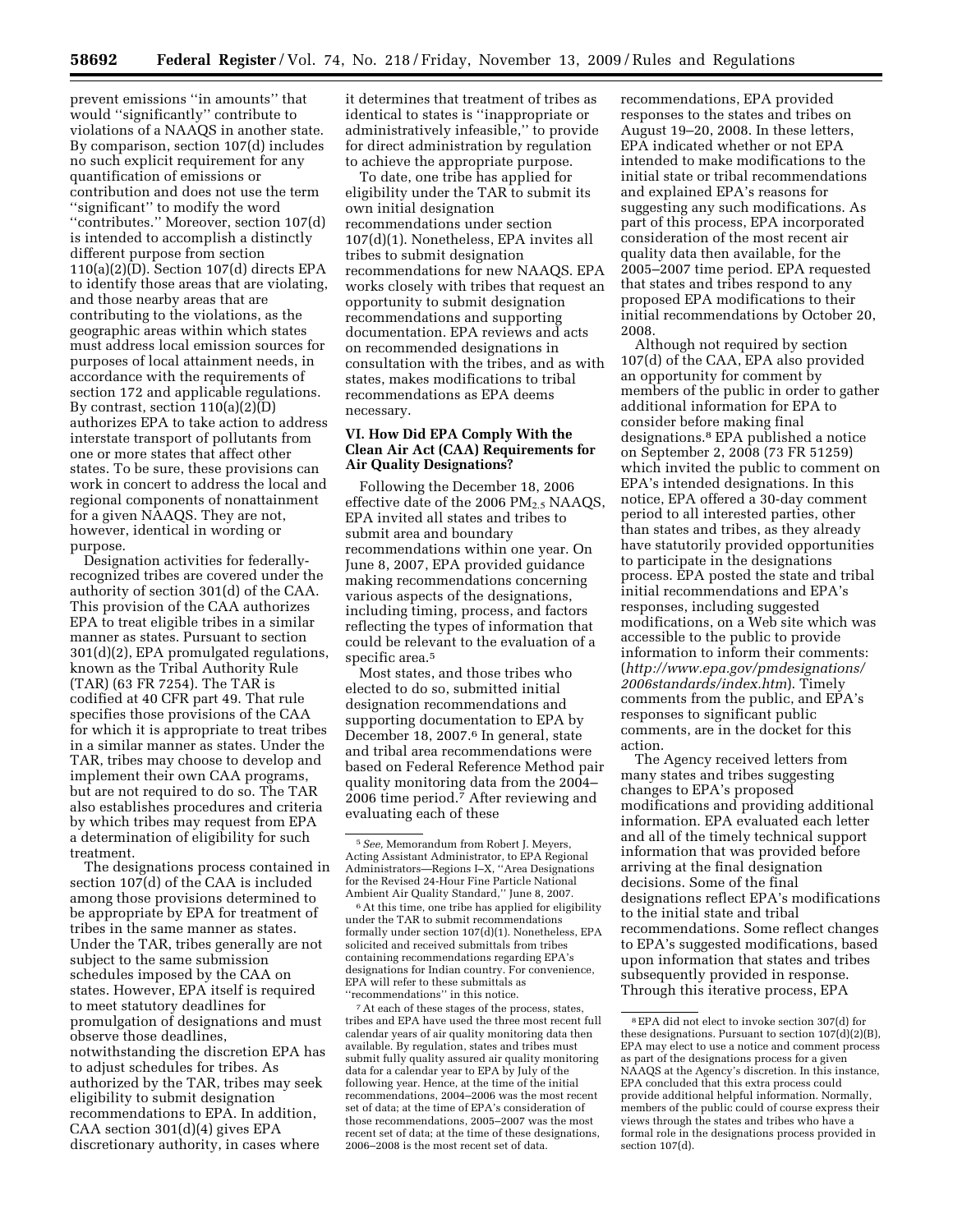developed the information necessary to inform the final designations decisions.

On December 22, 2008, then EPA Administrator Johnson signed a notice concerning the designations for the 2006 24-hour  $PM_{2.5}$  NAAQS, and the notice was made available to the public on the EPA Web site at that time. However, that signed notice was never published in the **Federal Register** and, therefore, designations were not officially promulgated. Section 107(d)(2)(A) requires EPA to publish the notice in the **Federal Register** in order to promulgate designations. The December 2008 notice was awaiting publication in January 2009 when the newly-elected Administration identified the notice as one that should receive additional review before publication.9

Since January 2009, EPA has thus been reviewing the designation decisions for the 2006 24-hour  $PM_{2.5}$ NAAQS. Three significant events have occurred in the interim that relate to the designations. First, the U.S. Court of Appeals for the District of Columbia issued its opinion in the litigation challenging EPA's 2006 annual  $PM_{2.5}$ NAAQS.10 This decision resulted in, among other things, a remand of the annual standards to EPA for further consideration, but did not affect the 2006 24-hour PM2.5 NAAQS. Second, monitoring data for 2008 has now become available for areas across the U.S. Accordingly, EPA has had the opportunity to evaluate whether data from 2006–2008 would result in previously violating areas now attaining the NAAQS, or previously attaining areas now violating the NAAQS. Third, the U.S. Court of Appeals for the District of Columbia issued its opinion in the litigation challenging EPA's 2005 designations for the 1997 annual  $PM_{2.5}$ NAAQS.11 In that decision, the court has affirmed EPA's interpretation of section 107(d) and general approach to promulgating designations for that NAAQS. The final designations that EPA will promulgate through publication of this rule have been informed by these more recent events.

EPA has already received a number of petitions concerning the designations for the 2006 24-hour PM<sub>2.5</sub> NAAQS. Of these, two in particular require specific discussion because of the significant issues they raise. The first petition, from

the American Lung Association and other groups, requests that EPA take action to promulgate designations for the 2006 annual  $PM<sub>2.5</sub> NAAQS<sup>12</sup> EPA$ is currently evaluating that petition and will determine later whether to grant or deny it. In the meantime, however, EPA's review of the 2006–2008 monitoring data indicates that two areas currently designated as ''unclassifiable/ attainment" for the 1997 annual  $PM_{2.5}$ NAAQS are now violating that NAAQS. For these two areas, EPA intends to initiate the process to redesignate these areas, including both violating and contributing areas, to nonattainment in accordance with the procedures of CAA section  $107(d)(3)$ , as appropriate.

The second petition, from the Environmental Defense Fund and other groups, requests that EPA delay or reconsider designations for attainment areas that contain heavily travelled roadways because the monitoring network in such areas may not adequately reflect near-roadway exposure to PM2.5.13 EPA will respond to this petition separately in more detail, but believes that it is not appropriate to delay designations for the 2006 24-hour  $PM_{2.5}$  NAAQS further, based on the concerns raised by these petitioners. EPA intends to evaluate the issues raised by these petitioners in the context of the ongoing review of the PM2.5 NAAQS and the associated monitoring regulations.

## **VII. How Did EPA Apply the Statutory Requirements and Applicable Guidance To Determine Nonattainment Area Designations and Boundaries for the 2006 24-Hour PM**2.5 **NAAQS?**

Section 107(d)(1)(A)(i) of the CAA defines a nonattainment area as any area that does not meet an ambient air quality standard, or that contributes to ambient air quality in a nearby area that does not meet the standard. If an area meets either prong of this definition, then EPA is required to designate the area as ''nonattainment.'' In June 2007, EPA issued guidance concerning how to determine boundaries for nonattainment areas for the 2006 24-hour  $PM_{2.5}$ NAAQS (the 2007 Guidance).<sup>14</sup> As part

of the 2007 Guidance, EPA recommended that the three most recent calendar years of air quality monitoring data for  $PM_{2.5}$  be used to identify a violation of the 2006 24-hour  $PM_{2.5}$ NAAQS. This is appropriate because the form of the 24-hour  $PM_{2.5}$  NAAQS is calculated over a 3-year period. For the final designations, EPA has identified violating monitors based on air quality monitoring data from Federal Reference Method (FRM) monitors for calendar years 2006–2008.

By definition, areas may need to be designated nonattainment because they contribute to violations in another nearby area, even if they do not themselves have a monitor with violating data, or even if they do not have any monitor at all. As a result, states, tribes, and EPA need to consider additional relevant information in order to assess contributing areas as part of identifying the appropriate boundaries for nonattainment areas. Thus, in the 2007 Guidance, EPA recommended nine factors that pertained to types of information that EPA considered relevant for designations, and indicated that it would evaluate these factors along with any other relevant information or circumstances specific to a particular area, in determining appropriate nonattainment area boundaries.

EPA also noted in the 2007 Guidance that, in making boundary recommendations for nonattainment areas, states and tribes should evaluate each area on a case-by-case basis. EPA intentionally did not attempt to create any bright line test or threshold for any factor or form of information. EPA believes that section 107(d) does not require any such bright lines or thresholds to determine contribution, and that to create one could result in over-inclusion or under-inclusion of areas in nonattainment areas, as compared to a more robust and factspecific analysis of each area on its merits. This approach is especially appropriate for  $PM_{2.5}$ , given the multiple precursors, numerous sources, meteorological considerations, and need to distinguish between impacts of local and non-local sources at any given violating monitor.

Finally, EPA indicated that it would promulgate nonattainment area boundaries that cover a sufficiently large area to include both the area that violates the standard and the nearby areas that contribute to the violations, as required by section 107, to assure that nonattainment area plans developed for

<sup>9</sup>*See,* ''Memorandum For The Heads of Executive Departments and Agencies,'' from Rahm Emanuel, Assistant to the President and Chief of Staff, dated January 20, 2009.

<sup>10</sup>*See, American Farm Bureau Federation and National Pork Producers Council, et al.* v. *EPA,* 559 F.3d 512 (DC Cir. 2009).

<sup>11</sup>*See, Catawba et al.* v. *EPA,* No. 05–1064 and consolidated cases, decided July 7, 2009.

<sup>12</sup>Letter to Lisa Jackson, Administrator, U.S. EPA, dated February 6, 2009, from the American Lung Association, Clean Air Task Force, EarthJustice, Environmental Defense Fund, Natural Resources Defense Council, and Southern Environmental Law Center.

<sup>13</sup>Letter to Lisa Jackson, Administrator, U.S. EPA, dated March 6, 2009, from Environmental Defense Fund, Natural Resources Defense Council, and Sierra Club.

<sup>14</sup>*See,* ''Area Designations for the Revised 24- Hour Fine Particle National Ambient Air Quality Standards,'' memorandum to Regional Administrators, Regions I–X, from Robert J. Meyers,

Acting Assistant Administrator, OAR, dated June 8, 2007.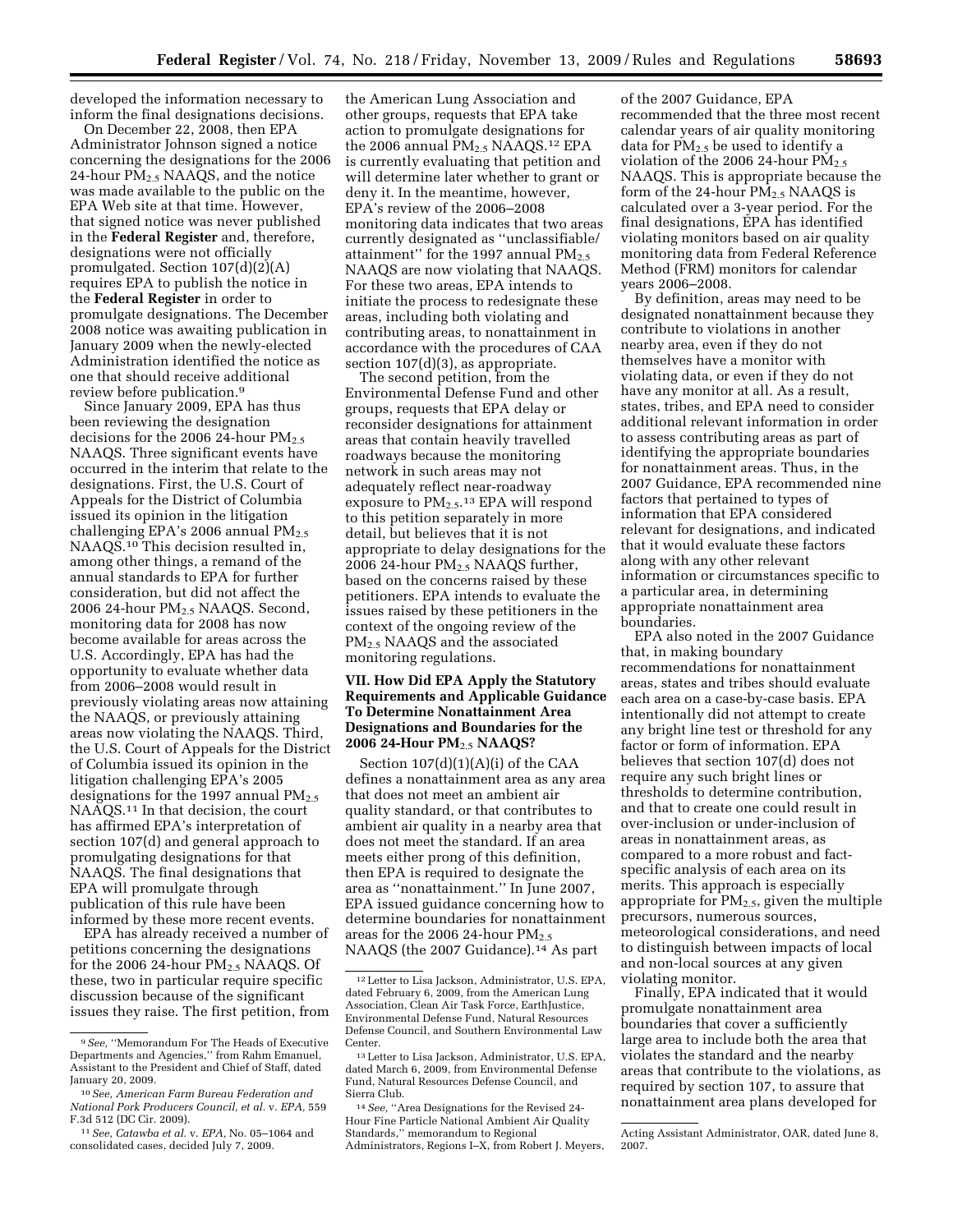these areas would attain the NAAQS as expeditiously as practicable. Unlike the guidance for the 1997  $PM_{2.5}$  NAAQS designations, EPA did not recommend the metropolitan area boundaries established by the U.S. Office of Management and Budget (OMB) as a rebuttable presumption for designations for the 2006 24-hour  $PM<sub>2.5</sub> NAAQS$  in the 2007 Guidance. Given the differences in the form of the standards between a 24-hour and an annual standard, EPA was less certain that such a presumption would be appropriate for all areas. For existing  $PM_{2.5}$ nonattainment areas, based on early technical analyses of  $PM_{2.5}$  composition and contributing source types, combined with an understanding of the existing  $PM_{2.5}$  nonattainment areas, EPA noted its anticipation that the same boundaries established for implementing the 1997 annual  $PM_{2.5}$ NAAQS might also be appropriate for implementing the 2006 24-hour  $PM_{2.5}$ NAAQS in areas where both standards are violated. EPA also observed that maintaining the same nonattainment area boundaries for both the 1997 annual standards and the 2006 24-hour standards could more easily facilitate overall air quality planning for attaining the suite of  $PM_{2.5}$  standards.

Section  $107(d)(1)(A)(i)$  of the CAA requires EPA to designate as nonattainment not only violating areas, but also nearby areas that contribute to those violations. As noted above, the statute does not, however, define key terms such are ''area,'' ''contributes,'' or ''nearby.''

With respect to the term ''contributes,'' EPA believes that this term does not mean ''cause.'' The term ''contributes'' indicates that those areas with emissions that add to the aggregate ambient pollution recorded by a given monitor might be appropriate for inclusion in a nonattainment area. To interpret the term contribute to mean ''cause'' would be to require a degree of certainty and precision that is inherently unreasonable for evaluating violations that result from the impact of emissions from many different sources of  $PM_{2.5}$  and  $PM_{2.5}$  precursors, and would simultaneously undermine the purpose of designations by excluding every area with emissions that added to the aggregate problem, yet did not individually ''cause'' the violation. EPA also has concluded that a bright line test or threshold for what would constitute contribution for purposes of designations is not appropriate for the 2006 24-hour  $PM<sub>2.5</sub> NAAQS$ . Such an approach could result in over- or underinclusive areas, compared to robust analysis of the facts and circumstances

of each area. Similarly, EPA does not interpret the term ''contributes'' to mean ''significantly contributes,'' and does not believe that precise quantification of the contribution to violations in a nearby area is necessary or appropriate for designations. EPA generally agrees that areas with no sources of emissions, or areas that are otherwise demonstrated not to be contributing to violations, need not be included in a designated nonattainment area. However, EPA has concluded that the assessment of the ''causation'' and ''materiality'' of contribution to nearby violations is best accomplished through a more careful evaluation of the relevant information on an area-by-area basis.

As to what areas should be considered ''nearby,'' EPA believes that this term must likewise be viewed in light of the specific pollutant at issue. In the case of the 2006 24-hour  $PM<sub>2.5</sub> NAAQS$ , this entails consideration of the relatively long distances across which  $PM_{2.5}$  and PM2.5 precursors can be transported, but balanced with a key purpose of designations, which is to identify those nearby or local contributing areas that properly should be included within a designated nonattainment area to ensure the development of an appropriate SIP for the area. Thus, EPA's guidance also does not provide a bright line or threshold or specific geographic distance for what constitutes a ''nearby'' area. The determination of which areas are nearby, for purposes of designations, requires an evaluation of the facts and circumstances of each area. EPA considered the geography of each area, meteorological data, chemical speciation data, and other relevant information in light of the significant distances across which  $PM_{2.5}$  and  $PM_{2.5}$ precursors can be transported. EPA has used this process to identify those nearby areas with emissions that contribute to the violations and to distinguish these emissions from more distant or regional sources that are not appropriate for inclusion within the nonattainment area. In particular, EPA does not believe that the term ''nearby'' requires that the area be contiguous with the violating area or the remainder of the nonattainment area, if the facts support such a conclusion for a given area.

As to the term ''area,'' EPA concluded that it also should be interpreted as appropriate to the specific NAAQS at issue. In drawing nonattainment areas boundaries, EPA started with county boundaries as the basic jurisdictional element, consistent with past designation practice. Although EPA determined that county boundaries are a useful starting point, relevant facts

and circumstances could support making partial county boundary designations for violating or contributing counties in a given area.

EPA began its technical analyses by first identifying violating monitors. In evaluating areas potentially contributing to a monitored violation, EPA initially examined those counties located in the surrounding metropolitan statistical area (i.e., the core-based statistical area (CBSA)) and those counties one to two adjacent rings beyond the metropolitan area. In its Notice on Standards for Defining Metropolitan and Micropolitan Areas (65 FR 82228, December 27, 2000), the Office of Management and Budget (OMB) notes that the general concept of a metropolitan statistical area is that of ''an area containing a recognized population nucleus and adjacent communities that have a high degree of integration with that nucleus.'' Further, the metropolitan statistical area serves as a ''statistical representation of the social and economic linkages between an urban core and outlying, integrated areas.'' Because of the inherent linkage between air pollution and pollution-producing human and economic activity, EPA believes that the CBSA, plus one to two adjacent rings beyond the metropolitan area, is an appropriate starting point for evaluation of contributing areas.15

EPA evaluated the types of information recommended in the 2007 Guidance, as well as other relevant information that states or tribes provided or that became available, in determining appropriate nonattainment area boundaries. The nine factors EPA recommended in the 2007 Guidance are: (1) Emissions data, (2) air quality data, (3) population density and degree of urbanization including commercial development in included versus excluded areas, (4) traffic and commuting patterns, (5) expected growth (including extent, pattern and rate of growth), (6) meteorology (weather/transport patterns), (7) geography/topography (e.g., mountain ranges or other air basin boundaries), (8) jurisdictional boundaries (e.g., counties, air districts, Reservations), and (9) level of existing controls on emission sources. This was neither a mandatory nor an exclusive list of types of relevant

<sup>15</sup>This consideration is important because EPA needs a reasonable method to distinguish between the ''local'' and the ''non-local'' or ''regional'' components of ambient fine particles at a violating monitor. Section 107(d) directs EPA to include those ''nearby'' areas that contribute, and therefore are logically appropriate for inclusion in the designated nonattainment area, whereas other sections of the CAA better address the regional element of a nonattainment problem, such as section 110(a)(2)(D) and section 126.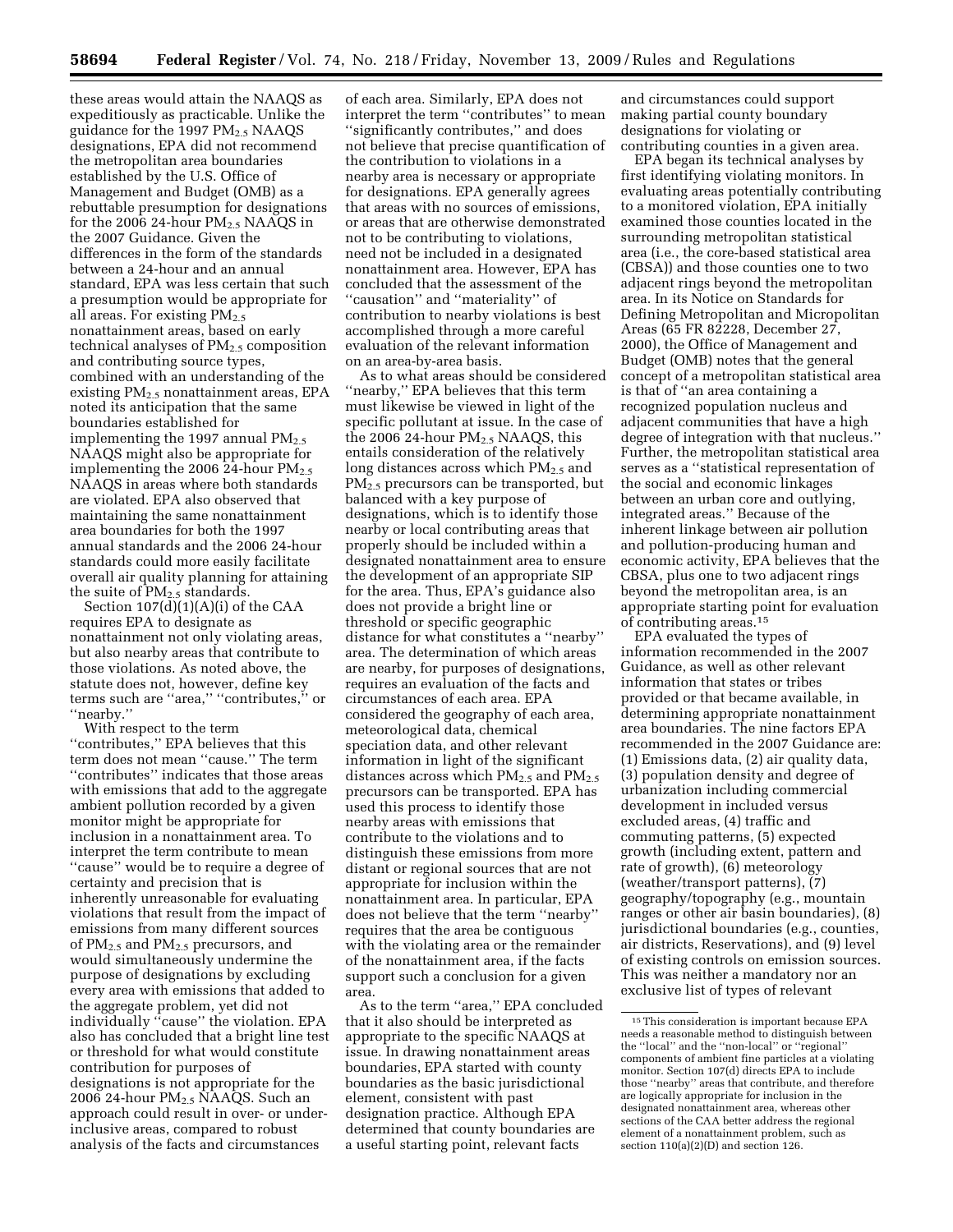information, and was intended by EPA only as guidance concerning the types of information that might be appropriate for consideration in a given area. These factors are by their nature general and open ended, and EPA intended them to facilitate analysis of each area on its specific facts. Some factors were more relevant or important in some areas than in others in establishing the boundaries of a given area.

As part of the technical analysis, EPA also used an analytical tool to produce a metric referred to as the ''contributing emissions score'' (CES). The CES takes into consideration emissions data, meteorological data, and air quality monitoring information to provide a relative ranking of the potential contribution from counties near a specific county with a violating monitor. EPA did not use this metric as the exclusive way of considering data for these three factors, nor as the single deciding factor for determining designations. The CES was merely an additional method for evaluating the potential contribution of nearby counties.16

To evaluate an area, EPA also used additional data and analytical tools as appropriate, including speciated PM<sub>2.5</sub> data, area maps, and tools for assessing wind patterns. For purposes of determining appropriate nonattainment area boundaries, EPA examined data from  $PM<sub>2.5</sub>$  speciation monitors, where available, in addition to the ambient PM<sub>2.5</sub> concentration data from FRM monitors. The speciated  $PM_{2.5}$  data indicated the relative proportions of specific types of particles at monitors  $(e.g., SO<sub>2</sub>, NO<sub>3</sub>, carbonaceous, or crustal)$ particles). These data provided insights as to likely sources of emissions contributing to the ambient  $PM_{2.5}$ concentrations at the violating monitor on days with high  $PM_{2,5}$  levels, thus allowing EPA to better evaluate which, if any, of the nearby areas were contributing to the ambient  $PM_{2.5}$ concentrations at the violating monitor.

EPA used maps of each area that depicted key geographic information. These maps portrayed relevant information such as the locations of FRM monitors and their design values, jurisdictional boundaries, topographic features, major transportation arteries, major emission sources, and existing

nonattainment boundaries for other NAAQS. The maps assisted in the evaluation of basic information such as the directions and distances between monitors and sources and the locations of jurisdictional boundaries.

EPA also assessed wind pattern data through the development and use of ''pollution roses'' that depict monitoring data and meteorological data for monitors in each area. In some cases, where a more detailed assessment of air movement was thought to provide additional relevant information, EPA also used wind trajectory analyses. These tools for assessing wind movement and pollutant concentrations provided further information on likely emission sources contributing to  $PM_{2.5}$ levels at monitors on days at or near the level of the 24-hour PM<sub>2.5</sub> NAAQS.

In evaluating emissions in areas under consideration for their contribution, EPA generally relied on the best countylevel emissions inventory information available. In some areas, EPA reviewed whether significant pollution controls that would be installed in the near-term and with certainty at a specific source or sources, could be relevant to evaluating whether that area is contributing to violations in an adjacent area. EPA examined this type of information when states provided the requisite data and requested its evaluation as part of the process. EPA considered such information on a caseby-case basis, with attention to whether the controls in question would dramatically reduce the emissions of PM2.5 and all PM2.5 precursors, the timing of such controls, and the federal enforceability of such controls. EPA considered only controls that would be in place no later than December 2008 (i.e., controls resulting in emissions reductions during the last year of the period for which air quality monitoring data was relevant).

By contrast, EPA did not rely on planned or potential emissions reduction strategies through measures such as the Clean Air Interstate Rule, in making nonattainment designations, even if those strategies might help an area attain the standards in the future. The Agency recognizes that air quality modeling of future emissions reductions (e.g., from state and/or national programs) may indicate that some areas with a violating monitor based upon 2006–2008 data may come into attainment in the future. However, the present tense formulation of section 107(d) indicates that EPA should make nonattainment designations based on

current data.17 Future potential reductions, especially those that are at this time speculative or uncertain, are not appropriate for consideration in the designations context. Such programs might, however, be an appropriate consideration in the development of SIPs for designated nonattainment areas, if they otherwise meet statutory and regulatory requirements.

In order to identify the appropriate boundaries for nonattainment areas, EPA considered the county boundary as the basic jurisdictional element for determining area boundaries, consistent with past designation practice. The Agency believes that such county boundaries are generally an appropriate boundary because they are easily recognized jurisdictional boundaries with indisputable legal descriptions. County boundaries are often the boundaries for the legal jurisdiction of local governments or air quality planning organizations that are responsible for air quality management.

In most cases, if a  $PM_{2.5}$  monitor was violating the NAAQS, EPA designated the entire county in which that monitor is located as nonattainment. EPA also often included whole nearby counties that it determined to be contributing to PM<sub>2.5</sub> levels at the violating monitor. In some cases, however, EPA determined that only part of a county (e.g., the part of the county that contained the sources of contributing emissions) was contributing to the violation at the monitor. In those instances, EPA designated only that portion of the county nonattainment and, to the extent possible, relied on recognized governmental boundaries for smaller geographic areas that encompassed the relevant emission sources (e.g., townships).

For example, in some cases, EPA determined that the emissions from a large individual source such as a power plant were contributing to violations in a nearby area. If EPA's assessment identified little or no other emissions or emitting activity elsewhere in the county (based on assessment of factors such as emissions, population, and commuting), EPA concluded that it was appropriate to designate as nonattainment only the portion of the county where the large individual

<sup>16</sup>The CES only provides relative contribution within the area under evaluation and does not provide a reliable means for comparison between counties in different areas. A more detailed [description of the CES can be found at](http://www.epa.gov/ttn/naaqs/pm/pm25_2006_techinfo.html#C) *http:// www.epa.gov/ttn/naaqs/pm/* 

*pm25*\_*2006*\_*techinfo.html#C*. and in the technical support document (TSD) [Docket ID NO. EPA–HQ– OAR–2007–0562].

<sup>17</sup>While EPA cannot consider projected future attainment in determining current designations, nonattainment areas that are meeting the NAAQS but are not yet redesignated to attainment can use EPA's Clean Data Policy to streamline the required planning process. *See* ''Clean Data Policy for the Fine Particle National Ambient Air Quality Standards'' memorandum to Air Division Directors, Regions I–X from Stephen Page, Director, Office of Air Quality Planning and Standards, December 14, 2004.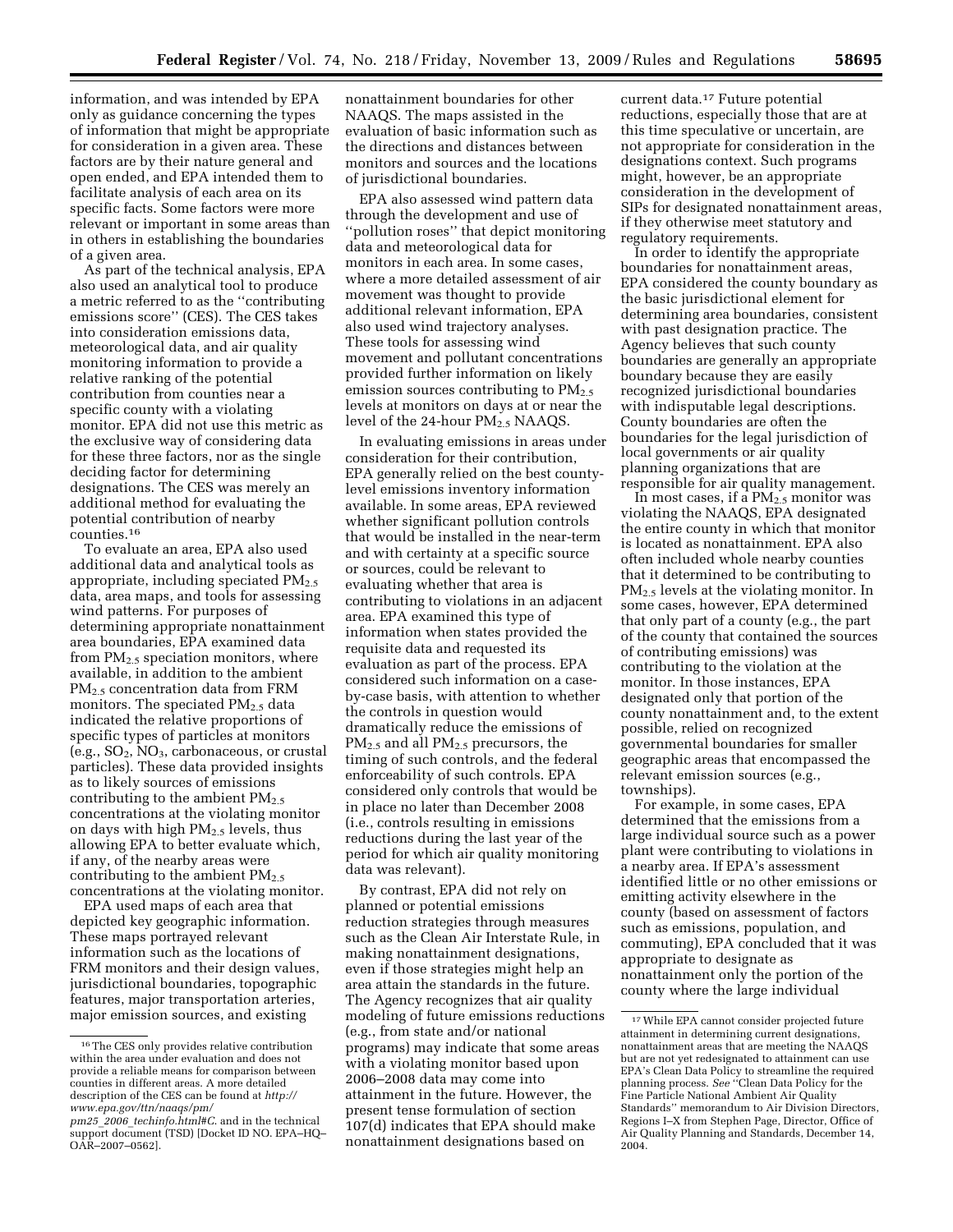source is located, even if that portion is not contiguous with the remainder of the nonattainment area. The Agency adopted this approach for areas where EPA determined it to be inappropriate to include portions of a county merely because those portions were located between, and contiguous with, the large stationary source and the remainder of the designated nonattainment area. In most cases, EPA selected boundaries for these noncontiguous portions of nonattainment areas by relying on legally recognized governmental boundaries (e.g., townships, tax districts, or census blocks) in which the source is located.

EPA also determined partial county boundaries to be appropriate for some areas where a topographic feature, such as a mountain range, helps to define the airshed in which the violation of  $PM_{2.5}$ standards occurs, or separates contributing from non-contributing areas. In some areas, EPA determined that only a portion of a county was determined to be contributing, due to such a topographic barrier. In a few cases, especially in the West, an area with a violating monitor was topographically isolated from other portions of a much larger county or borough with few or no sources of emissions. EPA considered a partial county to be appropriate for such areas and selected boundaries based on topography, using recognized governmental boundaries (e.g., township ranges), where possible.

Where topography was not an isolating feature, EPA considered the geographic location of the sources of  $\overline{PM_{2.5}}$  and  $\overline{PM_{2.5}}$  precursors in the area, and other relevant information, such as chemical speciation data and meteorological data, in determining if a partial county boundary was technically justified and appropriate. EPA also considered a partial county boundary for violating counties in situations where a unique situation is shown to exist, in which the sources encompassed by a partial county boundary could account for nearly all of the total fine particle mass from local sources on days with a monitored exceedance. In such areas, given compelling evidence, EPA considered designations of partial violating counties to be appropriate. These areas are typically in the mountainous portions of the West, where emissions activity in a relatively small and isolated geographic area is surrounded by large areas that are largely unpopulated and otherwise lack sources that could contribute to the monitored violations. EPA notes that the 24-hour averaging period of the 2006 24-hour

PM2.5 NAAQS was an important consideration in these areas. EPA selected the boundaries for these areas by relying on legally recognized governmental boundaries (e.g., townships) in which the contributing sources are located.

EPA analyzed the information provided by each state or tribe in its recommendation letter, subsequently submitted information, and any other pertinent information available to EPA, in order to determine whether a county or part of a county should be designated nonattainment. EPA evaluated each state's or tribe's designation recommendation in light of the recommended nine factors, and any other relevant information, including, for example, the CES,  $PM_{2.5}$  speciation data, and wind pattern data, bringing to bear our best technical and policy judgment. If, as a result of the evaluation, EPA concluded that a county or part of a county contributes to the violation in a nearby area with a violating monitor, EPA included the county or part of the county in the nonattainment area.

#### **VIII. What Areas is EPA Designating Nonattainment for the 2006 24-Hour PM**2.5 **NAAQS?**

Following the process described above, EPA is designating the 31 areas in *Table 1* below, comprised of one or more entire counties or partial counties, as nonattainment areas for the 2006 24 hour PM<sub>2.5</sub> NAAQS.

## TABLE 1—AREAS DESIGNATED NON-ATTAINMENT FOR THE 2006 24- HOUR PM2.5 NAAQS

Allentown, PA Birmingham, AL Canton-Massillon, OH Charleston, WV Chico, CA Cleveland-Akron-Lorain, OH Detroit-Ann Arbor, MI Fairbanks, AK Harrisburg-Lebanon-Carlisle-York, PA Imperial County, CA Johnstown, PA Klamath Falls, OR Knoxville-Sevierville-La Follette, TN Lancaster, PA Liberty-Clairton, PA Logan, UT-ID Los Angeles-South Coast Air Basin, CA Milwaukee-Racine, WI New York-N. New Jersey-Long Island, NY-NJ-CT Nogales, AZ Oakridge, OR Philadelphia-Wilmington, PA-NJ-DE Pittsburgh-Beaver Valley, PA Provo, UT Sacramento, CA Salt Lake City, UT

TABLE 1—AREAS DESIGNATED NON-ATTAINMENT FOR THE 2006 24- HOUR PM2.5 NAAQS—Continued

San Francisco Bay Area, CA San Joaquin Valley, CA Tacoma, WA Steubenville-Weirton, OH-WV Yuba City-Marysville, CA

EPA's specific analysis of these areas, including the determination of the appropriate nonattainment area boundaries for each of these areas, is described in detail in the TSD, with additional information provided in the Supplemental TSD. Both documents are located in the docket for this action. In addition, the letters containing the initial state or tribal recommendations for each of these areas, any EPA modification to those recommendations, and any additional information provided by the state or tribe in response to EPA modifications, is also located in the docket. The specific area or areas within the boundaries for each of these designated nonattainment areas is described in the amendments to 40 CFR part 81 below, and is graphically portrayed in the maps located in the docket for this action.

## **IX. How Has EPA Used 2008 Air Quality Data?**

In December 2008, EPA identified 58 areas as violating the 2006 24-hour PM2.5 NAAQS based on air quality monitoring data for the 2005–2007 time period. In the 2007 Guidance, EPA recommended that designation decisions be based on the most recent three years of data available. In the December 2008 notice, which was not published in the **Federal Register** in order to allow additional Agency review, and in communications with states and tribes, EPA had indicated that it would consider state requests to include consideration of 2008 air quality monitoring data for specific areas prior to the effective date of designations under certain circumstances. Due to the delay in the designations, however, EPA now has received and reviewed quality assured, state-certified 2008 air quality monitoring data for all areas.

EPA continues to believe that inclusion of the most recent air quality monitoring data available is appropriate for designation decisions. Thus, EPA is designating as attainment those areas for which complete, quality assured, certified air quality monitoring data for the 2006–2008 time period show attainment of the 2006 24-hour  $PM_{2.5}$ NAAQS throughout the area. EPA is not reconsidering the boundaries for the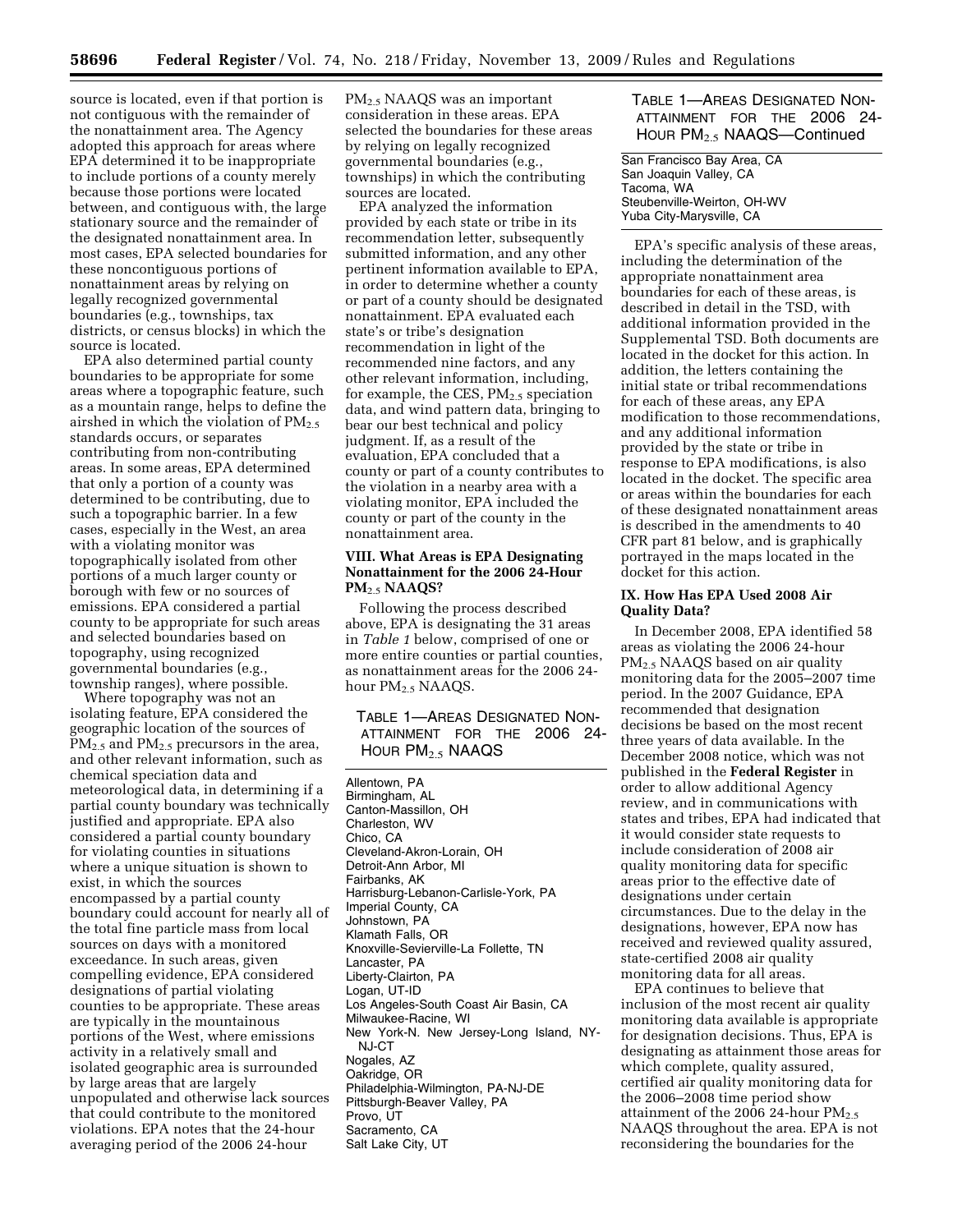areas identified as nonattainment in December 2008 and for which consideration of 2006–2008 air quality data does not change the overall status of the area. The boundaries EPA identified in December 2008 were based upon thorough consideration of the relevant information by EPA. EPA believes that it is appropriate to rely on the 2008 air quality monitoring data and the extensive information and analyses used in the decision making process that spanned the period from approximately June 2007–December 2008. EPA does not believe that the introduction of additional non-air quality information into the process at this time would yield different designation outcomes; and, in fact doing so would cause unjustified delay in issuing these final designations based

upon 2006–2008 air quality monitoring data.

Consideration of 2006–2008 air quality monitoring data reduced the number of areas violating the 2006 24 hour PM2.5 NAAQS from 58 to 31. *Table 2* provides a list of the 26 areas that changed from nonattainment to attainment and their design values for 2005–2007 and 2006–2008. For one area no longer violating the 2006 24-hour PM2.5 NAAQS based on 2006–2008 data, York County, PA, EPA concluded that it nevertheless contributes to violations in another nearby violating area, Harrisburg-Lebanon-Carlisle, PA, and thus EPA has included York County, PA in that nonattainment area. Five of the areas that changed from a designation status of nonattainment to attainment had one or more monitors with incomplete data for 2006–2008. However, data from the highest design

value monitor for the area in 2005–2007, as well as other monitors, are complete and show attainment of the 24-hour PM2.5 NAAQS for 2006–2008. As explained in detail in the Supplemental TSD, based on the relative values of the various monitors, EPA believes it is reasonable to expect that, if the incomplete site had complete 2006– 2008 data, it would have a design value equal to or lower than the other sites with complete data that are attaining the NAAQS based on the 2006–2008 data. The additional technical information to support the change in status for all of the areas, including the supporting evaluation for the inclusion of York County in the Harrisburg-Lebanon-Carlisle, PA nonattainment area and for the five areas noted above, is included in the Supplemental TSD, which is located in the docket for this action.

TABLE 2—PREVIOUSLY VIOLATING AREAS NOW ATTAINING THE 24-HOUR PM2.5 NAAQS BASED ON 2006–2008 DATA

| Area name | $PM_{2.5}$<br>2005-2007<br>24-hr design<br>value | $PM_{2.5}$<br>2006-2008<br>24-hr design<br>value |
|-----------|--------------------------------------------------|--------------------------------------------------|
|           | 37                                               | 35                                               |
|           | 40                                               | 35                                               |
|           | 41                                               | 35                                               |
|           | 38                                               | 32                                               |
|           | 38                                               | 32                                               |
|           | 37                                               | 34                                               |
|           | 37                                               | 32                                               |
|           | 36                                               | 30                                               |
|           | 36                                               | 29                                               |
|           | 37                                               | 35                                               |
|           | 37                                               | 32                                               |
|           | 40                                               | 35                                               |
|           | 36                                               | 34                                               |
|           | 36                                               | 29                                               |
|           | 41                                               | 34                                               |
|           | 39                                               | 35                                               |
|           | 37                                               | 34                                               |
|           | 36                                               | 34                                               |
|           | 36                                               | 35                                               |
|           | 36                                               | 32                                               |
|           | 37                                               | 34                                               |
|           | 37                                               | 34                                               |
|           | 38                                               | 34                                               |
|           | 39                                               | 35                                               |
|           | 36                                               | 30                                               |
|           | 36                                               | 32                                               |

EPA's evaluation of 2006–2008 air quality monitoring data also indicated that monitors in three areas which had not violated the 2006 24-hour PM<sub>2.5</sub> NAAQS based on 2005–2007 data now violate those standards based on 2006– 2008 data. These monitors are located in Pinal County, AZ (2006–2008 24-hour design value of 48); Plumas County, CA (2006–2008 24-hour design value of 49); and, Shasta County, CA (2006–2008 24 hour design value of 48). In this notice,

EPA is not finalizing initial designations for these newly violating areas. Because these areas are newly violating the 2006 24-hour PM2.5 NAAQS, EPA and the states and tribes in these areas need further information in order to determine the appropriate nonattainment area boundaries for these areas, in accordance with the process that EPA has used for other nonattainment area designations, as provided by section 107(d).

Because EPA has information indicating that there is a violation in each of these areas, a designation of ''unclassifiable'' is not appropriate under section  $107(d)(1)(A)(iii)$ . Notwithstanding data indicating violations of the 24-hour  $PM_{2.5}$  NAAQS, EPA has insufficient information to determine the necessary boundaries for these areas. Accordingly, EPA will use the additional time available to it under section  $107(d)(1)(B)$  to assess these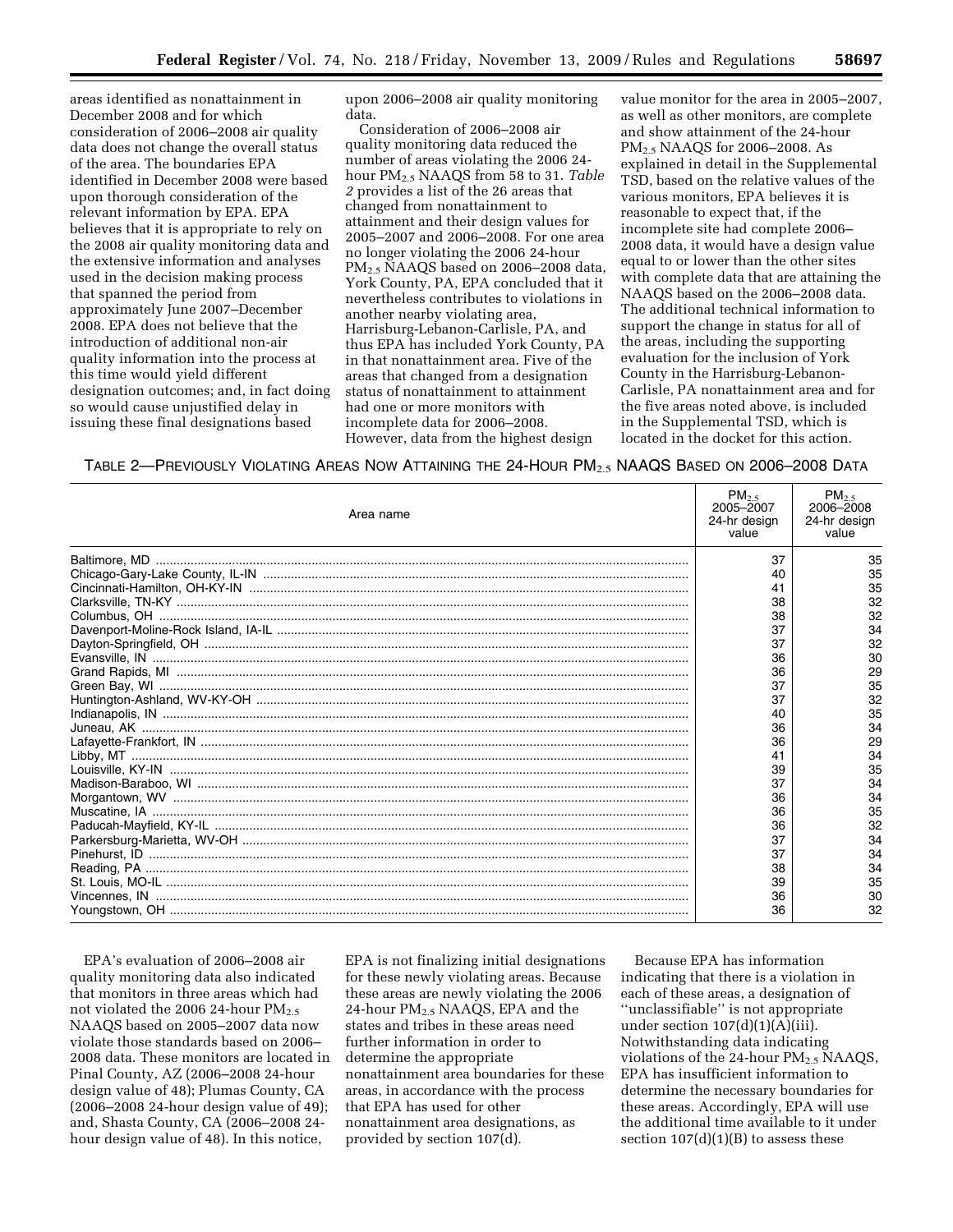areas, complete evaluation of any pending exceptional event claims, and promulgate initial designations for these areas. Consistent with the approach used to assess other potential nonattainment areas, EPA intends to evaluate relevant technical data for the ring of counties immediately surrounding the violating county to determine whether any of these nearby counties contribute to the violation. EPA is deferring the designations for these counties for the 2006 24-hour PM<sub>2.5</sub> NAAQS so that EPA can collect additional information sufficient to

assess these areas before promulgating these designations. We recognize that these are large geographical areas. Including all counties surrounding the county with the violating monitor is only a starting point for the evaluation; it should not be assumed that the final designated nonattainment area will include all of these counties. *Table 3*  provides a list of the counties with violating monitors and the additional nearby areas that EPA believes should be evaluated for potential contribution to those violations.

EPA will work with the relevant states and tribes to finalize the designations

for these counties over the next several months. EPA will send letters notifying the states and tribes in question that EPA believes a modification is now necessary to the initial recommendations they made for these areas. Each state and tribe will thereafter have an opportunity to respond to EPA's proposed designations and boundaries. Pursuant to section 107(d), EPA cannot promulgate the designation for these areas less than 120 days from the date of the EPA modification letter. EPA will promulgate the designations for these areas by a separate final rule.

| Table 3—Counties With Newly Violating Monitors for the 24-Hour PM $_{2.5}$ NAAQS (Based on 2006–2008 $\,$ |                                             |  |  |
|-----------------------------------------------------------------------------------------------------------|---------------------------------------------|--|--|
|                                                                                                           | DATA) AND POTENTIALLY CONTRIBUTING COUNTIES |  |  |

| Pinal County, AZ                                                                                                                                                   | Plumas County, CA                                                                                                                     | Shasta County, CA                                                                                                                   |
|--------------------------------------------------------------------------------------------------------------------------------------------------------------------|---------------------------------------------------------------------------------------------------------------------------------------|-------------------------------------------------------------------------------------------------------------------------------------|
| Cochise County, AZ<br>Gila County, AZ<br>Graham County, AZ<br>La Paz County, AZ<br>Maricopa County, AZ<br>Pima County, AZ<br>Yavapai County, AZ<br>Yuma County, AZ | Butte County, CA (part)<br>Lassen County, CA<br>Shasta County, CA<br>Sierra County, CA<br>Tehama County, CA<br>Yuba County, CA (part) | Lassen County, CA<br>Modoc County, CA<br>Plumas County, CA<br>Siskiyou County, CA<br>Tehama County, CA<br><b>Trinity County, CA</b> |

The quality assured, certified air quality monitoring data for 2006–2008 also indicate that two counties that EPA designated in 2005 as attainment for the 1997 annual  $PM<sub>2.5</sub> NAAQS$  now have monitors which are potentially violating that NAAQS.18 These counties are Pinal County, AZ (2006–2008 annual average design value of 21.6) and Harris County, TX (2006–2008 annual average design value of 15.2). Consequently, EPA intends to initiate the redesignation process under section 107(d)(3) for these areas for the 1997 annual  $PM_{2.5}$  NAAQS. EPA will work with the relevant states and tribes to evaluate the air quality data and other technical information in order to determine whether these areas should be redesignated to nonattainment, and if so, the appropriate boundaries for those nonattainment areas. EPA will promulgate these redesignations by a later final rule.

### **X. How Do Designations Affect Indian Country?**

All full counties, partial counties or Air Quality Control Regions listed in the Part 81 table at the end of this document are designated as indicated, and include Indian Country geographically located within such areas, except as otherwise indicated in the table.

In general, and consistent with relevant air quality information, EPA intends to include Indian Country encompassed within the nonattainment area, in order to protect public health and welfare. In most cases, relevant air quality information will indicate that areas of Indian Country located within a nonattainment area should have the same designation as the surrounding area. *See* discussion above about tribal responsibility.

EPA does not recognize state recommendations for area designations as applying to Indian country. However, the conditions that support a state's designation recommendation, such as air quality data at the location of the sources, may indicate the likelihood that similar conditions exist in adjacent Indian Country. States generally have neither the responsibility nor the authority for planning and regulatory activities under the CAA in Indian country.

## **XI. Where Can I Find Information Forming the Basis for This Rule and Exchanges Between EPA, States, and Tribes Related to This Rule?**

Information providing the basis for this action and related decisions are provided in the TSD, response to comments documents, and other information in the docket. The TSD, applicable EPA guidance memoranda, copies of correspondence regarding this process between EPA and the states, tribes, and other parties, and EPA's responses to comments, are available for review at the EPA Docket Center listed above in the **ADDRESSES** section of this document and on our designation Web site at *http://www.epa.gov/ [pmdesignations/2006standards/](http://www.epa.gov/pmdesignations/2006standards/index.htm)  index.htm*. Other related state specific information is available at the EPA Regional Offices.

## **XII. Statutory and Executive Order Reviews**

Upon promulgation of a new or revised NAAQS, the CAA requires EPA to designate areas as attaining or not attaining the NAAQS. The CAA then specifies requirements for areas based on whether such areas are attaining or not attaining the NAAQS. In this final rule, EPA assigns designations to areas as required.

<sup>18</sup> In the 2006 revision of the PM NAAQS, the level of the annual standard remained unchanged at 15 μg/m3. Petitioners challenged this decision. On February 24, 2009, the U.S. Court of Appeals for the DC Circuit remanded the annual  $PM<sub>2.5</sub>$  standard to the Agency for reconsideration on the basis that EPA did not adequately explain why retaining this level would be sufficient to protect public health. To address those areas now violating the 1997 annual PM2.5 NAAQS, EPA intends to initiate redesignations, as appropriate.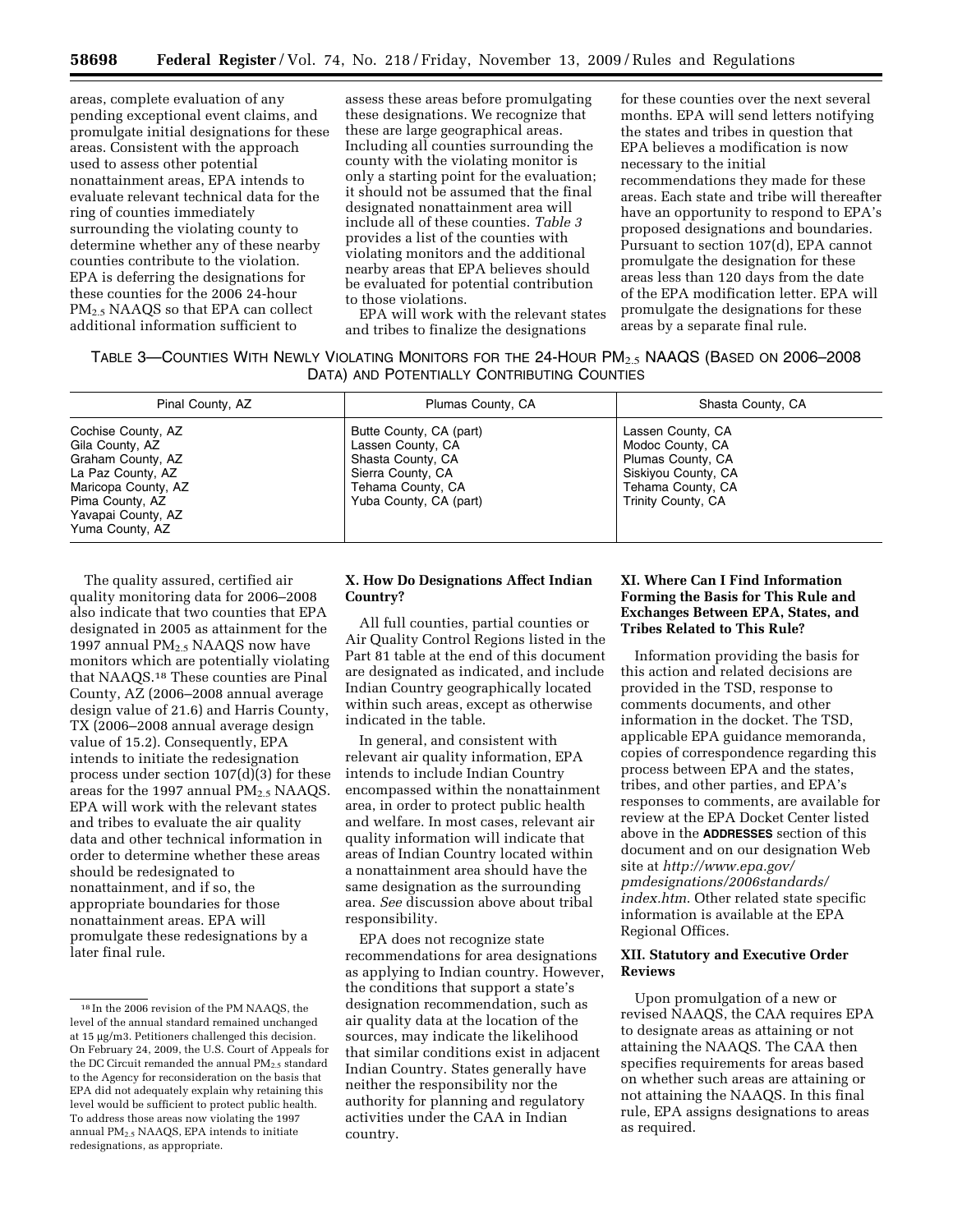#### *A. Executive Order 12866: Regulatory Planning and Review*

This action is not a ''significant regulatory action'' under the terms of Executive Order (EO) 12866 (58 FR 51735, October 4, 1993) and is therefore not subject to review under the EO.

#### *B. Paperwork Reduction Act*

This action does not impose an information collection burden under the provisions of the *Paperwork Reduction Act*, 44 U.S.C. 3501 *et seq.* Burden is defined at 5 CFR 1320.3(b). This rule responds to the requirement to promulgate air quality designations after promulgation of a NAAQS. This requirement is prescribed in the CAA section 107 of title 1. The present final rule does not establish any new information collection apart from that required by law.

#### *C. Regulatory Flexibility Act*

This final rule is not subject to the Regulatory Flexibility Act (RFA), which generally requires an agency to prepare a regulatory flexibility analysis for any rule that will have a significant economic impact on a substantial number of small entities. The RFA applies only to rules subject to notice and comment rulemaking requirements under the Administrative Procedure Act (APA) or any other statute. This rule is not subject to notice and comment requirements under the APA or any other statute because the rule is not subject to the APA and is subject to CAA section 107(d)(2)(B), which does not require that the Agency issue a notice of proposed rulemaking before issuing this rule.

#### *D. Unfunded Mandates Reform Act*

This action contains no federal mandate under the provisions of Title II of the Unfunded Mandates Reform Act of 1995 (UMRA), 2 U.S.C. 1531–1538 for state, local, or tribal governments or the private sector. The action imposes no enforceable duty on any state, local or tribal governments or the private sector. Therefore, this action is not subject to the requirements of sections 202 and 205 of the UMRA.

This action is also not subject to the requirements of section 203 of UMRA because it contains no regulatory requirements that might significantly or uniquely affect small governments. It does not create any additional requirements beyond those of the  $PM_{2.5}$ NAAQS (40 CFR 50.13), therefore, no UMRA analysis is needed. This rule establishes the application of the  $PM_{2.5}$ standard and the designation for each area of the country for the  $PM_{2.5}$ NAAQS. The CAA requires states to

develop plans, including control measures, based on their designations and classifications.

One mandate that may apply as a consequence of this action to all designated nonattainment areas is the requirement under CAA section 176(c) and associated regulations to demonstrate conformity of federal actions to SIPs. These rules apply to federal agencies and Metropolitan Planning Organizations making conformity determinations. The EPA concludes that such conformity determinations will not cost \$100 million or more in the aggregate.

The EPA believes that any new controls imposed as a result of this action will not cost in the aggregate \$100 million or more annually. Thus, this federal action will not impose mandates that will require expenditures of \$100 million or more in the aggregate in any one year.

Nonetheless, EPA carried out consultation with government entities affected by this rule, including states, tribal governments, and local air pollution control agencies.

#### *E. Executive Order 13132: Federalism*

Executive Order 13132, entitled ''Federalism'' (64 FR 43255, August 10, 1999), requires EPA to develop an accountable process to ensure meaningful and timely input by state and local officials in the development of regulatory policies that have federalism implications. ''Policies that have federalism implications'' is defined in the Executive Order to include regulations that have ''substantial direct effects on the states, or the relationship between the national government and the states, or on the distribution of power and responsibilities among the various levels of government.''

This final rule does not have federalism implications. It will not have substantial direct effects on the states, on the relationship between the national government and the states, or on the distribution of power and responsibilities among the various levels of government, as specified in Executive Order 13132. The CAA establishes the process whereby states take the lead in developing plans to meet the NAAQS. This rule will not modify the relationship of the states and EPA for purposes of developing programs to implement the NAAQS. Thus, Executive Order 13132 does not apply to this rule.

#### *F. Executive Order 13175: Consultation and Coordination With Indian Tribal Governments*

Executive Order 13175, entitled ''Consultation and Coordination with Indian Tribal Governments'' (65 FR 67249, November 2, 2000), requires EPA to develop an accountable process to ensure ''meaningful and timely input by tribal officials in the development of regulatory policies that have Tribal implications.'' This action does not have tribal implications, as specified in Executive Order 13175 (65 FR 67249, November 9, 2000). This rule concerns the designation and classification of areas as attainment and nonattainment for the  $PM<sub>2.5</sub>$  national ambient air quality standards. The CAA provides for states and eligible tribes to develop plans to regulate emissions of air pollutants within their areas based on their designations. The TAR provides tribes the opportunity to apply for eligibility to develop and implement CAA programs such as programs to attain and maintain the  $PM_{2.5}$  NAAQS but it leaves to the discretion of the tribe the decision of whether to apply to develop these programs and which programs, or appropriate elements of a program, the tribe will seek to adopt. This rule does not have a substantial direct effect on one or more Indian tribes. It does not create any additional requirements beyond those of the  $PM_{2.5}$ NAAQS (40 CFR 50.13). This rule establishes the application of the  $PM_{2.5}$ standard and the designation and classification for each area of the country for the  $PM<sub>2.5</sub> NAAQS$ . Additionally, no tribe has implemented a CAA program to attain the  $PM_{2.5}$ NAAQS at this time. Furthermore, this rule does not affect the relationship or distribution of power and responsibilities between the federal government and Indian tribes. The CAA and the TAR establish the relationship of the federal government and tribes in developing plans to attain the NAAQS, and this rule does nothing to modify that relationship. Because this rule does not have tribal implications, Executive Order 13175 does not apply.

Although Executive Order 13175 does not apply to this rule, EPA communicated with tribal leaders and environmental staff regarding the designations process. EPA also sent individualized letters to all federally recognized tribes to explain the designation process for the 2006 24 hour PM<sub>2.5</sub> NAAQS, to provide the EPA designations guidance, and to offer consultation with EPA. EPA provided further information to tribes through presentations at the National Tribal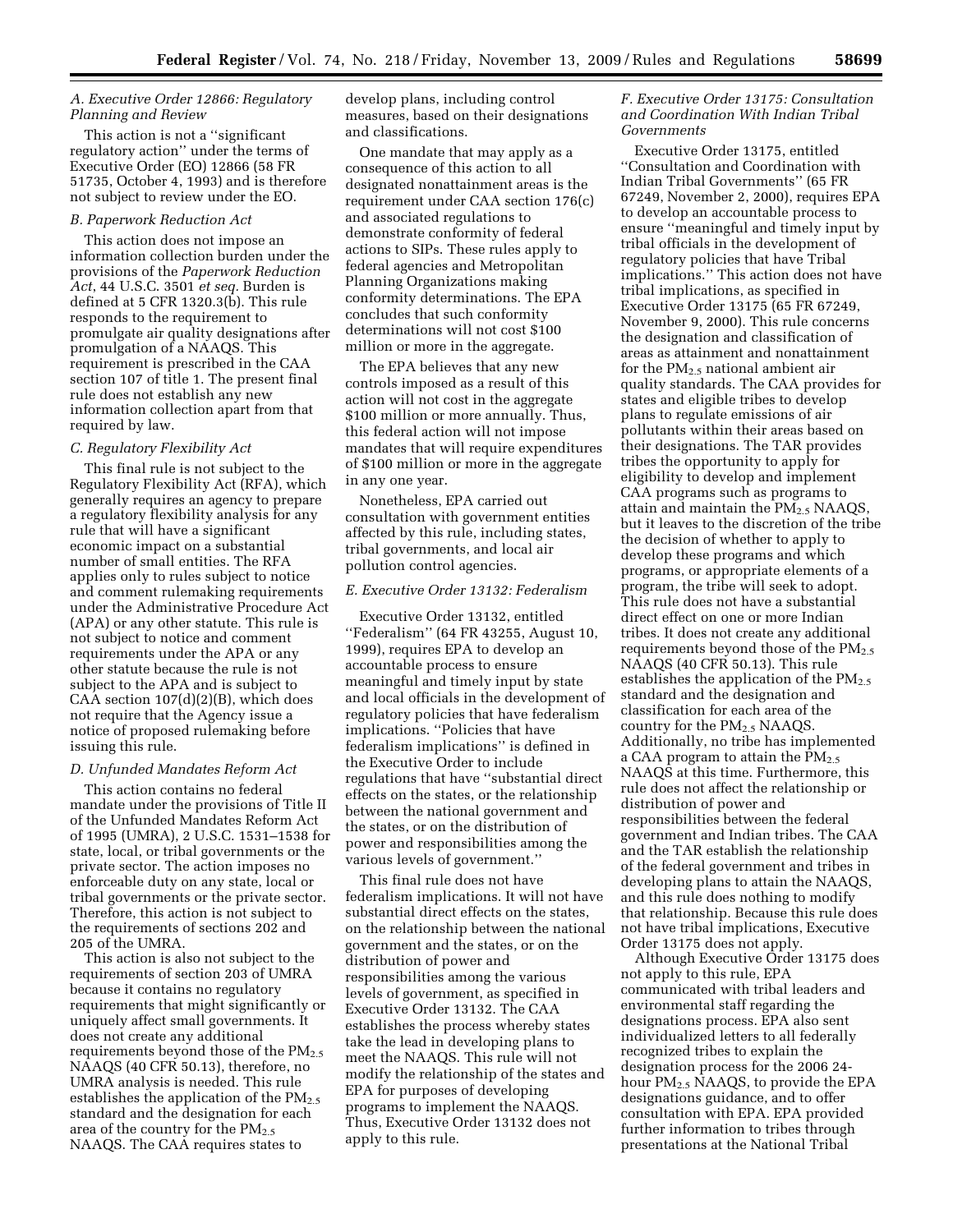Forum and through participation in National Tribal Air Association conference calls. EPA also sent individualized letters to all federally recognized tribes about EPA's intended area designations for the 24-hour  $PM_{2.5}$ standards and offered tribal leaders the opportunity for consultation. These communications provided opportunities for tribes to voice concerns to EPA about the general designations process for the 24-hour  $PM_{2.5}$  NAAQS, as well as concerns specific to a tribe, and informed EPA about key tribal concerns regarding designations as the rule was under development.

## *G. Executive Order 13045: Protection of Children From Environmental Health and Safety Risks*

The action is not subject to Executive Order 13045 (62 FR 19885, April 23, 1997) because it is not economically significant as defined in Executive Order 12866, and because EPA does not have reason to believe that the environmental health risks or safety risks addressed by this rule present a disproportionate risk or safety risk to children. Nonetheless, we have evaluated the environmental health or safety effects of the  $PM_{2.5}$  NAAQS on children. The results of this risk assessment are contained in the NAAQS for the 2006 24-hour  $PM_{2.5}$ , Final Rule (October 17, 2006, 71 FR 61144).

## *H. Executive Order 13211: Actions That Significantly Affect Energy Supply, Distribution, or Use*

This action is not subject to Executive Order 13211 (66 FR 28355 (May 22, 2001)), because it is not a significant regulatory action under Executive Order 12866.

#### *I. National Technology Transfer and Advancement Act (NTTAA)*

Section 12(d) of the NTTAA of 1995, Public Law No. 104–113, section 12(d) (15 U.S.C. 272 note), directs EPA to use voluntary consensus standards (VCS) in its regulatory activities unless to do so would be inconsistent with applicable law or otherwise impracticable. Voluntary consensus standards are technical standards (e.g., materials specifications, test methods, sampling procedures, and business practices) that are developed or adopted by VCS bodies. The NTTAA directs EPA to provide Congress, through OMB, explanations when the Agency decides not to use available and applicable VCS.

This action does not involve technical standards. Therefore, EPA did not consider the use of any VCS.

#### *J. Executive Order 12898: Federal Actions To Address Environmental Justice in Minority Populations and Low-Income Populations*

Executive Order 12898 (59 FR 7629 (Feb. 16, 1994)) establishes federal executive policy on environmental justice. Its main provision directs federal agencies, to the greatest extent practicable and permitted by law, to make environmental justice part of their mission by identifying and addressing, as appropriate, disproportionately high and adverse human health or environmental effects of their programs, policies, and activities on minority populations and low-income populations in the U.S.

The EPA has determined that this final rule will not have disproportionately high and adverse human health or environmental effects on minority or low-income populations because this rule does not affect the level of protection provided to human health or the environment.

#### *K. Congressional Review Act*

The Congressional Review Act, 5 U.S.C. 801 *et seq.*, as added by the Small Business Regulatory Enforcement Fairness Act of 1996, generally provides that before a rule may take effect, the agency promulgating the rule must submit a rule report, which includes a copy of the rule, to each House of the Congress and to the Comptroller General of the U.S. The EPA will submit a report containing this rule and other required information to the U.S. Senate, the U.S. House of Representatives, and the Comptroller General of the U.S. prior to publication of the rule in the **Federal Register**. A major rule cannot take effect until 60 days after it is published in the **Federal Register.** This action is not a ''major rule'' as defined by 5 U.S.C. 804(2). This rule will be effective December 14, 2009.

#### *L. Judicial Review*

Section 307(b)(1) of the CAA indicates which Federal Courts of Appeal have venue for petitions of review of final actions by EPA. This section provides, in part, that petitions for review must be filed in the Court of Appeals for the District of Columbia Circuit: (i) When the agency action consists of ''nationally applicable regulations promulgated, or final actions taken, by the Administrator,'' or (ii) when such action is locally or regionally applicable, if ''such action is based on a determination of nationwide scope or effect and if in taking such action the Administrator finds and publishes that

such action is based on such a determination.''

This rule designating areas for the 2006 24-hour  $PM<sub>2.5</sub> NAAQS$  is ''nationally applicable'' within the meaning of section 307(b)(1). This rule establishes designations for areas across the U.S. for the  $2006$  24-hour  $PM_{2.5}$ NAAQS. At the core of this rulemaking is EPA's interpretation of the definition of nonattainment under section 107(d)(1) of the CAA. In determining which areas should be designated nonattainment (or conversely, should be designated attainment or unclassifiable), EPA used an analytical approach that it applied consistently across the U.S..

For the same reasons, the Administrator also is determining that the final designations are of nationwide scope and effect for the purposes of section 307(b)(1). This is particularly appropriate because, in the report on the 1977 Amendments that revised section 307(b)(1) of the CAA, Congress noted that the Administrator's determination that an action is of ''nationwide scope or effect'' would be appropriate for any action that has a scope or effect beyond a single judicial circuit. H.R. Rep. No. 95–294 at 323, 324, *reprinted* in 1977 U.S.C.C.A.N. 1402–03. Here, the scope and effect of this rulemaking extends to numerous judicial circuits since the designations apply to all areas of the country. In these circumstances, section  $307(b)(1)$  and its legislative history calls for the Administrator to find the rule to be of ''nationwide scope or effect'' and for venue to be in the DC Circuit.

Thus, any petitions for review of final designations must be filed in the Court of Appeals for the District of Columbia Circuit within 60 days from the date final action is published in the **Federal Register**.

#### **List of Subjects in 40 CFR Part 81**

Environmental protection, Air pollution control, National parks, Wilderness areas.

Dated: October 8, 2009.

## **Lisa P. Jackson,**

*Administrator.* 

■ For the reasons set forth in the preamble, 40 CFR part 81, subpart C is amended as follows:

#### **PART 81—DESIGNATIONS OF AREAS FOR AIR QUALITY PLANNING PURPOSES**

■ 1. The authority citation for part 81 continues to read as follows:

**Authority:** 42 U.S.C. 7401, *et seq.*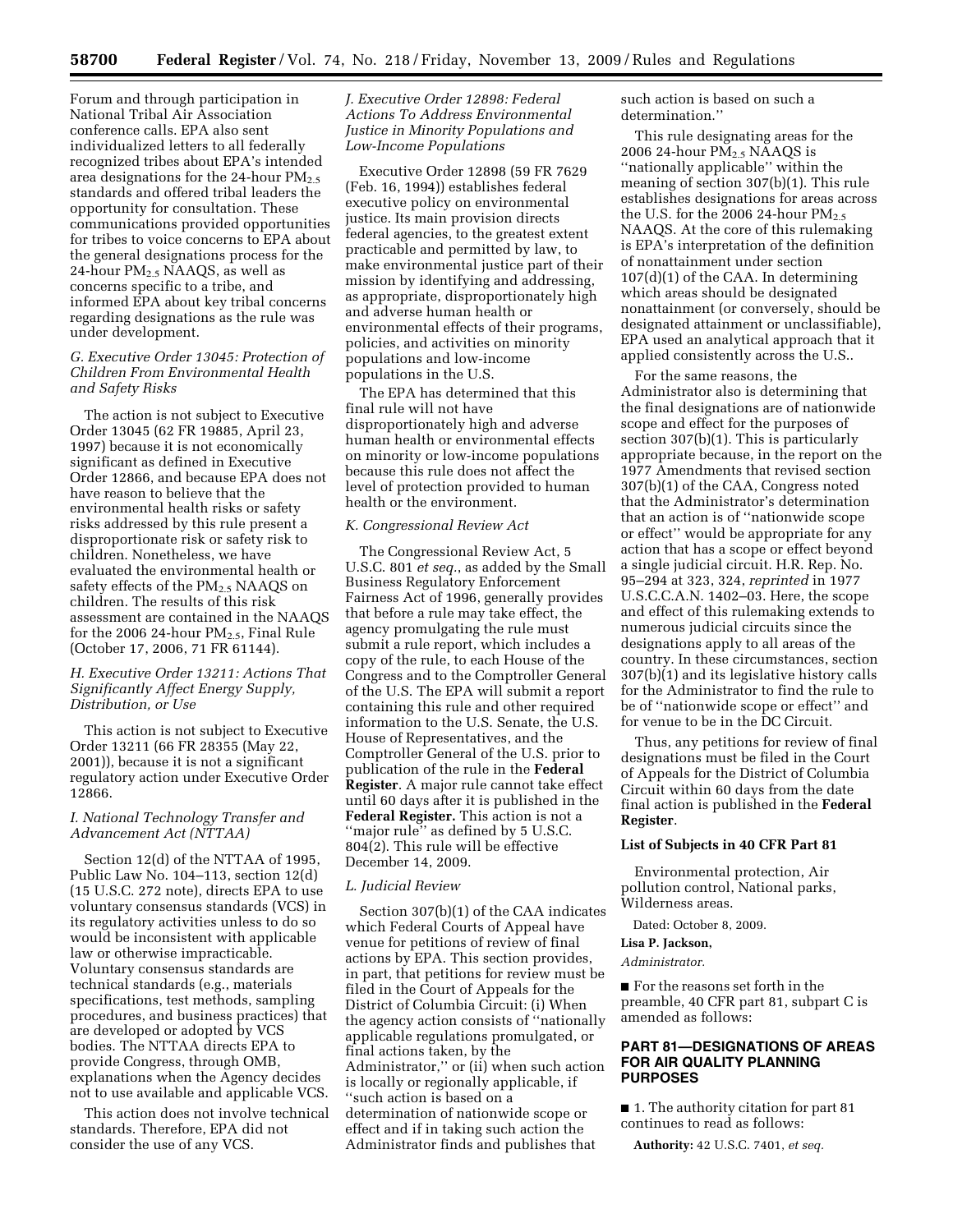## **Subpart C—Section 107 Attainment Status Designations**

■ 2. Section 81.300 is amended by revising paragraph (a) to read as follows:

#### **§ 81.300 Scope.**

\* \* \* \* \* (a) Attainment status designations as approved or designated by the Environmental Protection Agency (EPA) pursuant to section 107 of the CAA are listed in this subpart. Area designations are subject to revision whenever sufficient data become available to warrant a redesignation. Both the state and EPA can initiate changes to these designations, but any state redesignation request must be submitted to EPA for concurrence. The EPA has replaced the

national ambient air quality standards for particulate matter measured as total suspended particulate with standards measured as particulate matter with an aerodynamic diameter less than or equal to a nominal 10 micrometers (PM–10). Accordingly, area designations for PM– 10 are included in the lists in subpart C of this part. However, the TSP area designations will also remain in effect until the Administrator determines that the designations are no longer necessary for implementing the maximum allowable increases in concentrations of particulate matter pursuant to section 163(b) of the CAA, as explained in paragraph (b) of this section. The EPA has also added national ambient air quality standards for fine particulate matter measured as particulate matter

with an aerodynamic diameter less than or equal to a nominal 2.5 micrometers (PM2.5). Accordingly, area designations for PM2.5 are included in the lists in subpart C of this part.

■ 2a. Section 81.301 is amended as follows:

\* \* \* \* \*

■ a. By revising the table heading for "Alabama— $PM_{2.5}$ " to read as set forth below.

■ b. By adding a new table entitled "Alabama— $\overline{PM}_{2.5}$  (24-Hour NAAQS)" to the end of the section.

#### **§ 81.301 Alabama.**

\* \* \* \* \*

## **Alabama—PM**2.5 **(Annual NAAQS)**

\* \* \* \* \*

#### $ALABAMA$  $-M<sub>2.5</sub>$

#### [24-hour NAAQS]

|                                        | Designation for the 1997 NAAQS <sup>a</sup> |                           | Designation for the 2006 NAAQS <sup>a</sup> |                            |
|----------------------------------------|---------------------------------------------|---------------------------|---------------------------------------------|----------------------------|
| Designation area                       | Date <sup>1</sup>                           | Type                      | Date <sup>2</sup>                           | Type                       |
| Birmingham, AL:                        |                                             |                           |                                             |                            |
|                                        |                                             | Unclassifiable/Attainment |                                             | Nonattainment.             |
|                                        |                                             | Unclassifiable/Attainment |                                             | Nonattainment.             |
|                                        |                                             | Unclassifiable/Attainment |                                             | Nonattainment.             |
| The area described by U.S. Census 2000 |                                             |                           |                                             |                            |
| block group identifiers 01-127-0214-5, |                                             |                           |                                             |                            |
| 01-127-0215-4, and 01-127-0216-2.      |                                             |                           |                                             |                            |
|                                        |                                             | Unclassifiable/Attainment |                                             | Unclassifiable.            |
| Rest of State:                         |                                             |                           |                                             |                            |
|                                        |                                             | Unclassifiable/Attainment |                                             | Unclassifiable/Attainment. |
|                                        |                                             | Unclassifiable/Attainment |                                             | Unclassifiable/Attainment. |
|                                        |                                             | Unclassifiable/Attainment |                                             | Unclassifiable/Attainment. |
|                                        |                                             | Unclassifiable/Attainment |                                             | Unclassifiable/Attainment. |
|                                        |                                             | Unclassifiable/Attainment |                                             | Unclassifiable/Attainment. |
|                                        |                                             | Unclassifiable/Attainment |                                             | Unclassifiable/Attainment. |
|                                        |                                             | Unclassifiable/Attainment |                                             | Unclassifiable/Attainment. |
|                                        |                                             | Unclassifiable/Attainment |                                             | Unclassifiable/Attainment. |
|                                        |                                             | Unclassifiable/Attainment |                                             | Unclassifiable/Attainment. |
|                                        |                                             | Unclassifiable/Attainment |                                             | Unclassifiable/Attainment. |
|                                        |                                             | Unclassifiable/Attainment |                                             | Unclassifiable/Attainment. |
|                                        |                                             | Unclassifiable/Attainment |                                             | Unclassifiable/Attainment. |
|                                        |                                             | Unclassifiable/Attainment |                                             | Unclassifiable/Attainment. |
|                                        |                                             | Unclassifiable/Attainment |                                             | Unclassifiable/Attainment. |
|                                        |                                             | Unclassifiable/Attainment |                                             | Unclassifiable/Attainment. |
|                                        |                                             | Unclassifiable/Attainment |                                             | Unclassifiable/Attainment. |
|                                        |                                             | Unclassifiable/Attainment |                                             | Unclassifiable/Attainment. |
|                                        |                                             | Unclassifiable/Attainment |                                             | Unclassifiable/Attainment. |
|                                        |                                             | Unclassifiable/Attainment |                                             | Unclassifiable/Attainment. |
|                                        |                                             | Unclassifiable/Attainment |                                             | Unclassifiable/Attainment. |
|                                        |                                             | Unclassifiable/Attainment |                                             | Unclassifiable/Attainment. |
|                                        |                                             | Unclassifiable/Attainment |                                             | Unclassifiable/Attainment. |
|                                        |                                             | Unclassifiable/Attainment |                                             | Unclassifiable/Attainment. |
|                                        |                                             | Unclassifiable/Attainment |                                             | Unclassifiable/Attainment. |
|                                        |                                             | Unclassifiable/Attainment |                                             | Unclassifiable/Attainment. |
|                                        |                                             | Unclassifiable/Attainment |                                             | Unclassifiable/Attainment. |
|                                        |                                             | Unclassifiable/Attainment |                                             | Unclassifiable/Attainment. |
|                                        |                                             | Unclassifiable/Attainment |                                             | Unclassifiable/Attainment. |
|                                        |                                             | Unclassifiable/Attainment |                                             | Unclassifiable/Attainment. |
|                                        |                                             | Unclassifiable/Attainment |                                             | Unclassifiable/Attainment. |
|                                        |                                             | Unclassifiable/Attainment |                                             | Unclassifiable/Attainment. |
|                                        |                                             | Unclassifiable/Attainment |                                             | Unclassifiable/Attainment. |
|                                        |                                             | Unclassifiable/Attainment |                                             | Unclassifiable/Attainment. |
|                                        |                                             | Unclassifiable/Attainment |                                             | Unclassifiable/Attainment. |
|                                        |                                             | Unclassifiable/Attainment |                                             | Unclassifiable/Attainment. |
|                                        |                                             | Unclassifiable/Attainment |                                             | Unclassifiable/Attainment. |
|                                        |                                             | Unclassifiable/Attainment |                                             | Unclassifiable/Attainment. |
|                                        |                                             |                           |                                             |                            |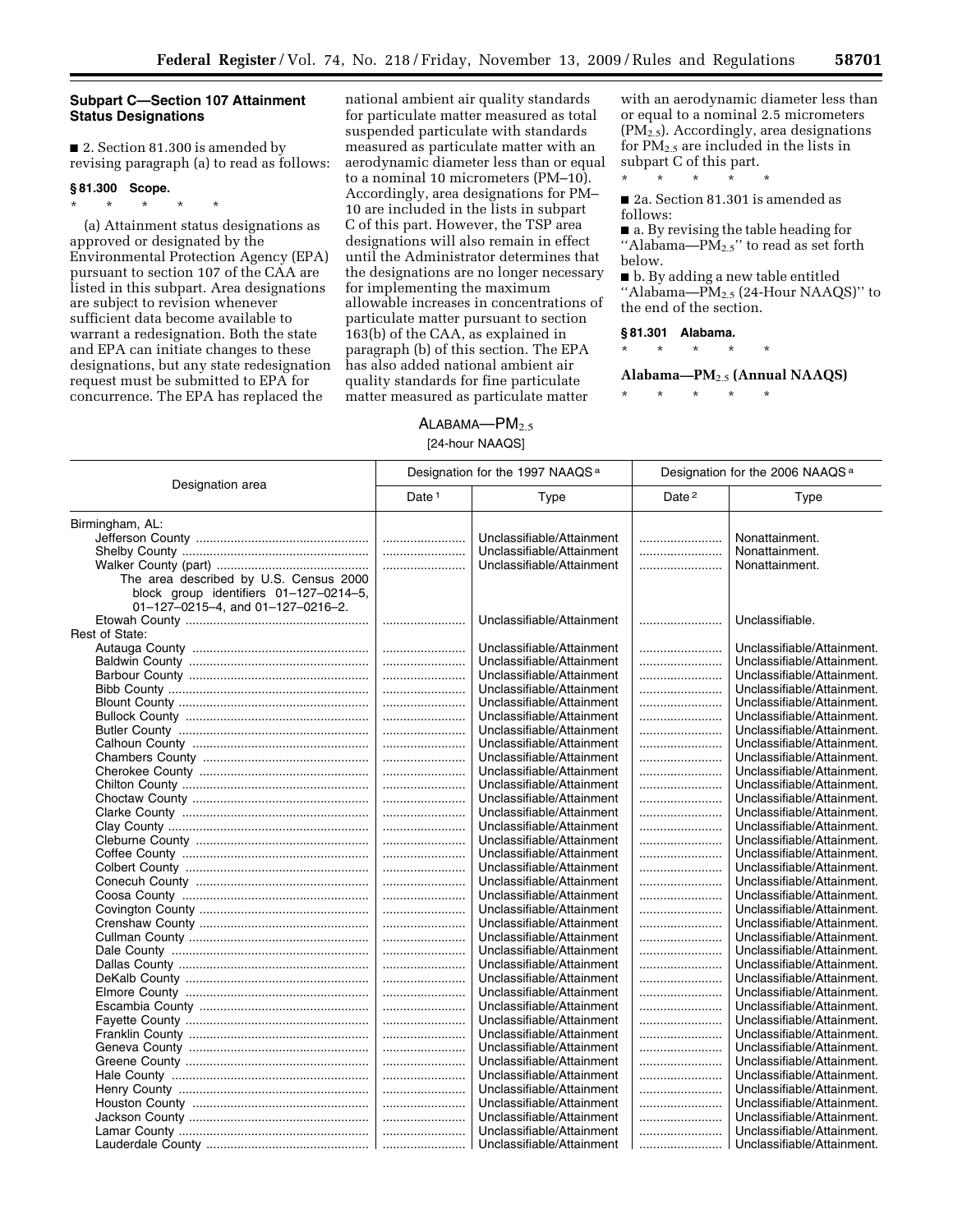Ξ

## ALABAMA-PM<sub>2.5</sub>-Continued [24-hour NAAQS]

|                  | Designation for the 1997 NAAQS <sup>a</sup> |                           | Designation for the 2006 NAAQS <sup>a</sup> |                            |
|------------------|---------------------------------------------|---------------------------|---------------------------------------------|----------------------------|
| Designation area | Date $1$                                    | Type                      | Date $2$                                    | Type                       |
|                  |                                             | Unclassifiable/Attainment |                                             | Unclassifiable/Attainment. |
|                  |                                             | Unclassifiable/Attainment |                                             | Unclassifiable/Attainment. |
|                  |                                             | Unclassifiable/Attainment |                                             | Unclassifiable/Attainment. |
|                  |                                             | Unclassifiable/Attainment |                                             | Unclassifiable/Attainment. |
|                  |                                             | Unclassifiable/Attainment |                                             | Unclassifiable/Attainment. |
|                  |                                             | Unclassifiable/Attainment |                                             | Unclassifiable/Attainment. |
|                  |                                             | Unclassifiable/Attainment |                                             | Unclassifiable/Attainment. |
|                  |                                             | Unclassifiable/Attainment |                                             | Unclassifiable/Attainment. |
|                  |                                             | Unclassifiable/Attainment |                                             | Unclassifiable/Attainment. |
|                  |                                             | Unclassifiable/Attainment |                                             | Unclassifiable/Attainment. |
|                  |                                             | Unclassifiable/Attainment |                                             | Unclassifiable/Attainment. |
|                  |                                             | Unclassifiable/Attainment |                                             | Unclassifiable/Attainment. |
|                  |                                             | Unclassifiable/Attainment |                                             | Unclassifiable/Attainment. |
|                  |                                             | Unclassifiable/Attainment |                                             | Unclassifiable/Attainment. |
|                  |                                             | Unclassifiable/Attainment |                                             | Unclassifiable/Attainment. |
|                  |                                             | Unclassifiable/Attainment |                                             | Unclassifiable/Attainment. |
|                  |                                             | Unclassifiable/Attainment |                                             | Unclassifiable/Attainment. |
|                  |                                             | Unclassifiable/Attainment |                                             | Unclassifiable/Attainment. |
|                  |                                             | Unclassifiable/Attainment |                                             | Unclassifiable/Attainment. |
|                  |                                             | Unclassifiable/Attainment |                                             | Unclassifiable/Attainment. |
|                  |                                             | Unclassifiable/Attainment |                                             | Unclassifiable/Attainment. |
|                  |                                             | Unclassifiable/Attainment |                                             | Unclassifiable/Attainment. |
|                  |                                             | Unclassifiable/Attainment |                                             | Unclassifiable/Attainment. |
|                  |                                             | Unclassifiable/Attainment |                                             | Unclassifiable/Attainment. |
|                  |                                             | Unclassifiable/Attainment |                                             | Unclassifiable/Attainment. |
|                  |                                             | Unclassifiable/Attainment |                                             | Unclassifiable/Attainment. |
|                  |                                             | Unclassifiable/Attainment |                                             | Unclassifiable/Attainment. |

a Includes Indian Country located in each county or area, except as otherwise specified.

1This date is 90 days after January 5, 2005, unless otherwise noted.

2This date is 30 days after November 13, 2009, unless otherwise noted.

■ 3. Section 81.302 is amended as follows:

■ a. By revising the table heading for "Alaska— $PM_{2.5}$ " to read as set forth below.

■ b. By adding a new table entitled "Alaska—PM2.5 (24-Hour NAAQS)" to the end of the section.

**§ 81.302 Alaska.** 

\* \* \* \* \*

**Alaska—PM**2.5 **(Annual NAAQS)**  \* \* \* \* \*

 $ALASKA—PM<sub>2.5</sub>$ [24-hour NAAQS]

|                                                                                                                                                                                                                                                                                                                                                                                                                                                                                                                                                                                                                                                                                                                                                                         | Designation for the 1997 NAAQS <sup>a</sup> |                           | Designation for the 2006 NAAQS <sup>a</sup> |                |
|-------------------------------------------------------------------------------------------------------------------------------------------------------------------------------------------------------------------------------------------------------------------------------------------------------------------------------------------------------------------------------------------------------------------------------------------------------------------------------------------------------------------------------------------------------------------------------------------------------------------------------------------------------------------------------------------------------------------------------------------------------------------------|---------------------------------------------|---------------------------|---------------------------------------------|----------------|
| Designated area                                                                                                                                                                                                                                                                                                                                                                                                                                                                                                                                                                                                                                                                                                                                                         | Date <sup>1</sup>                           | Type                      | Date <sup>2</sup>                           | Type           |
| Fairbanks, AK:<br>AQCR 09 Northern Alaska Intrastate:<br>The following townships and ranges:<br>-MTRS F001N001-All Sections; -MTRS<br>F001N001E-Sections 2-11, 14-23, 26-<br>34; - MTRS F001N002 - Sections 1-5,<br>8-17, 20-29, 32-36; -MTRS<br>F001S001E-Sections 1, 3-30, 32-36;<br>-MTRS F001S001W-Sections 1-30;<br>-MTRS F001S002E-Sections 6-8, 17-<br>20, 29-36; - MTRS F001S002W-Sec-<br>tions $1-5$ , $8-17$ , $20-29$ , $32-33$ ; --MTRS<br>F001S003E-Sections 31-32; - MTRS<br>F002N001E-Sections 31-35; - MTRS<br>F002N001-Sections 28, 31-36; - MTRS<br>F002N002-Sections 32-33, 36; - MTRS<br>F002S001E-Sections 1-2; - MTRS<br>F002S002E-Sections 1-17, 21-24;<br>-MTRS F002S003E-Sections 5-8, 18.<br>Rest of State:<br>AQCR 08 Cook Inlet Intrastate: |                                             | Unclassifiable/Attainment |                                             | Nonattainment. |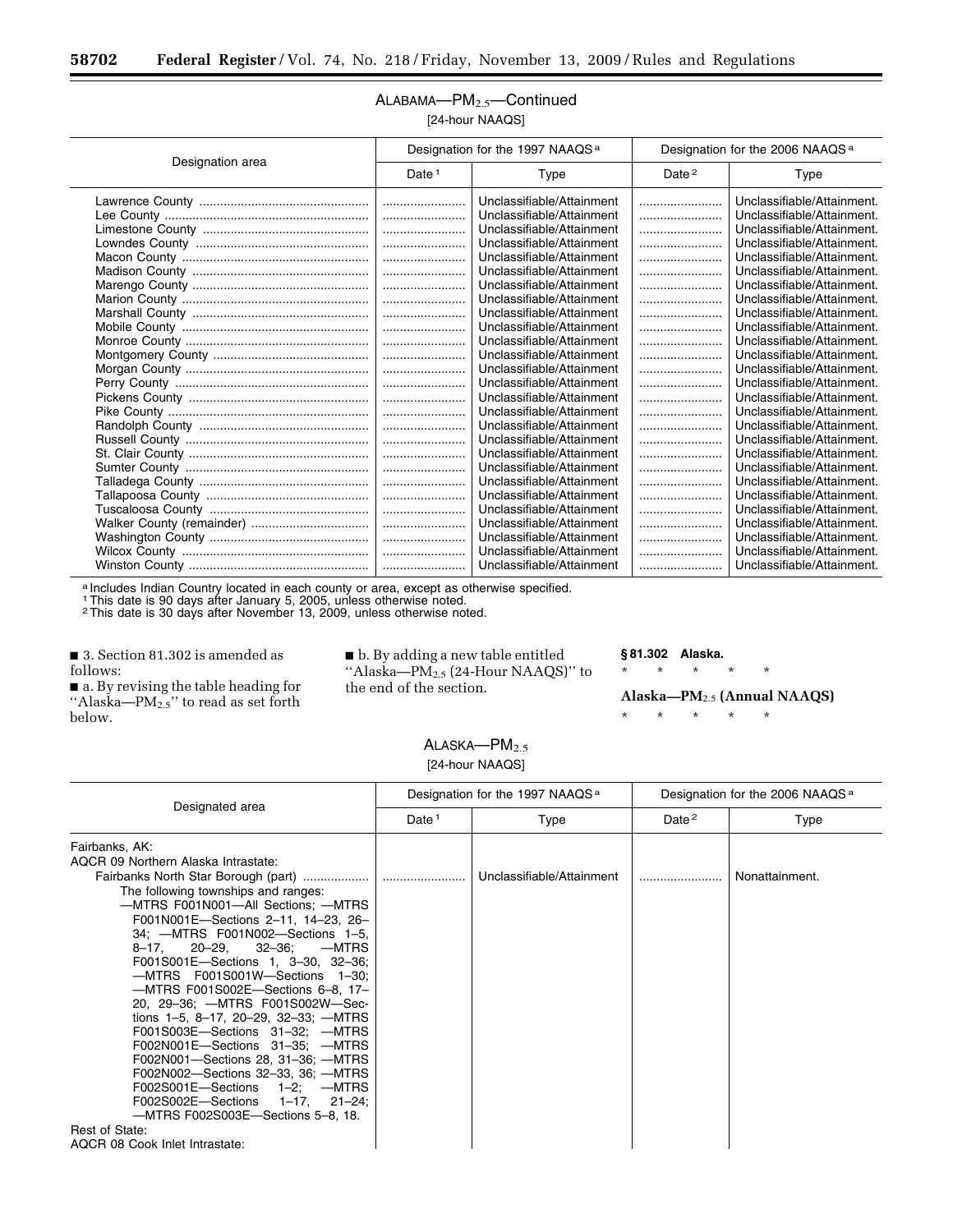## ALASKA-PM<sub>2.5</sub>-Continued [24-hour NAAQS]

| Designated area                          | Designation for the 1997 NAAQS <sup>a</sup> |                           | Designation for the 2006 NAAQS <sup>a</sup> |                            |
|------------------------------------------|---------------------------------------------|---------------------------|---------------------------------------------|----------------------------|
|                                          | Date $1$                                    | Type                      | Date <sup>2</sup>                           | Type                       |
|                                          |                                             | Unclassifiable/Attainment |                                             | Unclassifiable/Attainment. |
|                                          |                                             | Unclassifiable/Attainment |                                             | Unclassifiable/Attainment. |
|                                          |                                             | Unclassifiable/Attainment |                                             | Unclassifiable/Attainment. |
| AQCR 09 Northern Alaska Intrastate:      |                                             |                           |                                             |                            |
|                                          |                                             | Unclassifiable/Attainment |                                             | Unclassifiable/Attainment. |
| Fairbanks North Star Borough (remainder) |                                             | Unclassifiable/Attainment |                                             | Unclassifiable/Attainment. |
|                                          |                                             | Unclassifiable/Attainment |                                             | Unclassifiable/Attainment. |
|                                          |                                             | Unclassifiable/Attainment |                                             | Unclassifiable/Attainment. |
|                                          |                                             | Unclassifiable/Attainment |                                             | Unclassifiable/Attainment. |
| Southeast Fairbanks Census Area          |                                             | Unclassifiable/Attainment |                                             | Unclassifiable/Attainment. |
| Yukon-Koyukuk Census Area                |                                             | Unclassifiable/Attainment |                                             | Unclassifiable/Attainment. |
| AQCR 10 South Central Alaska Intrastate: |                                             |                           |                                             |                            |
|                                          |                                             | Unclassifiable/Attainment |                                             | Unclassifiable/Attainment. |
|                                          |                                             | Unclassifiable/Attainment |                                             | Unclassifiable/Attainment. |
|                                          |                                             | Unclassifiable/Attainment |                                             | Unclassifiable/Attainment. |
|                                          |                                             | Unclassifiable/Attainment |                                             | Unclassifiable/Attainment. |
|                                          |                                             | Unclassifiable/Attainment |                                             | Unclassifiable/Attainment. |
|                                          |                                             | Unclassifiable/Attainment |                                             | Unclassifiable/Attainment. |
| Lake and Peninsula Borough               |                                             | Unclassifiable/Attainment |                                             | Unclassifiable/Attainment. |
| Valdez-Cordova Census Area               |                                             | Unclassifiable/Attainment |                                             | Unclassifiable/Attainment. |
| Wade Hampton Census Area                 |                                             | Unclassifiable/Attainment |                                             | Unclassifiable/Attainment. |
| AQCR 11 Southeastern Alaska Intrastate:  |                                             |                           |                                             |                            |
|                                          |                                             | Unclassifiable/Attainment |                                             | Unclassifiable/Attainment. |
|                                          |                                             | Unclassifiable/Attainment |                                             | Unclassifiable/Attainment. |
| Ketchikan Gateway Borough                |                                             | Unclassifiable/Attainment |                                             | Unclassifiable/Attainment. |
| Prince of Wales-Outer Ketchikan Census   |                                             | Unclassifiable/Attainment |                                             | Unclassifiable/Attainment. |
|                                          |                                             | Unclassifiable/Attainment |                                             | Unclassifiable/Attainment. |
| Skagway-Hoonah-Angoon Census Area        |                                             | Unclassifiable/Attainment |                                             | Unclassifiable/Attainment. |
| Wrangell-Petersburg Census Area          |                                             | Unclassifiable/Attainment |                                             | Unclassifiable/Attainment. |
|                                          |                                             | Unclassifiable/Attainment |                                             | Unclassifiable/Attainment. |

a Includes Indian Country located in each county or area, except as otherwise specified.

1This date is 90 days after January 5, 2005, unless otherwise noted.

2This date is 30 days after November 13, 2009, unless otherwise noted.

■ 4. Section 81.303 is amended as follows:

■ a. By revising the table heading for "Arizona—PM2.5" to read as set forth below.

■ b. By adding a new table entitled "Arizona— $\widetilde{PM}_{2.5}$  (24-Hour NAAQS)" to the end of the section.

## **§ 81.303 Arizona.**

\* \* \* \* \*

**Arizona—PM**2.5 **(Annual NAAQS)** 

\* \* \* \* \*

## ARIZONA-PM<sub>2.5</sub> [24-hour NAAQS]

|                                           | Designation for the 1997 NAAQS <sup>a</sup> |                            | Designation for the 2006 NAAQS <sup>a</sup> |                            |
|-------------------------------------------|---------------------------------------------|----------------------------|---------------------------------------------|----------------------------|
| Designated area                           | Date <sup>1</sup>                           | Type                       | Date <sup>2</sup>                           | Type                       |
| Nogales:                                  |                                             |                            |                                             |                            |
|                                           |                                             | Unclassifiable/Attainment  |                                             | Nonattainment.             |
| Nogales planning area bounded as follows: |                                             |                            |                                             |                            |
| The portions of the following Townships   |                                             |                            |                                             |                            |
| which are within the State of Arizona and |                                             |                            |                                             |                            |
| lie east of 111 longitude: T23S, R13E;    |                                             |                            |                                             |                            |
| T23S, R14E: T24S, R13E: T24S, R14E,       |                                             |                            |                                             |                            |
| Rest of State:                            |                                             |                            |                                             |                            |
|                                           |                                             | Unclassifiable/Attainment  |                                             | Unclassifiable/Attainment. |
|                                           |                                             | Unclassifiable/Attainment. |                                             |                            |
|                                           |                                             | Unclassifiable/Attainment  |                                             | Unclassifiable/Attainment. |
|                                           |                                             | Unclassifiable/Attainment. |                                             |                            |
|                                           |                                             | Unclassifiable/Attainment. |                                             |                            |
|                                           |                                             | Unclassifiable/Attainment  |                                             | Unclassifiable/Attainment. |
|                                           |                                             | Unclassifiable/Attainment. |                                             |                            |
|                                           |                                             | Unclassifiable/Attainment. |                                             |                            |
|                                           |                                             | Unclassifiable/Attainment  |                                             | Unclassifiable/Attainment. |
|                                           |                                             | Unclassifiable/Attainment  |                                             | Unclassifiable/Attainment. |
|                                           |                                             | Unclassifiable/Attainment. |                                             |                            |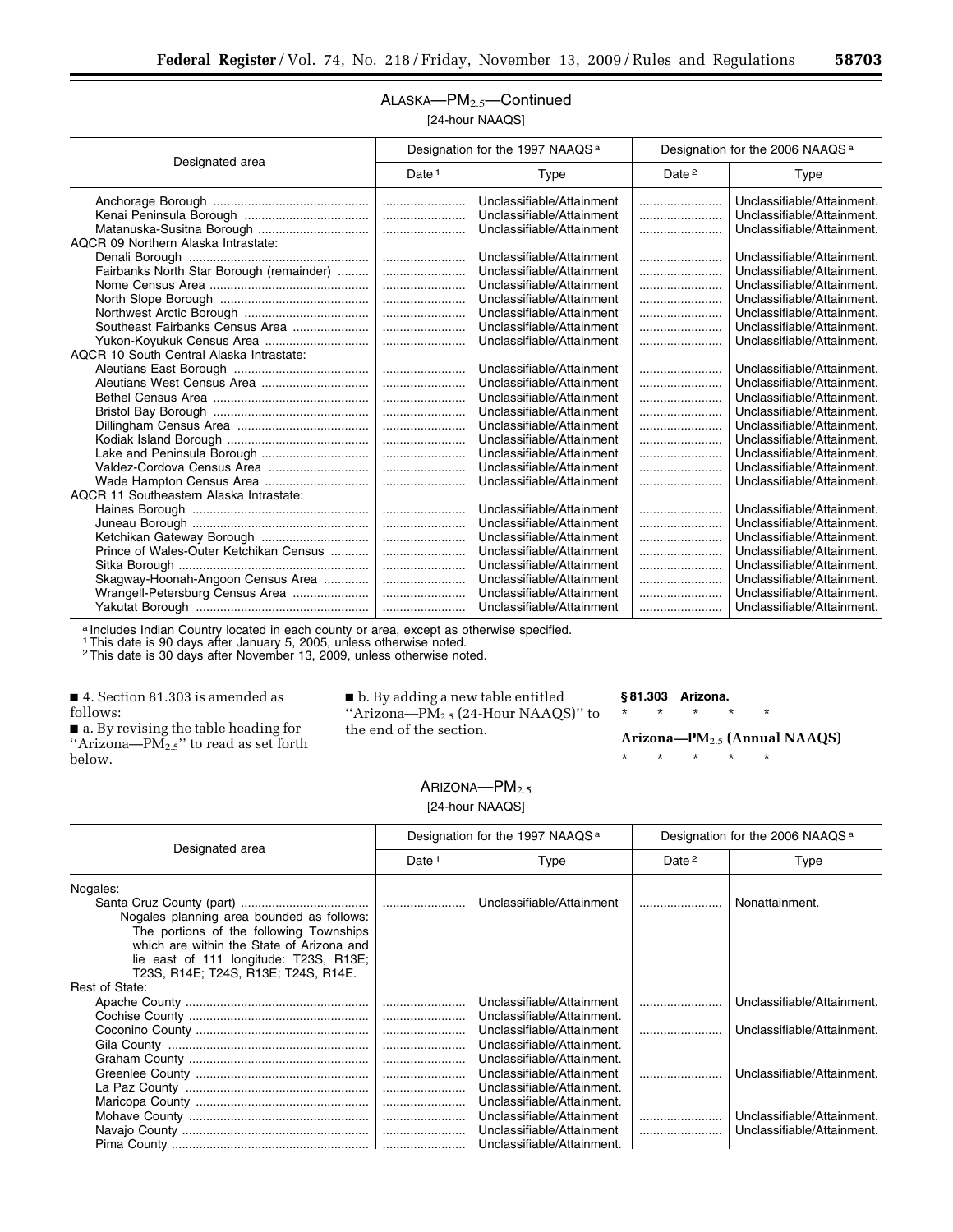## ARIZONA—PM2.5—Continued

[24-hour NAAQS]

| Designated area | Designation for the 1997 NAAQS <sup>a</sup> |                                                                                                                     | Designation for the 2006 NAAQS <sup>a</sup> |                            |
|-----------------|---------------------------------------------|---------------------------------------------------------------------------------------------------------------------|---------------------------------------------|----------------------------|
|                 | Date <sup>1</sup>                           | Type                                                                                                                | Date <sup>2</sup>                           | Type                       |
|                 | l                                           | Unclassifiable/Attainment.<br>Unclassifiable/Attainment<br>Unclassifiable/Attainment.<br>Unclassifiable/Attainment. |                                             | Unclassifiable/Attainment. |

a Includes Indian Country located in each county or area, except as otherwise specified.

1This date is 90 days after January 5, 2005, unless otherwise noted. 2This date is 30 days after November 13, 2009, unless otherwise noted.

■ 5. Section 81.304 is amended as follows:

■ a. By revising the table heading for "Arkansas— $\overrightarrow{PM}_{2.5}$ " to read as set forth below.

 $\blacksquare$ <br> <br> b. By adding a new table entitled ''Arkansas—PM2.5 (24-Hour NAAQS)'' to the end of the section.

#### **§ 81.304 Arkansas.**

\* \* \* \* \*

**Arkansas—PM**2.5 **(Annual NAAQS)** 

\* \* \* \* \*

## ARKANSAS-PM<sub>2.5</sub>

[24-hour NAAQS]

| Designated area                              | Designation for the 1997 NAAQS <sup>a</sup> |                           | Designation for the 2006 NAAQS <sup>a</sup> |                            |
|----------------------------------------------|---------------------------------------------|---------------------------|---------------------------------------------|----------------------------|
|                                              | Date <sup>1</sup>                           | <b>Type</b>               | Date <sup>2</sup>                           | <b>Type</b>                |
| AQCR 016 Central Arkansas Intrastate:        |                                             |                           |                                             |                            |
|                                              |                                             | Unclassifiable/Attainment |                                             | Unclassifiable/Attainment. |
|                                              |                                             | Unclassifiable/Attainment |                                             | Unclassifiable/Attainment. |
|                                              |                                             | Unclassifiable/Attainment |                                             | Unclassifiable/Attainment. |
|                                              |                                             | Unclassifiable/Attainment |                                             | Unclassifiable/Attainment. |
|                                              |                                             | Unclassifiable/Attainment |                                             | Unclassifiable/Attainment. |
|                                              |                                             | Unclassifiable/Attainment |                                             | Unclassifiable/Attainment. |
|                                              |                                             | Unclassifiable/Attainment |                                             | Unclassifiable/Attainment. |
|                                              |                                             | Unclassifiable/Attainment |                                             | Unclassifiable/Attainment. |
|                                              |                                             | Unclassifiable/Attainment |                                             | Unclassifiable/Attainment. |
|                                              |                                             | Unclassifiable/Attainment |                                             | Unclassifiable/Attainment. |
|                                              |                                             | Unclassifiable/Attainment |                                             | Unclassifiable/Attainment. |
|                                              |                                             | Unclassifiable/Attainment |                                             | Unclassifiable/Attainment. |
|                                              |                                             | Unclassifiable/Attainment |                                             | Unclassifiable/Attainment. |
|                                              |                                             | Unclassifiable/Attainment |                                             | Unclassifiable/Attainment. |
|                                              |                                             | Unclassifiable/Attainment |                                             | Unclassifiable/Attainment. |
|                                              |                                             | Unclassifiable/Attainment |                                             | Unclassifiable/Attainment. |
|                                              |                                             | Unclassifiable/Attainment |                                             | Unclassifiable/Attainment. |
|                                              |                                             | Unclassifiable/Attainment |                                             | Unclassifiable/Attainment. |
|                                              |                                             | Unclassifiable/Attainment |                                             | Unclassifiable/Attainment. |
| AQCR 017 Metropolitan Fort Smith Interstate: |                                             |                           |                                             |                            |
|                                              |                                             | Unclassifiable/Attainment |                                             | Unclassifiable/Attainment. |
|                                              |                                             | Unclassifiable/Attainment |                                             | Unclassifiable/Attainment. |
|                                              |                                             | Unclassifiable/Attainment |                                             | Unclassifiable/Attainment. |
|                                              |                                             | Unclassifiable/Attainment |                                             | Unclassifiable/Attainment. |
| AQCR 019 Monroe-El Dorado Interstate:        |                                             |                           |                                             |                            |
|                                              |                                             | Unclassifiable/Attainment |                                             | Unclassifiable/Attainment. |
|                                              |                                             | Unclassifiable/Attainment |                                             | Unclassifiable/Attainment. |
|                                              |                                             | Unclassifiable/Attainment |                                             | Unclassifiable/Attainment. |
|                                              |                                             | Unclassifiable/Attainment |                                             | Unclassifiable/Attainment. |
|                                              |                                             | Unclassifiable/Attainment |                                             | Unclassifiable/Attainment. |
|                                              |                                             | Unclassifiable/Attainment |                                             | Unclassifiable/Attainment. |
| AQCR 020 Northeast Arkansas Intrastate:      |                                             |                           |                                             |                            |
|                                              |                                             | Unclassifiable/Attainment |                                             | Unclassifiable/Attainment. |
|                                              |                                             | Unclassifiable/Attainment |                                             | Unclassifiable/Attainment. |
|                                              |                                             | Unclassifiable/Attainment |                                             | Unclassifiable/Attainment. |
|                                              |                                             | Unclassifiable/Attainment |                                             | Unclassifiable/Attainment. |
|                                              |                                             | Unclassifiable/Attainment |                                             | Unclassifiable/Attainment. |
|                                              |                                             | Unclassifiable/Attainment |                                             | Unclassifiable/Attainment. |
|                                              |                                             | Unclassifiable/Attainment |                                             | Unclassifiable/Attainment. |
|                                              |                                             | Unclassifiable/Attainment |                                             | Unclassifiable/Attainment. |
|                                              |                                             | Unclassifiable/Attainment |                                             | Unclassifiable/Attainment. |
|                                              |                                             | Unclassifiable/Attainment |                                             | Unclassifiable/Attainment. |
|                                              |                                             | Unclassifiable/Attainment |                                             | Unclassifiable/Attainment. |
|                                              |                                             | Unclassifiable/Attainment |                                             | Unclassifiable/Attainment. |
|                                              |                                             | Unclassifiable/Attainment |                                             | Unclassifiable/Attainment. |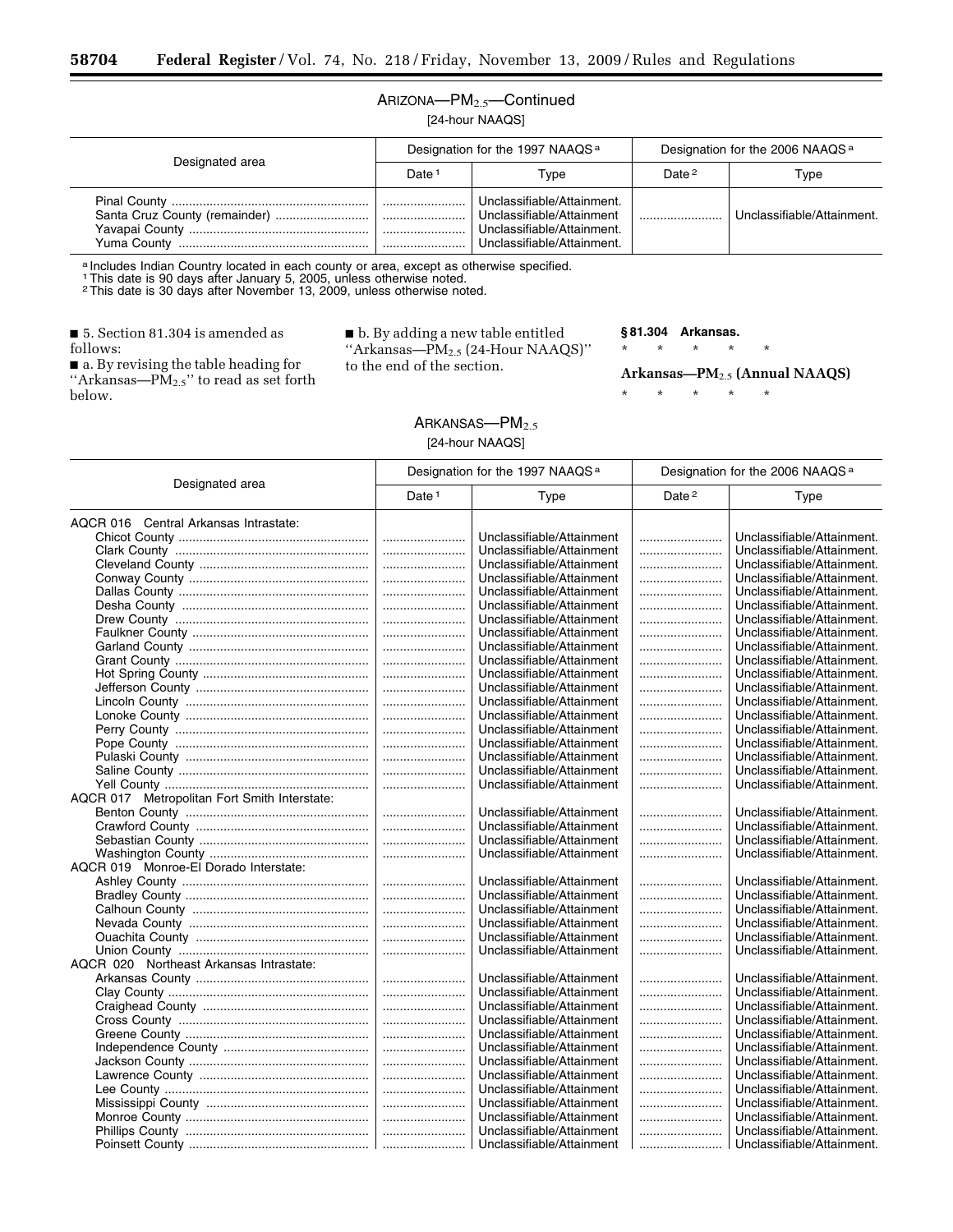## ARKANSAS-PM<sub>2.5</sub>-Continued [24-hour NAAQS]

|                                                 | Designation for the 1997 NAAQS <sup>a</sup> |                           | Designation for the 2006 NAAQS <sup>a</sup> |                            |
|-------------------------------------------------|---------------------------------------------|---------------------------|---------------------------------------------|----------------------------|
| Designated area                                 | Date <sup>1</sup>                           | Type                      | Date <sup>2</sup>                           | Type                       |
|                                                 |                                             | Unclassifiable/Attainment |                                             | Unclassifiable/Attainment. |
|                                                 |                                             | Unclassifiable/Attainment |                                             | Unclassifiable/Attainment. |
|                                                 |                                             | Unclassifiable/Attainment |                                             | Unclassifiable/Attainment. |
|                                                 |                                             | Unclassifiable/Attainment |                                             | Unclassifiable/Attainment. |
|                                                 |                                             | Unclassifiable/Attainment |                                             | Unclassifiable/Attainment. |
|                                                 |                                             | Unclassifiable/Attainment |                                             | Unclassifiable/Attainment. |
| AQCR 021 Northwest Arkansas Intrastate:         |                                             |                           |                                             |                            |
|                                                 |                                             | Unclassifiable/Attainment |                                             | Unclassifiable/Attainment. |
|                                                 |                                             | Unclassifiable/Attainment |                                             | Unclassifiable/Attainment. |
|                                                 |                                             | Unclassifiable/Attainment |                                             | Unclassifiable/Attainment. |
|                                                 |                                             | Unclassifiable/Attainment |                                             | Unclassifiable/Attainment. |
|                                                 |                                             | Unclassifiable/Attainment |                                             | Unclassifiable/Attainment. |
|                                                 |                                             | Unclassifiable/Attainment |                                             | Unclassifiable/Attainment. |
|                                                 |                                             | Unclassifiable/Attainment |                                             | Unclassifiable/Attainment. |
|                                                 |                                             | Unclassifiable/Attainment |                                             | Unclassifiable/Attainment. |
|                                                 |                                             | Unclassifiable/Attainment |                                             | Unclassifiable/Attainment. |
|                                                 |                                             | Unclassifiable/Attainment |                                             | Unclassifiable/Attainment. |
|                                                 |                                             | Unclassifiable/Attainment |                                             | Unclassifiable/Attainment. |
|                                                 |                                             | Unclassifiable/Attainment |                                             | Unclassifiable/Attainment. |
|                                                 |                                             | Unclassifiable/Attainment |                                             | Unclassifiable/Attainment. |
|                                                 |                                             | Unclassifiable/Attainment |                                             | Unclassifiable/Attainment. |
|                                                 |                                             | Unclassifiable/Attainment |                                             | Unclassifiable/Attainment. |
|                                                 |                                             | Unclassifiable/Attainment |                                             | Unclassifiable/Attainment. |
|                                                 |                                             | Unclassifiable/Attainment |                                             | Unclassifiable/Attainment. |
|                                                 |                                             | Unclassifiable/Attainment |                                             | Unclassifiable/Attainment. |
|                                                 |                                             | Unclassifiable/Attainment |                                             | Unclassifiable/Attainment. |
| AQCR 022 Shreveport-Texarkana-Tyler Interstate: |                                             |                           |                                             |                            |
|                                                 |                                             | Unclassifiable/Attainment |                                             | Unclassifiable/Attainment. |
|                                                 |                                             | Unclassifiable/Attainment |                                             | Unclassifiable/Attainment. |
|                                                 |                                             | Unclassifiable/Attainment |                                             | Unclassifiable/Attainment. |
|                                                 |                                             | Unclassifiable/Attainment |                                             | Unclassifiable/Attainment. |
|                                                 |                                             | Unclassifiable/Attainment |                                             | Unclassifiable/Attainment. |
|                                                 |                                             | Unclassifiable/Attainment |                                             | Unclassifiable/Attainment. |
|                                                 |                                             | Unclassifiable/Attainment |                                             | Unclassifiable/Attainment. |
| Memphis, TN-AR: (AQCR 018 Metropolitan Mem-     |                                             |                           |                                             |                            |
| phis Interstate):                               |                                             |                           |                                             |                            |
|                                                 |                                             | Unclassifiable/Attainment |                                             | Unclassifiable/Attainment. |

a Includes Indian Country located in each county or area, except as otherwise specified.

1This date is 90 days after January 5, 2005, unless otherwise noted.

2This date is 30 days after November 13, 2009, unless otherwise noted.

■ 6. Section 81.305 is amended as follows: ■ a. By revising the table heading for

''California—PM2.5'' to read as set forth below.

■ b. By adding a new table entitled ''California—PM2.5 (24-Hour NAAQS)'' to the end of the section.

## **§ 81.305 California.**

\* \* \* \* \*

**California—PM**2.5 **(Annual NAAQS)** 

\* \* \* \* \*

## CALIFORNIA-PM<sub>2.5</sub> [24-hour NAAQS]

| Designated area | Designation for the 1997 NAAQS <sup>a</sup> |                           | Designation for the 2006 NAAQS <sup>a</sup> |                |
|-----------------|---------------------------------------------|---------------------------|---------------------------------------------|----------------|
|                 | Date                                        | Type                      | Date <sup>2</sup>                           | Type           |
| Chico, CA:      |                                             | Unclassifiable/Attainment |                                             | Nonattainment. |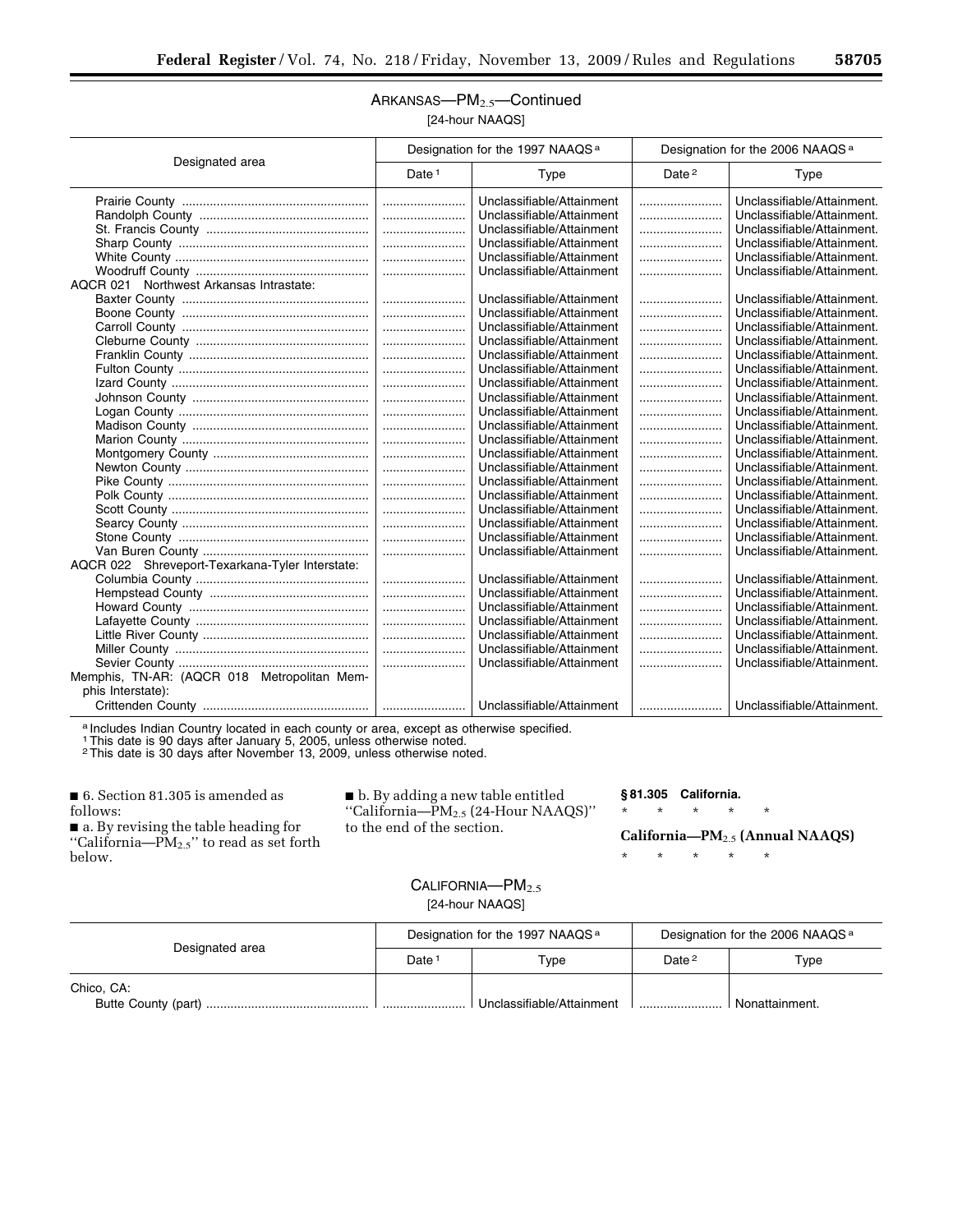$\equiv$ 

| Designated area                                                                                                                                                                                                                                                                                                                                                                                                                                                                                                                                                                                                                                                                                                                                                                                                                                                                                                                                                                                                                                                                                                                                                                                                             | Designation for the 1997 NAAQS <sup>a</sup> |                           | Designation for the 2006 NAAQS <sup>a</sup> |                |
|-----------------------------------------------------------------------------------------------------------------------------------------------------------------------------------------------------------------------------------------------------------------------------------------------------------------------------------------------------------------------------------------------------------------------------------------------------------------------------------------------------------------------------------------------------------------------------------------------------------------------------------------------------------------------------------------------------------------------------------------------------------------------------------------------------------------------------------------------------------------------------------------------------------------------------------------------------------------------------------------------------------------------------------------------------------------------------------------------------------------------------------------------------------------------------------------------------------------------------|---------------------------------------------|---------------------------|---------------------------------------------|----------------|
|                                                                                                                                                                                                                                                                                                                                                                                                                                                                                                                                                                                                                                                                                                                                                                                                                                                                                                                                                                                                                                                                                                                                                                                                                             | Date <sup>1</sup>                           | Type                      | Date <sup>2</sup>                           | Type           |
| That portion of Butte County which lies west<br>of the line described as follows: (Mount<br>Diablo Base and Meridian) Beginning at<br>the intersection of the Butte-Yuba county<br>line and the township line common to<br>T18N R6E and T19N R6E, west to the<br>township line common to T18N R6E and<br>T19N R6E, then north along the range<br>line common to R5E and R6E, then west<br>along the township line common to T21N<br>and T20N, then north along the range line<br>common to R4E and R5E, then west<br>along the township line common to T24N<br>and T23N to the Butte-Tehama County<br>boundary.<br>Imperial County, CA:<br>That portion of Imperial County which lies<br>within the line described as follows: (San<br>Bernardino Base and Meridan) Beginning<br>at the intersection of the United States-<br>Mexico border and the southeast corner<br>of T17S R11E, then north along the range<br>line of the eastern edge of range R11E,<br>then east along the township line of the<br>southern edge of T12S to the northeast<br>corner of T13S R15E, then south along<br>the range line common to R15E and<br>R16E, to the United States-Mexico bor-<br>der.<br>Los Angeles-South Coast Air Basin, CA: |                                             | Unclassifiable/Attainment |                                             | Nonattainment. |
|                                                                                                                                                                                                                                                                                                                                                                                                                                                                                                                                                                                                                                                                                                                                                                                                                                                                                                                                                                                                                                                                                                                                                                                                                             |                                             |                           |                                             | Nonattainment. |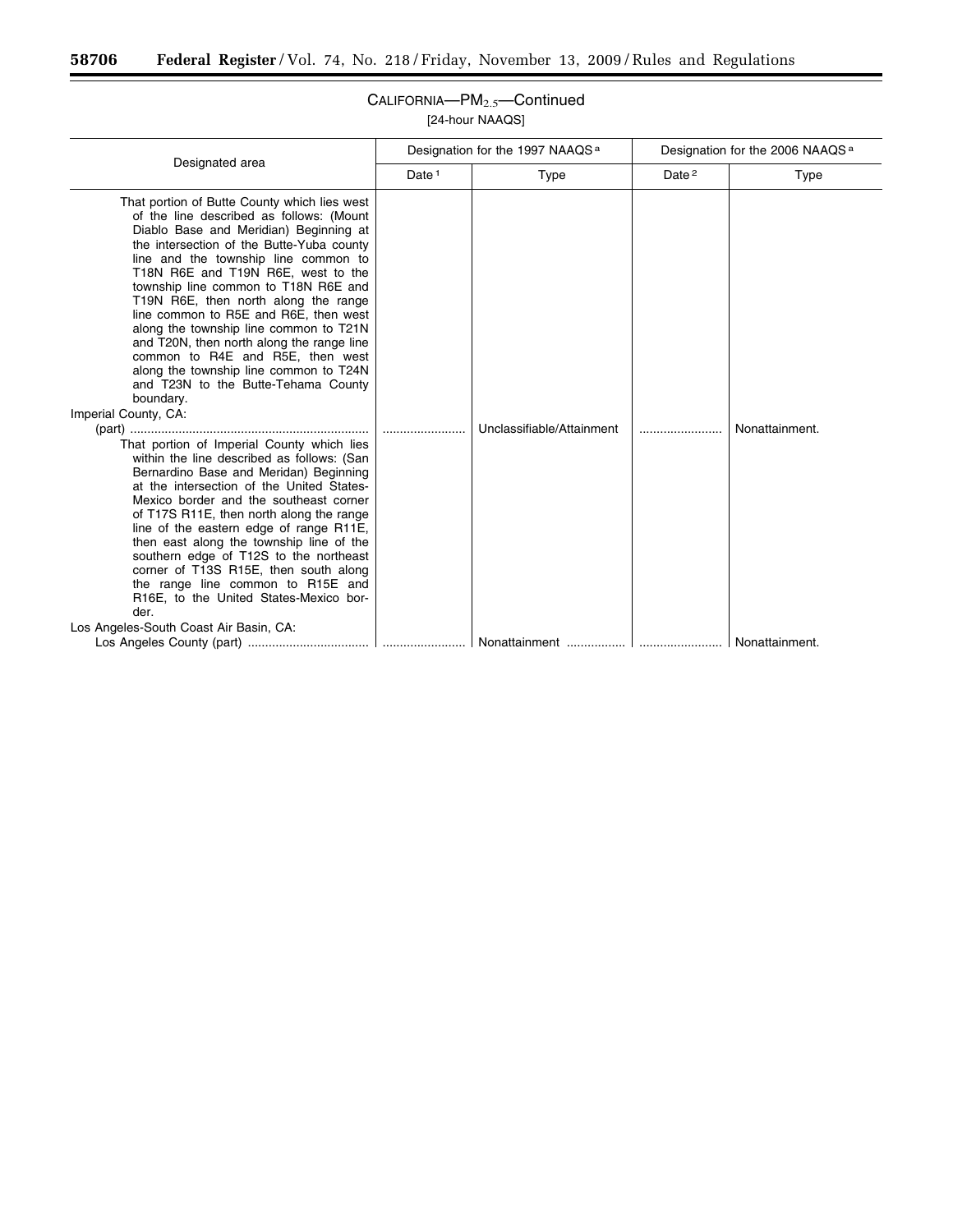|                                                                                                                                                                                                                                                                                                                                                                                                                                                                                                                                                                                                                                                                                                                                                                                                                                                                                                                                                                                                                                                                                                                                                                                                                                                                                                                                                                                               |                   | Designation for the 1997 NAAQS <sup>a</sup> | Designation for the 2006 NAAQS <sup>a</sup> |                                  |
|-----------------------------------------------------------------------------------------------------------------------------------------------------------------------------------------------------------------------------------------------------------------------------------------------------------------------------------------------------------------------------------------------------------------------------------------------------------------------------------------------------------------------------------------------------------------------------------------------------------------------------------------------------------------------------------------------------------------------------------------------------------------------------------------------------------------------------------------------------------------------------------------------------------------------------------------------------------------------------------------------------------------------------------------------------------------------------------------------------------------------------------------------------------------------------------------------------------------------------------------------------------------------------------------------------------------------------------------------------------------------------------------------|-------------------|---------------------------------------------|---------------------------------------------|----------------------------------|
|                                                                                                                                                                                                                                                                                                                                                                                                                                                                                                                                                                                                                                                                                                                                                                                                                                                                                                                                                                                                                                                                                                                                                                                                                                                                                                                                                                                               | Date <sup>1</sup> | Type                                        | Date <sup>2</sup>                           | Type                             |
| Designated area<br>That portion of Los Angeles County which<br>lies south and west of a line described as<br>follows: Beginning at the Los Angeles-<br>San Bernardino County boundary and<br>running west along the Township line<br>common to Township 3 North and Town-<br>ship 2 North, San Bernardino Base and<br>Meridian; then North along the range line<br>common to Range 8 West and Range 9<br>West; then west along the Township line<br>common to Township 4 North and Town-<br>ship 3 North; then north along the range<br>line common to Range 12 West and<br>Range 13 West to the southeast corner of<br>Section 12, Township 5 North and Range<br>13 West; then west along the south<br>boundaries of Sections 12, 11, 10, 9, 8,<br>and 7, Township 5 North and Range 13<br>West to the boundary of the Angeles Na-<br>tional Forest which is collinear with the<br>range line common to Range 13 West<br>and Range 14 West; then north and west<br>along the Angeles National Forest bound-<br>ary to the point of intersection with the<br>Township line common to Township 7<br>North and Township 6 North (point is at<br>the northwest corner of Section 4 in<br>Township 6 North and Range 14 West);<br>then west along the Township line com-<br>mon to Township 7 North and Township 6<br>North; then north along the range line<br>common to Range 15 West and Range |                   |                                             |                                             |                                  |
| 16 West to the southeast corner of Sec-<br>tion 13, Township 7 North and Range 16<br>West; then along the south boundaries of                                                                                                                                                                                                                                                                                                                                                                                                                                                                                                                                                                                                                                                                                                                                                                                                                                                                                                                                                                                                                                                                                                                                                                                                                                                                 |                   |                                             |                                             |                                  |
| Sections 13, 14, 15, 16, 17 and 18,<br>Township 7 North and Range 16 West;<br>then north along the range line common<br>to Range 16 West and Range 17 West to<br>the north boundary of the Angeles Na-                                                                                                                                                                                                                                                                                                                                                                                                                                                                                                                                                                                                                                                                                                                                                                                                                                                                                                                                                                                                                                                                                                                                                                                        |                   |                                             |                                             |                                  |
| tional Forest (collinear with the Township<br>line common to Township 8 North and<br>Township 7 North); then west and north<br>along the Angeles National Forest bound-                                                                                                                                                                                                                                                                                                                                                                                                                                                                                                                                                                                                                                                                                                                                                                                                                                                                                                                                                                                                                                                                                                                                                                                                                       |                   |                                             |                                             |                                  |
| ary to the point of intersection with the<br>south boundary of the Rancho La Liebre<br>Land Grant; then west and north along<br>this land grant boundary to the Los Ange-<br>les-Kern County boundary.                                                                                                                                                                                                                                                                                                                                                                                                                                                                                                                                                                                                                                                                                                                                                                                                                                                                                                                                                                                                                                                                                                                                                                                        |                   |                                             |                                             |                                  |
|                                                                                                                                                                                                                                                                                                                                                                                                                                                                                                                                                                                                                                                                                                                                                                                                                                                                                                                                                                                                                                                                                                                                                                                                                                                                                                                                                                                               |                   | Nonattainment                               |                                             | Nonattainment.<br>Nonattainment. |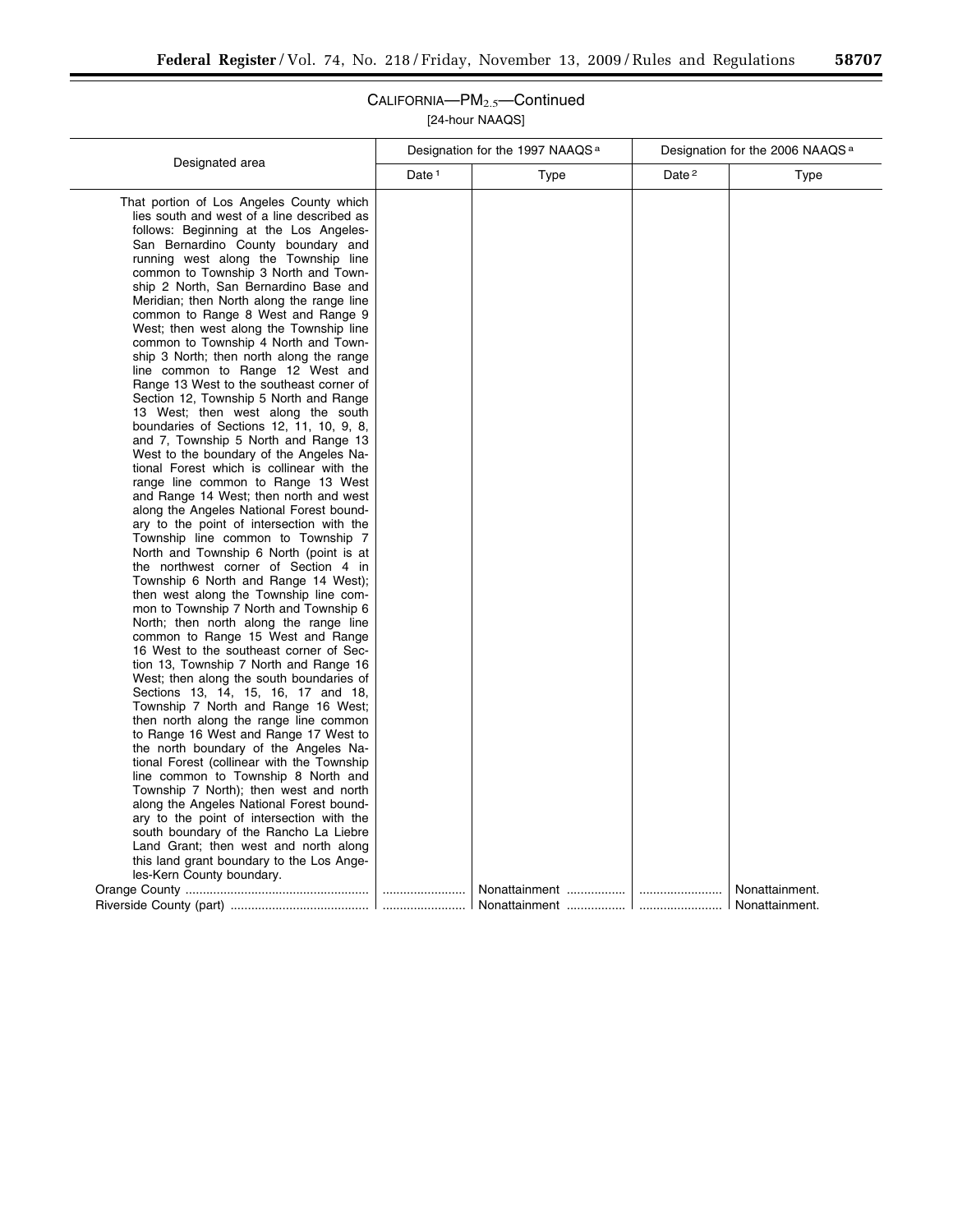-

## CALIFORNIA—PM2.5—Continued [24-hour NAAQS]

|                                                                                                                                                                                                                                                                                                                                                                                                                                                                                                                                                                                                                                                                                                                                                                                                                                                                                                                                                                                                                                                                                                                                                                                                                                                           |                   | Designation for the 1997 NAAQS <sup>a</sup>            | Designation for the 2006 NAAQS <sup>a</sup> |                            |
|-----------------------------------------------------------------------------------------------------------------------------------------------------------------------------------------------------------------------------------------------------------------------------------------------------------------------------------------------------------------------------------------------------------------------------------------------------------------------------------------------------------------------------------------------------------------------------------------------------------------------------------------------------------------------------------------------------------------------------------------------------------------------------------------------------------------------------------------------------------------------------------------------------------------------------------------------------------------------------------------------------------------------------------------------------------------------------------------------------------------------------------------------------------------------------------------------------------------------------------------------------------|-------------------|--------------------------------------------------------|---------------------------------------------|----------------------------|
| Designated area                                                                                                                                                                                                                                                                                                                                                                                                                                                                                                                                                                                                                                                                                                                                                                                                                                                                                                                                                                                                                                                                                                                                                                                                                                           | Date <sup>1</sup> | Type                                                   | Date <sup>2</sup>                           | <b>Type</b>                |
| That portion of Riverside County which lies<br>to the west of a line described as follows:<br>Beginning at the Riverside-San Diego<br>County boundary and running north along<br>the range line common to Range 4 East<br>and Range 3 East, San Bernardino Base<br>and Meridian; then east along the Town-<br>ship line common to Township 8 South<br>and Township 7 South; then north along<br>the range line common to Range 5 East<br>and Range 4 East; then west along the<br>Township line common to Township 6<br>South and Township 7 South to the<br>southwest corner of Section 34, Township<br>6 South, Range 4 East; then north along<br>the west boundaries of Sections 34, 27,<br>22, 15, 10, and 3, Township 6 South,<br>Range 4 East; then west along the Town-<br>ship line common to Township 5 South<br>and Township 6 South; then north along<br>the range line common to Range 4 East<br>and Range 3 East; then west along the<br>south boundaries of Sections 13, 14, 15,<br>16, 17, and 18, Township 5 South, Range<br>3 East; then north along the range line<br>common to Range 2 East and Range 3<br>East; to the Riverside-San Bernardino<br>County Line (excluding the lands of the<br>Santa Rosa Band of Cahuilla Mission In- |                   |                                                        |                                             |                            |
| dians).<br>That part of the lands of the Santa Rosa Band<br>of Cahuilla Mission Indians which is excluded<br>from the Riverside County (part) nonattain-                                                                                                                                                                                                                                                                                                                                                                                                                                                                                                                                                                                                                                                                                                                                                                                                                                                                                                                                                                                                                                                                                                  |                   | Nonattainment                                          |                                             | Unclassifiable/Attainment. |
| ment area.<br>That portion of San Bernardino County<br>which lies south and west of a line de-<br>scribed as follows: Beginning at the San<br>Bernardino-Riverside County boundary<br>and running north along the range line<br>common to Range 3 East and Range 2<br>East, San Bernardino Base and Meridian;<br>then west along the Township line com-<br>mon to Township 3 North and Township 2<br>North to the San Bernardino-Los Angeles<br>County boundary.<br>Sacramento, CA:                                                                                                                                                                                                                                                                                                                                                                                                                                                                                                                                                                                                                                                                                                                                                                       |                   | Nonattainment                                          |                                             | Nonattainment.             |
| That portion of El Dorado County which lies<br>west of the line described as follows:<br>(Mount Diablo Base and Meridian) Begin-<br>ning at the intersection of El Dorado-<br>Amador county line and the township line<br>common to townships T8N R10E and<br>T8N R11E, then north along the range<br>line common to ranges R10E and R11E,<br>then east along the township line com-<br>mon to T9N and T8N, then north along<br>the range line common to ranges R12E<br>and R13E, then west along the township<br>line common to T12N and T11N, then<br>north along the range line common to<br>ranges R10E and R11E, then west along<br>the township line common to T13N and<br>T12N, then north along the range line<br>common to ranges R9E and R10E, to the<br>El Dorado-Placer County boundary.                                                                                                                                                                                                                                                                                                                                                                                                                                                      |                   | Unclassifiable/Attainment<br>Unclassifiable/Attainment | Nonattainment.                              | Nonattainment.             |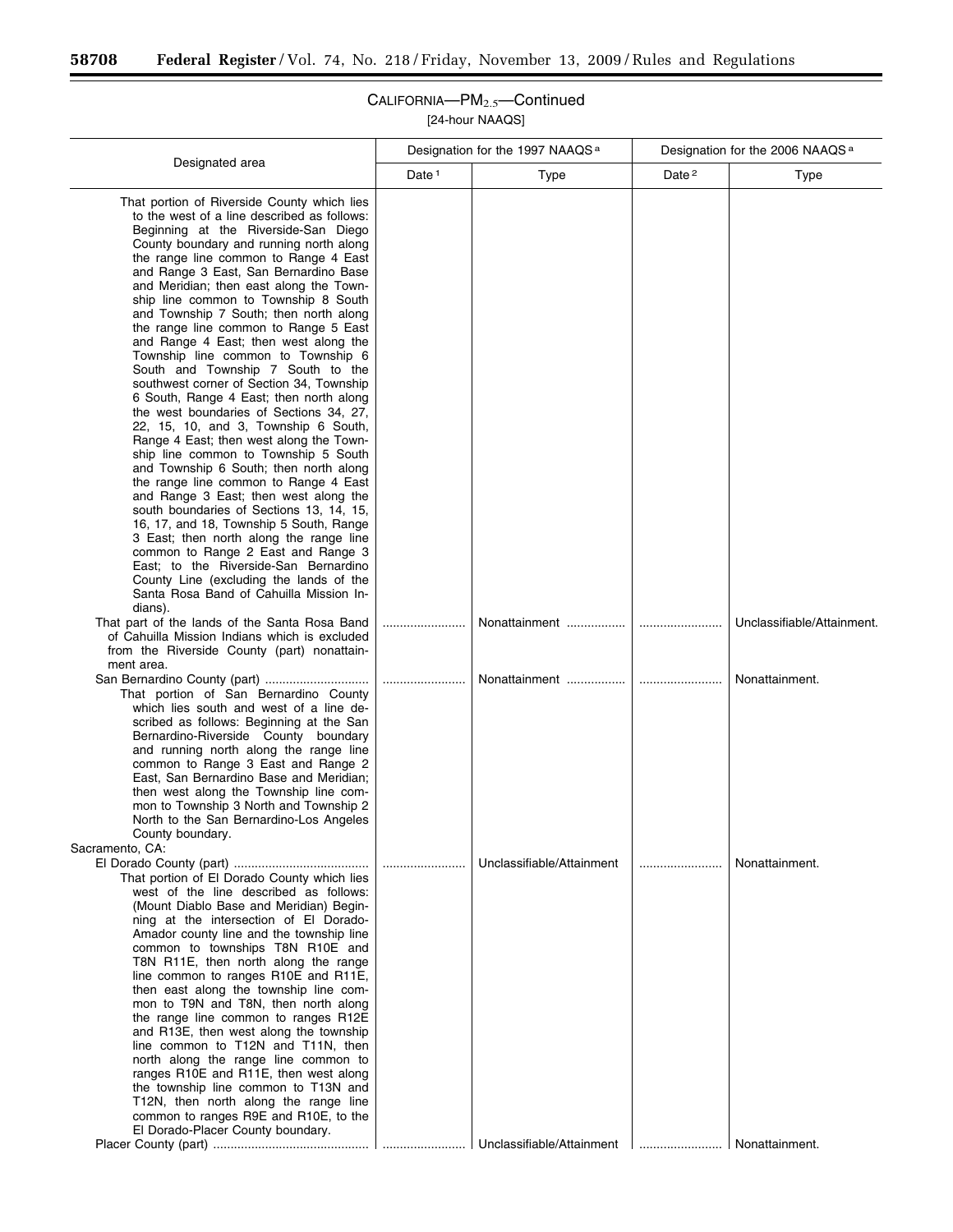| Designation for the 1997 NAAQS <sup>a</sup>                                                                                                                                                                                                                                                                                                                                                                                                                                                                                                                                                                                                                                                                                                                                                                                                                                                                                                                                                                                                                                                                                                                                                                                                                                                                                                                                                                                                          |                   |                                                                                                                                                                                                                                      | Designation for the 2006 NAAQS <sup>a</sup> |                                                                                                                                              |  |
|------------------------------------------------------------------------------------------------------------------------------------------------------------------------------------------------------------------------------------------------------------------------------------------------------------------------------------------------------------------------------------------------------------------------------------------------------------------------------------------------------------------------------------------------------------------------------------------------------------------------------------------------------------------------------------------------------------------------------------------------------------------------------------------------------------------------------------------------------------------------------------------------------------------------------------------------------------------------------------------------------------------------------------------------------------------------------------------------------------------------------------------------------------------------------------------------------------------------------------------------------------------------------------------------------------------------------------------------------------------------------------------------------------------------------------------------------|-------------------|--------------------------------------------------------------------------------------------------------------------------------------------------------------------------------------------------------------------------------------|---------------------------------------------|----------------------------------------------------------------------------------------------------------------------------------------------|--|
| Designated area                                                                                                                                                                                                                                                                                                                                                                                                                                                                                                                                                                                                                                                                                                                                                                                                                                                                                                                                                                                                                                                                                                                                                                                                                                                                                                                                                                                                                                      | Date <sup>1</sup> | Type                                                                                                                                                                                                                                 | Date <sup>2</sup>                           | <b>Type</b>                                                                                                                                  |  |
| That portion of Placer County which lies<br>west of the line described as follows:<br>(Mount Diablo Base and Meridian) Begin-<br>ning at the intersection of the Placer-El<br>Dorado County line and the township line<br>common to townships T12N R9E and<br>T13N R9E, then running west along the<br>township line common to townships T12N<br>R9E and T13N R9E, then north along the<br>range line common to ranges R8E and<br>R9E, to the Placer-Nevada County<br>boundary.<br>That portion of Solano County which lies<br>north and east of a line described as fol-<br>lows: beginning at the intersection of the<br>westerly boundary of Solano County and<br>the $\frac{1}{4}$ section line running east and west<br>through the center of Section 34; Town-<br>ship 6 North, Range 2 West, Mount Dia-<br>blo Base and Meridian, thence east along<br>said $\frac{1}{4}$ section line to the east boundary<br>of Section 36, Township 6 North, Range 2<br>West, thence south $1/2$ mile and east 2.0<br>miles, more or less, along the west and<br>south boundary of Los Putos Rancho to<br>the northwest corner of Section 4, Town-<br>ship 5 North, Range 1 West, thence east<br>along a line common to Township 5 North<br>and Township 6 North to the northeast<br>corner of Section 3, Township 5 North,<br>Range 1 East, thence south along section<br>lines to the southeast corner of Section<br>10, Township 3 North, Range 1 East, |                   | Unclassifiable/Attainment<br>Unclassifiable/Attainment                                                                                                                                                                               |                                             | Nonattainment.<br>Nonattainment.                                                                                                             |  |
| thence east along section lines to the<br>south 1/4 corner of Section 8, Township 3<br>North, Range 2 East, thence east to the<br>boundary between Solano and Sac-<br>ramento Counties.<br>That portion of Yolo County which lies east<br>of the line described as follows: (Mount<br>Diablo Base and Meridian) Beginning at<br>the intersection of Yolo-Solano County<br>boundary and the range line of the east-<br>ern edge of township T8N R2W, north<br>along the range line of the eastern edge<br>of township T8N R2W, continuing north<br>along the range line common to ranges<br>R2W and R1W, to the Yolo-Colusa Coun-<br>ty boundary.                                                                                                                                                                                                                                                                                                                                                                                                                                                                                                                                                                                                                                                                                                                                                                                                     |                   | Unclassifiable/Attainment                                                                                                                                                                                                            |                                             | Nonattainment.                                                                                                                               |  |
| San Francisco Bay Area, CA:                                                                                                                                                                                                                                                                                                                                                                                                                                                                                                                                                                                                                                                                                                                                                                                                                                                                                                                                                                                                                                                                                                                                                                                                                                                                                                                                                                                                                          |                   | Unclassifiable/Attainment<br>Unclassifiable/Attainment<br>Unclassifiable/Attainment<br>Unclassifiable/Attainment<br>Unclassifiable/Attainment<br>Unclassifiable/Attainment<br>Unclassifiable/Attainment<br>Unclassifiable/Attainment |                                             | Nonattainment.<br>Nonattainment.<br>Nonattainment.<br>Nonattainment.<br>Nonattainment.<br>Nonattainment.<br>Nonattainment.<br>Nonattainment. |  |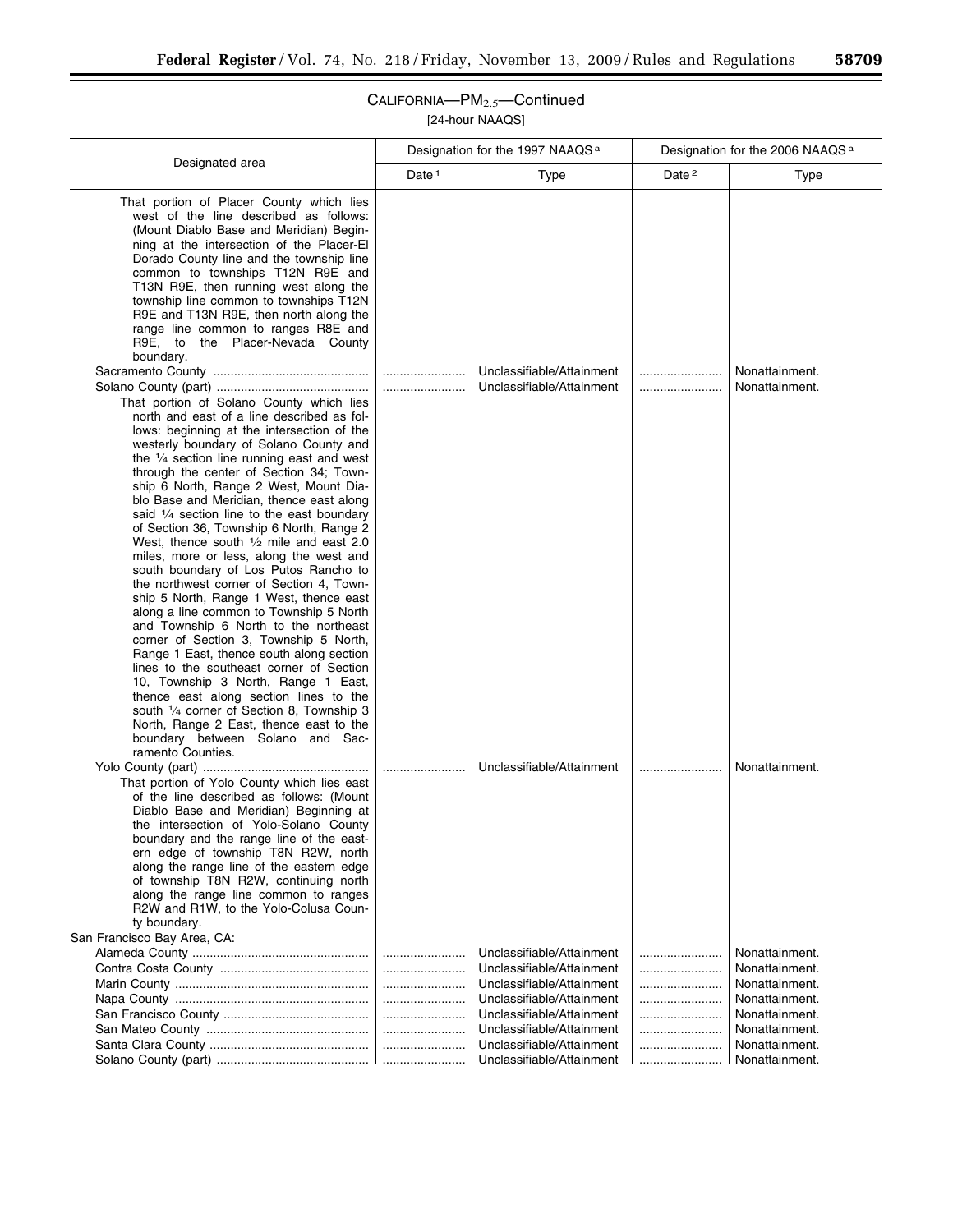$\equiv$ 

|                                                                                                                                                                                                                                                                                                                                                                                                                                                                                                                                                                                                                                                                                                                                                                                                                                                                                                                                                                                                                                                                                                    | Designation for the 1997 NAAQS <sup>a</sup> |                           | Designation for the 2006 NAAQS <sup>a</sup> |                |
|----------------------------------------------------------------------------------------------------------------------------------------------------------------------------------------------------------------------------------------------------------------------------------------------------------------------------------------------------------------------------------------------------------------------------------------------------------------------------------------------------------------------------------------------------------------------------------------------------------------------------------------------------------------------------------------------------------------------------------------------------------------------------------------------------------------------------------------------------------------------------------------------------------------------------------------------------------------------------------------------------------------------------------------------------------------------------------------------------|---------------------------------------------|---------------------------|---------------------------------------------|----------------|
| Designated area                                                                                                                                                                                                                                                                                                                                                                                                                                                                                                                                                                                                                                                                                                                                                                                                                                                                                                                                                                                                                                                                                    | Date <sup>1</sup>                           | Type                      | Date <sup>2</sup>                           | Type           |
| That portion of Solano County which lies<br>south and west of a line described as fol-<br>lows: Beginning at the intersection of the<br>westerly boundary of Solano County and<br>the $\frac{1}{4}$ section line running east and west<br>through the center of Section 34, Town-<br>ship 6 North, Range 2 West, Mount Dia-<br>blo Base and Meridian, thence east along<br>said $\frac{1}{4}$ section line to the east boundary<br>of Section 36, Township 6 North, Range 2<br>West, thence south $\frac{1}{2}$ mile and east 2.0<br>miles, more or less, along the west and<br>south boundary of Los Putos Rancho to<br>the northwest corner of Section 4, Town-<br>ship 5 North, Range 1 West thence east<br>along a line common to T5N and T6N to<br>the northeast corner of Section 3, T5N,<br>R <sub>1</sub> E, thence south along section lines to<br>the southeast corner of Section 10, T3N,<br>R <sub>1</sub> E, thence east along section lines to<br>the south $\frac{1}{4}$ corner of Section 8, T3N,<br>R2E, thence east to the boundary be-<br>tween Solano and Sacramento Counties. |                                             |                           |                                             |                |
|                                                                                                                                                                                                                                                                                                                                                                                                                                                                                                                                                                                                                                                                                                                                                                                                                                                                                                                                                                                                                                                                                                    |                                             | Unclassifiable/Attainment |                                             | Nonattainment. |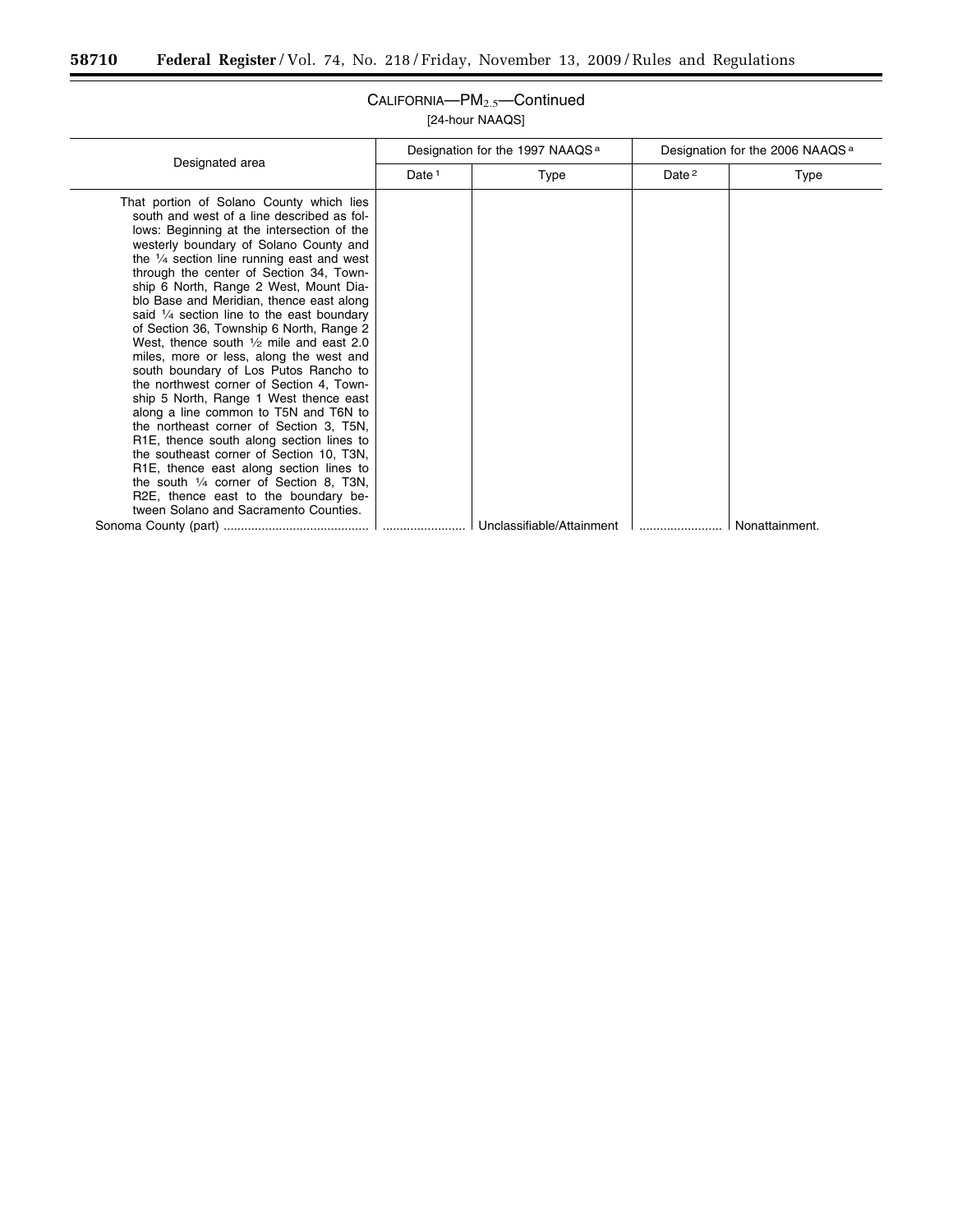|                                                                                        |                   | Designation for the 1997 NAAQS <sup>a</sup> |                   | Designation for the 2006 NAAQS <sup>a</sup> |  |
|----------------------------------------------------------------------------------------|-------------------|---------------------------------------------|-------------------|---------------------------------------------|--|
| Designated area                                                                        | Date <sup>1</sup> | Type                                        | Date <sup>2</sup> | Type                                        |  |
| That portion of Sonoma County which lies                                               |                   |                                             |                   |                                             |  |
| south and east of a line described as fol-                                             |                   |                                             |                   |                                             |  |
| lows: Beginning at the southeasterly cor-                                              |                   |                                             |                   |                                             |  |
| ner of the Rancho Estero Americano,                                                    |                   |                                             |                   |                                             |  |
| being on the boundary line between Marin                                               |                   |                                             |                   |                                             |  |
| and Sonoma Counties, California; thence                                                |                   |                                             |                   |                                             |  |
| running northerly along the easterly                                                   |                   |                                             |                   |                                             |  |
| boundary line of said Rancho Estero                                                    |                   |                                             |                   |                                             |  |
| Americano to the northeasterly corner                                                  |                   |                                             |                   |                                             |  |
| thereof, being an angle corner in the                                                  |                   |                                             |                   |                                             |  |
| westerly boundary line of Rancho Canada                                                |                   |                                             |                   |                                             |  |
| de Jonive; thence running along said                                                   |                   |                                             |                   |                                             |  |
| boundary of Rancho Canada de Jonive                                                    |                   |                                             |                   |                                             |  |
| westerly, northerly and easterly to its                                                |                   |                                             |                   |                                             |  |
| intersection with the easterly line of                                                 |                   |                                             |                   |                                             |  |
| Graton Road; thence running along the                                                  |                   |                                             |                   |                                             |  |
| easterly and southerly line of Graton<br>Road, northerly and easterly to its inter-    |                   |                                             |                   |                                             |  |
| section with the easterly line of Sullivan                                             |                   |                                             |                   |                                             |  |
| Road; thence running northerly along said                                              |                   |                                             |                   |                                             |  |
| easterly line of Sullivan Road to the                                                  |                   |                                             |                   |                                             |  |
| southerly line of Green Valley Road;                                                   |                   |                                             |                   |                                             |  |
| thence running easterly along the said                                                 |                   |                                             |                   |                                             |  |
| southerly line of Green Valley Road and                                                |                   |                                             |                   |                                             |  |
| easterly along the southerly line of State                                             |                   |                                             |                   |                                             |  |
| Highway 116, to the westerly line of Vine                                              |                   |                                             |                   |                                             |  |
| Hill Road; thence running along the west-                                              |                   |                                             |                   |                                             |  |
| erly and northerly line of Vine Hill Road,                                             |                   |                                             |                   |                                             |  |
| northerly and easterly to its intersection                                             |                   |                                             |                   |                                             |  |
| with the westerly line of Laguna Road;                                                 |                   |                                             |                   |                                             |  |
| thence running northerly along the west-<br>erly line of Laguna Road and the north-    |                   |                                             |                   |                                             |  |
| erly projection thereof to the northerly line                                          |                   |                                             |                   |                                             |  |
| of Trenton Road; thence running westerly                                               |                   |                                             |                   |                                             |  |
| along the northerly line of said Trenton                                               |                   |                                             |                   |                                             |  |
| Road to the easterly line of Trenton-                                                  |                   |                                             |                   |                                             |  |
| Healdsburg Road; thence running north-                                                 |                   |                                             |                   |                                             |  |
| erly along said easterly line of Trenton-                                              |                   |                                             |                   |                                             |  |
| Healdsburg Road to the easterly line of                                                |                   |                                             |                   |                                             |  |
| Eastside Road; thence running northerly                                                |                   |                                             |                   |                                             |  |
| along said easterly line of Eastside Road                                              |                   |                                             |                   |                                             |  |
| to its intersection with the southerly line of                                         |                   |                                             |                   |                                             |  |
| Rancho Sotoyome; thence running eas-                                                   |                   |                                             |                   |                                             |  |
| terly along said southerly line of Rancho                                              |                   |                                             |                   |                                             |  |
| Sotoyome to its intersection with the                                                  |                   |                                             |                   |                                             |  |
| Township line common to Townships 8                                                    |                   |                                             |                   |                                             |  |
| and 9 North, M.D.M.; thence running eas-                                               |                   |                                             |                   |                                             |  |
| terly along said township line to its inter-<br>section with the boundary line between |                   |                                             |                   |                                             |  |
| Sonoma and Napa Counties.                                                              |                   |                                             |                   |                                             |  |
| San Joaquin Valley, CA:                                                                |                   |                                             |                   |                                             |  |
|                                                                                        |                   |                                             |                   | Nonattainment.                              |  |
|                                                                                        |                   |                                             |                   | Nonattainment.                              |  |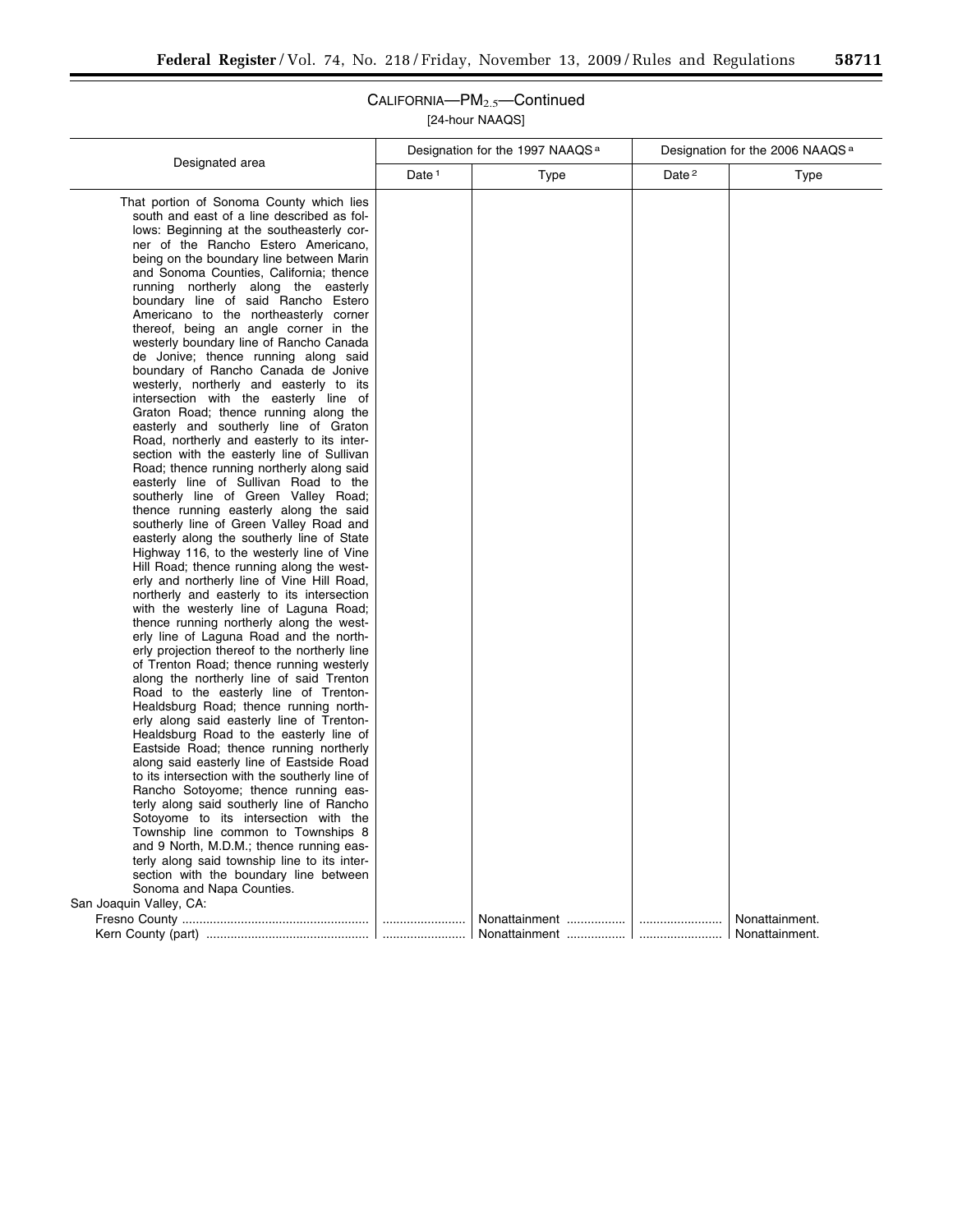۳

|                                                                                                                                                                                                                                                                                                                                                                                                                                                                                                                                                                                                                                                                                                                                                                                                                                                                                                                                                                                                                                                                                                                                                                                                                                                                                                                                                                                                                                                                                                                                                                                                                                                                                                                                                                                                                                                                                                                                                                                                                                                                                                                                                                                                                                                                                                                                                          | Designation for the 1997 NAAQS <sup>a</sup> |                                                                                                                                                              | Designation for the 2006 NAAQS <sup>a</sup> |                                                                                                                                             |
|----------------------------------------------------------------------------------------------------------------------------------------------------------------------------------------------------------------------------------------------------------------------------------------------------------------------------------------------------------------------------------------------------------------------------------------------------------------------------------------------------------------------------------------------------------------------------------------------------------------------------------------------------------------------------------------------------------------------------------------------------------------------------------------------------------------------------------------------------------------------------------------------------------------------------------------------------------------------------------------------------------------------------------------------------------------------------------------------------------------------------------------------------------------------------------------------------------------------------------------------------------------------------------------------------------------------------------------------------------------------------------------------------------------------------------------------------------------------------------------------------------------------------------------------------------------------------------------------------------------------------------------------------------------------------------------------------------------------------------------------------------------------------------------------------------------------------------------------------------------------------------------------------------------------------------------------------------------------------------------------------------------------------------------------------------------------------------------------------------------------------------------------------------------------------------------------------------------------------------------------------------------------------------------------------------------------------------------------------------|---------------------------------------------|--------------------------------------------------------------------------------------------------------------------------------------------------------------|---------------------------------------------|---------------------------------------------------------------------------------------------------------------------------------------------|
| Designated area                                                                                                                                                                                                                                                                                                                                                                                                                                                                                                                                                                                                                                                                                                                                                                                                                                                                                                                                                                                                                                                                                                                                                                                                                                                                                                                                                                                                                                                                                                                                                                                                                                                                                                                                                                                                                                                                                                                                                                                                                                                                                                                                                                                                                                                                                                                                          | Date <sup>1</sup>                           | <b>Type</b>                                                                                                                                                  | Date <sup>2</sup>                           | <b>Type</b>                                                                                                                                 |
| That portion of Kern County which lies west<br>and north of a line described as follows:<br>Beginning at the Kern-Los Angeles Coun-<br>ty boundary and running north and east<br>along the northwest boundary of the Ran-<br>cho La Liebre Land Grant to the point of<br>intersection with the range line common<br>to R. 16 W. and R. 17 W., San<br>Bernardino Base and Meridian; north<br>along the range line to the point of inter-<br>section with the Rancho El Tejon Land<br>Grant boundary; then southeast, north-<br>east, and northwest along the boundary<br>of the Rancho El Tejon Land Grant to the<br>northwest corner of Sec. 3, T11N, R17W;<br>then west 1.2 miles; then north to the<br>Rancho El Tejon Land Grant boundary;<br>then northwest along the Rancho El Tejon<br>line to the southeast corner of Sec. 34,<br>T32S, R30E Mount Diablo Base And Me-<br>ridian; then north to the northwest corner<br>of Sec. 35, T31S, R30E; then Northeast<br>along the boundary of the Rancho El<br>Tejon Land Grant to the southwest corner<br>of Sec. 18, T. 31 S., R. 31 E.; then east<br>to the southeast corner of Sec. 13, T. 31<br>S., R. 31 E.; then north along the range<br>line common to R. 31 E. and R. 32 E.,<br>Mount Diablo Base and Meridian, to the<br>northwest corner of Sec. 6, T. 29 S., R.<br>32 E.; then east to the southwest corner<br>of Sec. 31, T. 28 S., R. 32 E.; then north<br>along the range line common to R. 31 E.<br>and R. 32 E. to the northwest corner of<br>Sec. 6, T. 28 S., R. 32 E., then west to<br>the southeast corner of Sec. 36, T. 27 S.,<br>R. 31 E., then north along the range line<br>common to R. 31 E. and R. 32 E. to the<br>Kern-Tulare County boundary.<br>Yuba City-Marysville, CA:<br>That portion of Yuba County which lies west<br>of the line described as follows: (Mount<br>Diablo Base and Meridian) Beginning at<br>the intersection of the Yuba-Nevada<br>county line and the range line common to<br>ranges R7E and R8E, north to the south-<br>east corner of township T18N R7E, then<br>west along the township line common to<br>T17N and T18N, then north along the<br>range line common to ranges R6E and<br>R7E, then west along the township line<br>common to T19N and T18N to the Yuba-<br>Butte County boundary.<br>Rest of State:<br>North Coast Air Basin: |                                             | Nonattainment<br>Nonattainment<br>Nonattainment<br>Nonattainment<br>Nonattainment<br>Nonattainment<br>Unclassifiable/Attainment<br>Unclassifiable/Attainment | <br>                                        | Nonattainment<br>Nonattainment.<br>Nonattainment.<br>Nonattainment.<br>Nonattainment.<br>Nonattainment.<br>Nonattainment.<br>Nonattainment. |
|                                                                                                                                                                                                                                                                                                                                                                                                                                                                                                                                                                                                                                                                                                                                                                                                                                                                                                                                                                                                                                                                                                                                                                                                                                                                                                                                                                                                                                                                                                                                                                                                                                                                                                                                                                                                                                                                                                                                                                                                                                                                                                                                                                                                                                                                                                                                                          |                                             | Unclassifiable/Attainment<br>Unclassifiable/Attainment<br>Unclassifiable/Attainment                                                                          |                                             | Unclassifiable/Attainment.<br>Unclassifiable/Attainment.<br>Unclassifiable/Attainment.                                                      |
|                                                                                                                                                                                                                                                                                                                                                                                                                                                                                                                                                                                                                                                                                                                                                                                                                                                                                                                                                                                                                                                                                                                                                                                                                                                                                                                                                                                                                                                                                                                                                                                                                                                                                                                                                                                                                                                                                                                                                                                                                                                                                                                                                                                                                                                                                                                                                          |                                             | Unclassifiable/Attainment                                                                                                                                    |                                             | Unclassifiable/Attainment.                                                                                                                  |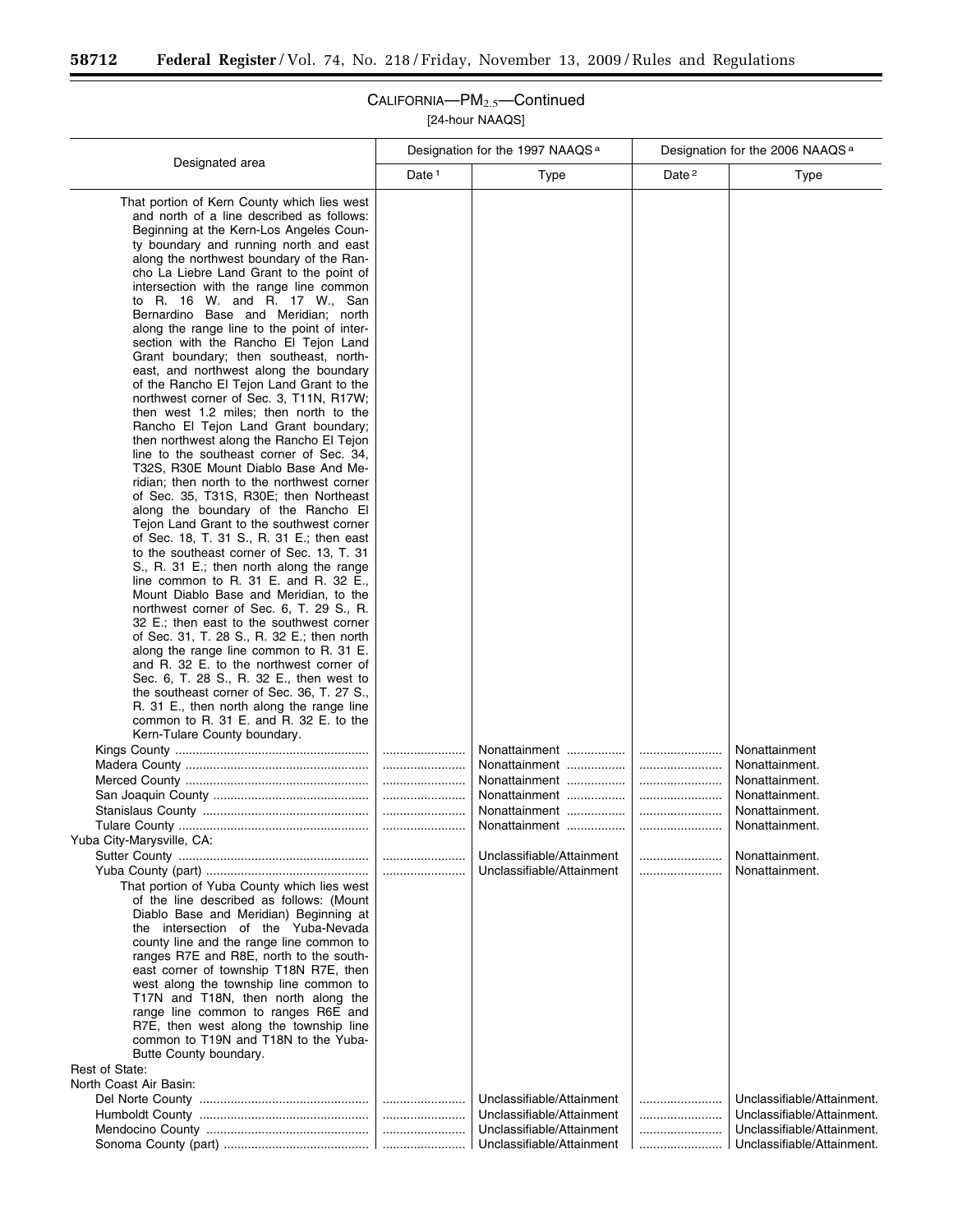۰

|                                                                                                                                                                                                                                                                                                                                                                                                                                                                                                                                                                                                                                                                                                                                                                                                                                                                                                                                                                                                                                                                                                                                                                                                                                                                                                                                                                                                                                                                                                                                                                                                                                                                                                                                                                                                                                                                                                                                                                                                                                                                                                                                                                                                     |                   | Designation for the 1997 NAAQS <sup>a</sup>              | Designation for the 2006 NAAQS <sup>a</sup> |                            |  |
|-----------------------------------------------------------------------------------------------------------------------------------------------------------------------------------------------------------------------------------------------------------------------------------------------------------------------------------------------------------------------------------------------------------------------------------------------------------------------------------------------------------------------------------------------------------------------------------------------------------------------------------------------------------------------------------------------------------------------------------------------------------------------------------------------------------------------------------------------------------------------------------------------------------------------------------------------------------------------------------------------------------------------------------------------------------------------------------------------------------------------------------------------------------------------------------------------------------------------------------------------------------------------------------------------------------------------------------------------------------------------------------------------------------------------------------------------------------------------------------------------------------------------------------------------------------------------------------------------------------------------------------------------------------------------------------------------------------------------------------------------------------------------------------------------------------------------------------------------------------------------------------------------------------------------------------------------------------------------------------------------------------------------------------------------------------------------------------------------------------------------------------------------------------------------------------------------------|-------------------|----------------------------------------------------------|---------------------------------------------|----------------------------|--|
| Designated area                                                                                                                                                                                                                                                                                                                                                                                                                                                                                                                                                                                                                                                                                                                                                                                                                                                                                                                                                                                                                                                                                                                                                                                                                                                                                                                                                                                                                                                                                                                                                                                                                                                                                                                                                                                                                                                                                                                                                                                                                                                                                                                                                                                     | Date <sup>1</sup> | Type                                                     | Date <sup>2</sup>                           | <b>Type</b>                |  |
| That portion of Sonoma County which lies<br>north and west of a line described as fol-<br>lows: Beginning at the southeasterly cor-<br>ner of the Rancho Estero Americano,<br>being on the boundary line between Marin<br>and Sonoma Counties, California; thence<br>running northerly along the easterly<br>boundary line of said Rancho Estero<br>Americano to the northeasterly corner<br>thereof, being an angle corner in the<br>westerly boundary line of Rancho Canada<br>de Jonive, thence running along said<br>boundary of Rancho Canada de Jonive<br>westerly; northerly and easterly to its<br>intersection with the easterly line of<br>Graton Road; thence running along the<br>easterly and southerly line of Graton<br>Road northerly and easterly to its inter-<br>section with the easterly line of Sullivan<br>Road; thence running northerly along said<br>easterly line of Sullivan Road to the<br>southerly line of Green Valley Road;<br>thence running easterly along the said<br>southerly line of Green Valley Road and<br>easterly along the southerly line of State<br>Highway 116, to the westerly and north-<br>erly line of Vine Hill Road; thence running<br>along the westerly and northerly line of<br>Vine Hill Road, northerly and easterly to<br>its intersection with the westerly line of<br>Laguna Road; thence running northerly<br>along the westerly line of Laguna Road<br>and the northerly projection thereof to the<br>northerly line of Trenton Road; thence<br>running westerly along the northerly line<br>of said Trenton Road to the easterly line<br>of Trenton-Healdsburg Road to the eas-<br>terly line of Eastside Road: thence run-<br>ning northerly along said easterly line of<br>Eastside Road to its intersection with the<br>southerly line of Rancho Sotoyome;<br>thence running easterly along said south-<br>erly line of Rancho Sotoyome to its inter-<br>section with the Township line common to<br>Townships 8 and 9 north, Mt. Diablo Base<br>and Meridian; thence running easterly<br>along said Township line to its intersec-<br>tion with the boundary line between<br>Sonoma and Napa Counties, State of<br>California. |                   |                                                          |                                             |                            |  |
| Northeast Plateau Air Basin:                                                                                                                                                                                                                                                                                                                                                                                                                                                                                                                                                                                                                                                                                                                                                                                                                                                                                                                                                                                                                                                                                                                                                                                                                                                                                                                                                                                                                                                                                                                                                                                                                                                                                                                                                                                                                                                                                                                                                                                                                                                                                                                                                                        |                   | Unclassifiable/Attainment.                               |                                             |                            |  |
|                                                                                                                                                                                                                                                                                                                                                                                                                                                                                                                                                                                                                                                                                                                                                                                                                                                                                                                                                                                                                                                                                                                                                                                                                                                                                                                                                                                                                                                                                                                                                                                                                                                                                                                                                                                                                                                                                                                                                                                                                                                                                                                                                                                                     |                   | Unclassifiable/Attainment.<br>Unclassifiable/Attainment. |                                             |                            |  |
|                                                                                                                                                                                                                                                                                                                                                                                                                                                                                                                                                                                                                                                                                                                                                                                                                                                                                                                                                                                                                                                                                                                                                                                                                                                                                                                                                                                                                                                                                                                                                                                                                                                                                                                                                                                                                                                                                                                                                                                                                                                                                                                                                                                                     |                   | Unclassifiable/Attainment.                               |                                             |                            |  |
| Lake County Air Basin:                                                                                                                                                                                                                                                                                                                                                                                                                                                                                                                                                                                                                                                                                                                                                                                                                                                                                                                                                                                                                                                                                                                                                                                                                                                                                                                                                                                                                                                                                                                                                                                                                                                                                                                                                                                                                                                                                                                                                                                                                                                                                                                                                                              |                   | Unclassifiable/Attainment                                |                                             |                            |  |
| Upper Sacramento Valley Region:                                                                                                                                                                                                                                                                                                                                                                                                                                                                                                                                                                                                                                                                                                                                                                                                                                                                                                                                                                                                                                                                                                                                                                                                                                                                                                                                                                                                                                                                                                                                                                                                                                                                                                                                                                                                                                                                                                                                                                                                                                                                                                                                                                     |                   |                                                          |                                             | Unclassifiable/Attainment. |  |
|                                                                                                                                                                                                                                                                                                                                                                                                                                                                                                                                                                                                                                                                                                                                                                                                                                                                                                                                                                                                                                                                                                                                                                                                                                                                                                                                                                                                                                                                                                                                                                                                                                                                                                                                                                                                                                                                                                                                                                                                                                                                                                                                                                                                     |                   | Unclassifiable/Attainment.                               |                                             |                            |  |
|                                                                                                                                                                                                                                                                                                                                                                                                                                                                                                                                                                                                                                                                                                                                                                                                                                                                                                                                                                                                                                                                                                                                                                                                                                                                                                                                                                                                                                                                                                                                                                                                                                                                                                                                                                                                                                                                                                                                                                                                                                                                                                                                                                                                     |                   | Unclassifiable/Attainment                                |                                             | Unclassifiable/Attainment. |  |
|                                                                                                                                                                                                                                                                                                                                                                                                                                                                                                                                                                                                                                                                                                                                                                                                                                                                                                                                                                                                                                                                                                                                                                                                                                                                                                                                                                                                                                                                                                                                                                                                                                                                                                                                                                                                                                                                                                                                                                                                                                                                                                                                                                                                     |                   | Unclassifiable/Attainment                                |                                             | Unclassifiable/Attainment. |  |
|                                                                                                                                                                                                                                                                                                                                                                                                                                                                                                                                                                                                                                                                                                                                                                                                                                                                                                                                                                                                                                                                                                                                                                                                                                                                                                                                                                                                                                                                                                                                                                                                                                                                                                                                                                                                                                                                                                                                                                                                                                                                                                                                                                                                     |                   | Unclassifiable/Attainment.<br>Unclassifiable/Attainment. |                                             |                            |  |
|                                                                                                                                                                                                                                                                                                                                                                                                                                                                                                                                                                                                                                                                                                                                                                                                                                                                                                                                                                                                                                                                                                                                                                                                                                                                                                                                                                                                                                                                                                                                                                                                                                                                                                                                                                                                                                                                                                                                                                                                                                                                                                                                                                                                     |                   | Unclassifiable/Attainment.                               |                                             |                            |  |
| Sacramento Metropolitan Region:                                                                                                                                                                                                                                                                                                                                                                                                                                                                                                                                                                                                                                                                                                                                                                                                                                                                                                                                                                                                                                                                                                                                                                                                                                                                                                                                                                                                                                                                                                                                                                                                                                                                                                                                                                                                                                                                                                                                                                                                                                                                                                                                                                     |                   |                                                          |                                             |                            |  |
|                                                                                                                                                                                                                                                                                                                                                                                                                                                                                                                                                                                                                                                                                                                                                                                                                                                                                                                                                                                                                                                                                                                                                                                                                                                                                                                                                                                                                                                                                                                                                                                                                                                                                                                                                                                                                                                                                                                                                                                                                                                                                                                                                                                                     |                   | Unclassifiable/Attainment                                |                                             | Unclassifiable/Attainment. |  |
| Northern Mountain Counties:                                                                                                                                                                                                                                                                                                                                                                                                                                                                                                                                                                                                                                                                                                                                                                                                                                                                                                                                                                                                                                                                                                                                                                                                                                                                                                                                                                                                                                                                                                                                                                                                                                                                                                                                                                                                                                                                                                                                                                                                                                                                                                                                                                         |                   | Unclassifiable/Attainment                                |                                             | Unclassifiable/Attainment. |  |
|                                                                                                                                                                                                                                                                                                                                                                                                                                                                                                                                                                                                                                                                                                                                                                                                                                                                                                                                                                                                                                                                                                                                                                                                                                                                                                                                                                                                                                                                                                                                                                                                                                                                                                                                                                                                                                                                                                                                                                                                                                                                                                                                                                                                     |                   |                                                          |                                             |                            |  |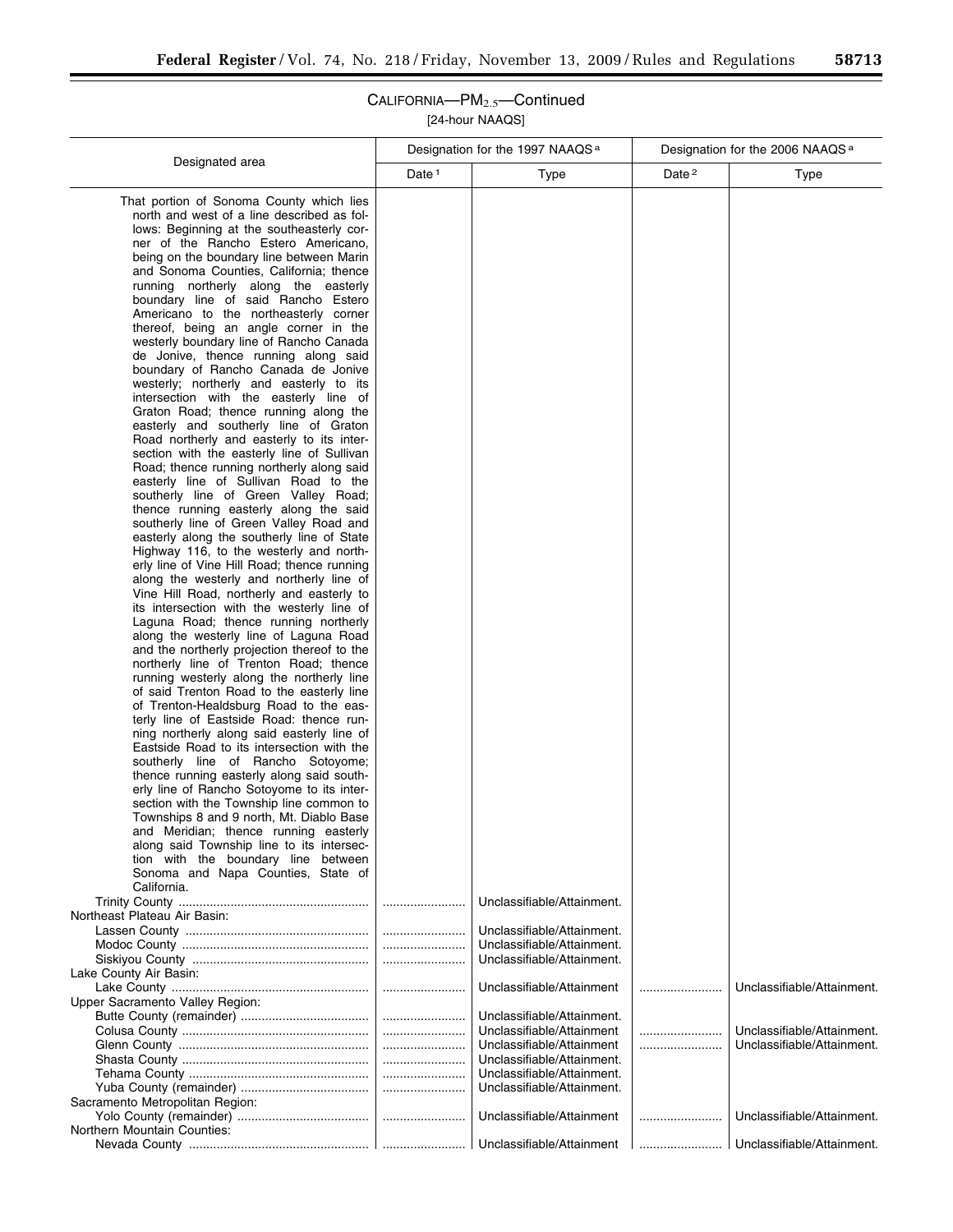$\equiv$ 

|                                                 | Designation for the 1997 NAAQS <sup>a</sup> |                            | Designation for the 2006 NAAQS <sup>a</sup> |                            |
|-------------------------------------------------|---------------------------------------------|----------------------------|---------------------------------------------|----------------------------|
| Designated area                                 | Date <sup>1</sup>                           | Type                       | Date <sup>2</sup>                           | Type                       |
|                                                 |                                             | Unclassifiable/Attainment. |                                             |                            |
|                                                 |                                             | Unclassifiable/Attainment. |                                             |                            |
| <b>Central Mountain Counties:</b>               |                                             |                            |                                             |                            |
|                                                 |                                             | Unclassifiable/Attainment  |                                             | Unclassifiable/Attainment. |
|                                                 |                                             | Unclassifiable/Attainment  |                                             | Unclassifiable/Attainment. |
| Southern Mountain Counties:                     |                                             |                            |                                             |                            |
|                                                 | l                                           | Unclassifiable/Attainment  |                                             | Unclassifiable/Attainment. |
|                                                 |                                             | Unclassifiable/Attainment  |                                             | Unclassifiable/Attainment. |
| Lake Tahoe Air Basin:                           |                                             |                            |                                             |                            |
| El Dorado County (remainder)                    |                                             | Unclassifiable/Attainment  |                                             | Unclassifiable/Attainment. |
|                                                 |                                             | Unclassifiable/Attainment  |                                             | Unclassifiable/Attainment. |
| North Central Coast Air Basin:                  |                                             |                            |                                             |                            |
|                                                 |                                             | Unclassifiable/Attainment  |                                             | Unclassifiable/Attainment. |
|                                                 |                                             | Unclassifiable/Attainment  |                                             | Unclassifiable/Attainment. |
|                                                 |                                             | Unclassifiable/Attainment  |                                             | Unclassifiable/Attainment. |
| San Luis Obispo County:                         |                                             |                            |                                             |                            |
|                                                 |                                             | Unclassifiable/Attainment  |                                             | Unclassifiable/Attainment. |
| Santa Barbara County:                           |                                             |                            |                                             |                            |
|                                                 |                                             | Unclassifiable/Attainment  |                                             | Unclassifiable/Attainment. |
| Channel Islands Ventura County:                 |                                             |                            |                                             |                            |
| Ventura County (part) excluding Anacapa and     |                                             | Unclassifiable/Attainment  |                                             | Unclassifiable/Attainment. |
| San Nicolas Islands.                            |                                             |                            |                                             |                            |
| Northern Channel Islands:                       |                                             |                            |                                             |                            |
| Santa Barbara County (part) the islands located |                                             | Unclassifiable/Attainment  |                                             | Unclassifiable/Attainment. |
| in the South Central Coast Air Basin, including |                                             |                            |                                             |                            |
| San Miguel, Santa Rosa, Santa Cruz, and         |                                             |                            |                                             |                            |
| San Nicolas.                                    |                                             |                            |                                             |                            |
| Ventura County (part) Anacapa and San Nicolas   |                                             | Unclassifiable/Attainment  |                                             | Unclassifiable/Attainment. |
| Islands.                                        |                                             |                            |                                             |                            |
| Great Basin Valleys Air Basin:                  |                                             |                            |                                             |                            |
|                                                 |                                             | Unclassifiable/Attainment  |                                             | Unclassifiable/Attainment. |
|                                                 |                                             | Unclassifiable/Attainment  |                                             | Unclassifiable/Attainment. |
| That portion of Inyo County that Lies out-      |                                             |                            |                                             |                            |
| side Hydrologic Unit Number 18090205.           |                                             |                            |                                             |                            |
|                                                 |                                             | Unclassifiable/Attainment  |                                             | Unclassifiable/Attainment. |
| Coso Junction:                                  |                                             |                            |                                             |                            |
|                                                 |                                             | Unclassifiable/Attainment  |                                             | Unclassifiable/Attainment. |
| That portion of Inyo County that lies inside    |                                             |                            |                                             |                            |
| Hydrologic Unit Number 18090205.                |                                             |                            |                                             |                            |
| Eastern Kern County:                            |                                             |                            |                                             |                            |
|                                                 |                                             |                            |                                             |                            |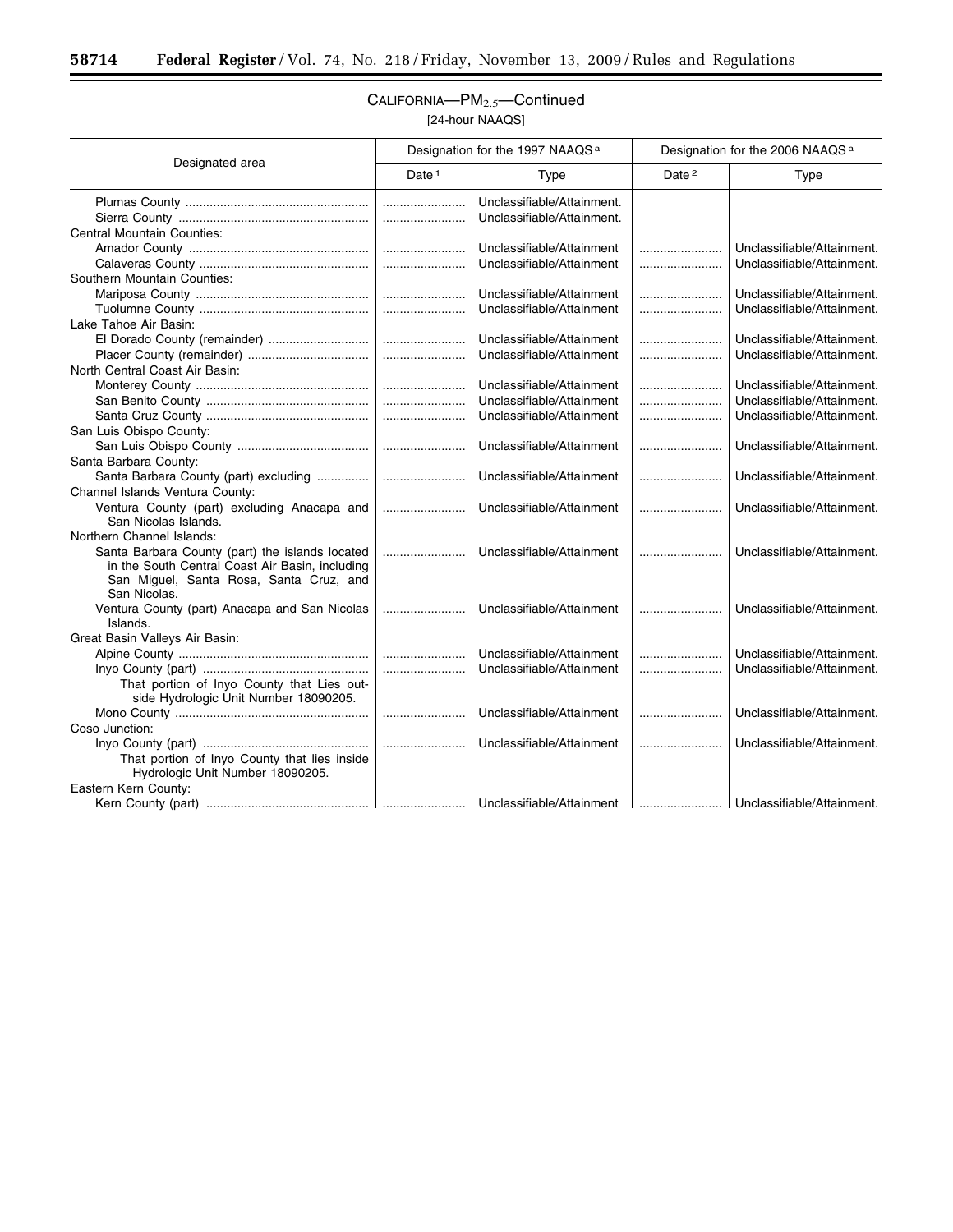$\overline{\phantom{a}}$ 

| Designated area                                                                                                                                                                                                                                                                                                                                                                                                                                                                                                                                                                                                                                                                                                                                                                                                                                                                                                                                                                                                                                                                                                                                                                                                                                                                                                                                                                                                                                                                                                                                                                                                                                                                                                                                                                                                                                                                                                                                                                                                                                                                                      | Designation for the 1997 NAAQS <sup>a</sup> |                           | Designation for the 2006 NAAQS <sup>a</sup> |                            |
|------------------------------------------------------------------------------------------------------------------------------------------------------------------------------------------------------------------------------------------------------------------------------------------------------------------------------------------------------------------------------------------------------------------------------------------------------------------------------------------------------------------------------------------------------------------------------------------------------------------------------------------------------------------------------------------------------------------------------------------------------------------------------------------------------------------------------------------------------------------------------------------------------------------------------------------------------------------------------------------------------------------------------------------------------------------------------------------------------------------------------------------------------------------------------------------------------------------------------------------------------------------------------------------------------------------------------------------------------------------------------------------------------------------------------------------------------------------------------------------------------------------------------------------------------------------------------------------------------------------------------------------------------------------------------------------------------------------------------------------------------------------------------------------------------------------------------------------------------------------------------------------------------------------------------------------------------------------------------------------------------------------------------------------------------------------------------------------------------|---------------------------------------------|---------------------------|---------------------------------------------|----------------------------|
|                                                                                                                                                                                                                                                                                                                                                                                                                                                                                                                                                                                                                                                                                                                                                                                                                                                                                                                                                                                                                                                                                                                                                                                                                                                                                                                                                                                                                                                                                                                                                                                                                                                                                                                                                                                                                                                                                                                                                                                                                                                                                                      | Date <sup>1</sup>                           | Type                      | Date <sup>2</sup>                           | Type                       |
| That portion of Kern County (with the ex-<br>ception of that portion in Hydrologic Unit<br>Number 18090205-the Indian Wells Val-<br>ley) east and south of a line described as<br>follows: Beginning at the Kern-Los Ange-<br>les County boundary and running north<br>and east along the northwest boundary of<br>the Rancho La Liebre Land Grant to the<br>point of intersection with the range line<br>common to Range 16 West and Range<br>17 West, San Bernardino Base and Me-<br>ridian; north along the range line to the<br>point of intersection with the Rancho El<br>Tejon Land Grant boundary; then south-<br>east, northeast, and northwest along the<br>boundary of the Rancho El Tejon Grant to<br>the northwest corner of Section 3, Town-<br>ship 11 North, Range 17 West; then west<br>1.2 miles; then north to the Rancho El<br>Tejon Land Grant boundary; Then north-<br>west Along the Rancho El Tejon line to<br>the southeast corner of Section 34, Town-<br>ship 32 South, Range 30 East, Mount<br>Diablo Base and Meridian; then north to<br>the northwest corner of Section 35, Town-<br>ship 31 South, Range 30 East; then<br>northeast along the boundary of the Ran-<br>cho El Tejon Land Grant to the southwest<br>corner of Section 18, Township 31 South,<br>Range 31 East; then east to the south-<br>east corner of Section 13, Township 31<br>South, Range 31 East; then north along<br>the range line common to Range 31 East<br>and Range 32 East, Mount Diablo Base<br>and Meridian, to the northwest corner of<br>Section 6, Township 29 South, Range 32<br>East; then east to the southwest corner of<br>Section 31, Township 28 South, Range<br>32 East; then north along the range line<br>common to Range 31 East and Range 32<br>East to the northwest corner of Section 6,<br>Township 28 South, Range 32 East, then<br>west to the southeast corner of Section<br>36, Township 27 South, Range 31 East,<br>then north along the range line common<br>to Range 31 East and Range 32 East to<br>the Kern-Tulare County boundary.<br>Indian Wells Valley: |                                             |                           |                                             |                            |
| That portion of Kern County that lies inside                                                                                                                                                                                                                                                                                                                                                                                                                                                                                                                                                                                                                                                                                                                                                                                                                                                                                                                                                                                                                                                                                                                                                                                                                                                                                                                                                                                                                                                                                                                                                                                                                                                                                                                                                                                                                                                                                                                                                                                                                                                         |                                             | Unclassifiable/Attainment |                                             | Unclassifiable/Attainment. |
| Hydrologic Unit Number 18090205.<br>Western Mojave Desert and Antelope Valley:                                                                                                                                                                                                                                                                                                                                                                                                                                                                                                                                                                                                                                                                                                                                                                                                                                                                                                                                                                                                                                                                                                                                                                                                                                                                                                                                                                                                                                                                                                                                                                                                                                                                                                                                                                                                                                                                                                                                                                                                                       |                                             |                           |                                             |                            |
|                                                                                                                                                                                                                                                                                                                                                                                                                                                                                                                                                                                                                                                                                                                                                                                                                                                                                                                                                                                                                                                                                                                                                                                                                                                                                                                                                                                                                                                                                                                                                                                                                                                                                                                                                                                                                                                                                                                                                                                                                                                                                                      |                                             |                           |                                             |                            |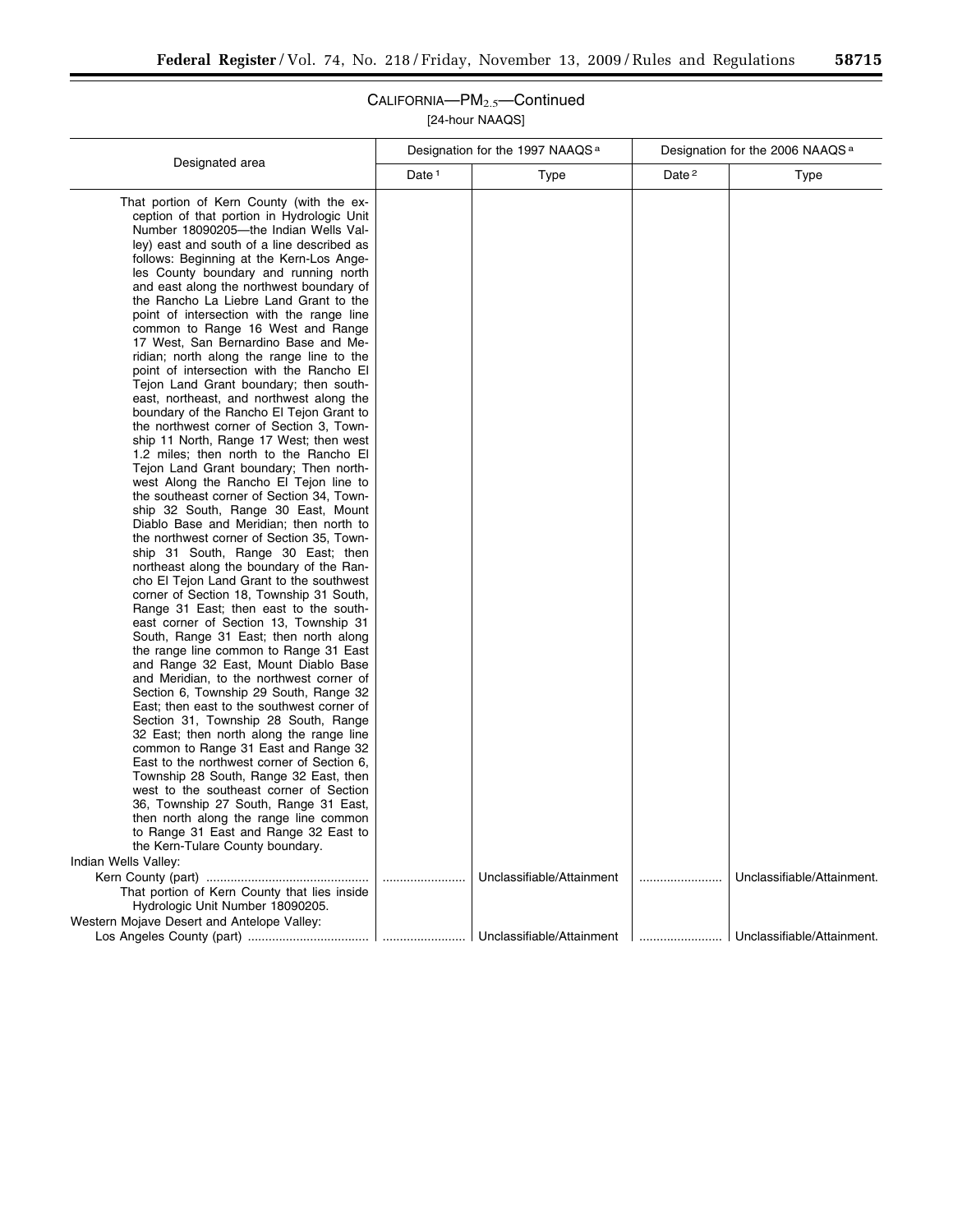$\equiv$ 

|                                                                                                                                                                                                                                                                                                                                                                                                                                                                                                                                                                                                                                                                                                                                                                                                                                                                                                                                                                                                                                                                                                                                                                                                                                                                                                                                                                                                                                                                                                                                                                                                                                                                                                                                                                                                                                                                                                                                                                                                                                                                                                                                                                                                                                                                                                                                                                                                                                                                                                                                                                                                                                                                                                                                                                                                                                                                                               |                   | Designation for the 1997 NAAQS <sup>a</sup> | Designation for the 2006 NAAQS <sup>a</sup> |                            |
|-----------------------------------------------------------------------------------------------------------------------------------------------------------------------------------------------------------------------------------------------------------------------------------------------------------------------------------------------------------------------------------------------------------------------------------------------------------------------------------------------------------------------------------------------------------------------------------------------------------------------------------------------------------------------------------------------------------------------------------------------------------------------------------------------------------------------------------------------------------------------------------------------------------------------------------------------------------------------------------------------------------------------------------------------------------------------------------------------------------------------------------------------------------------------------------------------------------------------------------------------------------------------------------------------------------------------------------------------------------------------------------------------------------------------------------------------------------------------------------------------------------------------------------------------------------------------------------------------------------------------------------------------------------------------------------------------------------------------------------------------------------------------------------------------------------------------------------------------------------------------------------------------------------------------------------------------------------------------------------------------------------------------------------------------------------------------------------------------------------------------------------------------------------------------------------------------------------------------------------------------------------------------------------------------------------------------------------------------------------------------------------------------------------------------------------------------------------------------------------------------------------------------------------------------------------------------------------------------------------------------------------------------------------------------------------------------------------------------------------------------------------------------------------------------------------------------------------------------------------------------------------------------|-------------------|---------------------------------------------|---------------------------------------------|----------------------------|
| Designated area                                                                                                                                                                                                                                                                                                                                                                                                                                                                                                                                                                                                                                                                                                                                                                                                                                                                                                                                                                                                                                                                                                                                                                                                                                                                                                                                                                                                                                                                                                                                                                                                                                                                                                                                                                                                                                                                                                                                                                                                                                                                                                                                                                                                                                                                                                                                                                                                                                                                                                                                                                                                                                                                                                                                                                                                                                                                               | Date <sup>1</sup> | <b>Type</b>                                 | Date <sup>2</sup>                           | <b>Type</b>                |
| That portion of Los Angeles County which<br>lies north and east of a line described as<br>follows: Beginning at the Los Angeles-<br>San Bernardino County boundary and<br>running west along the Township line<br>common to Township 3 North and Town-<br>ship 2 North, San Bernardino Base and<br>Meridian; then north along the range line<br>common to Range 8 West and Range 9<br>West; then west along the Township line<br>common to Township 4 North and Town-<br>ship 3 North; then north along the range<br>line common to Range 12 West and<br>Range 13 West to the southeast corner of<br>Section 12, Township 5 North and Range<br>13 West; then west along the south<br>boundaries of Sections 12, 11, 10, 9, 8,<br>and 7, Township 5 North and Range 13<br>West to the boundary of the Angeles Na-<br>tional Forest which is collinear with the<br>range line common to Range 13 West<br>and Range 14 West; then north and west<br>along the Angeles National Forest bound-<br>ary to the point of intersection with the<br>Township line common to Township 7<br>North and Township 6 North (point is at<br>the northwest corner of Section 4 in<br>Township 6 North and Range 14 West);<br>then west along the Township line com-<br>mon to Township 7 North and Township 6<br>North; then north along the range line<br>common to Range 15 West and Range<br>16 West to the southeast corner of Sec-<br>tion 13, Township 7 North and Range 16<br>West; then along the south boundaries of<br>Sections 13, 14, 15, 16, 17, and 18,<br>Township 7 North and Range 16 West;<br>then north along the range line common<br>to Range 16 West and Range 17 West to<br>the north boundary of the Angeles Na-<br>tional Forest (collinear with the Township<br>line common to Township 8 North and<br>Township 7 North); then west and north<br>along the Angeles National Forest bound-<br>ary to the point of intersection with the<br>south boundary of the Rancho La Liebre<br>Land Grant; then west and north along<br>this land grant boundary to the Los Ange-<br>les-Kern County boundary.<br>San Bernardino County (part)<br>That portion of San Bernardino County (with<br>the exception of that portion in Hydrologic<br>Unit Number 18090205) which lies north<br>and east of a line described as follows:<br>Beginning at the San Bernardino-River-<br>side County boundary and running north<br>along the range line common to Range 3<br>East and Range 2 East, San Bernardino<br>Base and Meridian; then west along the<br>Township line common to Township 3<br>North and Township 2 North to the San<br>Bernardino-Los Angeles County bound-<br>ary; And that portion of San Bernardino<br>County which lies south and west of a<br>line described as follows: latitude 35 de-<br>grees, 10 minutes north and longitude<br>115 degrees, 45 minutes west.<br>Trona: |                   | Unclassifiable/Attainment                   |                                             | Unclassifiable/Attainment. |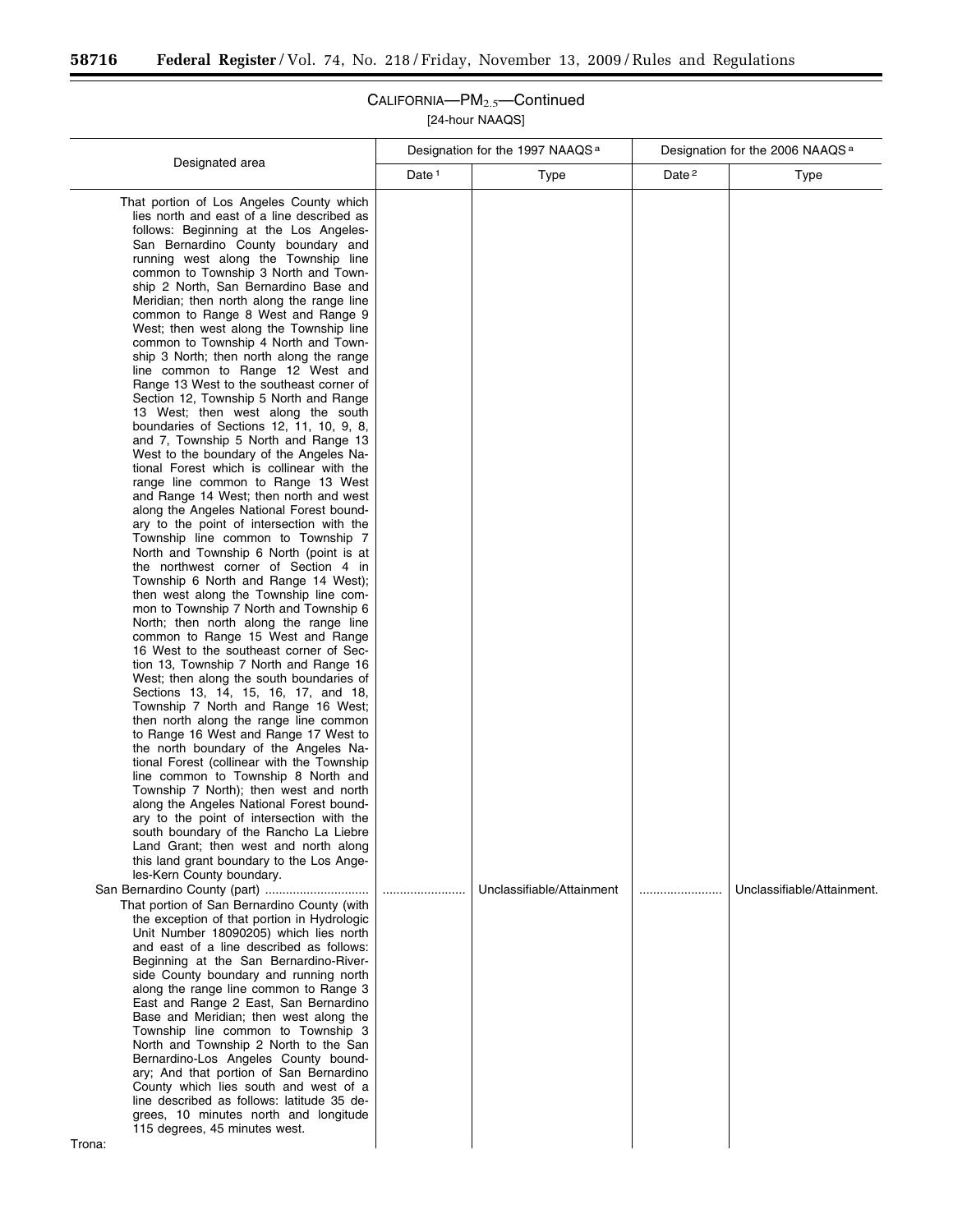Ξ

## CALIFORNIA—PM2.5—Continued [24-hour NAAQS]

|                                                                                                                                                                                                                                                                                                                                                                                                                                                                                                                                                                                                                                                                                                                                                                                                                                                                                                                                                                                                                                                                                                                                                                                                                                                                                                                                                                                                                                                                                                                                   | Designation for the 1997 NAAQS <sup>a</sup> |                           | Designation for the 2006 NAAQS <sup>a</sup> |                            |
|-----------------------------------------------------------------------------------------------------------------------------------------------------------------------------------------------------------------------------------------------------------------------------------------------------------------------------------------------------------------------------------------------------------------------------------------------------------------------------------------------------------------------------------------------------------------------------------------------------------------------------------------------------------------------------------------------------------------------------------------------------------------------------------------------------------------------------------------------------------------------------------------------------------------------------------------------------------------------------------------------------------------------------------------------------------------------------------------------------------------------------------------------------------------------------------------------------------------------------------------------------------------------------------------------------------------------------------------------------------------------------------------------------------------------------------------------------------------------------------------------------------------------------------|---------------------------------------------|---------------------------|---------------------------------------------|----------------------------|
| Designated area                                                                                                                                                                                                                                                                                                                                                                                                                                                                                                                                                                                                                                                                                                                                                                                                                                                                                                                                                                                                                                                                                                                                                                                                                                                                                                                                                                                                                                                                                                                   | Date $1$                                    | Type                      | Date <sup>2</sup>                           | <b>Type</b>                |
| That portion of San Bernardino County that<br>lies inside Hydrologic Unit Number<br>18090205.                                                                                                                                                                                                                                                                                                                                                                                                                                                                                                                                                                                                                                                                                                                                                                                                                                                                                                                                                                                                                                                                                                                                                                                                                                                                                                                                                                                                                                     |                                             | Unclassifiable/Attainment |                                             | Unclassifiable/Attainment. |
| Coachella Valley:                                                                                                                                                                                                                                                                                                                                                                                                                                                                                                                                                                                                                                                                                                                                                                                                                                                                                                                                                                                                                                                                                                                                                                                                                                                                                                                                                                                                                                                                                                                 |                                             |                           |                                             |                            |
|                                                                                                                                                                                                                                                                                                                                                                                                                                                                                                                                                                                                                                                                                                                                                                                                                                                                                                                                                                                                                                                                                                                                                                                                                                                                                                                                                                                                                                                                                                                                   |                                             | Unclassifiable/Attainment |                                             | Unclassifiable/Attainment. |
| That portion of Riverside County which lies<br>to the east of a line described as follows:<br>Beginning at the Riverside-San Diego<br>County boundary and running north along<br>the range line common to Range 4 East<br>and Range 3 East, San Bernardino Base<br>and Meridian; then east along the Town-<br>ship line common to Township 8 South<br>and Township 7 South; then north along<br>the range line common to Range 5 East<br>and Range 4 East; then west along the<br>Township line common to Township 6<br>South and Township 7 South to the<br>southwest corner of Section 34, Township<br>6 South, Range 4 East; then north along<br>the west boundaries of Sections 34, 27,<br>22, 15, 10, and 3, Township 6 South,<br>Range 4 East; then west along the Town-<br>ship line common to Township 5 South<br>and Township 6 South; then north along<br>the range line common to Range 4 East<br>and Range 3 East; then west along the<br>south boundaries of Sections 13, 14, 15,<br>16, 17, and 18, Township 5 South, Range<br>3 East; then North along the range line<br>common to Range 2 East and Range 3<br>East; to the Riverside-San Bernardino<br>County line: And that portion of Riverside<br>County which lies to the west of a line de-<br>scribed as follows: That segment of the<br>southwestern boundary line of Hydrologic<br>Unit Number 18100100 within Riverside<br>County, further described as follows: Be-<br>ginning at the Riverside-Imperial County<br>boundary and running north along the |                                             |                           |                                             |                            |
| range line common to Range 17 East and                                                                                                                                                                                                                                                                                                                                                                                                                                                                                                                                                                                                                                                                                                                                                                                                                                                                                                                                                                                                                                                                                                                                                                                                                                                                                                                                                                                                                                                                                            |                                             |                           |                                             |                            |
| Range 16 East, San Bernardino Base and<br>Meridian; then northwest along the ridge                                                                                                                                                                                                                                                                                                                                                                                                                                                                                                                                                                                                                                                                                                                                                                                                                                                                                                                                                                                                                                                                                                                                                                                                                                                                                                                                                                                                                                                |                                             |                           |                                             |                            |
| line of the Chuckwalla Mountains, through                                                                                                                                                                                                                                                                                                                                                                                                                                                                                                                                                                                                                                                                                                                                                                                                                                                                                                                                                                                                                                                                                                                                                                                                                                                                                                                                                                                                                                                                                         |                                             |                           |                                             |                            |
| Township 8 South, Range 16 East and                                                                                                                                                                                                                                                                                                                                                                                                                                                                                                                                                                                                                                                                                                                                                                                                                                                                                                                                                                                                                                                                                                                                                                                                                                                                                                                                                                                                                                                                                               |                                             |                           |                                             |                            |
| Township 7 South, Range 16 East, until<br>the Black Butte Mountain, Elevation                                                                                                                                                                                                                                                                                                                                                                                                                                                                                                                                                                                                                                                                                                                                                                                                                                                                                                                                                                                                                                                                                                                                                                                                                                                                                                                                                                                                                                                     |                                             |                           |                                             |                            |
| 4504'; then west and northwest along the                                                                                                                                                                                                                                                                                                                                                                                                                                                                                                                                                                                                                                                                                                                                                                                                                                                                                                                                                                                                                                                                                                                                                                                                                                                                                                                                                                                                                                                                                          |                                             |                           |                                             |                            |
| ridge line to the southwest corner of                                                                                                                                                                                                                                                                                                                                                                                                                                                                                                                                                                                                                                                                                                                                                                                                                                                                                                                                                                                                                                                                                                                                                                                                                                                                                                                                                                                                                                                                                             |                                             |                           |                                             |                            |
| Township 5 South, Range 14 East; then                                                                                                                                                                                                                                                                                                                                                                                                                                                                                                                                                                                                                                                                                                                                                                                                                                                                                                                                                                                                                                                                                                                                                                                                                                                                                                                                                                                                                                                                                             |                                             |                           |                                             |                            |
| north along the range line common to                                                                                                                                                                                                                                                                                                                                                                                                                                                                                                                                                                                                                                                                                                                                                                                                                                                                                                                                                                                                                                                                                                                                                                                                                                                                                                                                                                                                                                                                                              |                                             |                           |                                             |                            |
| Range 14 East and Range 13 East; then<br>west and northwest along the ridge line to                                                                                                                                                                                                                                                                                                                                                                                                                                                                                                                                                                                                                                                                                                                                                                                                                                                                                                                                                                                                                                                                                                                                                                                                                                                                                                                                                                                                                                               |                                             |                           |                                             |                            |
| Monument Mountain, elevation 4834';                                                                                                                                                                                                                                                                                                                                                                                                                                                                                                                                                                                                                                                                                                                                                                                                                                                                                                                                                                                                                                                                                                                                                                                                                                                                                                                                                                                                                                                                                               |                                             |                           |                                             |                            |
| then southwest and then northwest along                                                                                                                                                                                                                                                                                                                                                                                                                                                                                                                                                                                                                                                                                                                                                                                                                                                                                                                                                                                                                                                                                                                                                                                                                                                                                                                                                                                                                                                                                           |                                             |                           |                                             |                            |
| the ridge line of the Little San Bernardino                                                                                                                                                                                                                                                                                                                                                                                                                                                                                                                                                                                                                                                                                                                                                                                                                                                                                                                                                                                                                                                                                                                                                                                                                                                                                                                                                                                                                                                                                       |                                             |                           |                                             |                            |
| Mountains to Quail Mountain, elev. 5814';                                                                                                                                                                                                                                                                                                                                                                                                                                                                                                                                                                                                                                                                                                                                                                                                                                                                                                                                                                                                                                                                                                                                                                                                                                                                                                                                                                                                                                                                                         |                                             |                           |                                             |                            |
| then northwest along the ridge line to the                                                                                                                                                                                                                                                                                                                                                                                                                                                                                                                                                                                                                                                                                                                                                                                                                                                                                                                                                                                                                                                                                                                                                                                                                                                                                                                                                                                                                                                                                        |                                             |                           |                                             |                            |
| Riverside-San Bernardino County line.<br>Far Eastern Riverside and San Bernardino Counties:                                                                                                                                                                                                                                                                                                                                                                                                                                                                                                                                                                                                                                                                                                                                                                                                                                                                                                                                                                                                                                                                                                                                                                                                                                                                                                                                                                                                                                       |                                             |                           |                                             |                            |
| San Bernardino County (remainder)                                                                                                                                                                                                                                                                                                                                                                                                                                                                                                                                                                                                                                                                                                                                                                                                                                                                                                                                                                                                                                                                                                                                                                                                                                                                                                                                                                                                                                                                                                 |                                             | Unclassifiable/Attainment |                                             | Unclassifiable/Attainment. |
| Riverside County (remainder)                                                                                                                                                                                                                                                                                                                                                                                                                                                                                                                                                                                                                                                                                                                                                                                                                                                                                                                                                                                                                                                                                                                                                                                                                                                                                                                                                                                                                                                                                                      |                                             | Unclassifiable/Attainment |                                             | Unclassifiable/Attainment. |
| Imperial County (remainder)                                                                                                                                                                                                                                                                                                                                                                                                                                                                                                                                                                                                                                                                                                                                                                                                                                                                                                                                                                                                                                                                                                                                                                                                                                                                                                                                                                                                                                                                                                       |                                             | Unclassifiable/Attainment |                                             | Unclassifiable Attainment. |
|                                                                                                                                                                                                                                                                                                                                                                                                                                                                                                                                                                                                                                                                                                                                                                                                                                                                                                                                                                                                                                                                                                                                                                                                                                                                                                                                                                                                                                                                                                                                   |                                             | Unclassifiable/Attainment |                                             | Unclassifiable/Attainment. |

a Includes Indian Country located in each county or area, except as otherwisespecified.

1This date is 90 days after January 5, 2005, unless otherwise noted. 2This date is 30 days after November 13, 2009, unless otherwise noted.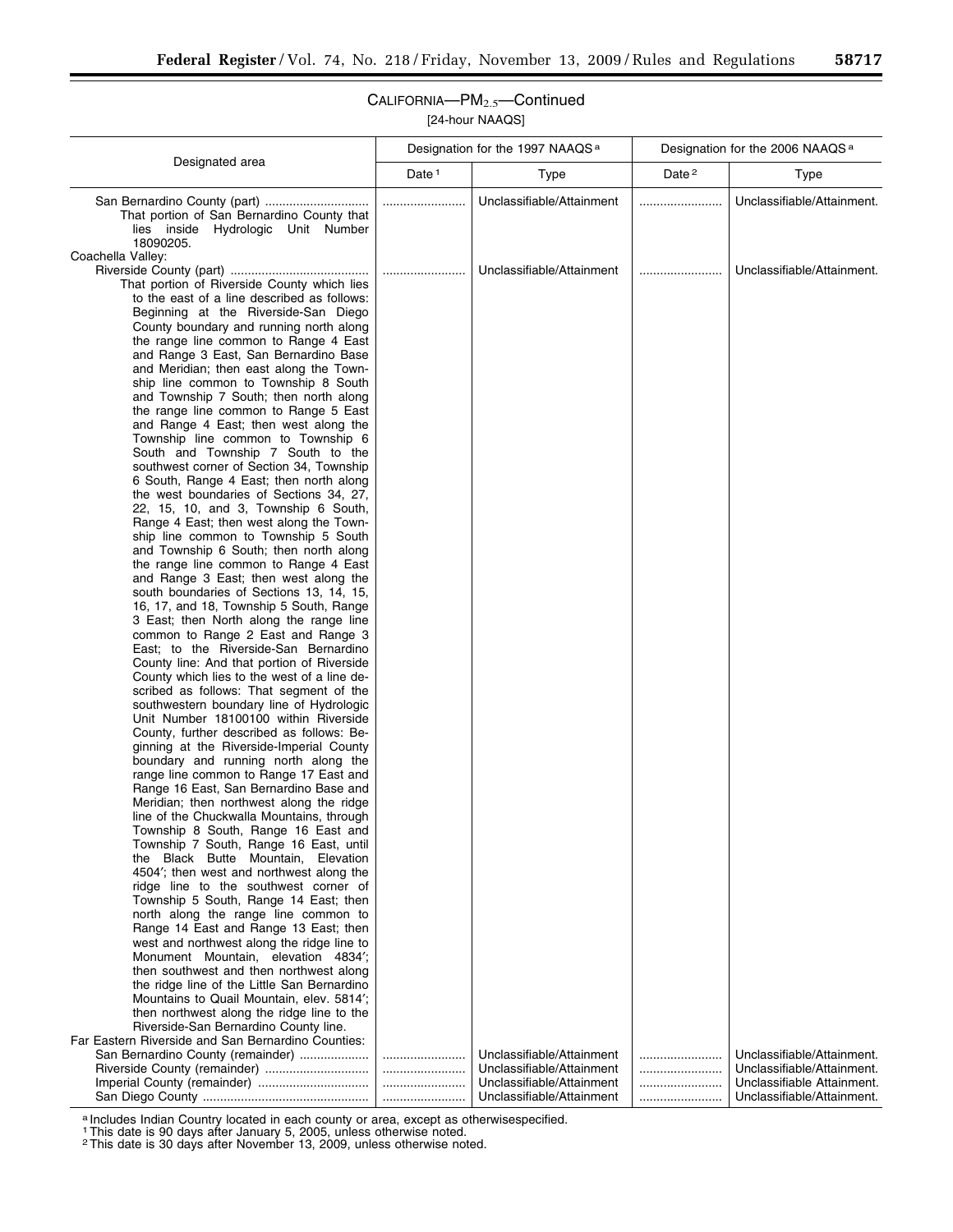■ 7. Section 81.306 is amended as follows:

 $\equiv$ 

■ a. By revising the table heading for ''Colorado—PM2.5'' to read as set forth below.

■ b. By adding a new table entitled ''Colorado—PM2.5 (24-Hour NAAQS)'' to the end of the section.

**§ 81.306 Colorado.** 

\* \* \* \* \*

**Colorado—PM**2.5 **(Annual NAAQS)** 

\* \* \* \* \*

## COLORADO-PM<sub>2.5</sub> [24-hour NAAQS]

|                                                | Designation for the 1997 NAAQS <sup>a</sup> |                                                        | Designation for the 2006 NAAQS <sup>a</sup> |                                                          |
|------------------------------------------------|---------------------------------------------|--------------------------------------------------------|---------------------------------------------|----------------------------------------------------------|
| Designated area                                | Date $1$                                    | Type                                                   | Date <sup>2</sup>                           | <b>Type</b>                                              |
| Denver-Boulder Area:                           |                                             |                                                        |                                             |                                                          |
| Adams County (part) West of Kiowa Creek        |                                             | Unclassifiable/Attainment                              |                                             | Unclassifiable/Attainment.                               |
| Arapahoe County (part) West of Kiowa Creek     |                                             | Unclassifiable/Attainment                              |                                             | Unclassifiable/Attainment.                               |
| Boulder County (part) Excluding Rocky Mountain |                                             | Unclassifiable/Attainment                              |                                             | Unclassifiable/Attainment.                               |
| National Park.                                 |                                             |                                                        |                                             |                                                          |
|                                                |                                             | Unclassifiable/Attainment                              |                                             | Unclassifiable/Attainment.                               |
|                                                |                                             | Unclassifiable/Attainment                              |                                             | Unclassifiable/Attainment.                               |
|                                                |                                             | Unclassifiable/Attainment                              |                                             | Unclassifiable/Attainment.                               |
|                                                |                                             | Unclassifiable/Attainment                              |                                             | Unclassifiable/Attainment.                               |
| State AQCR 01:                                 |                                             |                                                        |                                             |                                                          |
|                                                |                                             | Unclassifiable/Attainment<br>Unclassifiable/Attainment |                                             | Unclassifiable/Attainment.<br>Unclassifiable/Attainment. |
|                                                |                                             | Unclassifiable/Attainment                              |                                             | Unclassifiable/Attainment.                               |
|                                                |                                             | Unclassifiable/Attainment                              |                                             | Unclassifiable/Attainment.                               |
|                                                |                                             | Unclassifiable/Attainment                              |                                             | Unclassifiable/Attainment.                               |
|                                                |                                             | Unclassifiable/Attainment                              |                                             | Unclassifiable/Attainment.                               |
| State AQCR 02:                                 |                                             |                                                        |                                             |                                                          |
|                                                |                                             | Unclassifiable/Attainment                              |                                             | Unclassifiable/Attainment.                               |
|                                                |                                             | Unclassifiable/Attainment                              |                                             | Unclassifiable/Attainment.                               |
| State AQCR 03 (remainder of):                  |                                             |                                                        |                                             |                                                          |
|                                                |                                             | Unclassifiable/Attainment                              |                                             | Unclassifiable/Attainment.                               |
| Arapahoe County (remainder)                    |                                             | Unclassifiable/Attainment                              |                                             | Unclassifiable/Attainment.                               |
|                                                |                                             | Unclassifiable/Attainment                              |                                             | Unclassifiable/Attainment.                               |
|                                                |                                             | Unclassifiable/Attainment<br>Unclassifiable/Attainment |                                             | Unclassifiable/Attainment.<br>Unclassifiable/Attainment. |
| State AQCR 04:                                 |                                             |                                                        |                                             |                                                          |
|                                                |                                             | Unclassifiable/Attainment                              |                                             | Unclassifiable/Attainment.                               |
|                                                |                                             | Unclassifiable/Attainment                              |                                             | Unclassifiable/Attainment.                               |
|                                                |                                             | Unclassifiable/Attainment                              |                                             | Unclassifiable/Attainment.                               |
| State AQCR 05:                                 |                                             |                                                        |                                             |                                                          |
|                                                |                                             | Unclassifiable/Attainment                              |                                             | Unclassifiable/Attainment.                               |
|                                                |                                             | Unclassifiable/Attainment                              |                                             | Unclassifiable/Attainment.                               |
|                                                |                                             | Unclassifiable/Attainment                              |                                             | Unclassifiable/Attainment.                               |
|                                                |                                             | Unclassifiable/Attainment                              |                                             | Unclassifiable/Attainment.                               |
| State AQCR 06:                                 |                                             |                                                        |                                             |                                                          |
|                                                |                                             | Unclassifiable/Attainment                              |                                             | Unclassifiable/Attainment.                               |
|                                                |                                             | Unclassifiable/Attainment                              |                                             | Unclassifiable/Attainment.                               |
|                                                |                                             | Unclassifiable/Attainment<br>Unclassifiable/Attainment |                                             | Unclassifiable/Attainment.<br>Unclassifiable/Attainment. |
|                                                | <br>                                        | Unclassifiable/Attainment                              | <br>                                        | Unclassifiable/Attainment.                               |
|                                                |                                             | Unclassifiable/Attainment                              |                                             | Unclassifiable/Attainment.                               |
| State AQCR 07:                                 |                                             |                                                        |                                             |                                                          |
|                                                |                                             | Unclassifiable/Attainment                              |                                             | Unclassifiable/Attainment.                               |
|                                                |                                             | Unclassifiable/Attainment                              |                                             | Unclassifiable/Attainment.                               |
|                                                |                                             | Unclassifiable/Attainment                              |                                             | Unclassifiable/Attainment.                               |
| State AQCR 08:                                 |                                             |                                                        |                                             |                                                          |
|                                                |                                             | Unclassifiable/Attainment                              |                                             | Unclassifiable/Attainment.                               |
|                                                |                                             | Unclassifiable/Attainment                              |                                             | Unclassifiable/Attainment.                               |
|                                                |                                             | Unclassifiable/Attainment                              |                                             | Unclassifiable/Attainment.                               |
|                                                |                                             | Unclassifiable/Attainment                              |                                             | Unclassifiable/Attainment.                               |
|                                                |                                             | Unclassifiable/Attainment                              |                                             | Unclassifiable/Attainment.                               |
| State AQCR 09:                                 |                                             | Unclassifiable/Attainment                              |                                             | Unclassifiable/Attainment.                               |
|                                                |                                             | Unclassifiable/Attainment                              |                                             | Unclassifiable/Attainment.                               |
|                                                |                                             | Unclassifiable/Attainment                              |                                             | Unclassifiable/Attainment.                               |
|                                                |                                             | Unclassifiable/Attainment                              |                                             | Unclassifiable/Attainment.                               |
|                                                |                                             | Unclassifiable/Attainment                              |                                             | Unclassifiable/Attainment.                               |
|                                                |                                             | Unclassifiable/Attainment                              |                                             | Unclassifiable/Attainment.                               |
| State AQCR 10:                                 |                                             |                                                        |                                             |                                                          |
|                                                |                                             | Unclassifiable/Attainment                              |                                             | Unclassifiable/Attainment.                               |
|                                                |                                             | Unclassifiable/Attainment                              |                                             | Unclassifiable/Attainment.                               |
|                                                |                                             | Unclassifiable/Attainment                              |                                             | Unclassifiable/Attainment.                               |
|                                                |                                             | Unclassifiable/Attainment                              |                                             | Unclassifiable/Attainment.                               |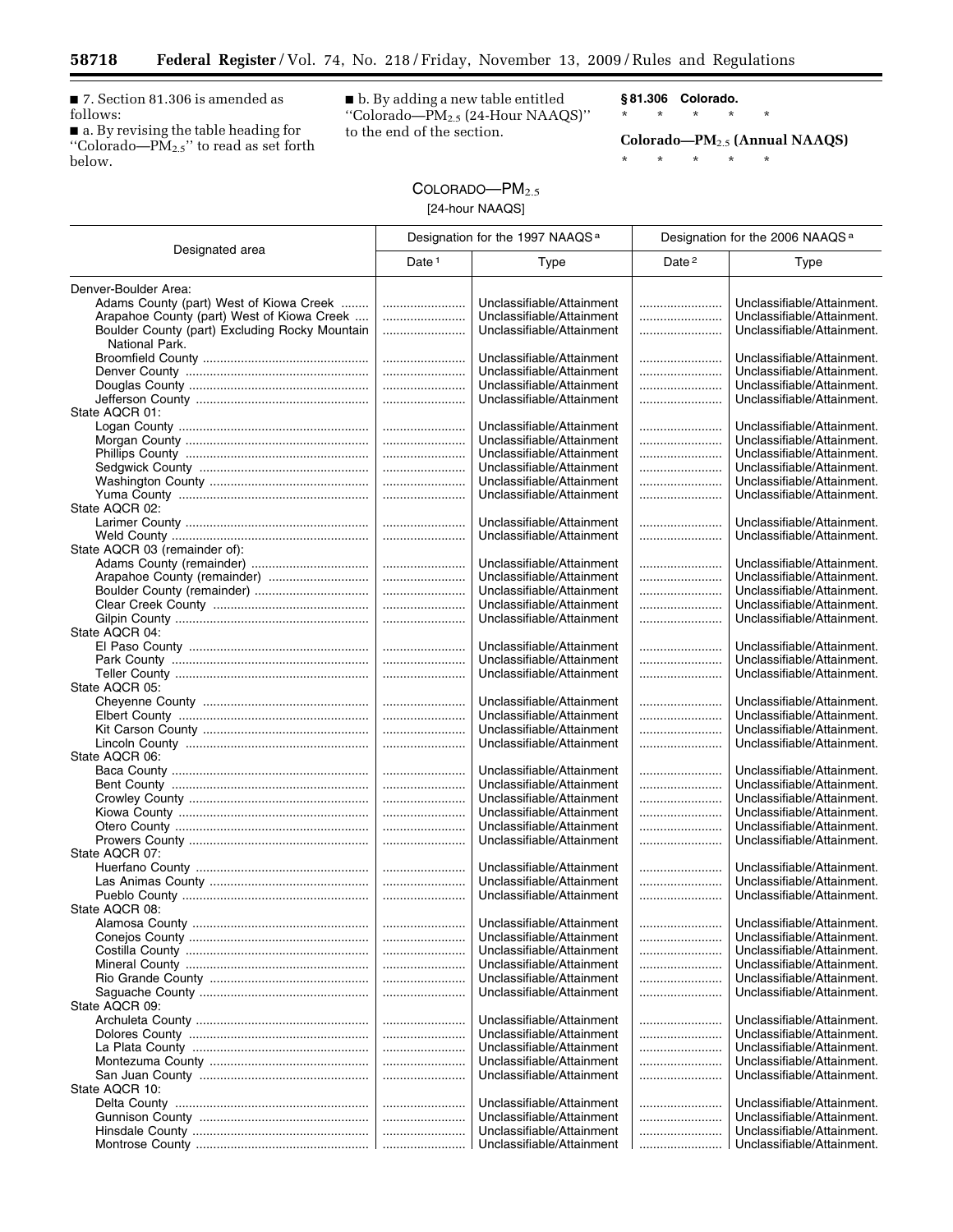## COLORADO—PM2.5—Continued [24-hour NAAQS]

| Designated area | Designation for the 1997 NAAQS <sup>a</sup> |                                                        | Designation for the 2006 NAAQS <sup>a</sup> |                                                          |
|-----------------|---------------------------------------------|--------------------------------------------------------|---------------------------------------------|----------------------------------------------------------|
|                 | Date <sup>1</sup>                           | Type                                                   | Date $2$                                    | Type                                                     |
|                 |                                             | Unclassifiable/Attainment<br>Unclassifiable/Attainment |                                             | Unclassifiable/Attainment.<br>Unclassifiable/Attainment. |
| State AQCR 11:  |                                             | Unclassifiable/Attainment                              |                                             | Unclassifiable/Attainment.                               |
|                 |                                             | Unclassifiable/Attainment                              |                                             | Unclassifiable/Attainment.                               |
|                 |                                             | Unclassifiable/Attainment                              |                                             | Unclassifiable/Attainment.                               |
| State AQCR 12:  |                                             | Unclassifiable/Attainment                              |                                             | Unclassifiable/Attainment.                               |
|                 |                                             | Unclassifiable/Attainment                              |                                             | Unclassifiable/Attainment.                               |
|                 |                                             | Unclassifiable/Attainment<br>Unclassifiable/Attainment |                                             | Unclassifiable/Attainment.<br>Unclassifiable/Attainment. |
|                 |                                             | Unclassifiable/Attainment                              |                                             | Unclassifiable/Attainment.                               |
|                 |                                             | Unclassifiable/Attainment<br>Unclassifiable/Attainment |                                             | Unclassifiable/Attainment.<br>Unclassifiable/Attainment. |
| State AQCR 13:  |                                             |                                                        |                                             |                                                          |
|                 |                                             | Unclassifiable/Attainment                              |                                             | Unclassifiable/Attainment.                               |
|                 |                                             | Unclassifiable/Attainment<br>Unclassifiable/Attainment |                                             | Unclassifiable/Attainment.<br>Unclassifiable/Attainment. |
|                 |                                             | Unclassifiable/Attainment                              |                                             | Unclassifiable/Attainment.                               |

a Includes Indian Country located in each county or area, except as otherwise specified.

1This date is 90 days after January 5, 2005, unless otherwise noted. 2This date is 30 days after November 13, 2009, unless otherwise noted.

■ 8. Section 81.307 is amended as follows:

■ a. By revising the table heading for ''Connecticut—PM2.5'' to read as set forth below.

■ b. By adding a new table entitled ''Connecticut—PM2.5 (24-Hour NAAQS)'' to the end of the section.

#### **§ 81.307 Connecticut.**

\* \* \* \* \*

**Connecticut—PM**2.5 **(Annual NAAQS)** 

\* \* \* \* \*

## CONNECTICUT-PM<sub>2.5</sub>

[24-hour NAAQS]

| Designated area                                                 | Designation for the 1997 NAAQS <sup>a</sup> |                                                                                                                                                                                                                                      | Designation for the 2006 NAAQS <sup>a</sup> |                                                                                                                                                                                                                      |
|-----------------------------------------------------------------|---------------------------------------------|--------------------------------------------------------------------------------------------------------------------------------------------------------------------------------------------------------------------------------------|---------------------------------------------|----------------------------------------------------------------------------------------------------------------------------------------------------------------------------------------------------------------------|
|                                                                 | Date <sup>1</sup>                           | Type                                                                                                                                                                                                                                 | Date <sup>2</sup>                           | Type                                                                                                                                                                                                                 |
| New York-N. New Jersey-Long Island, NY-NJ-CT:<br>Rest of State: |                                             | Unclassifiable/Attainment<br>Unclassifiable/Attainment<br>Unclassifiable/Attainment<br>Unclassifiable/Attainment<br>Unclassifiable/Attainment<br>Unclassifiable/Attainment<br>Unclassifiable/Attainment<br>Unclassifiable/Attainment |                                             | Nonattainment.<br>Nonattainment.<br>Unclassifiable/Attainment.<br>Unclassifiable/Attainment.<br>Unclassifiable/Attainment.<br>Unclassifiable/Attainment.<br>Unclassifiable/Attainment.<br>Unclassifiable/Attainment. |

a Includes Indian Country located in each county or area, except as otherwise specified.<br>1 This date is 90 days after January 5, 2005, unless otherwise noted

2This date is 30 days after November 13, 2009, unless otherwise noted.

■ 9. Section 81.308 is amended as follows:

■ a. By revising the table heading for "Delaware— $\overrightarrow{PM}_{2.5}$ " to read as set forth below.

■ b. By adding a new table entitled ''Delaware—PM2.5 (24-Hour NAAQS)'' to the end of the section.

#### **§ 81.308 Delaware.**

\* \* \* \* \*

**Delaware—PM**2.5 **(Annual NAAQS)** 

\* \* \* \* \*

## $DELAWARE$ <sup>- $PM<sub>2.5</sub>$ </sup> [24-hour NAAQS]

| Designated area                    | Designation for the 1997 NAAQS <sup>a</sup> |      | Designation for the 2006 NAAQS <sup>a</sup> |      |
|------------------------------------|---------------------------------------------|------|---------------------------------------------|------|
|                                    | Date:                                       | Type | Date <sup>2</sup>                           | Type |
| Philadelphia-Wilmington, PA-NJ-DE: |                                             |      |                                             |      |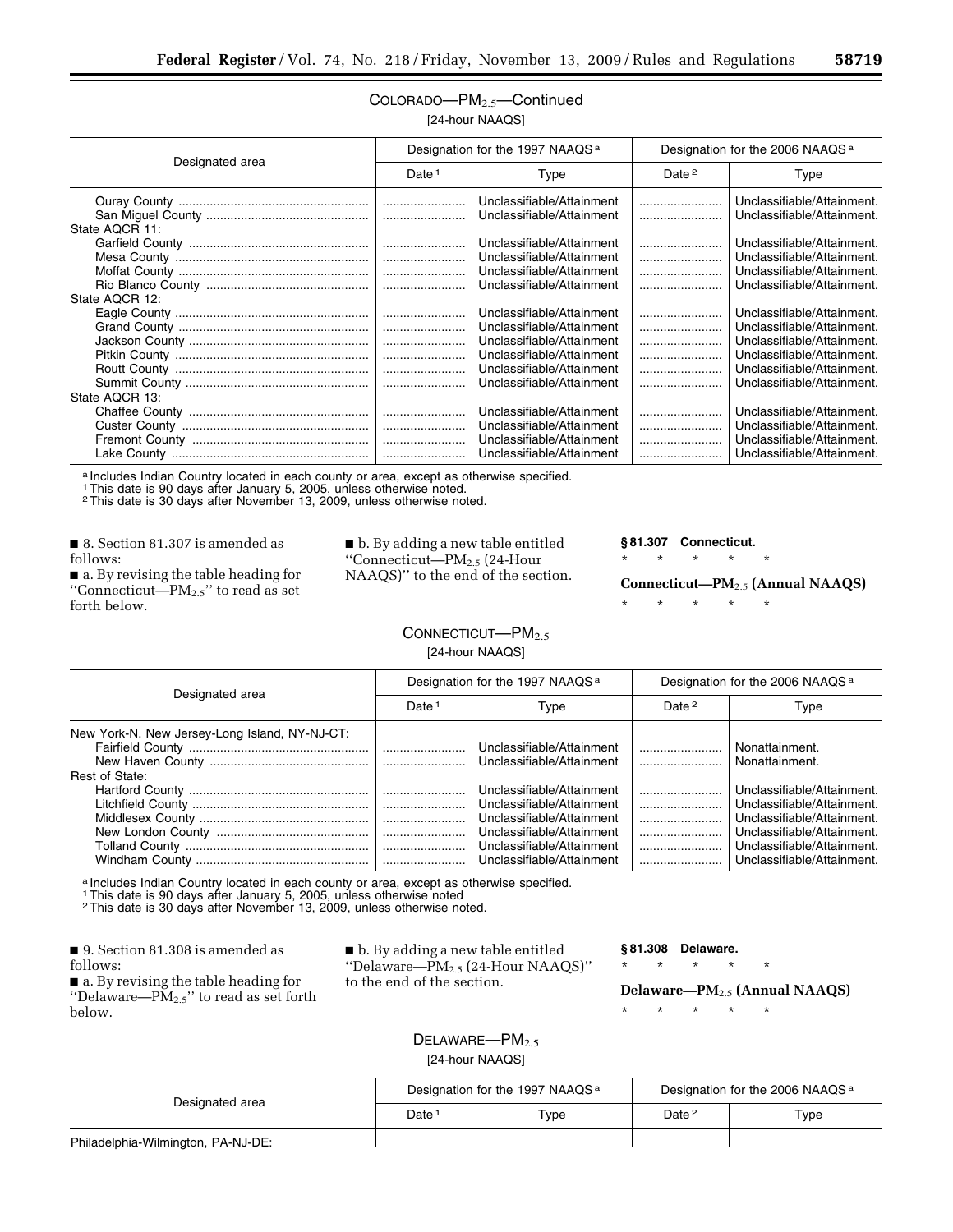## DELAWARE—PM2.5—Continued

[24-hour NAAQS]

| Designated area                    | Designation for the 1997 NAAQS <sup>a</sup> |                                                        | Designation for the 2006 NAAQS <sup>a</sup> |                                                          |
|------------------------------------|---------------------------------------------|--------------------------------------------------------|---------------------------------------------|----------------------------------------------------------|
|                                    | Date <sup>-</sup>                           | Tvpe                                                   | Date $2$                                    | Type                                                     |
| Southern Delaware Intrastate AQCR: |                                             | Unclassifiable/Attainment                              |                                             | Nonattainment.                                           |
|                                    |                                             | Unclassifiable/Attainment<br>Unclassifiable/Attainment |                                             | Unclassifiable/Attainment.<br>Unclassifiable/Attainment. |

a Includes Indian Country located in each county or area, except as otherwise specified.

1This date is 90 days after January 5, 2005, unless otherwise noted. 2This date is 30 days after November 13, 2009, unless otherwise noted.

■ 10. Section 81.309 is amended as follows:

■ b. By adding a new table entitled ''District of Columbia—PM2.5 (24-Hour NAAQS)'' to the end of the section.

■ a. By revising the table heading for ''District of Columbia—PM2.5'' to read as set forth below.

## **§ 81.302 District of Columbia.**

\* \* \* \* \*

DISTRICT OF COLUMBIA—PM<sub>2.5</sub>

| Designated area                                           | Designation for the 1997 NAAQS <sup>a</sup> |                           | Designation for the 2006 NAAQS <sup>a</sup> |                            |
|-----------------------------------------------------------|---------------------------------------------|---------------------------|---------------------------------------------|----------------------------|
|                                                           | Date:                                       | Type                      | Date <sup>2</sup>                           | Type                       |
| AQCR 047 National Capital Interstate (DC-MD-VA)<br>(part) |                                             |                           |                                             |                            |
| District of Columbia                                      |                                             | Unclassifiable/Attainment |                                             | Unclassifiable/Attainment. |

a Includes Indian Country located in each county or area, except as otherwise specified.

1This date is 90 days after January 5, 2005, unless otherwise noted.

2This date is 30 days after November 13, 2009, unless otherwise noted.

■ 11. Section 81.310 is amended as follows:

■ a. By revising the table heading for "Florida— $PM_{2.5}$ " to read as set forth below.

■ b. By adding a new table entitled "Florida— $PM_2$ <sub>5</sub> (24-Hour NAAQS)" to the end of the section

**§ 81.310 Florida** 

\* \* \* \* \* **Florida—PM**2.5 **(Annual NAAQS)** 

\* \* \* \* \*

## $F$ LORIDA— $PM<sub>2.5</sub>$ [24-hour NAAQS]

Designated area Designation for the 1997 NAAQS<sup>a</sup> Designation for the 2006 NAAQS<sup>a</sup> Date 1 Type 1 Date 2 Type Statewide: Alachua County .................................................... ........................ Unclassifiable/Attainment ........................ Unclassifiable/Attainment. Baker County ....................................................... ........................ Unclassifiable/Attainment ........................ Unclassifiable/Attainment. Bay County ........................................................... ........................ Unclassifiable/Attainment ........................ Unclassifiable/Attainment. Bradford County ................................................... ........................ Unclassifiable/Attainment ........................ Unclassifiable/Attainment. Brevard County .................................................... ........................ Unclassifiable/Attainment ........................ Unclassifiable/Attainment. Broward County ................................................... ........................ Unclassifiable/Attainment ........................ Unclassifiable/Attainment. Calhoun County ................................................... ........................ Unclassifiable/Attainment ........................ Unclassifiable/Attainment. Charlotte County .................................................. ........................ Unclassifiable/Attainment ........................ Unclassifiable/Attainment. Citrus County ....................................................... ........................ Unclassifiable/Attainment ........................ Unclassifiable/Attainment. Clay County .......................................................... ........................ Unclassifiable/Attainment ........................ Unclassifiable/Attainment. Collier County ....................................................... ........................ Unclassifiable/Attainment ........................ Unclassifiable/Attainment. Columbia County .................................................. ........................ Unclassifiable/Attainment ........................ Unclassifiable/Attainment. DeSoto County ..................................................... ........................ Unclassifiable/Attainment ........................ Unclassifiable/Attainment. Dixie County ......................................................... ........................ Unclassifiable/Attainment ........................ Unclassifiable/Attainment. Duval County ........................................................ ........................ Unclassifiable/Attainment ........................ Unclassifiable/Attainment. Escambia County ................................................. ........................ Unclassifiable/Attainment ........................ Unclassifiable/Attainment. Flagler County ...................................................... ........................ Unclassifiable/Attainment ........................ Unclassifiable/Attainment. Franklin County .................................................... ........................ Unclassifiable/Attainment ........................ Unclassifiable/Attainment. Gadsden County .................................................. ........................ Unclassifiable/Attainment ........................ Unclassifiable/Attainment. Gilchrist County .................................................... ........................ Unclassifiable/Attainment ........................ Unclassifiable/Attainment. Glades County ..................................................... ........................ Unclassifiable/Attainment ........................ Unclassifiable/Attainment.

# [24-hour NAAQS]

**District of Columbia—PM**2.5 **(Annual NAAQS)** 

\* \* \* \* \*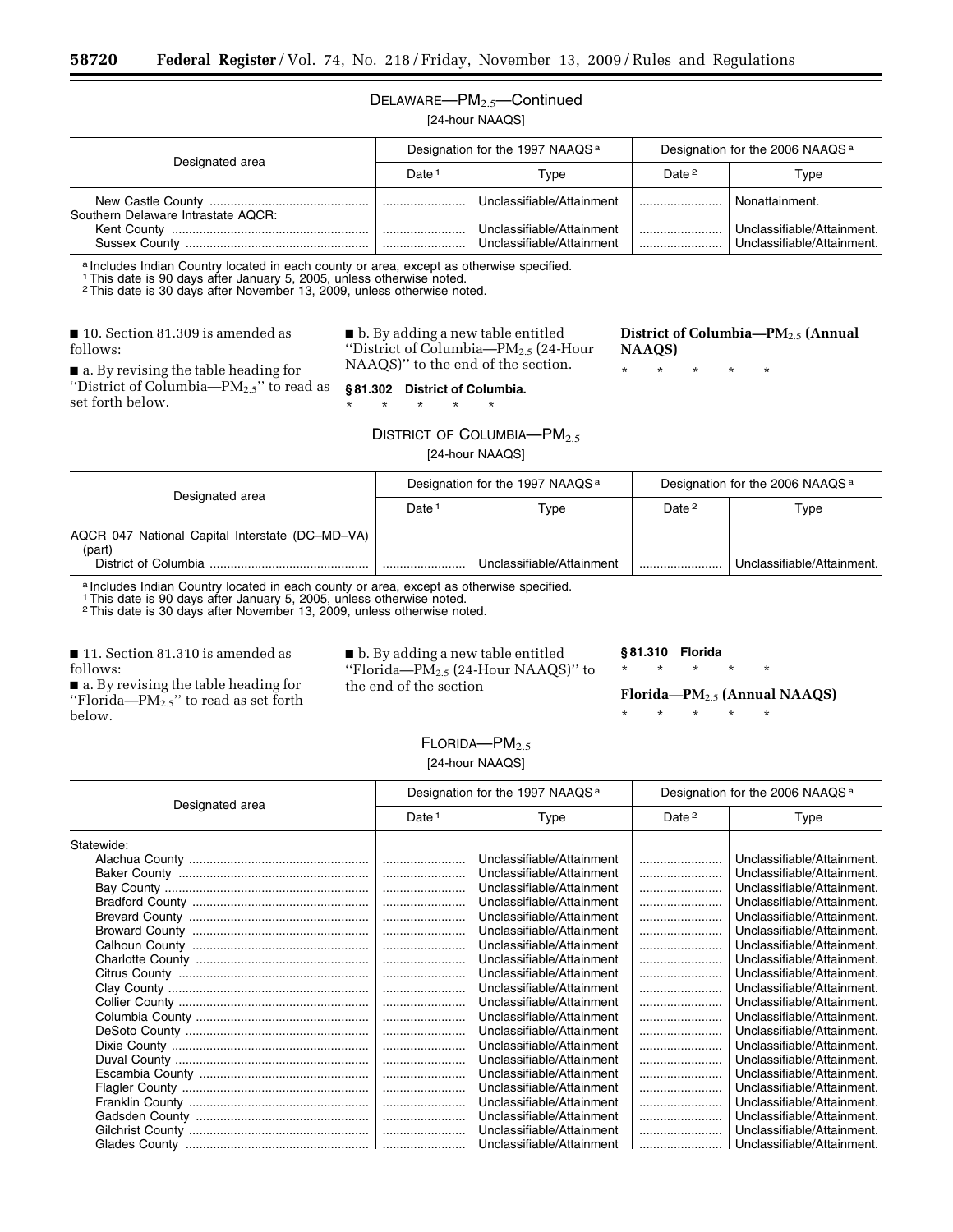## FLORIDA—PM2.5—Continued [24-hour NAAQS]

|                 | Designation for the 1997 NAAQS <sup>a</sup> |                           | Designation for the 2006 NAAQS <sup>a</sup> |                            |
|-----------------|---------------------------------------------|---------------------------|---------------------------------------------|----------------------------|
| Designated area | Date <sup>1</sup>                           | Type                      | Date <sup>2</sup>                           | Type                       |
|                 |                                             | Unclassifiable/Attainment |                                             | Unclassifiable/Attainment. |
|                 |                                             | Unclassifiable/Attainment |                                             | Unclassifiable/Attainment. |
|                 |                                             | Unclassifiable/Attainment |                                             | Unclassifiable/Attainment. |
|                 |                                             | Unclassifiable/Attainment |                                             | Unclassifiable/Attainment. |
|                 |                                             | Unclassifiable/Attainment |                                             | Unclassifiable/Attainment. |
|                 |                                             | Unclassifiable/Attainment |                                             | Unclassifiable/Attainment. |
|                 |                                             | Unclassifiable/Attainment |                                             | Unclassifiable/Attainment. |
|                 |                                             | Unclassifiable/Attainment |                                             | Unclassifiable/Attainment. |
|                 |                                             | Unclassifiable/Attainment |                                             | Unclassifiable/Attainment. |
|                 |                                             | Unclassifiable/Attainment |                                             | Unclassifiable/Attainment. |
|                 |                                             | Unclassifiable/Attainment |                                             | Unclassifiable/Attainment. |
|                 |                                             | Unclassifiable/Attainment |                                             | Unclassifiable/Attainment. |
|                 |                                             | Unclassifiable/Attainment |                                             | Unclassifiable/Attainment. |
|                 |                                             | Unclassifiable/Attainment |                                             | Unclassifiable/Attainment. |
|                 |                                             | Unclassifiable/Attainment |                                             | Unclassifiable/Attainment. |
|                 |                                             | Unclassifiable/Attainment |                                             | Unclassifiable/Attainment. |
|                 |                                             | Unclassifiable/Attainment |                                             | Unclassifiable/Attainment. |
|                 |                                             | Unclassifiable/Attainment |                                             | Unclassifiable/Attainment. |
|                 |                                             | Unclassifiable/Attainment |                                             | Unclassifiable/Attainment. |
|                 |                                             | Unclassifiable/Attainment |                                             | Unclassifiable/Attainment. |
|                 |                                             | Unclassifiable/Attainment |                                             | Unclassifiable/Attainment. |
|                 |                                             | Unclassifiable/Attainment |                                             | Unclassifiable/Attainment. |
|                 |                                             | Unclassifiable/Attainment |                                             | Unclassifiable/Attainment. |
|                 |                                             | Unclassifiable/Attainment |                                             | Unclassifiable/Attainment. |
|                 |                                             | Unclassifiable/Attainment |                                             | Unclassifiable/Attainment. |
|                 |                                             | Unclassifiable/Attainment |                                             | Unclassifiable/Attainment. |
|                 |                                             | Unclassifiable/Attainment |                                             | Unclassifiable/Attainment. |
|                 |                                             | Unclassifiable/Attainment |                                             | Unclassifiable/Attainment. |
|                 |                                             | Unclassifiable/Attainment |                                             | Unclassifiable/Attainment. |
|                 |                                             | Unclassifiable/Attainment |                                             | Unclassifiable/Attainment. |
|                 |                                             | Unclassifiable/Attainment |                                             | Unclassifiable/Attainment. |
|                 |                                             | Unclassifiable/Attainment |                                             | Unclassifiable/Attainment. |
|                 |                                             | Unclassifiable/Attainment |                                             | Unclassifiable/Attainment. |
|                 |                                             | Unclassifiable/Attainment |                                             | Unclassifiable/Attainment. |
|                 |                                             | Unclassifiable/Attainment |                                             | Unclassifiable/Attainment. |
|                 |                                             | Unclassifiable/Attainment |                                             | Unclassifiable/Attainment. |
|                 |                                             | Unclassifiable/Attainment |                                             | Unclassifiable/Attainment. |
|                 |                                             | Unclassifiable/Attainment |                                             | Unclassifiable/Attainment. |
|                 |                                             | Unclassifiable/Attainment |                                             | Unclassifiable/Attainment. |
|                 |                                             | Unclassifiable/Attainment |                                             | Unclassifiable/Attainment. |
|                 |                                             | Unclassifiable/Attainment |                                             | Unclassifiable/Attainment. |
|                 |                                             | Unclassifiable/Attainment |                                             | Unclassifiable/Attainment. |
|                 |                                             | Unclassifiable/Attainment |                                             | Unclassifiable/Attainment. |
|                 |                                             | Unclassifiable/Attainment |                                             | Unclassifiable/Attainment. |
|                 |                                             | Unclassifiable/Attainment |                                             | Unclassifiable/Attainment. |
|                 |                                             | Unclassifiable/Attainment |                                             | Unclassifiable/Attainment. |
|                 |                                             |                           |                                             |                            |

a Includes Indian Country located in each county or area, except as otherwise specified.<br>1 This date is 90 days after January 5, 2005, unless otherwise noted.<br><sup>2</sup> This date is 30 days after November 13, 2009, unless otherw

■ 12. Section 81.311 is amended as follows:

■ a. By revising the table heading for ''Georgia—PM2.5'' to read as set forth below.

■ b. By adding a new table entitled ''Georgia—PM2.5 (24-Hour NAAQS)'' to the end of the section.

## **§ 81.302 Georgia.**

\* \* \* \* \*

\* \* \* \* \*

**Georgia—PM**2.5 **(Annual NAAQS)** 

## GEORGIA-PM<sub>2.5</sub> [24-hour NAAQS]

| Designated area | Designation for the 1997 NAAQS <sup>a</sup> |                                                        | Designation for the 2006 NAAQS <sup>a</sup> |                                                          |
|-----------------|---------------------------------------------|--------------------------------------------------------|---------------------------------------------|----------------------------------------------------------|
|                 | Date                                        | Type                                                   | Date <sup>2</sup>                           | Type                                                     |
| Statewide:      |                                             |                                                        |                                             |                                                          |
| Atkinson County |                                             | Unclassifiable/Attainment<br>Unclassifiable/Attainment |                                             | Unclassifiable/Attainment.<br>Unclassifiable/Attainment. |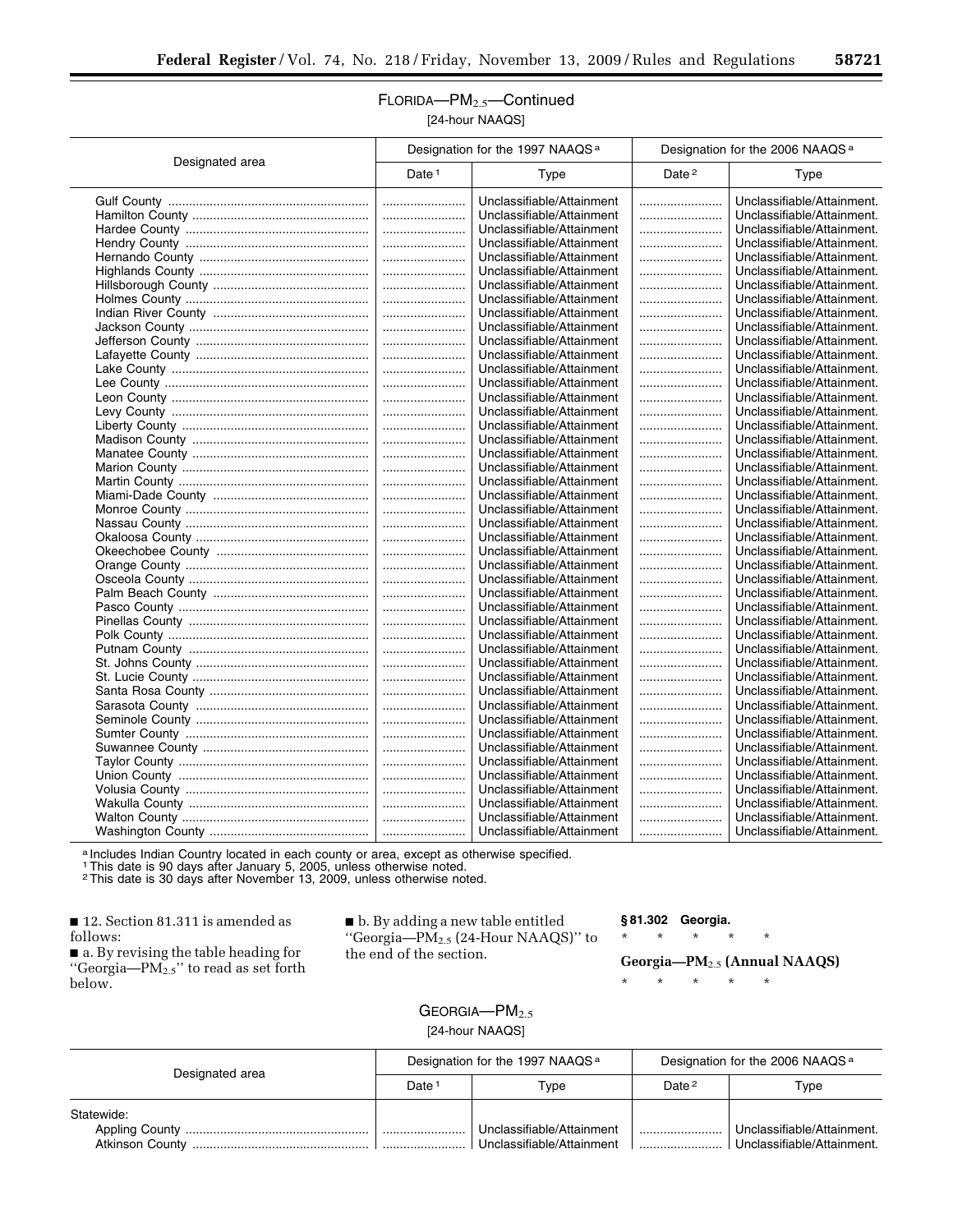$\equiv$ 

## GEORGIA—PM2.5—Continued [24-hour NAAQS]

|                 | Designation for the 1997 NAAQS <sup>a</sup> |                                                        | Designation for the 2006 NAAQS <sup>a</sup> |                                                          |
|-----------------|---------------------------------------------|--------------------------------------------------------|---------------------------------------------|----------------------------------------------------------|
| Designated area | Date $1$                                    | Type                                                   | Date <sup>2</sup>                           | Type                                                     |
|                 |                                             | Unclassifiable/Attainment                              |                                             | Unclassifiable/Attainment.                               |
|                 |                                             | Unclassifiable/Attainment                              |                                             | Unclassifiable/Attainment.                               |
|                 |                                             | Unclassifiable/Attainment                              |                                             | Unclassifiable/Attainment.                               |
|                 |                                             | Unclassifiable/Attainment                              |                                             | Unclassifiable/Attainment.                               |
|                 |                                             | Unclassifiable/Attainment                              |                                             | Unclassifiable/Attainment.                               |
|                 |                                             | Unclassifiable/Attainment                              |                                             | Unclassifiable/Attainment.                               |
|                 | <br>                                        | Unclassifiable/Attainment<br>Unclassifiable/Attainment |                                             | Unclassifiable/Attainment.<br>Unclassifiable/Attainment. |
|                 |                                             | Unclassifiable/Attainment                              |                                             | Unclassifiable/Attainment.                               |
|                 |                                             | Unclassifiable/Attainment                              |                                             | Unclassifiable/Attainment.                               |
|                 |                                             | Unclassifiable/Attainment                              |                                             | Unclassifiable/Attainment.                               |
|                 |                                             | Unclassifiable/Attainment                              |                                             | Unclassifiable/Attainment.                               |
|                 |                                             | Unclassifiable/Attainment                              |                                             | Unclassifiable/Attainment.                               |
|                 |                                             | Unclassifiable/Attainment                              |                                             | Unclassifiable/Attainment.                               |
|                 |                                             | Unclassifiable/Attainment                              |                                             | Unclassifiable/Attainment.                               |
|                 |                                             | Unclassifiable/Attainment                              |                                             | Unclassifiable/Attainment.                               |
|                 |                                             | Unclassifiable/Attainment                              |                                             | Unclassifiable/Attainment.                               |
|                 |                                             | Unclassifiable/Attainment<br>Unclassifiable/Attainment |                                             | Unclassifiable/Attainment.<br>Unclassifiable/Attainment. |
|                 |                                             | Unclassifiable/Attainment                              |                                             | Unclassifiable/Attainment.                               |
|                 |                                             | Unclassifiable/Attainment                              |                                             | Unclassifiable/Attainment.                               |
|                 |                                             | Unclassifiable/Attainment                              |                                             | Unclassifiable/Attainment.                               |
|                 |                                             | Unclassifiable/Attainment                              |                                             | Unclassifiable/Attainment.                               |
|                 |                                             | Unclassifiable/Attainment                              |                                             | Unclassifiable/Attainment.                               |
|                 |                                             | Unclassifiable/Attainment                              |                                             | Unclassifiable/Attainment.                               |
|                 |                                             | Unclassifiable/Attainment                              |                                             | Unclassifiable/Attainment.                               |
|                 |                                             | Unclassifiable/Attainment                              |                                             | Unclassifiable/Attainment.                               |
|                 |                                             | Unclassifiable/Attainment                              |                                             | Unclassifiable/Attainment.                               |
|                 |                                             | Unclassifiable/Attainment                              |                                             | Unclassifiable/Attainment.                               |
|                 | <br>                                        | Unclassifiable/Attainment<br>Unclassifiable/Attainment | <br>                                        | Unclassifiable/Attainment.<br>Unclassifiable/Attainment. |
|                 |                                             | Unclassifiable/Attainment                              |                                             | Unclassifiable/Attainment.                               |
|                 |                                             | Unclassifiable/Attainment                              |                                             | Unclassifiable/Attainment.                               |
|                 |                                             | Unclassifiable/Attainment                              |                                             | Unclassifiable/Attainment.                               |
|                 |                                             | Unclassifiable/Attainment                              |                                             | Unclassifiable/Attainment.                               |
|                 |                                             | Unclassifiable/Attainment                              |                                             | Unclassifiable/Attainment.                               |
|                 |                                             | Unclassifiable/Attainment                              |                                             | Unclassifiable/Attainment.                               |
|                 |                                             | Unclassifiable/Attainment                              |                                             | Unclassifiable/Attainment.                               |
|                 |                                             | Unclassifiable/Attainment                              |                                             | Unclassifiable/Attainment.                               |
|                 |                                             | Unclassifiable/Attainment                              |                                             | Unclassifiable/Attainment.                               |
|                 |                                             | Unclassifiable/Attainment<br>Unclassifiable/Attainment | <br>                                        | Unclassifiable/Attainment.<br>Unclassifiable/Attainment. |
|                 |                                             | Unclassifiable/Attainment                              |                                             | Unclassifiable/Attainment.                               |
|                 |                                             | Unclassifiable/Attainment                              |                                             | Unclassifiable/Attainment.                               |
|                 |                                             | Unclassifiable/Attainment                              |                                             | Unclassifiable/Attainment.                               |
|                 |                                             | Unclassifiable/Attainment                              |                                             | Unclassifiable/Attainment.                               |
|                 |                                             | Unclassifiable/Attainment                              |                                             | Unclassifiable/Attainment.                               |
|                 |                                             | Unclassifiable/Attainment                              |                                             | Unclassifiable/Attainment.                               |
|                 |                                             | Unclassifiable/Attainment                              |                                             | Unclassifiable/Attainment.                               |
|                 |                                             | Unclassifiable/Attainment                              |                                             | Unclassifiable/Attainment.                               |
|                 |                                             | Unclassifiable/Attainment<br>Unclassifiable/Attainment |                                             | Unclassifiable/Attainment.<br>Unclassifiable/Attainment. |
|                 |                                             | Unclassifiable/Attainment                              |                                             | Unclassifiable/Attainment.                               |
|                 |                                             | Unclassifiable/Attainment                              |                                             | Unclassifiable/Attainment.                               |
|                 |                                             | Unclassifiable/Attainment                              |                                             | Unclassifiable/Attainment.                               |
|                 |                                             | Unclassifiable/Attainment                              |                                             | Unclassifiable/Attainment.                               |
|                 |                                             | Unclassifiable/Attainment                              |                                             | Unclassifiable/Attainment.                               |
|                 |                                             | Unclassifiable/Attainment                              |                                             | Unclassifiable/Attainment.                               |
|                 |                                             | Unclassifiable/Attainment                              |                                             | Unclassifiable/Attainment.                               |
|                 |                                             | Unclassifiable/Attainment                              |                                             | Unclassifiable/Attainment.                               |
|                 |                                             | Unclassifiable/Attainment                              |                                             | Unclassifiable/Attainment.                               |
|                 |                                             | Unclassifiable/Attainment<br>Unclassifiable/Attainment |                                             | Unclassifiable/Attainment.<br>Unclassifiable/Attainment. |
|                 |                                             | Unclassifiable/Attainment                              |                                             | Unclassifiable/Attainment.                               |
|                 |                                             | Unclassifiable/Attainment                              |                                             | Unclassifiable/Attainment.                               |
|                 |                                             | Unclassifiable/Attainment                              |                                             | Unclassifiable/Attainment.                               |
|                 |                                             | Unclassifiable/Attainment                              |                                             | Unclassifiable/Attainment.                               |
|                 |                                             | Unclassifiable/Attainment                              |                                             | Unclassifiable/Attainment.                               |
|                 |                                             | Unclassifiable/Attainment                              |                                             | Unclassifiable/Attainment.                               |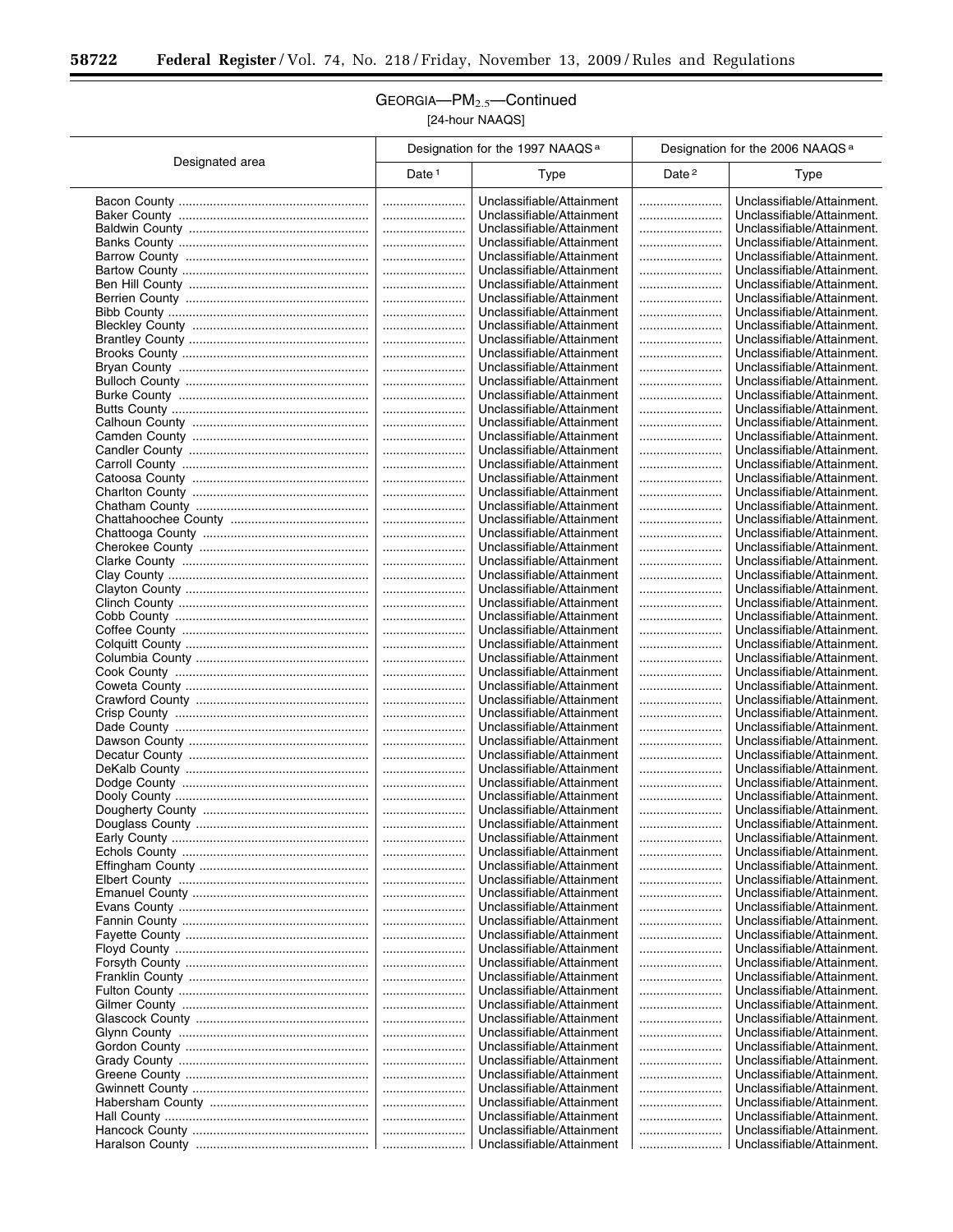$\overline{\phantom{a}}$ 

## GEORGIA—PM2.5—Continued [24-hour NAAQS]

 $\overline{a}$ 

Τ

|                 | Designation for the 1997 NAAQS <sup>a</sup> |                                                        | Designation for the 2006 NAAQS <sup>a</sup> |                                                          |
|-----------------|---------------------------------------------|--------------------------------------------------------|---------------------------------------------|----------------------------------------------------------|
| Designated area | Date $1$                                    | <b>Type</b>                                            | Date <sup>2</sup>                           | <b>Type</b>                                              |
|                 |                                             | Unclassifiable/Attainment                              |                                             | Unclassifiable/Attainment.                               |
|                 |                                             | Unclassifiable/Attainment                              |                                             | Unclassifiable/Attainment.                               |
|                 |                                             | Unclassifiable/Attainment                              |                                             | Unclassifiable/Attainment.                               |
|                 |                                             | Unclassifiable/Attainment                              |                                             | Unclassifiable/Attainment.                               |
|                 |                                             | Unclassifiable/Attainment                              |                                             | Unclassifiable/Attainment.                               |
|                 |                                             | Unclassifiable/Attainment                              |                                             | Unclassifiable/Attainment.                               |
|                 |                                             | Unclassifiable/Attainment                              |                                             | Unclassifiable/Attainment.                               |
|                 |                                             | Unclassifiable/Attainment<br>Unclassifiable/Attainment |                                             | Unclassifiable/Attainment.<br>Unclassifiable/Attainment. |
|                 |                                             | Unclassifiable/Attainment                              |                                             | Unclassifiable/Attainment.                               |
|                 |                                             | Unclassifiable/Attainment                              |                                             | Unclassifiable/Attainment.                               |
|                 |                                             | Unclassifiable/Attainment                              |                                             | Unclassifiable/Attainment.                               |
|                 |                                             | Unclassifiable/Attainment                              |                                             | Unclassifiable/Attainment.                               |
|                 |                                             | Unclassifiable/Attainment                              |                                             | Unclassifiable/Attainment.                               |
|                 |                                             | Unclassifiable/Attainment                              |                                             | Unclassifiable/Attainment.                               |
|                 |                                             | Unclassifiable/Attainment                              |                                             | Unclassifiable/Attainment.                               |
|                 |                                             | Unclassifiable/Attainment                              |                                             | Unclassifiable/Attainment.                               |
|                 |                                             | Unclassifiable/Attainment                              |                                             | Unclassifiable/Attainment.                               |
|                 |                                             | Unclassifiable/Attainment                              |                                             | Unclassifiable/Attainment.                               |
|                 |                                             | Unclassifiable/Attainment                              |                                             | Unclassifiable/Attainment.                               |
|                 |                                             | Unclassifiable/Attainment                              |                                             | Unclassifiable/Attainment.                               |
|                 |                                             | Unclassifiable/Attainment                              |                                             | Unclassifiable/Attainment.                               |
|                 |                                             | Unclassifiable/Attainment<br>Unclassifiable/Attainment |                                             | Unclassifiable/Attainment.<br>Unclassifiable/Attainment. |
|                 |                                             | Unclassifiable/Attainment                              |                                             | Unclassifiable/Attainment.                               |
|                 |                                             | Unclassifiable/Attainment                              |                                             | Unclassifiable/Attainment.                               |
|                 |                                             | Unclassifiable/Attainment                              |                                             | Unclassifiable/Attainment.                               |
|                 |                                             | Unclassifiable/Attainment                              |                                             | Unclassifiable/Attainment.                               |
|                 |                                             | Unclassifiable/Attainment                              |                                             | Unclassifiable/Attainment.                               |
|                 |                                             | Unclassifiable/Attainment                              |                                             | Unclassifiable/Attainment.                               |
|                 |                                             | Unclassifiable/Attainment                              |                                             | Unclassifiable/Attainment.                               |
|                 |                                             | Unclassifiable/Attainment                              |                                             | Unclassifiable/Attainment.                               |
|                 |                                             | Unclassifiable/Attainment<br>Unclassifiable/Attainment | <br>                                        | Unclassifiable/Attainment.<br>Unclassifiable/Attainment. |
|                 |                                             | Unclassifiable/Attainment                              |                                             | Unclassifiable/Attainment.                               |
|                 |                                             | Unclassifiable/Attainment                              |                                             | Unclassifiable/Attainment.                               |
|                 |                                             | Unclassifiable/Attainment                              |                                             | Unclassifiable/Attainment.                               |
|                 |                                             | Unclassifiable/Attainment                              |                                             | Unclassifiable/Attainment.                               |
|                 |                                             | Unclassifiable/Attainment                              |                                             | Unclassifiable/Attainment.                               |
|                 |                                             | Unclassifiable/Attainment                              |                                             | Unclassifiable/Attainment.                               |
|                 |                                             | Unclassifiable/Attainment                              |                                             | Unclassifiable/Attainment.                               |
|                 |                                             | Unclassifiable/Attainment<br>Unclassifiable/Attainment | <br>                                        | Unclassifiable/Attainment.<br>Unclassifiable/Attainment. |
|                 |                                             | Unclassifiable/Attainment                              |                                             | Unclassifiable/Attainment.                               |
|                 |                                             | Unclassifiable/Attainment                              |                                             | Unclassifiable/Attainment.                               |
|                 |                                             | Unclassifiable/Attainment                              |                                             | Unclassifiable/Attainment.                               |
|                 |                                             | Unclassifiable/Attainment                              |                                             | Unclassifiable/Attainment.                               |
|                 |                                             | Unclassifiable/Attainment                              |                                             | Unclassifiable/Attainment.                               |
|                 |                                             | Unclassifiable/Attainment                              |                                             | Unclassifiable/Attainment.                               |
|                 |                                             | Unclassifiable/Attainment                              |                                             | Unclassifiable/Attainment.                               |
|                 |                                             | Unclassifiable/Attainment                              |                                             | Unclassifiable/Attainment.                               |
|                 |                                             | Unclassifiable/Attainment<br>Unclassifiable/Attainment | <br>                                        | Unclassifiable/Attainment.<br>Unclassifiable/Attainment. |
|                 |                                             | Unclassifiable/Attainment                              |                                             | Unclassifiable/Attainment.                               |
|                 |                                             | Unclassifiable/Attainment                              |                                             | Unclassifiable/Attainment.                               |
|                 |                                             | Unclassifiable/Attainment                              |                                             | Unclassifiable/Attainment.                               |
|                 |                                             | Unclassifiable/Attainment                              |                                             | Unclassifiable/Attainment.                               |
|                 |                                             | Unclassifiable/Attainment                              |                                             | Unclassifiable/Attainment.                               |
|                 |                                             | Unclassifiable/Attainment                              |                                             | Unclassifiable/Attainment.                               |
|                 |                                             | Unclassifiable/Attainment                              |                                             | Unclassifiable/Attainment.                               |
|                 |                                             | Unclassifiable/Attainment                              |                                             | Unclassifiable/Attainment.                               |
|                 |                                             | Unclassifiable/Attainment<br>Unclassifiable/Attainment | <br>                                        | Unclassifiable/Attainment.<br>Unclassifiable/Attainment. |
|                 |                                             | Unclassifiable/Attainment                              |                                             | Unclassifiable/Attainment.                               |
|                 |                                             | Unclassifiable/Attainment                              |                                             | Unclassifiable/Attainment.                               |
|                 |                                             | Unclassifiable/Attainment                              |                                             | Unclassifiable/Attainment.                               |
|                 |                                             | Unclassifiable/Attainment                              |                                             | Unclassifiable/Attainment.                               |
|                 |                                             | Unclassifiable/Attainment                              |                                             | Unclassifiable/Attainment.                               |
|                 |                                             | Unclassifiable/Attainment                              |                                             | Unclassifiable/Attainment.                               |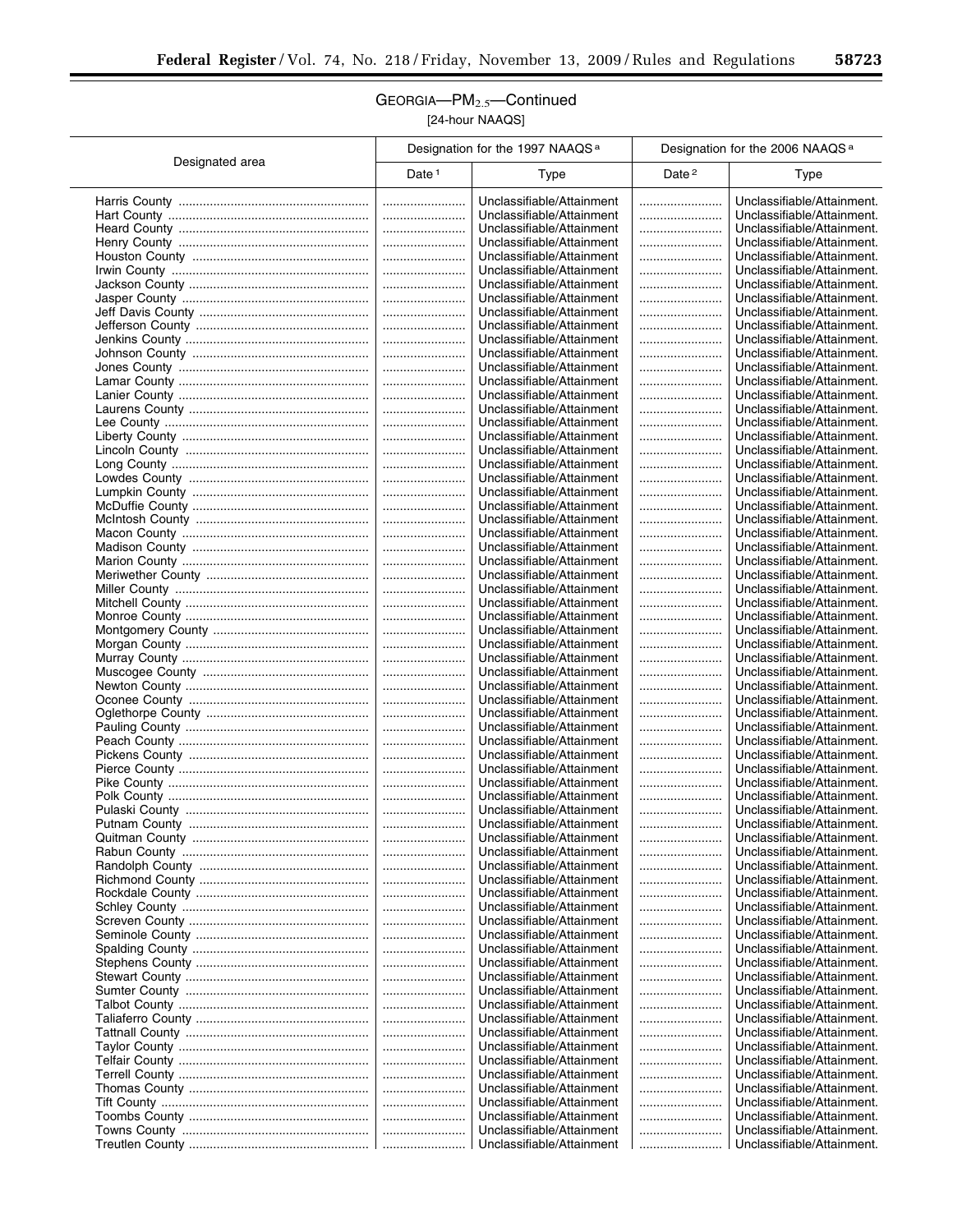## GEORGIA—PM2.5—Continued [24-hour NAAQS]

|                 | Designation for the 1997 NAAQS <sup>a</sup> |                                                                                                                                                                                                                                                                                                                                                                                                                                                                                                           | Designation for the 2006 NAAQS <sup>a</sup> |                                                                                                                                                                                                                                                                                                                                                                                                                                                                                                                            |
|-----------------|---------------------------------------------|-----------------------------------------------------------------------------------------------------------------------------------------------------------------------------------------------------------------------------------------------------------------------------------------------------------------------------------------------------------------------------------------------------------------------------------------------------------------------------------------------------------|---------------------------------------------|----------------------------------------------------------------------------------------------------------------------------------------------------------------------------------------------------------------------------------------------------------------------------------------------------------------------------------------------------------------------------------------------------------------------------------------------------------------------------------------------------------------------------|
| Designated area | Date $1$                                    | Type                                                                                                                                                                                                                                                                                                                                                                                                                                                                                                      | Date <sup>2</sup>                           | Type                                                                                                                                                                                                                                                                                                                                                                                                                                                                                                                       |
|                 |                                             | Unclassifiable/Attainment<br>Unclassifiable/Attainment<br>Unclassifiable/Attainment<br>Unclassifiable/Attainment<br>Unclassifiable/Attainment<br>Unclassifiable/Attainment<br>Unclassifiable/Attainment<br>Unclassifiable/Attainment<br>Unclassifiable/Attainment<br>Unclassifiable/Attainment<br>Unclassifiable/Attainment<br>Unclassifiable/Attainment<br>Unclassifiable/Attainment<br>Unclassifiable/Attainment<br>Unclassifiable/Attainment<br>Unclassifiable/Attainment<br>Unclassifiable/Attainment |                                             | Unclassifiable/Attainment.<br>Unclassifiable/Attainment.<br>Unclassifiable/Attainment.<br>Unclassifiable/Attainment.<br>Unclassifiable/Attainment.<br>Unclassifiable/Attainment.<br>Unclassifiable/Attainment.<br>Unclassifiable/Attainment.<br>Unclassifiable/Attainment.<br>Unclassifiable/Attainment.<br>Unclassifiable/Attainment.<br>Unclassifiable/Attainment.<br>Unclassifiable/Attainment.<br>Unclassifiable/Attainment.<br>Unclassifiable/Attainment.<br>Unclassifiable/Attainment.<br>Unclassifiable/Attainment. |
|                 |                                             | Unclassifiable/Attainment<br>Unclassifiable/Attainment                                                                                                                                                                                                                                                                                                                                                                                                                                                    |                                             | Unclassifiable/Attainment.<br>Unclassifiable/Attainment.                                                                                                                                                                                                                                                                                                                                                                                                                                                                   |

a Includes Indian Country located in each county or area, except as otherwise specified.

1This date is 90 days after January 5, 2005, unless otherwise noted. 2This date is 30 days after November 13, 2009, unless otherwise noted.

■ 13. Section 81.312 is amended as follows:

■ a. By revising the table heading for "Hawaii— $PM_{2.5}$ " to read as set forth below.

■ b. By adding a new table entitled "Hawaii— $PM_{2.5}$  (24-Hour NAAQS)" to the end of the section.

#### **§ 81.312 Hawaii.**

\* \* \* \* \*

**Hawaii—PM**2.5 **(Annual NAAQS)** 

\* \* \* \* \*

#### $HAWAll—PM<sub>2.5</sub>$ [24-hour NAAQS]

| Designated area | Designation for the 1997 NAAQS <sup>a</sup> |                                                                                                                                               | Designation for the 2006 NAAQS <sup>a</sup> |                                                                                                                                                    |
|-----------------|---------------------------------------------|-----------------------------------------------------------------------------------------------------------------------------------------------|---------------------------------------------|----------------------------------------------------------------------------------------------------------------------------------------------------|
|                 | Date <sup>1</sup>                           | Type                                                                                                                                          | Date <sup>2</sup>                           | Type                                                                                                                                               |
| Statewide:      |                                             | Unclassifiable/Attainment<br>Unclassifiable/Attainment<br>Unclassifiable/Attainment<br>Unclassifiable/Attainment<br>Unclassifiable/Attainment |                                             | Unclassifiable/Attainment.<br>Unclassifiable/Attainment.<br>Unclassifiable/Attainment.<br>Unclassifiable/Attainment.<br>Unclassifiable/Attainment. |

a Includes Indian Country located in each county or area, except as otherwise specified.<br>1 This date is 90 days after January 5, 2005, unless otherwise noted.

2This date is 30 days after November 13, 2009, unless otherwise noted.

■ 14. Section 81.313 is amended as follows:

■ a. By revising the table heading for "Idaho— $PM_{2.5}$ " to read as set forth below.

■ b. By adding a new table entitled ''Idaho—PM2.5 (24-Hour NAAQS)'' to the end of the section.

**§ 81.313 Idaho.** 

\* \* \* \* \*

**Idaho—PM**2.5 **(Annual NAAQS)** 

\* \* \* \* \*

## IDAHO $-$ PM<sub>2.5</sub> [24-hour NAAQS]

| Designated area                         | Designation for the 1997 NAAQS <sup>a</sup> |                           | Designation for the 2006 NAAQS <sup>a</sup> |                |
|-----------------------------------------|---------------------------------------------|---------------------------|---------------------------------------------|----------------|
|                                         | Date:                                       | Type                      | Date <sup>2</sup>                           | Type           |
| Logan, UT-ID:<br>Franklin County (part) |                                             | Unclassifiable/Attainment |                                             | Nonattainment. |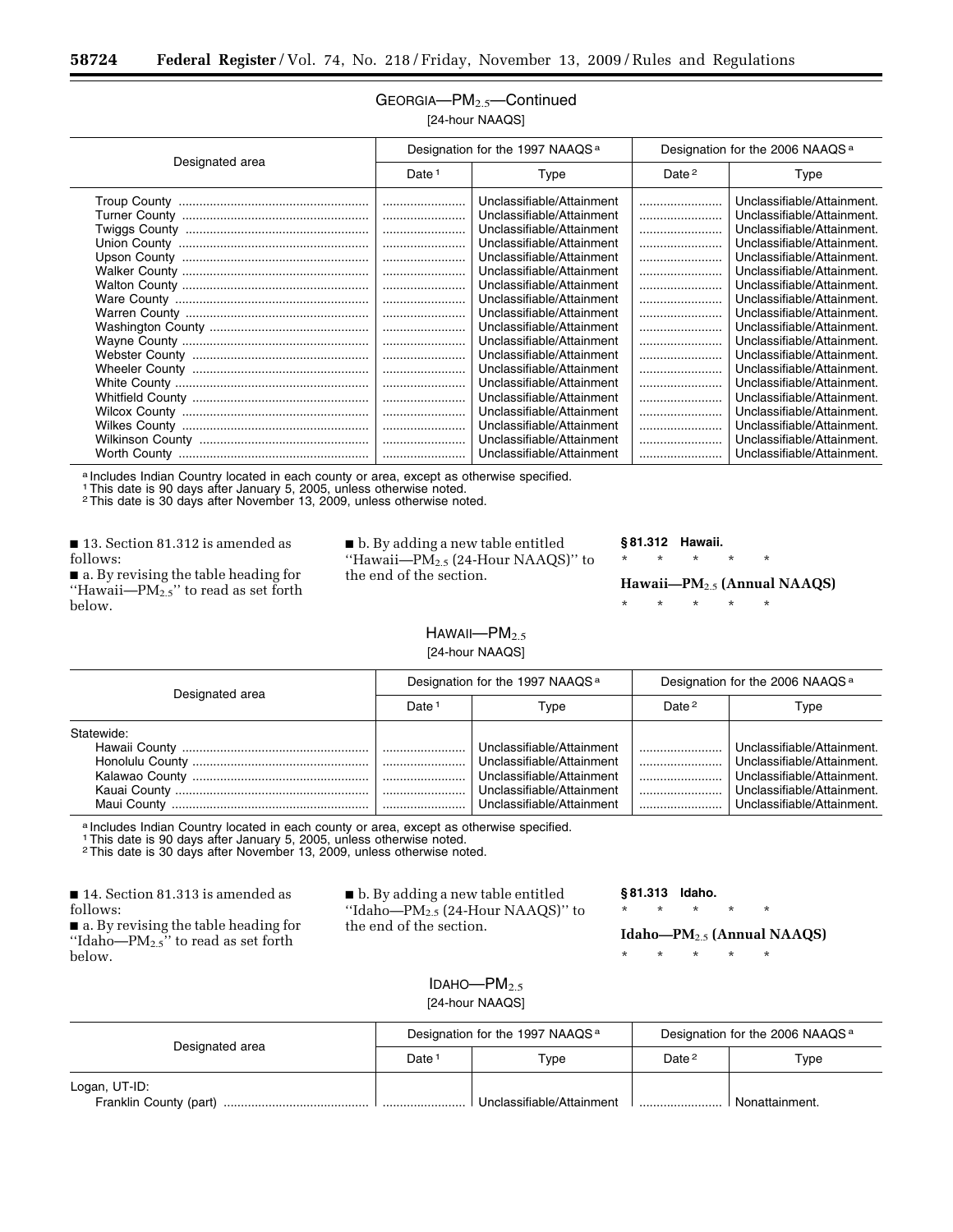IDAHO—PM2.5—Continued [24-hour NAAQS]

| Designation for the 1997 NAAQS <sup>a</sup>                                                                                                                                                                                                                                                                                                                                                                                                                                                                                                                                                                                                                                                                                                                                                                                                                                                                                                                                                                                                                                                                                                                                                                                                                                                                                                                                                                                                                                                                                                                                                                                                                                                                                                                                                    |                                  |                                                                                                                                                                                                                                                                                                                                                                                                                                                                                                                                                                     | Designation for the 2006 NAAQS <sup>a</sup> |                                                                                                                                                                                                                                                                                                                                                                                                                                                                                                                                                                                        |
|------------------------------------------------------------------------------------------------------------------------------------------------------------------------------------------------------------------------------------------------------------------------------------------------------------------------------------------------------------------------------------------------------------------------------------------------------------------------------------------------------------------------------------------------------------------------------------------------------------------------------------------------------------------------------------------------------------------------------------------------------------------------------------------------------------------------------------------------------------------------------------------------------------------------------------------------------------------------------------------------------------------------------------------------------------------------------------------------------------------------------------------------------------------------------------------------------------------------------------------------------------------------------------------------------------------------------------------------------------------------------------------------------------------------------------------------------------------------------------------------------------------------------------------------------------------------------------------------------------------------------------------------------------------------------------------------------------------------------------------------------------------------------------------------|----------------------------------|---------------------------------------------------------------------------------------------------------------------------------------------------------------------------------------------------------------------------------------------------------------------------------------------------------------------------------------------------------------------------------------------------------------------------------------------------------------------------------------------------------------------------------------------------------------------|---------------------------------------------|----------------------------------------------------------------------------------------------------------------------------------------------------------------------------------------------------------------------------------------------------------------------------------------------------------------------------------------------------------------------------------------------------------------------------------------------------------------------------------------------------------------------------------------------------------------------------------------|
| Designated area                                                                                                                                                                                                                                                                                                                                                                                                                                                                                                                                                                                                                                                                                                                                                                                                                                                                                                                                                                                                                                                                                                                                                                                                                                                                                                                                                                                                                                                                                                                                                                                                                                                                                                                                                                                | Date <sup>1</sup>                | Type                                                                                                                                                                                                                                                                                                                                                                                                                                                                                                                                                                | Date <sup>2</sup>                           | Type                                                                                                                                                                                                                                                                                                                                                                                                                                                                                                                                                                                   |
| Begin in the bottom left corner (southwest) of<br>the nonattainment area boundary, southwest<br>corner of the PLSS-Boise Meridian, Township<br>16 South, Range 37 East, Section 25. The<br>boundary then proceeds north to the north-<br>west corner of Township 15 South, Range 37<br>East, Section 25; then the boundary proceeds<br>east to the southeast corner of Township 15<br>South, Range 38 East, Section 19; then north<br>to the Franklin County boundary at the north-<br>west corner of Township 13 South, Range 38<br>East, Section 20. From this point the boundary<br>proceeds east 3.5 sections along the northern<br>border of the county boundary where it then<br>turns south 2 sections, and then proceeds<br>east 5 more sections, and then north 2 sec-<br>tions more. At this point, the boundary leaves<br>the county boundary and proceeds east at the<br>southeast corner of Township 13 South,<br>Range 39 East, Section 14; then the boundary<br>heads north 2 sections to northwest corner of<br>Township 13 South, Range 39 east, Section<br>12; then the boundary proceeds east 2 sec-<br>tions to the northeast corner of Township 13<br>South, Range 40 East, Section 7. The bound-<br>ary then proceeds south 2 sections to the<br>northwest corner of Township 13 South,<br>Range 40 East, Section 20; the boundary then<br>proceeds east 6 sections to the northeast cor-<br>ner of Township 13 South, Range 41 East,<br>Section 19. The boundary then proceeds<br>south 20 sections to the southeast corner of<br>Township 16 South, Range 41 East, Section<br>30. Finally, the boundary is completed as it<br>proceeds west 20 sections along the southern<br>Idaho state boundary to the southwest corner<br>of the Township 16 South, Range 37 East, |                                  |                                                                                                                                                                                                                                                                                                                                                                                                                                                                                                                                                                     |                                             |                                                                                                                                                                                                                                                                                                                                                                                                                                                                                                                                                                                        |
| Section 25.<br>Rest of State: AQCR 61 Eastern Idaho Intrastate:<br>Franklin County (remainder)<br>AQCR 62 E Washington-N Idaho Interstate:<br>AQCR 63 Idaho Intrastate:                                                                                                                                                                                                                                                                                                                                                                                                                                                                                                                                                                                                                                                                                                                                                                                                                                                                                                                                                                                                                                                                                                                                                                                                                                                                                                                                                                                                                                                                                                                                                                                                                        | <br><br><br><br><br><br><br><br> | Unclassifiable/Attainment<br>Unclassifiable/Attainment<br>Unclassifiable/Attainment<br>Unclassifiable/Attainment<br>Unclassifiable/Attainment<br>Unclassifiable/Attainment<br>Unclassifiable/Attainment<br>Unclassifiable/Attainment<br>Unclassifiable/Attainment<br>Unclassifiable/Attainment<br>Unclassifiable/Attainment<br>Unclassifiable/Attainment<br>Unclassifiable/Attainment<br>Unclassifiable/Attainment<br>Unclassifiable/Attainment<br>Unclassifiable/Attainment<br>Unclassifiable/Attainment<br>Unclassifiable/Attainment<br>Unclassifiable/Attainment | <br><br><br><br><br><br><br>                | Unclassifiable/Attainment.<br>Unclassifiable/Attainment.<br>Unclassifiable/Attainment.<br>Unclassifiable/Attainment.<br>Unclassifiable/Attainment.<br>Unclassifiable/Attainment.<br>Unclassifiable/Attainment.<br>Unclassifiable/Attainment.<br>Unclassifiable/Attainment.<br>Unclassifiable/Attainment.<br>Unclassifiable/Attainment.<br>Unclassifiable/Attainment.<br>Unclassifiable/Attainment.<br>Unclassifiable/Attainment.<br>Unclassifiable/Attainment.<br>Unclassifiable/Attainment.<br>Unclassifiable/Attainment.<br>Unclassifiable/Attainment.<br>Unclassifiable/Attainment. |
|                                                                                                                                                                                                                                                                                                                                                                                                                                                                                                                                                                                                                                                                                                                                                                                                                                                                                                                                                                                                                                                                                                                                                                                                                                                                                                                                                                                                                                                                                                                                                                                                                                                                                                                                                                                                | <br><br><br><br><br><br>         | Unclassifiable/Attainment<br>Unclassifiable/Attainment<br>Unclassifiable/Attainment<br>Unclassifiable/Attainment<br>Unclassifiable/Attainment<br>Unclassifiable/Attainment<br>Unclassifiable/Attainment<br>Unclassifiable/Attainment<br>Unclassifiable/Attainment                                                                                                                                                                                                                                                                                                   | <br><br><br><br><br><br><br><br>            | Unclassifiable/Attainment.<br>Unclassifiable/Attainment.<br>Unclassifiable/Attainment.<br>Unclassifiable/Attainment.<br>Unclassifiable/Attainment.<br>Unclassifiable/Attainment.<br>Unclassifiable/Attainment.<br>Unclassifiable/Attainment.<br>Unclassifiable/Attainment.                                                                                                                                                                                                                                                                                                             |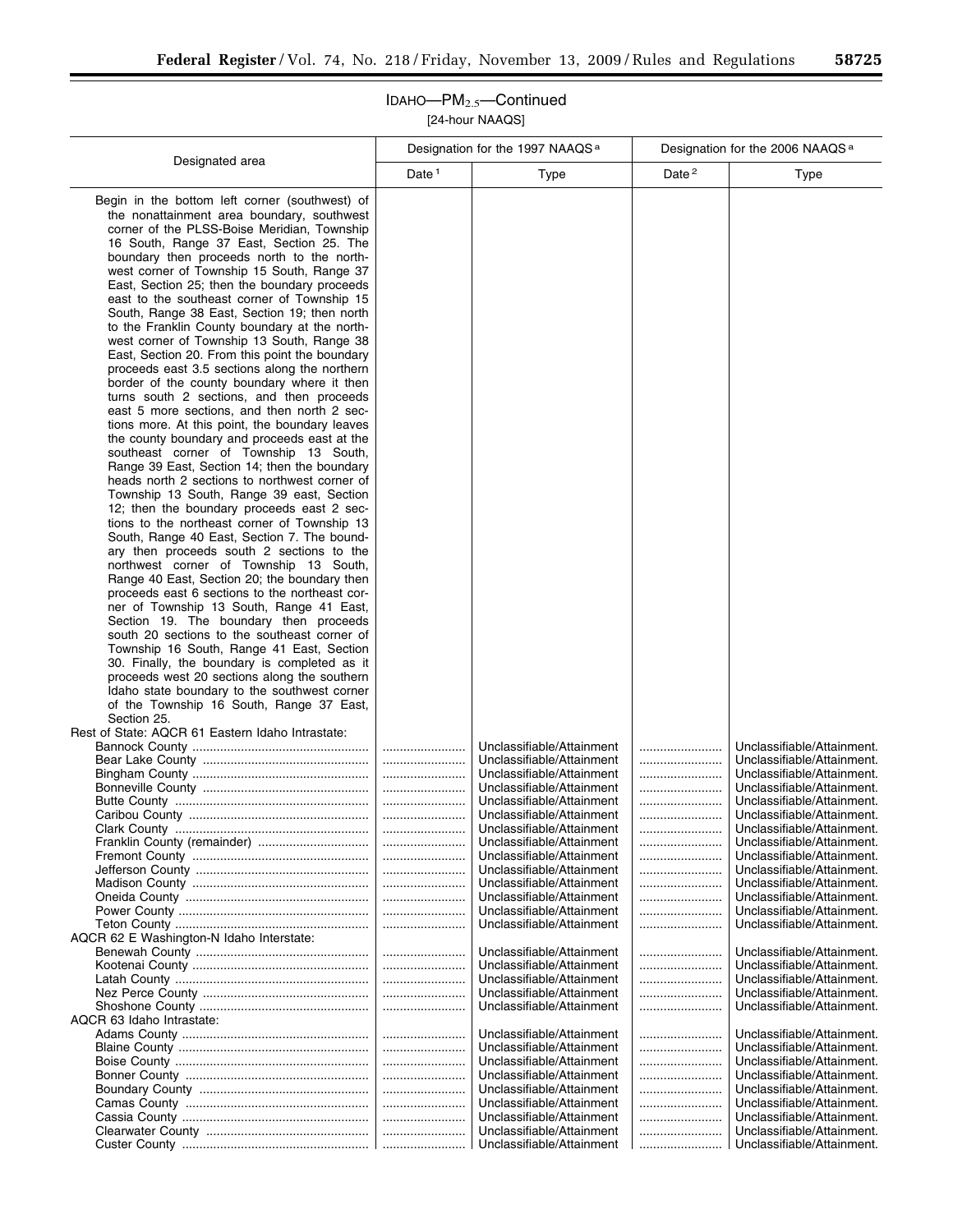## IDAHO—PM2.5—Continued [24-hour NAAQS]

| Designated area                        | Designation for the 1997 NAAQS <sup>a</sup> |                                                                                                                                                                                                                                                                                                                                                                                                                                                                              | Designation for the 2006 NAAQS <sup>a</sup> |                                                                                                                                                                                                                                                                                                                                                                                                                                                                                              |
|----------------------------------------|---------------------------------------------|------------------------------------------------------------------------------------------------------------------------------------------------------------------------------------------------------------------------------------------------------------------------------------------------------------------------------------------------------------------------------------------------------------------------------------------------------------------------------|---------------------------------------------|----------------------------------------------------------------------------------------------------------------------------------------------------------------------------------------------------------------------------------------------------------------------------------------------------------------------------------------------------------------------------------------------------------------------------------------------------------------------------------------------|
|                                        | Date <sup>1</sup>                           | Type                                                                                                                                                                                                                                                                                                                                                                                                                                                                         | Date <sup>2</sup>                           | Type                                                                                                                                                                                                                                                                                                                                                                                                                                                                                         |
| AQCR 64 Metropolitan Boise Interstate: | <br>                                        | Unclassifiable/Attainment<br>Unclassifiable/Attainment<br>Unclassifiable/Attainment<br>Unclassifiable/Attainment<br>Unclassifiable/Attainment<br>Unclassifiable/Attainment<br>Unclassifiable/Attainment<br>Unclassifiable/Attainment<br>Unclassifiable/Attainment<br>Unclassifiable/Attainment<br>Unclassifiable/Attainment<br>Unclassifiable/Attainment<br>Unclassifiable/Attainment<br>Unclassifiable/Attainment<br>Unclassifiable/Attainment<br>Unclassifiable/Attainment |                                             | Unclassifiable/Attainment.<br>Unclassifiable/Attainment.<br>Unclassifiable/Attainment.<br>Unclassifiable/Attainment.<br>Unclassifiable/Attainment.<br>Unclassifiable/Attainment.<br>Unclassifiable/Attainment.<br>Unclassifiable/Attainment.<br>Unclassifiable/Attainment.<br>Unclassifiable/Attainment.<br>Unclassifiable/Attainment.<br>Unclassifiable/Attainment.<br>Unclassifiable/Attainment.<br>Unclassifiable/Attainment.<br>Unclassifiable/Attainment.<br>Unclassifiable/Attainment. |
|                                        |                                             |                                                                                                                                                                                                                                                                                                                                                                                                                                                                              |                                             |                                                                                                                                                                                                                                                                                                                                                                                                                                                                                              |

a Includes Indian Country located in each county or area, except as otherwise specified.

1This date is 90 days after January 5, 2005, unless otherwise noted. 2This date is 30 days after November 13, 2009, unless otherwise noted.

■ 15. Section 81.314 is amended as follows:

■ a. By revising the table heading for ''Illinois—PM2.5'' to read as set forth below.

■ b. By adding a new table entitled "Illinois— $PM_{2.5}$  (24-Hour NAAQS)" to the end of the section.

## $ILLINOIS—PM<sub>2.5</sub>$ [24-hour NAAQS]

**§ 81.314 Illinois.** 

\* \* \* \* \*

**Illinois—PM**2.5 **(Annual NAAQS)** 

| Designated area | Designation for the 1997 NAAQS <sup>a</sup> |                           | Designation for the 2006 NAAQS <sup>a</sup> |                            |
|-----------------|---------------------------------------------|---------------------------|---------------------------------------------|----------------------------|
|                 | Date <sup>1</sup>                           | Type                      | Date <sup>2</sup>                           | Type                       |
| Statewide:      |                                             |                           |                                             |                            |
|                 |                                             | Unclassifiable/Attainment |                                             | Unclassifiable/Attainment. |
|                 |                                             | Unclassifiable/Attainment |                                             | Unclassifiable/Attainment. |
|                 |                                             | Unclassifiable/Attainment |                                             | Unclassifiable/Attainment. |
|                 |                                             | Unclassifiable/Attainment |                                             | Unclassifiable/Attainment. |
|                 |                                             | Unclassifiable/Attainment |                                             | Unclassifiable/Attainment. |
|                 |                                             | Unclassifiable/Attainment |                                             | Unclassifiable/Attainment. |
|                 |                                             | Unclassifiable/Attainment |                                             | Unclassifiable/Attainment. |
|                 |                                             | Unclassifiable/Attainment |                                             | Unclassifiable/Attainment. |
|                 |                                             | Unclassifiable/Attainment |                                             | Unclassifiable/Attainment. |
|                 |                                             | Unclassifiable/Attainment |                                             | Unclassifiable/Attainment. |
|                 |                                             | Unclassifiable/Attainment |                                             | Unclassifiable/Attainment. |
|                 |                                             | Unclassifiable/Attainment |                                             | Unclassifiable/Attainment. |
|                 |                                             | Unclassifiable/Attainment |                                             | Unclassifiable/Attainment. |
|                 |                                             | Unclassifiable/Attainment |                                             | Unclassifiable/Attainment. |
|                 |                                             | Unclassifiable/Attainment |                                             | Unclassifiable/Attainment. |
|                 |                                             | Unclassifiable/Attainment |                                             | Unclassifiable/Attainment. |
|                 |                                             | Unclassifiable/Attainment |                                             | Unclassifiable/Attainment. |
|                 |                                             | Unclassifiable/Attainment |                                             | Unclassifiable/Attainment. |
|                 |                                             | Unclassifiable/Attainment |                                             | Unclassifiable/Attainment. |
|                 |                                             | Unclassifiable/Attainment |                                             | Unclassifiable/Attainment. |
|                 |                                             | Unclassifiable/Attainment |                                             | Unclassifiable/Attainment. |
|                 |                                             | Unclassifiable/Attainment |                                             | Unclassifiable/Attainment. |
|                 |                                             | Unclassifiable/Attainment |                                             | Unclassifiable/Attainment. |
|                 |                                             | Unclassifiable/Attainment |                                             | Unclassifiable/Attainment. |
|                 |                                             | Unclassifiable/Attainment |                                             | Unclassifiable/Attainment. |
|                 |                                             | Unclassifiable/Attainment |                                             | Unclassifiable/Attainment. |
|                 |                                             | Unclassifiable/Attainment |                                             | Unclassifiable/Attainment. |
|                 |                                             | Unclassifiable/Attainment |                                             | Unclassifiable/Attainment. |
|                 |                                             | Unclassifiable/Attainment |                                             | Unclassifiable/Attainment. |
|                 |                                             | Unclassifiable/Attainment |                                             | Unclassifiable/Attainment. |
|                 |                                             | Unclassifiable/Attainment |                                             | Unclassifiable/Attainment. |
|                 |                                             | Unclassifiable/Attainment |                                             | Unclassifiable/Attainment. |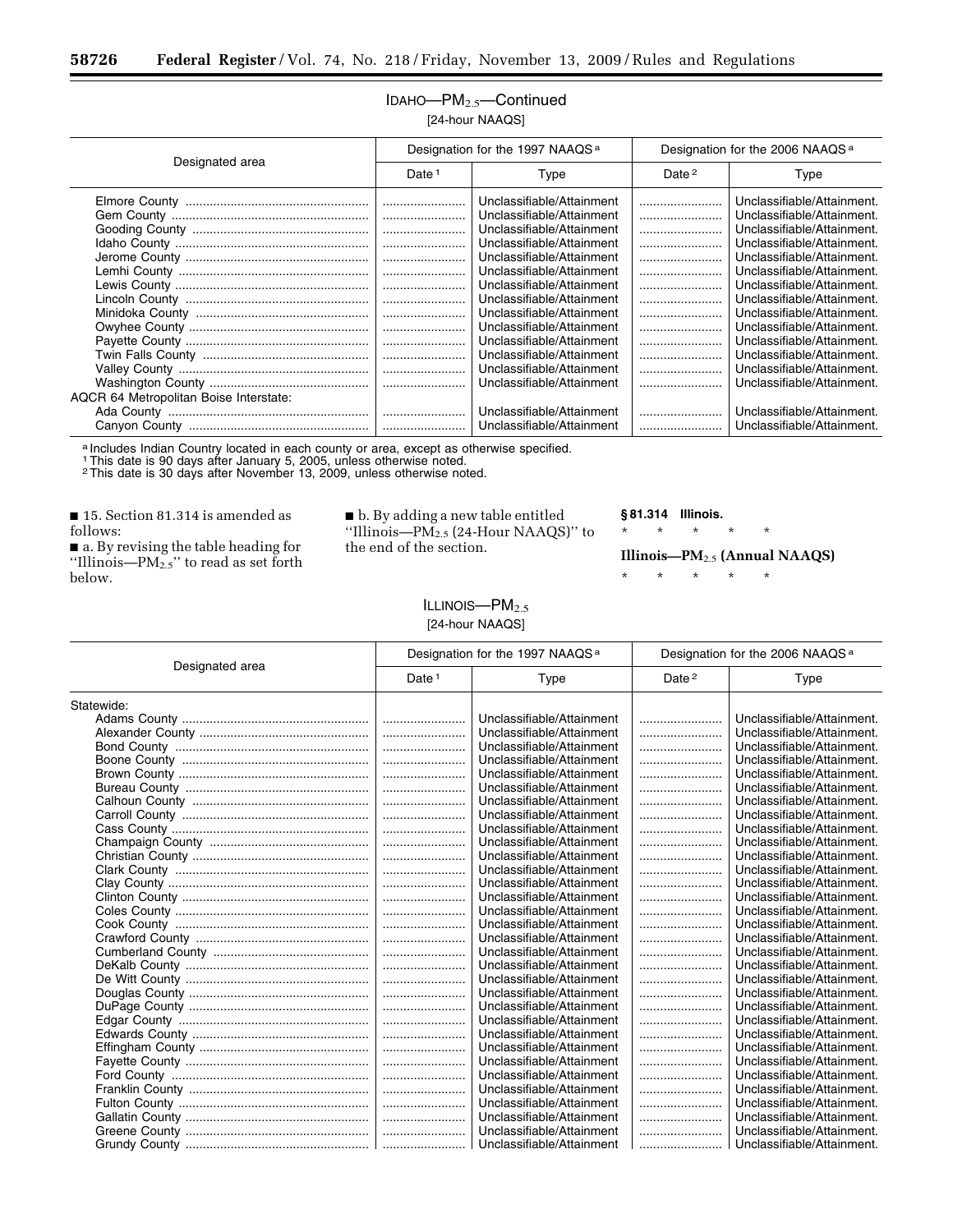## ILLINOIS-PM<sub>2.5</sub>-Continued [24-hour NAAQS]

 $\overline{a}$ 

|                 | Designation for the 1997 NAAQS <sup>a</sup> |                                                        | Designation for the 2006 NAAQS <sup>a</sup> |                                                          |
|-----------------|---------------------------------------------|--------------------------------------------------------|---------------------------------------------|----------------------------------------------------------|
| Designated area | Date $1$                                    | <b>Type</b>                                            | Date <sup>2</sup>                           | <b>Type</b>                                              |
|                 |                                             | Unclassifiable/Attainment                              |                                             | Unclassifiable/Attainment.                               |
|                 |                                             | Unclassifiable/Attainment                              |                                             | Unclassifiable/Attainment.                               |
|                 |                                             | Unclassifiable/Attainment                              |                                             | Unclassifiable/Attainment.                               |
|                 |                                             | Unclassifiable/Attainment                              |                                             | Unclassifiable/Attainment.                               |
|                 |                                             | Unclassifiable/Attainment                              |                                             | Unclassifiable/Attainment.                               |
|                 |                                             | Unclassifiable/Attainment                              |                                             | Unclassifiable/Attainment.                               |
|                 |                                             | Unclassifiable/Attainment<br>Unclassifiable/Attainment |                                             | Unclassifiable/Attainment.<br>Unclassifiable/Attainment. |
|                 |                                             | Unclassifiable/Attainment                              |                                             | Unclassifiable/Attainment.                               |
|                 |                                             | Unclassifiable/Attainment                              |                                             | Unclassifiable/Attainment.                               |
|                 |                                             | Unclassifiable/Attainment                              |                                             | Unclassifiable/Attainment.                               |
|                 |                                             | Unclassifiable/Attainment                              |                                             | Unclassifiable/Attainment.                               |
|                 |                                             | Unclassifiable/Attainment                              |                                             | Unclassifiable/Attainment.                               |
|                 |                                             | Unclassifiable/Attainment                              |                                             | Unclassifiable/Attainment.                               |
|                 |                                             | Unclassifiable/Attainment                              |                                             | Unclassifiable/Attainment.                               |
|                 |                                             | Unclassifiable/Attainment                              |                                             | Unclassifiable/Attainment.                               |
|                 |                                             | Unclassifiable/Attainment                              |                                             | Unclassifiable/Attainment.                               |
|                 |                                             | Unclassifiable/Attainment                              |                                             | Unclassifiable/Attainment.                               |
|                 |                                             | Unclassifiable/Attainment                              |                                             | Unclassifiable/Attainment.                               |
|                 |                                             | Unclassifiable/Attainment                              |                                             | Unclassifiable/Attainment.                               |
|                 |                                             | Unclassifiable/Attainment                              |                                             | Unclassifiable/Attainment.                               |
|                 |                                             | Unclassifiable/Attainment                              |                                             | Unclassifiable/Attainment.                               |
|                 |                                             | Unclassifiable/Attainment<br>Unclassifiable/Attainment |                                             | Unclassifiable/Attainment.<br>Unclassifiable/Attainment. |
|                 |                                             | Unclassifiable/Attainment                              |                                             | Unclassifiable/Attainment.                               |
|                 |                                             | Unclassifiable/Attainment                              |                                             | Unclassifiable/Attainment.                               |
|                 |                                             | Unclassifiable/Attainment                              |                                             | Unclassifiable/Attainment.                               |
|                 |                                             | Unclassifiable/Attainment                              |                                             | Unclassifiable/Attainment.                               |
|                 |                                             | Unclassifiable/Attainment                              |                                             | Unclassifiable/Attainment.                               |
|                 |                                             | Unclassifiable/Attainment                              |                                             | Unclassifiable/Attainment.                               |
|                 |                                             | Unclassifiable/Attainment                              |                                             | Unclassifiable/Attainment.                               |
|                 |                                             | Unclassifiable/Attainment                              |                                             | Unclassifiable/Attainment.                               |
|                 |                                             | Unclassifiable/Attainment                              |                                             | Unclassifiable/Attainment.                               |
|                 |                                             | Unclassifiable/Attainment                              |                                             | Unclassifiable/Attainment.                               |
|                 |                                             | Unclassifiable/Attainment                              |                                             | Unclassifiable/Attainment.                               |
|                 |                                             | Unclassifiable/Attainment                              |                                             | Unclassifiable/Attainment.                               |
|                 |                                             | Unclassifiable/Attainment                              |                                             | Unclassifiable/Attainment.                               |
|                 |                                             | Unclassifiable/Attainment                              |                                             | Unclassifiable/Attainment.                               |
|                 |                                             | Unclassifiable/Attainment<br>Unclassifiable/Attainment |                                             | Unclassifiable/Attainment.<br>Unclassifiable/Attainment. |
|                 |                                             | Unclassifiable/Attainment                              |                                             | Unclassifiable/Attainment.                               |
|                 |                                             | Unclassifiable/Attainment                              |                                             | Unclassifiable/Attainment.                               |
|                 |                                             | Unclassifiable/Attainment                              |                                             | Unclassifiable/Attainment.                               |
|                 |                                             | Unclassifiable/Attainment                              |                                             | Unclassifiable/Attainment.                               |
|                 |                                             | Unclassifiable/Attainment                              |                                             | Unclassifiable/Attainment.                               |
|                 |                                             | Unclassifiable/Attainment                              |                                             | Unclassifiable/Attainment.                               |
|                 |                                             | Unclassifiable/Attainment                              |                                             | Unclassifiable/Attainment.                               |
|                 |                                             | Unclassifiable/Attainment                              |                                             | Unclassifiable/Attainment.                               |
|                 |                                             | Unclassifiable/Attainment                              |                                             | Unclassifiable/Attainment.                               |
|                 |                                             | Unclassifiable/Attainment                              |                                             | Unclassifiable/Attainment.                               |
|                 |                                             | Unclassifiable/Attainment                              |                                             | Unclassifiable/Attainment.                               |
|                 |                                             | Unclassifiable/Attainment                              |                                             | Unclassifiable/Attainment.                               |
|                 |                                             | Unclassifiable/Attainment                              |                                             | Unclassifiable/Attainment.<br>Unclassifiable/Attainment. |
|                 |                                             | Unclassifiable/Attainment<br>Unclassifiable/Attainment | <br>                                        | Unclassifiable/Attainment.                               |
|                 |                                             | Unclassifiable/Attainment                              |                                             | Unclassifiable/Attainment.                               |
|                 |                                             | Unclassifiable/Attainment                              |                                             | Unclassifiable/Attainment.                               |
|                 |                                             | Unclassifiable/Attainment                              |                                             | Unclassifiable/Attainment.                               |
|                 |                                             | Unclassifiable/Attainment                              |                                             | Unclassifiable/Attainment.                               |
|                 |                                             | Unclassifiable/Attainment                              |                                             | Unclassifiable/Attainment.                               |
|                 |                                             | Unclassifiable/Attainment                              |                                             | Unclassifiable/Attainment.                               |
|                 |                                             | Unclassifiable/Attainment                              |                                             | Unclassifiable/Attainment.                               |
|                 |                                             | Unclassifiable/Attainment                              |                                             | Unclassifiable/Attainment.                               |
|                 |                                             | Unclassifiable/Attainment                              |                                             | Unclassifiable/Attainment.                               |
|                 |                                             | Unclassifiable/Attainment                              |                                             | Unclassifiable/Attainment.                               |
|                 |                                             | Unclassifiable/Attainment                              |                                             | Unclassifiable/Attainment.                               |
|                 |                                             | Unclassifiable/Attainment                              |                                             | Unclassifiable/Attainment.                               |
|                 |                                             | Unclassifiable/Attainment                              |                                             | Unclassifiable/Attainment.                               |
|                 |                                             | Unclassifiable/Attainment                              |                                             | Unclassifiable/Attainment.                               |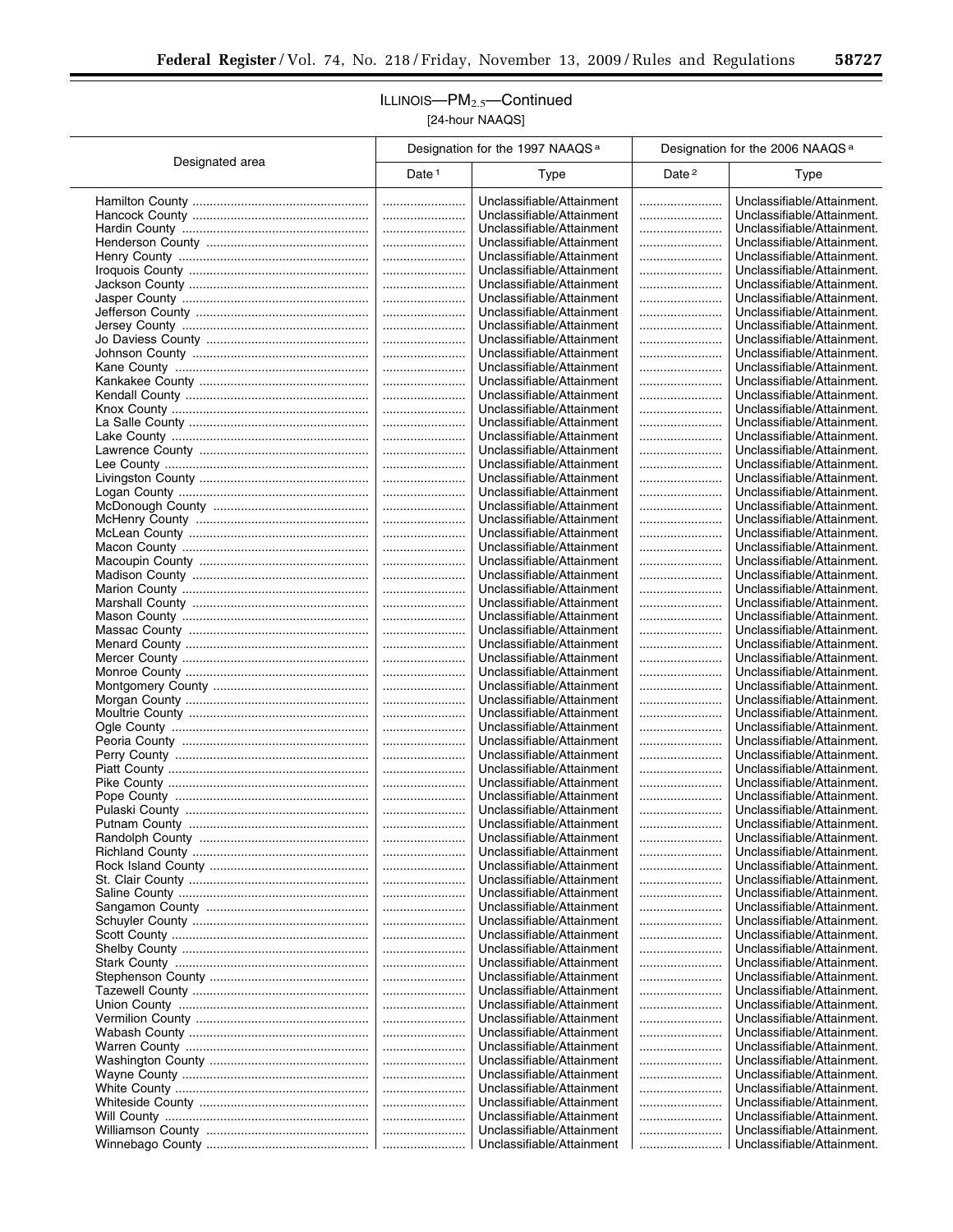## ILLINOIS-PM<sub>2.5</sub>-Continued [24-hour NAAQS]

| Designated area        | Designation for the 1997 NAAQS <sup>a</sup> |                           | Designation for the 2006 NAAQS <sup>a</sup> |                            |
|------------------------|---------------------------------------------|---------------------------|---------------------------------------------|----------------------------|
|                        | Date                                        | Type                      | Date <sup>2</sup>                           | Type                       |
| <b>Woodford County</b> |                                             | Unclassifiable/Attainment |                                             | Unclassifiable/Attainment. |

a Includes Indian Country located in each county or area, except as otherwise specified.<br>1 This date is 90 days after January 5, 2005, unless otherwise noted.

2This date is 30 days after November 13, 2009, unless otherwise noted.

■ 16. Section 81.315 is amended as follows:

■ a. By revising the table heading for "Indiana  $PM_{2.5}$ " to read as set forth below.

■ b. By adding a new table entitled ''Indiana PM2.5 (24-Hour NAAQS)'' to the end of the section.

> $INDIANA—PM<sub>2.5</sub>$ [24-hour NAAQS]

**§ 81.315 Indiana.** 

\* \* \* \* \*

#### **Indiana PM**2.5 **(Annual NAAQS)**

|                 | Designation for the 1997 NAAQS <sup>a</sup> |                           | Designation for the 2006 NAAQS <sup>a</sup> |                                                          |
|-----------------|---------------------------------------------|---------------------------|---------------------------------------------|----------------------------------------------------------|
| Designated area | Date <sup>1</sup>                           | Type                      | Date <sup>2</sup>                           | Type                                                     |
| Statewide:      |                                             |                           |                                             |                                                          |
|                 |                                             | Unclassifiable/Attainment |                                             | Unclassifiable/Attainment.                               |
|                 |                                             | Unclassifiable/Attainment |                                             | Unclassifiable/Attainment.                               |
|                 |                                             | Unclassifiable/Attainment |                                             | Unclassifiable/Attainment.                               |
|                 |                                             | Unclassifiable/Attainment |                                             | Unclassifiable/Attainment.                               |
|                 |                                             | Unclassifiable/Attainment |                                             | Unclassifiable/Attainment.                               |
|                 |                                             | Unclassifiable/Attainment |                                             | Unclassifiable/Attainment.                               |
|                 |                                             | Unclassifiable/Attainment |                                             | Unclassifiable/Attainment.                               |
|                 |                                             | Unclassifiable/Attainment |                                             | Unclassifiable/Attainment.                               |
|                 |                                             | Unclassifiable/Attainment |                                             | Unclassifiable/Attainment.                               |
|                 |                                             | Unclassifiable/Attainment |                                             | Unclassifiable/Attainment.                               |
|                 |                                             | Unclassifiable/Attainment |                                             | Unclassifiable/Attainment.                               |
|                 |                                             | Unclassifiable/Attainment |                                             | Unclassifiable/Attainment.                               |
|                 |                                             | Unclassifiable/Attainment |                                             | Unclassifiable/Attainment.                               |
|                 |                                             | Unclassifiable/Attainment |                                             | Unclassifiable/Attainment.                               |
|                 |                                             | Unclassifiable/Attainment |                                             | Unclassifiable/Attainment.                               |
|                 |                                             | Unclassifiable/Attainment |                                             | Unclassifiable/Attainment.                               |
|                 |                                             | Unclassifiable/Attainment |                                             | Unclassifiable/Attainment.                               |
|                 |                                             | Unclassifiable/Attainment |                                             | Unclassifiable/Attainment.                               |
|                 |                                             | Unclassifiable/Attainment |                                             | Unclassifiable/Attainment.                               |
|                 |                                             | Unclassifiable/Attainment |                                             | Unclassifiable/Attainment.                               |
|                 |                                             | Unclassifiable/Attainment |                                             | Unclassifiable/Attainment.                               |
|                 |                                             |                           |                                             |                                                          |
|                 |                                             | Unclassifiable/Attainment |                                             | Unclassifiable/Attainment.                               |
|                 |                                             | Unclassifiable/Attainment |                                             | Unclassifiable/Attainment.<br>Unclassifiable/Attainment. |
|                 |                                             | Unclassifiable/Attainment |                                             |                                                          |
|                 |                                             | Unclassifiable/Attainment |                                             | Unclassifiable/Attainment.                               |
|                 |                                             | Unclassifiable/Attainment |                                             | Unclassifiable/Attainment.                               |
|                 |                                             | Unclassifiable/Attainment |                                             | Unclassifiable/Attainment.                               |
|                 |                                             | Unclassifiable/Attainment |                                             | Unclassifiable/Attainment.                               |
|                 |                                             | Unclassifiable/Attainment |                                             | Unclassifiable/Attainment.                               |
|                 |                                             | Unclassifiable/Attainment |                                             | Unclassifiable/Attainment.                               |
|                 |                                             | Unclassifiable/Attainment |                                             | Unclassifiable/Attainment.                               |
|                 |                                             | Unclassifiable/Attainment |                                             | Unclassifiable/Attainment.                               |
|                 |                                             | Unclassifiable/Attainment |                                             | Unclassifiable/Attainment.                               |
|                 |                                             | Unclassifiable/Attainment |                                             | Unclassifiable/Attainment.                               |
|                 |                                             | Unclassifiable/Attainment |                                             | Unclassifiable/Attainment.                               |
|                 |                                             | Unclassifiable/Attainment |                                             | Unclassifiable/Attainment.                               |
|                 |                                             | Unclassifiable/Attainment |                                             | Unclassifiable/Attainment.                               |
|                 |                                             | Unclassifiable/Attainment |                                             | Unclassifiable/Attainment.                               |
|                 |                                             | Unclassifiable/Attainment |                                             | Unclassifiable/Attainment.                               |
|                 |                                             | Unclassifiable/Attainment |                                             | Unclassifiable/Attainment.                               |
|                 |                                             | Unclassifiable/Attainment |                                             | Unclassifiable/Attainment.                               |
|                 |                                             | Unclassifiable/Attainment |                                             | Unclassifiable/Attainment.                               |
|                 |                                             | Unclassifiable/Attainment |                                             | Unclassifiable/Attainment.                               |
|                 |                                             | Unclassifiable/Attainment |                                             | Unclassifiable/Attainment.                               |
|                 |                                             | Unclassifiable/Attainment |                                             | Unclassifiable/Attainment.                               |
|                 |                                             | Unclassifiable/Attainment |                                             | Unclassifiable/Attainment.                               |
|                 |                                             | Unclassifiable/Attainment |                                             | Unclassifiable/Attainment.                               |
|                 |                                             | Unclassifiable/Attainment |                                             | Unclassifiable/Attainment.                               |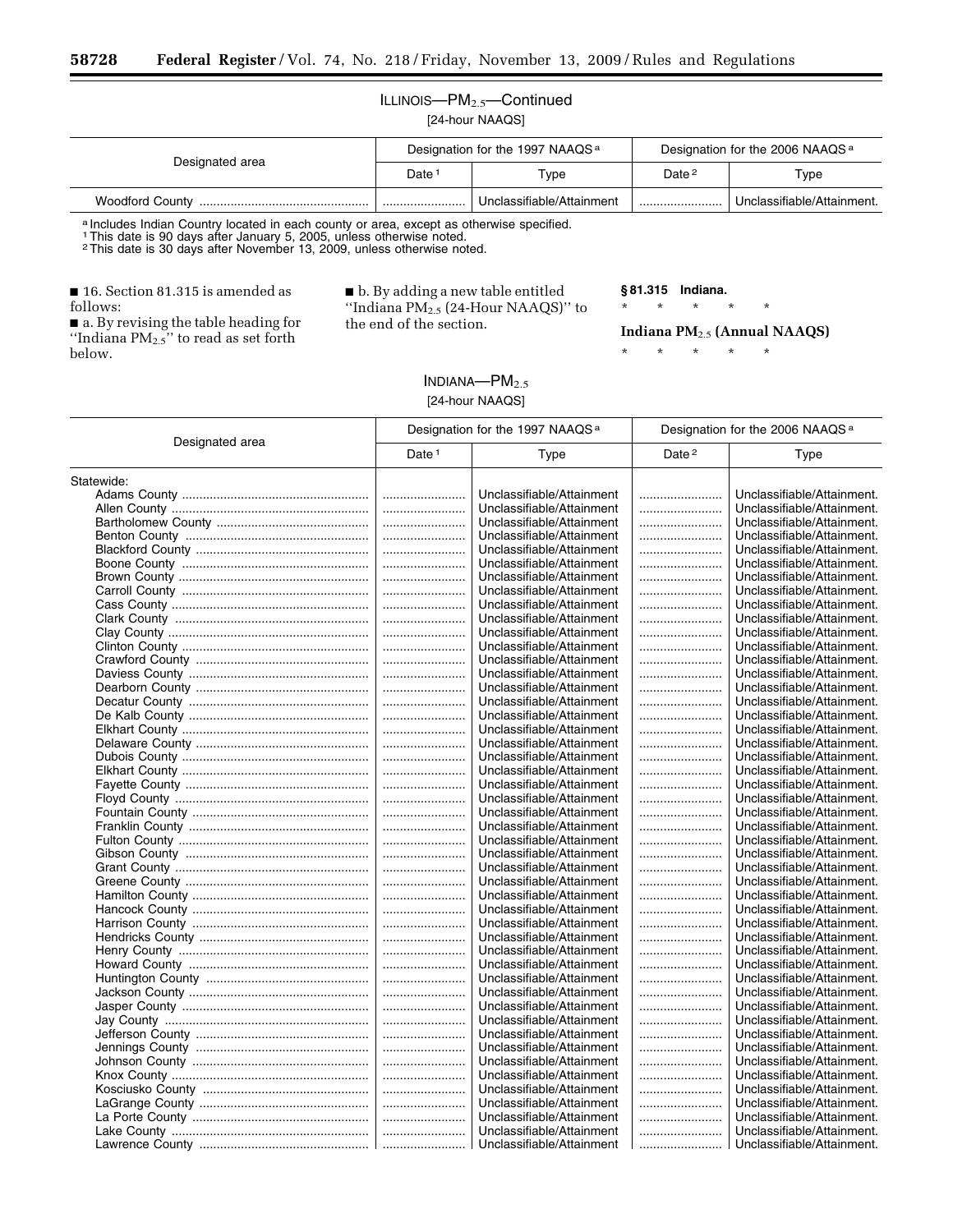## INDIANA—PM2.5—Continued [24-hour NAAQS]

|                 |          | Designation for the 1997 NAAQS <sup>a</sup> | Designation for the 2006 NAAQS <sup>a</sup> |                            |
|-----------------|----------|---------------------------------------------|---------------------------------------------|----------------------------|
| Designated area | Date $1$ | Type                                        | Date <sup>2</sup>                           | Type                       |
|                 |          | Unclassifiable/Attainment                   |                                             | Unclassifiable/Attainment. |
|                 |          | Unclassifiable/Attainment                   |                                             | Unclassifiable/Attainment. |
|                 |          | Unclassifiable/Attainment                   |                                             | Unclassifiable/Attainment. |
|                 |          | Unclassifiable/Attainment                   |                                             | Unclassifiable/Attainment. |
|                 |          | Unclassifiable/Attainment                   |                                             | Unclassifiable/Attainment. |
|                 |          | Unclassifiable/Attainment                   |                                             | Unclassifiable/Attainment. |
|                 |          | Unclassifiable/Attainment                   |                                             | Unclassifiable/Attainment. |
|                 |          | Unclassifiable/Attainment                   |                                             | Unclassifiable/Attainment. |
|                 |          | Unclassifiable/Attainment                   |                                             | Unclassifiable/Attainment. |
|                 |          | Unclassifiable/Attainment                   |                                             | Unclassifiable/Attainment. |
|                 |          | Unclassifiable/Attainment                   |                                             | Unclassifiable/Attainment. |
|                 |          | Unclassifiable/Attainment                   |                                             | Unclassifiable/Attainment. |
|                 |          | Unclassifiable/Attainment                   |                                             | Unclassifiable/Attainment. |
|                 |          | Unclassifiable/Attainment                   |                                             | Unclassifiable/Attainment. |
|                 |          | Unclassifiable/Attainment                   |                                             | Unclassifiable/Attainment. |
|                 |          | Unclassifiable/Attainment                   |                                             | Unclassifiable/Attainment. |
|                 |          | Unclassifiable/Attainment                   |                                             | Unclassifiable/Attainment. |
|                 |          | Unclassifiable/Attainment                   |                                             | Unclassifiable/Attainment. |
|                 |          | Unclassifiable/Attainment                   |                                             | Unclassifiable/Attainment. |
|                 |          | Unclassifiable/Attainment                   |                                             | Unclassifiable/Attainment. |
|                 |          | Unclassifiable/Attainment                   |                                             | Unclassifiable/Attainment. |
|                 |          | Unclassifiable/Attainment                   |                                             | Unclassifiable/Attainment. |
|                 |          | Unclassifiable/Attainment                   |                                             | Unclassifiable/Attainment. |
|                 |          | Unclassifiable/Attainment                   |                                             | Unclassifiable/Attainment. |
|                 |          | Unclassifiable/Attainment                   |                                             | Unclassifiable/Attainment. |
|                 |          | Unclassifiable/Attainment                   |                                             | Unclassifiable/Attainment. |
|                 |          | Unclassifiable/Attainment                   |                                             | Unclassifiable/Attainment. |
|                 |          | Unclassifiable/Attainment                   |                                             | Unclassifiable/Attainment. |
|                 |          | Unclassifiable/Attainment                   |                                             | Unclassifiable/Attainment. |
|                 |          | Unclassifiable/Attainment                   |                                             | Unclassifiable/Attainment. |
|                 |          | Unclassifiable/Attainment                   |                                             | Unclassifiable/Attainment. |
|                 |          | Unclassifiable/Attainment                   |                                             | Unclassifiable/Attainment. |
|                 |          | Unclassifiable/Attainment                   |                                             | Unclassifiable/Attainment. |
|                 |          | Unclassifiable/Attainment                   |                                             | Unclassifiable/Attainment. |
|                 |          | Unclassifiable/Attainment                   |                                             | Unclassifiable/Attainment. |
|                 |          | Unclassifiable/Attainment                   |                                             | Unclassifiable/Attainment. |
|                 |          | Unclassifiable/Attainment                   |                                             | Unclassifiable/Attainment. |
|                 |          | Unclassifiable/Attainment                   |                                             | Unclassifiable/Attainment. |
|                 |          | Unclassifiable/Attainment                   |                                             | Unclassifiable/Attainment. |
|                 |          | Unclassifiable/Attainment                   |                                             | Unclassifiable/Attainment. |
|                 |          | Unclassifiable/Attainment                   |                                             | Unclassifiable/Attainment. |
|                 |          | Unclassifiable/Attainment                   |                                             | Unclassifiable/Attainment. |
|                 |          | Unclassifiable/Attainment                   |                                             | Unclassifiable/Attainment. |
|                 |          | Unclassifiable/Attainment                   |                                             | Unclassifiable/Attainment. |
|                 |          | Unclassifiable/Attainment                   |                                             | Unclassifiable/Attainment. |
|                 |          |                                             |                                             |                            |

a Includes Indian Country located in each county or area, except as otherwise specified.<br>1 This date is 90 days after January 5, 2005, unless otherwise noted.<br><sup>2</sup> This date is 30 days after November 13, 2009, unless otherw

■ 17. Section 81.316 is amended as follows:

■ a. By revising the table heading for "Iowa  $PM_{2.5}$ " to read as set forth below. ■ b. By adding a new table entitled ''Iowa PM2.5 (24-Hour NAAQS)'' to the end of the section.

**§ 81.316 Iowa.** 

\* \* \* \* \*

**Iowa—PM**2.5 **(Annual NAAQS)** 

\* \* \* \* \*

 $IOWA$ – $PM<sub>2.5</sub>$ [24-hour NAAQS]

| Designated area | Designation for the 1997 NAAQS <sup>a</sup> |                                                                                     | Designation for the 2006 NAAQS <sup>a</sup> |                                                                                        |
|-----------------|---------------------------------------------|-------------------------------------------------------------------------------------|---------------------------------------------|----------------------------------------------------------------------------------------|
|                 | Date                                        | Type                                                                                | Date $2$                                    | Type                                                                                   |
| Statewide:      |                                             |                                                                                     |                                             |                                                                                        |
|                 |                                             | Unclassifiable/Attainment<br>Unclassifiable/Attainment<br>Unclassifiable/Attainment |                                             | Unclassifiable/Attainment.<br>Unclassifiable/Attainment.<br>Unclassifiable/Attainment. |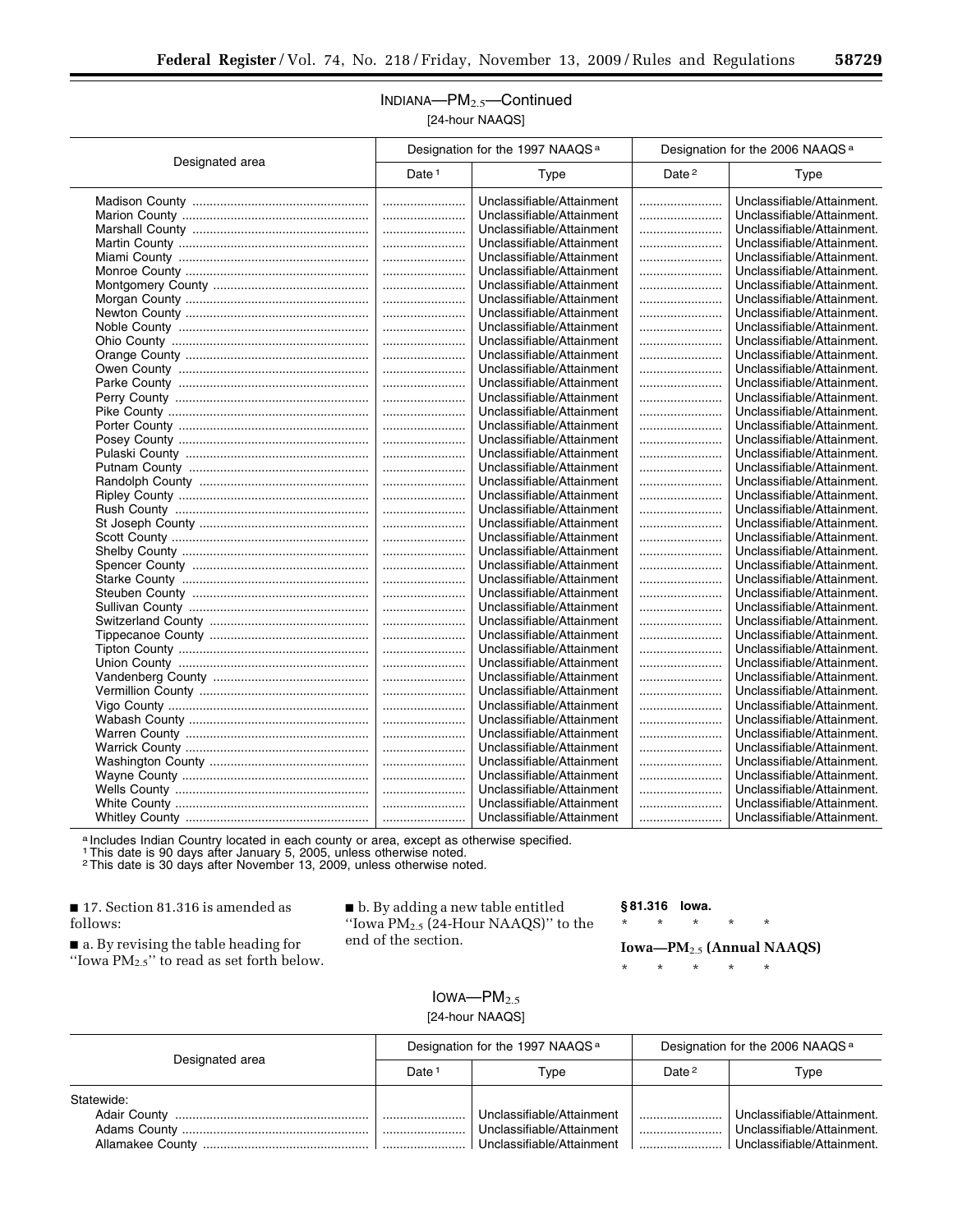$\equiv$ 

## IOWA—PM2.5—Continued [24-hour NAAQS]

|                 | Designation for the 1997 NAAQS <sup>a</sup> |                                                        | Designation for the 2006 NAAQS <sup>a</sup> |                                                          |  |
|-----------------|---------------------------------------------|--------------------------------------------------------|---------------------------------------------|----------------------------------------------------------|--|
| Designated area | Date $1$                                    | Type                                                   | Date <sup>2</sup>                           | Type                                                     |  |
|                 |                                             | Unclassifiable/Attainment                              |                                             | Unclassifiable/Attainment.                               |  |
|                 |                                             | Unclassifiable/Attainment                              |                                             | Unclassifiable/Attainment.                               |  |
|                 |                                             | Unclassifiable/Attainment                              |                                             | Unclassifiable/Attainment.                               |  |
|                 |                                             | Unclassifiable/Attainment                              |                                             | Unclassifiable/Attainment.                               |  |
|                 |                                             | Unclassifiable/Attainment<br>Unclassifiable/Attainment |                                             | Unclassifiable/Attainment.<br>Unclassifiable/Attainment. |  |
|                 |                                             | Unclassifiable/Attainment                              |                                             | Unclassifiable/Attainment.                               |  |
|                 |                                             | Unclassifiable/Attainment                              |                                             | Unclassifiable/Attainment.                               |  |
|                 |                                             | Unclassifiable/Attainment                              |                                             | Unclassifiable/Attainment.                               |  |
|                 |                                             | Unclassifiable/Attainment                              |                                             | Unclassifiable/Attainment.                               |  |
|                 |                                             | Unclassifiable/Attainment                              |                                             | Unclassifiable/Attainment.                               |  |
|                 |                                             | Unclassifiable/Attainment                              |                                             | Unclassifiable/Attainment.                               |  |
|                 |                                             | Unclassifiable/Attainment<br>Unclassifiable/Attainment |                                             | Unclassifiable/Attainment.<br>Unclassifiable/Attainment. |  |
|                 |                                             | Unclassifiable/Attainment                              | <br>                                        | Unclassifiable/Attainment.                               |  |
|                 |                                             | Unclassifiable/Attainment                              |                                             | Unclassifiable/Attainment.                               |  |
|                 |                                             | Unclassifiable/Attainment                              |                                             | Unclassifiable/Attainment.                               |  |
|                 |                                             | Unclassifiable/Attainment                              |                                             | Unclassifiable/Attainment.                               |  |
|                 |                                             | Unclassifiable/Attainment                              |                                             | Unclassifiable/Attainment.                               |  |
|                 |                                             | Unclassifiable/Attainment                              |                                             | Unclassifiable/Attainment.                               |  |
|                 |                                             | Unclassifiable/Attainment<br>Unclassifiable/Attainment |                                             | Unclassifiable/Attainment.<br>Unclassifiable/Attainment. |  |
|                 |                                             | Unclassifiable/Attainment                              |                                             | Unclassifiable/Attainment.                               |  |
|                 |                                             | Unclassifiable/Attainment                              |                                             | Unclassifiable/Attainment.                               |  |
|                 |                                             | Unclassifiable/Attainment                              |                                             | Unclassifiable/Attainment.                               |  |
|                 |                                             | Unclassifiable/Attainment                              |                                             | Unclassifiable/Attainment.                               |  |
|                 |                                             | Unclassifiable/Attainment                              |                                             | Unclassifiable/Attainment.                               |  |
|                 |                                             | Unclassifiable/Attainment                              |                                             | Unclassifiable/Attainment.                               |  |
|                 |                                             | Unclassifiable/Attainment<br>Unclassifiable/Attainment |                                             | Unclassifiable/Attainment.<br>Unclassifiable/Attainment. |  |
|                 |                                             | Unclassifiable/Attainment                              | <br>                                        | Unclassifiable/Attainment.                               |  |
|                 |                                             | Unclassifiable/Attainment                              |                                             | Unclassifiable/Attainment.                               |  |
|                 |                                             | Unclassifiable/Attainment                              |                                             | Unclassifiable/Attainment.                               |  |
|                 |                                             | Unclassifiable/Attainment                              |                                             | Unclassifiable/Attainment.                               |  |
|                 |                                             | Unclassifiable/Attainment                              |                                             | Unclassifiable/Attainment.                               |  |
|                 |                                             | Unclassifiable/Attainment                              |                                             | Unclassifiable/Attainment.                               |  |
|                 |                                             | Unclassifiable/Attainment<br>Unclassifiable/Attainment |                                             | Unclassifiable/Attainment.<br>Unclassifiable/Attainment. |  |
|                 |                                             | Unclassifiable/Attainment                              |                                             | Unclassifiable/Attainment.                               |  |
|                 |                                             | Unclassifiable/Attainment                              |                                             | Unclassifiable/Attainment.                               |  |
|                 |                                             | Unclassifiable/Attainment                              |                                             | Unclassifiable/Attainment.                               |  |
|                 |                                             | Unclassifiable/Attainment                              |                                             | Unclassifiable/Attainment.                               |  |
|                 |                                             | Unclassifiable/Attainment                              |                                             | Unclassifiable/Attainment.                               |  |
|                 |                                             | Unclassifiable/Attainment                              |                                             | Unclassifiable/Attainment.                               |  |
|                 |                                             | Unclassifiable/Attainment<br>Unclassifiable/Attainment |                                             | Unclassifiable/Attainment.<br>Unclassifiable/Attainment. |  |
|                 |                                             | Unclassifiable/Attainment                              |                                             | Unclassifiable/Attainment.                               |  |
|                 |                                             | Unclassifiable/Attainment                              |                                             | Unclassifiable/Attainment.                               |  |
|                 |                                             | Unclassifiable/Attainment                              |                                             | Unclassifiable/Attainment.                               |  |
|                 |                                             | Unclassifiable/Attainment                              |                                             | Unclassifiable/Attainment.                               |  |
|                 |                                             | Unclassifiable/Attainment                              |                                             | Unclassifiable/Attainment.                               |  |
|                 |                                             | Unclassifiable/Attainment<br>Unclassifiable/Attainment |                                             | Unclassifiable/Attainment.<br>Unclassifiable/Attainment. |  |
|                 |                                             | Unclassifiable/Attainment                              |                                             | Unclassifiable/Attainment.                               |  |
|                 |                                             | Unclassifiable/Attainment                              |                                             | Unclassifiable/Attainment.                               |  |
|                 |                                             | Unclassifiable/Attainment                              |                                             | Unclassifiable/Attainment.                               |  |
|                 |                                             | Unclassifiable/Attainment                              |                                             | Unclassifiable/Attainment.                               |  |
|                 |                                             | Unclassifiable/Attainment                              |                                             | Unclassifiable/Attainment.                               |  |
|                 |                                             | Unclassifiable/Attainment                              |                                             | Unclassifiable/Attainment.                               |  |
|                 |                                             | Unclassifiable/Attainment<br>Unclassifiable/Attainment |                                             | Unclassifiable/Attainment.<br>Unclassifiable/Attainment. |  |
|                 |                                             | Unclassifiable/Attainment                              |                                             | Unclassifiable/Attainment.                               |  |
|                 |                                             | Unclassifiable/Attainment                              |                                             | Unclassifiable/Attainment.                               |  |
|                 |                                             | Unclassifiable/Attainment                              |                                             | Unclassifiable/Attainment.                               |  |
|                 |                                             | Unclassifiable/Attainment                              |                                             | Unclassifiable/Attainment.                               |  |
|                 |                                             | Unclassifiable/Attainment                              |                                             | Unclassifiable/Attainment.                               |  |
|                 |                                             | Unclassifiable/Attainment                              |                                             | Unclassifiable/Attainment.                               |  |
|                 |                                             | Unclassifiable/Attainment                              |                                             | Unclassifiable/Attainment.                               |  |
|                 |                                             | Unclassifiable/Attainment                              |                                             | Unclassifiable/Attainment.                               |  |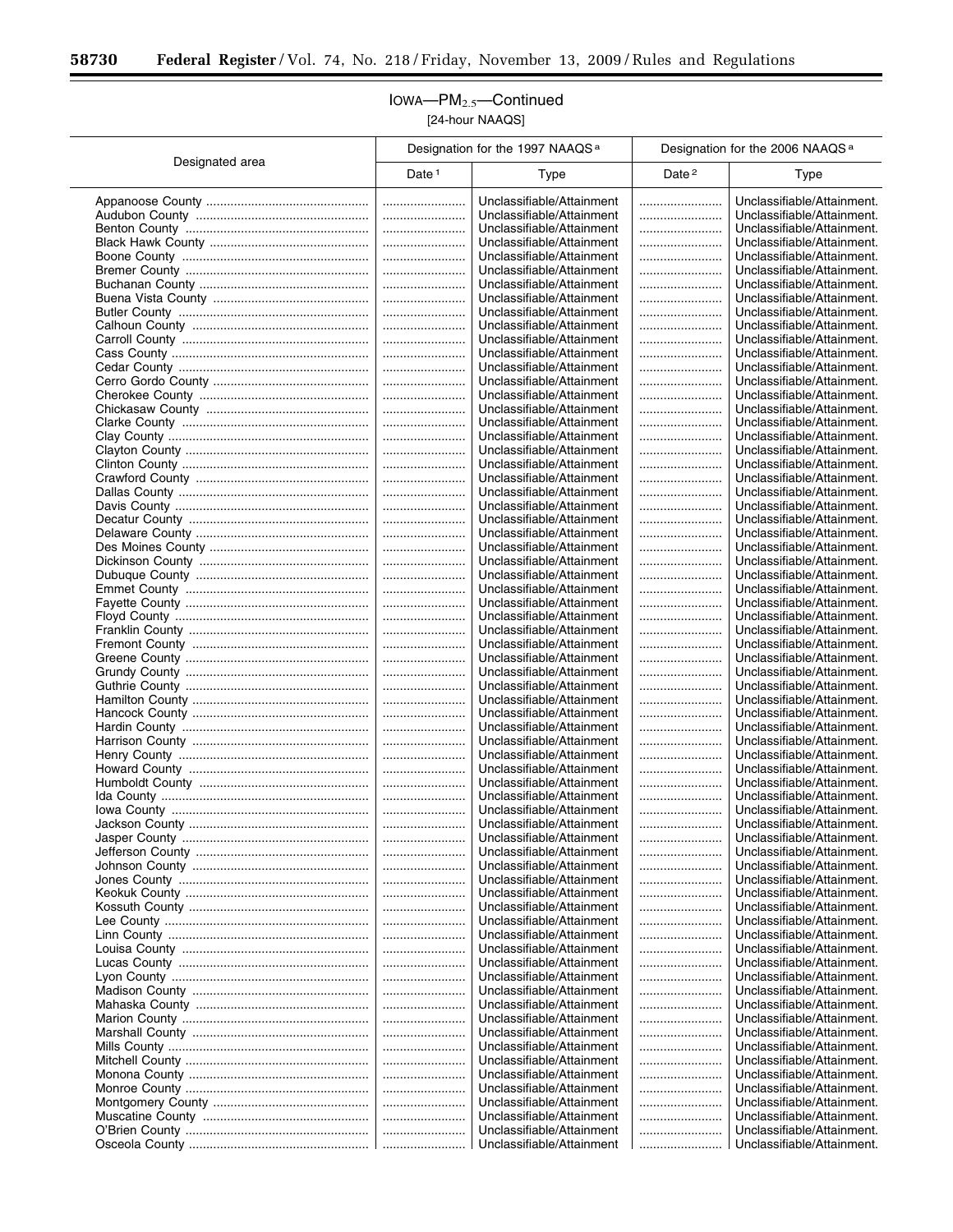#### IOWA—PM2.5—Continued [24-hour NAAQS]

| <b>EXA-TIOUT IVAAWS</b> |
|-------------------------|
|                         |

|                 | Designation for the 1997 NAAQS <sup>a</sup> |                           | Designation for the 2006 NAAQS <sup>a</sup> |                            |
|-----------------|---------------------------------------------|---------------------------|---------------------------------------------|----------------------------|
| Designated area | Date $1$                                    | Type                      | Date $2$                                    | Type                       |
|                 |                                             | Unclassifiable/Attainment |                                             | Unclassifiable/Attainment. |
|                 |                                             | Unclassifiable/Attainment |                                             | Unclassifiable/Attainment. |
|                 |                                             | Unclassifiable/Attainment |                                             | Unclassifiable/Attainment. |
|                 |                                             | Unclassifiable/Attainment |                                             | Unclassifiable/Attainment. |
|                 |                                             | Unclassifiable/Attainment |                                             | Unclassifiable/Attainment. |
|                 |                                             | Unclassifiable/Attainment |                                             | Unclassifiable/Attainment. |
|                 |                                             | Unclassifiable/Attainment |                                             | Unclassifiable/Attainment. |
|                 |                                             | Unclassifiable/Attainment |                                             | Unclassifiable/Attainment. |
|                 |                                             | Unclassifiable/Attainment |                                             | Unclassifiable/Attainment. |
|                 |                                             | Unclassifiable/Attainment |                                             | Unclassifiable/Attainment. |
|                 |                                             | Unclassifiable/Attainment |                                             | Unclassifiable/Attainment. |
|                 |                                             | Unclassifiable/Attainment |                                             | Unclassifiable/Attainment. |
|                 |                                             | Unclassifiable/Attainment |                                             | Unclassifiable/Attainment. |
|                 |                                             | Unclassifiable/Attainment |                                             | Unclassifiable/Attainment. |
|                 |                                             | Unclassifiable/Attainment |                                             | Unclassifiable/Attainment. |
|                 |                                             | Unclassifiable/Attainment |                                             | Unclassifiable/Attainment. |
|                 |                                             | Unclassifiable/Attainment |                                             | Unclassifiable/Attainment. |
|                 |                                             | Unclassifiable/Attainment |                                             | Unclassifiable/Attainment. |
|                 |                                             | Unclassifiable/Attainment |                                             | Unclassifiable/Attainment. |
|                 |                                             | Unclassifiable/Attainment |                                             | Unclassifiable/Attainment. |
|                 |                                             | Unclassifiable/Attainment |                                             | Unclassifiable/Attainment. |
|                 |                                             | Unclassifiable/Attainment |                                             | Unclassifiable/Attainment. |
|                 |                                             | Unclassifiable/Attainment |                                             | Unclassifiable/Attainment. |
|                 |                                             | Unclassifiable/Attainment |                                             | Unclassifiable/Attainment. |
|                 |                                             | Unclassifiable/Attainment |                                             | Unclassifiable/Attainment. |
|                 |                                             | Unclassifiable/Attainment |                                             | Unclassifiable/Attainment. |
|                 |                                             | Unclassifiable/Attainment |                                             | Unclassifiable/Attainment. |

a Includes Indian Country located in each county or area, except as otherwise specified.

1This date is 90 days after January 5, 2005, unless otherwise noted.

2This date is 30 days after November 13, 2009, unless otherwise noted.

■ 18. Section 81.317 is amended as follows:

■ a. By revising the table heading for "Kansas  $PM_{2.5}$ " to read as set forth below.

■ b. By adding a new table entitled ''Kansas PM2.5 (24-Hour NAAQS)'' to the end of the section.

**§ 81.317 Kansas.** 

\* \* \* \* \*

**Kansas—PM**2.5 **(Annual NAAQS)** 

\* \* \* \* \*

 $KANSAS$ -PM $_{2.5}$ [24-hour NAAQS]

|                 | Designation for the 1997 NAAQS <sup>a</sup> |                           | Designation for the 2006 NAAQS <sup>a</sup> |                            |
|-----------------|---------------------------------------------|---------------------------|---------------------------------------------|----------------------------|
| Designated area | Date $1$                                    | Type                      | Date <sup>2</sup>                           | Type                       |
| Statewide:      |                                             |                           |                                             |                            |
|                 |                                             | Unclassifiable/Attainment |                                             | Unclassifiable/Attainment. |
|                 |                                             | Unclassifiable/Attainment |                                             | Unclassifiable/Attainment. |
|                 |                                             | Unclassifiable/Attainment |                                             | Unclassifiable/Attainment. |
|                 |                                             | Unclassifiable/Attainment |                                             | Unclassifiable/Attainment. |
|                 |                                             | Unclassifiable/Attainment |                                             | Unclassifiable/Attainment. |
|                 |                                             | Unclassifiable/Attainment |                                             | Unclassifiable/Attainment. |
|                 |                                             | Unclassifiable/Attainment |                                             | Unclassifiable/Attainment. |
|                 |                                             | Unclassifiable/Attainment |                                             | Unclassifiable/Attainment. |
|                 |                                             | Unclassifiable/Attainment |                                             | Unclassifiable/Attainment. |
|                 |                                             | Unclassifiable/Attainment |                                             | Unclassifiable/Attainment. |
|                 |                                             | Unclassifiable/Attainment |                                             | Unclassifiable/Attainment. |
|                 |                                             | Unclassifiable/Attainment |                                             | Unclassifiable/Attainment. |
|                 |                                             | Unclassifiable/Attainment |                                             | Unclassifiable/Attainment. |
|                 |                                             | Unclassifiable/Attainment |                                             | Unclassifiable/Attainment. |
|                 |                                             | Unclassifiable/Attainment |                                             | Unclassifiable/Attainment. |
|                 |                                             | Unclassifiable/Attainment |                                             | Unclassifiable/Attainment. |
|                 |                                             | Unclassifiable/Attainment |                                             | Unclassifiable/Attainment. |
|                 |                                             | Unclassifiable/Attainment |                                             | Unclassifiable/Attainment. |
|                 |                                             | Unclassifiable/Attainment |                                             | Unclassifiable/Attainment. |
|                 |                                             | Unclassifiable/Attainment |                                             | Unclassifiable/Attainment. |
|                 |                                             | Unclassifiable/Attainment |                                             | Unclassifiable/Attainment. |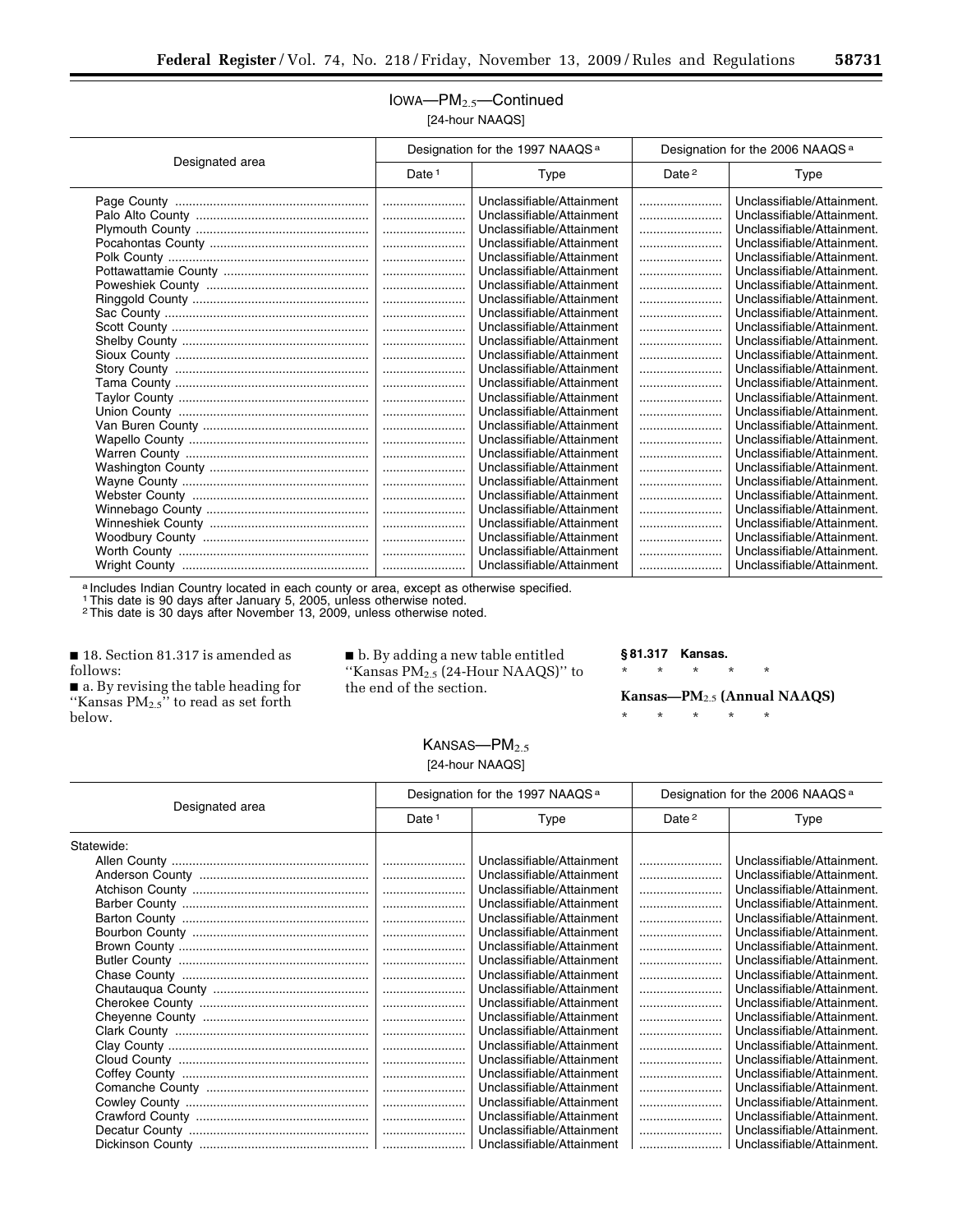$\equiv$ 

 $\overline{\phantom{0}}$ 

## KANSAS—PM2.5—Continued [24-hour NAAQS]

|                 | Designation for the 1997 NAAQS <sup>a</sup> |                                                        | Designation for the 2006 NAAQS <sup>a</sup> |                                                          |  |
|-----------------|---------------------------------------------|--------------------------------------------------------|---------------------------------------------|----------------------------------------------------------|--|
| Designated area | Date <sup>1</sup>                           | Type                                                   | Date <sup>2</sup>                           | Type                                                     |  |
|                 |                                             | Unclassifiable/Attainment                              |                                             | Unclassifiable/Attainment.                               |  |
|                 |                                             | Unclassifiable/Attainment                              |                                             | Unclassifiable/Attainment.                               |  |
|                 |                                             | Unclassifiable/Attainment                              |                                             | Unclassifiable/Attainment.                               |  |
|                 |                                             | Unclassifiable/Attainment                              |                                             | Unclassifiable/Attainment.                               |  |
|                 |                                             | Unclassifiable/Attainment                              |                                             | Unclassifiable/Attainment.                               |  |
|                 |                                             | Unclassifiable/Attainment                              |                                             | Unclassifiable/Attainment.                               |  |
|                 |                                             | Unclassifiable/Attainment<br>Unclassifiable/Attainment |                                             | Unclassifiable/Attainment.<br>Unclassifiable/Attainment. |  |
|                 |                                             | Unclassifiable/Attainment                              |                                             | Unclassifiable/Attainment.                               |  |
|                 |                                             | Unclassifiable/Attainment                              |                                             | Unclassifiable/Attainment.                               |  |
|                 |                                             | Unclassifiable/Attainment                              |                                             | Unclassifiable/Attainment.                               |  |
|                 |                                             | Unclassifiable/Attainment                              |                                             | Unclassifiable/Attainment.                               |  |
|                 |                                             | Unclassifiable/Attainment                              |                                             | Unclassifiable/Attainment.                               |  |
|                 |                                             | Unclassifiable/Attainment                              |                                             | Unclassifiable/Attainment.                               |  |
|                 |                                             | Unclassifiable/Attainment<br>Unclassifiable/Attainment |                                             | Unclassifiable/Attainment.<br>Unclassifiable/Attainment. |  |
|                 |                                             | Unclassifiable/Attainment                              |                                             | Unclassifiable/Attainment.                               |  |
|                 |                                             | Unclassifiable/Attainment                              |                                             | Unclassifiable/Attainment.                               |  |
|                 |                                             | Unclassifiable/Attainment                              |                                             | Unclassifiable/Attainment.                               |  |
|                 |                                             | Unclassifiable/Attainment                              |                                             | Unclassifiable/Attainment.                               |  |
|                 |                                             | Unclassifiable/Attainment                              |                                             | Unclassifiable/Attainment.                               |  |
|                 |                                             | Unclassifiable/Attainment                              |                                             | Unclassifiable/Attainment.                               |  |
|                 |                                             | Unclassifiable/Attainment<br>Unclassifiable/Attainment |                                             | Unclassifiable/Attainment.<br>Unclassifiable/Attainment. |  |
|                 |                                             | Unclassifiable/Attainment                              | <br>                                        | Unclassifiable/Attainment.                               |  |
|                 |                                             | Unclassifiable/Attainment                              |                                             | Unclassifiable/Attainment.                               |  |
|                 |                                             | Unclassifiable/Attainment                              |                                             | Unclassifiable/Attainment.                               |  |
|                 |                                             | Unclassifiable/Attainment                              |                                             | Unclassifiable/Attainment.                               |  |
|                 |                                             | Unclassifiable/Attainment                              |                                             | Unclassifiable/Attainment.                               |  |
|                 |                                             | Unclassifiable/Attainment                              |                                             | Unclassifiable/Attainment.                               |  |
|                 |                                             | Unclassifiable/Attainment<br>Unclassifiable/Attainment | <br>                                        | Unclassifiable/Attainment.<br>Unclassifiable/Attainment. |  |
|                 |                                             | Unclassifiable/Attainment                              |                                             | Unclassifiable/Attainment.                               |  |
|                 |                                             | Unclassifiable/Attainment                              |                                             | Unclassifiable/Attainment.                               |  |
|                 |                                             | Unclassifiable/Attainment                              |                                             | Unclassifiable/Attainment.                               |  |
|                 |                                             | Unclassifiable/Attainment                              |                                             | Unclassifiable/Attainment.                               |  |
|                 |                                             | Unclassifiable/Attainment<br>Unclassifiable/Attainment |                                             | Unclassifiable/Attainment.<br>Unclassifiable/Attainment. |  |
|                 |                                             | Unclassifiable/Attainment                              | <br>                                        | Unclassifiable/Attainment.                               |  |
|                 |                                             | Unclassifiable/Attainment                              |                                             | Unclassifiable/Attainment.                               |  |
|                 |                                             | Unclassifiable/Attainment                              |                                             | Unclassifiable/Attainment.                               |  |
|                 |                                             | Unclassifiable/Attainment                              |                                             | Unclassifiable/Attainment.                               |  |
|                 |                                             | Unclassifiable/Attainment                              |                                             | Unclassifiable/Attainment.                               |  |
|                 |                                             | Unclassifiable/Attainment                              |                                             | Unclassifiable/Attainment.                               |  |
|                 |                                             | Unclassifiable/Attainment<br>Unclassifiable/Attainment |                                             | Unclassifiable/Attainment.<br>Unclassifiable/Attainment. |  |
|                 |                                             | Unclassifiable/Attainment                              |                                             | Unclassifiable/Attainment.                               |  |
|                 |                                             | Unclassifiable/Attainment                              |                                             | Unclassifiable/Attainment.                               |  |
|                 |                                             | Unclassifiable/Attainment                              |                                             | Unclassifiable/Attainment.                               |  |
|                 |                                             | Unclassifiable/Attainment                              |                                             | Unclassifiable/Attainment.                               |  |
|                 |                                             | Unclassifiable/Attainment                              |                                             | Unclassifiable/Attainment.                               |  |
|                 |                                             | Unclassifiable/Attainment<br>Unclassifiable/Attainment |                                             | Unclassifiable/Attainment.<br>Unclassifiable/Attainment. |  |
|                 |                                             | Unclassifiable/Attainment                              |                                             | Unclassifiable/Attainment.                               |  |
|                 |                                             | Unclassifiable/Attainment                              |                                             | Unclassifiable/Attainment.                               |  |
|                 |                                             | Unclassifiable/Attainment                              |                                             | Unclassifiable/Attainment.                               |  |
|                 |                                             | Unclassifiable/Attainment                              |                                             | Unclassifiable/Attainment.                               |  |
|                 |                                             | Unclassifiable/Attainment                              |                                             | Unclassifiable/Attainment.                               |  |
|                 |                                             | Unclassifiable/Attainment<br>Unclassifiable/Attainment |                                             | Unclassifiable/Attainment.<br>Unclassifiable/Attainment. |  |
|                 |                                             | Unclassifiable/Attainment                              |                                             | Unclassifiable/Attainment.                               |  |
|                 |                                             | Unclassifiable/Attainment                              |                                             | Unclassifiable/Attainment.                               |  |
|                 |                                             | Unclassifiable/Attainment                              |                                             | Unclassifiable/Attainment.                               |  |
|                 |                                             | Unclassifiable/Attainment                              |                                             | Unclassifiable/Attainment.                               |  |
|                 |                                             | Unclassifiable/Attainment                              |                                             | Unclassifiable/Attainment.                               |  |
|                 |                                             | Unclassifiable/Attainment                              |                                             | Unclassifiable/Attainment.                               |  |
|                 |                                             | Unclassifiable/Attainment<br>Unclassifiable/Attainment |                                             | Unclassifiable/Attainment.<br>Unclassifiable/Attainment. |  |
|                 |                                             | Unclassifiable/Attainment                              |                                             | Unclassifiable/Attainment.                               |  |
|                 |                                             |                                                        |                                             |                                                          |  |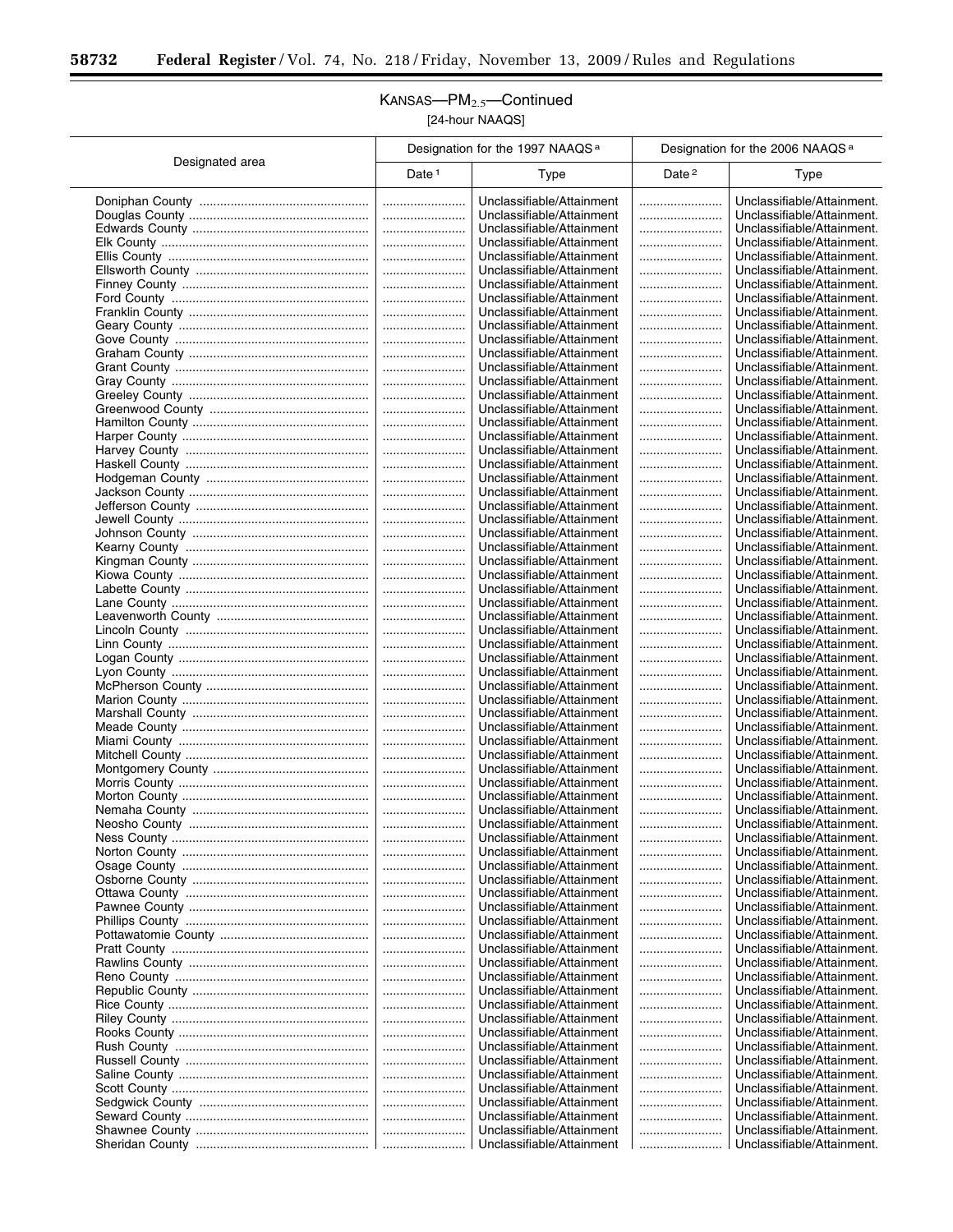## KANSAS—PM2.5—Continued [24-hour NAAQS]

| Designated area |                      | Designation for the 1997 NAAQS <sup>a</sup>                                                                                                                                                                                                                                                                                                                                                                        |              | Designation for the 2006 NAAQS <sup>a</sup>                                                                                                                                                                                                                                                                                                                                                                                      |  |
|-----------------|----------------------|--------------------------------------------------------------------------------------------------------------------------------------------------------------------------------------------------------------------------------------------------------------------------------------------------------------------------------------------------------------------------------------------------------------------|--------------|----------------------------------------------------------------------------------------------------------------------------------------------------------------------------------------------------------------------------------------------------------------------------------------------------------------------------------------------------------------------------------------------------------------------------------|--|
|                 | Date <sup>1</sup>    | Type                                                                                                                                                                                                                                                                                                                                                                                                               | Date $2$     | Type                                                                                                                                                                                                                                                                                                                                                                                                                             |  |
|                 | <br><br><br><br><br> | Unclassifiable/Attainment<br>Unclassifiable/Attainment<br>Unclassifiable/Attainment<br>Unclassifiable/Attainment<br>Unclassifiable/Attainment<br>Unclassifiable/Attainment<br>Unclassifiable/Attainment<br>Unclassifiable/Attainment<br>Unclassifiable/Attainment<br>Unclassifiable/Attainment<br>Unclassifiable/Attainment<br>Unclassifiable/Attainment<br>Unclassifiable/Attainment<br>Unclassifiable/Attainment | <br><br><br> | Unclassifiable/Attainment.<br>Unclassifiable/Attainment.<br>Unclassifiable/Attainment.<br>Unclassifiable/Attainment.<br>Unclassifiable/Attainment.<br>Unclassifiable/Attainment.<br>Unclassifiable/Attainment.<br>Unclassifiable/Attainment.<br>Unclassifiable/Attainment.<br>Unclassifiable/Attainment.<br>Unclassifiable/Attainment.<br>Unclassifiable/Attainment.<br>Unclassifiable/Attainment.<br>Unclassifiable/Attainment. |  |
|                 |                      | Unclassifiable/Attainment                                                                                                                                                                                                                                                                                                                                                                                          |              | Unclassifiable/Attainment.                                                                                                                                                                                                                                                                                                                                                                                                       |  |

a Includes Indian Country located in each county or area, except as otherwise specified.

1This date is 90 days after January 5, 2005, unless otherwise noted. 2This date is 30 days after November 13, 2009, unless otherwise noted.

■ 19. Section 81.318 is amended as follows:

■ a. By revising the table heading for "Kentucky— $PM_{2.5}$ " to read as set forth below.

■ b. By adding a new table entitled ''Kentucky—PM2.5 (24-Hour NAAQS)'' to the end of the section.

#### **§ 81.318 Kentucky.**

\* \* \* \* \*

**Kentucky—PM**2.5 **(Annual NAAQS)** 

| <b>KENTUCKY--- PM</b> <sub>2.5</sub> |  |
|--------------------------------------|--|
| [24-hour NAAQS]                      |  |

|                 | Designation for the 1997 NAAQS <sup>a</sup> |                           | Designation for the 2006 NAAQS <sup>a</sup> |                            |
|-----------------|---------------------------------------------|---------------------------|---------------------------------------------|----------------------------|
| Designated area | Date <sup>1</sup>                           | Type                      | Date <sup>2</sup>                           | Type                       |
| Statewide:      |                                             |                           |                                             |                            |
|                 |                                             | Unclassifiable/Attainment |                                             | Unclassifiable/Attainment. |
|                 |                                             | Unclassifiable/Attainment |                                             | Unclassifiable/Attainment. |
|                 |                                             | Unclassifiable/Attainment |                                             | Unclassifiable/Attainment. |
|                 |                                             | Unclassifiable/Attainment |                                             | Unclassifiable/Attainment. |
|                 |                                             | Unclassifiable/Attainment |                                             | Unclassifiable/Attainment. |
|                 |                                             | Unclassifiable/Attainment |                                             | Unclassifiable/Attainment. |
|                 |                                             | Unclassifiable/Attainment |                                             | Unclassifiable/Attainment. |
|                 |                                             | Unclassifiable/Attainment |                                             | Unclassifiable/Attainment. |
|                 |                                             | Unclassifiable/Attainment |                                             | Unclassifiable/Attainment. |
|                 |                                             | Unclassifiable/Attainment |                                             | Unclassifiable/Attainment. |
|                 |                                             | Unclassifiable/Attainment |                                             | Unclassifiable/Attainment. |
|                 |                                             | Unclassifiable/Attainment |                                             | Unclassifiable/Attainment. |
|                 |                                             | Unclassifiable/Attainment |                                             | Unclassifiable/Attainment. |
|                 |                                             | Unclassifiable/Attainment |                                             | Unclassifiable/Attainment. |
|                 |                                             | Unclassifiable/Attainment |                                             | Unclassifiable/Attainment. |
|                 |                                             | Unclassifiable/Attainment |                                             | Unclassifiable/Attainment. |
|                 |                                             | Unclassifiable/Attainment |                                             | Unclassifiable/Attainment. |
|                 |                                             | Unclassifiable/Attainment |                                             | Unclassifiable/Attainment. |
|                 |                                             | Unclassifiable/Attainment |                                             | Unclassifiable/Attainment. |
|                 |                                             | Unclassifiable/Attainment |                                             | Unclassifiable/Attainment. |
|                 |                                             | Unclassifiable/Attainment |                                             | Unclassifiable/Attainment. |
|                 |                                             | Unclassifiable/Attainment |                                             | Unclassifiable/Attainment. |
|                 |                                             | Unclassifiable/Attainment |                                             | Unclassifiable/Attainment. |
|                 |                                             | Unclassifiable/Attainment |                                             | Unclassifiable/Attainment. |
|                 |                                             | Unclassifiable/Attainment |                                             | Unclassifiable/Attainment. |
|                 |                                             | Unclassifiable/Attainment |                                             | Unclassifiable/Attainment. |
|                 |                                             | Unclassifiable/Attainment |                                             | Unclassifiable/Attainment. |
|                 |                                             | Unclassifiable/Attainment |                                             | Unclassifiable/Attainment. |
|                 |                                             | Unclassifiable/Attainment |                                             | Unclassifiable/Attainment. |
|                 |                                             | Unclassifiable/Attainment |                                             | Unclassifiable/Attainment. |
|                 |                                             | Unclassifiable/Attainment |                                             | Unclassifiable/Attainment. |
|                 |                                             | Unclassifiable/Attainment |                                             | Unclassifiable/Attainment. |
|                 |                                             | Unclassifiable/Attainment |                                             | Unclassifiable/Attainment. |
|                 |                                             | Unclassifiable/Attainment |                                             | Unclassifiable/Attainment. |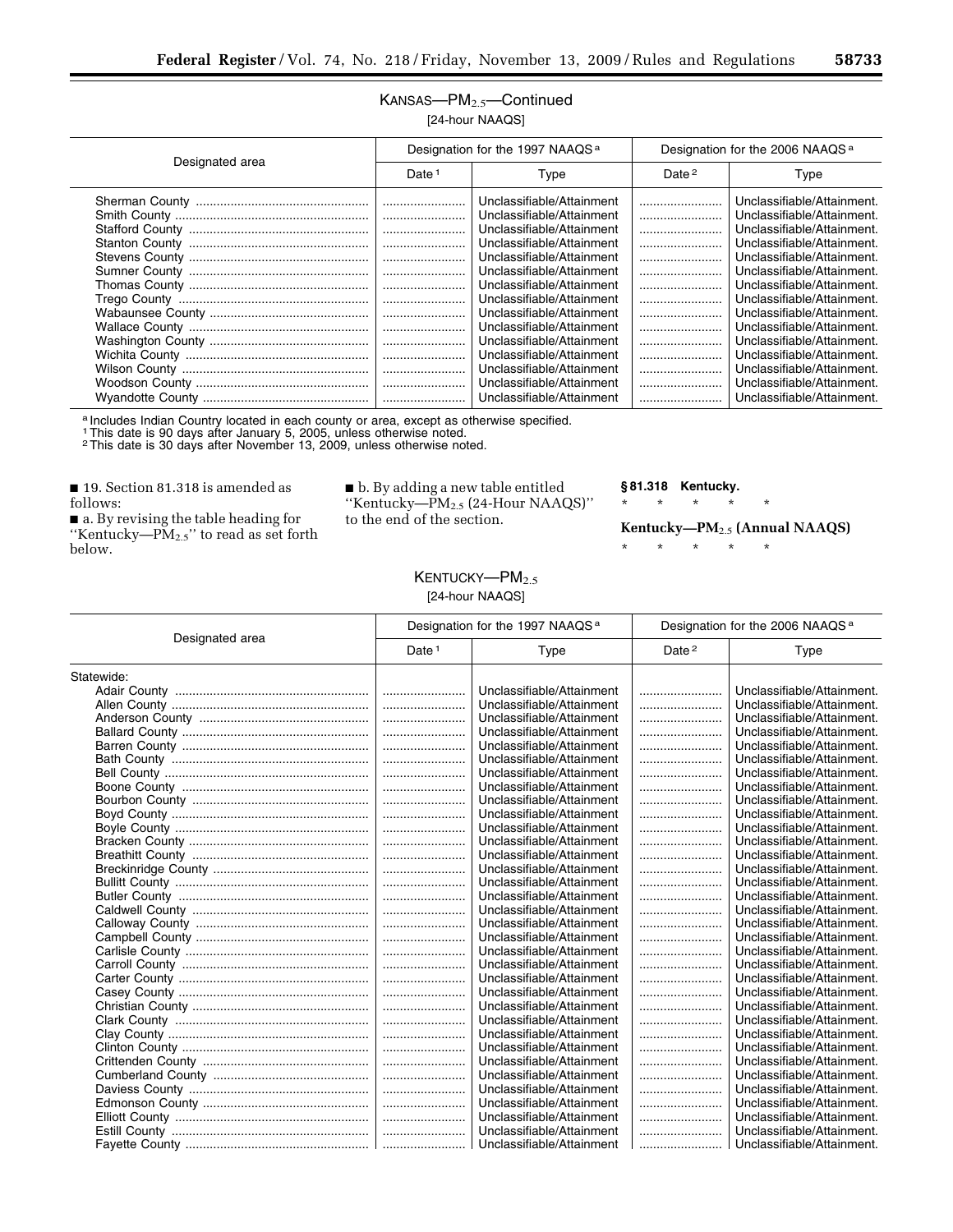$\equiv$ 

 $\overline{a}$ 

T

## KENTUCKY—PM2.5—Continued [24-hour NAAQS]

|                 |                   | Designation for the 1997 NAAQS <sup>a</sup>            | Designation for the 2006 NAAQS <sup>a</sup> |                                                          |  |
|-----------------|-------------------|--------------------------------------------------------|---------------------------------------------|----------------------------------------------------------|--|
| Designated area | Date <sup>1</sup> | Type                                                   | Date <sup>2</sup>                           | Type                                                     |  |
|                 |                   | Unclassifiable/Attainment                              |                                             | Unclassifiable/Attainment.                               |  |
|                 |                   | Unclassifiable/Attainment                              |                                             | Unclassifiable/Attainment.                               |  |
|                 |                   | Unclassifiable/Attainment                              |                                             | Unclassifiable/Attainment.                               |  |
|                 |                   | Unclassifiable/Attainment                              |                                             | Unclassifiable/Attainment.                               |  |
|                 |                   | Unclassifiable/Attainment                              |                                             | Unclassifiable/Attainment.                               |  |
|                 |                   | Unclassifiable/Attainment                              |                                             | Unclassifiable/Attainment.                               |  |
|                 |                   | Unclassifiable/Attainment<br>Unclassifiable/Attainment | <br>                                        | Unclassifiable/Attainment.<br>Unclassifiable/Attainment. |  |
|                 |                   | Unclassifiable/Attainment                              |                                             | Unclassifiable/Attainment.                               |  |
|                 |                   | Unclassifiable/Attainment                              |                                             | Unclassifiable/Attainment.                               |  |
|                 |                   | Unclassifiable/Attainment                              |                                             | Unclassifiable/Attainment.                               |  |
|                 |                   | Unclassifiable/Attainment                              |                                             | Unclassifiable/Attainment.                               |  |
|                 |                   | Unclassifiable/Attainment                              |                                             | Unclassifiable/Attainment.                               |  |
|                 |                   | Unclassifiable/Attainment                              |                                             | Unclassifiable/Attainment.                               |  |
|                 |                   | Unclassifiable/Attainment<br>Unclassifiable/Attainment | <br>                                        | Unclassifiable/Attainment.<br>Unclassifiable/Attainment. |  |
|                 |                   | Unclassifiable/Attainment                              |                                             | Unclassifiable/Attainment.                               |  |
|                 |                   | Unclassifiable/Attainment                              |                                             | Unclassifiable/Attainment.                               |  |
|                 |                   | Unclassifiable/Attainment                              |                                             | Unclassifiable/Attainment.                               |  |
|                 |                   | Unclassifiable/Attainment                              |                                             | Unclassifiable/Attainment.                               |  |
|                 |                   | Unclassifiable/Attainment                              |                                             | Unclassifiable/Attainment.                               |  |
|                 |                   | Unclassifiable/Attainment                              |                                             | Unclassifiable/Attainment.                               |  |
|                 |                   | Unclassifiable/Attainment<br>Unclassifiable/Attainment | <br>                                        | Unclassifiable/Attainment.<br>Unclassifiable/Attainment. |  |
|                 |                   | Unclassifiable/Attainment                              |                                             | Unclassifiable/Attainment.                               |  |
|                 |                   | Unclassifiable/Attainment                              |                                             | Unclassifiable/Attainment.                               |  |
|                 |                   | Unclassifiable/Attainment                              |                                             | Unclassifiable/Attainment.                               |  |
|                 |                   | Unclassifiable/Attainment                              |                                             | Unclassifiable/Attainment.                               |  |
|                 |                   | Unclassifiable/Attainment                              |                                             | Unclassifiable/Attainment.                               |  |
|                 |                   | Unclassifiable/Attainment<br>Unclassifiable/Attainment | <br>                                        | Unclassifiable/Attainment.<br>Unclassifiable/Attainment. |  |
|                 |                   | Unclassifiable/Attainment                              |                                             | Unclassifiable/Attainment.                               |  |
|                 |                   | Unclassifiable/Attainment                              |                                             | Unclassifiable/Attainment.                               |  |
|                 |                   | Unclassifiable/Attainment                              |                                             | Unclassifiable/Attainment.                               |  |
|                 |                   | Unclassifiable/Attainment                              |                                             | Unclassifiable/Attainment.                               |  |
|                 |                   | Unclassifiable/Attainment                              |                                             | Unclassifiable/Attainment.                               |  |
|                 |                   | Unclassifiable/Attainment<br>Unclassifiable/Attainment | <br>                                        | Unclassifiable/Attainment.<br>Unclassifiable/Attainment. |  |
|                 |                   | Unclassifiable/Attainment                              |                                             | Unclassifiable/Attainment.                               |  |
|                 |                   | Unclassifiable/Attainment                              |                                             | Unclassifiable/Attainment.                               |  |
|                 |                   | Unclassifiable/Attainment                              |                                             | Unclassifiable/Attainment.                               |  |
|                 |                   | Unclassifiable/Attainment                              |                                             | Unclassifiable/Attainment.                               |  |
|                 |                   | Unclassifiable/Attainment                              |                                             | Unclassifiable/Attainment.                               |  |
|                 |                   | Unclassifiable/Attainment<br>Unclassifiable/Attainment |                                             | Unclassifiable/Attainment.<br>Unclassifiable/Attainment. |  |
|                 |                   | Unclassifiable/Attainment                              |                                             | Unclassifiable/Attainment.                               |  |
|                 |                   | Unclassifiable/Attainment                              |                                             | Unclassifiable/Attainment.                               |  |
|                 |                   | Unclassifiable/Attainment                              |                                             | Unclassifiable/Attainment.                               |  |
|                 |                   | Unclassifiable/Attainment                              |                                             | Unclassifiable/Attainment.                               |  |
|                 |                   | Unclassifiable/Attainment                              |                                             | Unclassifiable/Attainment.                               |  |
|                 |                   | Unclassifiable/Attainment<br>Unclassifiable/Attainment |                                             | Unclassifiable/Attainment.<br>Unclassifiable/Attainment. |  |
|                 |                   | Unclassifiable/Attainment                              |                                             | Unclassifiable/Attainment.                               |  |
|                 |                   | Unclassifiable/Attainment                              |                                             | Unclassifiable/Attainment.                               |  |
|                 |                   | Unclassifiable/Attainment                              |                                             | Unclassifiable/Attainment.                               |  |
|                 |                   | Unclassifiable/Attainment                              |                                             | Unclassifiable/Attainment.                               |  |
|                 |                   | Unclassifiable/Attainment                              |                                             | Unclassifiable/Attainment.                               |  |
|                 |                   | Unclassifiable/Attainment                              |                                             | Unclassifiable/Attainment.                               |  |
|                 |                   | Unclassifiable/Attainment<br>Unclassifiable/Attainment | <br>                                        | Unclassifiable/Attainment.<br>Unclassifiable/Attainment. |  |
|                 |                   | Unclassifiable/Attainment                              |                                             | Unclassifiable/Attainment.                               |  |
|                 |                   | Unclassifiable/Attainment                              |                                             | Unclassifiable/Attainment.                               |  |
|                 |                   | Unclassifiable/Attainment                              |                                             | Unclassifiable/Attainment.                               |  |
|                 |                   | Unclassifiable/Attainment                              |                                             | Unclassifiable/Attainment.                               |  |
|                 |                   | Unclassifiable/Attainment                              |                                             | Unclassifiable/Attainment.                               |  |
|                 |                   | Unclassifiable/Attainment<br>Unclassifiable/Attainment | <br>                                        | Unclassifiable/Attainment.<br>Unclassifiable/Attainment. |  |
|                 |                   | Unclassifiable/Attainment                              |                                             | Unclassifiable/Attainment.                               |  |
|                 |                   | Unclassifiable/Attainment                              |                                             | Unclassifiable/Attainment.                               |  |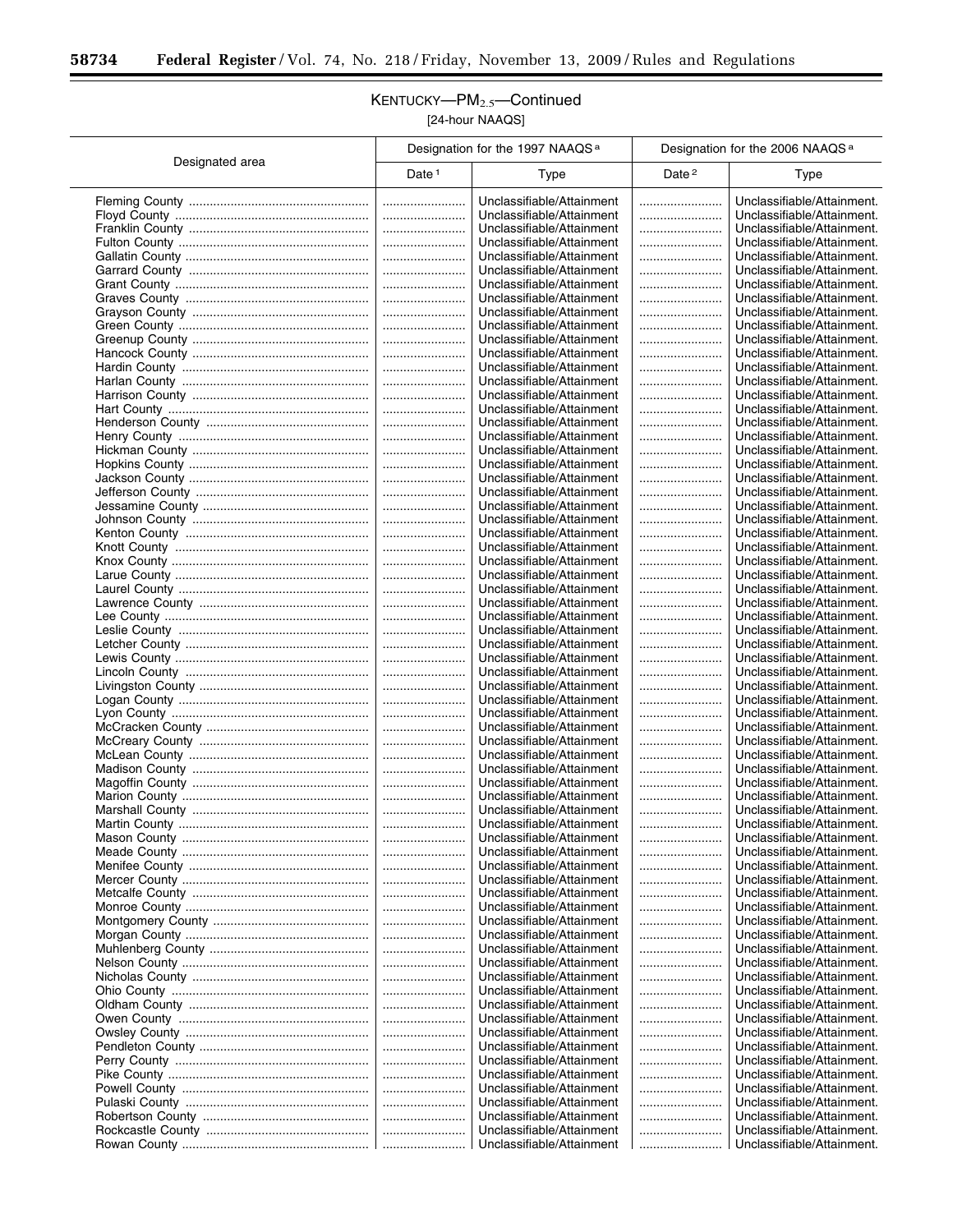## KENTUCKY-PM<sub>2.5</sub>-Continued [24-hour NAAQS]

|                 |          | Designation for the 1997 NAAQS <sup>a</sup>                                                                                                                                                                                                                                                    |                   | Designation for the 2006 NAAQS <sup>a</sup>                                                                                                                                                                                                                                                              |  |
|-----------------|----------|------------------------------------------------------------------------------------------------------------------------------------------------------------------------------------------------------------------------------------------------------------------------------------------------|-------------------|----------------------------------------------------------------------------------------------------------------------------------------------------------------------------------------------------------------------------------------------------------------------------------------------------------|--|
| Designated area | Date $1$ | Type                                                                                                                                                                                                                                                                                           | Date <sup>2</sup> | Type                                                                                                                                                                                                                                                                                                     |  |
|                 |          | Unclassifiable/Attainment<br>Unclassifiable/Attainment<br>Unclassifiable/Attainment<br>Unclassifiable/Attainment<br>Unclassifiable/Attainment<br>Unclassifiable/Attainment                                                                                                                     |                   | Unclassifiable/Attainment.<br>Unclassifiable/Attainment.<br>Unclassifiable/Attainment.<br>Unclassifiable/Attainment.<br>Unclassifiable/Attainment.<br>Unclassifiable/Attainment.                                                                                                                         |  |
|                 | <br>     | Unclassifiable/Attainment<br>Unclassifiable/Attainment<br>Unclassifiable/Attainment<br>Unclassifiable/Attainment<br>Unclassifiable/Attainment<br>Unclassifiable/Attainment<br>Unclassifiable/Attainment<br>Unclassifiable/Attainment<br>Unclassifiable/Attainment<br>Unclassifiable/Attainment | <br>              | Unclassifiable/Attainment.<br>Unclassifiable/Attainment.<br>Unclassifiable/Attainment.<br>Unclassifiable/Attainment.<br>Unclassifiable/Attainment.<br>Unclassifiable/Attainment.<br>Unclassifiable/Attainment.<br>Unclassifiable/Attainment.<br>Unclassifiable/Attainment.<br>Unclassifiable/Attainment. |  |
|                 |          | Unclassifiable/Attainment                                                                                                                                                                                                                                                                      |                   | Unclassifiable/Attainment.                                                                                                                                                                                                                                                                               |  |

a Includes Indian Country located in each county or area, except as otherwise specified.

1This date is 90 days after January 5, 2005, unless otherwise noted. 2This date is 30 days after November 13, 2009, unless otherwise noted.

■ 20. Section 81.319 is amended as follows:

■ a. By revising the table heading for "Louisiana— $PM_{2.5}$ " to read as set forth below.

■ b. By adding a new table entitled ''Louisiana—PM2.5 (24-Hour NAAQS)'' to the end of the section.

> $L$ OUISIANA— $PM_{2.5}$ [24-hour NAAQS]

#### **§ 81.319 Louisiana.**

\* \* \* \* \*

**Louisiana—PM**2.5 **(Annual NAAQS)** 

|                                                 | Designation for the 1997 NAAQS <sup>a</sup> |                           | Designation for the 2006 NAAQS <sup>a</sup> |                            |
|-------------------------------------------------|---------------------------------------------|---------------------------|---------------------------------------------|----------------------------|
| Designated area                                 | Date <sup>1</sup>                           | Type                      | Date <sup>2</sup>                           | Type                       |
| AQCR 019 Monroe-El Dorado Interstate:           |                                             |                           |                                             |                            |
|                                                 |                                             | Unclassifiable/Attainment |                                             | Unclassifiable/Attainment. |
|                                                 |                                             | Unclassifiable/Attainment |                                             | Unclassifiable/Attainment. |
|                                                 |                                             | Unclassifiable/Attainment |                                             | Unclassifiable/Attainment. |
|                                                 |                                             | Unclassifiable/Attainment |                                             | Unclassifiable/Attainment. |
|                                                 |                                             | Unclassifiable/Attainment |                                             | Unclassifiable/Attainment. |
|                                                 |                                             | Unclassifiable/Attainment |                                             | Unclassifiable/Attainment. |
|                                                 |                                             | Unclassifiable/Attainment |                                             | Unclassifiable/Attainment. |
|                                                 |                                             | Unclassifiable/Attainment |                                             | Unclassifiable/Attainment. |
|                                                 |                                             | Unclassifiable/Attainment |                                             | Unclassifiable/Attainment. |
|                                                 |                                             | Unclassifiable/Attainment |                                             | Unclassifiable/Attainment. |
|                                                 |                                             | Unclassifiable/Attainment |                                             | Unclassifiable/Attainment. |
|                                                 |                                             | Unclassifiable/Attainment |                                             | Unclassifiable/Attainment. |
|                                                 |                                             | Unclassifiable/Attainment |                                             | Unclassifiable/Attainment. |
| AQCR 022 Shreveport-Texarkana-Tyler Interstate: |                                             |                           |                                             |                            |
|                                                 |                                             | Unclassifiable/Attainment |                                             | Unclassifiable/Attainment. |
|                                                 |                                             | Unclassifiable/Attainment |                                             | Unclassifiable/Attainment. |
|                                                 |                                             | Unclassifiable/Attainment |                                             | Unclassifiable/Attainment. |
|                                                 |                                             | Unclassifiable/Attainment |                                             | Unclassifiable/Attainment. |
|                                                 |                                             | Unclassifiable/Attainment |                                             | Unclassifiable/Attainment. |
|                                                 |                                             | Unclassifiable/Attainment |                                             | Unclassifiable/Attainment. |
|                                                 |                                             | Unclassifiable/Attainment |                                             | Unclassifiable/Attainment. |
|                                                 |                                             | Unclassifiable/Attainment |                                             | Unclassifiable/Attainment. |
|                                                 |                                             | Unclassifiable/Attainment |                                             | Unclassifiable/Attainment. |
|                                                 |                                             | Unclassifiable/Attainment |                                             | Unclassifiable/Attainment. |
|                                                 |                                             | Unclassifiable/Attainment |                                             | Unclassifiable/Attainment. |
|                                                 |                                             | Unclassifiable/Attainment |                                             | Unclassifiable/Attainment. |
| AQCR 106 S. Louisiana-S.E. Texas Interstate:    |                                             |                           |                                             |                            |
|                                                 |                                             | Unclassifiable/Attainment |                                             | Unclassifiable/Attainment. |
|                                                 |                                             | Unclassifiable/Attainment |                                             | Unclassifiable/Attainment. |
|                                                 |                                             | Unclassifiable/Attainment |                                             | Unclassifiable/Attainment. |
|                                                 |                                             | Unclassifiable/Attainment |                                             | Unclassifiable/Attainment. |
|                                                 |                                             | Unclassifiable/Attainment |                                             | Unclassifiable/Attainment. |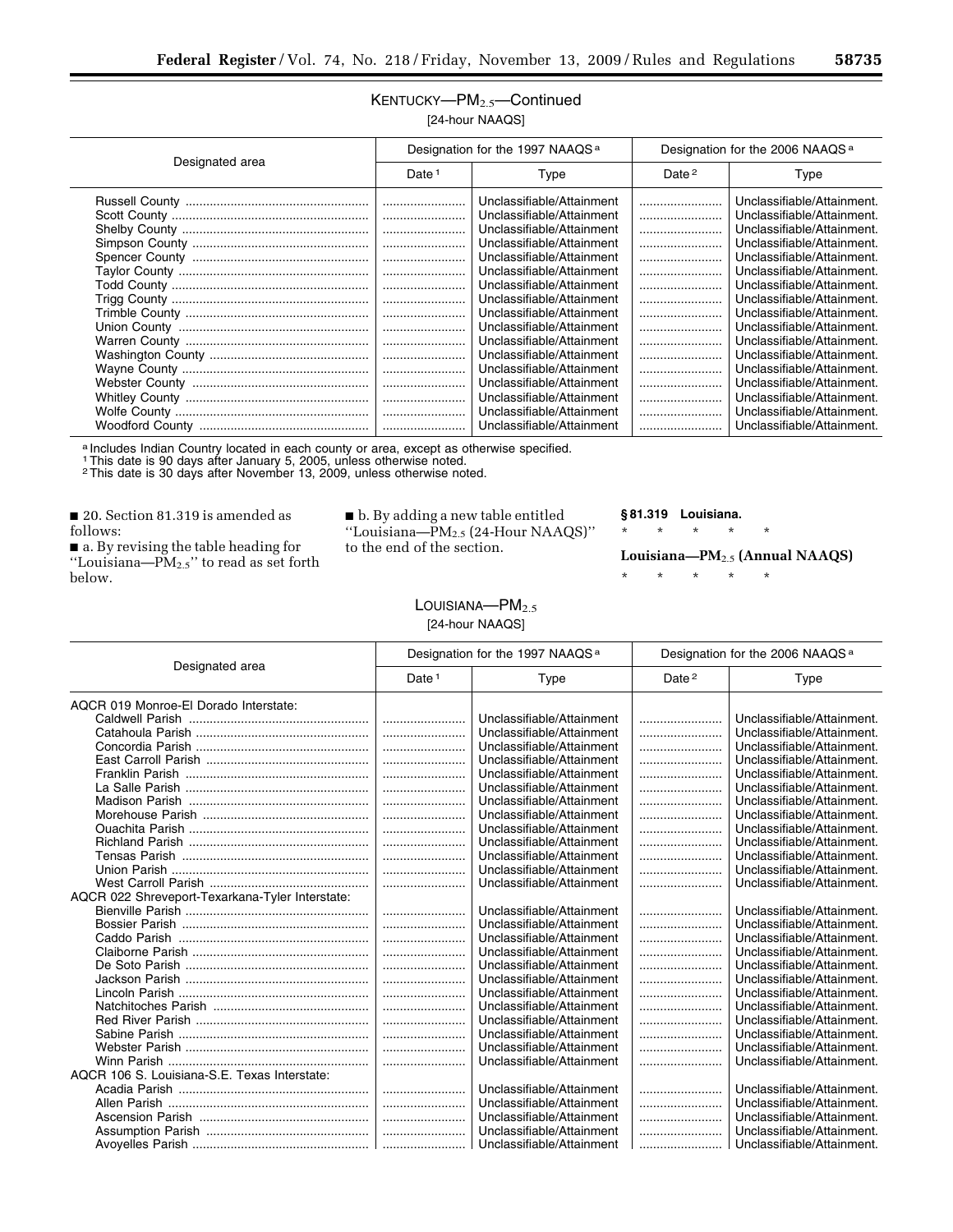۳

## LOUISIANA—PM<sub>2.5</sub>—Continued [24-hour NAAQS]

|                 | Designation for the 1997 NAAQS <sup>a</sup> |                           | Designation for the 2006 NAAQS <sup>a</sup> |                            |
|-----------------|---------------------------------------------|---------------------------|---------------------------------------------|----------------------------|
| Designated area | Date <sup>1</sup>                           | Type                      | Date <sup>2</sup>                           | <b>Type</b>                |
|                 |                                             | Unclassifiable/Attainment |                                             | Unclassifiable/Attainment. |
|                 |                                             | Unclassifiable/Attainment |                                             | Unclassifiable/Attainment. |
|                 |                                             | Unclassifiable/Attainment |                                             | Unclassifiable/Attainment. |
|                 |                                             | Unclassifiable/Attainment |                                             | Unclassifiable/Attainment. |
|                 |                                             | Unclassifiable/Attainment |                                             | Unclassifiable/Attainment. |
|                 |                                             | Unclassifiable/Attainment |                                             | Unclassifiable/Attainment. |
|                 |                                             | Unclassifiable/Attainment |                                             | Unclassifiable/Attainment. |
|                 |                                             | Unclassifiable/Attainment |                                             | Unclassifiable/Attainment. |
|                 |                                             | Unclassifiable/Attainment |                                             | Unclassifiable/Attainment. |
|                 |                                             | Unclassifiable/Attainment |                                             | Unclassifiable/Attainment. |
|                 |                                             | Unclassifiable/Attainment |                                             | Unclassifiable/Attainment. |
|                 |                                             | Unclassifiable/Attainment |                                             | Unclassifiable/Attainment. |
|                 |                                             | Unclassifiable/Attainment |                                             | Unclassifiable/Attainment. |
|                 |                                             | Unclassifiable/Attainment |                                             | Unclassifiable/Attainment. |
|                 |                                             | Unclassifiable/Attainment |                                             | Unclassifiable/Attainment. |
|                 |                                             | Unclassifiable/Attainment |                                             | Unclassifiable/Attainment. |
|                 |                                             | Unclassifiable/Attainment |                                             | Unclassifiable/Attainment. |
|                 | $\vert$                                     | Unclassifiable/Attainment |                                             | Unclassifiable/Attainment. |
|                 |                                             | Unclassifiable/Attainment |                                             | Unclassifiable/Attainment. |
|                 |                                             | Unclassifiable/Attainment |                                             | Unclassifiable/Attainment. |
|                 | l                                           | Unclassifiable/Attainment |                                             | Unclassifiable/Attainment. |
|                 |                                             | Unclassifiable/Attainment |                                             | Unclassifiable/Attainment. |
|                 |                                             | Unclassifiable/Attainment |                                             | Unclassifiable/Attainment. |
|                 |                                             | Unclassifiable/Attainment |                                             | Unclassifiable/Attainment. |
|                 |                                             | Unclassifiable/Attainment |                                             | Unclassifiable/Attainment. |
|                 |                                             | Unclassifiable/Attainment |                                             | Unclassifiable/Attainment. |
|                 |                                             | Unclassifiable/Attainment |                                             | Unclassifiable/Attainment. |
|                 |                                             | Unclassifiable/Attainment |                                             | Unclassifiable/Attainment. |
|                 |                                             | Unclassifiable/Attainment |                                             | Unclassifiable/Attainment. |
|                 | l                                           | Unclassifiable/Attainment |                                             | Unclassifiable/Attainment. |
|                 |                                             | Unclassifiable/Attainment |                                             | Unclassifiable/Attainment. |
|                 |                                             | Unclassifiable/Attainment |                                             | Unclassifiable/Attainment. |
|                 |                                             | Unclassifiable/Attainment |                                             | Unclassifiable/Attainment. |

a Includes Indian Country located in each county or area, except as otherwise specified.

1This date is 90 days after January 5, 2005, unless otherwise noted.

2This date is 30 days after November 13, 2009, unless otherwise noted.

■ 21. Section 81.320 is amended as follows:

■ a. By revising the table heading for "Maine—PM<sub>2.5</sub>" to read as set forth below.

■ b. By adding a new table entitled "Maine—PM2.5 (24-Hour NAAQS)" to the end of the section.

#### **§ 81.320 Maine.**

\* \* \* \* \*

**Maine—PM**2.5 **(Annual NAAQS)** 

\* \* \* \* \*

#### $M$ AINE— $PM$ <sub>2.5</sub> [24-hour NAAQS]

|                 | Designation for the 1997 NAAQS <sup>a</sup> |                           | Designation for the 2006 NAAQS <sup>a</sup> |                            |
|-----------------|---------------------------------------------|---------------------------|---------------------------------------------|----------------------------|
| Designated area | Date <sup>1</sup>                           | Type                      | Date <sup>2</sup>                           | Type                       |
| Statewide:      |                                             |                           |                                             |                            |
|                 |                                             | Unclassifiable/Attainment |                                             | Unclassifiable/Attainment. |
|                 |                                             | Unclassifiable/Attainment |                                             | Unclassifiable/Attainment. |
|                 |                                             | Unclassifiable/Attainment |                                             | Unclassifiable/Attainment. |
|                 |                                             | Unclassifiable/Attainment |                                             | Unclassifiable/Attainment. |
|                 |                                             | Unclassifiable/Attainment |                                             | Unclassifiable/Attainment. |
|                 |                                             | Unclassifiable/Attainment |                                             | Unclassifiable/Attainment. |
|                 |                                             | Unclassifiable/Attainment |                                             | Unclassifiable/Attainment. |
|                 |                                             | Unclassifiable/Attainment |                                             | Unclassifiable/Attainment. |
|                 |                                             | Unclassifiable/Attainment |                                             | Unclassifiable/Attainment. |
|                 |                                             | Unclassifiable/Attainment |                                             | Unclassifiable/Attainment. |
|                 |                                             | Unclassifiable/Attainment |                                             | Unclassifiable/Attainment. |
|                 |                                             | Unclassifiable/Attainment |                                             | Unclassifiable/Attainment. |
|                 |                                             | Unclassifiable/Attainment |                                             | Unclassifiable/Attainment. |
|                 |                                             | Unclassifiable/Attainment |                                             | Unclassifiable/Attainment. |
|                 |                                             | Unclassifiable/Attainment |                                             | Unclassifiable/Attainment. |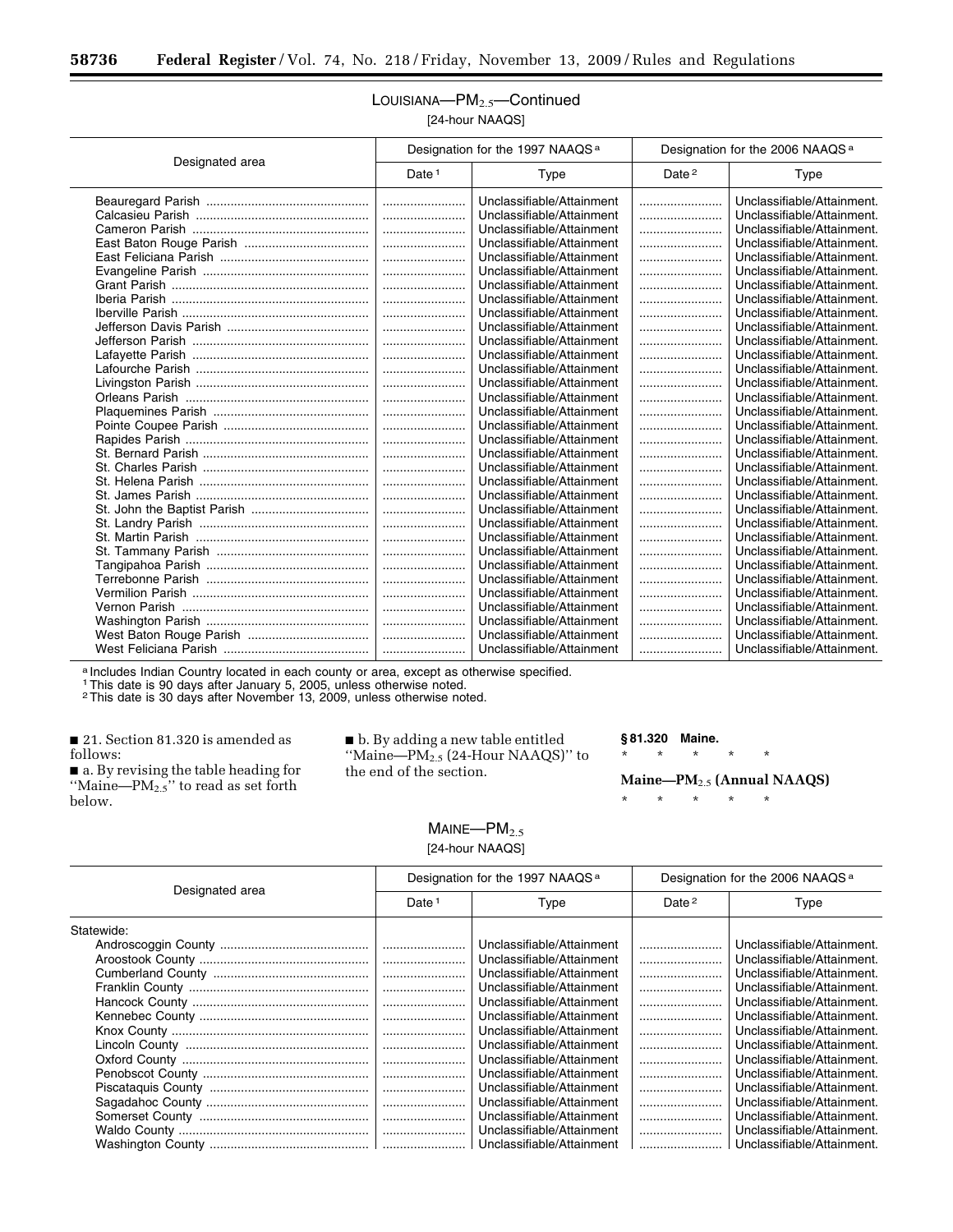#### MAINE—PM2.5—Continued [24-hour NAAQS]

| Designated area | Designation for the 1997 NAAQS <sup>a</sup> |                           | Designation for the 2006 NAAQS <sup>a</sup> |                            |
|-----------------|---------------------------------------------|---------------------------|---------------------------------------------|----------------------------|
|                 | Date                                        | $\tau_\mathsf{VDE}$       | Date <sup>2</sup>                           | Type                       |
| York County     |                                             | Unclassifiable/Attainment |                                             | Unclassifiable/Attainment. |

a Includes Indian Country located in each county or area, except as otherwise specified.

1This date is 90 days after January 5, 2005, unless otherwise noted.

2This date is 30 days after November 13, 2009, unless otherwise noted.

■ 22. Section 81.321 is amended as follows:

■ b. By adding a new table entitled ''Maryland—PM2.5 (24-Hour NAAQS)'' to the end of the section.

**§ 81.321 Maryland.** 

\* \* \* \* \*

\* \* \* \* \*

**Maryland—PM**2.5 **(Annual NAAQS)** 

■ a. By revising the table heading for ''Maryland—PM2.5'' to read as set forth below.

> MARYLAND—PM<sub>2.5</sub> [24-hour NAAQS]

|                                                 | Designation for the 1997 NAAQS <sup>a</sup> |                           | Designation for the 2006 NAAQS <sup>a</sup> |                            |
|-------------------------------------------------|---------------------------------------------|---------------------------|---------------------------------------------|----------------------------|
| Designated area                                 | Date <sup>1</sup>                           | Type                      | Date <sup>2</sup>                           | Type                       |
| AQCR 047 National Capital Interstate (DC-MD-VA) |                                             |                           |                                             |                            |
| $(part)$ :                                      |                                             |                           |                                             |                            |
|                                                 |                                             | Unclassifiable/Attainment |                                             | Unclassifiable/Attainment. |
|                                                 |                                             | Unclassifiable/Attainment |                                             | Unclassifiable/Attainment. |
| Metropolitan Baltimore Intrastate AQCR:         |                                             |                           |                                             |                            |
|                                                 |                                             | Unclassifiable/Attainment |                                             | Unclassifiable/Attainment. |
|                                                 |                                             | Unclassifiable/Attainment |                                             | Unclassifiable/Attainment. |
|                                                 |                                             | Unclassifiable/Attainment |                                             | Unclassifiable/Attainment. |
|                                                 |                                             | Unclassifiable/Attainment |                                             | Unclassifiable/Attainment. |
|                                                 |                                             | Unclassifiable/Attainment |                                             | Unclassifiable/Attainment. |
|                                                 |                                             | Unclassifiable/Attainment |                                             | Unclassifiable/Attainment. |
| AQCR 112 Central Maryland Intrastate:           |                                             |                           |                                             |                            |
|                                                 |                                             | Unclassifiable/Attainment |                                             | Unclassifiable/Attainment. |
| AQCR 113 Cumberland-Keyser Interstate:          |                                             |                           |                                             |                            |
|                                                 |                                             | Unclassifiable/Attainment |                                             | Unclassifiable/Attainment. |
|                                                 |                                             | Unclassifiable/Attainment |                                             | Unclassifiable/Attainment. |
|                                                 |                                             | Unclassifiable/Attainment |                                             | Unclassifiable/Attainment. |
| AQCR 114 Eastern Shore Intrastate:              |                                             |                           |                                             |                            |
|                                                 |                                             | Unclassifiable/Attainment |                                             | Unclassifiable/Attainment. |
|                                                 |                                             | Unclassifiable/Attainment |                                             | Unclassifiable/Attainment. |
|                                                 |                                             | Unclassifiable/Attainment |                                             | Unclassifiable/Attainment. |
|                                                 |                                             | Unclassifiable/Attainment |                                             | Unclassifiable/Attainment. |
|                                                 |                                             | Unclassifiable/Attainment |                                             | Unclassifiable/Attainment. |
|                                                 |                                             | Unclassifiable/Attainment |                                             | Unclassifiable/Attainment. |
|                                                 |                                             | Unclassifiable/Attainment |                                             | Unclassifiable/Attainment. |
|                                                 |                                             | Unclassifiable/Attainment |                                             | Unclassifiable/Attainment. |
|                                                 |                                             | Unclassifiable/Attainment |                                             | Unclassifiable/Attainment. |
| AQCR 116 Southern Maryland Intrastate:          |                                             |                           |                                             |                            |
|                                                 |                                             | Unclassifiable/Attainment |                                             | Unclassifiable/Attainment. |
|                                                 |                                             | Unclassifiable/Attainment |                                             | Unclassifiable/Attainment. |
|                                                 |                                             | Unclassifiable/Attainment |                                             | Unclassifiable/Attainment. |

a Includes Indian Country located in each county or area, except as otherwise specified.

1This date is 90 days after January 5, 2005, unless otherwise noted.

2This date is 30 days after November 13, 2009, unless otherwise noted.

■ 23. Section 81.322 is amended as follows:

■ a. By revising the table heading for ''Massachusetts—PM2.5'' to read as set forth below.

■ b. By adding a new table entitled ''Massachusetts—PM2.5 (24-Hour NAAQS)'' to the end of the section. **§ 81.322 Massachusetts.** 

\* \* \* \* \*

**Massachusetts—PM**2.5 **(24-Hour NAAQS)**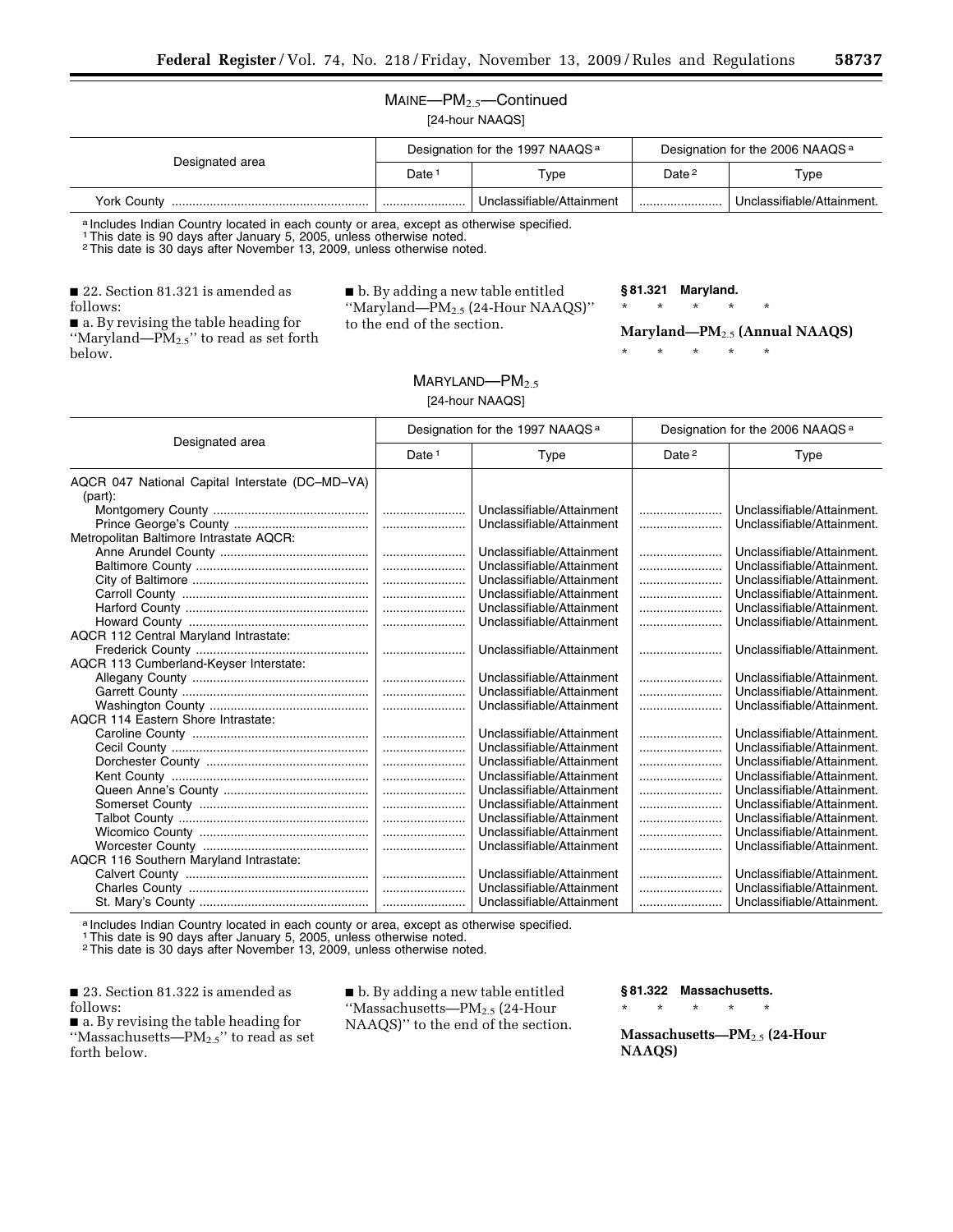۳

## $M$ ASSACHUSETTS-P $M_{2.5}$ [24-hour NAAQS]

| Designated area | Designation for the 1997 NAAQS <sup>a</sup> |                           | Designation for the 2006 NAAQS <sup>a</sup> |                            |
|-----------------|---------------------------------------------|---------------------------|---------------------------------------------|----------------------------|
|                 | Date <sup>1</sup>                           | Type                      | Date $2$                                    | Type                       |
| Statewide:      |                                             |                           |                                             |                            |
|                 |                                             | Unclassifiable/Attainment |                                             | Unclassifiable/Attainment. |
|                 |                                             | Unclassifiable/Attainment |                                             | Unclassifiable/Attainment. |
|                 |                                             | Unclassifiable/Attainment |                                             | Unclassifiable/Attainment. |
|                 |                                             | Unclassifiable/Attainment |                                             | Unclassifiable/Attainment. |
|                 |                                             | Unclassifiable/Attainment |                                             | Unclassifiable/Attainment. |
|                 |                                             | Unclassifiable/Attainment |                                             | Unclassifiable/Attainment. |
|                 |                                             | Unclassifiable/Attainment |                                             | Unclassifiable/Attainment. |
|                 |                                             | Unclassifiable/Attainment |                                             | Unclassifiable/Attainment. |
|                 |                                             | Unclassifiable/Attainment |                                             | Unclassifiable/Attainment. |
|                 |                                             | Unclassifiable/Attainment |                                             | Unclassifiable/Attainment. |
|                 |                                             | Unclassifiable/Attainment |                                             | Unclassifiable/Attainment. |
|                 |                                             | Unclassifiable/Attainment |                                             | Unclassifiable/Attainment. |
|                 |                                             | Unclassifiable/Attainment |                                             | Unclassifiable/Attainment. |
|                 |                                             | Unclassifiable/Attainment |                                             | Unclassifiable/Attainment. |

a Includes Indian Country located in each county or area, except as otherwise specified.

1This date is 90 days after January 5, 2005, unless otherwise noted. 2This date is 30 days after November 13, 2009, unless otherwise noted.

■ 24. Section 81.323 is amended as follows:

■ a. By revising the table heading for "Michigan— $PM_{2.5}$ " to read as set forth below.

■ b. By adding a new table entitled ''Michigan—PM2.5 (24-Hour NAAQS)'' to the end of the section.

#### **§ 81.323 Michigan.**

\* \* \* \* \*

**Michigan—PM**2.5 **(Annual NAAQS)** 

| MICHIGAN- $PM_{2.5}$ |  |
|----------------------|--|
| [24-hour NAAQS]      |  |

|                        | Designation for the 1997 NAAQS <sup>a</sup> |                           | Designation for the 2006 NAAQS <sup>a</sup> |                            |
|------------------------|---------------------------------------------|---------------------------|---------------------------------------------|----------------------------|
| Designated area        | Date <sup>1</sup>                           | Type                      | Date <sup>2</sup>                           | Type                       |
| Detroit-Ann Arbor, MI: |                                             |                           |                                             |                            |
|                        |                                             | Unclassifiable/Attainment |                                             | Nonattainment.             |
|                        |                                             | Unclassifiable/Attainment |                                             | Nonattainment.             |
|                        |                                             | Unclassifiable/Attainment |                                             | Nonattainment.             |
|                        |                                             | Unclassifiable/Attainment |                                             | Nonattainment.             |
|                        |                                             | Unclassifiable/Attainment |                                             | Nonattainment.             |
|                        |                                             | Unclassifiable/Attainment |                                             | Nonattainment.             |
|                        |                                             | Unclassifiable/Attainment |                                             | Nonattainment.             |
| Rest of State:         |                                             |                           |                                             |                            |
|                        |                                             | Unclassifiable/Attainment |                                             | Unclassifiable/Attainment. |
|                        |                                             | Unclassifiable/Attainment |                                             | Unclassifiable/Attainment. |
|                        |                                             | Unclassifiable/Attainment |                                             | Unclassifiable/Attainment. |
|                        |                                             | Unclassifiable/Attainment |                                             | Unclassifiable/Attainment. |
|                        |                                             | Unclassifiable/Attainment |                                             | Unclassifiable/Attainment. |
|                        |                                             | Unclassifiable/Attainment |                                             | Unclassifiable/Attainment. |
|                        |                                             | Unclassifiable/Attainment |                                             | Unclassifiable/Attainment. |
|                        |                                             | Unclassifiable/Attainment |                                             | Unclassifiable/Attainment. |
|                        |                                             | Unclassifiable/Attainment |                                             | Unclassifiable/Attainment. |
|                        |                                             | Unclassifiable/Attainment |                                             | Unclassifiable/Attainment. |
|                        |                                             | Unclassifiable/Attainment |                                             | Unclassifiable/Attainment. |
|                        |                                             | Unclassifiable/Attainment |                                             | Unclassifiable/Attainment. |
|                        |                                             | Unclassifiable/Attainment |                                             | Unclassifiable/Attainment. |
|                        |                                             | Unclassifiable/Attainment |                                             | Unclassifiable/Attainment. |
|                        |                                             | Unclassifiable/Attainment |                                             | Unclassifiable/Attainment. |
|                        |                                             | Unclassifiable/Attainment |                                             | Unclassifiable/Attainment. |
|                        |                                             | Unclassifiable/Attainment |                                             | Unclassifiable/Attainment. |
|                        |                                             | Unclassifiable/Attainment |                                             | Unclassifiable/Attainment. |
|                        |                                             | Unclassifiable/Attainment |                                             | Unclassifiable/Attainment. |
|                        |                                             | Unclassifiable/Attainment |                                             | Unclassifiable/Attainment. |
|                        |                                             | Unclassifiable/Attainment |                                             | Unclassifiable/Attainment. |
|                        |                                             | Unclassifiable/Attainment |                                             | Unclassifiable/Attainment. |
|                        |                                             | Unclassifiable/Attainment |                                             | Unclassifiable/Attainment. |
|                        |                                             | Unclassifiable/Attainment |                                             | Unclassifiable/Attainment. |
|                        |                                             | Unclassifiable/Attainment |                                             | Unclassifiable/Attainment. |
|                        |                                             | Unclassifiable/Attainment |                                             | Unclassifiable/Attainment. |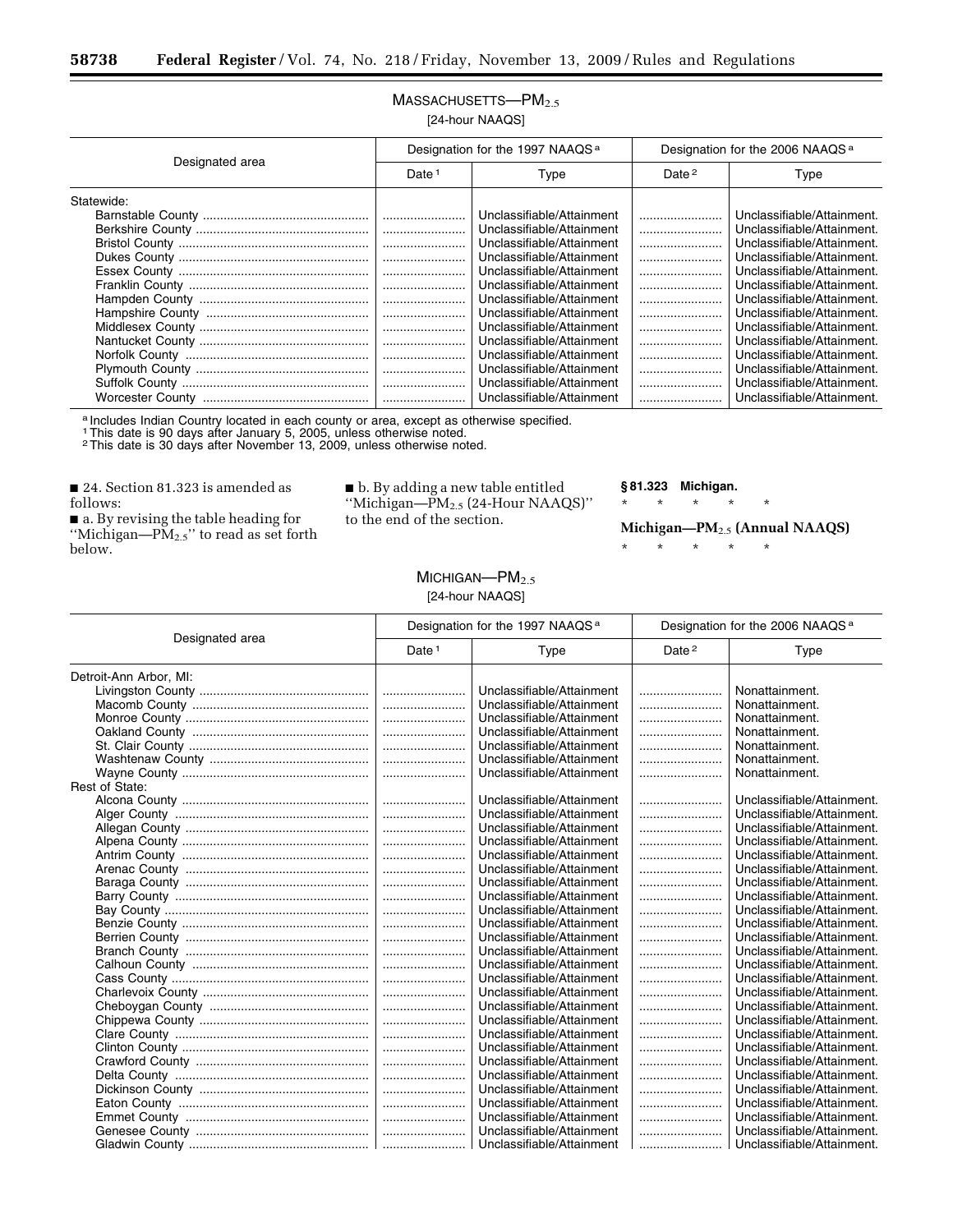## MICHIGAN—PM2.5—Continued [24-hour NAAQS]

|                 | Designation for the 1997 NAAQS <sup>a</sup> |                           | Designation for the 2006 NAAQS <sup>a</sup> |                                                          |
|-----------------|---------------------------------------------|---------------------------|---------------------------------------------|----------------------------------------------------------|
| Designated area | Date <sup>1</sup>                           | Type                      | Date <sup>2</sup>                           | Type                                                     |
|                 |                                             | Unclassifiable/Attainment |                                             | Unclassifiable/Attainment.                               |
|                 |                                             | Unclassifiable/Attainment |                                             | Unclassifiable/Attainment.                               |
|                 |                                             | Unclassifiable/Attainment |                                             | Unclassifiable/Attainment.                               |
|                 |                                             | Unclassifiable/Attainment |                                             | Unclassifiable/Attainment.                               |
|                 |                                             | Unclassifiable/Attainment |                                             | Unclassifiable/Attainment.                               |
|                 |                                             | Unclassifiable/Attainment |                                             | Unclassifiable/Attainment.                               |
|                 |                                             | Unclassifiable/Attainment |                                             | Unclassifiable/Attainment.                               |
|                 |                                             | Unclassifiable/Attainment |                                             | Unclassifiable/Attainment.                               |
|                 |                                             | Unclassifiable/Attainment |                                             | Unclassifiable/Attainment.                               |
|                 |                                             | Unclassifiable/Attainment |                                             | Unclassifiable/Attainment.                               |
|                 |                                             | Unclassifiable/Attainment |                                             | Unclassifiable/Attainment.                               |
|                 |                                             | Unclassifiable/Attainment |                                             | Unclassifiable/Attainment.                               |
|                 |                                             | Unclassifiable/Attainment |                                             | Unclassifiable/Attainment.                               |
|                 |                                             | Unclassifiable/Attainment |                                             | Unclassifiable/Attainment.                               |
|                 |                                             | Unclassifiable/Attainment |                                             | Unclassifiable/Attainment.                               |
|                 |                                             | Unclassifiable/Attainment |                                             | Unclassifiable/Attainment.                               |
|                 |                                             | Unclassifiable/Attainment |                                             | Unclassifiable/Attainment.                               |
|                 |                                             | Unclassifiable/Attainment |                                             | Unclassifiable/Attainment.                               |
|                 |                                             | Unclassifiable/Attainment |                                             | Unclassifiable/Attainment.                               |
|                 |                                             | Unclassifiable/Attainment |                                             | Unclassifiable/Attainment.                               |
|                 |                                             | Unclassifiable/Attainment |                                             | Unclassifiable/Attainment.                               |
|                 |                                             | Unclassifiable/Attainment |                                             | Unclassifiable/Attainment.                               |
|                 |                                             | Unclassifiable/Attainment |                                             | Unclassifiable/Attainment.                               |
|                 |                                             | Unclassifiable/Attainment |                                             | Unclassifiable/Attainment.                               |
|                 |                                             | Unclassifiable/Attainment |                                             | Unclassifiable/Attainment.                               |
|                 |                                             | Unclassifiable/Attainment |                                             | Unclassifiable/Attainment.                               |
|                 |                                             | Unclassifiable/Attainment |                                             | Unclassifiable/Attainment.                               |
|                 |                                             | Unclassifiable/Attainment |                                             | Unclassifiable/Attainment.                               |
|                 |                                             | Unclassifiable/Attainment |                                             | Unclassifiable/Attainment.                               |
|                 |                                             | Unclassifiable/Attainment |                                             |                                                          |
|                 |                                             | Unclassifiable/Attainment |                                             | Unclassifiable/Attainment.<br>Unclassifiable/Attainment. |
|                 |                                             | Unclassifiable/Attainment |                                             | Unclassifiable/Attainment.                               |
|                 |                                             |                           |                                             |                                                          |
|                 |                                             | Unclassifiable/Attainment |                                             | Unclassifiable/Attainment.                               |
|                 |                                             | Unclassifiable/Attainment |                                             | Unclassifiable/Attainment.                               |
|                 |                                             | Unclassifiable/Attainment |                                             | Unclassifiable/Attainment.                               |
|                 |                                             | Unclassifiable/Attainment |                                             | Unclassifiable/Attainment.                               |
|                 |                                             | Unclassifiable/Attainment |                                             | Unclassifiable/Attainment.                               |
|                 |                                             | Unclassifiable/Attainment |                                             | Unclassifiable/Attainment.                               |
|                 |                                             | Unclassifiable/Attainment |                                             | Unclassifiable/Attainment.                               |
|                 |                                             | Unclassifiable/Attainment |                                             | Unclassifiable/Attainment.                               |
|                 |                                             | Unclassifiable/Attainment |                                             | Unclassifiable/Attainment.                               |
|                 |                                             | Unclassifiable/Attainment |                                             | Unclassifiable/Attainment.                               |
|                 |                                             | Unclassifiable/Attainment |                                             | Unclassifiable/Attainment.                               |
|                 |                                             | Unclassifiable/Attainment |                                             | Unclassifiable/Attainment.                               |
|                 |                                             | Unclassifiable/Attainment |                                             | Unclassifiable/Attainment.                               |
|                 |                                             | Unclassifiable/Attainment |                                             | Unclassifiable/Attainment.                               |
|                 |                                             | Unclassifiable/Attainment |                                             | Unclassifiable/Attainment.                               |
|                 |                                             | Unclassifiable/Attainment |                                             | Unclassifiable/Attainment.                               |
|                 |                                             | Unclassifiable/Attainment |                                             | Unclassifiable/Attainment.                               |
|                 |                                             | Unclassifiable/Attainment |                                             | Unclassifiable/Attainment.                               |

a Includes Indian Country located in each county or area, except as otherwise specified.

1This date is 90 days after January 5, 2005, unless otherwise noted.

2This date is 30 days after November 13, 2009, unless otherwise noted.

■ 25. Section 81.324 is amended as follows:

■ a. By revising the table heading for "Minnesota— $PM_{2.5}$ " to read as set forth below.

■ b. By adding a new table entitled ''Minnesota—PM2.5 (24-Hour NAAQS)'' to the end of the section.

#### **§ 81.324 Minnesota.**

\* \* \* \* \* **Minnesota—PM**2.5 **(Annual NAAQS)**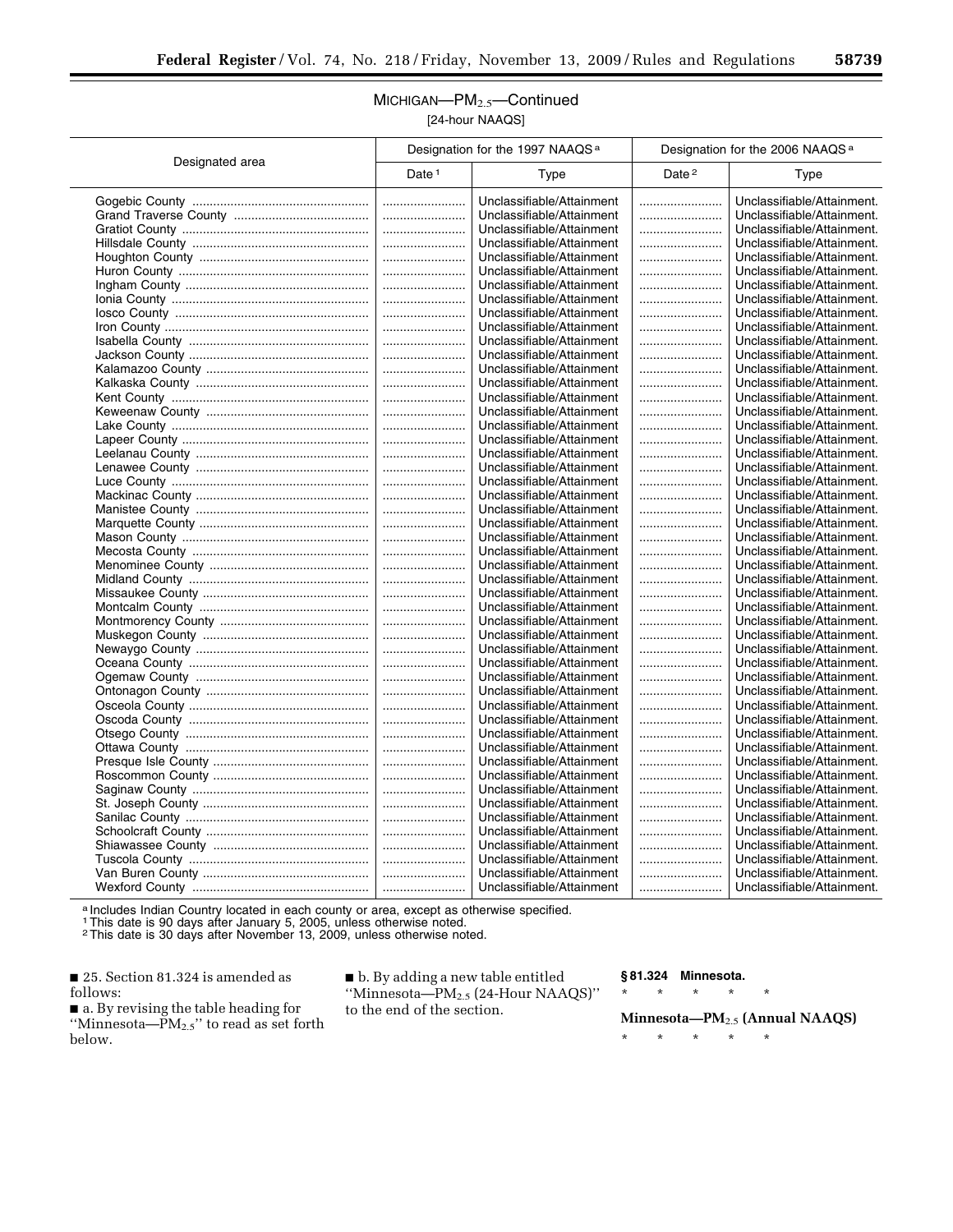Ξ

## MINNESOTA-PM<sub>2.5</sub> [24-hour NAAQS]

|                 | Designation for the 1997 NAAQS <sup>a</sup> |                                                        | Designation for the 2006 NAAQS <sup>a</sup> |                                                          |
|-----------------|---------------------------------------------|--------------------------------------------------------|---------------------------------------------|----------------------------------------------------------|
| Designated area | Date <sup>1</sup>                           | Type                                                   | Date <sup>2</sup>                           | <b>Type</b>                                              |
| Statewide:      |                                             |                                                        |                                             |                                                          |
|                 |                                             | Unclassifiable/Attainment                              |                                             | Unclassifiable/Attainment.                               |
|                 |                                             | Unclassifiable/Attainment                              |                                             | Unclassifiable/Attainment.                               |
|                 |                                             | Unclassifiable/Attainment                              |                                             | Unclassifiable/Attainment.                               |
|                 |                                             | Unclassifiable/Attainment                              |                                             | Unclassifiable/Attainment.                               |
|                 |                                             | Unclassifiable/Attainment                              |                                             | Unclassifiable/Attainment.                               |
|                 |                                             | Unclassifiable/Attainment                              |                                             | Unclassifiable/Attainment.                               |
|                 |                                             | Unclassifiable/Attainment                              |                                             | Unclassifiable/Attainment.                               |
|                 |                                             | Unclassifiable/Attainment                              |                                             | Unclassifiable/Attainment.                               |
|                 |                                             | Unclassifiable/Attainment<br>Unclassifiable/Attainment |                                             | Unclassifiable/Attainment.<br>Unclassifiable/Attainment. |
|                 | <br>                                        | Unclassifiable/Attainment                              | <br>                                        | Unclassifiable/Attainment.                               |
|                 |                                             | Unclassifiable/Attainment                              |                                             | Unclassifiable/Attainment.                               |
|                 |                                             | Unclassifiable/Attainment                              |                                             | Unclassifiable/Attainment.                               |
|                 |                                             | Unclassifiable/Attainment                              |                                             | Unclassifiable/Attainment.                               |
|                 |                                             | Unclassifiable/Attainment                              |                                             | Unclassifiable/Attainment.                               |
|                 |                                             | Unclassifiable/Attainment                              |                                             | Unclassifiable/Attainment.                               |
|                 |                                             | Unclassifiable/Attainment                              |                                             | Unclassifiable/Attainment.                               |
|                 |                                             | Unclassifiable/Attainment                              |                                             | Unclassifiable/Attainment.                               |
|                 |                                             | Unclassifiable/Attainment                              |                                             | Unclassifiable/Attainment.                               |
|                 |                                             | Unclassifiable/Attainment                              |                                             | Unclassifiable/Attainment.                               |
|                 |                                             | Unclassifiable/Attainment                              |                                             | Unclassifiable/Attainment.<br>Unclassifiable/Attainment. |
|                 | <br>                                        | Unclassifiable/Attainment<br>Unclassifiable/Attainment |                                             | Unclassifiable/Attainment.                               |
|                 |                                             | Unclassifiable/Attainment                              |                                             | Unclassifiable/Attainment.                               |
|                 |                                             | Unclassifiable/Attainment                              |                                             | Unclassifiable/Attainment.                               |
|                 |                                             | Unclassifiable/Attainment                              |                                             | Unclassifiable/Attainment.                               |
|                 |                                             | Unclassifiable/Attainment                              |                                             | Unclassifiable/Attainment.                               |
|                 |                                             | Unclassifiable/Attainment                              |                                             | Unclassifiable/Attainment.                               |
|                 |                                             | Unclassifiable/Attainment                              |                                             | Unclassifiable/Attainment.                               |
|                 |                                             | Unclassifiable/Attainment                              |                                             | Unclassifiable/Attainment.                               |
|                 |                                             | Unclassifiable/Attainment                              |                                             | Unclassifiable/Attainment.                               |
|                 |                                             | Unclassifiable/Attainment                              |                                             | Unclassifiable/Attainment.                               |
|                 |                                             | Unclassifiable/Attainment                              |                                             | Unclassifiable/Attainment.                               |
|                 |                                             | Unclassifiable/Attainment<br>Unclassifiable/Attainment |                                             | Unclassifiable/Attainment.<br>Unclassifiable/Attainment. |
|                 | <br>                                        | Unclassifiable/Attainment                              |                                             | Unclassifiable/Attainment.                               |
|                 |                                             | Unclassifiable/Attainment                              |                                             | Unclassifiable/Attainment.                               |
|                 |                                             | Unclassifiable/Attainment                              |                                             | Unclassifiable/Attainment.                               |
|                 |                                             | Unclassifiable/Attainment                              |                                             | Unclassifiable/Attainment.                               |
|                 |                                             | Unclassifiable/Attainment                              |                                             | Unclassifiable/Attainment.                               |
|                 |                                             | Unclassifiable/Attainment                              |                                             | Unclassifiable/Attainment.                               |
|                 |                                             | Unclassifiable/Attainment                              |                                             | Unclassifiable/Attainment.                               |
|                 |                                             | Unclassifiable/Attainment                              |                                             | Unclassifiable/Attainment.                               |
|                 |                                             | Unclassifiable/Attainment                              |                                             | Unclassifiable/Attainment.                               |
|                 |                                             | Unclassifiable/Attainment                              |                                             | Unclassifiable/Attainment.<br>Unclassifiable/Attainment. |
|                 | <br>                                        | Unclassifiable/Attainment<br>Unclassifiable/Attainment | <br>                                        | Unclassifiable/Attainment.                               |
|                 |                                             | Unclassifiable/Attainment                              |                                             | Unclassifiable/Attainment.                               |
|                 |                                             | Unclassifiable/Attainment                              |                                             | Unclassifiable/Attainment.                               |
|                 |                                             | Unclassifiable/Attainment                              |                                             | Unclassifiable/Attainment.                               |
|                 |                                             | Unclassifiable/Attainment                              |                                             | Unclassifiable/Attainment.                               |
|                 |                                             | Unclassifiable/Attainment                              |                                             | Unclassifiable/Attainment.                               |
|                 |                                             | Unclassifiable/Attainment                              |                                             | Unclassifiable/Attainment.                               |
|                 |                                             | Unclassifiable/Attainment                              |                                             | Unclassifiable/Attainment.                               |
|                 |                                             | Unclassifiable/Attainment                              |                                             | Unclassifiable/Attainment.                               |
|                 |                                             | Unclassifiable/Attainment                              |                                             | Unclassifiable/Attainment.                               |
|                 |                                             | Unclassifiable/Attainment                              |                                             | Unclassifiable/Attainment.                               |
|                 |                                             | Unclassifiable/Attainment                              |                                             | Unclassifiable/Attainment.                               |
|                 |                                             | Unclassifiable/Attainment<br>Unclassifiable/Attainment |                                             | Unclassifiable/Attainment.<br>Unclassifiable/Attainment. |
|                 |                                             | Unclassifiable/Attainment                              |                                             | Unclassifiable/Attainment.                               |
|                 |                                             | Unclassifiable/Attainment                              |                                             | Unclassifiable/Attainment.                               |
|                 |                                             | Unclassifiable/Attainment                              |                                             | Unclassifiable/Attainment.                               |
|                 |                                             | Unclassifiable/Attainment                              |                                             | Unclassifiable/Attainment.                               |
|                 |                                             | Unclassifiable/Attainment                              |                                             | Unclassifiable/Attainment.                               |
|                 |                                             | Unclassifiable/Attainment                              |                                             | Unclassifiable/Attainment.                               |
|                 |                                             | Unclassifiable/Attainment                              |                                             | Unclassifiable/Attainment.                               |
|                 |                                             | Unclassifiable/Attainment                              |                                             | Unclassifiable/Attainment.                               |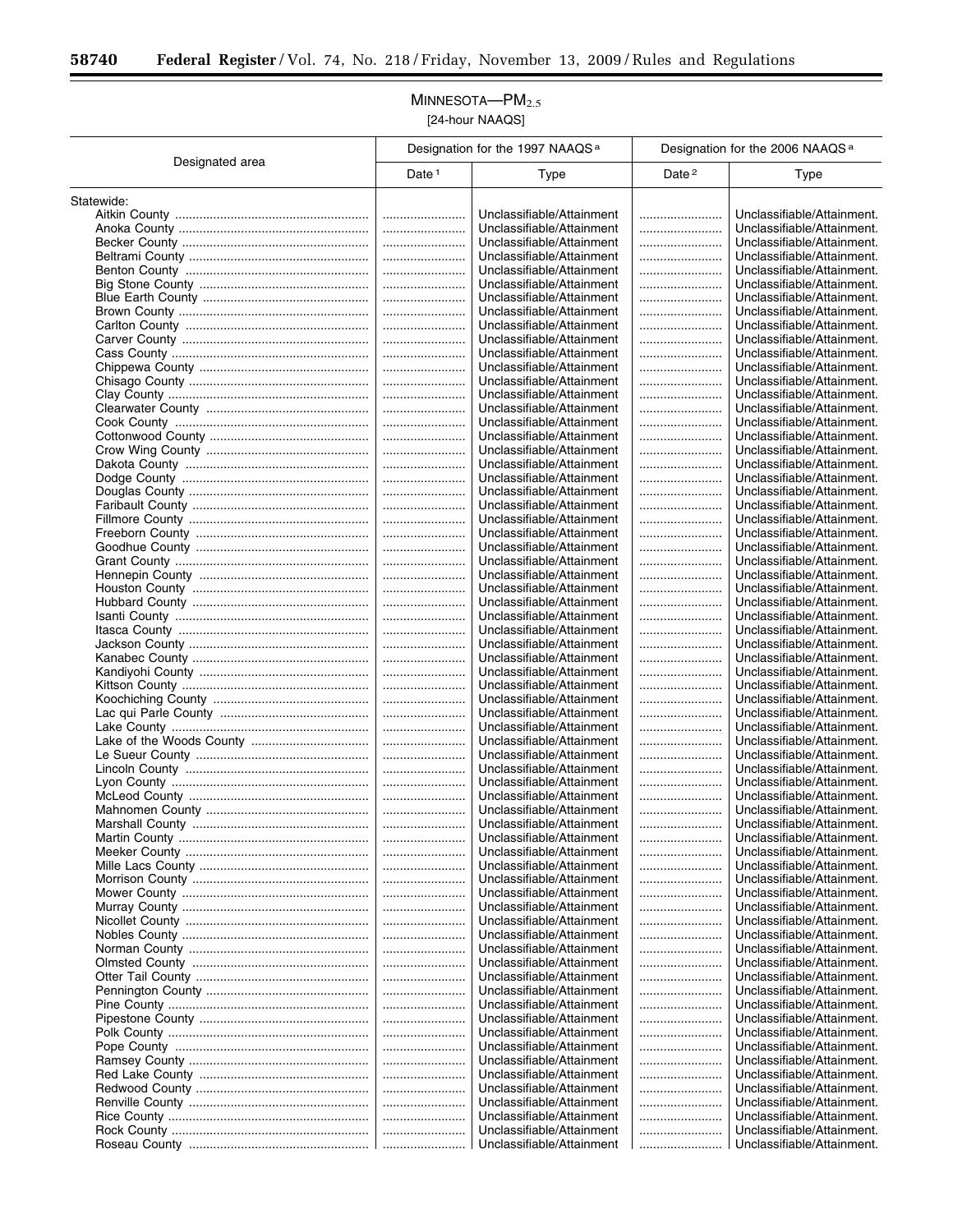## MINNESOTA—PM2.5—Continued [24-hour NAAQS]

| Designated area | Designation for the 1997 NAAQS <sup>a</sup> |                           | Designation for the 2006 NAAQS <sup>a</sup> |                            |
|-----------------|---------------------------------------------|---------------------------|---------------------------------------------|----------------------------|
|                 | Date <sup>1</sup>                           | Type                      | Date <sup>2</sup>                           | Type                       |
|                 |                                             | Unclassifiable/Attainment |                                             | Unclassifiable/Attainment. |
|                 |                                             | Unclassifiable/Attainment |                                             | Unclassifiable/Attainment. |
|                 |                                             | Unclassifiable/Attainment |                                             | Unclassifiable/Attainment. |
|                 |                                             | Unclassifiable/Attainment |                                             | Unclassifiable/Attainment. |
|                 |                                             | Unclassifiable/Attainment |                                             | Unclassifiable/Attainment. |
|                 |                                             | Unclassifiable/Attainment |                                             | Unclassifiable/Attainment. |
|                 |                                             | Unclassifiable/Attainment |                                             | Unclassifiable/Attainment. |
|                 |                                             | Unclassifiable/Attainment |                                             | Unclassifiable/Attainment. |
|                 |                                             | Unclassifiable/Attainment |                                             | Unclassifiable/Attainment. |
|                 |                                             | Unclassifiable/Attainment |                                             | Unclassifiable/Attainment. |
|                 |                                             | Unclassifiable/Attainment |                                             | Unclassifiable/Attainment. |
|                 |                                             | Unclassifiable/Attainment |                                             | Unclassifiable/Attainment. |
|                 |                                             | Unclassifiable/Attainment |                                             | Unclassifiable/Attainment. |
|                 |                                             | Unclassifiable/Attainment |                                             | Unclassifiable/Attainment. |
|                 |                                             | Unclassifiable/Attainment |                                             | Unclassifiable/Attainment. |
|                 |                                             | Unclassifiable/Attainment |                                             | Unclassifiable/Attainment. |
|                 |                                             | Unclassifiable/Attainment |                                             | Unclassifiable/Attainment. |
|                 |                                             | Unclassifiable/Attainment |                                             | Unclassifiable/Attainment. |
|                 |                                             | Unclassifiable/Attainment |                                             | Unclassifiable/Attainment. |

a Includes Indian Country located in each county or area, except as otherwise specified.

1This date is 90 days after January 5, 2005, unless otherwise noted. 2This date is 30 days after November 13, 2009, unless otherwise noted.

■ 26. Section 81.325 is amended as follows:

■ a. By revising the table heading for ''Mississippi—PM2.5'' to read as set forth below.

■ b. By adding a new table entitled ''Mississippi—PM2.5 (24-Hour NAAQS)'' to the end of the section.

#### **§ 81.325 Mississippi.**

\* \* \* \* \*

\* \* \* \* \*

#### $M$ ISSISSIPPI— $PM_{2.5}$ [24-hour NAAQS]

| Designated area | Designation for the 1997 NAAQS <sup>a</sup> |                           | Designation for the 2006 NAAQS <sup>a</sup> |                            |
|-----------------|---------------------------------------------|---------------------------|---------------------------------------------|----------------------------|
|                 | Date <sup>1</sup>                           | Type                      | Date <sup>2</sup>                           | Type                       |
| Statewide:      |                                             |                           |                                             |                            |
|                 |                                             | Unclassifiable/Attainment |                                             | Unclassifiable/Attainment. |
|                 |                                             | Unclassifiable/Attainment |                                             | Unclassifiable/Attainment. |
|                 |                                             | Unclassifiable/Attainment |                                             | Unclassifiable/Attainment. |
|                 |                                             | Unclassifiable/Attainment |                                             | Unclassifiable/Attainment. |
|                 |                                             | Unclassifiable/Attainment |                                             | Unclassifiable/Attainment. |
|                 |                                             | Unclassifiable/Attainment |                                             | Unclassifiable/Attainment. |
|                 |                                             | Unclassifiable/Attainment |                                             | Unclassifiable/Attainment. |
|                 |                                             | Unclassifiable/Attainment |                                             | Unclassifiable/Attainment. |
|                 |                                             | Unclassifiable/Attainment |                                             | Unclassifiable/Attainment. |
|                 |                                             | Unclassifiable/Attainment |                                             | Unclassifiable/Attainment. |
|                 |                                             | Unclassifiable/Attainment |                                             | Unclassifiable/Attainment. |
|                 |                                             | Unclassifiable/Attainment |                                             | Unclassifiable/Attainment. |
|                 |                                             | Unclassifiable/Attainment |                                             | Unclassifiable/Attainment. |
|                 |                                             | Unclassifiable/Attainment |                                             | Unclassifiable/Attainment. |
|                 |                                             | Unclassifiable/Attainment |                                             | Unclassifiable/Attainment. |
|                 |                                             | Unclassifiable/Attainment |                                             | Unclassifiable/Attainment. |
|                 |                                             | Unclassifiable/Attainment |                                             | Unclassifiable/Attainment. |
|                 |                                             | Unclassifiable/Attainment |                                             | Unclassifiable/Attainment. |
|                 |                                             | Unclassifiable/Attainment |                                             | Unclassifiable/Attainment. |
|                 |                                             | Unclassifiable/Attainment |                                             | Unclassifiable/Attainment. |
|                 |                                             | Unclassifiable/Attainment |                                             | Unclassifiable/Attainment. |
|                 |                                             | Unclassifiable/Attainment |                                             | Unclassifiable/Attainment. |
|                 |                                             | Unclassifiable/Attainment |                                             | Unclassifiable/Attainment. |
|                 |                                             | Unclassifiable/Attainment |                                             | Unclassifiable/Attainment. |
|                 |                                             | Unclassifiable/Attainment |                                             | Unclassifiable/Attainment. |
|                 |                                             | Unclassifiable/Attainment |                                             | Unclassifiable/Attainment. |
|                 |                                             | Unclassifiable/Attainment |                                             | Unclassifiable/Attainment. |
|                 |                                             | Unclassifiable/Attainment |                                             | Unclassifiable/Attainment. |
|                 |                                             | Unclassifiable/Attainment |                                             | Unclassifiable/Attainment. |
|                 |                                             | Unclassifiable/Attainment |                                             | Unclassifiable/Attainment. |

**Mississippi—PM**2.5 **(Annual NAAQS)**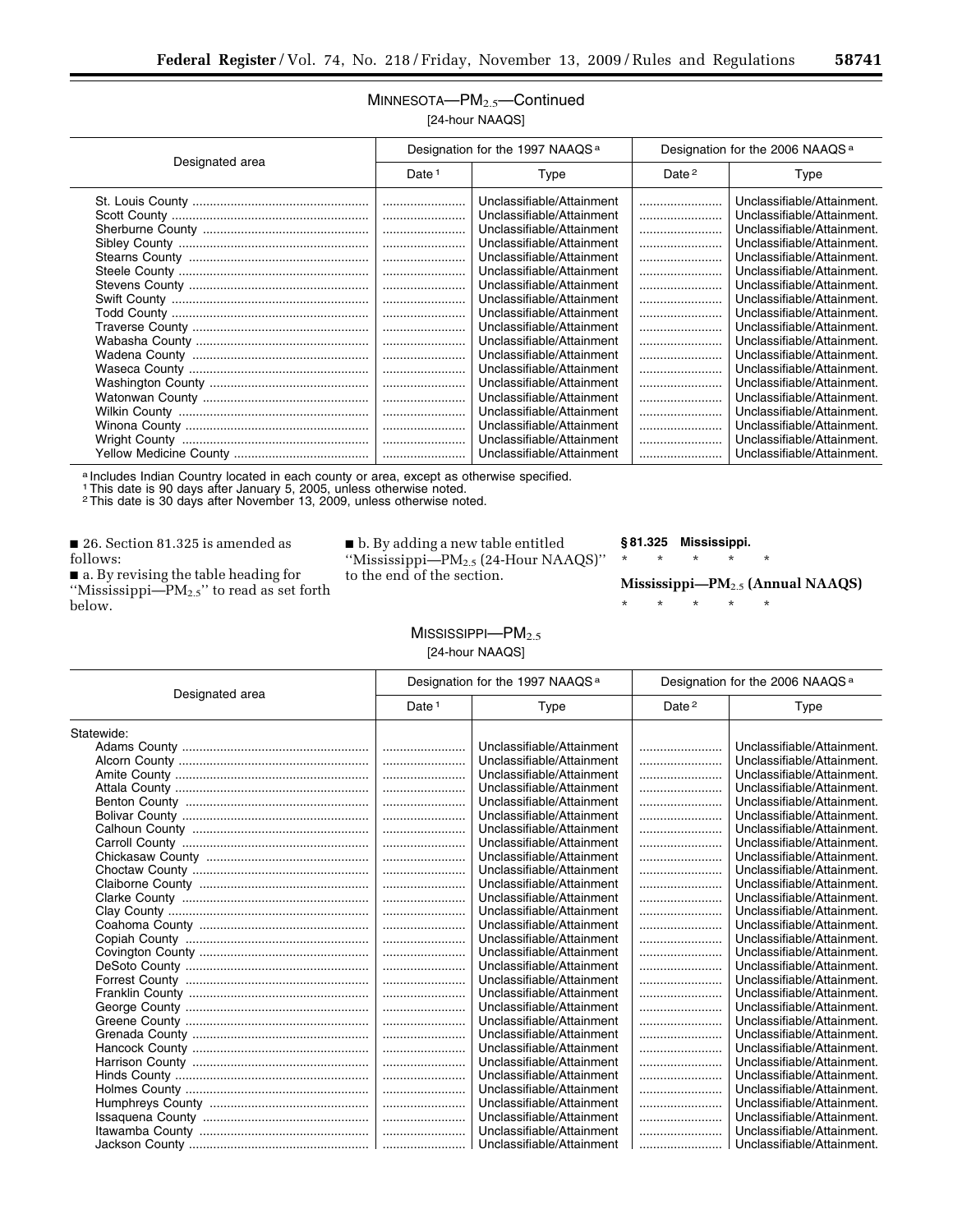۳

## MISSISSIPPI—PM2.5—Continued [24-hour NAAQS]

|                 | Designation for the 1997 NAAQS <sup>a</sup> |                           | Designation for the 2006 NAAQS <sup>a</sup> |                            |
|-----------------|---------------------------------------------|---------------------------|---------------------------------------------|----------------------------|
| Designated area | Date $1$                                    | Type                      | Date <sup>2</sup>                           | Type                       |
|                 |                                             | Unclassifiable/Attainment |                                             | Unclassifiable/Attainment. |
|                 |                                             | Unclassifiable/Attainment |                                             | Unclassifiable/Attainment. |
|                 |                                             | Unclassifiable/Attainment |                                             | Unclassifiable/Attainment. |
|                 |                                             | Unclassifiable/Attainment |                                             | Unclassifiable/Attainment. |
|                 |                                             | Unclassifiable/Attainment |                                             | Unclassifiable/Attainment. |
|                 |                                             | Unclassifiable/Attainment |                                             | Unclassifiable/Attainment. |
|                 |                                             | Unclassifiable/Attainment |                                             | Unclassifiable/Attainment. |
|                 |                                             | Unclassifiable/Attainment |                                             | Unclassifiable/Attainment. |
|                 |                                             | Unclassifiable/Attainment |                                             | Unclassifiable/Attainment. |
|                 |                                             | Unclassifiable/Attainment |                                             | Unclassifiable/Attainment. |
|                 |                                             | Unclassifiable/Attainment |                                             | Unclassifiable/Attainment. |
|                 |                                             | Unclassifiable/Attainment |                                             | Unclassifiable/Attainment. |
|                 |                                             | Unclassifiable/Attainment |                                             | Unclassifiable/Attainment. |
|                 |                                             | Unclassifiable/Attainment |                                             | Unclassifiable/Attainment. |
|                 |                                             | Unclassifiable/Attainment |                                             | Unclassifiable/Attainment. |
|                 |                                             | Unclassifiable/Attainment |                                             | Unclassifiable/Attainment. |
|                 |                                             | Unclassifiable/Attainment |                                             | Unclassifiable/Attainment. |
|                 |                                             | Unclassifiable/Attainment |                                             | Unclassifiable/Attainment. |
|                 |                                             | Unclassifiable/Attainment |                                             | Unclassifiable/Attainment. |
|                 |                                             | Unclassifiable/Attainment |                                             | Unclassifiable/Attainment. |
|                 |                                             | Unclassifiable/Attainment |                                             | Unclassifiable/Attainment. |
|                 |                                             | Unclassifiable/Attainment |                                             | Unclassifiable/Attainment. |
|                 |                                             | Unclassifiable/Attainment |                                             | Unclassifiable/Attainment. |
|                 |                                             | Unclassifiable/Attainment |                                             | Unclassifiable/Attainment. |
|                 |                                             | Unclassifiable/Attainment |                                             | Unclassifiable/Attainment. |
|                 |                                             | Unclassifiable/Attainment |                                             | Unclassifiable/Attainment. |
|                 |                                             | Unclassifiable/Attainment |                                             | Unclassifiable/Attainment. |
|                 |                                             | Unclassifiable/Attainment |                                             | Unclassifiable/Attainment. |
|                 |                                             | Unclassifiable/Attainment |                                             | Unclassifiable/Attainment. |
|                 |                                             | Unclassifiable/Attainment |                                             | Unclassifiable/Attainment. |
|                 |                                             | Unclassifiable/Attainment |                                             | Unclassifiable/Attainment. |
|                 |                                             | Unclassifiable/Attainment |                                             | Unclassifiable/Attainment. |
|                 |                                             | Unclassifiable/Attainment |                                             | Unclassifiable/Attainment. |
|                 |                                             | Unclassifiable/Attainment |                                             | Unclassifiable/Attainment. |
|                 |                                             | Unclassifiable/Attainment |                                             | Unclassifiable/Attainment. |
|                 |                                             | Unclassifiable/Attainment |                                             | Unclassifiable/Attainment. |
|                 |                                             | Unclassifiable/Attainment |                                             | Unclassifiable/Attainment. |
|                 |                                             | Unclassifiable/Attainment |                                             | Unclassifiable/Attainment. |
|                 |                                             | Unclassifiable/Attainment |                                             | Unclassifiable/Attainment. |
|                 |                                             | Unclassifiable/Attainment |                                             | Unclassifiable/Attainment. |
|                 |                                             | Unclassifiable/Attainment |                                             | Unclassifiable/Attainment. |
|                 |                                             | Unclassifiable/Attainment |                                             | Unclassifiable/Attainment. |
|                 |                                             | Unclassifiable/Attainment |                                             | Unclassifiable/Attainment. |
|                 |                                             | Unclassifiable/Attainment |                                             | Unclassifiable/Attainment. |
|                 |                                             | Unclassifiable/Attainment |                                             | Unclassifiable/Attainment. |
|                 |                                             | Unclassifiable/Attainment |                                             | Unclassifiable/Attainment. |
|                 |                                             | Unclassifiable/Attainment |                                             | Unclassifiable/Attainment. |
|                 |                                             | Unclassifiable/Attainment |                                             | Unclassifiable/Attainment. |
|                 |                                             | Unclassifiable/Attainment |                                             | Unclassifiable/Attainment. |
|                 |                                             | Unclassifiable/Attainment |                                             | Unclassifiable/Attainment. |
|                 |                                             | Unclassifiable/Attainment |                                             | Unclassifiable/Attainment. |
|                 |                                             | Unclassifiable/Attainment |                                             | Unclassifiable/Attainment. |
|                 |                                             |                           |                                             |                            |

a Includes Indian Country located in each county or area, except as otherwise specified.

1This date is 90 days after January 5, 2005, unless otherwise noted.

2This date is 30 days after November 13, 2009, unless otherwise noted.

■ 27. Section 81.326 is amended as follows:

■ a. By revising the table heading for ''Missouri—PM2.5'' to read as set forth below.

■ b. By adding a new table entitled ''Missouri—PM2.5 (24-Hour NAAQS)'' to the end of the section.

#### **§ 81.326 Missouri.**

\* \* \* \* \*

**Missouri—PM**2.5 **(Annual NAAQS)**  \* \* \* \* \*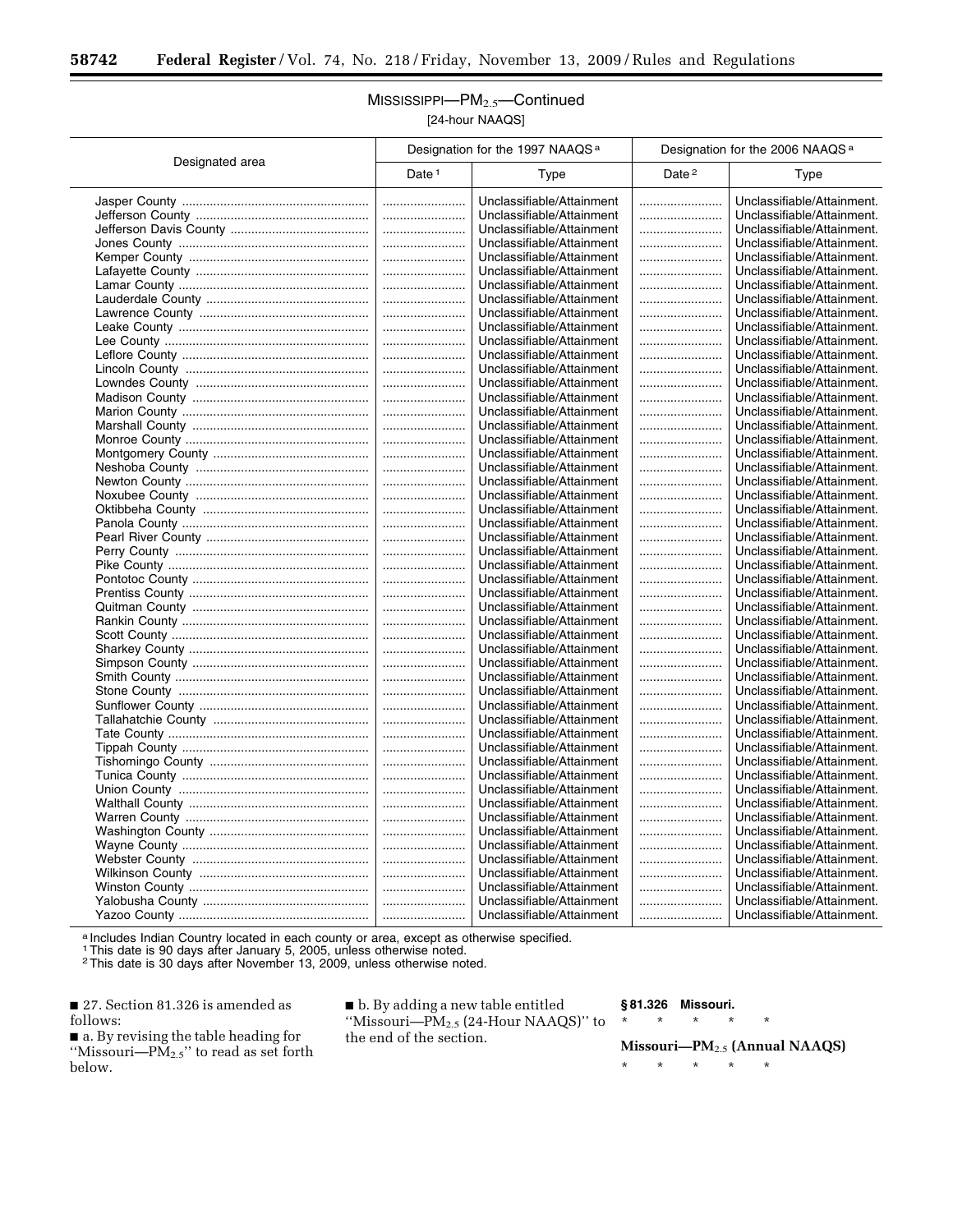## $M$ ISSOURI $-PM_{2.5}$ [24-hour NAAQS]

|                 | Designation for the 1997 NAAQS <sup>a</sup> |                                                        | Designation for the 2006 NAAQS <sup>a</sup> |                                                          |  |
|-----------------|---------------------------------------------|--------------------------------------------------------|---------------------------------------------|----------------------------------------------------------|--|
| Designated area | Date <sup>1</sup>                           | Type                                                   | Date <sup>2</sup>                           | Type                                                     |  |
| Statewide:      |                                             |                                                        |                                             |                                                          |  |
|                 |                                             | Unclassifiable/Attainment                              |                                             | Unclassifiable/Attainment.                               |  |
|                 |                                             | Unclassifiable/Attainment                              |                                             | Unclassifiable/Attainment.                               |  |
|                 |                                             | Unclassifiable/Attainment                              |                                             | Unclassifiable/Attainment.                               |  |
|                 |                                             | Unclassifiable/Attainment                              |                                             | Unclassifiable/Attainment.                               |  |
|                 |                                             | Unclassifiable/Attainment                              |                                             | Unclassifiable/Attainment.                               |  |
|                 |                                             | Unclassifiable/Attainment                              |                                             | Unclassifiable/Attainment.                               |  |
|                 |                                             | Unclassifiable/Attainment                              |                                             | Unclassifiable/Attainment.                               |  |
|                 |                                             | Unclassifiable/Attainment                              |                                             | Unclassifiable/Attainment.                               |  |
|                 |                                             | Unclassifiable/Attainment                              |                                             | Unclassifiable/Attainment.<br>Unclassifiable/Attainment. |  |
|                 |                                             | Unclassifiable/Attainment<br>Unclassifiable/Attainment |                                             | Unclassifiable/Attainment.                               |  |
|                 |                                             | Unclassifiable/Attainment                              |                                             | Unclassifiable/Attainment.                               |  |
|                 |                                             | Unclassifiable/Attainment                              |                                             | Unclassifiable/Attainment.                               |  |
|                 |                                             | Unclassifiable/Attainment                              |                                             | Unclassifiable/Attainment.                               |  |
|                 |                                             | Unclassifiable/Attainment                              |                                             | Unclassifiable/Attainment.                               |  |
|                 |                                             | Unclassifiable/Attainment                              |                                             | Unclassifiable/Attainment.                               |  |
|                 |                                             | Unclassifiable/Attainment                              |                                             | Unclassifiable/Attainment.                               |  |
|                 |                                             | Unclassifiable/Attainment                              |                                             | Unclassifiable/Attainment.                               |  |
|                 |                                             | Unclassifiable/Attainment                              |                                             | Unclassifiable/Attainment.                               |  |
|                 |                                             | Unclassifiable/Attainment                              |                                             | Unclassifiable/Attainment.                               |  |
|                 |                                             | Unclassifiable/Attainment                              |                                             | Unclassifiable/Attainment.                               |  |
|                 |                                             | Unclassifiable/Attainment                              |                                             | Unclassifiable/Attainment.<br>Unclassifiable/Attainment. |  |
|                 |                                             | Unclassifiable/Attainment<br>Unclassifiable/Attainment |                                             | Unclassifiable/Attainment.                               |  |
|                 | <br>                                        | Unclassifiable/Attainment                              | <br>                                        | Unclassifiable/Attainment.                               |  |
|                 |                                             | Unclassifiable/Attainment                              |                                             | Unclassifiable/Attainment.                               |  |
|                 |                                             | Unclassifiable/Attainment                              |                                             | Unclassifiable/Attainment.                               |  |
|                 |                                             | Unclassifiable/Attainment                              |                                             | Unclassifiable/Attainment.                               |  |
|                 |                                             | Unclassifiable/Attainment                              |                                             | Unclassifiable/Attainment.                               |  |
|                 |                                             | Unclassifiable/Attainment                              |                                             | Unclassifiable/Attainment.                               |  |
|                 |                                             | Unclassifiable/Attainment                              |                                             | Unclassifiable/Attainment.                               |  |
|                 |                                             | Unclassifiable/Attainment                              |                                             | Unclassifiable/Attainment.                               |  |
|                 |                                             | Unclassifiable/Attainment                              |                                             | Unclassifiable/Attainment.                               |  |
|                 |                                             | Unclassifiable/Attainment                              |                                             | Unclassifiable/Attainment.                               |  |
|                 |                                             | Unclassifiable/Attainment                              |                                             | Unclassifiable/Attainment.                               |  |
|                 |                                             | Unclassifiable/Attainment<br>Unclassifiable/Attainment |                                             | Unclassifiable/Attainment.<br>Unclassifiable/Attainment. |  |
|                 | <br>                                        | Unclassifiable/Attainment                              | <br>                                        | Unclassifiable/Attainment.                               |  |
|                 |                                             | Unclassifiable/Attainment                              |                                             | Unclassifiable/Attainment.                               |  |
|                 |                                             | Unclassifiable/Attainment                              |                                             | Unclassifiable/Attainment.                               |  |
|                 |                                             | Unclassifiable/Attainment                              |                                             | Unclassifiable/Attainment.                               |  |
|                 |                                             | Unclassifiable/Attainment                              |                                             | Unclassifiable/Attainment.                               |  |
|                 |                                             | Unclassifiable/Attainment                              |                                             | Unclassifiable/Attainment.                               |  |
|                 |                                             | Unclassifiable/Attainment                              |                                             | Unclassifiable/Attainment.                               |  |
|                 |                                             | Unclassifiable/Attainment                              |                                             | Unclassifiable/Attainment.                               |  |
|                 |                                             | Unclassifiable/Attainment                              |                                             | Unclassifiable/Attainment.                               |  |
|                 |                                             | Unclassifiable/Attainment                              |                                             | Unclassifiable/Attainment.                               |  |
|                 |                                             | Unclassifiable/Attainment                              |                                             | Unclassifiable/Attainment.                               |  |
|                 |                                             | Unclassifiable/Attainment<br>Unclassifiable/Attainment |                                             | Unclassifiable/Attainment.                               |  |
|                 |                                             | Unclassifiable/Attainment                              |                                             | Unclassifiable/Attainment.<br>Unclassifiable/Attainment. |  |
|                 |                                             | Unclassifiable/Attainment                              |                                             | Unclassifiable/Attainment.                               |  |
|                 |                                             | Unclassifiable/Attainment                              |                                             | Unclassifiable/Attainment.                               |  |
|                 |                                             | Unclassifiable/Attainment                              |                                             | Unclassifiable/Attainment.                               |  |
|                 |                                             | Unclassifiable/Attainment                              |                                             | Unclassifiable/Attainment.                               |  |
|                 |                                             | Unclassifiable/Attainment                              |                                             | Unclassifiable/Attainment.                               |  |
|                 |                                             | Unclassifiable/Attainment                              |                                             | Unclassifiable/Attainment.                               |  |
|                 |                                             | Unclassifiable/Attainment                              |                                             | Unclassifiable/Attainment.                               |  |
|                 |                                             | Unclassifiable/Attainment                              |                                             | Unclassifiable/Attainment.                               |  |
|                 |                                             | Unclassifiable/Attainment                              |                                             | Unclassifiable/Attainment.                               |  |
|                 |                                             | Unclassifiable/Attainment                              |                                             | Unclassifiable/Attainment.                               |  |
|                 |                                             | Unclassifiable/Attainment                              |                                             | Unclassifiable/Attainment.                               |  |
|                 |                                             | Unclassifiable/Attainment                              |                                             | Unclassifiable/Attainment.                               |  |
|                 |                                             | Unclassifiable/Attainment                              |                                             | Unclassifiable/Attainment.                               |  |
|                 |                                             | Unclassifiable/Attainment                              |                                             | Unclassifiable/Attainment.                               |  |
|                 |                                             | Unclassifiable/Attainment<br>Unclassifiable/Attainment |                                             | Unclassifiable/Attainment.<br>Unclassifiable/Attainment. |  |
|                 |                                             | Unclassifiable/Attainment                              |                                             | Unclassifiable/Attainment.                               |  |
|                 |                                             |                                                        |                                             |                                                          |  |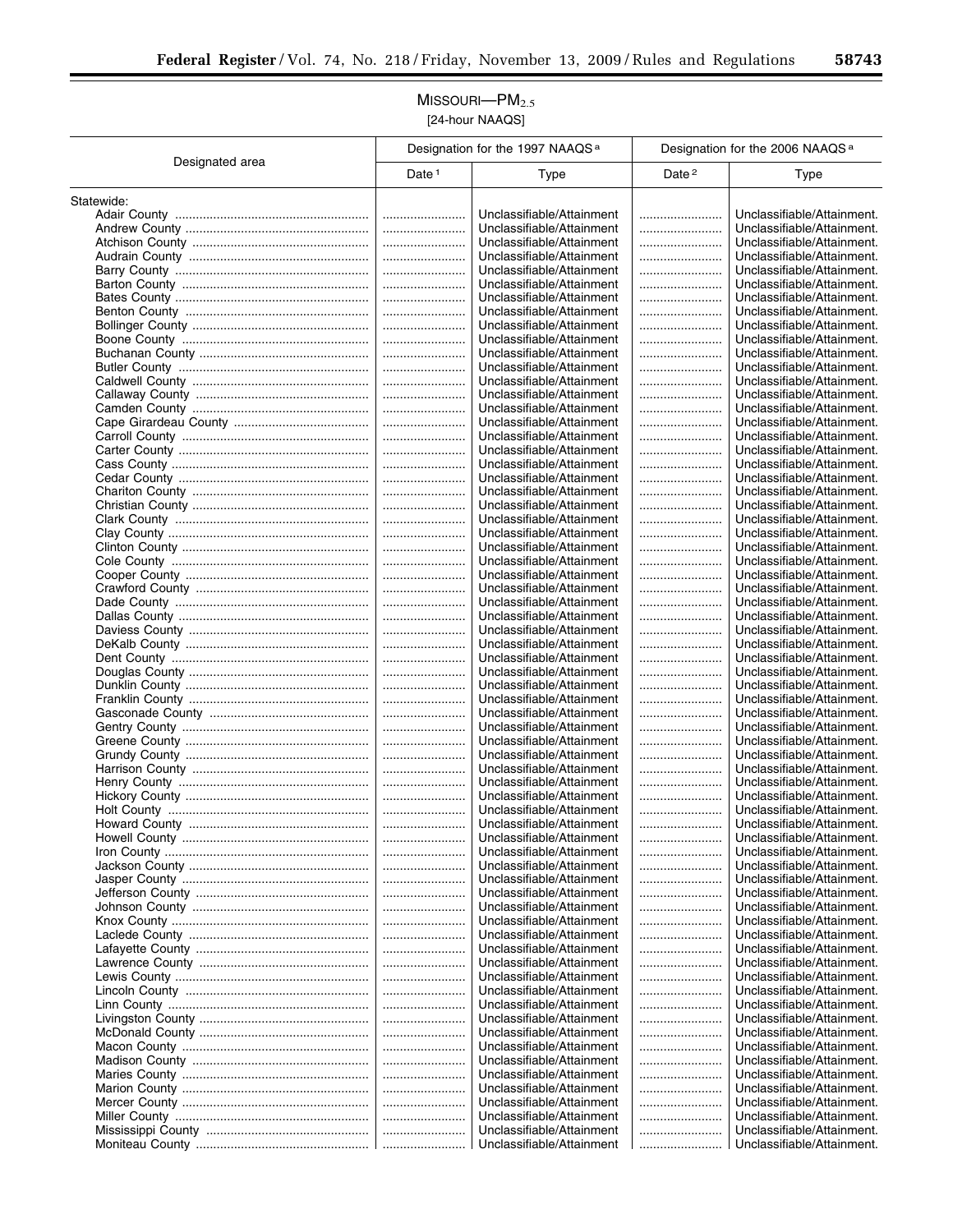## MISSOURI—PM2.5—Continued [24-hour NAAQS]

|                 | Designation for the 1997 NAAQS <sup>a</sup> |                           | Designation for the 2006 NAAQS <sup>a</sup> |                            |
|-----------------|---------------------------------------------|---------------------------|---------------------------------------------|----------------------------|
| Designated area | Date <sup>1</sup>                           | Type                      | Date <sup>2</sup>                           | Type                       |
|                 |                                             | Unclassifiable/Attainment |                                             | Unclassifiable/Attainment. |
|                 |                                             | Unclassifiable/Attainment |                                             | Unclassifiable/Attainment. |
|                 |                                             | Unclassifiable/Attainment |                                             | Unclassifiable/Attainment. |
|                 |                                             | Unclassifiable/Attainment |                                             | Unclassifiable/Attainment. |
|                 |                                             | Unclassifiable/Attainment |                                             | Unclassifiable/Attainment. |
|                 |                                             | Unclassifiable/Attainment |                                             | Unclassifiable/Attainment. |
|                 |                                             | Unclassifiable/Attainment |                                             | Unclassifiable/Attainment. |
|                 |                                             | Unclassifiable/Attainment |                                             | Unclassifiable/Attainment. |
|                 |                                             | Unclassifiable/Attainment |                                             | Unclassifiable/Attainment. |
|                 |                                             | Unclassifiable/Attainment |                                             | Unclassifiable/Attainment. |
|                 |                                             | Unclassifiable/Attainment |                                             | Unclassifiable/Attainment. |
|                 |                                             | Unclassifiable/Attainment |                                             | Unclassifiable/Attainment. |
|                 |                                             | Unclassifiable/Attainment |                                             | Unclassifiable/Attainment. |
|                 |                                             | Unclassifiable/Attainment |                                             | Unclassifiable/Attainment. |
|                 |                                             | Unclassifiable/Attainment |                                             | Unclassifiable/Attainment. |
|                 |                                             | Unclassifiable/Attainment |                                             | Unclassifiable/Attainment. |
|                 |                                             | Unclassifiable/Attainment |                                             | Unclassifiable/Attainment. |
|                 |                                             | Unclassifiable/Attainment |                                             | Unclassifiable/Attainment. |
|                 |                                             | Unclassifiable/Attainment |                                             | Unclassifiable/Attainment. |
|                 |                                             | Unclassifiable/Attainment |                                             | Unclassifiable/Attainment. |
|                 |                                             | Unclassifiable/Attainment |                                             | Unclassifiable/Attainment. |
|                 |                                             | Unclassifiable/Attainment |                                             | Unclassifiable/Attainment. |
|                 |                                             | Unclassifiable/Attainment |                                             | Unclassifiable/Attainment. |
|                 |                                             | Unclassifiable/Attainment |                                             | Unclassifiable/Attainment. |
|                 |                                             | Unclassifiable/Attainment |                                             | Unclassifiable/Attainment. |
|                 |                                             | Unclassifiable/Attainment |                                             | Unclassifiable/Attainment. |
|                 |                                             | Unclassifiable/Attainment |                                             | Unclassifiable/Attainment. |
|                 |                                             | Unclassifiable/Attainment |                                             | Unclassifiable/Attainment. |
|                 |                                             | Unclassifiable/Attainment |                                             | Unclassifiable/Attainment. |
|                 |                                             | Unclassifiable/Attainment |                                             | Unclassifiable/Attainment. |
|                 |                                             | Unclassifiable/Attainment |                                             | Unclassifiable/Attainment. |
|                 |                                             | Unclassifiable/Attainment |                                             | Unclassifiable/Attainment. |
|                 |                                             | Unclassifiable/Attainment |                                             | Unclassifiable/Attainment. |
|                 |                                             | Unclassifiable/Attainment |                                             | Unclassifiable/Attainment. |
|                 |                                             | Unclassifiable/Attainment |                                             | Unclassifiable/Attainment. |
|                 |                                             | Unclassifiable/Attainment |                                             | Unclassifiable/Attainment. |
|                 |                                             | Unclassifiable/Attainment |                                             | Unclassifiable/Attainment. |
|                 |                                             | Unclassifiable/Attainment |                                             | Unclassifiable/Attainment. |
|                 |                                             | Unclassifiable/Attainment |                                             | Unclassifiable/Attainment. |
|                 |                                             | Unclassifiable/Attainment |                                             | Unclassifiable/Attainment. |
|                 |                                             | Unclassifiable/Attainment |                                             | Unclassifiable/Attainment. |
|                 |                                             | Unclassifiable/Attainment |                                             | Unclassifiable/Attainment. |
|                 |                                             | Unclassifiable/Attainment |                                             | Unclassifiable/Attainment. |
|                 | <br>                                        | Unclassifiable/Attainment |                                             | Unclassifiable/Attainment. |
|                 |                                             | Unclassifiable/Attainment |                                             | Unclassifiable/Attainment. |
|                 |                                             | Unclassifiable/Attainment |                                             | Unclassifiable/Attainment. |
|                 |                                             | Unclassifiable/Attainment |                                             | Unclassifiable/Attainment. |
|                 |                                             |                           |                                             |                            |

a Includes Indian Country located in each county or area, except as otherwise specified.

1This date is 90 days after January 5, 2005, unless otherwise noted. 2This date is 30 days after November 13, 2009, unless otherwise noted.

■ 28. Section 81.327 is amended as follows:

■ a. By revising the table heading for ''Montana—PM2.5'' to read as set forth below.

■ b. By adding a new table entitled ''Montana—PM2.5 (24-Hour NAAQS)'' to the end of the section.

> $MONTANA—PM<sub>2.5</sub>$ [24-hour NAAQS]

#### **§ 81.327 Montana.**

\* \* \* \* \*

#### **Montana—PM**2.5 **(Annual NAAQS)**

| Designated area | Designation for the 1997 NAAQS <sup>a</sup> |                           | Designation for the 2006 NAAQS <sup>a</sup> |                 |
|-----------------|---------------------------------------------|---------------------------|---------------------------------------------|-----------------|
|                 | Date <sup>1</sup>                           | Type                      | Date <sup>2</sup>                           | Type            |
| Rest of State:  |                                             | Unclassifiable/Attainment |                                             | Unclassifiable. |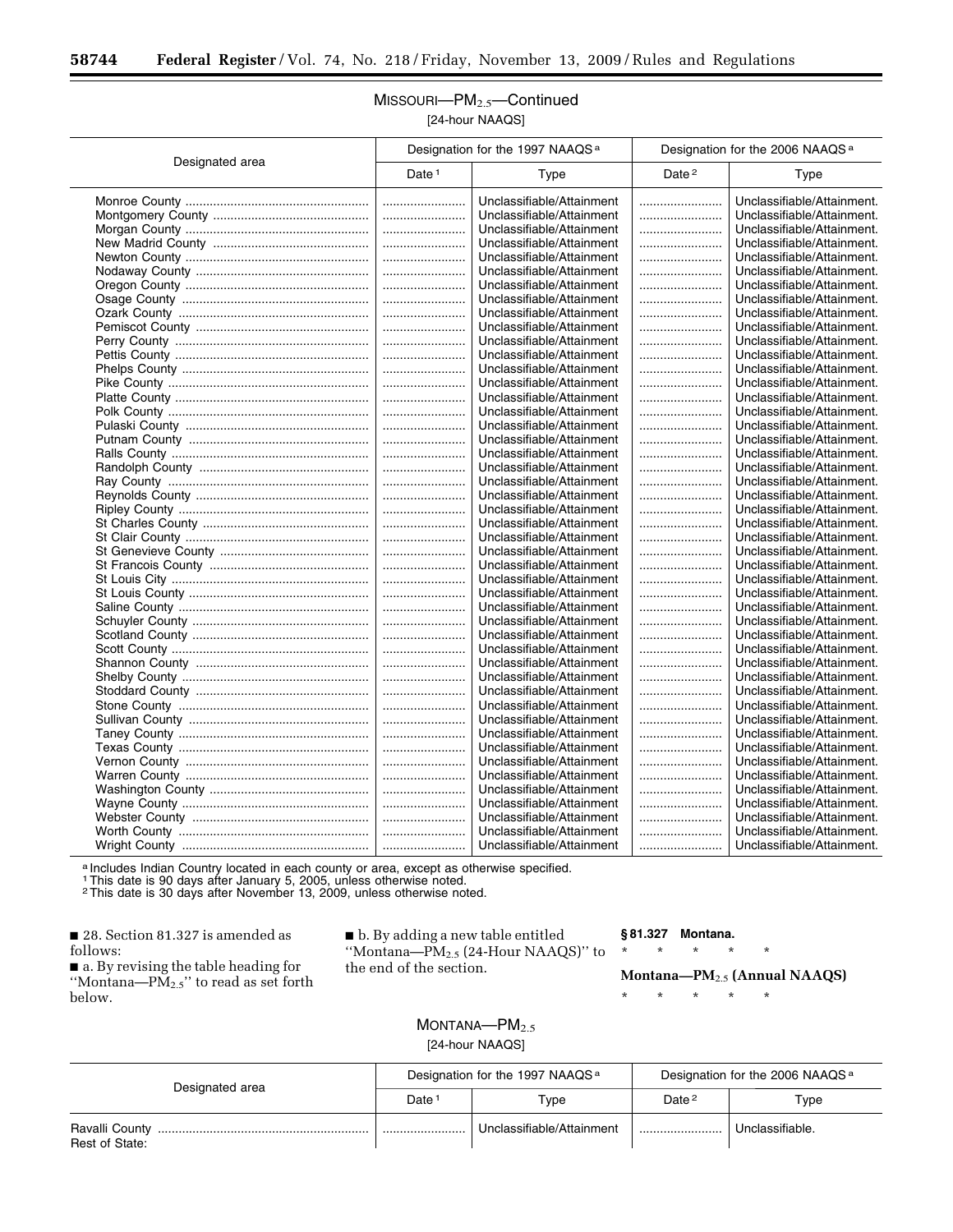## MONTANA—PM2.5—Continued [24-hour NAAQS]

|                 | Designation for the 1997 NAAQS <sup>a</sup> |                                                        | Designation for the 2006 NAAQS <sup>a</sup> |                                                          |  |
|-----------------|---------------------------------------------|--------------------------------------------------------|---------------------------------------------|----------------------------------------------------------|--|
| Designated area | Date $1$                                    | <b>Type</b>                                            | Date <sup>2</sup>                           | Type                                                     |  |
|                 |                                             | Unclassifiable/Attainment                              |                                             | Unclassifiable/Attainment.                               |  |
|                 |                                             | Unclassifiable/Attainment                              |                                             | Unclassifiable/Attainment.                               |  |
|                 |                                             | Unclassifiable/Attainment                              |                                             | Unclassifiable/Attainment.                               |  |
|                 |                                             | Unclassifiable/Attainment                              |                                             | Unclassifiable/Attainment.                               |  |
|                 |                                             | Unclassifiable/Attainment                              |                                             | Unclassifiable/Attainment.                               |  |
|                 |                                             | Unclassifiable/Attainment                              |                                             | Unclassifiable/Attainment.                               |  |
|                 |                                             | Unclassifiable/Attainment                              |                                             | Unclassifiable/Attainment.                               |  |
|                 |                                             | Unclassifiable/Attainment                              |                                             | Unclassifiable/Attainment.                               |  |
|                 |                                             | Unclassifiable/Attainment                              |                                             | Unclassifiable/Attainment.                               |  |
|                 |                                             | Unclassifiable/Attainment                              |                                             | Unclassifiable/Attainment.                               |  |
|                 |                                             | Unclassifiable/Attainment                              |                                             | Unclassifiable/Attainment.                               |  |
|                 |                                             | Unclassifiable/Attainment                              |                                             | Unclassifiable/Attainment.                               |  |
|                 |                                             | Unclassifiable/Attainment                              |                                             | Unclassifiable/Attainment.                               |  |
|                 |                                             | Unclassifiable/Attainment                              |                                             | Unclassifiable/Attainment.                               |  |
|                 |                                             | Unclassifiable/Attainment                              |                                             | Unclassifiable/Attainment.                               |  |
|                 |                                             | Unclassifiable/Attainment                              |                                             | Unclassifiable/Attainment.                               |  |
|                 |                                             |                                                        |                                             |                                                          |  |
|                 |                                             | Unclassifiable/Attainment                              |                                             | Unclassifiable/Attainment.                               |  |
|                 |                                             | Unclassifiable/Attainment                              |                                             | Unclassifiable/Attainment.                               |  |
|                 |                                             | Unclassifiable/Attainment                              |                                             | Unclassifiable/Attainment.                               |  |
|                 |                                             | Unclassifiable/Attainment                              |                                             | Unclassifiable/Attainment.                               |  |
|                 |                                             | Unclassifiable/Attainment                              |                                             | Unclassifiable/Attainment.                               |  |
|                 |                                             | Unclassifiable/Attainment                              |                                             | Unclassifiable/Attainment.                               |  |
|                 |                                             | Unclassifiable/Attainment                              |                                             | Unclassifiable/Attainment.                               |  |
|                 |                                             | Unclassifiable/Attainment                              |                                             | Unclassifiable/Attainment.                               |  |
|                 |                                             | Unclassifiable/Attainment                              |                                             | Unclassifiable/Attainment.                               |  |
|                 |                                             | Unclassifiable/Attainment                              |                                             | Unclassifiable/Attainment.                               |  |
|                 |                                             | Unclassifiable/Attainment                              |                                             | Unclassifiable/Attainment.                               |  |
|                 |                                             | Unclassifiable/Attainment                              |                                             | Unclassifiable/Attainment.                               |  |
|                 |                                             | Unclassifiable/Attainment                              |                                             | Unclassifiable/Attainment.                               |  |
|                 |                                             | Unclassifiable/Attainment<br>Unclassifiable/Attainment |                                             | Unclassifiable/Attainment.<br>Unclassifiable/Attainment. |  |
|                 |                                             | Unclassifiable/Attainment                              |                                             | Unclassifiable/Attainment.                               |  |
|                 |                                             | Unclassifiable/Attainment                              |                                             | Unclassifiable/Attainment.                               |  |
|                 |                                             | Unclassifiable/Attainment                              |                                             | Unclassifiable/Attainment.                               |  |
|                 |                                             | Unclassifiable/Attainment                              |                                             | Unclassifiable/Attainment.                               |  |
|                 |                                             | Unclassifiable/Attainment                              | <br>                                        | Unclassifiable/Attainment.                               |  |
|                 |                                             | Unclassifiable/Attainment                              |                                             | Unclassifiable/Attainment.                               |  |
|                 | <br>                                        | Unclassifiable/Attainment                              |                                             | Unclassifiable/Attainment.                               |  |
|                 |                                             | Unclassifiable/Attainment                              |                                             | Unclassifiable/Attainment.                               |  |
|                 |                                             | Unclassifiable/Attainment                              |                                             | Unclassifiable/Attainment.                               |  |
|                 |                                             | Unclassifiable/Attainment                              |                                             | Unclassifiable/Attainment.                               |  |
|                 |                                             | Unclassifiable/Attainment                              |                                             | Unclassifiable/Attainment.                               |  |
|                 |                                             | Unclassifiable/Attainment                              |                                             | Unclassifiable/Attainment.                               |  |
|                 |                                             | Unclassifiable/Attainment                              |                                             | Unclassifiable/Attainment.                               |  |
|                 |                                             | Unclassifiable/Attainment                              |                                             | Unclassifiable/Attainment.                               |  |
|                 |                                             | Unclassifiable/Attainment                              |                                             | Unclassifiable/Attainment.                               |  |
|                 |                                             | Unclassifiable/Attainment                              |                                             | Unclassifiable/Attainment.                               |  |
|                 |                                             | Unclassifiable/Attainment                              |                                             | Unclassifiable/Attainment.                               |  |
|                 |                                             | Unclassifiable/Attainment                              |                                             | Unclassifiable/Attainment.                               |  |
|                 |                                             | Unclassifiable/Attainment                              |                                             | Unclassifiable/Attainment.                               |  |
|                 |                                             | Unclassifiable/Attainment                              |                                             | Unclassifiable/Attainment.                               |  |
|                 |                                             | Unclassifiable/Attainment                              |                                             | Unclassifiable/Attainment.                               |  |
|                 |                                             | Unclassifiable/Attainment                              |                                             | Unclassifiable/Attainment.                               |  |
|                 |                                             | Unclassifiable/Attainment                              |                                             | Unclassifiable/Attainment.                               |  |
|                 |                                             | Unclassifiable/Attainment                              |                                             | Unclassifiable/Attainment.                               |  |
|                 |                                             |                                                        |                                             |                                                          |  |

a Includes Indian Country located in each county or area, except as otherwise specified.

1This date is 90 days after January 5, 2005, unless otherwise noted.

2This date is 30 days after November 13, 2009, unless otherwise noted.

■ 29. Section 81.328 is amended as follows: ■ a. By revising the table heading for

below.

''Nebraska—PM2.5'' to read as set forth

■ b. By adding a new table entitled ''Nebraska—PM2.5 (24-Hour NAAQS)'' to the end of the section.

#### **§ 81.328 Nebraska.**

\* \* \* \* \*

#### **Nebraska—PM**2.5 **(Annual NAAQS)**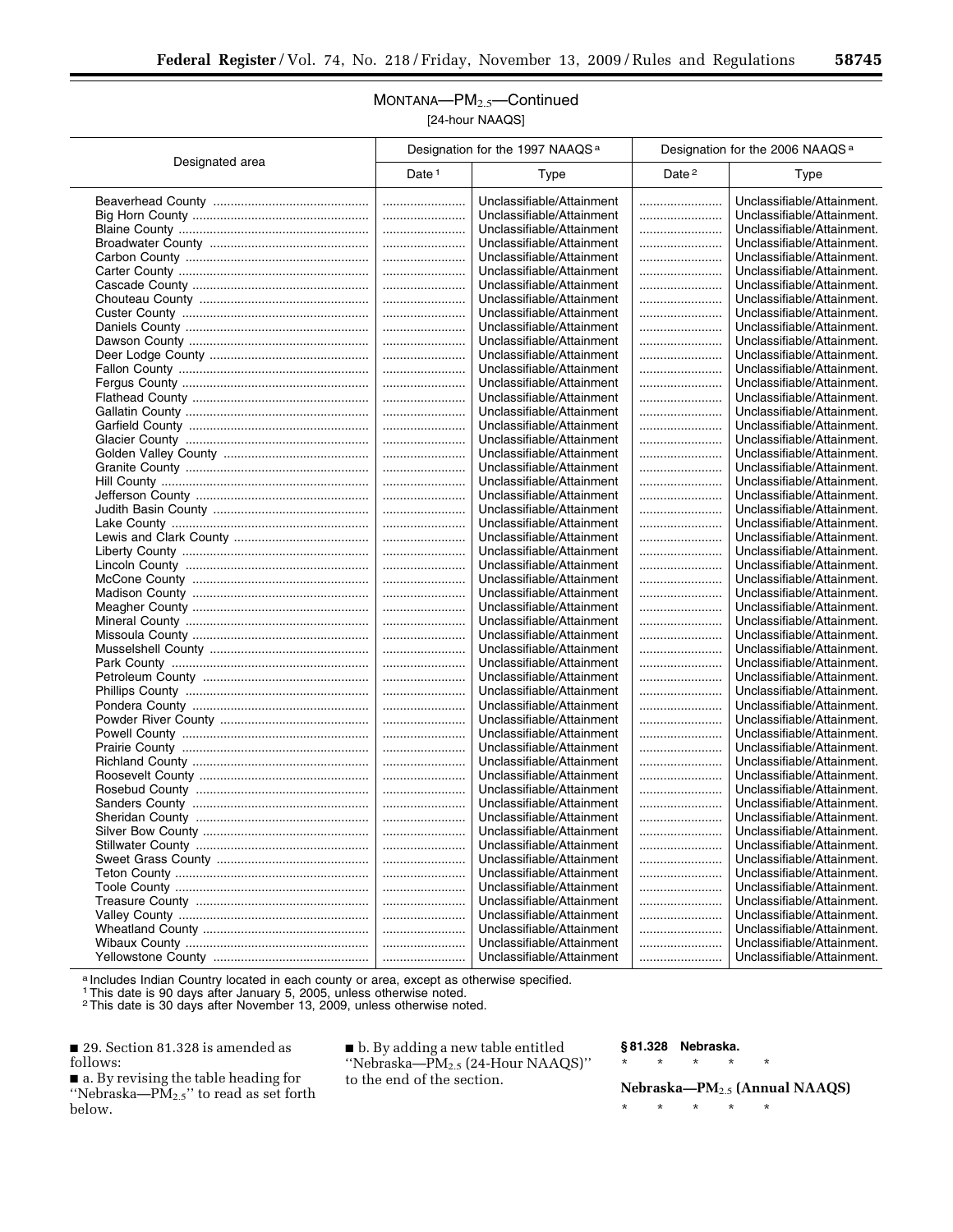$\equiv$ 

Ĭ.

## $NEBRASKA$ -PM $_{2.5}$ [24-hour NAAQS]

|                 | Designation for the 1997 NAAQS <sup>a</sup> |                                                        | Designation for the 2006 NAAQS <sup>a</sup> |                                                          |
|-----------------|---------------------------------------------|--------------------------------------------------------|---------------------------------------------|----------------------------------------------------------|
| Designated area | Date <sup>1</sup>                           | <b>Type</b>                                            | Date <sup>2</sup>                           | <b>Type</b>                                              |
| Statewide:      |                                             |                                                        |                                             |                                                          |
|                 |                                             | Unclassifiable/Attainment                              |                                             | Unclassifiable/Attainment.                               |
|                 |                                             | Unclassifiable/Attainment                              |                                             | Unclassifiable/Attainment.                               |
|                 |                                             | Unclassifiable/Attainment                              |                                             | Unclassifiable/Attainment.                               |
|                 |                                             | Unclassifiable/Attainment                              |                                             | Unclassifiable/Attainment.                               |
|                 |                                             | Unclassifiable/Attainment                              |                                             | Unclassifiable/Attainment.                               |
|                 |                                             | Unclassifiable/Attainment                              |                                             | Unclassifiable/Attainment.                               |
|                 |                                             | Unclassifiable/Attainment                              |                                             | Unclassifiable/Attainment.                               |
|                 |                                             | Unclassifiable/Attainment                              |                                             | Unclassifiable/Attainment.                               |
|                 |                                             | Unclassifiable/Attainment                              |                                             | Unclassifiable/Attainment.                               |
|                 |                                             | Unclassifiable/Attainment                              |                                             | Unclassifiable/Attainment.                               |
|                 |                                             | Unclassifiable/Attainment                              |                                             | Unclassifiable/Attainment.                               |
|                 |                                             | Unclassifiable/Attainment                              |                                             | Unclassifiable/Attainment.                               |
|                 |                                             | Unclassifiable/Attainment                              |                                             | Unclassifiable/Attainment.                               |
|                 |                                             | Unclassifiable/Attainment<br>Unclassifiable/Attainment |                                             | Unclassifiable/Attainment.<br>Unclassifiable/Attainment. |
|                 | <br>                                        | Unclassifiable/Attainment                              |                                             | Unclassifiable/Attainment.                               |
|                 |                                             | Unclassifiable/Attainment                              |                                             | Unclassifiable/Attainment.                               |
|                 |                                             | Unclassifiable/Attainment                              |                                             | Unclassifiable/Attainment.                               |
|                 |                                             | Unclassifiable/Attainment                              |                                             | Unclassifiable/Attainment.                               |
|                 |                                             | Unclassifiable/Attainment                              |                                             | Unclassifiable/Attainment.                               |
|                 |                                             | Unclassifiable/Attainment                              |                                             | Unclassifiable/Attainment.                               |
|                 |                                             | Unclassifiable/Attainment                              |                                             | Unclassifiable/Attainment.                               |
|                 |                                             | Unclassifiable/Attainment                              |                                             | Unclassifiable/Attainment.                               |
|                 |                                             | Unclassifiable/Attainment                              |                                             | Unclassifiable/Attainment.                               |
|                 |                                             | Unclassifiable/Attainment                              |                                             | Unclassifiable/Attainment.                               |
|                 |                                             | Unclassifiable/Attainment                              |                                             | Unclassifiable/Attainment.                               |
|                 |                                             | Unclassifiable/Attainment                              |                                             | Unclassifiable/Attainment.                               |
|                 |                                             | Unclassifiable/Attainment                              |                                             | Unclassifiable/Attainment.                               |
|                 |                                             | Unclassifiable/Attainment                              |                                             | Unclassifiable/Attainment.                               |
|                 |                                             | Unclassifiable/Attainment                              |                                             | Unclassifiable/Attainment.                               |
|                 |                                             | Unclassifiable/Attainment                              |                                             | Unclassifiable/Attainment.                               |
|                 |                                             | Unclassifiable/Attainment                              |                                             | Unclassifiable/Attainment.                               |
|                 |                                             | Unclassifiable/Attainment                              |                                             | Unclassifiable/Attainment.                               |
|                 |                                             | Unclassifiable/Attainment                              |                                             | Unclassifiable/Attainment.<br>Unclassifiable/Attainment. |
|                 | <br>                                        | Unclassifiable/Attainment<br>Unclassifiable/Attainment |                                             | Unclassifiable/Attainment.                               |
|                 |                                             | Unclassifiable/Attainment                              |                                             | Unclassifiable/Attainment.                               |
|                 |                                             | Unclassifiable/Attainment                              |                                             | Unclassifiable/Attainment.                               |
|                 |                                             | Unclassifiable/Attainment                              |                                             | Unclassifiable/Attainment.                               |
|                 |                                             | Unclassifiable/Attainment                              |                                             | Unclassifiable/Attainment.                               |
|                 |                                             | Unclassifiable/Attainment                              |                                             | Unclassifiable/Attainment.                               |
|                 |                                             | Unclassifiable/Attainment                              |                                             | Unclassifiable/Attainment.                               |
|                 |                                             | Unclassifiable/Attainment                              |                                             | Unclassifiable/Attainment.                               |
|                 |                                             | Unclassifiable/Attainment                              |                                             | Unclassifiable/Attainment.                               |
|                 |                                             | Unclassifiable/Attainment                              |                                             | Unclassifiable/Attainment.                               |
|                 |                                             | Unclassifiable/Attainment                              |                                             | Unclassifiable/Attainment.                               |
|                 |                                             | Unclassifiable/Attainment                              |                                             | Unclassifiable/Attainment.                               |
|                 |                                             | Unclassifiable/Attainment                              |                                             | Unclassifiable/Attainment.                               |
|                 |                                             | Unclassifiable/Attainment                              |                                             | Unclassifiable/Attainment.                               |
|                 |                                             | Unclassifiable/Attainment<br>Unclassifiable/Attainment |                                             | Unclassifiable/Attainment.<br>Unclassifiable/Attainment. |
|                 |                                             | Unclassifiable/Attainment                              |                                             | Unclassifiable/Attainment.                               |
|                 |                                             | Unclassifiable/Attainment                              |                                             | Unclassifiable/Attainment.                               |
|                 |                                             | Unclassifiable/Attainment                              |                                             | Unclassifiable/Attainment.                               |
|                 |                                             | Unclassifiable/Attainment                              |                                             | Unclassifiable/Attainment.                               |
|                 |                                             | Unclassifiable/Attainment                              |                                             | Unclassifiable/Attainment.                               |
|                 |                                             | Unclassifiable/Attainment                              |                                             | Unclassifiable/Attainment.                               |
|                 |                                             | Unclassifiable/Attainment                              |                                             | Unclassifiable/Attainment.                               |
|                 |                                             | Unclassifiable/Attainment                              |                                             | Unclassifiable/Attainment.                               |
|                 |                                             | Unclassifiable/Attainment                              |                                             | Unclassifiable/Attainment.                               |
|                 |                                             | Unclassifiable/Attainment                              |                                             | Unclassifiable/Attainment.                               |
|                 |                                             | Unclassifiable/Attainment                              |                                             | Unclassifiable/Attainment.                               |
|                 |                                             | Unclassifiable/Attainment                              |                                             | Unclassifiable/Attainment.                               |
|                 |                                             | Unclassifiable/Attainment                              |                                             | Unclassifiable/Attainment.                               |
|                 |                                             | Unclassifiable/Attainment                              |                                             | Unclassifiable/Attainment.                               |
|                 |                                             | Unclassifiable/Attainment                              |                                             | Unclassifiable/Attainment.                               |
|                 |                                             | Unclassifiable/Attainment                              |                                             | Unclassifiable/Attainment.                               |
|                 |                                             | Unclassifiable/Attainment                              |                                             | Unclassifiable/Attainment.                               |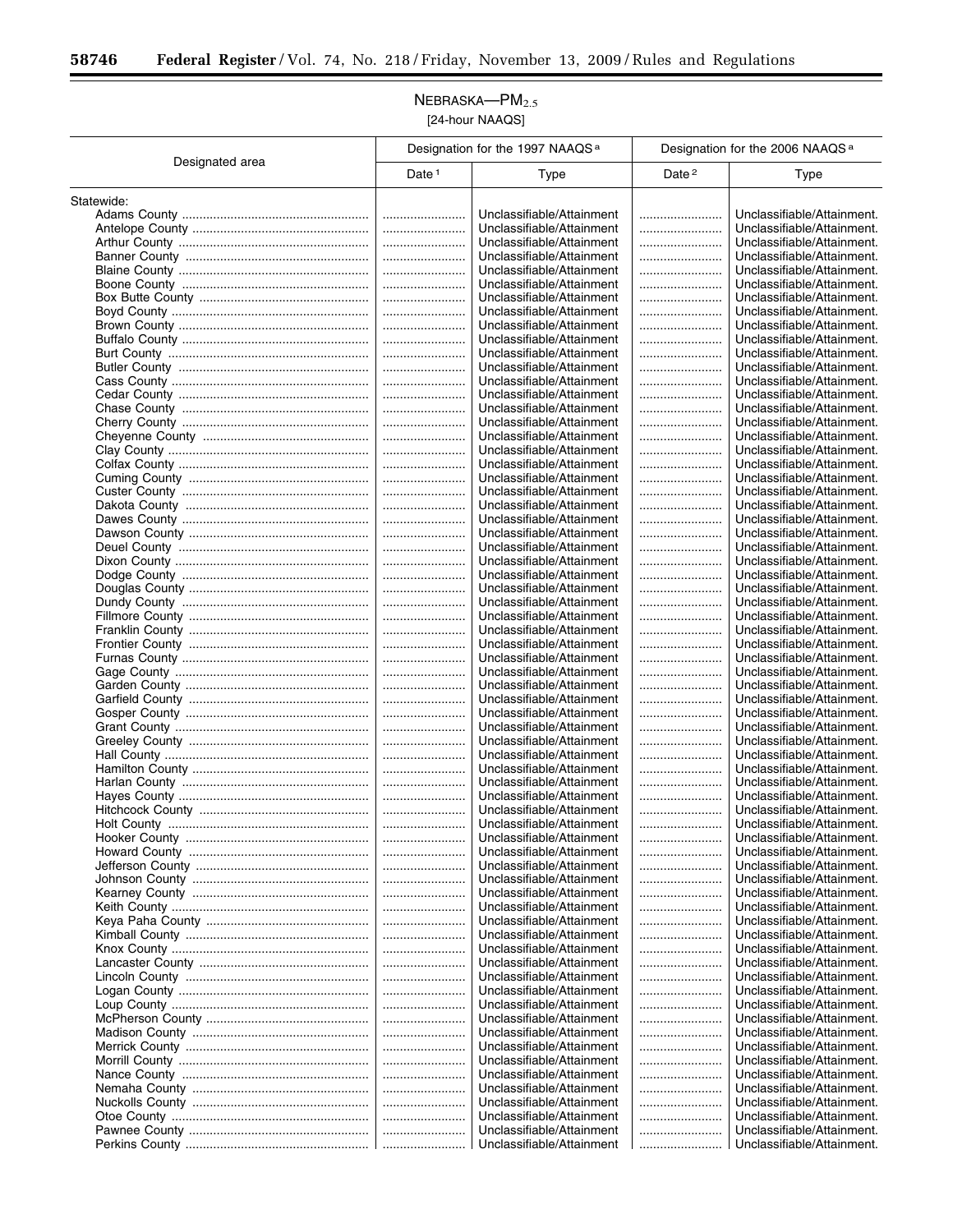#### NEBRASKA—PM2.5—Continued [24-hour NAAQS]

| Designated area | Designation for the 1997 NAAQS <sup>a</sup> |                           | Designation for the 2006 NAAQS <sup>a</sup> |                            |
|-----------------|---------------------------------------------|---------------------------|---------------------------------------------|----------------------------|
|                 | Date <sup>1</sup>                           | Type                      | Date $2$                                    | Type                       |
|                 |                                             | Unclassifiable/Attainment |                                             | Unclassifiable/Attainment. |
|                 |                                             | Unclassifiable/Attainment |                                             | Unclassifiable/Attainment. |
|                 |                                             | Unclassifiable/Attainment |                                             | Unclassifiable/Attainment. |
|                 |                                             | Unclassifiable/Attainment |                                             | Unclassifiable/Attainment. |
|                 |                                             | Unclassifiable/Attainment |                                             | Unclassifiable/Attainment. |
|                 |                                             | Unclassifiable/Attainment |                                             | Unclassifiable/Attainment. |
|                 |                                             | Unclassifiable/Attainment |                                             | Unclassifiable/Attainment. |
|                 |                                             | Unclassifiable/Attainment |                                             | Unclassifiable/Attainment. |
|                 |                                             | Unclassifiable/Attainment |                                             | Unclassifiable/Attainment. |
|                 |                                             | Unclassifiable/Attainment |                                             | Unclassifiable/Attainment. |
|                 |                                             | Unclassifiable/Attainment |                                             | Unclassifiable/Attainment. |
|                 |                                             | Unclassifiable/Attainment |                                             | Unclassifiable/Attainment. |
|                 |                                             | Unclassifiable/Attainment |                                             | Unclassifiable/Attainment. |
|                 |                                             | Unclassifiable/Attainment |                                             | Unclassifiable/Attainment. |
|                 |                                             | Unclassifiable/Attainment |                                             | Unclassifiable/Attainment. |
|                 |                                             | Unclassifiable/Attainment |                                             | Unclassifiable/Attainment. |
|                 |                                             | Unclassifiable/Attainment |                                             | Unclassifiable/Attainment. |
|                 |                                             | Unclassifiable/Attainment |                                             | Unclassifiable/Attainment. |
|                 |                                             | Unclassifiable/Attainment |                                             | Unclassifiable/Attainment. |
|                 |                                             | Unclassifiable/Attainment |                                             | Unclassifiable/Attainment. |
|                 |                                             | Unclassifiable/Attainment |                                             | Unclassifiable/Attainment. |
|                 |                                             | Unclassifiable/Attainment |                                             | Unclassifiable/Attainment. |
|                 |                                             | Unclassifiable/Attainment |                                             | Unclassifiable/Attainment. |
|                 |                                             | Unclassifiable/Attainment |                                             | Unclassifiable/Attainment. |
|                 |                                             | Unclassifiable/Attainment |                                             | Unclassifiable/Attainment. |

a Includes Indian Country located in each county or area, except as otherwise specified.

1This date is 90 days after January 5, 2005, unless otherwise noted.

2This date is 30 days after November 13, 2009, unless otherwise noted.

■ 30. Section 81.329 is amended as follows:

■ a. By revising the table heading for "Nevada— $PM_{2.5}$ " to read as set forth below.

■ b. By adding a new table entitled ''Nevada—PM2.5 (24-Hour NAAQS)'' to the end of the section.

#### **§ 81.329 Nevada.**

\* \* \* \* \*

#### **Nevada—PM**2.5 **(Annual NAAQS)**

\* \* \* \* \*

#### NEVADA-PM<sub>2.5</sub> [24-hour NAAQS]

| Designated area        | Designation for the 1997 NAAQS <sup>a</sup> |                           | Designation for the 2006 NAAQS <sup>a</sup> |                            |
|------------------------|---------------------------------------------|---------------------------|---------------------------------------------|----------------------------|
|                        | Date <sup>:</sup>                           | $\tau_\mathsf{VDE}$       | Date <sup>2</sup>                           | Type                       |
| Statewide <sup>3</sup> |                                             | Unclassifiable/Attainment |                                             | Unclassifiable/Attainment. |

a Includes Indian Country located in each county or area, except as otherwise specified.<br>1 This date is 90 days after January 5, 2005, unless otherwise noted.

2This date is 30 days after November 13, 2009, unless otherwise noted.

3 Statewide refers to hydrographic areas as shown on the State of Nevada Division of Water Resources' map titled "Water Resources and Inter-basin Flows'' (September 1971), as revised to include a division of Carson Desert (area 101) into two areas, a smaller area 101 and area 101A, and a division of Boulder Flat (area 61) into an Upper Unit 61 and a Lower Unit 61. See also 67 FR 12474 (March 19, 2002).

■ 31. Section 81.330 is amended as follows:

■ a. By revising the table heading for "New Hampshire—PM<sub>2.5</sub>" to read as set forth below.

■ b. By adding a new table entitled ''New Hampshire—PM2.5 (24-Hour NAAQS)'' to the end of the section.

**§ 81.330 New Hampshire.**  \* \* \* \* \*

**New Hampshire—PM**2.5 **(Annual NAAQS)**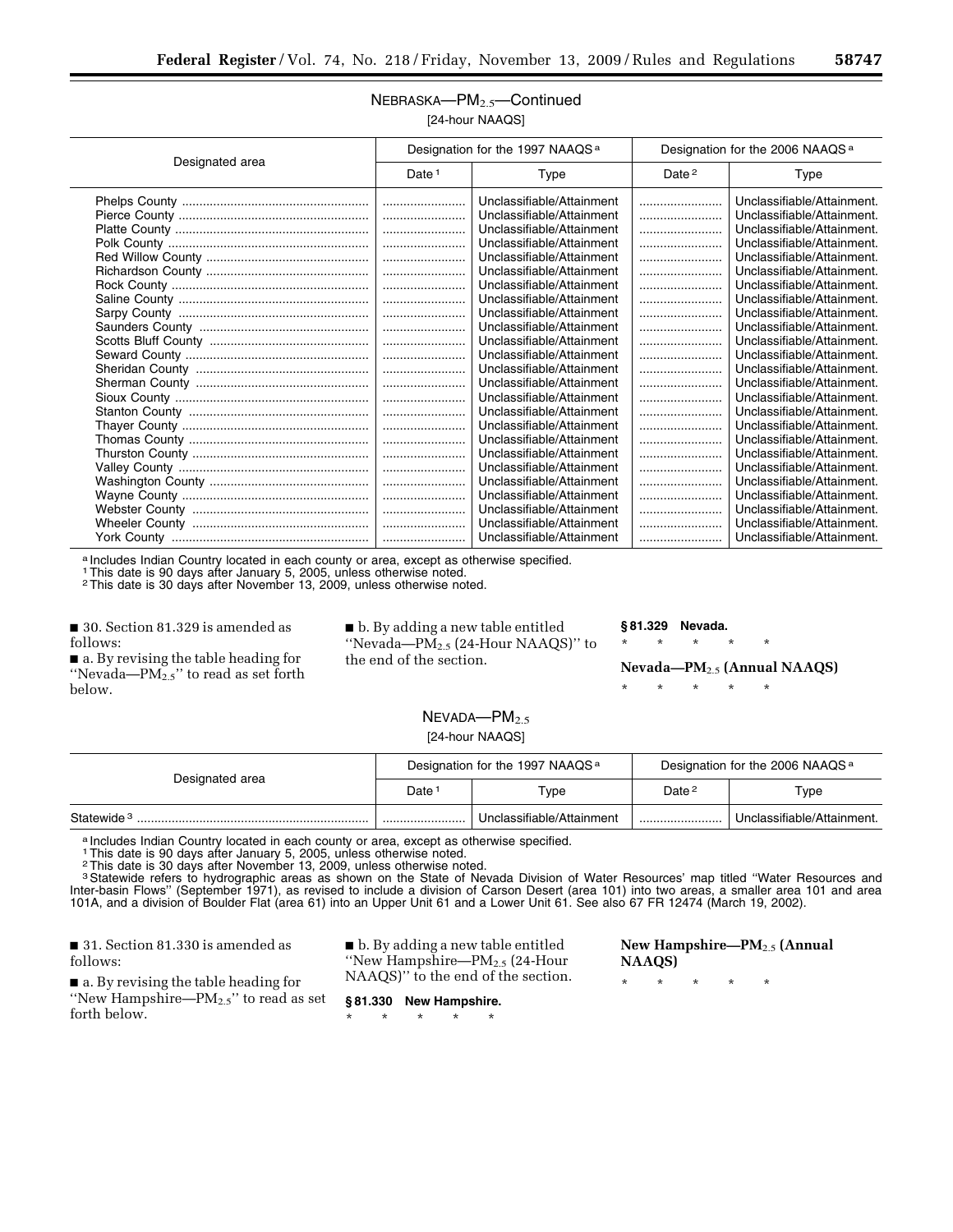## NEW HAMPSHIRE-PM<sub>2.5</sub> [24-hour NAAQS]

| Designated area | Designation for the 1997 NAAQS <sup>a</sup> |                           | Designation for the 2006 NAAQS <sup>a</sup> |                            |
|-----------------|---------------------------------------------|---------------------------|---------------------------------------------|----------------------------|
|                 | Date <sup>1</sup>                           | Type                      | Date <sup>2</sup>                           | Type                       |
| Statewide:      |                                             |                           |                                             |                            |
|                 |                                             | Unclassifiable/Attainment |                                             | Unclassifiable/Attainment. |
|                 |                                             | Unclassifiable/Attainment |                                             | Unclassifiable/Attainment. |
|                 |                                             | Unclassifiable/Attainment |                                             | Unclassifiable/Attainment. |
|                 |                                             | Unclassifiable/Attainment |                                             | Unclassifiable/Attainment. |
|                 |                                             | Unclassifiable/Attainment |                                             | Unclassifiable/Attainment. |
|                 |                                             | Unclassifiable/Attainment |                                             | Unclassifiable/Attainment. |
|                 |                                             | Unclassifiable/Attainment |                                             | Unclassifiable/Attainment. |
|                 |                                             | Unclassifiable/Attainment |                                             | Unclassifiable/Attainment. |
|                 |                                             | Unclassifiable/Attainment |                                             | Unclassifiable/Attainment. |
|                 |                                             | Unclassifiable/Attainment |                                             | Unclassifiable/Attainment. |

a Includes Indian Country located in each county or area, except as otherwise specified.

1This date is 90 days after January 5, 2005, unless otherwise noted.

2This date is 30 days after November 13, 2009, unless otherwise noted.

■ 32. Section 81.331 is amended as follows:

■ a. By revising the table heading for ''New Jersey—PM2.5'' to read as set forth below.

■ b. By adding a new table entitled ''New Jersey—PM2.5 (24-Hour NAAQS)'' to the end of the section.

**§ 81.331 New Jersey.** 

\* \* \* \* \*

\* \* \* \* \*

**New Jersey—PM**2.5 **(Annual NAAQS)** 

#### NEW JERSEY-PM<sub>2.5</sub> [24-hour NAAQS]

| Designated area                               | Designation for the 1997 NAAQS <sup>a</sup> |                           | Designation for the 2006 NAAQS <sup>a</sup> |                            |
|-----------------------------------------------|---------------------------------------------|---------------------------|---------------------------------------------|----------------------------|
|                                               | Date $1$                                    | Type                      | Date $2$                                    | Type                       |
| New York-N.New Jersey-Long Island, NY-NJ-CT:  |                                             |                           |                                             |                            |
|                                               |                                             | Unclassifiable/Attainment |                                             | Nonattainment.             |
|                                               |                                             | Unclassifiable/Attainment |                                             | Nonattainment.             |
|                                               |                                             | Unclassifiable/Attainment |                                             | Nonattainment.             |
|                                               |                                             | Unclassifiable/Attainment |                                             | Nonattainment.             |
|                                               |                                             | Unclassifiable/Attainment |                                             | Nonattainment.             |
|                                               |                                             | Unclassifiable/Attainment |                                             | Nonattainment.             |
|                                               |                                             | Unclassifiable/Attainment |                                             | Nonattainment.             |
|                                               |                                             | Unclassifiable/Attainment |                                             | Nonattainment.             |
|                                               |                                             | Unclassifiable/Attainment |                                             | Nonattainment.             |
|                                               |                                             | Unclassifiable/Attainment |                                             | Nonattainment.             |
| Philadelphia-Wilmington, PA-NJ-DE:            |                                             |                           |                                             |                            |
|                                               |                                             | Unclassifiable/Attainment |                                             | Nonattainment.             |
|                                               |                                             | Unclassifiable/Attainment |                                             | Nonattainment.             |
|                                               |                                             | Unclassifiable/Attainment |                                             | Nonattainment.             |
| Rest of State:                                |                                             |                           |                                             |                            |
| New York-N. New Jersey-Long Island, NY-NJ-CT: |                                             |                           |                                             |                            |
|                                               |                                             | Unclassifiable/Attainment |                                             | Unclassifiable/Attainment. |
|                                               |                                             | Unclassifiable/Attainment |                                             | Unclassifiable/Attainment. |
|                                               |                                             | Unclassifiable/Attainment |                                             | Unclassifiable/Attainment. |
| Atlantic City, NJ:                            |                                             |                           |                                             |                            |
|                                               |                                             | Unclassifiable/Attainment |                                             | Unclassifiable/Attainment. |
|                                               |                                             | Unclassifiable/Attainment |                                             | Unclassifiable/Attainment. |
|                                               |                                             | Unclassifiable/Attainment |                                             | Unclassifiable/Attainment. |
|                                               |                                             | Unclassifiable/Attainment |                                             | Unclassifiable/Attainment. |
|                                               |                                             | Unclassifiable/Attainment |                                             | Unclassifiable/Attainment. |

a Includes Indian Country located in each county or area, except as otherwise specified.

1This date is 90 days after January 5, 2005, unless otherwise noted.

2This date is 30 days after November 13, 2009, unless otherwise noted.

■ 33. Section 81.332 is amended as follows:

■ b. By adding a new table entitled ''New Mexico—PM2.5 (24-Hour NAAQS)'' to the end of the section. **§ 81.332 New Mexico.** 

\* \* \* \* \*

**New Mexico—PM**2.5 **(Annual NAAQS)** 

\* \* \* \* \*

■ a. By revising the table heading for ''New Mexico—PM2.5'' to read as set forth below.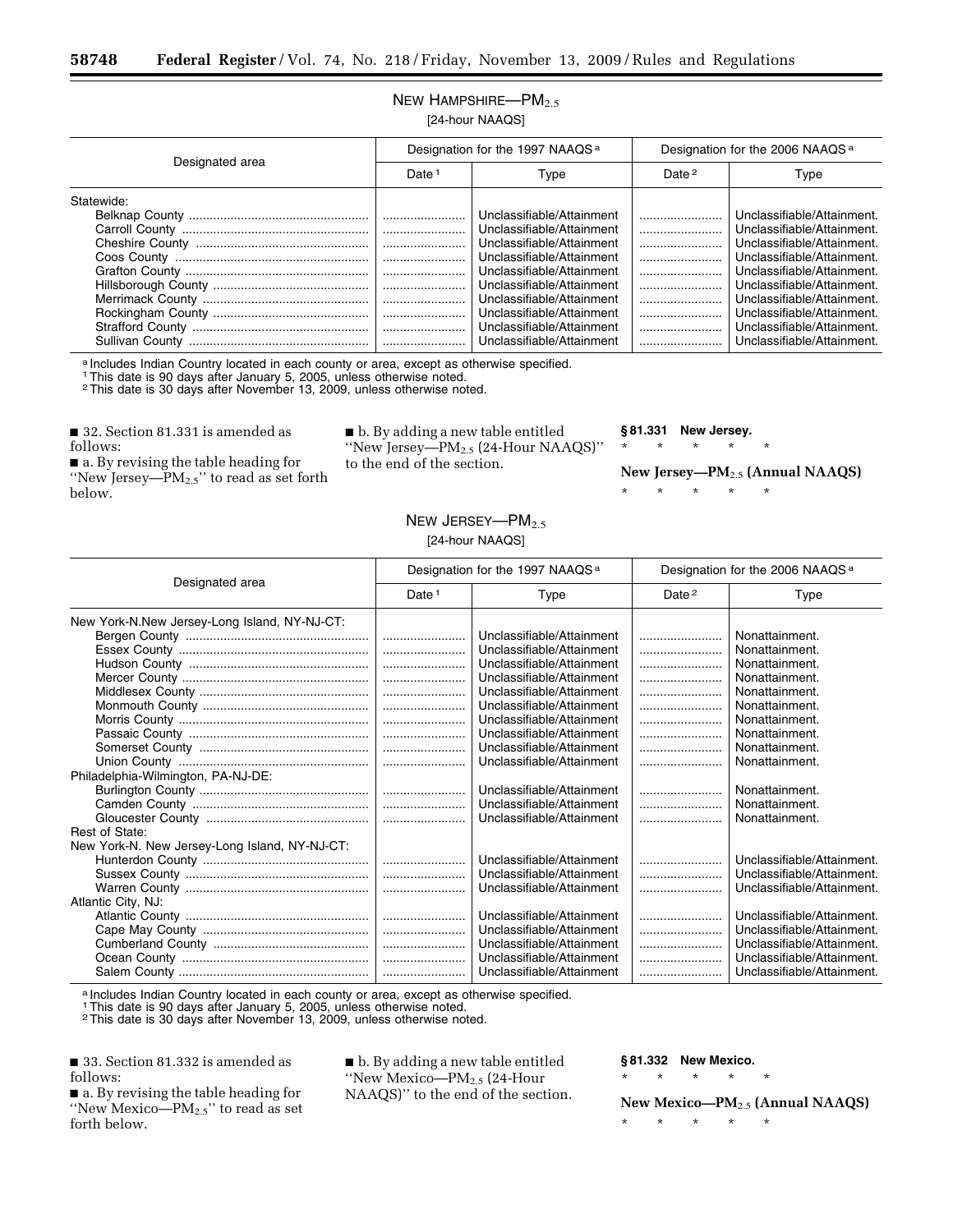## NEW MEXICO-PM<sub>2.5</sub> [24-hour NAAQS]

| Designated area                                                                      | Designation for the 1997 NAAQS <sup>a</sup> |                           | Designation for the 2006 NAAQS <sup>a</sup> |                                                          |
|--------------------------------------------------------------------------------------|---------------------------------------------|---------------------------|---------------------------------------------|----------------------------------------------------------|
|                                                                                      | Date <sup>1</sup>                           | Type                      | Date <sup>2</sup>                           | <b>Type</b>                                              |
| AQCR 222 New Mexico-Southern Border Intrastate:                                      |                                             |                           |                                             |                                                          |
|                                                                                      |                                             | Unclassifiable/Attainment |                                             | Unclassifiable/Attainment.                               |
|                                                                                      |                                             | Unclassifiable/Attainment |                                             | Unclassifiable/Attainment.                               |
|                                                                                      |                                             | Unclassifiable/Attainment |                                             | Unclassifiable/Attainment.                               |
| AQCR 224 Four Corners Interstate (see 40 CFR                                         |                                             |                           |                                             |                                                          |
| $81.121$ :                                                                           |                                             |                           |                                             |                                                          |
|                                                                                      |                                             | Unclassifiable/Attainment |                                             | Unclassifiable/Attainment.                               |
|                                                                                      |                                             | Unclassifiable/Attainment |                                             | Unclassifiable/Attainment.                               |
|                                                                                      |                                             | Unclassifiable/Attainment |                                             | Unclassifiable/Attainment.                               |
|                                                                                      |                                             | Unclassifiable/Attainment |                                             | Unclassifiable/Attainment.                               |
|                                                                                      |                                             | Unclassifiable/Attainment |                                             | Unclassifiable/Attainment.                               |
| AQCR 152 Albuquerque-Mid Rio Grande Intrastate:                                      |                                             |                           |                                             |                                                          |
|                                                                                      |                                             | Unclassifiable/Attainment |                                             | Unclassifiable/Attainment.                               |
|                                                                                      |                                             | Unclassifiable/Attainment |                                             | Unclassifiable/Attainment.                               |
|                                                                                      |                                             | Unclassifiable/Attainment |                                             | Unclassifiable/Attainment.                               |
| AQCR 153 El Paso-Las Cruces-Alamogordo:                                              |                                             |                           |                                             |                                                          |
|                                                                                      |                                             | Unclassifiable/Attainment |                                             | Unclassifiable/Attainment.                               |
| (Sunland Park Area) The area bounded by                                              |                                             |                           |                                             |                                                          |
| the New Mexico-Texas State line on the                                               |                                             |                           |                                             |                                                          |
| east, New Mexico-Mexico international                                                |                                             |                           |                                             |                                                          |
| line on the south, the range 3E-Range 2E<br>line on the west, and the N3200 latitude |                                             |                           |                                             |                                                          |
| line on the north.                                                                   |                                             |                           |                                             |                                                          |
| Doña Ana County (remainder)                                                          |                                             | Unclassifiable/Attainment |                                             | Unclassifiable/Attainment.                               |
|                                                                                      |                                             | Unclassifiable/Attainment |                                             | Unclassifiable/Attainment.                               |
|                                                                                      |                                             | Unclassifiable/Attainment |                                             | Unclassifiable/Attainment.                               |
|                                                                                      |                                             | Unclassifiable/Attainment |                                             | Unclassifiable/Attainment.                               |
| AQCR 154 Northeastern Plains Intrastate:                                             |                                             |                           |                                             |                                                          |
|                                                                                      |                                             | Unclassifiable/Attainment |                                             | Unclassifiable/Attainment.                               |
|                                                                                      |                                             | Unclassifiable/Attainment |                                             | Unclassifiable/Attainment.                               |
|                                                                                      |                                             | Unclassifiable/Attainment |                                             | Unclassifiable/Attainment.                               |
|                                                                                      |                                             | Unclassifiable/Attainment |                                             | Unclassifiable/Attainment.                               |
|                                                                                      |                                             | Unclassifiable/Attainment |                                             | Unclassifiable/Attainment.                               |
|                                                                                      |                                             | Unclassifiable/Attainment |                                             | Unclassifiable/Attainment.                               |
|                                                                                      |                                             | Unclassifiable/Attainment |                                             | Unclassifiable/Attainment.                               |
| AQCR 155 Pecos-Permian Basin Intrastate:                                             |                                             |                           |                                             |                                                          |
|                                                                                      |                                             | Unclassifiable/Attainment |                                             | Unclassifiable/Attainment.                               |
|                                                                                      |                                             | Unclassifiable/Attainment |                                             | Unclassifiable/Attainment.                               |
|                                                                                      |                                             | Unclassifiable/Attainment |                                             | Unclassifiable/Attainment.                               |
|                                                                                      |                                             | Unclassifiable/Attainment |                                             | Unclassifiable/Attainment.                               |
|                                                                                      |                                             | Unclassifiable/Attainment |                                             | Unclassifiable/Attainment.                               |
|                                                                                      |                                             | Unclassifiable/Attainment |                                             | Unclassifiable/Attainment.                               |
|                                                                                      |                                             | Unclassifiable/Attainment |                                             | Unclassifiable/Attainment.                               |
| AQCR 156 SW Mountains-Augustine Plains:                                              |                                             | Unclassifiable/Attainment |                                             | Unclassifiable/Attainment.                               |
|                                                                                      |                                             | Unclassifiable/Attainment |                                             |                                                          |
| McKinley County (part) see 40 CFR 81.241                                             |                                             | Unclassifiable/Attainment |                                             | Unclassifiable/Attainment.<br>Unclassifiable/Attainment. |
|                                                                                      |                                             | Unclassifiable/Attainment |                                             | Unclassifiable/Attainment.                               |
| Valencia County (part) see 40 CFR 81.241                                             |                                             | Unclassifiable/Attainment |                                             | Unclassifiable/Attainment.                               |
| AQCR 157 Upper Rio Grande Valley Intrastate:                                         |                                             |                           |                                             |                                                          |
|                                                                                      |                                             | Unclassifiable/Attainment |                                             | Unclassifiable/Attainment.                               |
| Río Arriba County (part) see 40 CFR 81.239                                           |                                             | Unclassifiable/Attainment |                                             | Unclassifiable/Attainment.                               |
|                                                                                      |                                             | Unclassifiable/Attainment |                                             | Unclassifiable/Attainment.                               |
|                                                                                      |                                             | Unclassifiable/Attainment |                                             | Unclassifiable/Attainment.                               |
|                                                                                      |                                             |                           |                                             |                                                          |

a Includes Indian Country located in each county or area, except as otherwise specified.

1This date is 90 days after January 5, 2005, unless otherwise noted.

2This date is 30 days after November 13, 2009, unless otherwise noted.

■ 34. Section 81.333 is amended as follows:

■ a. By revising the table heading for ''New York—PM2.5'' to read as set forth below.

■ b. By adding a new table entitled ''New York—PM2.5 (24-Hour NAAQS)'' to the end of the section.

**§ 81.333 New York.** 

\* \* \* \* \* **New York—PM**2.5 **(Annual NAAQS)**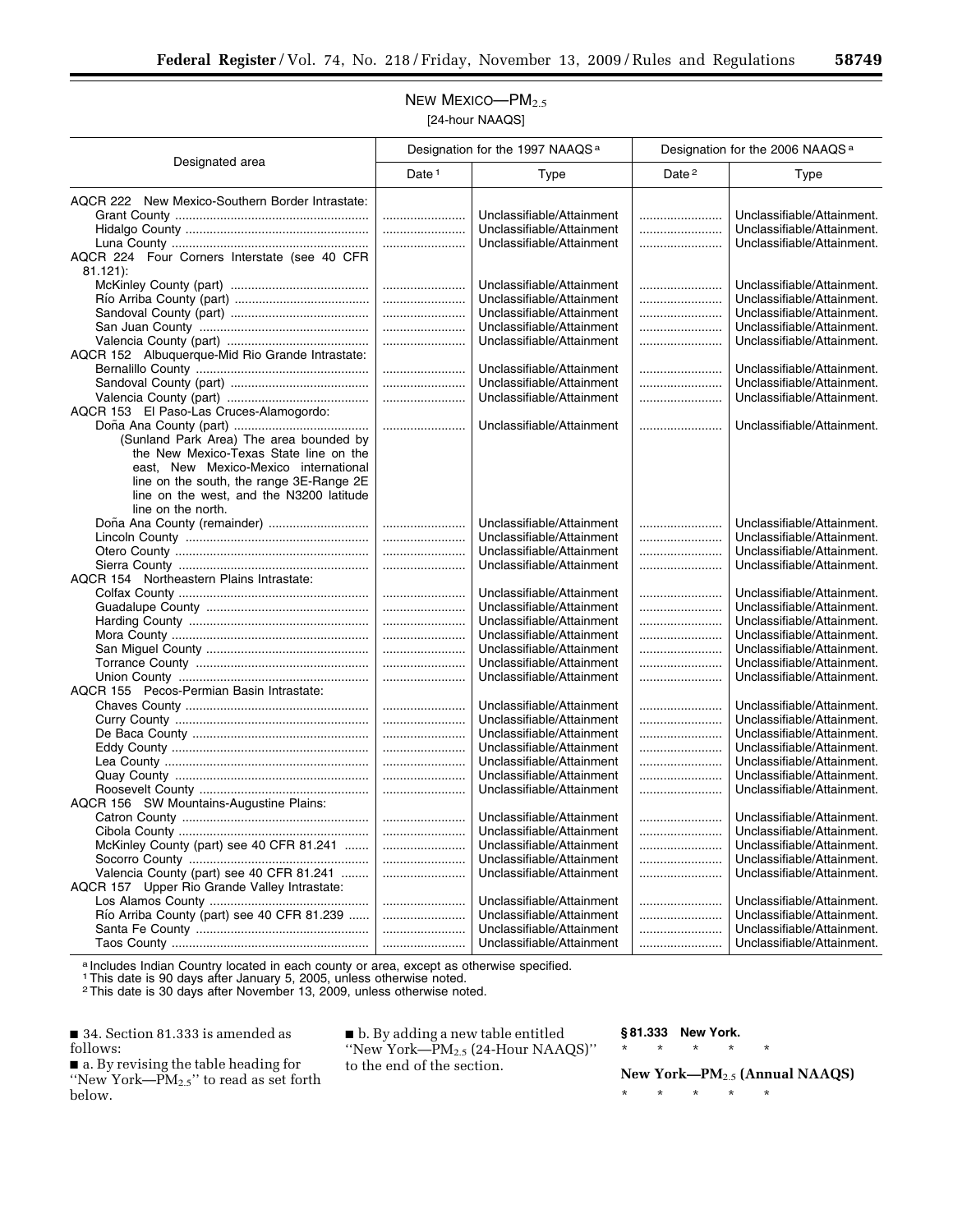#### $New$  YORK- $PM$ <sub>2.5</sub> [24-hour NAAQS]

Designated area Designation for the 1997 NAAQS<sup>a</sup> | Designation for the 2006 NAAQS<sup>a</sup> Date 1 Type 1 Date 2 Type New York-N. New Jersey-Long Island, NY-NJ-CT: Bronx County ....................................................... ........................ Unclassifiable/Attainment ........................ Nonattainment. Kings County ........................................................ ........................ Unclassifiable/Attainment ........................ Nonattainment. Nassau County ..................................................... ........................ Unclassifiable/Attainment ........................ Nonattainment. New York County ................................................. ........................ Unclassifiable/Attainment ........................ Nonattainment. Orange County ..................................................... ........................ Unclassifiable/Attainment ........................ Nonattainment. Queens County .................................................... ........................ Unclassifiable/Attainment ........................ Nonattainment. Richmond County ................................................. ........................ Unclassifiable/Attainment ........................ Nonattainment. Rockland County .................................................. ........................ Unclassifiable/Attainment ........................ Nonattainment. Suffolk County ...................................................... ........................ Unclassifiable/Attainment ........................ Nonattainment. Westchester County ............................................. ........................ Unclassifiable/Attainment ........................ Nonattainment. Rest of State: AQCR 158 Central New York Intrastate (remainder of): Cortland County ................................................... ........................ Unclassifiable/Attainment ........................ Unclassifiable/Attainment. Herkimer County .................................................. ........................ Unclassifiable/Attainment ........................ Unclassifiable/Attainment. Lewis County ........................................................ ........................ Unclassifiable/Attainment ........................ Unclassifiable/Attainment. Oneida County ..................................................... ........................ Unclassifiable/Attainment ........................ Unclassifiable/Attainment. AQCR 159 Champlain Valley Interstate (remainder of): Clinton County ...................................................... ........................ Unclassifiable/Attainment ........................ Unclassifiable/Attainment. Franklin County .................................................... ........................ Unclassifiable/Attainment ........................ Unclassifiable/Attainment. Hamilton County ................................................... ........................ Unclassifiable/Attainment ........................ Unclassifiable/Attainment. St. Lawrence County ............................................ ........................ Unclassifiable/Attainment ........................ Unclassifiable/Attainment. Warren County ..................................................... ........................ Unclassifiable/Attainment ........................ Unclassifiable/Attainment. Washington County .............................................. ........................ Unclassifiable/Attainment ........................ Unclassifiable/Attainment. AQCR 160 Finger Lake Intrastate: Seneca County ..................................................... ........................ Unclassifiable/Attainment ........................ Unclassifiable/Attainment. Wyoming County .................................................. ........................ Unclassifiable/Attainment ........................ Unclassifiable/Attainment. Yates County ........................................................ ........................ Unclassifiable/Attainment ........................ Unclassifiable/Attainment. AQCR 161 Hudson Valley Intrastate (remainder of): Columbia County .................................................. ........................ Unclassifiable/Attainment ........................ Unclassifiable/Attainment. Fulton County ....................................................... ........................ Unclassifiable/Attainment ........................ Unclassifiable/Attainment. Ulster County ....................................................... ........................ Unclassifiable/Attainment ........................ Unclassifiable/Attainment. AQCR 163 Southern Tier East Intrastate: Broome County .................................................... ........................ Unclassifiable/Attainment ........................ Unclassifiable/Attainment. Chenango County ................................................ ........................ Unclassifiable/Attainment ........................ Unclassifiable/Attainment. Delaware County .................................................. ........................ Unclassifiable/Attainment ........................ Unclassifiable/Attainment. Otsego County ..................................................... ........................ Unclassifiable/Attainment ........................ Unclassifiable/Attainment. Sullivan County .................................................... ........................ Unclassifiable/Attainment ........................ Unclassifiable/Attainment. Tioga County ........................................................ ........................ Unclassifiable/Attainment ........................ Unclassifiable/Attainment. AQCR 164 Southern Tier West Intrastate: Allegany County ................................................... ........................ Unclassifiable/Attainment ........................ Unclassifiable/Attainment. Cattaraugus County ............................................. ........................ Unclassifiable/Attainment ........................ Unclassifiable/Attainment. Chemung County ................................................. ........................ Unclassifiable/Attainment ........................ Unclassifiable/Attainment. Schuyler County ................................................... ........................ Unclassifiable/Attainment ........................ Unclassifiable/Attainment. Steuben County ................................................... ........................ Unclassifiable/Attainment ........................ Unclassifiable/Attainment. Tompkins County ................................................. ........................ Unclassifiable/Attainment ........................ Unclassifiable/Attainment. Albany-Schenectady-Troy, NY: Albany County ...................................................... ........................ Unclassifiable/Attainment ........................ Unclassifiable/Attainment. Greene County ..................................................... ........................ Unclassifiable/Attainment ........................ Unclassifiable/Attainment. Montgomery County ............................................. ........................ Unclassifiable/Attainment ........................ Unclassifiable/Attainment. Rensselaer County ............................................... ........................ Unclassifiable/Attainment ........................ Unclassifiable/Attainment. Saratoga County .................................................. ........................ Unclassifiable/Attainment ........................ Unclassifiable/Attainment. Schenectady County ............................................ ........................ Unclassifiable/Attainment ........................ Unclassifiable/Attainment. Schoharie County ................................................. ........................ Unclassifiable/Attainment ........................ Unclassifiable/Attainment. Buffalo-Niagara Falls, NY: Erie County .......................................................... ........................ Unclassifiable/Attainment ........................ Unclassifiable/Attainment. Niagara County .................................................... ........................ Unclassifiable/Attainment ........................ Unclassifiable/Attainment. Essex County, NY: Essex County ....................................................... ........................ Unclassifiable/Attainment ........................ Unclassifiable/Attainment. Jamestown, NY: Chautauqua County ............................................. ........................ Unclassifiable/Attainment ........................ Unclassifiable/Attainment. Jefferson County, NY: Jefferson County .................................................. ........................ Unclassifiable/Attainment ........................ Unclassifiable/Attainment. Poughkeepsie, NY: Dutchess County .................................................. ........................ Unclassifiable/Attainment ........................ Unclassifiable/Attainment. Putnam County .................................................... ........................ Unclassifiable/Attainment ........................ Unclassifiable/Attainment. Rochester, NY: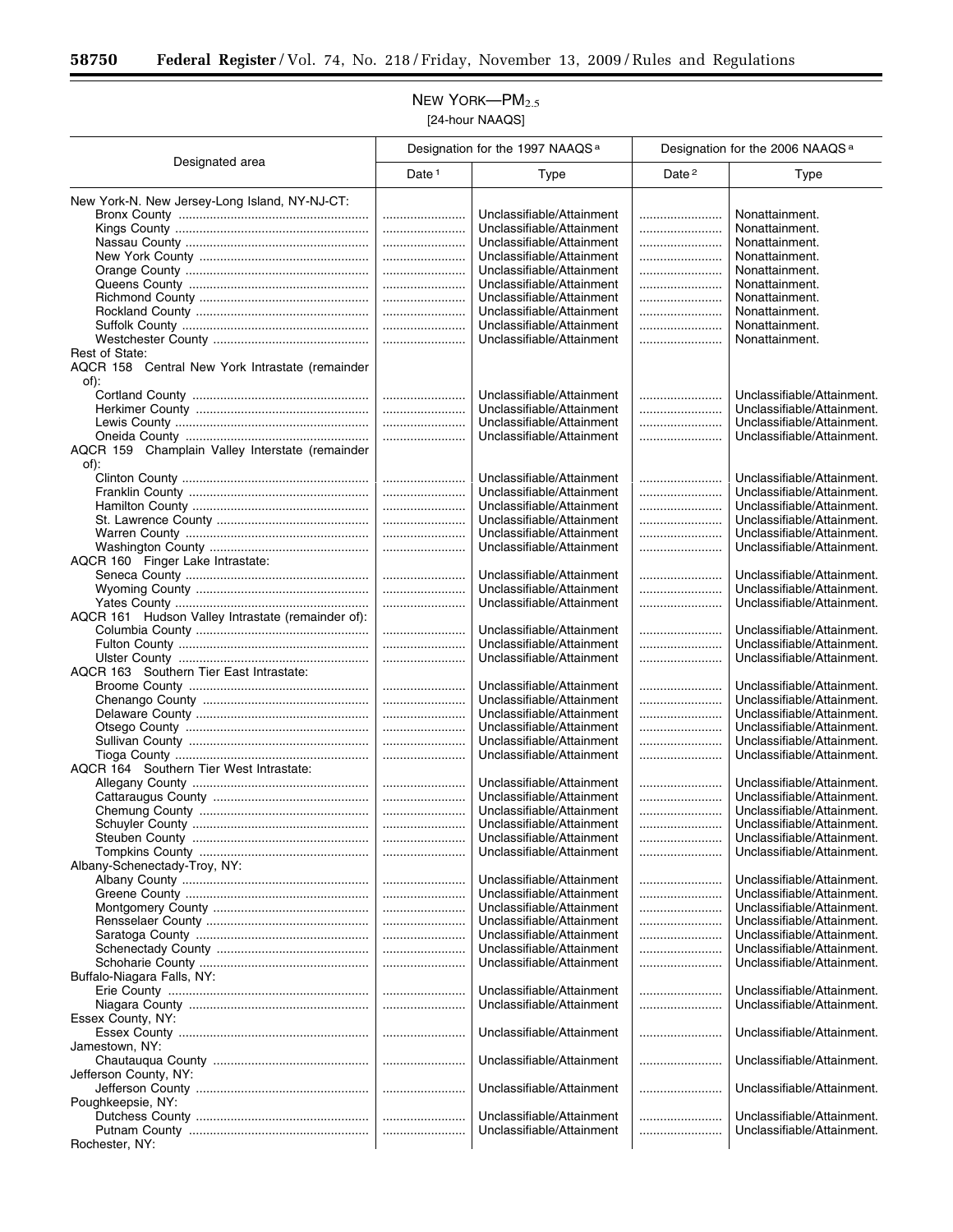## NEW YORK—PM2.5—Continued [24-hour NAAQS]

| Designated area | Designation for the 1997 NAAQS <sup>a</sup> |                                                                                                                                                                            | Designation for the 2006 NAAQS <sup>a</sup> |                                                                                                                                                                                  |
|-----------------|---------------------------------------------|----------------------------------------------------------------------------------------------------------------------------------------------------------------------------|---------------------------------------------|----------------------------------------------------------------------------------------------------------------------------------------------------------------------------------|
|                 | Date <sup>1</sup>                           | Type                                                                                                                                                                       | Date <sup>2</sup>                           | Type                                                                                                                                                                             |
| Syracuse, NY:   |                                             | Unclassifiable/Attainment<br>Unclassifiable/Attainment<br>Unclassifiable/Attainment<br>Unclassifiable/Attainment<br>Unclassifiable/Attainment<br>Unclassifiable/Attainment | <br><br><br><br><br>                        | Unclassifiable/Attainment.<br>Unclassifiable/Attainment.<br>Unclassifiable/Attainment.<br>Unclassifiable/Attainment.<br>Unclassifiable/Attainment.<br>Unclassifiable/Attainment. |
|                 |                                             | Unclassifiable/Attainment<br>Unclassifiable/Attainment<br>Unclassifiable/Attainment<br>Unclassifiable/Attainment                                                           |                                             | Unclassifiable/Attainment.<br>Unclassifiable/Attainment.<br>Unclassifiable/Attainment.<br>Unclassifiable/Attainment.                                                             |

a Includes Indian Country located in each county or area, except as otherwise specified.

1This date is 90 days after January 5, 2005, unless otherwise noted.

2This date is 30 days after November 13, 2009, unless otherwise noted.

■ 35. Section 81.334 is amended as follows:

Ĭ.

■ a. By revising the table heading for "North Carolina— $PM_{2.5}$ " to read as set forth below.

■ b. By adding a new table entitled ''North Carolina—PM2.5 (24-Hour NAAQS)'' to the end of the section.

## **North Carolina—PM**2.5 **(Annual NAAQS)**

\* \* \* \* \*

**§ 81.334 North Carolina.**  \* \* \* \* \*

#### NORTH CAROLINA-PM<sub>2.5</sub> [24-hour NAAQS]

| Designated area | Designation for the 1997 NAAQS <sup>a</sup> |                           | Designation for the 2006 NAAQS <sup>a</sup> |                            |
|-----------------|---------------------------------------------|---------------------------|---------------------------------------------|----------------------------|
|                 | Date <sup>1</sup>                           | Type                      | Date <sup>2</sup>                           | Type                       |
| Statewide:      |                                             |                           |                                             |                            |
|                 |                                             | Unclassifiable/Attainment |                                             | Unclassifiable/Attainment. |
|                 |                                             | Unclassifiable/Attainment |                                             | Unclassifiable/Attainment. |
|                 |                                             | Unclassifiable/Attainment |                                             | Unclassifiable/Attainment. |
|                 |                                             | Unclassifiable/Attainment |                                             | Unclassifiable/Attainment. |
|                 |                                             | Unclassifiable/Attainment |                                             | Unclassifiable/Attainment. |
|                 |                                             | Unclassifiable/Attainment |                                             | Unclassifiable/Attainment. |
|                 |                                             | Unclassifiable/Attainment |                                             | Unclassifiable/Attainment. |
|                 |                                             | Unclassifiable/Attainment |                                             | Unclassifiable/Attainment. |
|                 |                                             | Unclassifiable/Attainment |                                             | Unclassifiable/Attainment. |
|                 |                                             | Unclassifiable/Attainment |                                             | Unclassifiable/Attainment. |
|                 |                                             | Unclassifiable/Attainment |                                             | Unclassifiable/Attainment. |
|                 |                                             | Unclassifiable/Attainment |                                             | Unclassifiable/Attainment. |
|                 |                                             | Unclassifiable/Attainment |                                             | Unclassifiable/Attainment. |
|                 |                                             | Unclassifiable/Attainment |                                             | Unclassifiable/Attainment. |
|                 |                                             | Unclassifiable/Attainment |                                             | Unclassifiable/Attainment. |
|                 |                                             | Unclassifiable/Attainment |                                             | Unclassifiable/Attainment. |
|                 |                                             | Unclassifiable/Attainment |                                             | Unclassifiable/Attainment. |
|                 |                                             | Unclassifiable/Attainment |                                             | Unclassifiable/Attainment. |
|                 |                                             | Unclassifiable/Attainment |                                             | Unclassifiable/Attainment. |
|                 |                                             | Unclassifiable/Attainment |                                             | Unclassifiable/Attainment. |
|                 |                                             | Unclassifiable/Attainment |                                             | Unclassifiable/Attainment. |
|                 |                                             | Unclassifiable/Attainment |                                             | Unclassifiable/Attainment. |
|                 |                                             | Unclassifiable/Attainment |                                             | Unclassifiable/Attainment. |
|                 |                                             | Unclassifiable/Attainment |                                             | Unclassifiable/Attainment. |
|                 |                                             | Unclassifiable/Attainment |                                             | Unclassifiable/Attainment. |
|                 |                                             | Unclassifiable/Attainment |                                             | Unclassifiable/Attainment. |
|                 |                                             | Unclassifiable/Attainment |                                             | Unclassifiable/Attainment. |
|                 |                                             | Unclassifiable/Attainment |                                             | Unclassifiable/Attainment. |
|                 |                                             | Unclassifiable/Attainment |                                             | Unclassifiable/Attainment. |
|                 |                                             | Unclassifiable/Attainment |                                             | Unclassifiable/Attainment. |
|                 |                                             | Unclassifiable/Attainment |                                             | Unclassifiable/Attainment. |
|                 |                                             | Unclassifiable/Attainment |                                             | Unclassifiable/Attainment. |
|                 |                                             | Unclassifiable/Attainment |                                             | Unclassifiable/Attainment. |
|                 |                                             | Unclassifiable/Attainment |                                             | Unclassifiable/Attainment. |
|                 |                                             | Unclassifiable/Attainment |                                             | Unclassifiable/Attainment. |
|                 |                                             | Unclassifiable/Attainment |                                             | Unclassifiable/Attainment. |
|                 |                                             | Unclassifiable/Attainment |                                             | Unclassifiable/Attainment. |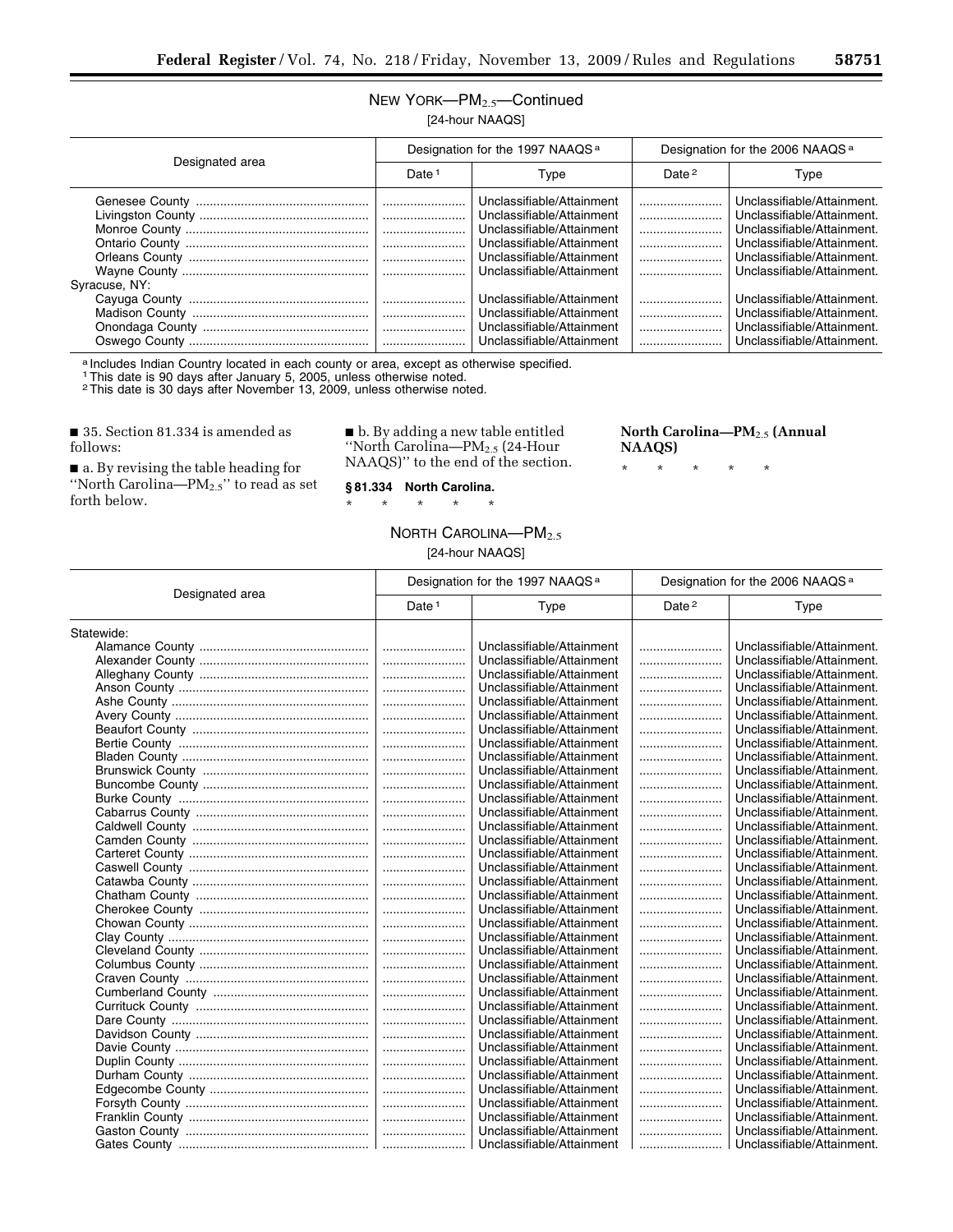Ξ

## NORTH CAROLINA—PM2.5—Continued [24-hour NAAQS]

|                 | Designation for the 1997 NAAQS <sup>a</sup> |                           | Designation for the 2006 NAAQS <sup>a</sup> |                            |
|-----------------|---------------------------------------------|---------------------------|---------------------------------------------|----------------------------|
| Designated area | Date <sup>1</sup>                           | Type                      | Date <sup>2</sup>                           | Type                       |
|                 |                                             | Unclassifiable/Attainment |                                             | Unclassifiable/Attainment. |
|                 |                                             | Unclassifiable/Attainment |                                             | Unclassifiable/Attainment. |
|                 |                                             | Unclassifiable/Attainment |                                             | Unclassifiable/Attainment. |
|                 |                                             | Unclassifiable/Attainment |                                             | Unclassifiable/Attainment. |
|                 |                                             | Unclassifiable/Attainment |                                             | Unclassifiable/Attainment. |
|                 |                                             | Unclassifiable/Attainment |                                             | Unclassifiable/Attainment. |
|                 |                                             | Unclassifiable/Attainment |                                             | Unclassifiable/Attainment. |
|                 |                                             | Unclassifiable/Attainment |                                             | Unclassifiable/Attainment. |
|                 |                                             | Unclassifiable/Attainment |                                             | Unclassifiable/Attainment. |
|                 |                                             | Unclassifiable/Attainment |                                             | Unclassifiable/Attainment. |
|                 |                                             | Unclassifiable/Attainment |                                             | Unclassifiable/Attainment. |
|                 |                                             | Unclassifiable/Attainment |                                             | Unclassifiable/Attainment. |
|                 |                                             | Unclassifiable/Attainment |                                             | Unclassifiable/Attainment. |
|                 |                                             |                           |                                             |                            |
|                 |                                             | Unclassifiable/Attainment |                                             | Unclassifiable/Attainment. |
|                 |                                             | Unclassifiable/Attainment |                                             | Unclassifiable/Attainment. |
|                 |                                             | Unclassifiable/Attainment |                                             | Unclassifiable/Attainment. |
|                 |                                             | Unclassifiable/Attainment |                                             | Unclassifiable/Attainment. |
|                 |                                             | Unclassifiable/Attainment |                                             | Unclassifiable/Attainment. |
|                 |                                             | Unclassifiable/Attainment |                                             | Unclassifiable/Attainment. |
|                 |                                             | Unclassifiable/Attainment |                                             | Unclassifiable/Attainment. |
|                 |                                             | Unclassifiable/Attainment |                                             | Unclassifiable/Attainment. |
|                 |                                             | Unclassifiable/Attainment |                                             | Unclassifiable/Attainment. |
|                 |                                             | Unclassifiable/Attainment |                                             | Unclassifiable/Attainment. |
|                 |                                             | Unclassifiable/Attainment |                                             | Unclassifiable/Attainment. |
|                 |                                             | Unclassifiable/Attainment |                                             | Unclassifiable/Attainment. |
|                 |                                             | Unclassifiable/Attainment |                                             | Unclassifiable/Attainment. |
|                 |                                             | Unclassifiable/Attainment |                                             | Unclassifiable/Attainment. |
|                 |                                             | Unclassifiable/Attainment |                                             | Unclassifiable/Attainment. |
|                 |                                             | Unclassifiable/Attainment |                                             | Unclassifiable/Attainment. |
|                 |                                             | Unclassifiable/Attainment |                                             | Unclassifiable/Attainment. |
|                 |                                             | Unclassifiable/Attainment |                                             | Unclassifiable/Attainment. |
|                 |                                             | Unclassifiable/Attainment |                                             | Unclassifiable/Attainment. |
|                 |                                             | Unclassifiable/Attainment |                                             | Unclassifiable/Attainment. |
|                 |                                             | Unclassifiable/Attainment |                                             | Unclassifiable/Attainment. |
|                 |                                             | Unclassifiable/Attainment |                                             | Unclassifiable/Attainment. |
|                 |                                             | Unclassifiable/Attainment |                                             | Unclassifiable/Attainment. |
|                 |                                             | Unclassifiable/Attainment |                                             | Unclassifiable/Attainment. |
|                 |                                             | Unclassifiable/Attainment |                                             | Unclassifiable/Attainment. |
|                 |                                             | Unclassifiable/Attainment |                                             | Unclassifiable/Attainment. |
|                 |                                             | Unclassifiable/Attainment |                                             | Unclassifiable/Attainment. |
|                 |                                             | Unclassifiable/Attainment |                                             | Unclassifiable/Attainment. |
|                 |                                             | Unclassifiable/Attainment |                                             | Unclassifiable/Attainment. |
|                 |                                             | Unclassifiable/Attainment |                                             | Unclassifiable/Attainment. |
|                 |                                             | Unclassifiable/Attainment |                                             | Unclassifiable/Attainment. |
|                 |                                             | Unclassifiable/Attainment |                                             | Unclassifiable/Attainment. |
|                 |                                             | Unclassifiable/Attainment |                                             | Unclassifiable/Attainment. |
|                 |                                             | Unclassifiable/Attainment |                                             | Unclassifiable/Attainment. |
|                 |                                             | Unclassifiable/Attainment |                                             | Unclassifiable/Attainment. |
|                 |                                             | Unclassifiable/Attainment |                                             | Unclassifiable/Attainment. |
|                 |                                             | Unclassifiable/Attainment |                                             | Unclassifiable/Attainment. |
|                 |                                             | Unclassifiable/Attainment |                                             | Unclassifiable/Attainment. |
|                 |                                             | Unclassifiable/Attainment |                                             | Unclassifiable/Attainment. |
|                 |                                             | Unclassifiable/Attainment |                                             | Unclassifiable/Attainment. |
|                 |                                             | Unclassifiable/Attainment |                                             | Unclassifiable/Attainment. |
|                 |                                             | Unclassifiable/Attainment |                                             | Unclassifiable/Attainment. |
|                 |                                             | Unclassifiable/Attainment |                                             | Unclassifiable/Attainment. |
|                 |                                             | Unclassifiable/Attainment |                                             | Unclassifiable/Attainment. |
|                 |                                             | Unclassifiable/Attainment |                                             | Unclassifiable/Attainment. |
|                 |                                             | Unclassifiable/Attainment |                                             | Unclassifiable/Attainment. |
|                 |                                             | Unclassifiable/Attainment |                                             | Unclassifiable/Attainment. |
|                 |                                             | Unclassifiable/Attainment |                                             | Unclassifiable/Attainment. |
|                 |                                             | Unclassifiable/Attainment |                                             | Unclassifiable/Attainment. |
|                 |                                             | Unclassifiable/Attainment |                                             | Unclassifiable/Attainment. |

a Includes Indian Country located in each county or area, except as otherwise specified.

1This date is 90 days after January 5, 2005, unless otherwise noted.

2This date is 30 days after November 13, 2009, unless otherwise noted.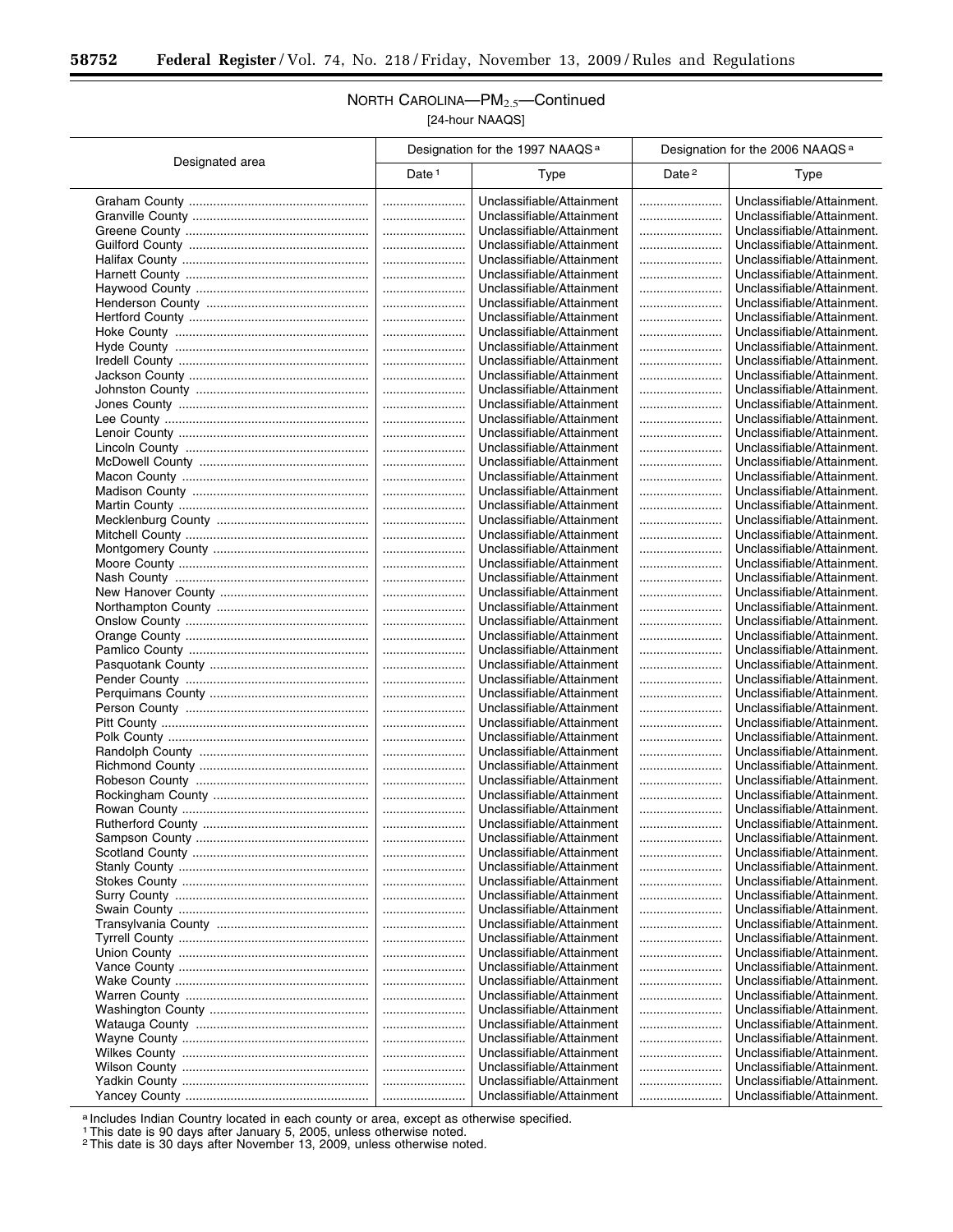■ 36. Section 81.335 is amended as follows:

■ a. By revising the table heading for ''North Dakota—PM2.5'' to read as set forth below.

■ b. By adding a new table entitled ''North Dakota—PM2.5 (24-Hour NAAQS)'' to the end of the section. **§ 81.335 North Dakota.** 

\* \* \* \* \*

\* \* \* \* \* **North Dakota—PM**2.5 **(Annual NAAQS)** 

#### NORTH DAKOTA-PM<sub>2.5</sub> [24-hour NAAQS]

| Designated area                                  | Designation for the 1997 NAAQS <sup>a</sup> |                           | Designation for the 2006 NAAQS <sup>a</sup> |                            |
|--------------------------------------------------|---------------------------------------------|---------------------------|---------------------------------------------|----------------------------|
|                                                  | Date $1$                                    | <b>Type</b>               | Date <sup>2</sup>                           | Type                       |
| AQCR 130 Metropolitan Fargo-Moorhead Interstate: |                                             |                           |                                             |                            |
|                                                  |                                             | Unclassifiable/Attainment |                                             | Unclassifiable/Attainment. |
| Rest of State, AQCR 172:                         |                                             |                           |                                             |                            |
|                                                  |                                             | Unclassifiable/Attainment |                                             | Unclassifiable/Attainment. |
|                                                  |                                             | Unclassifiable/Attainment |                                             | Unclassifiable/Attainment. |
|                                                  |                                             | Unclassifiable/Attainment |                                             | Unclassifiable/Attainment. |
|                                                  |                                             | Unclassifiable/Attainment |                                             | Unclassifiable/Attainment. |
|                                                  |                                             | Unclassifiable/Attainment |                                             | Unclassifiable/Attainment. |
|                                                  |                                             | Unclassifiable/Attainment |                                             | Unclassifiable/Attainment. |
|                                                  |                                             | Unclassifiable/Attainment |                                             | Unclassifiable/Attainment. |
|                                                  |                                             | Unclassifiable/Attainment |                                             | Unclassifiable/Attainment. |
|                                                  |                                             | Unclassifiable/Attainment |                                             | Unclassifiable/Attainment. |
|                                                  |                                             | Unclassifiable/Attainment |                                             | Unclassifiable/Attainment. |
|                                                  |                                             | Unclassifiable/Attainment |                                             | Unclassifiable/Attainment. |
|                                                  |                                             | Unclassifiable/Attainment |                                             | Unclassifiable/Attainment. |
|                                                  |                                             | Unclassifiable/Attainment |                                             | Unclassifiable/Attainment. |
|                                                  |                                             | Unclassifiable/Attainment |                                             | Unclassifiable/Attainment. |
|                                                  |                                             | Unclassifiable/Attainment |                                             | Unclassifiable/Attainment. |
|                                                  |                                             | Unclassifiable/Attainment |                                             | Unclassifiable/Attainment. |
|                                                  |                                             | Unclassifiable/Attainment |                                             | Unclassifiable/Attainment. |
|                                                  |                                             | Unclassifiable/Attainment |                                             | Unclassifiable/Attainment. |
|                                                  |                                             | Unclassifiable/Attainment |                                             | Unclassifiable/Attainment. |
|                                                  |                                             | Unclassifiable/Attainment |                                             | Unclassifiable/Attainment. |
|                                                  |                                             | Unclassifiable/Attainment |                                             | Unclassifiable/Attainment. |
|                                                  |                                             | Unclassifiable/Attainment |                                             | Unclassifiable/Attainment. |
|                                                  |                                             | Unclassifiable/Attainment |                                             | Unclassifiable/Attainment. |
|                                                  |                                             | Unclassifiable/Attainment |                                             | Unclassifiable/Attainment. |
|                                                  |                                             | Unclassifiable/Attainment |                                             | Unclassifiable/Attainment. |
|                                                  |                                             | Unclassifiable/Attainment |                                             | Unclassifiable/Attainment. |
|                                                  |                                             | Unclassifiable/Attainment |                                             | Unclassifiable/Attainment. |
|                                                  |                                             | Unclassifiable/Attainment |                                             | Unclassifiable/Attainment. |
|                                                  |                                             | Unclassifiable/Attainment |                                             | Unclassifiable/Attainment. |
|                                                  |                                             | Unclassifiable/Attainment |                                             | Unclassifiable/Attainment. |
|                                                  |                                             | Unclassifiable/Attainment |                                             | Unclassifiable/Attainment. |
|                                                  |                                             | Unclassifiable/Attainment |                                             | Unclassifiable/Attainment. |
|                                                  |                                             | Unclassifiable/Attainment |                                             | Unclassifiable/Attainment. |
|                                                  |                                             | Unclassifiable/Attainment |                                             | Unclassifiable/Attainment. |
|                                                  |                                             | Unclassifiable/Attainment |                                             | Unclassifiable/Attainment. |
|                                                  |                                             | Unclassifiable/Attainment |                                             | Unclassifiable/Attainment. |
|                                                  |                                             | Unclassifiable/Attainment |                                             | Unclassifiable/Attainment. |
|                                                  |                                             | Unclassifiable/Attainment |                                             | Unclassifiable/Attainment. |
|                                                  |                                             | Unclassifiable/Attainment |                                             | Unclassifiable/Attainment. |
|                                                  |                                             | Unclassifiable/Attainment |                                             | Unclassifiable/Attainment. |
|                                                  |                                             | Unclassifiable/Attainment |                                             | Unclassifiable/Attainment. |
|                                                  |                                             | Unclassifiable/Attainment |                                             | Unclassifiable/Attainment. |
|                                                  |                                             | Unclassifiable/Attainment | .                                           | Unclassifiable/Attainment. |
|                                                  |                                             | Unclassifiable/Attainment |                                             | Unclassifiable/Attainment. |
|                                                  |                                             | Unclassifiable/Attainment |                                             | Unclassifiable/Attainment. |
|                                                  |                                             | Unclassifiable/Attainment |                                             | Unclassifiable/Attainment. |
|                                                  |                                             | Unclassifiable/Attainment |                                             | Unclassifiable/Attainment. |
|                                                  |                                             | Unclassifiable/Attainment |                                             | Unclassifiable/Attainment. |
|                                                  |                                             | Unclassifiable/Attainment |                                             | Unclassifiable/Attainment. |
|                                                  |                                             | Unclassifiable/Attainment |                                             | Unclassifiable/Attainment. |
|                                                  |                                             | Unclassifiable/Attainment |                                             | Unclassifiable/Attainment. |
|                                                  |                                             | Unclassifiable/Attainment |                                             | Unclassifiable/Attainment. |

a Includes Indian Country located in each county or area, except as otherwise specified.

1This date is 90 days after January 5, 2005, unless otherwise noted. 2This date is 30 days after November 13, 2009, unless otherwise noted.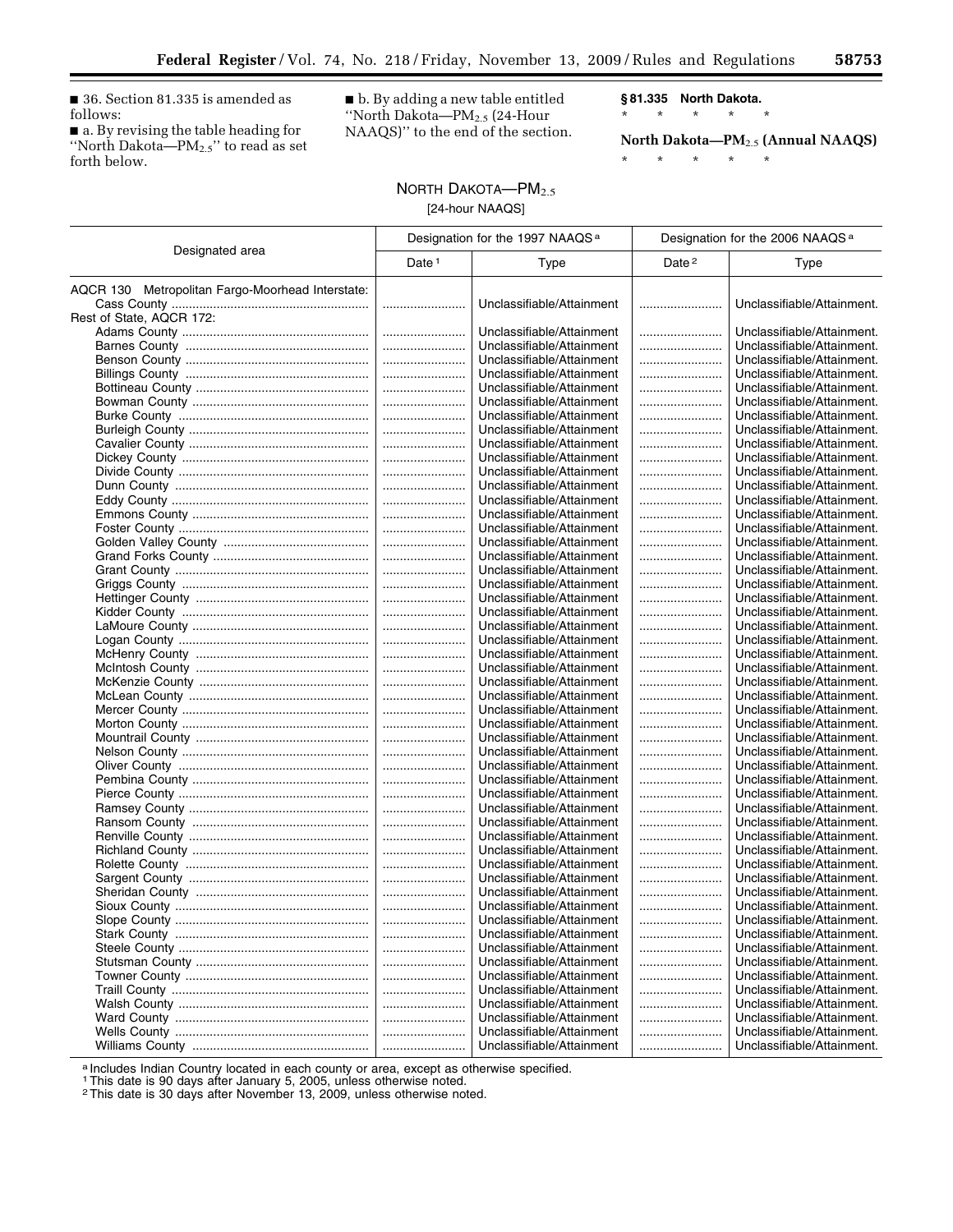■ 37. Section 81.336 is amended as follows:

 $\equiv$ 

■ a. By revising the table heading for ''Ohio—PM2.5'' to read as set forth below.

■ b. By adding a new table entitled ''Ohio—PM2.5 (24-Hour NAAQS)'' to the end of the section.

**§ 81.336 Ohio.** 

\* \* \* \* \*

**Ohio—PM**2.5 **(Annual NAAQS)** 

\* \* \* \* \*

# $OHIO—PM<sub>2.5</sub>$ [24-hour NAAQS]

|                              | Designation for the 1997 NAAQS <sup>a</sup> |                                                        | Designation for the 2006 NAAQS <sup>a</sup> |                                                          |
|------------------------------|---------------------------------------------|--------------------------------------------------------|---------------------------------------------|----------------------------------------------------------|
| Designated area              | Date $1$                                    | Type                                                   | Date <sup>2</sup>                           | Type                                                     |
| Canton-Massillon, OH:        |                                             |                                                        |                                             |                                                          |
|                              |                                             | Unclassifiable/Attainment                              |                                             | Nonattainment.                                           |
| Cleveland-Akron-Lorain, OH:  |                                             |                                                        |                                             |                                                          |
|                              |                                             | Unclassifiable/Attainment                              |                                             | Nonattainment.                                           |
|                              |                                             | Unclassifiable/Attainment                              |                                             | Nonattainment.                                           |
|                              |                                             | Unclassifiable/Attainment                              |                                             | Nonattainment.                                           |
|                              |                                             | Unclassifiable/Attainment                              |                                             | Nonattainment.                                           |
|                              | <br>                                        | Unclassifiable/Attainment<br>Unclassifiable/Attainment |                                             | Nonattainment.<br>Nonattainment.                         |
| Steubenville-Weirton, OH-WV: |                                             |                                                        |                                             |                                                          |
|                              |                                             | Unclassifiable/Attainment                              |                                             | Nonattainment.                                           |
| Rest of State:               |                                             |                                                        |                                             |                                                          |
|                              |                                             | Unclassifiable/Attainment                              |                                             | Unclassifiable/Attainment.                               |
|                              |                                             | Unclassifiable/Attainment                              |                                             | Unclassifiable/Attainment.                               |
|                              |                                             | Unclassifiable/Attainment                              |                                             | Unclassifiable/Attainment.                               |
|                              |                                             | Unclassifiable/Attainment                              |                                             | Unclassifiable/Attainment.                               |
|                              |                                             | Unclassifiable/Attainment                              |                                             | Unclassifiable/Attainment.                               |
|                              |                                             | Unclassifiable/Attainment                              |                                             | Unclassifiable/Attainment.                               |
|                              | <br>                                        | Unclassifiable/Attainment<br>Unclassifiable/Attainment |                                             | Unclassifiable/Attainment.<br>Unclassifiable/Attainment. |
|                              |                                             | Unclassifiable/Attainment                              |                                             | Unclassifiable/Attainment.                               |
|                              |                                             | Unclassifiable/Attainment                              |                                             | Unclassifiable/Attainment.                               |
|                              |                                             | Unclassifiable/Attainment                              |                                             | Unclassifiable/Attainment.                               |
|                              |                                             | Unclassifiable/Attainment                              |                                             | Unclassifiable/Attainment.                               |
|                              |                                             | Unclassifiable/Attainment                              |                                             | Unclassifiable/Attainment.                               |
|                              |                                             | Unclassifiable/Attainment                              |                                             | Unclassifiable/Attainment.                               |
|                              |                                             | Unclassifiable/Attainment                              |                                             | Unclassifiable/Attainment.                               |
|                              |                                             | Unclassifiable/Attainment                              |                                             | Unclassifiable/Attainment.                               |
|                              |                                             | Unclassifiable/Attainment                              |                                             | Unclassifiable/Attainment.                               |
|                              |                                             | Unclassifiable/Attainment                              |                                             | Unclassifiable/Attainment.                               |
|                              |                                             | Unclassifiable/Attainment<br>Unclassifiable/Attainment |                                             | Unclassifiable/Attainment.<br>Unclassifiable/Attainment. |
|                              | <br>                                        | Unclassifiable/Attainment                              | <br>                                        | Unclassifiable/Attainment.                               |
|                              |                                             | Unclassifiable/Attainment                              |                                             | Unclassifiable/Attainment.                               |
|                              |                                             | Unclassifiable/Attainment                              |                                             | Unclassifiable/Attainment.                               |
|                              |                                             | Unclassifiable/Attainment                              |                                             | Unclassifiable/Attainment.                               |
|                              |                                             | Unclassifiable/Attainment                              |                                             | Unclassifiable/Attainment.                               |
|                              |                                             | Unclassifiable/Attainment                              |                                             | Unclassifiable/Attainment.                               |
|                              |                                             | Unclassifiable/Attainment                              |                                             | Unclassifiable/Attainment.                               |
|                              |                                             | Unclassifiable/Attainment                              |                                             | Unclassifiable/Attainment.                               |
|                              |                                             | Unclassifiable/Attainment                              |                                             | Unclassifiable/Attainment.                               |
|                              |                                             | Unclassifiable/Attainment<br>Unclassifiable/Attainment |                                             | Unclassifiable/Attainment.<br>Unclassifiable/Attainment. |
|                              |                                             | Unclassifiable/Attainment                              |                                             | Unclassifiable/Attainment.                               |
|                              |                                             | Unclassifiable/Attainment                              |                                             | Unclassifiable/Attainment.                               |
|                              |                                             | Unclassifiable/Attainment                              |                                             | Unclassifiable/Attainment.                               |
|                              |                                             | Unclassifiable/Attainment                              |                                             | Unclassifiable/Attainment.                               |
|                              |                                             | Unclassifiable/Attainment                              |                                             | Unclassifiable/Attainment.                               |
|                              |                                             | Unclassifiable/Attainment                              |                                             | Unclassifiable/Attainment.                               |
|                              |                                             | Unclassifiable/Attainment                              |                                             | Unclassifiable/Attainment.                               |
|                              |                                             | Unclassifiable/Attainment                              |                                             | Unclassifiable/Attainment.                               |
|                              |                                             | Unclassifiable/Attainment                              |                                             | Unclassifiable/Attainment.                               |
|                              |                                             | Unclassifiable/Attainment                              |                                             | Unclassifiable/Attainment.                               |
|                              |                                             | Unclassifiable/Attainment                              |                                             | Unclassifiable/Attainment.                               |
|                              |                                             | Unclassifiable/Attainment<br>Unclassifiable/Attainment | <br>                                        | Unclassifiable/Attainment.<br>Unclassifiable/Attainment. |
|                              |                                             | Unclassifiable/Attainment                              |                                             | Unclassifiable/Attainment.                               |
|                              |                                             | Unclassifiable/Attainment                              |                                             | Unclassifiable/Attainment.                               |
|                              |                                             | Unclassifiable/Attainment                              |                                             | Unclassifiable/Attainment.                               |
|                              |                                             | Unclassifiable/Attainment                              |                                             | Unclassifiable/Attainment.                               |
|                              |                                             | Unclassifiable/Attainment                              |                                             | Unclassifiable/Attainment.                               |
|                              |                                             | Unclassifiable/Attainment                              |                                             | Unclassifiable/Attainment.                               |
|                              |                                             | Unclassifiable/Attainment                              |                                             | Unclassifiable/Attainment.                               |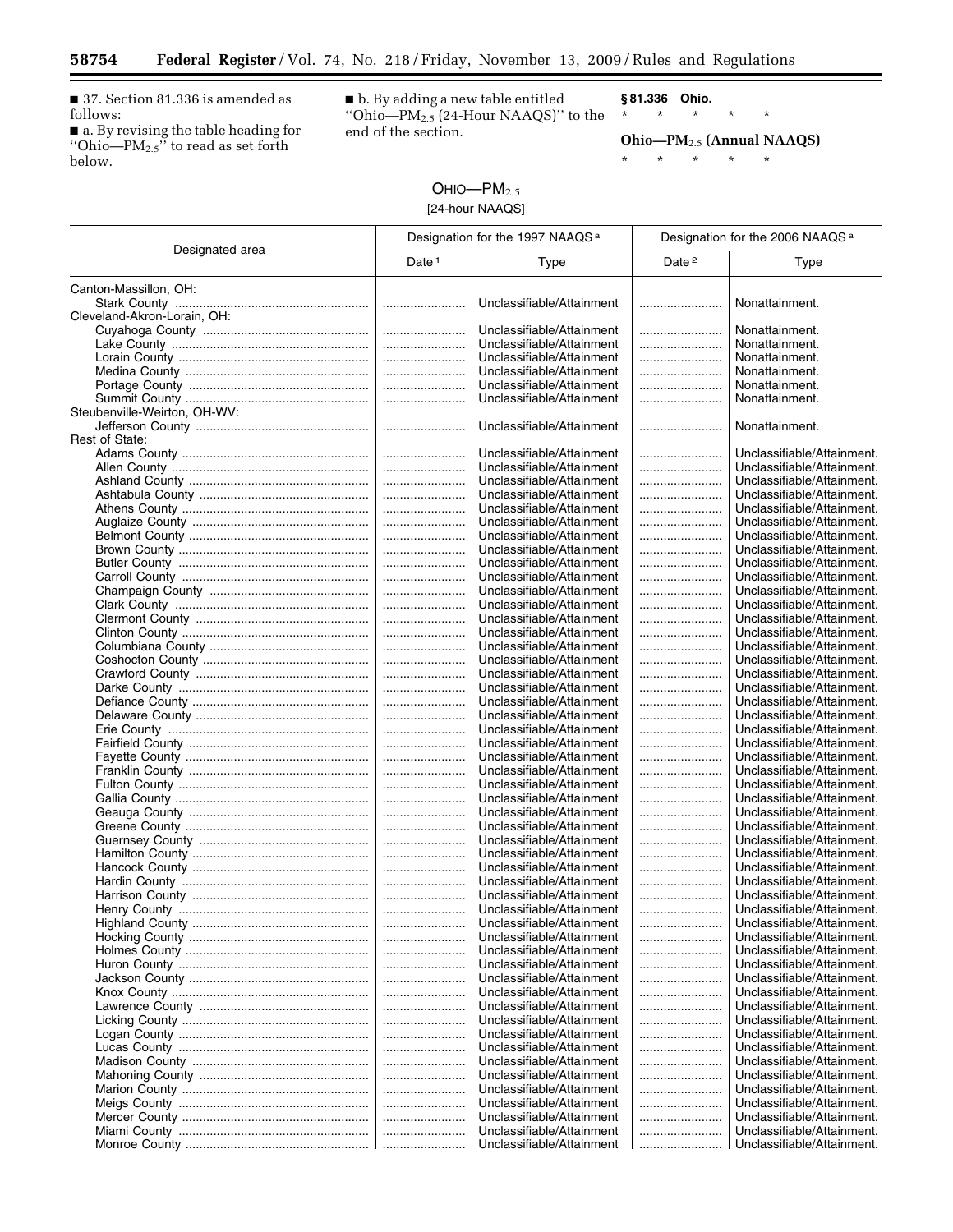#### OHIO—PM2.5—Continued [24-hour NAAQS]

| Designated area | Designation for the 1997 NAAQS <sup>a</sup> |                           | Designation for the 2006 NAAQS <sup>a</sup> |                            |
|-----------------|---------------------------------------------|---------------------------|---------------------------------------------|----------------------------|
|                 | Date $1$                                    | Type                      | Date <sup>2</sup>                           | Type                       |
|                 |                                             | Unclassifiable/Attainment |                                             | Unclassifiable/Attainment. |
|                 |                                             | Unclassifiable/Attainment |                                             | Unclassifiable/Attainment. |
|                 |                                             | Unclassifiable/Attainment |                                             | Unclassifiable/Attainment. |
|                 |                                             | Unclassifiable/Attainment |                                             | Unclassifiable/Attainment. |
|                 |                                             | Unclassifiable/Attainment |                                             | Unclassifiable/Attainment. |
|                 |                                             | Unclassifiable/Attainment |                                             | Unclassifiable/Attainment. |
|                 |                                             | Unclassifiable/Attainment |                                             | Unclassifiable/Attainment. |
|                 |                                             | Unclassifiable/Attainment |                                             | Unclassifiable/Attainment. |
|                 |                                             | Unclassifiable/Attainment |                                             | Unclassifiable/Attainment. |
|                 |                                             | Unclassifiable/Attainment |                                             | Unclassifiable/Attainment. |
|                 |                                             | Unclassifiable/Attainment |                                             | Unclassifiable/Attainment. |
|                 |                                             | Unclassifiable/Attainment |                                             | Unclassifiable/Attainment. |
|                 |                                             | Unclassifiable/Attainment |                                             | Unclassifiable/Attainment. |
|                 |                                             | Unclassifiable/Attainment |                                             | Unclassifiable/Attainment. |
|                 |                                             | Unclassifiable/Attainment |                                             | Unclassifiable/Attainment. |
|                 |                                             | Unclassifiable/Attainment |                                             | Unclassifiable/Attainment. |
|                 |                                             | Unclassifiable/Attainment |                                             | Unclassifiable/Attainment. |
|                 |                                             | Unclassifiable/Attainment |                                             | Unclassifiable/Attainment. |
|                 |                                             | Unclassifiable/Attainment |                                             | Unclassifiable/Attainment. |
|                 |                                             | Unclassifiable/Attainment |                                             | Unclassifiable/Attainment. |
|                 |                                             | Unclassifiable/Attainment |                                             | Unclassifiable/Attainment. |
|                 |                                             | Unclassifiable/Attainment |                                             | Unclassifiable/Attainment. |
|                 |                                             | Unclassifiable/Attainment |                                             | Unclassifiable/Attainment. |
|                 |                                             | Unclassifiable/Attainment |                                             | Unclassifiable/Attainment. |
|                 |                                             | Unclassifiable/Attainment |                                             | Unclassifiable/Attainment. |
|                 |                                             | Unclassifiable/Attainment |                                             | Unclassifiable/Attainment. |
|                 |                                             | Unclassifiable/Attainment |                                             | Unclassifiable/Attainment. |
|                 |                                             | Unclassifiable/Attainment |                                             | Unclassifiable/Attainment. |
|                 |                                             | Unclassifiable/Attainment |                                             | Unclassifiable/Attainment. |

a Includes Indian Country located in each county or area, except as otherwise specified.

1This date is 90 days after January 5, 2005, unless otherwise noted.

2This date is 30 days after November 13, 2009, unless otherwise noted.

■ 38. Section 81.337 is amended as follows:

■ a. By revising the table heading for "Oklahoma— $PM_{2.5}$ " to read as set forth below.

■ b. By adding a new table entitled ''Oklahoma—PM2.5 (24-Hour NAAQS)'' to the end of the section.

#### **§ 81.337 Oklahoma.**

\* \* \* \* \*

\* \* \* \* \*

**Oklahoma—PM**2.5 **(Annual NAAQS)** 

 $OKLAHOMA—PM<sub>2.5</sub>$ [24-hour NAAQS]

| Designated area                                 | Designation for the 1997 NAAQS <sup>a</sup> |                           | Designation for the 2006 NAAQS <sup>a</sup> |                            |
|-------------------------------------------------|---------------------------------------------|---------------------------|---------------------------------------------|----------------------------|
|                                                 | Date <sup>1</sup>                           | Type                      | Date $2$                                    | Type                       |
| AQCR 017 Metropolitan Fort Smith Interstate:    |                                             |                           |                                             |                            |
|                                                 |                                             | Unclassifiable/Attainment |                                             | Unclassifiable/Attainment. |
|                                                 |                                             | Unclassifiable/Attainment |                                             | Unclassifiable/Attainment. |
|                                                 |                                             | Unclassifiable/Attainment |                                             | Unclassifiable/Attainment. |
|                                                 |                                             | Unclassifiable/Attainment |                                             | Unclassifiable/Attainment. |
| AQCR 022 Shreveport-Texarkana-Tyler Intrastate: |                                             |                           |                                             |                            |
|                                                 |                                             | Unclassifiable/Attainment |                                             | Unclassifiable/Attainment. |
| AQCR 184 Central Oklahoma Intrastate:           |                                             |                           |                                             |                            |
|                                                 |                                             | Unclassifiable/Attainment |                                             | Unclassifiable/Attainment. |
|                                                 |                                             | Unclassifiable/Attainment |                                             | Unclassifiable/Attainment. |
|                                                 |                                             | Unclassifiable/Attainment |                                             | Unclassifiable/Attainment. |
|                                                 |                                             | Unclassifiable/Attainment |                                             | Unclassifiable/Attainment. |
|                                                 |                                             | Unclassifiable/Attainment |                                             | Unclassifiable/Attainment. |
|                                                 |                                             | Unclassifiable/Attainment |                                             | Unclassifiable/Attainment. |
|                                                 |                                             | Unclassifiable/Attainment |                                             | Unclassifiable/Attainment. |
|                                                 |                                             | Unclassifiable/Attainment |                                             | Unclassifiable/Attainment. |
|                                                 |                                             | Unclassifiable/Attainment |                                             | Unclassifiable/Attainment. |
| AQCR 185 North Central Oklahoma Intrastate:     |                                             |                           |                                             |                            |
|                                                 |                                             | Unclassifiable/Attainment |                                             | Unclassifiable/Attainment. |
|                                                 |                                             | Unclassifiable/Attainment |                                             | Unclassifiable/Attainment. |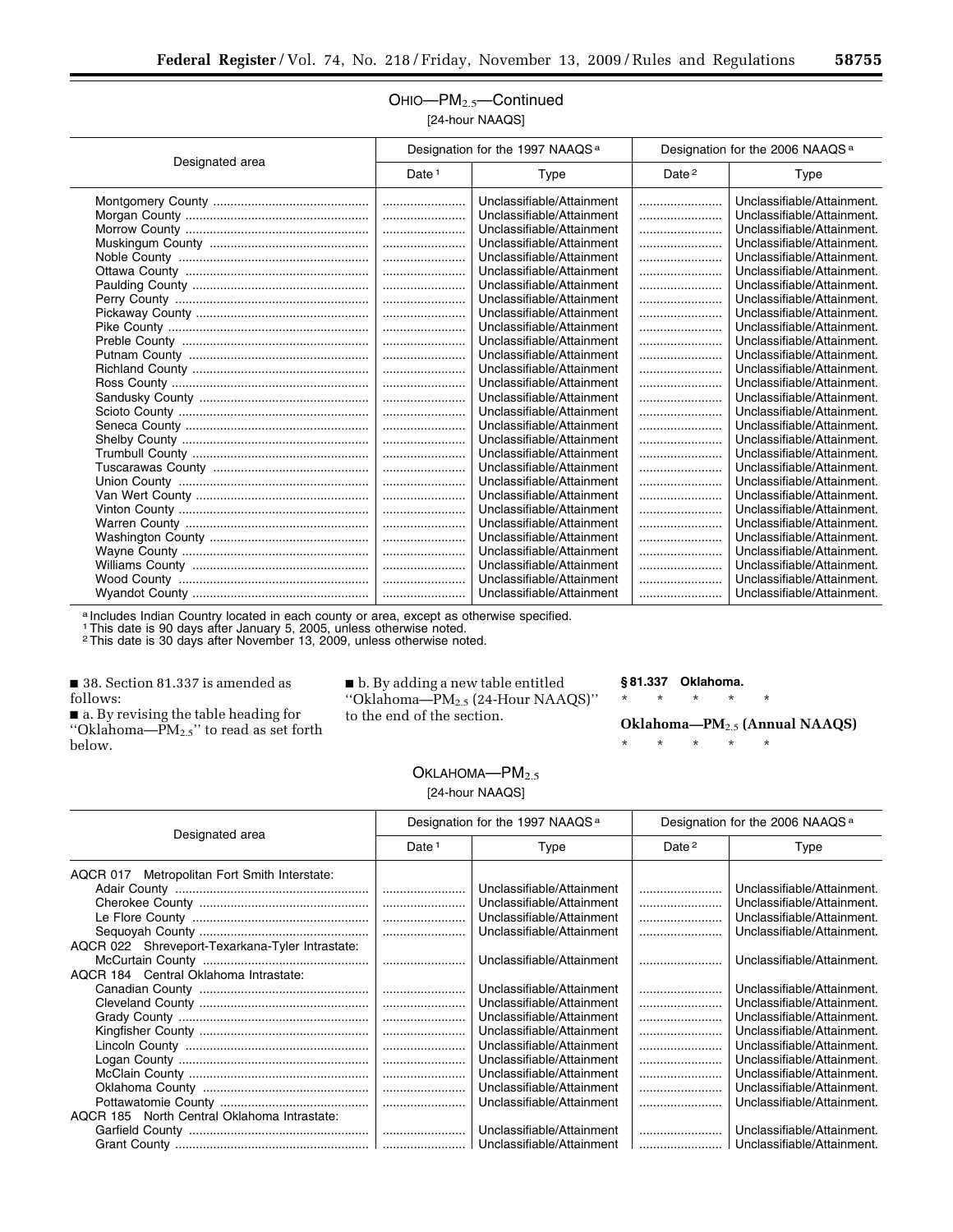Ξ

## OKLAHOMA-PM<sub>2.5</sub>-Continued [24-hour NAAQS]

|                                            | Designation for the 1997 NAAQS <sup>a</sup> |                                                        | Designation for the 2006 NAAQS <sup>a</sup> |                                                          |
|--------------------------------------------|---------------------------------------------|--------------------------------------------------------|---------------------------------------------|----------------------------------------------------------|
| Designated area                            | Date $1$                                    | Type                                                   | Date <sup>2</sup>                           | Type                                                     |
|                                            |                                             | Unclassifiable/Attainment                              |                                             | Unclassifiable/Attainment.                               |
|                                            |                                             | Unclassifiable/Attainment                              |                                             | Unclassifiable/Attainment.                               |
|                                            |                                             | Unclassifiable/Attainment                              |                                             | Unclassifiable/Attainment.                               |
| AQCR 186 Northeastern Oklahoma Intrastate: |                                             |                                                        |                                             |                                                          |
|                                            |                                             | Unclassifiable/Attainment                              |                                             | Unclassifiable/Attainment.                               |
|                                            |                                             | Unclassifiable/Attainment                              |                                             | Unclassifiable/Attainment.                               |
|                                            |                                             | Unclassifiable/Attainment                              |                                             | Unclassifiable/Attainment.                               |
|                                            |                                             | Unclassifiable/Attainment                              |                                             | Unclassifiable/Attainment.                               |
|                                            |                                             | Unclassifiable/Attainment                              |                                             | Unclassifiable/Attainment.                               |
|                                            |                                             | Unclassifiable/Attainment                              |                                             | Unclassifiable/Attainment.                               |
|                                            |                                             | Unclassifiable/Attainment                              |                                             | Unclassifiable/Attainment.                               |
|                                            |                                             | Unclassifiable/Attainment<br>Unclassifiable/Attainment |                                             | Unclassifiable/Attainment.<br>Unclassifiable/Attainment. |
|                                            | <br>                                        | Unclassifiable/Attainment                              |                                             | Unclassifiable/Attainment.                               |
|                                            |                                             | Unclassifiable/Attainment                              |                                             | Unclassifiable/Attainment.                               |
|                                            |                                             | Unclassifiable/Attainment                              |                                             | Unclassifiable/Attainment.                               |
|                                            |                                             | Unclassifiable/Attainment                              |                                             | Unclassifiable/Attainment.                               |
|                                            |                                             | Unclassifiable/Attainment                              |                                             | Unclassifiable/Attainment.                               |
| AQCR 187 Northwestern Oklahoma Intrastate: |                                             |                                                        |                                             |                                                          |
|                                            |                                             | Unclassifiable/Attainment                              |                                             | Unclassifiable/Attainment.                               |
|                                            |                                             | Unclassifiable/Attainment                              |                                             | Unclassifiable/Attainment.                               |
|                                            |                                             | Unclassifiable/Attainment                              |                                             | Unclassifiable/Attainment.                               |
|                                            |                                             | Unclassifiable/Attainment                              |                                             | Unclassifiable/Attainment.                               |
|                                            |                                             | Unclassifiable/Attainment                              |                                             | Unclassifiable/Attainment.                               |
|                                            |                                             | Unclassifiable/Attainment                              |                                             | Unclassifiable/Attainment.                               |
|                                            |                                             | Unclassifiable/Attainment                              |                                             | Unclassifiable/Attainment.<br>Unclassifiable/Attainment. |
|                                            |                                             | Unclassifiable/Attainment<br>Unclassifiable/Attainment |                                             | Unclassifiable/Attainment.                               |
|                                            | <br>                                        | Unclassifiable/Attainment                              |                                             | Unclassifiable/Attainment.                               |
|                                            |                                             | Unclassifiable/Attainment                              |                                             | Unclassifiable/Attainment.                               |
|                                            |                                             | Unclassifiable/Attainment                              |                                             | Unclassifiable/Attainment.                               |
|                                            |                                             | Unclassifiable/Attainment                              |                                             | Unclassifiable/Attainment.                               |
| AQCR 188 Southeastern Oklahoma Intrastate: |                                             |                                                        |                                             |                                                          |
|                                            |                                             | Unclassifiable/Attainment                              |                                             | Unclassifiable/Attainment.                               |
|                                            |                                             | Unclassifiable/Attainment                              |                                             | Unclassifiable/Attainment.                               |
|                                            |                                             | Unclassifiable/Attainment                              |                                             | Unclassifiable/Attainment.                               |
|                                            |                                             | Unclassifiable/Attainment                              |                                             | Unclassifiable/Attainment.                               |
|                                            |                                             | Unclassifiable/Attainment                              |                                             | Unclassifiable/Attainment.                               |
|                                            |                                             | Unclassifiable/Attainment<br>Unclassifiable/Attainment |                                             | Unclassifiable/Attainment.<br>Unclassifiable/Attainment. |
|                                            | <br>                                        | Unclassifiable/Attainment                              |                                             | Unclassifiable/Attainment.                               |
|                                            |                                             | Unclassifiable/Attainment                              |                                             | Unclassifiable/Attainment.                               |
|                                            |                                             | Unclassifiable/Attainment                              |                                             | Unclassifiable/Attainment.                               |
|                                            |                                             | Unclassifiable/Attainment                              |                                             | Unclassifiable/Attainment.                               |
|                                            |                                             | Unclassifiable/Attainment                              |                                             | Unclassifiable/Attainment.                               |
|                                            |                                             | Unclassifiable/Attainment                              |                                             | Unclassifiable/Attainment.                               |
|                                            |                                             | Unclassifiable/Attainment                              |                                             | Unclassifiable/Attainment.                               |
|                                            |                                             | Unclassifiable/Attainment                              |                                             | Unclassifiable/Attainment.                               |
|                                            |                                             | Unclassifiable/Attainment                              |                                             | Unclassifiable/Attainment.                               |
|                                            |                                             | Unclassifiable/Attainment                              |                                             | Unclassifiable/Attainment.                               |
|                                            |                                             | Unclassifiable/Attainment                              |                                             | Unclassifiable/Attainment.                               |
| AQCR 189 Southwestern Oklahoma Intrastate: |                                             | Unclassifiable/Attainment                              |                                             | Unclassifiable/Attainment.                               |
|                                            |                                             | Unclassifiable/Attainment                              |                                             | Unclassifiable/Attainment.                               |
|                                            |                                             | Unclassifiable/Attainment                              |                                             | Unclassifiable/Attainment.                               |
|                                            |                                             | Unclassifiable/Attainment                              |                                             | Unclassifiable/Attainment.                               |
|                                            |                                             | Unclassifiable/Attainment                              |                                             | Unclassifiable/Attainment.                               |
|                                            |                                             | Unclassifiable/Attainment                              |                                             | Unclassifiable/Attainment.                               |
|                                            |                                             | Unclassifiable/Attainment                              |                                             | Unclassifiable/Attainment.                               |
|                                            |                                             | Unclassifiable/Attainment                              |                                             | Unclassifiable/Attainment.                               |
|                                            |                                             | Unclassifiable/Attainment                              |                                             | Unclassifiable/Attainment.                               |
|                                            |                                             | Unclassifiable/Attainment                              |                                             | Unclassifiable/Attainment.                               |
|                                            |                                             | Unclassifiable/Attainment                              |                                             | Unclassifiable/Attainment.                               |
|                                            |                                             | Unclassifiable/Attainment                              |                                             | Unclassifiable/Attainment.                               |
|                                            |                                             | Unclassifiable/Attainment                              |                                             | Unclassifiable/Attainment.                               |

a Includes Indian Country located in each county or area, except as otherwise specified.

1This date is 90 days after January 5, 2005, unless otherwise noted. 2This date is 30 days after November 13, 2009, unless otherwise noted.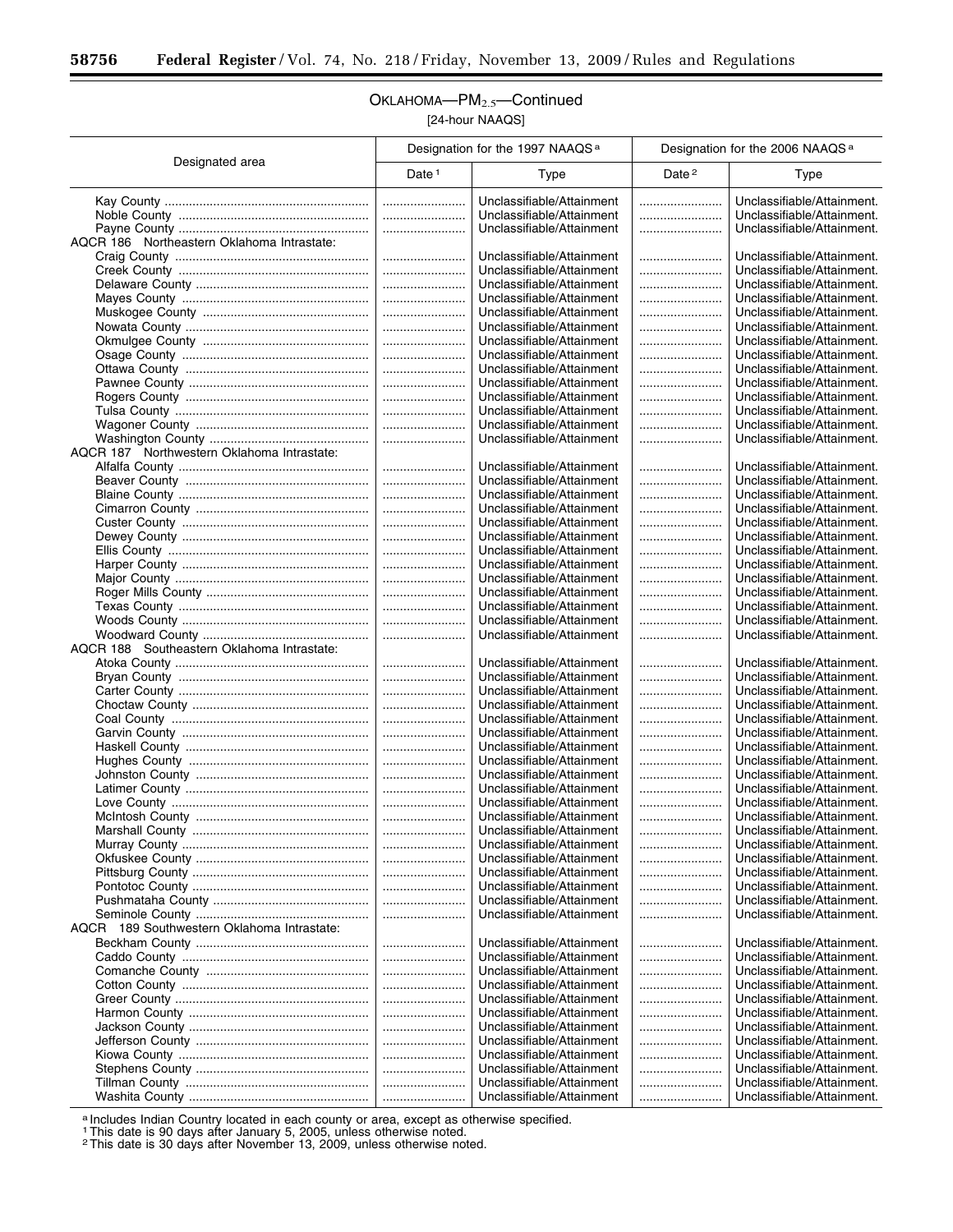■ 39. Section 81.338 is amended as follows:

■ a. By revising the table heading for ''Oregon—PM2.5'' to read as set forth below.

■ b. By adding a new table entitled "Oregon— $PM_{2.5}$  (24-Hour NAAQS)" to the end of the section.

**§ 81.338 Oregon.** 

\* \* \* \* \* **Oregon—PM**2.5 **(Annual NAAQS)** 

 $\equiv$ 

\* \* \* \* \*

# OREGON-PM<sub>2.5</sub> [24-hour NAAQS]

| Designated area                                                                                                                                                                                                                                                                                                                                                                                                                                                     | Designation for the 1997 NAAQS <sup>a</sup> |                                                                                                                                                                                                                                                                   | Designation for the 2006 NAAQS <sup>a</sup> |                                                                                                                                                                                                                                                                            |
|---------------------------------------------------------------------------------------------------------------------------------------------------------------------------------------------------------------------------------------------------------------------------------------------------------------------------------------------------------------------------------------------------------------------------------------------------------------------|---------------------------------------------|-------------------------------------------------------------------------------------------------------------------------------------------------------------------------------------------------------------------------------------------------------------------|---------------------------------------------|----------------------------------------------------------------------------------------------------------------------------------------------------------------------------------------------------------------------------------------------------------------------------|
|                                                                                                                                                                                                                                                                                                                                                                                                                                                                     | Date <sup>1</sup>                           | Type                                                                                                                                                                                                                                                              | Date <sup>2</sup>                           | <b>Type</b>                                                                                                                                                                                                                                                                |
| Klamath Falls, OR:<br>Townships and ranges defined by T37S<br>R9E Sections 31-32. T38S R8E Sections<br>1-5, 8-16, 22-26, 35-36. T38S R9E Sec-<br>tions 5-8, 14-15, 17-36. T39S R8E Sec-<br>tions 1-2, 11-13, 24. T39S R9E Sections<br>1-27. T39S R10E Sections 3-10, 15-20,<br>$29 - 30.$                                                                                                                                                                           |                                             | Unclassifiable/Attainment                                                                                                                                                                                                                                         |                                             | Nonattainment.                                                                                                                                                                                                                                                             |
| Oakridge, OR:<br>Boundary is defined as a line from Town-<br>ship 21 South, Range 2 East, Section 11<br>(northwest corner) east to Township 21<br>South, Range 3 East, Section 11 (north-<br>east corner), south to Township 21 South,<br>Range 3 East, Section 23 (southeast cor-<br>ner), west to Township 21 South, Range<br>2 East, Section 23 (southwest corner)<br>connecting back to Township 21 South,<br>Range 2 East, Section 11 (northwest cor-<br>ner). |                                             | Unclassifiable/Attainment                                                                                                                                                                                                                                         |                                             | Nonattainment.                                                                                                                                                                                                                                                             |
| Rest of State:<br>Portland-Vancouver AQMA: (Air Quality Maintenance                                                                                                                                                                                                                                                                                                                                                                                                 |                                             |                                                                                                                                                                                                                                                                   |                                             |                                                                                                                                                                                                                                                                            |
| Area)<br>Salem Area: (Salem Area Transportation Study):                                                                                                                                                                                                                                                                                                                                                                                                             | <br>                                        | Unclassifiable/Attainment<br>Unclassifiable/Attainment<br>Unclassifiable/Attainment<br>Unclassifiable/Attainment<br>Unclassifiable/Attainment                                                                                                                     | <br>                                        | Unclassifiable/Attainment.<br>Unclassifiable/Attainment.<br>Unclassifiable/Attainment.<br>Unclassifiable/Attainment.<br>Unclassifiable/Attainment.                                                                                                                         |
| AQCR 190 Central Oregon Intrastate:                                                                                                                                                                                                                                                                                                                                                                                                                                 |                                             | Unclassifiable/Attainment                                                                                                                                                                                                                                         |                                             | Unclassifiable/Attainment.                                                                                                                                                                                                                                                 |
| AQCR 191 Eastern Oregon Intrastate:                                                                                                                                                                                                                                                                                                                                                                                                                                 | <br><br><br><br><br>                        | Unclassifiable/Attainment<br>Unclassifiable/Attainment<br>Unclassifiable/Attainment<br>Unclassifiable/Attainment<br>Unclassifiable/Attainment<br>Unclassifiable/Attainment<br>Unclassifiable/Attainment                                                           |                                             | Unclassifiable/Attainment.<br>Unclassifiable/Attainment.<br>Unclassifiable/Attainment.<br>Unclassifiable/Attainment.<br>Unclassifiable/Attainment.<br>Unclassifiable/Attainment.<br>Unclassifiable/Attainment.                                                             |
|                                                                                                                                                                                                                                                                                                                                                                                                                                                                     | <br><br><br><br>                            | Unclassifiable/Attainment<br>Unclassifiable/Attainment<br>Unclassifiable/Attainment<br>Unclassifiable/Attainment<br>Unclassifiable/Attainment<br>Unclassifiable/Attainment<br>Unclassifiable/Attainment<br>Unclassifiable/Attainment<br>Unclassifiable/Attainment | <br><br>                                    | Unclassifiable/Attainment.<br>Unclassifiable/Attainment.<br>Unclassifiable/Attainment.<br>Unclassifiable/Attainment.<br>Unclassifiable/Attainment.<br>Unclassifiable/Attainment.<br>Unclassifiable/Attainment.<br>Unclassifiable/Attainment.<br>Unclassifiable/Attainment. |
| AQCR 192 Northwest Oregon Intrastate:                                                                                                                                                                                                                                                                                                                                                                                                                               |                                             | Unclassifiable/Attainment                                                                                                                                                                                                                                         |                                             | Unclassifiable/Attainment.                                                                                                                                                                                                                                                 |
| AQCR 193 Portland Interstate (part):<br>Eugene Springfield Air Quality Maintenance AQCR<br>193 Portland Interstate:                                                                                                                                                                                                                                                                                                                                                 | <br>                                        | Unclassifiable/Attainment<br>Unclassifiable/Attainment<br>Unclassifiable/Attainment<br>Unclassifiable/Attainment                                                                                                                                                  |                                             | Unclassifiable/Attainment.<br>Unclassifiable/Attainment.<br>Unclassifiable/Attainment.<br>Unclassifiable/Attainment.                                                                                                                                                       |
| Clackamas County (remainder)                                                                                                                                                                                                                                                                                                                                                                                                                                        |                                             | Unclassifiable/Attainment<br>Unclassifiable/Attainment<br>Unclassifiable/Attainment<br>Unclassifiable/Attainment                                                                                                                                                  | <br><br><br>                                | Unclassifiable/Attainment.<br>Unclassifiable/Attainment.<br>Unclassifiable/Attainment.<br>Unclassifiable/Attainment.                                                                                                                                                       |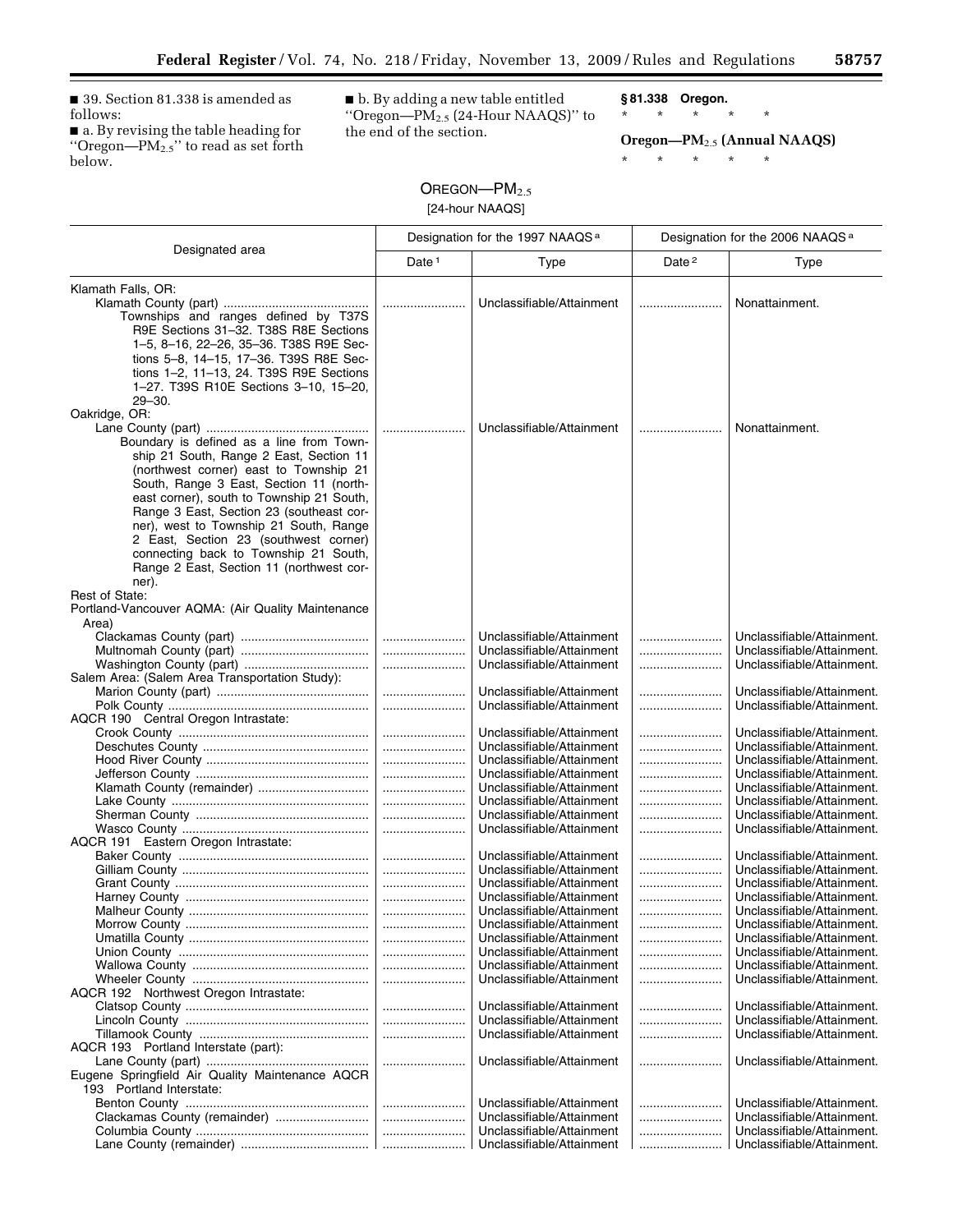## OREGON—PM2.5—Continued [24-hour NAAQS]

| Designated area                                                                                            | Designation for the 1997 NAAQS <sup>a</sup> |                                                                                                                                               | Designation for the 2006 NAAQS <sup>a</sup> |                                                                                                                                                    |
|------------------------------------------------------------------------------------------------------------|---------------------------------------------|-----------------------------------------------------------------------------------------------------------------------------------------------|---------------------------------------------|----------------------------------------------------------------------------------------------------------------------------------------------------|
|                                                                                                            | Date <sup>1</sup>                           | Type                                                                                                                                          | Date <sup>2</sup>                           | Type                                                                                                                                               |
| The area outside the Salem Area Transportation<br>Study                                                    |                                             | Unclassifiable/Attainment<br>Unclassifiable/Attainment                                                                                        |                                             | Unclassifiable/Attainment.<br>Unclassifiable/Attainment.                                                                                           |
| The area outside the Salem Area Transportation<br>Study                                                    |                                             | Unclassifiable/Attainment<br>Unclassifiable/Attainment                                                                                        |                                             | Unclassifiable/Attainment.<br>Unclassifiable/Attainment.                                                                                           |
| AQCR 194 Southwest Oregon Intrastate (part):                                                               |                                             | Unclassifiable/Attainment<br>Unclassifiable/Attainment                                                                                        |                                             | Unclassifiable/Attainment.<br>Unclassifiable/Attainment.                                                                                           |
| Medford-Ashland Air Quality Maintenance Area<br>AQCR 194 Southwest Oregon Intrastate: (re-<br>mainder of): |                                             | Unclassifiable/Attainment                                                                                                                     |                                             | Unclassifiable/Attainment.                                                                                                                         |
|                                                                                                            |                                             | Unclassifiable/Attainment<br>Unclassifiable/Attainment<br>Unclassifiable/Attainment<br>Unclassifiable/Attainment<br>Unclassifiable/Attainment |                                             | Unclassifiable/Attainment.<br>Unclassifiable/Attainment.<br>Unclassifiable/Attainment.<br>Unclassifiable/Attainment.<br>Unclassifiable/Attainment. |

a Includes Indian Country located in each county or area, except as otherwise specified.

1This date is 90 days after January 5, 2005, unless otherwise noted. 2This date is 30 days after November 13, 2009, unless otherwise noted.

■ 40. Section 81.339 is amended as follows:

Ξ

■ a. By revising the table heading for ''Pennsylvania—PM2.5'' to read as set forth below.

■ b. By adding a new table entitled ''Pennsylvania—PM2.5 (24-Hour NAAQS)'' to the end of the section.

#### **§ 81.339 Pennsylvania.**

\* \* \* \* \*

**Pennsylvania—PM**2.5 **(Annual NAAQS)** 

L.

\* \* \* \* \*

#### PENNSYLVANIA—PM<sub>2.5</sub> [24-hour NAAQS]

| Designated area                            | Designation for the 1997 NAAQS <sup>a</sup> |                           | Designation for the 2006 NAAQS <sup>a</sup> |                |
|--------------------------------------------|---------------------------------------------|---------------------------|---------------------------------------------|----------------|
|                                            | Date $1$                                    | Type                      | Date <sup>2</sup>                           | Type           |
| Allentown, PA:                             |                                             |                           |                                             |                |
|                                            |                                             | Unclassifiable/Attainment |                                             | Nonattainment. |
|                                            |                                             | Unclassifiable/Attainment |                                             | Nonattainment. |
| Harrisburg-Lebanon-Carlisle-York, PA:      |                                             |                           |                                             |                |
|                                            |                                             | Unclassifiable/Attainment |                                             | Nonattainment. |
|                                            |                                             | Unclassifiable/Attainment |                                             | Nonattainment. |
|                                            |                                             | Unclassifiable/Attainment |                                             | Nonattainment. |
|                                            |                                             | Unclassifiable/Attainment |                                             | Nonattainment. |
| Johnstown, PA:                             |                                             |                           |                                             |                |
|                                            |                                             | Unclassifiable/Attainment |                                             | Nonattainment. |
|                                            |                                             | Unclassifiable/Attainment |                                             | Nonattainment. |
| Townships of West Wheatfield, Center, East |                                             |                           |                                             |                |
| Wheatfield, and Armagh Borough and         |                                             |                           |                                             |                |
| Homer City Borough.                        |                                             |                           |                                             |                |
| Lancaster, PA:                             |                                             |                           |                                             |                |
|                                            |                                             | Unclassifiable/Attainment |                                             | Nonattainment. |
| Liberty-Clairton, PA:                      |                                             |                           |                                             |                |
|                                            |                                             | Unclassifiable/Attainment |                                             | Nonattainment. |
| Lincoln Borough, Clairton City, Glassport  |                                             |                           |                                             |                |
| Borough, Liberty Borough, Port Vue Bor-    |                                             |                           |                                             |                |
| ough.                                      |                                             |                           |                                             |                |
| Philadelphia-Wilmington, PA-NJ-DE:         |                                             |                           |                                             |                |
|                                            |                                             | Unclassifiable/Attainment |                                             | Nonattainment. |
|                                            |                                             | Unclassifiable/Attainment |                                             | Nonattainment. |
|                                            |                                             | Unclassifiable/Attainment |                                             | Nonattainment. |
|                                            |                                             | Unclassifiable/Attainment |                                             | Nonattainment. |
|                                            | l                                           | Unclassifiable/Attainment |                                             | Nonattainment. |
| Pittsburgh-Beaver Valley, PA:              |                                             |                           |                                             |                |
|                                            |                                             | Unclassifiable/Attainment |                                             | Nonattainment. |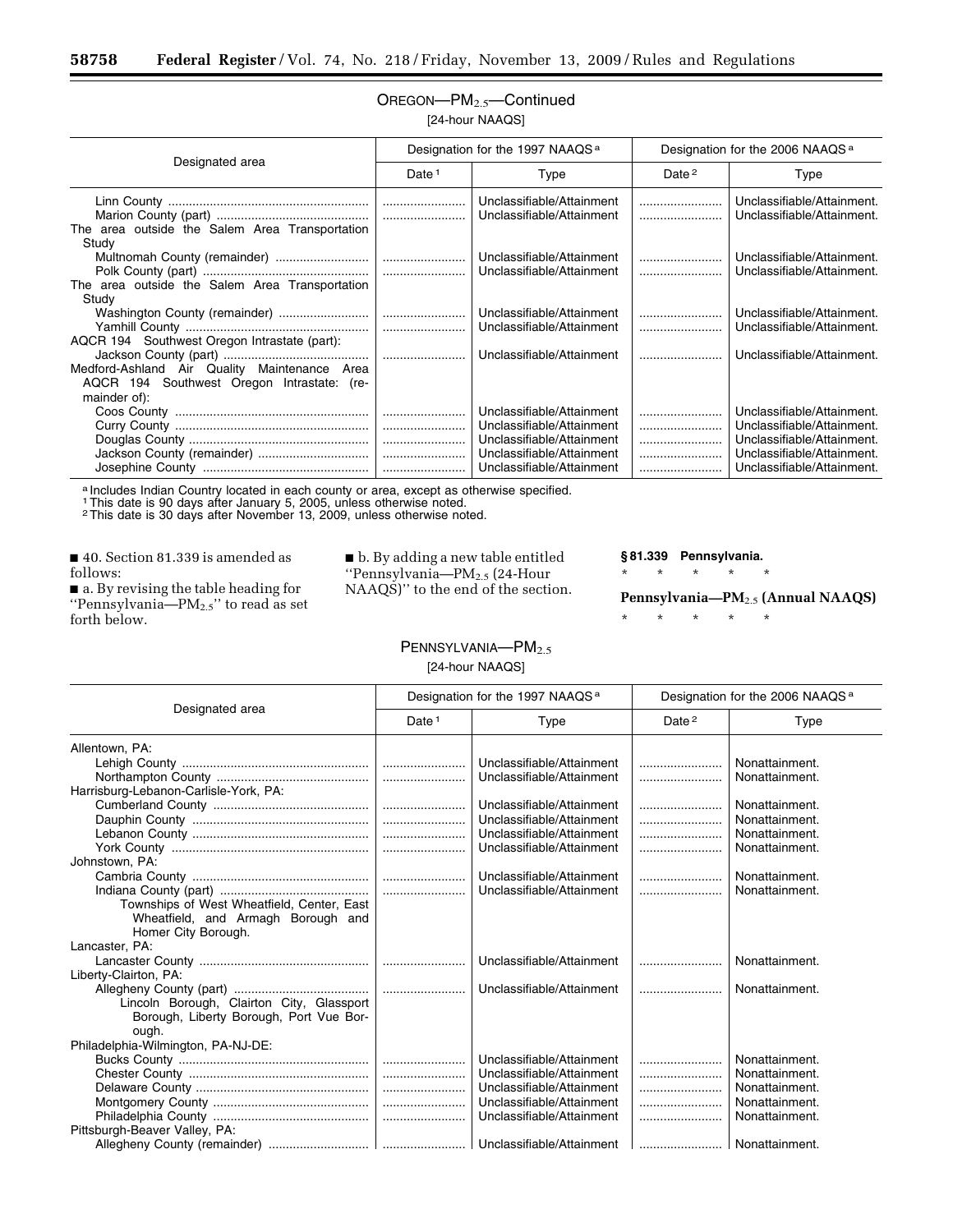$\overline{\phantom{a}}$ 

## PENNSYLVANIA—PM<sub>2.5</sub>—Continued [24-hour NAAQS]

|                                                             | Designation for the 1997 NAAQS <sup>a</sup> |                                                        | Designation for the 2006 NAAQS <sup>a</sup> |                                                          |
|-------------------------------------------------------------|---------------------------------------------|--------------------------------------------------------|---------------------------------------------|----------------------------------------------------------|
| Designated area                                             | Date <sup>1</sup>                           | <b>Type</b>                                            | Date <sup>2</sup>                           | Type                                                     |
| Elderton Borough and Plumcreek and<br>Washington Townships. |                                             | Unclassifiable/Attainment                              |                                             | Nonattainment.                                           |
|                                                             |                                             | Unclassifiable/Attainment                              |                                             | Nonattainment.                                           |
|                                                             |                                             | Unclassifiable/Attainment                              |                                             | Nonattainment.                                           |
|                                                             |                                             | Unclassifiable/Attainment                              |                                             | Nonattainment.                                           |
| Monongahela Township.                                       |                                             | Unclassifiable/Attainment                              |                                             | Nonattainment.                                           |
| Township of Taylor south of New Castle<br>City.             |                                             |                                                        |                                             |                                                          |
|                                                             |                                             | Unclassifiable/Attainment                              |                                             | Nonattainment.                                           |
|                                                             |                                             | Unclassifiable/Attainment                              |                                             | Nonattainment.                                           |
| Youngstown-Warren-Sharon, OH-PA:                            |                                             | Unclassifiable/Attainment                              |                                             | Unclassifiable/Attainment.                               |
| Rest of State:                                              |                                             |                                                        |                                             |                                                          |
| AQCR 151 Northeast Pennsylvania-Upper Dela-                 |                                             |                                                        |                                             |                                                          |
| ware Valley Interstate:                                     |                                             |                                                        |                                             |                                                          |
|                                                             |                                             | Unclassifiable/Attainment                              |                                             | Unclassifiable/Attainment.                               |
|                                                             |                                             | Unclassifiable/Attainment                              |                                             | Unclassifiable/Attainment.<br>Unclassifiable/Attainment. |
|                                                             |                                             | Unclassifiable/Attainment<br>Unclassifiable/Attainment |                                             | Unclassifiable/Attainment.                               |
|                                                             |                                             | Unclassifiable/Attainment                              |                                             | Unclassifiable/Attainment.                               |
|                                                             |                                             | Unclassifiable/Attainment                              |                                             | Unclassifiable/Attainment.                               |
|                                                             |                                             | Unclassifiable/Attainment                              |                                             | Unclassifiable/Attainment.                               |
|                                                             |                                             | Unclassifiable/Attainment                              |                                             | Unclassifiable/Attainment.                               |
|                                                             |                                             | Unclassifiable/Attainment                              |                                             | Unclassifiable/Attainment.                               |
|                                                             |                                             | Unclassifiable/Attainment<br>Unclassifiable/Attainment |                                             | Unclassifiable/Attainment.<br>Unclassifiable/Attainment. |
|                                                             |                                             | Unclassifiable/Attainment                              |                                             | Unclassifiable/Attainment.                               |
|                                                             |                                             | Unclassifiable/Attainment                              |                                             | Unclassifiable/Attainment.                               |
| AQCR 178 Northwest Pennsylvania-Youngstown                  |                                             |                                                        |                                             |                                                          |
| Interstate:                                                 |                                             |                                                        |                                             |                                                          |
|                                                             |                                             | Unclassifiable/Attainment                              |                                             | Unclassifiable/Attainment.                               |
|                                                             |                                             | Unclassifiable/Attainment                              |                                             | Unclassifiable/Attainment.                               |
|                                                             |                                             | Unclassifiable/Attainment<br>Unclassifiable/Attainment | <br>                                        | Unclassifiable/Attainment.<br>Unclassifiable/Attainment. |
|                                                             |                                             | Unclassifiable/Attainment                              |                                             | Unclassifiable/Attainment.                               |
|                                                             |                                             | Unclassifiable/Attainment                              |                                             | Unclassifiable/Attainment.                               |
|                                                             |                                             | Unclassifiable/Attainment                              |                                             | Unclassifiable/Attainment.                               |
|                                                             |                                             | Unclassifiable/Attainment                              |                                             | Unclassifiable/Attainment.                               |
| Lawrence County (remainder)                                 |                                             | Unclassifiable/Attainment                              |                                             | Unclassifiable/Attainment.                               |
|                                                             |                                             | Unclassifiable/Attainment<br>Unclassifiable/Attainment |                                             | Unclassifiable/Attainment.<br>Unclassifiable/Attainment. |
|                                                             |                                             | Unclassifiable/Attainment                              |                                             | Unclassifiable/Attainment.                               |
|                                                             |                                             | Unclassifiable/Attainment                              |                                             | Unclassifiable/Attainment.                               |
| AQCR 195 Central Pennsylvania Intrastate:                   |                                             |                                                        |                                             |                                                          |
|                                                             |                                             | Unclassifiable/Attainment                              |                                             | Unclassifiable/Attainment.                               |
|                                                             |                                             | Unclassifiable/Attainment                              |                                             | Unclassifiable/Attainment.                               |
|                                                             |                                             | Unclassifiable/Attainment<br>Unclassifiable/Attainment |                                             | Unclassifiable/Attainment.<br>Unclassifiable/Attainment. |
|                                                             |                                             | Unclassifiable/Attainment                              |                                             | Unclassifiable/Attainment.                               |
|                                                             |                                             | Unclassifiable/Attainment                              |                                             | Unclassifiable/Attainment.                               |
|                                                             |                                             | Unclassifiable/Attainment                              |                                             | Unclassifiable/Attainment.                               |
|                                                             |                                             | Unclassifiable/Attainment                              |                                             | Unclassifiable/Attainment.                               |
|                                                             |                                             | Unclassifiable/Attainment                              |                                             | Unclassifiable/Attainment.                               |
|                                                             |                                             | Unclassifiable/Attainment<br>Unclassifiable/Attainment |                                             | Unclassifiable/Attainment.                               |
|                                                             |                                             | Unclassifiable/Attainment                              | <br>                                        | Unclassifiable/Attainment.<br>Unclassifiable/Attainment. |
|                                                             |                                             | Unclassifiable/Attainment                              |                                             | Unclassifiable/Attainment.                               |
|                                                             |                                             | Unclassifiable/Attainment                              |                                             | Unclassifiable/Attainment.                               |
|                                                             |                                             | Unclassifiable/Attainment                              |                                             | Unclassifiable/Attainment.                               |
| AQCR 196 South Central Pennsylvania Intrastate:             |                                             |                                                        |                                             |                                                          |
|                                                             |                                             | Unclassifiable/Attainment                              |                                             | Unclassifiable/Attainment.                               |
|                                                             |                                             | Unclassifiable/Attainment                              |                                             | Unclassifiable/Attainment.                               |
| AQCR 197 Southwest Pennsylvania Intrastate:                 |                                             | Unclassifiable/Attainment                              |                                             | Unclassifiable/Attainment.                               |
|                                                             |                                             | Unclassifiable/Attainment                              |                                             | Unclassifiable/Attainment.                               |
|                                                             |                                             | Unclassifiable/Attainment                              |                                             | Unclassifiable/Attainment.                               |
|                                                             |                                             | Unclassifiable/Attainment                              |                                             | Unclassifiable/Attainment.                               |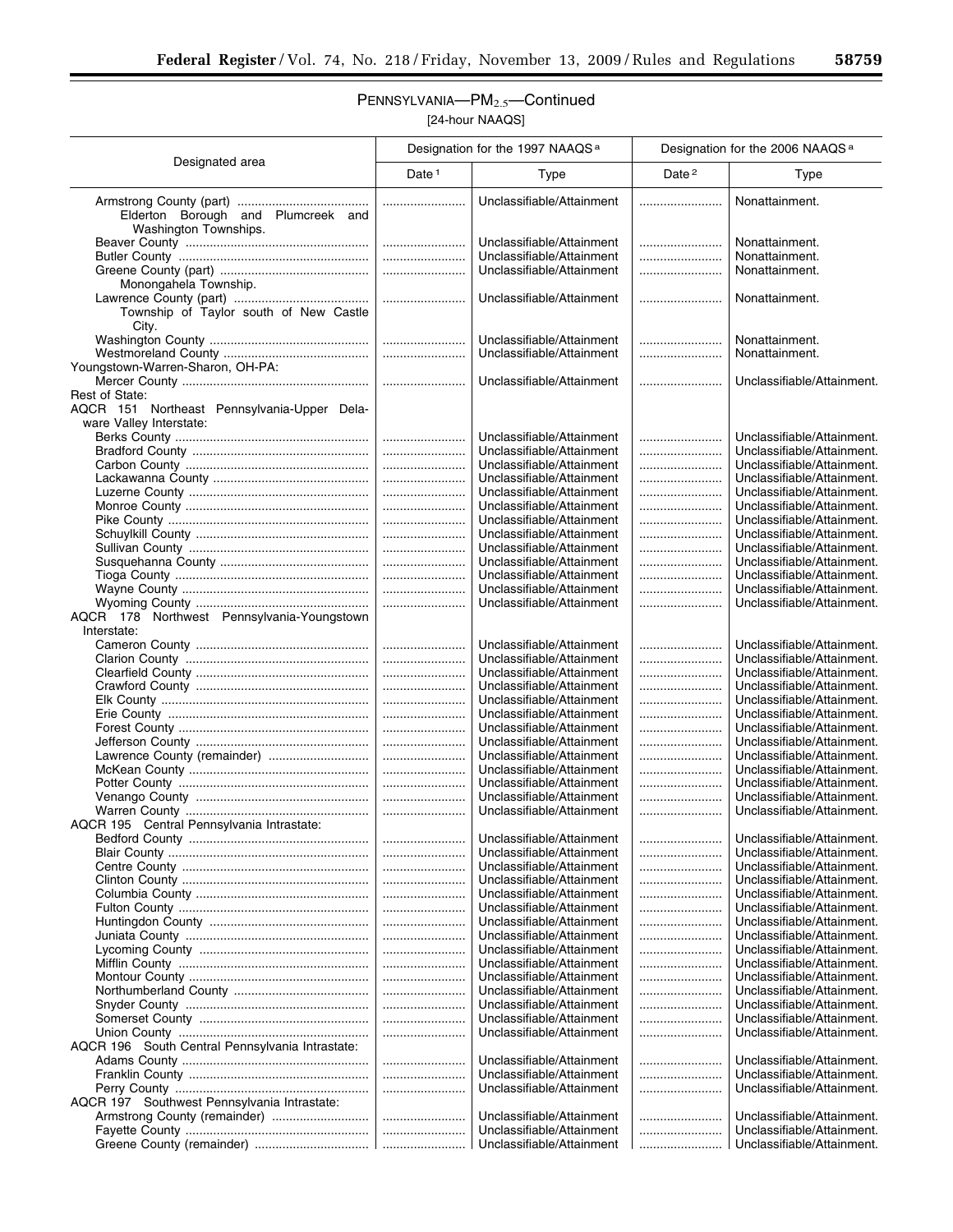### PENNSYLVANIA—PM<sub>2.5</sub>—Continued [24-hour NAAQS]

| Designated area            | Designation for the 1997 NAAQS <sup>a</sup> |                           | Designation for the 2006 NAAQS <sup>a</sup> |                            |
|----------------------------|---------------------------------------------|---------------------------|---------------------------------------------|----------------------------|
|                            | Date 1                                      | Type                      | Date <sup>2</sup>                           | Type                       |
| Indiana County (remainder) |                                             | Unclassifiable/Attainment |                                             | Unclassifiable/Attainment. |

a Includes Indian Country located in each county or area, except as otherwise specified.

1This date is 90 days after January 5, 2005, unless otherwise noted.

2This date is 30 days after November 13, 2009, unless otherwise noted.

■ 41. Section 81.340 is amended as follows:

■ a. By revising the table heading for "Rhode Island— $PM_{2.5}$ " to read as set forth below.

■ b. By adding a new table entitled ''Rhode Island—PM2.5 (24-Hour NAAQS)'' to the end of the section. **§ 81.340 Rhode Island.**  \* \* \* \* \*

**Rhode Island—PM**2.5 **(Annual NAAQS)** 

\* \* \* \* \*

RHODE ISLAND-PM<sub>2.5</sub> [24-hour NAAQS]

| Designated area | Designation for the 1997 NAAQS <sup>a</sup> |                           | Designation for the 2006 NAAQS <sup>a</sup> |                            |
|-----------------|---------------------------------------------|---------------------------|---------------------------------------------|----------------------------|
|                 | Date <sup>1</sup>                           | Type                      | Date $2$                                    | Type                       |
| Statewide:      |                                             |                           |                                             |                            |
|                 |                                             | Unclassifiable/Attainment |                                             | Unclassifiable/Attainment. |
|                 |                                             | Unclassifiable/Attainment |                                             | Unclassifiable/Attainment. |
|                 |                                             | Unclassifiable/Attainment |                                             | Unclassifiable/Attainment. |
|                 |                                             | Unclassifiable/Attainment |                                             | Unclassifiable/Attainment. |
|                 |                                             | Unclassifiable/Attainment |                                             | Unclassifiable/Attainment. |

a Includes Indian Country located in each county or area, except as otherwise specified.

1This date is 90 days after January 5, 2005, unless otherwise noted.

2This date is 30 days after November 13, 2009, unless otherwise noted.

■ 42. Section 81.341 is amended as follows:

■ b. By adding a new table entitled ''South Carolina—PM2.5 (24-Hour NAAQS)'' to the end of the section.

■ a. By revising the table heading for "South Carolina— $PM_{2.5}$ " to read as set forth below.

**§ 81.341 South Carolina.** 

\* \* \* \* \*

### **South Carolina—PM**2.5 **(Annual NAAQS)**

\* \* \* \* \*

■ 42. Section 81.341 is amended as follows:

■ a. By revising the table heading for ''South Carolina

| SOUTH CAROLINA- $PM_{2.5}$ |
|----------------------------|
| [24-hour NAAQS]            |

| Designated area | Designation for the 1997 NAAQS <sup>a</sup> |                           | Designation for the 2006 NAAQS <sup>a</sup> |                            |
|-----------------|---------------------------------------------|---------------------------|---------------------------------------------|----------------------------|
|                 | Date $1$                                    | Type                      | Date $2$                                    | Type                       |
| Statewide:      |                                             |                           |                                             |                            |
|                 |                                             | Unclassifiable/Attainment |                                             | Unclassifiable/Attainment. |
|                 |                                             | Unclassifiable/Attainment |                                             | Unclassifiable/Attainment. |
|                 |                                             | Unclassifiable/Attainment |                                             | Unclassifiable/Attainment. |
|                 |                                             | Unclassifiable/Attainment |                                             | Unclassifiable/Attainment. |
|                 |                                             | Unclassifiable/Attainment |                                             | Unclassifiable/Attainment. |
|                 |                                             | Unclassifiable/Attainment |                                             | Unclassifiable/Attainment. |
|                 |                                             | Unclassifiable/Attainment |                                             | Unclassifiable/Attainment. |
|                 |                                             | Unclassifiable/Attainment |                                             | Unclassifiable/Attainment. |
|                 |                                             | Unclassifiable/Attainment |                                             | Unclassifiable/Attainment. |
|                 |                                             | Unclassifiable/Attainment |                                             | Unclassifiable/Attainment. |
|                 |                                             | Unclassifiable/Attainment |                                             | Unclassifiable/Attainment. |
|                 |                                             | Unclassifiable/Attainment |                                             | Unclassifiable/Attainment. |
|                 |                                             | Unclassifiable/Attainment |                                             | Unclassifiable/Attainment. |
|                 |                                             | Unclassifiable/Attainment |                                             | Unclassifiable/Attainment. |
|                 |                                             | Unclassifiable/Attainment |                                             | Unclassifiable/Attainment. |
|                 |                                             | Unclassifiable/Attainment |                                             | Unclassifiable/Attainment. |
|                 |                                             | Unclassifiable/Attainment |                                             | Unclassifiable/Attainment. |
|                 |                                             | Unclassifiable/Attainment |                                             | Unclassifiable/Attainment. |
|                 |                                             | Unclassifiable/Attainment |                                             | Unclassifiable/Attainment. |
|                 |                                             | Unclassifiable/Attainment |                                             | Unclassifiable/Attainment. |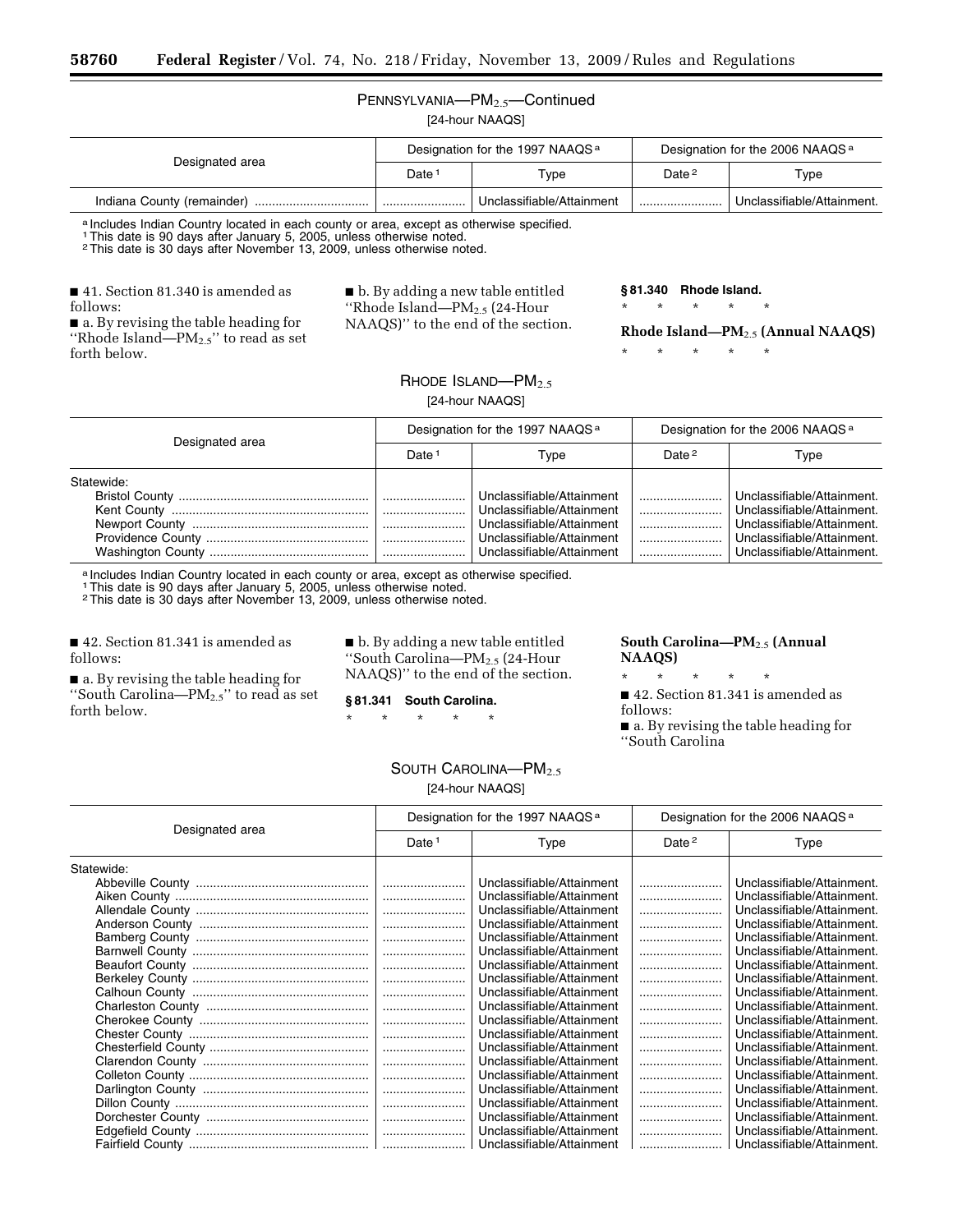### SOUTH CAROLINA—PM2.5—Continued [24-hour NAAQS]

|                 |                   | Designation for the 1997 NAAQS <sup>a</sup> |          | Designation for the 2006 NAAQS <sup>a</sup> |  |
|-----------------|-------------------|---------------------------------------------|----------|---------------------------------------------|--|
| Designated area | Date <sup>1</sup> | Type                                        | Date $2$ | Type                                        |  |
|                 |                   | Unclassifiable/Attainment                   |          | Unclassifiable/Attainment.                  |  |
|                 |                   | Unclassifiable/Attainment                   |          | Unclassifiable/Attainment.                  |  |
|                 |                   | Unclassifiable/Attainment                   |          | Unclassifiable/Attainment.                  |  |
|                 |                   | Unclassifiable/Attainment                   |          | Unclassifiable/Attainment.                  |  |
|                 |                   | Unclassifiable/Attainment                   |          | Unclassifiable/Attainment.                  |  |
|                 |                   | Unclassifiable/Attainment                   |          | Unclassifiable/Attainment.                  |  |
|                 |                   | Unclassifiable/Attainment                   |          | Unclassifiable/Attainment.                  |  |
|                 |                   | Unclassifiable/Attainment                   |          | Unclassifiable/Attainment.                  |  |
|                 |                   | Unclassifiable/Attainment                   |          | Unclassifiable/Attainment.                  |  |
|                 |                   | Unclassifiable/Attainment                   |          | Unclassifiable/Attainment.                  |  |
|                 |                   | Unclassifiable/Attainment                   |          | Unclassifiable/Attainment.                  |  |
|                 |                   | Unclassifiable/Attainment                   |          | Unclassifiable/Attainment.                  |  |
|                 |                   | Unclassifiable/Attainment                   |          | Unclassifiable/Attainment.                  |  |
|                 |                   | Unclassifiable/Attainment                   |          | Unclassifiable/Attainment.                  |  |
|                 |                   | Unclassifiable/Attainment                   |          | Unclassifiable/Attainment.                  |  |
|                 |                   | Unclassifiable/Attainment                   |          | Unclassifiable/Attainment.                  |  |
|                 |                   | Unclassifiable/Attainment                   |          | Unclassifiable/Attainment.                  |  |
|                 |                   | Unclassifiable/Attainment                   |          | Unclassifiable/Attainment.                  |  |
|                 |                   | Unclassifiable/Attainment                   |          | Unclassifiable/Attainment.                  |  |
|                 |                   | Unclassifiable/Attainment                   |          | Unclassifiable/Attainment.                  |  |
|                 |                   | Unclassifiable/Attainment                   |          | Unclassifiable/Attainment.                  |  |
|                 |                   | Unclassifiable/Attainment                   |          | Unclassifiable/Attainment.                  |  |
|                 |                   | Unclassifiable/Attainment                   |          | Unclassifiable/Attainment.                  |  |
|                 |                   | Unclassifiable/Attainment                   |          | Unclassifiable/Attainment.                  |  |
|                 |                   | Unclassifiable/Attainment                   |          | Unclassifiable/Attainment.                  |  |
|                 |                   | Unclassifiable/Attainment                   |          | Unclassifiable/Attainment.                  |  |
|                 |                   |                                             |          |                                             |  |

a Includes Indian Country located in each county or area, except as otherwise specified.

1This date is 90 days after January 5, 2005, unless otherwise noted.

2This date is 30 days after November 13, 2009, unless otherwise noted.

■ 43. Section 81.342 is amended as follows:

■ a. By revising the table heading for ''South Dakota—PM2.5'' to read as set forth below.

 $\blacksquare$  b. By adding a new table entitled ''South Dakota—PM2.5 (24-Hour NAAQS)'' to the end of the section.

#### **§ 81.342 South Dakota.**

\* \* \* \* \*

**South Dakota—PM**2.5 **(Annual NAAQS)** 

\* \* \* \* \*

### SOUTH DAKOTA-PM<sub>2.5</sub> [24-hour NAAQS]

| Designated area | Designation for the 1997 NAAQS <sup>a</sup> |                           | Designation for the 2006 NAAQS <sup>a</sup> |                            |
|-----------------|---------------------------------------------|---------------------------|---------------------------------------------|----------------------------|
|                 | Date $1$                                    | Type                      | Date $2$                                    | Type                       |
| Statewide:      |                                             |                           |                                             |                            |
|                 |                                             | Unclassifiable/Attainment |                                             | Unclassifiable/Attainment. |
|                 |                                             | Unclassifiable/Attainment |                                             | Unclassifiable/Attainment. |
|                 |                                             | Unclassifiable/Attainment |                                             | Unclassifiable/Attainment. |
|                 |                                             | Unclassifiable/Attainment |                                             | Unclassifiable/Attainment. |
|                 |                                             | Unclassifiable/Attainment |                                             | Unclassifiable/Attainment. |
|                 |                                             | Unclassifiable/Attainment |                                             | Unclassifiable/Attainment. |
|                 |                                             | Unclassifiable/Attainment |                                             | Unclassifiable/Attainment. |
|                 |                                             | Unclassifiable/Attainment |                                             | Unclassifiable/Attainment. |
|                 |                                             | Unclassifiable/Attainment |                                             | Unclassifiable/Attainment. |
|                 |                                             | Unclassifiable/Attainment |                                             | Unclassifiable/Attainment. |
|                 |                                             | Unclassifiable/Attainment |                                             | Unclassifiable/Attainment. |
|                 |                                             | Unclassifiable/Attainment |                                             | Unclassifiable/Attainment. |
|                 |                                             | Unclassifiable/Attainment |                                             | Unclassifiable/Attainment. |
|                 |                                             | Unclassifiable/Attainment |                                             | Unclassifiable/Attainment. |
|                 |                                             | Unclassifiable/Attainment |                                             | Unclassifiable/Attainment. |
|                 |                                             | Unclassifiable/Attainment |                                             | Unclassifiable/Attainment. |
|                 |                                             | Unclassifiable/Attainment |                                             | Unclassifiable/Attainment. |
|                 |                                             | Unclassifiable/Attainment |                                             | Unclassifiable/Attainment. |
|                 |                                             | Unclassifiable/Attainment |                                             | Unclassifiable/Attainment. |
|                 |                                             | Unclassifiable/Attainment |                                             | Unclassifiable/Attainment. |
|                 |                                             | Unclassifiable/Attainment |                                             | Unclassifiable/Attainment. |
|                 |                                             | Unclassifiable/Attainment |                                             | Unclassifiable/Attainment. |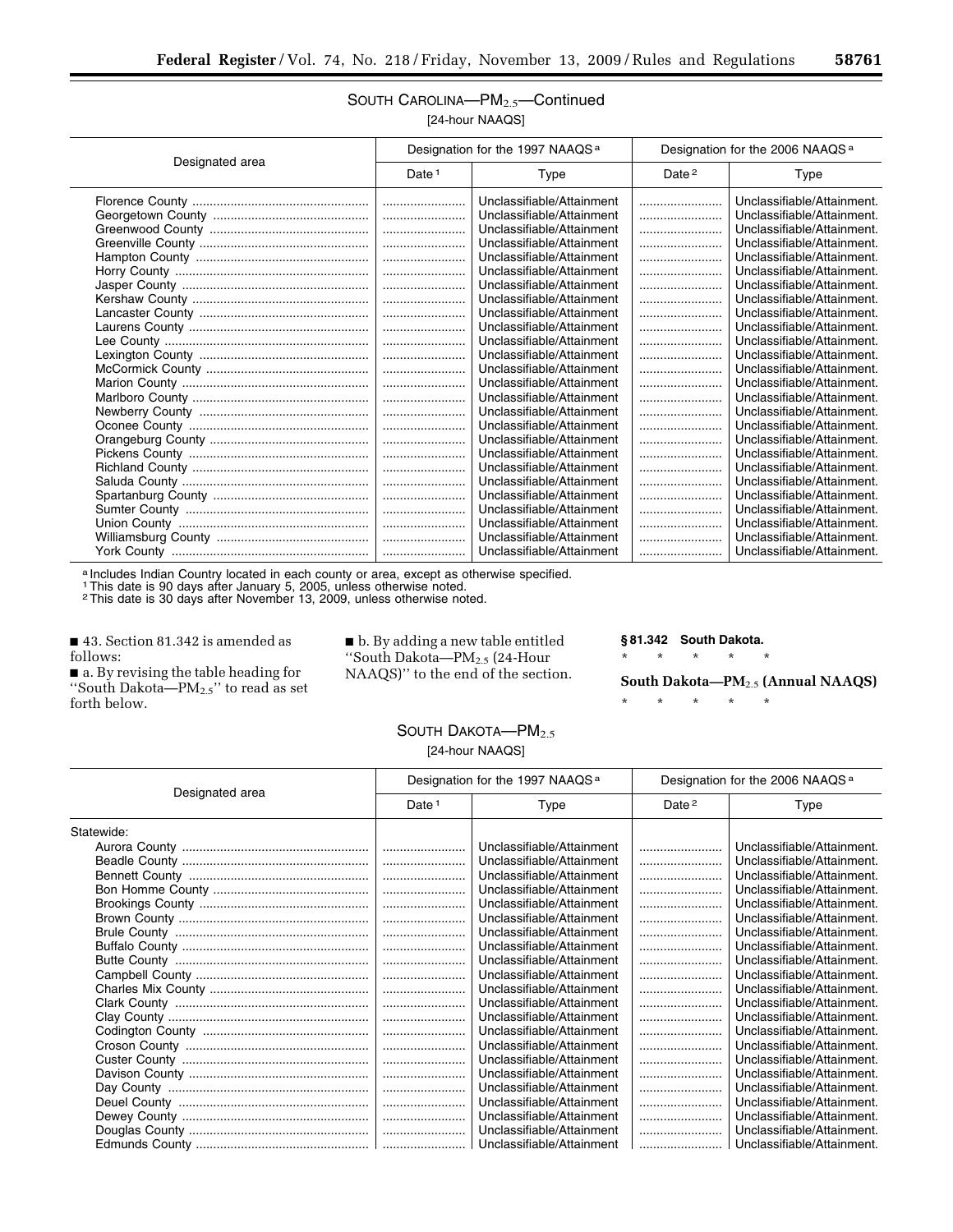## SOUTH DAKOTA-PM<sub>2.5</sub>-Continued [24-hour NAAQS]

|                 | Designation for the 1997 NAAQS <sup>a</sup> |                           | Designation for the 2006 NAAQS <sup>a</sup> |                            |
|-----------------|---------------------------------------------|---------------------------|---------------------------------------------|----------------------------|
| Designated area | Date <sup>1</sup>                           | Type                      | Date <sup>2</sup>                           | Type                       |
|                 |                                             | Unclassifiable/Attainment |                                             | Unclassifiable/Attainment. |
|                 |                                             | Unclassifiable/Attainment |                                             | Unclassifiable/Attainment. |
|                 |                                             | Unclassifiable/Attainment |                                             | Unclassifiable/Attainment. |
|                 |                                             | Unclassifiable/Attainment |                                             | Unclassifiable/Attainment. |
|                 |                                             | Unclassifiable/Attainment |                                             | Unclassifiable/Attainment. |
|                 |                                             | Unclassifiable/Attainment |                                             | Unclassifiable/Attainment. |
|                 |                                             | Unclassifiable/Attainment |                                             | Unclassifiable/Attainment. |
|                 |                                             | Unclassifiable/Attainment |                                             | Unclassifiable/Attainment. |
|                 |                                             | Unclassifiable/Attainment |                                             | Unclassifiable/Attainment. |
|                 |                                             | Unclassifiable/Attainment |                                             | Unclassifiable/Attainment. |
|                 |                                             | Unclassifiable/Attainment |                                             | Unclassifiable/Attainment. |
|                 |                                             | Unclassifiable/Attainment |                                             | Unclassifiable/Attainment. |
|                 |                                             | Unclassifiable/Attainment |                                             | Unclassifiable/Attainment. |
|                 |                                             | Unclassifiable/Attainment |                                             | Unclassifiable/Attainment. |
|                 |                                             | Unclassifiable/Attainment |                                             | Unclassifiable/Attainment. |
|                 |                                             | Unclassifiable/Attainment |                                             | Unclassifiable/Attainment. |
|                 |                                             | Unclassifiable/Attainment |                                             | Unclassifiable/Attainment. |
|                 |                                             | Unclassifiable/Attainment |                                             | Unclassifiable/Attainment. |
|                 |                                             | Unclassifiable/Attainment |                                             | Unclassifiable/Attainment. |
|                 |                                             | Unclassifiable/Attainment |                                             | Unclassifiable/Attainment. |
|                 |                                             | Unclassifiable/Attainment |                                             | Unclassifiable/Attainment. |
|                 |                                             | Unclassifiable/Attainment |                                             | Unclassifiable/Attainment. |
|                 |                                             | Unclassifiable/Attainment |                                             | Unclassifiable/Attainment. |
|                 |                                             | Unclassifiable/Attainment |                                             | Unclassifiable/Attainment. |
|                 |                                             | Unclassifiable/Attainment |                                             | Unclassifiable/Attainment. |
|                 |                                             | Unclassifiable/Attainment |                                             | Unclassifiable/Attainment. |
|                 |                                             | Unclassifiable/Attainment |                                             | Unclassifiable/Attainment. |
|                 |                                             | Unclassifiable/Attainment |                                             | Unclassifiable/Attainment. |
|                 |                                             | Unclassifiable/Attainment |                                             | Unclassifiable/Attainment. |
|                 |                                             | Unclassifiable/Attainment |                                             | Unclassifiable/Attainment. |
|                 |                                             | Unclassifiable/Attainment |                                             | Unclassifiable/Attainment. |
|                 |                                             | Unclassifiable/Attainment |                                             | Unclassifiable/Attainment. |
|                 |                                             | Unclassifiable/Attainment |                                             | Unclassifiable/Attainment. |
|                 |                                             | Unclassifiable/Attainment |                                             | Unclassifiable/Attainment. |
|                 |                                             | Unclassifiable/Attainment |                                             | Unclassifiable/Attainment. |
|                 |                                             | Unclassifiable/Attainment |                                             | Unclassifiable/Attainment. |
|                 |                                             | Unclassifiable/Attainment |                                             | Unclassifiable/Attainment. |
|                 |                                             | Unclassifiable/Attainment |                                             | Unclassifiable/Attainment. |
|                 |                                             | Unclassifiable/Attainment |                                             | Unclassifiable/Attainment. |
|                 |                                             | Unclassifiable/Attainment |                                             | Unclassifiable/Attainment. |
|                 |                                             | Unclassifiable/Attainment |                                             | Unclassifiable/Attainment. |
|                 |                                             | Unclassifiable/Attainment |                                             | Unclassifiable/Attainment. |
|                 |                                             | Unclassifiable/Attainment |                                             | Unclassifiable/Attainment. |
|                 |                                             | Unclassifiable/Attainment |                                             | Unclassifiable/Attainment. |

a Includes Indian Country located in each county or area, except as otherwise specified.<br>1 This date is 90 days after January 5, 2005, unless otherwise noted.<br><sup>2</sup> This date is 30 days after November 13, 2009, unless otherw

■ 44. Section 81.343 is amended as follows:

■ a. By revising the table heading for "Tennessee— $PM_{2.5}$ " to read as set forth below.

■ b. By adding a new table entitled ''Tennessee—PM2.5 (24-Hour NAAQS)'' to the end of the section.

**§ 81.343 Tennessee.** 

\* \* \* \* \*

\* \* \* \* \*

**Tennessee—PM**2.5 **(Annual NAAQS)** 

 $TENNESSEE - PM<sub>2.5</sub>$ [24-hour NAAQS]

| Designated area | Designation for the 1997 NAAQS <sup>a</sup> |                           | Designation for the 2006 NAAQS <sup>a</sup> |                       |
|-----------------|---------------------------------------------|---------------------------|---------------------------------------------|-----------------------|
|                 | Date <sup>1</sup>                           | Type                      | Date $2$                                    | Type                  |
| Knoxville, TN:  |                                             |                           |                                             |                       |
|                 |                                             | Unclassifiable/Attainment |                                             | Nonattainment.        |
|                 |                                             | Unclassifiable/Attainment |                                             | Nonattainment.        |
|                 |                                             | Unclassifiable/Attainment |                                             | Nonattainment.        |
|                 |                                             |                           |                                             | $\mid$ Nonattainment. |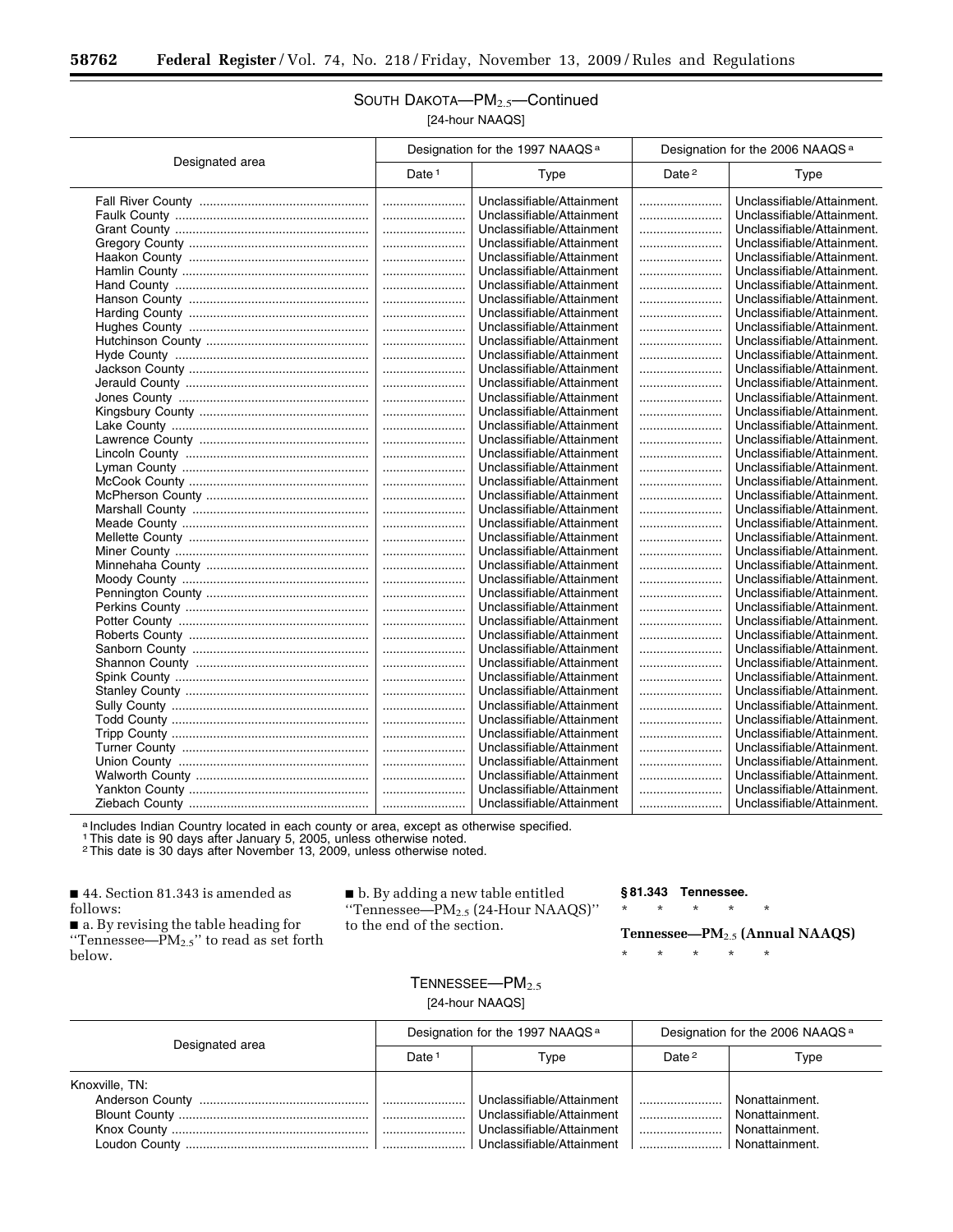## TENNESSEE-PM<sub>2.5</sub>-Continued [24-hour NAAQS]

|                                                                                                   | Designation for the 1997 NAAQS <sup>a</sup> |                                                        | Designation for the 2006 NAAQS <sup>a</sup> |                                                          |
|---------------------------------------------------------------------------------------------------|---------------------------------------------|--------------------------------------------------------|---------------------------------------------|----------------------------------------------------------|
| Designated area                                                                                   | Date $1$                                    | Type                                                   | Date <sup>2</sup>                           | Type                                                     |
| The area described by U.S. Census 2000<br>block group identifier 47-145-0307-2.<br>Rest of State: |                                             | Unclassifiable/Attainment                              |                                             | Nonattainment.                                           |
|                                                                                                   |                                             | Unclassifiable/Attainment                              |                                             | Unclassifiable/Attainment.                               |
|                                                                                                   |                                             | Unclassifiable/Attainment                              |                                             | Unclassifiable/Attainment.                               |
|                                                                                                   |                                             | Unclassifiable/Attainment                              |                                             | Unclassifiable/Attainment.                               |
|                                                                                                   |                                             | Unclassifiable/Attainment                              |                                             | Unclassifiable/Attainment.                               |
|                                                                                                   |                                             | Unclassifiable/Attainment<br>Unclassifiable/Attainment | <br>                                        | Unclassifiable/Attainment.<br>Unclassifiable/Attainment. |
|                                                                                                   |                                             | Unclassifiable/Attainment                              |                                             | Unclassifiable/Attainment.                               |
|                                                                                                   |                                             | Unclassifiable/Attainment                              |                                             | Unclassifiable/Attainment.                               |
|                                                                                                   |                                             | Unclassifiable/Attainment                              |                                             | Unclassifiable/Attainment.                               |
|                                                                                                   |                                             | Unclassifiable/Attainment                              |                                             | Unclassifiable/Attainment.                               |
|                                                                                                   |                                             | Unclassifiable/Attainment                              |                                             | Unclassifiable/Attainment.                               |
|                                                                                                   | <br>                                        | Unclassifiable/Attainment<br>Unclassifiable/Attainment |                                             | Unclassifiable/Attainment.<br>Unclassifiable/Attainment. |
|                                                                                                   |                                             | Unclassifiable/Attainment                              |                                             | Unclassifiable/Attainment.                               |
|                                                                                                   |                                             | Unclassifiable/Attainment                              |                                             | Unclassifiable/Attainment.                               |
|                                                                                                   |                                             | Unclassifiable/Attainment                              |                                             | Unclassifiable/Attainment.                               |
|                                                                                                   |                                             | Unclassifiable/Attainment                              |                                             | Unclassifiable/Attainment.                               |
|                                                                                                   | <br>                                        | Unclassifiable/Attainment<br>Unclassifiable/Attainment |                                             | Unclassifiable/Attainment.<br>Unclassifiable/Attainment. |
|                                                                                                   |                                             | Unclassifiable/Attainment                              |                                             | Unclassifiable/Attainment.                               |
|                                                                                                   |                                             | Unclassifiable/Attainment                              |                                             | Unclassifiable/Attainment.                               |
|                                                                                                   |                                             | Unclassifiable/Attainment                              |                                             | Unclassifiable/Attainment.                               |
|                                                                                                   |                                             | Unclassifiable/Attainment                              |                                             | Unclassifiable/Attainment.                               |
|                                                                                                   |                                             | Unclassifiable/Attainment<br>Unclassifiable/Attainment | <br>                                        | Unclassifiable/Attainment.<br>Unclassifiable/Attainment. |
|                                                                                                   |                                             | Unclassifiable/Attainment                              |                                             | Unclassifiable/Attainment.                               |
|                                                                                                   |                                             | Unclassifiable/Attainment                              |                                             | Unclassifiable/Attainment.                               |
|                                                                                                   |                                             | Unclassifiable/Attainment                              |                                             | Unclassifiable/Attainment.                               |
|                                                                                                   |                                             | Unclassifiable/Attainment                              |                                             | Unclassifiable/Attainment.                               |
|                                                                                                   | <br>                                        | Unclassifiable/Attainment<br>Unclassifiable/Attainment | <br>                                        | Unclassifiable/Attainment.<br>Unclassifiable/Attainment. |
|                                                                                                   |                                             | Unclassifiable/Attainment                              |                                             | Unclassifiable/Attainment.                               |
|                                                                                                   |                                             | Unclassifiable/Attainment                              |                                             | Unclassifiable/Attainment.                               |
|                                                                                                   |                                             | Unclassifiable/Attainment                              |                                             | Unclassifiable/Attainment.                               |
|                                                                                                   |                                             | Unclassifiable/Attainment                              |                                             | Unclassifiable/Attainment.                               |
|                                                                                                   |                                             | Unclassifiable/Attainment<br>Unclassifiable/Attainment |                                             | Unclassifiable/Attainment.<br>Unclassifiable/Attainment. |
|                                                                                                   |                                             | Unclassifiable/Attainment                              |                                             | Unclassifiable/Attainment.                               |
|                                                                                                   |                                             | Unclassifiable/Attainment                              |                                             | Unclassifiable/Attainment.                               |
|                                                                                                   |                                             | Unclassifiable/Attainment                              |                                             | Unclassifiable/Attainment.                               |
|                                                                                                   |                                             | Unclassifiable/Attainment                              |                                             | Unclassifiable/Attainment.                               |
|                                                                                                   |                                             | Unclassifiable/Attainment<br>Unclassifiable/Attainment | <br>                                        | Unclassifiable/Attainment.<br>Unclassifiable/Attainment. |
|                                                                                                   |                                             | Unclassifiable/Attainment                              |                                             | Unclassifiable/Attainment.                               |
|                                                                                                   |                                             | Unclassifiable/Attainment                              |                                             | Unclassifiable/Attainment.                               |
|                                                                                                   |                                             | Unclassifiable/Attainment                              |                                             | Unclassifiable/Attainment.                               |
|                                                                                                   |                                             | Unclassifiable/Attainment<br>Unclassifiable/Attainment |                                             | Unclassifiable/Attainment.<br>Unclassifiable/Attainment. |
|                                                                                                   |                                             | Unclassifiable/Attainment                              |                                             | Unclassifiable/Attainment.                               |
|                                                                                                   |                                             | Unclassifiable/Attainment                              |                                             | Unclassifiable/Attainment.                               |
|                                                                                                   |                                             | Unclassifiable/Attainment                              |                                             | Unclassifiable/Attainment.                               |
|                                                                                                   |                                             | Unclassifiable/Attainment                              |                                             | Unclassifiable/Attainment.                               |
|                                                                                                   |                                             | Unclassifiable/Attainment<br>Unclassifiable/Attainment |                                             | Unclassifiable/Attainment.<br>Unclassifiable/Attainment. |
|                                                                                                   |                                             | Unclassifiable/Attainment                              |                                             | Unclassifiable/Attainment.                               |
|                                                                                                   |                                             | Unclassifiable/Attainment                              |                                             | Unclassifiable/Attainment.                               |
|                                                                                                   |                                             | Unclassifiable/Attainment                              |                                             | Unclassifiable/Attainment.                               |
|                                                                                                   |                                             | Unclassifiable/Attainment                              |                                             | Unclassifiable/Attainment.                               |
|                                                                                                   |                                             | Unclassifiable/Attainment<br>Unclassifiable/Attainment |                                             | Unclassifiable/Attainment.<br>Unclassifiable/Attainment. |
|                                                                                                   |                                             | Unclassifiable/Attainment                              |                                             | Unclassifiable/Attainment.                               |
|                                                                                                   |                                             | Unclassifiable/Attainment                              |                                             | Unclassifiable/Attainment.                               |
|                                                                                                   |                                             | Unclassifiable/Attainment                              |                                             | Unclassifiable/Attainment.                               |
|                                                                                                   |                                             | Unclassifiable/Attainment                              |                                             | Unclassifiable/Attainment.                               |
|                                                                                                   |                                             | Unclassifiable/Attainment                              |                                             | Unclassifiable/Attainment.                               |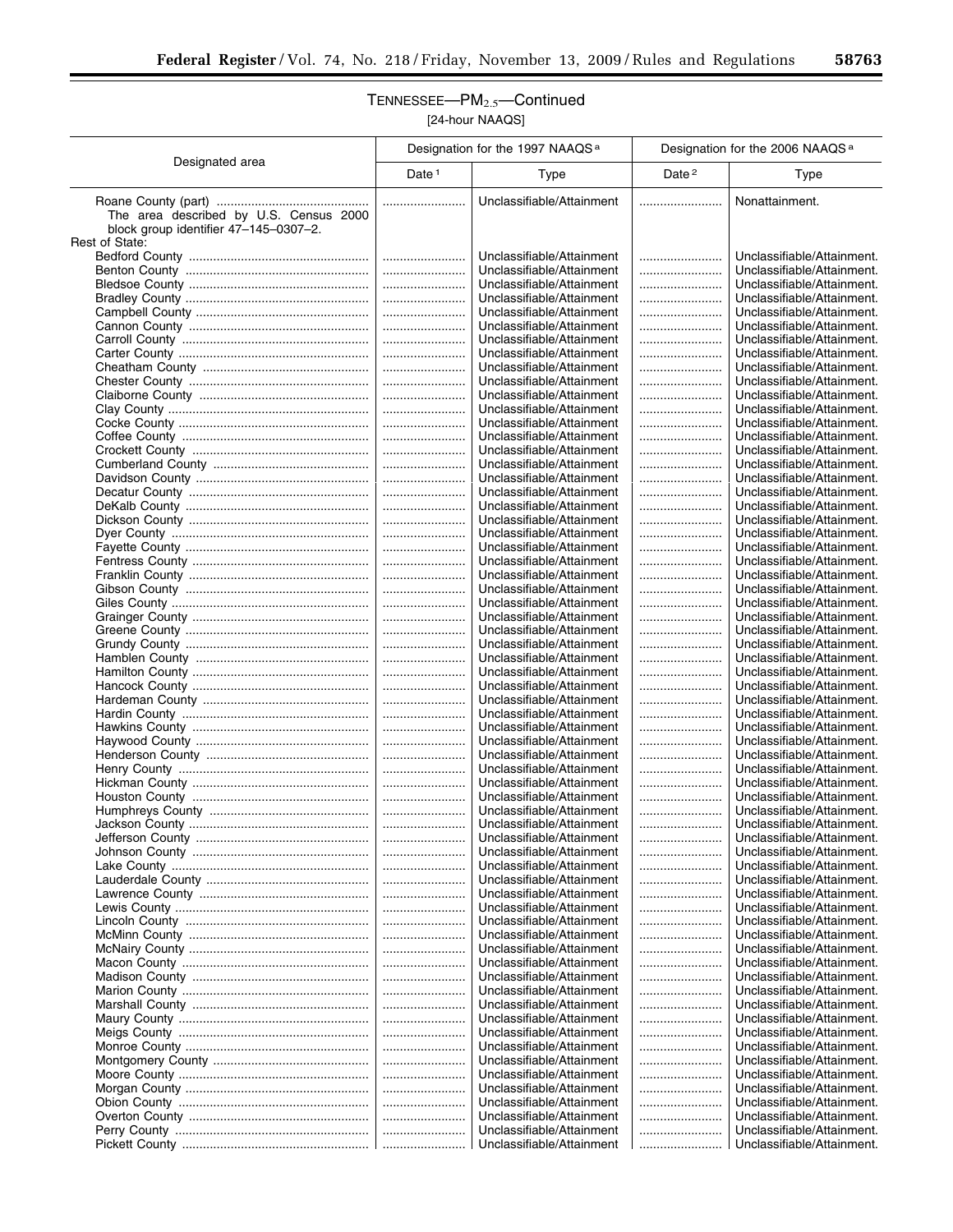## TENNESSEE-PM<sub>2.5</sub>-Continued [24-hour NAAQS]

| Designated area | Designation for the 1997 NAAQS <sup>a</sup> |                           | Designation for the 2006 NAAQS <sup>a</sup> |                            |
|-----------------|---------------------------------------------|---------------------------|---------------------------------------------|----------------------------|
|                 | Date $1$                                    | Type                      | Date <sup>2</sup>                           | Type                       |
|                 |                                             | Unclassifiable/Attainment |                                             | Unclassifiable/Attainment. |
|                 |                                             | Unclassifiable/Attainment |                                             | Unclassifiable/Attainment. |
|                 |                                             | Unclassifiable/Attainment |                                             | Unclassifiable/Attainment. |
|                 |                                             | Unclassifiable/Attainment |                                             | Unclassifiable/Attainment. |
|                 |                                             | Unclassifiable/Attainment |                                             | Unclassifiable/Attainment. |
|                 |                                             | Unclassifiable/Attainment |                                             | Unclassifiable/Attainment. |
|                 |                                             | Unclassifiable/Attainment |                                             | Unclassifiable/Attainment. |
|                 |                                             | Unclassifiable/Attainment |                                             | Unclassifiable/Attainment. |
|                 |                                             | Unclassifiable/Attainment |                                             | Unclassifiable/Attainment. |
|                 |                                             | Unclassifiable/Attainment |                                             | Unclassifiable/Attainment. |
|                 |                                             | Unclassifiable/Attainment |                                             | Unclassifiable/Attainment. |
|                 |                                             | Unclassifiable/Attainment |                                             | Unclassifiable/Attainment. |
|                 |                                             | Unclassifiable/Attainment |                                             | Unclassifiable/Attainment. |
|                 |                                             | Unclassifiable/Attainment |                                             | Unclassifiable/Attainment. |
|                 |                                             | Unclassifiable/Attainment |                                             | Unclassifiable/Attainment. |
|                 |                                             | Unclassifiable/Attainment |                                             | Unclassifiable/Attainment. |
|                 |                                             | Unclassifiable/Attainment |                                             | Unclassifiable/Attainment. |
|                 |                                             | Unclassifiable/Attainment |                                             | Unclassifiable/Attainment. |
|                 |                                             | Unclassifiable/Attainment |                                             | Unclassifiable/Attainment. |
|                 |                                             | Unclassifiable/Attainment |                                             | Unclassifiable/Attainment. |
|                 |                                             | Unclassifiable/Attainment |                                             | Unclassifiable/Attainment. |
|                 |                                             | Unclassifiable/Attainment |                                             | Unclassifiable/Attainment. |
|                 |                                             | Unclassifiable/Attainment |                                             | Unclassifiable/Attainment. |
|                 |                                             | Unclassifiable/Attainment |                                             | Unclassifiable/Attainment. |
|                 |                                             | Unclassifiable/Attainment |                                             | Unclassifiable/Attainment. |
|                 |                                             | Unclassifiable/Attainment |                                             | Unclassifiable/Attainment. |
|                 |                                             |                           |                                             |                            |

a Includes Indian Country located in each county or area, except as otherwise specified.

1This date is 90 days after January 5, 2005, unless otherwise noted.

2This date is 30 days after November 13, 2009, unless otherwise noted.

■ 45. Section 81.344 is amended as follows:

■ a. By revising the table heading for "Texas— $PM_{2.5}$ " to read as set forth below.

■ b. By adding a new table entitled ''Texas—PM2.5 (24-Hour NAAQS)'' to the end of the section.

#### **§ 81.344 Texas.**

\* \* \* \* \*

 $\blacksquare$  Texas—PM<sub>2.5</sub> (Annual NAAQS)

\* \* \* \* \*

## TEXAS-PM<sub>2.5</sub> [24-hour NAAQS]

| Designated area                                 | Designation for the 1997 NAAQS <sup>a</sup> |                           | Designation for the 2006 NAAQS <sup>a</sup> |                            |
|-------------------------------------------------|---------------------------------------------|---------------------------|---------------------------------------------|----------------------------|
|                                                 | Date <sup>1</sup>                           | Type                      | Date $2$                                    | Type                       |
| AQCR 022 Shreveport-Texarkana-Tyler Interstate: |                                             |                           |                                             |                            |
|                                                 |                                             | Unclassifiable/Attainment |                                             | Unclassifiable/Attainment. |
|                                                 |                                             | Unclassifiable/Attainment |                                             | Unclassifiable/Attainment. |
|                                                 |                                             | Unclassifiable/Attainment |                                             | Unclassifiable/Attainment. |
|                                                 |                                             | Unclassifiable/Attainment |                                             | Unclassifiable/Attainment. |
|                                                 |                                             | Unclassifiable/Attainment |                                             | Unclassifiable/Attainment. |
|                                                 |                                             | Unclassifiable/Attainment |                                             | Unclassifiable/Attainment. |
|                                                 |                                             | Unclassifiable/Attainment |                                             | Unclassifiable/Attainment. |
|                                                 |                                             | Unclassifiable/Attainment |                                             | Unclassifiable/Attainment. |
|                                                 |                                             | Unclassifiable/Attainment |                                             | Unclassifiable/Attainment. |
|                                                 |                                             | Unclassifiable/Attainment |                                             | Unclassifiable/Attainment. |
|                                                 |                                             | Unclassifiable/Attainment |                                             | Unclassifiable/Attainment. |
|                                                 |                                             | Unclassifiable/Attainment |                                             | Unclassifiable/Attainment. |
|                                                 |                                             | Unclassifiable/Attainment |                                             | Unclassifiable/Attainment. |
|                                                 |                                             | Unclassifiable/Attainment |                                             | Unclassifiable/Attainment. |
|                                                 |                                             | Unclassifiable/Attainment |                                             | Unclassifiable/Attainment. |
|                                                 |                                             | Unclassifiable/Attainment |                                             | Unclassifiable/Attainment. |
|                                                 |                                             | Unclassifiable/Attainment |                                             | Unclassifiable/Attainment. |
|                                                 |                                             | Unclassifiable/Attainment |                                             | Unclassifiable/Attainment. |
|                                                 |                                             | Unclassifiable/Attainment |                                             | Unclassifiable/Attainment. |
|                                                 |                                             | Unclassifiable/Attainment |                                             | Unclassifiable/Attainment. |
|                                                 |                                             | Unclassifiable/Attainment |                                             | Unclassifiable/Attainment. |
|                                                 |                                             | Unclassifiable/Attainment |                                             | Unclassifiable/Attainment. |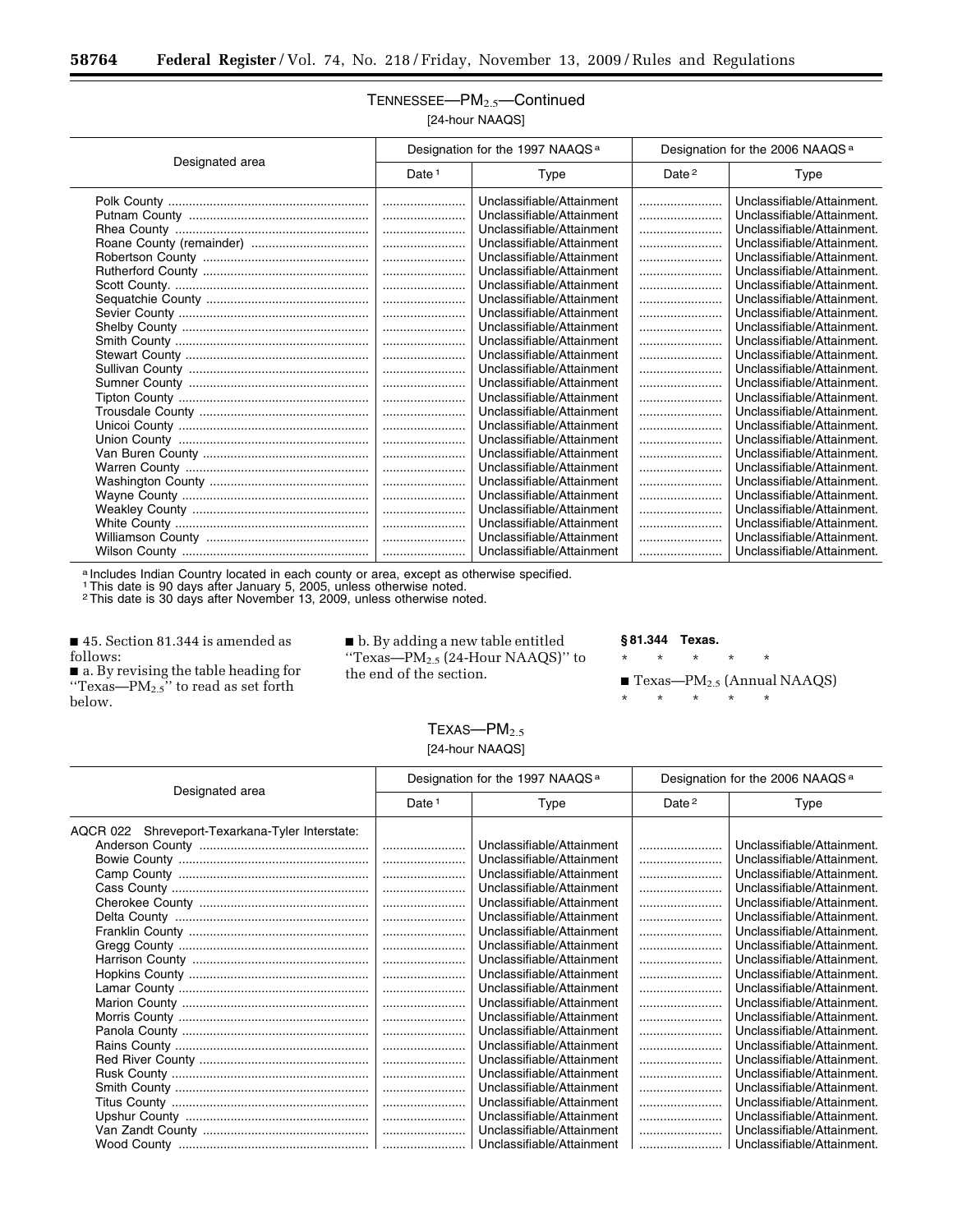## TEXAS—PM2.5—Continued [24-hour NAAQS]

|                                                               | Designation for the 1997 NAAQS <sup>a</sup> |                                                        | Designation for the 2006 NAAQS <sup>a</sup> |                                                          |
|---------------------------------------------------------------|---------------------------------------------|--------------------------------------------------------|---------------------------------------------|----------------------------------------------------------|
| Designated area                                               | Date <sup>1</sup>                           | Type                                                   | Date <sup>2</sup>                           | Type                                                     |
| AQCR 106 S Louisiana-SE Texas Interstate (re-<br>mainder of): |                                             |                                                        |                                             |                                                          |
|                                                               |                                             | Unclassifiable/Attainment                              |                                             | Unclassifiable/Attainment.                               |
|                                                               |                                             | Unclassifiable/Attainment                              |                                             | Unclassifiable/Attainment.                               |
|                                                               |                                             | Unclassifiable/Attainment                              |                                             | Unclassifiable/Attainment.                               |
|                                                               |                                             | Unclassifiable/Attainment                              |                                             | Unclassifiable/Attainment.                               |
|                                                               |                                             | Unclassifiable/Attainment<br>Unclassifiable/Attainment |                                             | Unclassifiable/Attainment.<br>Unclassifiable/Attainment. |
|                                                               |                                             | Unclassifiable/Attainment                              |                                             | Unclassifiable/Attainment.                               |
|                                                               |                                             | Unclassifiable/Attainment                              |                                             | Unclassifiable/Attainment.                               |
|                                                               |                                             | Unclassifiable/Attainment                              |                                             | Unclassifiable/Attainment.                               |
|                                                               |                                             | Unclassifiable/Attainment                              |                                             | Unclassifiable/Attainment.                               |
|                                                               |                                             | Unclassifiable/Attainment                              |                                             | Unclassifiable/Attainment.                               |
| AQCR 153 El Paso-Las Cruces-Alamogordo Inter-                 |                                             | Unclassifiable/Attainment                              |                                             | Unclassifiable/Attainment.                               |
| state:                                                        |                                             |                                                        |                                             |                                                          |
|                                                               |                                             | Unclassifiable/Attainment                              |                                             | Unclassifiable/Attainment.                               |
|                                                               |                                             | Unclassifiable/Attainment                              |                                             | Unclassifiable/Attainment.                               |
|                                                               |                                             | Unclassifiable/Attainment                              |                                             | Unclassifiable/Attainment.                               |
|                                                               |                                             | Unclassifiable/Attainment                              |                                             | Unclassifiable/Attainment.                               |
|                                                               |                                             | Unclassifiable/Attainment                              |                                             | Unclassifiable/Attainment.                               |
| AQCR 210 Abilene-Wichita Falls Intrastate:                    |                                             | Unclassifiable/Attainment                              |                                             | Unclassifiable/Attainment.                               |
|                                                               |                                             | Unclassifiable/Attainment                              |                                             | Unclassifiable/Attainment.                               |
|                                                               |                                             | Unclassifiable/Attainment                              |                                             | Unclassifiable/Attainment.                               |
|                                                               |                                             | Unclassifiable/Attainment                              |                                             | Unclassifiable/Attainment.                               |
|                                                               |                                             | Unclassifiable/Attainment                              |                                             | Unclassifiable/Attainment.                               |
|                                                               |                                             | Unclassifiable/Attainment                              |                                             | Unclassifiable/Attainment.                               |
|                                                               | <br>                                        | Unclassifiable/Attainment<br>Unclassifiable/Attainment |                                             | Unclassifiable/Attainment.<br>Unclassifiable/Attainment. |
|                                                               |                                             | Unclassifiable/Attainment                              |                                             | Unclassifiable/Attainment.                               |
|                                                               |                                             | Unclassifiable/Attainment                              |                                             | Unclassifiable/Attainment.                               |
|                                                               |                                             | Unclassifiable/Attainment                              |                                             | Unclassifiable/Attainment.                               |
|                                                               |                                             | Unclassifiable/Attainment                              |                                             | Unclassifiable/Attainment.                               |
|                                                               |                                             | Unclassifiable/Attainment<br>Unclassifiable/Attainment |                                             | Unclassifiable/Attainment.<br>Unclassifiable/Attainment. |
|                                                               | <br>                                        | Unclassifiable/Attainment                              | <br>                                        | Unclassifiable/Attainment.                               |
|                                                               |                                             | Unclassifiable/Attainment                              |                                             | Unclassifiable/Attainment.                               |
|                                                               |                                             | Unclassifiable/Attainment                              |                                             | Unclassifiable/Attainment.                               |
|                                                               |                                             | Unclassifiable/Attainment                              |                                             | Unclassifiable/Attainment.                               |
|                                                               |                                             | Unclassifiable/Attainment                              |                                             | Unclassifiable/Attainment.                               |
|                                                               | <br>                                        | Unclassifiable/Attainment<br>Unclassifiable/Attainment |                                             | Unclassifiable/Attainment.<br>Unclassifiable/Attainment. |
|                                                               |                                             | Unclassifiable/Attainment                              |                                             | Unclassifiable/Attainment.                               |
|                                                               |                                             | Unclassifiable/Attainment                              |                                             | Unclassifiable/Attainment.                               |
|                                                               |                                             | Unclassifiable/Attainment                              |                                             | Unclassifiable/Attainment.                               |
|                                                               |                                             | Unclassifiable/Attainment                              |                                             | Unclassifiable/Attainment.                               |
|                                                               |                                             | Unclassifiable/Attainment                              |                                             | Unclassifiable/Attainment.                               |
|                                                               |                                             | Unclassifiable/Attainment<br>Unclassifiable/Attainment |                                             | Unclassifiable/Attainment.<br>Unclassifiable/Attainment. |
|                                                               |                                             | Unclassifiable/Attainment                              |                                             | Unclassifiable/Attainment.                               |
|                                                               |                                             | Unclassifiable/Attainment                              |                                             | Unclassifiable/Attainment.                               |
|                                                               |                                             | Unclassifiable/Attainment                              |                                             | Unclassifiable/Attainment.                               |
| AQCR 211 Amarillo-Lubbock Intrastate:                         |                                             |                                                        |                                             |                                                          |
|                                                               |                                             | Unclassifiable/Attainment<br>Unclassifiable/Attainment |                                             | Unclassifiable/Attainment.<br>Unclassifiable/Attainment. |
|                                                               |                                             | Unclassifiable/Attainment                              |                                             | Unclassifiable/Attainment.                               |
|                                                               |                                             | Unclassifiable/Attainment                              |                                             | Unclassifiable/Attainment.                               |
|                                                               |                                             | Unclassifiable/Attainment                              |                                             | Unclassifiable/Attainment.                               |
|                                                               |                                             | Unclassifiable/Attainment                              |                                             | Unclassifiable/Attainment.                               |
|                                                               |                                             | Unclassifiable/Attainment                              |                                             | Unclassifiable/Attainment.                               |
|                                                               |                                             | Unclassifiable/Attainment<br>Unclassifiable/Attainment |                                             | Unclassifiable/Attainment.<br>Unclassifiable/Attainment. |
|                                                               |                                             | Unclassifiable/Attainment                              |                                             | Unclassifiable/Attainment.                               |
|                                                               |                                             | Unclassifiable/Attainment                              |                                             | Unclassifiable/Attainment.                               |
|                                                               |                                             | Unclassifiable/Attainment                              |                                             | Unclassifiable/Attainment.                               |
|                                                               |                                             | Unclassifiable/Attainment                              |                                             | Unclassifiable/Attainment.                               |
|                                                               |                                             | Unclassifiable/Attainment                              |                                             | Unclassifiable/Attainment.                               |
|                                                               |                                             | Unclassifiable/Attainment                              |                                             | Unclassifiable/Attainment.                               |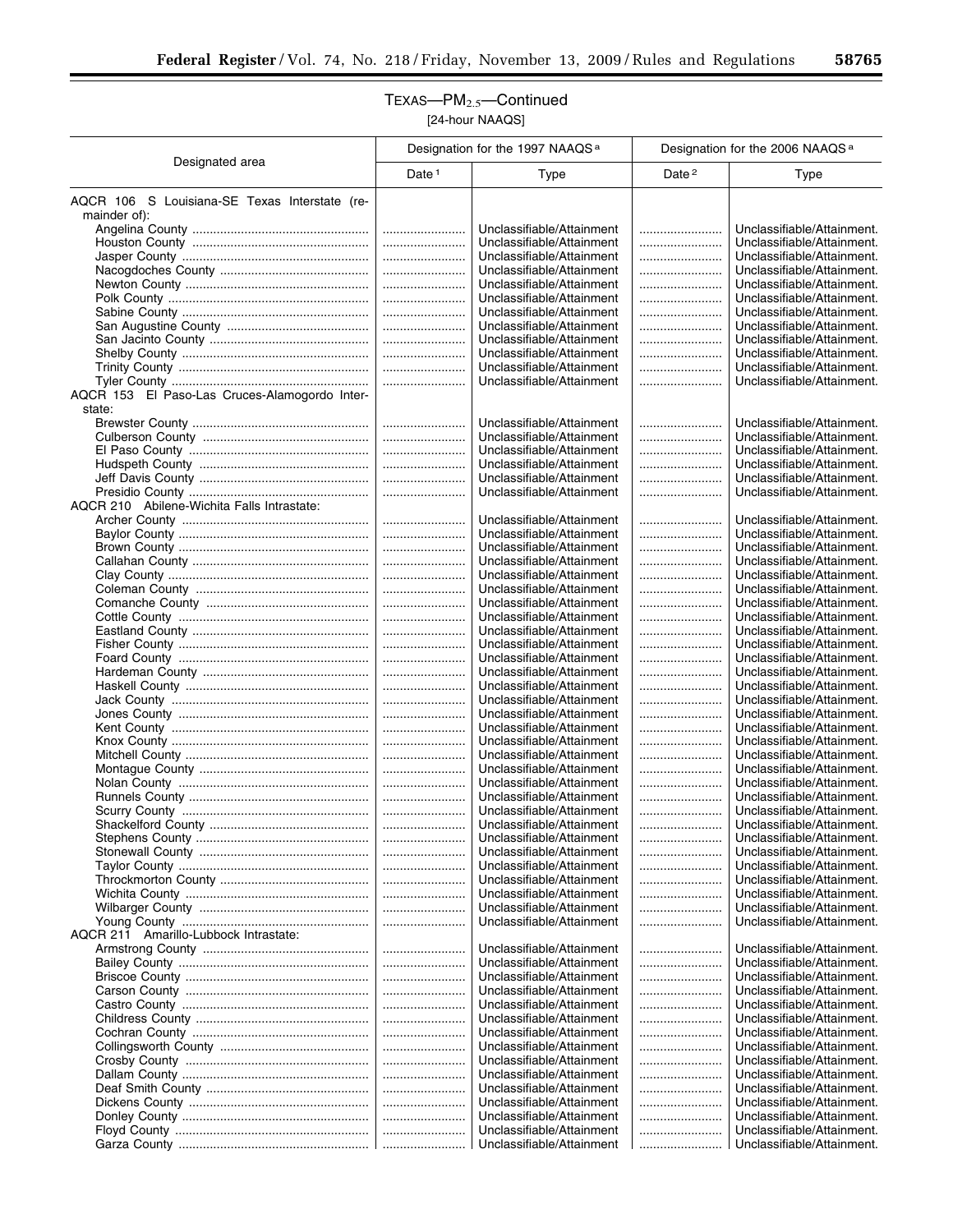$\equiv$ 

## TEXAS—PM2.5—Continued [24-hour NAAQS]

|                                                     |          | Designation for the 1997 NAAQS <sup>a</sup>            |                   | Designation for the 2006 NAAQS <sup>a</sup>              |
|-----------------------------------------------------|----------|--------------------------------------------------------|-------------------|----------------------------------------------------------|
| Designated area                                     | Date $1$ | Type                                                   | Date <sup>2</sup> | Type                                                     |
|                                                     |          | Unclassifiable/Attainment                              |                   | Unclassifiable/Attainment.                               |
|                                                     |          | Unclassifiable/Attainment                              |                   | Unclassifiable/Attainment.                               |
|                                                     |          | Unclassifiable/Attainment                              |                   | Unclassifiable/Attainment.                               |
|                                                     |          | Unclassifiable/Attainment                              |                   | Unclassifiable/Attainment.                               |
|                                                     |          | Unclassifiable/Attainment                              |                   | Unclassifiable/Attainment.                               |
|                                                     |          | Unclassifiable/Attainment                              |                   | Unclassifiable/Attainment.                               |
|                                                     |          | Unclassifiable/Attainment                              |                   | Unclassifiable/Attainment.<br>Unclassifiable/Attainment. |
|                                                     |          | Unclassifiable/Attainment<br>Unclassifiable/Attainment |                   | Unclassifiable/Attainment.                               |
|                                                     |          | Unclassifiable/Attainment                              |                   | Unclassifiable/Attainment.                               |
|                                                     |          | Unclassifiable/Attainment                              |                   | Unclassifiable/Attainment.                               |
|                                                     |          | Unclassifiable/Attainment                              |                   | Unclassifiable/Attainment.                               |
|                                                     |          | Unclassifiable/Attainment                              |                   | Unclassifiable/Attainment.                               |
|                                                     |          | Unclassifiable/Attainment                              |                   | Unclassifiable/Attainment.                               |
|                                                     |          | Unclassifiable/Attainment                              |                   | Unclassifiable/Attainment.                               |
|                                                     |          | Unclassifiable/Attainment                              |                   | Unclassifiable/Attainment.                               |
|                                                     |          | Unclassifiable/Attainment                              |                   | Unclassifiable/Attainment.                               |
|                                                     |          | Unclassifiable/Attainment                              |                   | Unclassifiable/Attainment.                               |
|                                                     |          | Unclassifiable/Attainment<br>Unclassifiable/Attainment |                   | Unclassifiable/Attainment.<br>Unclassifiable/Attainment. |
|                                                     |          | Unclassifiable/Attainment                              |                   | Unclassifiable/Attainment.                               |
|                                                     |          | Unclassifiable/Attainment                              |                   | Unclassifiable/Attainment.                               |
|                                                     |          | Unclassifiable/Attainment                              |                   | Unclassifiable/Attainment.                               |
|                                                     |          | Unclassifiable/Attainment                              |                   | Unclassifiable/Attainment.                               |
|                                                     |          | Unclassifiable/Attainment                              |                   | Unclassifiable/Attainment.                               |
|                                                     |          | Unclassifiable/Attainment                              |                   | Unclassifiable/Attainment.                               |
| AQCR 212 Austin-Waco Intrastate:                    |          |                                                        |                   |                                                          |
|                                                     |          | Unclassifiable/Attainment                              |                   | Unclassifiable/Attainment.                               |
|                                                     |          | Unclassifiable/Attainment                              |                   | Unclassifiable/Attainment.                               |
|                                                     |          | Unclassifiable/Attainment<br>Unclassifiable/Attainment |                   | Unclassifiable/Attainment.<br>Unclassifiable/Attainment. |
|                                                     |          | Unclassifiable/Attainment                              | <br>              | Unclassifiable/Attainment.                               |
|                                                     |          | Unclassifiable/Attainment                              |                   | Unclassifiable/Attainment.                               |
|                                                     |          | Unclassifiable/Attainment                              |                   | Unclassifiable/Attainment.                               |
|                                                     |          | Unclassifiable/Attainment                              |                   | Unclassifiable/Attainment.                               |
|                                                     |          | Unclassifiable/Attainment                              |                   | Unclassifiable/Attainment.                               |
|                                                     |          | Unclassifiable/Attainment                              |                   | Unclassifiable/Attainment.                               |
|                                                     |          | Unclassifiable/Attainment                              |                   | Unclassifiable/Attainment.                               |
|                                                     |          | Unclassifiable/Attainment                              |                   | Unclassifiable/Attainment.                               |
|                                                     |          | Unclassifiable/Attainment<br>Unclassifiable/Attainment |                   | Unclassifiable/Attainment.                               |
|                                                     |          | Unclassifiable/Attainment                              |                   | Unclassifiable/Attainment.<br>Unclassifiable/Attainment. |
|                                                     |          | Unclassifiable/Attainment                              |                   | Unclassifiable/Attainment.                               |
|                                                     |          | Unclassifiable/Attainment                              |                   | Unclassifiable/Attainment.                               |
|                                                     |          | Unclassifiable/Attainment                              |                   | Unclassifiable/Attainment.                               |
|                                                     |          | Unclassifiable/Attainment                              |                   | Unclassifiable/Attainment.                               |
|                                                     |          | Unclassifiable/Attainment                              |                   | Unclassifiable/Attainment.                               |
|                                                     |          | Unclassifiable/Attainment                              |                   | Unclassifiable/Attainment.                               |
|                                                     |          | Unclassifiable/Attainment                              |                   | Unclassifiable/Attainment.                               |
|                                                     |          | Unclassifiable/Attainment<br>Unclassifiable/Attainment |                   | Unclassifiable/Attainment.                               |
|                                                     |          | Unclassifiable/Attainment                              |                   | Unclassifiable/Attainment.<br>Unclassifiable/Attainment. |
|                                                     |          | Unclassifiable/Attainment                              |                   | Unclassifiable/Attainment.                               |
|                                                     |          | Unclassifiable/Attainment                              |                   | Unclassifiable/Attainment.                               |
|                                                     |          | Unclassifiable/Attainment                              |                   | Unclassifiable/Attainment.                               |
|                                                     |          | Unclassifiable/Attainment                              |                   | Unclassifiable/Attainment.                               |
|                                                     |          | Unclassifiable/Attainment                              |                   | Unclassifiable/Attainment.                               |
| AQCR 213 Brownsville-Laredo Intrastate:             |          |                                                        |                   |                                                          |
|                                                     |          | Unclassifiable/Attainment                              |                   | Unclassifiable/Attainment.                               |
|                                                     |          | Unclassifiable/Attainment                              |                   | Unclassifiable/Attainment.                               |
|                                                     |          | Unclassifiable/Attainment                              |                   | Unclassifiable/Attainment.                               |
|                                                     |          | Unclassifiable/Attainment<br>Unclassifiable/Attainment |                   | Unclassifiable/Attainment.<br>Unclassifiable/Attainment. |
|                                                     |          | Unclassifiable/Attainment                              |                   | Unclassifiable/Attainment.                               |
|                                                     |          | Unclassifiable/Attainment                              |                   | Unclassifiable/Attainment.                               |
| AQCR 214 Corpus Christi-Victoria Intrastate (part): |          |                                                        |                   |                                                          |
|                                                     |          | Unclassifiable/Attainment                              |                   | Unclassifiable/Attainment.                               |
| AQCR 214 Corpus Christi-Victoria Intrastate (re-    |          |                                                        |                   |                                                          |
| mainder of):                                        |          |                                                        |                   |                                                          |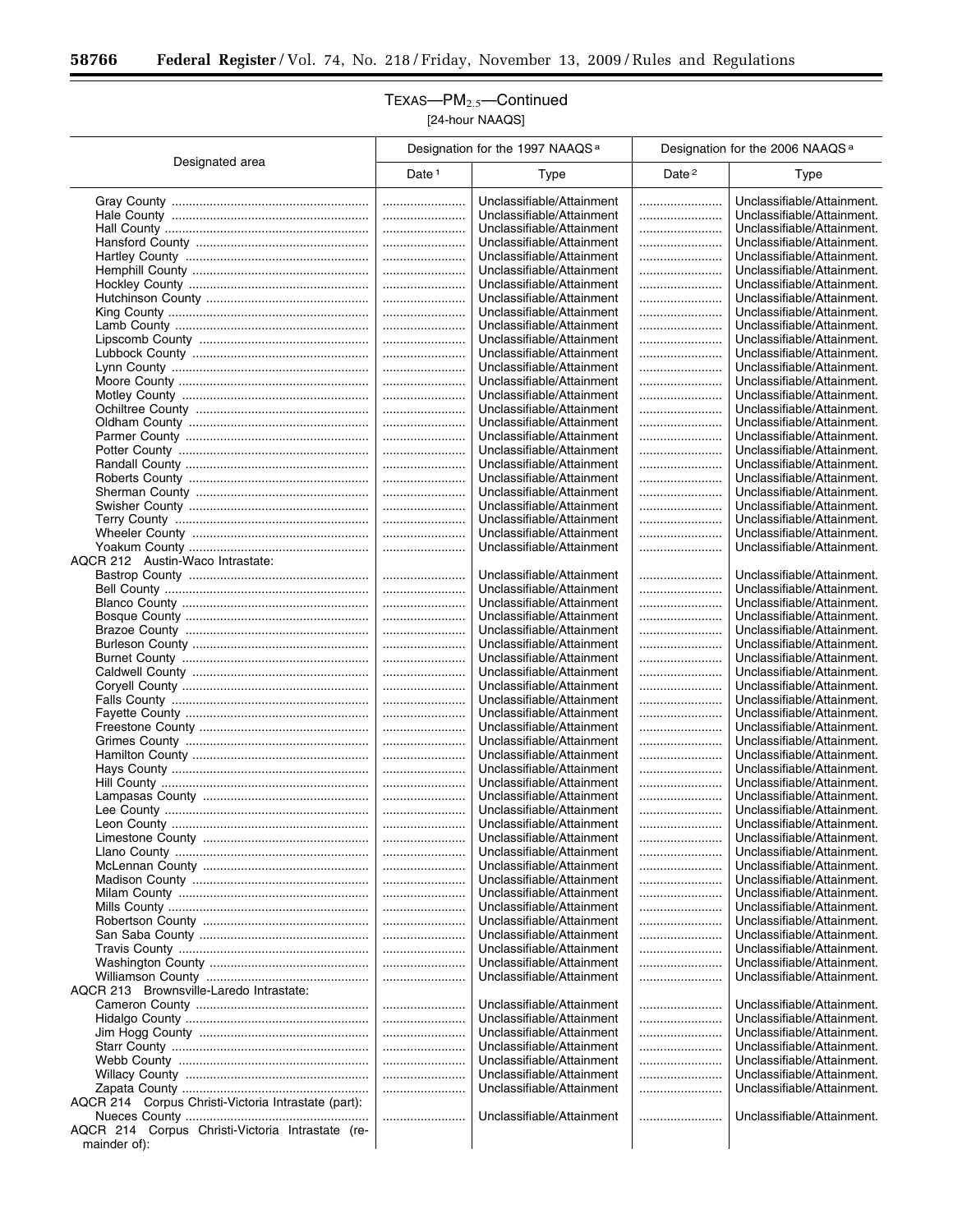## TEXAS—PM2.5—Continued [24-hour NAAQS]

|                                                                  |                   | Designation for the 1997 NAAQS <sup>a</sup>            |                   | Designation for the 2006 NAAQS <sup>a</sup>              |
|------------------------------------------------------------------|-------------------|--------------------------------------------------------|-------------------|----------------------------------------------------------|
| Designated area                                                  | Date <sup>1</sup> | Type                                                   | Date <sup>2</sup> | Type                                                     |
|                                                                  |                   | Unclassifiable/Attainment                              |                   | Unclassifiable/Attainment.                               |
|                                                                  |                   | Unclassifiable/Attainment                              |                   | Unclassifiable/Attainment.                               |
|                                                                  |                   | Unclassifiable/Attainment                              |                   | Unclassifiable/Attainment.                               |
|                                                                  |                   | Unclassifiable/Attainment                              |                   | Unclassifiable/Attainment.                               |
|                                                                  |                   | Unclassifiable/Attainment<br>Unclassifiable/Attainment |                   | Unclassifiable/Attainment.<br>Unclassifiable/Attainment. |
|                                                                  |                   | Unclassifiable/Attainment                              | <br>              | Unclassifiable/Attainment.                               |
|                                                                  |                   | Unclassifiable/Attainment                              |                   | Unclassifiable/Attainment.                               |
|                                                                  |                   | Unclassifiable/Attainment                              |                   | Unclassifiable/Attainment.                               |
|                                                                  |                   | Unclassifiable/Attainment                              |                   | Unclassifiable/Attainment.                               |
|                                                                  |                   | Unclassifiable/Attainment                              |                   | Unclassifiable/Attainment.                               |
|                                                                  |                   | Unclassifiable/Attainment<br>Unclassifiable/Attainment |                   | Unclassifiable/Attainment.<br>Unclassifiable/Attainment. |
|                                                                  |                   | Unclassifiable/Attainment                              |                   | Unclassifiable/Attainment.                               |
|                                                                  |                   | Unclassifiable/Attainment                              |                   | Unclassifiable/Attainment.                               |
|                                                                  |                   | Unclassifiable/Attainment                              |                   | Unclassifiable/Attainment.                               |
|                                                                  |                   | Unclassifiable/Attainment                              |                   | Unclassifiable/Attainment.                               |
| AQCR 215 Metro Dallas-Fort Worth Intrastate (re-<br>mainder of): |                   |                                                        |                   |                                                          |
|                                                                  |                   | Unclassifiable/Attainment                              |                   | Unclassifiable/Attainment.                               |
|                                                                  |                   | Unclassifiable/Attainment                              |                   | Unclassifiable/Attainment.                               |
|                                                                  |                   | Unclassifiable/Attainment                              |                   | Unclassifiable/Attainment.                               |
|                                                                  |                   | Unclassifiable/Attainment                              |                   | Unclassifiable/Attainment.                               |
|                                                                  |                   | Unclassifiable/Attainment                              |                   | Unclassifiable/Attainment.                               |
|                                                                  |                   | Unclassifiable/Attainment<br>Unclassifiable/Attainment |                   | Unclassifiable/Attainment.<br>Unclassifiable/Attainment. |
|                                                                  |                   | Unclassifiable/Attainment                              |                   | Unclassifiable/Attainment.                               |
|                                                                  |                   | Unclassifiable/Attainment                              |                   | Unclassifiable/Attainment.                               |
|                                                                  |                   | Unclassifiable/Attainment                              |                   | Unclassifiable/Attainment.                               |
|                                                                  |                   | Unclassifiable/Attainment                              |                   | Unclassifiable/Attainment.                               |
| AQCR 216 Metro Houston-Galveston Intrastate (re-<br>mainder of): |                   |                                                        |                   |                                                          |
|                                                                  |                   | Unclassifiable/Attainment                              |                   | Unclassifiable/Attainment.                               |
|                                                                  |                   | Unclassifiable/Attainment                              |                   | Unclassifiable/Attainment.                               |
|                                                                  |                   | Unclassifiable/Attainment                              |                   | Unclassifiable/Attainment.                               |
|                                                                  |                   | Unclassifiable/Attainment                              |                   | Unclassifiable/Attainment.                               |
| AQCR 217 Metro San Antonio Intrastate (remainder                 |                   | Unclassifiable/Attainment                              |                   | Unclassifiable/Attainment.                               |
| of):                                                             |                   |                                                        |                   |                                                          |
|                                                                  |                   | Unclassifiable/Attainment                              |                   | Unclassifiable/Attainment.                               |
|                                                                  |                   | Unclassifiable/Attainment<br>Unclassifiable/Attainment |                   | Unclassifiable/Attainment.                               |
|                                                                  |                   | Unclassifiable/Attainment                              | <br>              | Unclassifiable/Attainment.<br>Unclassifiable/Attainment. |
|                                                                  |                   | Unclassifiable/Attainment                              |                   | Unclassifiable/Attainment.                               |
|                                                                  |                   | Unclassifiable/Attainment                              |                   | Unclassifiable/Attainment.                               |
|                                                                  |                   | Unclassifiable/Attainment                              |                   | Unclassifiable/Attainment.                               |
|                                                                  |                   | Unclassifiable/Attainment                              |                   | Unclassifiable/Attainment.                               |
|                                                                  |                   | Unclassifiable/Attainment<br>Unclassifiable/Attainment |                   | Unclassifiable/Attainment.<br>Unclassifiable/Attainment. |
|                                                                  |                   | Unclassifiable/Attainment                              |                   | Unclassifiable/Attainment.                               |
|                                                                  |                   | Unclassifiable/Attainment                              |                   | Unclassifiable/Attainment.                               |
|                                                                  |                   | Unclassifiable/Attainment                              |                   | Unclassifiable/Attainment.                               |
|                                                                  |                   | Unclassifiable/Attainment                              |                   | Unclassifiable/Attainment.                               |
|                                                                  |                   | Unclassifiable/Attainment<br>Unclassifiable/Attainment |                   | Unclassifiable/Attainment.<br>Unclassifiable/Attainment. |
|                                                                  |                   | Unclassifiable/Attainment                              |                   | Unclassifiable/Attainment.                               |
|                                                                  |                   | Unclassifiable/Attainment                              |                   | Unclassifiable/Attainment.                               |
| AQCR 218 Midland-Odessa-San Angelo Intrastate                    |                   |                                                        |                   |                                                          |
| $(part)$ :                                                       |                   |                                                        |                   |                                                          |
| AQCR 218 Midland-Odessa-San Angelo Intrastate                    |                   | Unclassifiable/Attainment                              |                   | Unclassifiable/Attainment.                               |
| (remainder of):                                                  |                   |                                                        |                   |                                                          |
|                                                                  |                   | Unclassifiable/Attainment                              |                   | Unclassifiable/Attainment.                               |
|                                                                  |                   | Unclassifiable/Attainment                              |                   | Unclassifiable/Attainment.                               |
|                                                                  |                   | Unclassifiable/Attainment                              |                   | Unclassifiable/Attainment.                               |
|                                                                  |                   | Unclassifiable/Attainment<br>Unclassifiable/Attainment | <br>              | Unclassifiable/Attainment.<br>Unclassifiable/Attainment. |
|                                                                  |                   | Unclassifiable/Attainment                              |                   | Unclassifiable/Attainment.                               |
|                                                                  |                   | Unclassifiable/Attainment                              |                   | Unclassifiable/Attainment.                               |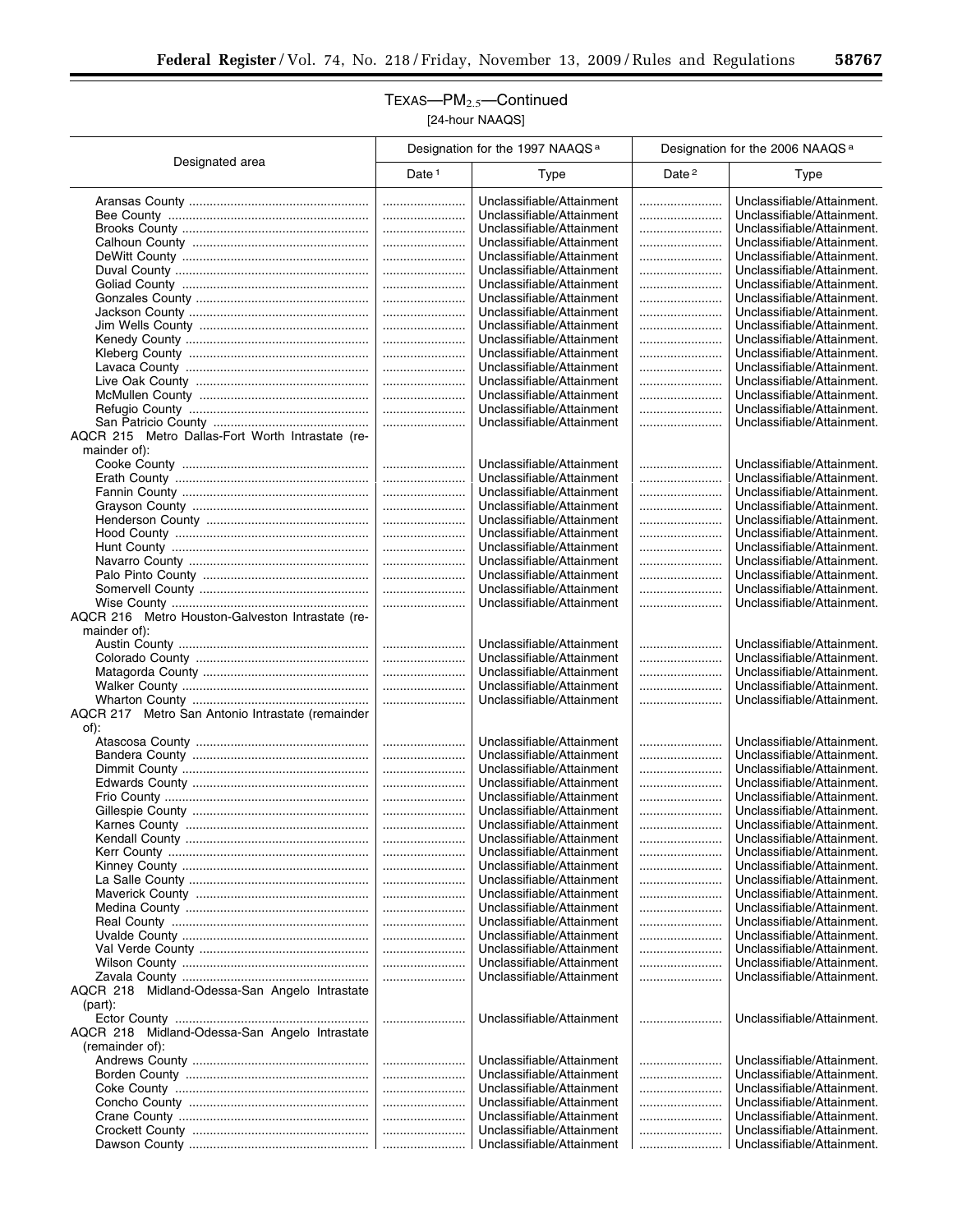## TEXAS—PM2.5—Continued [24-hour NAAQS]

| Designated area<br>Date <sup>2</sup><br>Date $1$<br>Type<br>Type<br>Unclassifiable/Attainment.<br>Unclassifiable/Attainment<br><br><br>Unclassifiable/Attainment<br>Unclassifiable/Attainment.<br>Unclassifiable/Attainment<br>Unclassifiable/Attainment.<br><br>Unclassifiable/Attainment<br>Unclassifiable/Attainment.<br>Unclassifiable/Attainment<br>Unclassifiable/Attainment.<br>Unclassifiable/Attainment<br>Unclassifiable/Attainment.<br>Unclassifiable/Attainment<br>Unclassifiable/Attainment.<br>Unclassifiable/Attainment.<br>Unclassifiable/Attainment<br>Unclassifiable/Attainment<br>Unclassifiable/Attainment.<br> |
|-------------------------------------------------------------------------------------------------------------------------------------------------------------------------------------------------------------------------------------------------------------------------------------------------------------------------------------------------------------------------------------------------------------------------------------------------------------------------------------------------------------------------------------------------------------------------------------------------------------------------------------|
|                                                                                                                                                                                                                                                                                                                                                                                                                                                                                                                                                                                                                                     |
|                                                                                                                                                                                                                                                                                                                                                                                                                                                                                                                                                                                                                                     |
|                                                                                                                                                                                                                                                                                                                                                                                                                                                                                                                                                                                                                                     |
|                                                                                                                                                                                                                                                                                                                                                                                                                                                                                                                                                                                                                                     |
|                                                                                                                                                                                                                                                                                                                                                                                                                                                                                                                                                                                                                                     |
|                                                                                                                                                                                                                                                                                                                                                                                                                                                                                                                                                                                                                                     |
|                                                                                                                                                                                                                                                                                                                                                                                                                                                                                                                                                                                                                                     |
|                                                                                                                                                                                                                                                                                                                                                                                                                                                                                                                                                                                                                                     |
|                                                                                                                                                                                                                                                                                                                                                                                                                                                                                                                                                                                                                                     |
|                                                                                                                                                                                                                                                                                                                                                                                                                                                                                                                                                                                                                                     |
| Unclassifiable/Attainment<br>Unclassifiable/Attainment.                                                                                                                                                                                                                                                                                                                                                                                                                                                                                                                                                                             |
| Unclassifiable/Attainment<br>Unclassifiable/Attainment.                                                                                                                                                                                                                                                                                                                                                                                                                                                                                                                                                                             |
| Unclassifiable/Attainment<br>Unclassifiable/Attainment.                                                                                                                                                                                                                                                                                                                                                                                                                                                                                                                                                                             |
| Unclassifiable/Attainment<br>Unclassifiable/Attainment.<br>                                                                                                                                                                                                                                                                                                                                                                                                                                                                                                                                                                         |
| Unclassifiable/Attainment<br>Unclassifiable/Attainment.<br>                                                                                                                                                                                                                                                                                                                                                                                                                                                                                                                                                                         |
| Unclassifiable/Attainment<br>Unclassifiable/Attainment.<br>                                                                                                                                                                                                                                                                                                                                                                                                                                                                                                                                                                         |
| Unclassifiable/Attainment<br>Unclassifiable/Attainment.<br>                                                                                                                                                                                                                                                                                                                                                                                                                                                                                                                                                                         |
| Unclassifiable/Attainment<br>Unclassifiable/Attainment.                                                                                                                                                                                                                                                                                                                                                                                                                                                                                                                                                                             |
| Unclassifiable/Attainment<br>Unclassifiable/Attainment.                                                                                                                                                                                                                                                                                                                                                                                                                                                                                                                                                                             |
| Unclassifiable/Attainment<br>Unclassifiable/Attainment.<br>                                                                                                                                                                                                                                                                                                                                                                                                                                                                                                                                                                         |
| Unclassifiable/Attainment<br>Unclassifiable/Attainment.                                                                                                                                                                                                                                                                                                                                                                                                                                                                                                                                                                             |
| Unclassifiable/Attainment<br>Unclassifiable/Attainment.                                                                                                                                                                                                                                                                                                                                                                                                                                                                                                                                                                             |
| Unclassifiable/Attainment<br>Unclassifiable/Attainment.                                                                                                                                                                                                                                                                                                                                                                                                                                                                                                                                                                             |
| Beaumont/Port Arthur, TX:                                                                                                                                                                                                                                                                                                                                                                                                                                                                                                                                                                                                           |
| Unclassifiable/Attainment<br>Unclassifiable/Attainment.                                                                                                                                                                                                                                                                                                                                                                                                                                                                                                                                                                             |
| Unclassifiable/Attainment<br>Unclassifiable/Attainment.                                                                                                                                                                                                                                                                                                                                                                                                                                                                                                                                                                             |
| Unclassifiable/Attainment.<br>Unclassifiable/Attainment                                                                                                                                                                                                                                                                                                                                                                                                                                                                                                                                                                             |
| Dallas-Fort Worth, TX:                                                                                                                                                                                                                                                                                                                                                                                                                                                                                                                                                                                                              |
| Unclassifiable/Attainment<br>Unclassifiable/Attainment.                                                                                                                                                                                                                                                                                                                                                                                                                                                                                                                                                                             |
| Unclassifiable/Attainment<br>Unclassifiable/Attainment.                                                                                                                                                                                                                                                                                                                                                                                                                                                                                                                                                                             |
| Unclassifiable/Attainment<br>Unclassifiable/Attainment.                                                                                                                                                                                                                                                                                                                                                                                                                                                                                                                                                                             |
| Unclassifiable/Attainment<br>Unclassifiable/Attainment.                                                                                                                                                                                                                                                                                                                                                                                                                                                                                                                                                                             |
| Unclassifiable/Attainment<br>Unclassifiable/Attainment.<br>                                                                                                                                                                                                                                                                                                                                                                                                                                                                                                                                                                         |
| Unclassifiable/Attainment<br>Unclassifiable/Attainment.<br>                                                                                                                                                                                                                                                                                                                                                                                                                                                                                                                                                                         |
| Unclassifiable/Attainment<br>Unclassifiable/Attainment.                                                                                                                                                                                                                                                                                                                                                                                                                                                                                                                                                                             |
| Unclassifiable/Attainment<br>Unclassifiable/Attainment.                                                                                                                                                                                                                                                                                                                                                                                                                                                                                                                                                                             |
| Unclassifiable/Attainment<br>Unclassifiable/Attainment.                                                                                                                                                                                                                                                                                                                                                                                                                                                                                                                                                                             |
| Houston-Galveston-Brazoria, TX:                                                                                                                                                                                                                                                                                                                                                                                                                                                                                                                                                                                                     |
| Unclassifiable/Attainment<br>Unclassifiable/Attainment.<br>                                                                                                                                                                                                                                                                                                                                                                                                                                                                                                                                                                         |
| Unclassifiable/Attainment<br>Unclassifiable/Attainment.                                                                                                                                                                                                                                                                                                                                                                                                                                                                                                                                                                             |
| Unclassifiable/Attainment<br>Unclassifiable/Attainment.<br>                                                                                                                                                                                                                                                                                                                                                                                                                                                                                                                                                                         |
| Unclassifiable/Attainment<br>Unclassifiable/Attainment.                                                                                                                                                                                                                                                                                                                                                                                                                                                                                                                                                                             |
| Unclassifiable/Attainment<br>Unclassifiable/Attainment.                                                                                                                                                                                                                                                                                                                                                                                                                                                                                                                                                                             |
| Unclassifiable/Attainment<br>Unclassifiable/Attainment.<br>                                                                                                                                                                                                                                                                                                                                                                                                                                                                                                                                                                         |
| Unclassifiable/Attainment<br>Unclassifiable/Attainment.                                                                                                                                                                                                                                                                                                                                                                                                                                                                                                                                                                             |
| Unclassifiable/Attainment<br>Unclassifiable/Attainment.                                                                                                                                                                                                                                                                                                                                                                                                                                                                                                                                                                             |
| San Antonio, TX:                                                                                                                                                                                                                                                                                                                                                                                                                                                                                                                                                                                                                    |
| Unclassifiable/Attainment<br>Unclassifiable/Attainment.                                                                                                                                                                                                                                                                                                                                                                                                                                                                                                                                                                             |
| Unclassifiable/Attainment.<br>Unclassifiable/Attainment                                                                                                                                                                                                                                                                                                                                                                                                                                                                                                                                                                             |
| Unclassifiable/Attainment<br>Unclassifiable/Attainment.                                                                                                                                                                                                                                                                                                                                                                                                                                                                                                                                                                             |
| Victoria Area:                                                                                                                                                                                                                                                                                                                                                                                                                                                                                                                                                                                                                      |
| Unclassifiable/Attainment<br>Unclassifiable/Attainment.<br>                                                                                                                                                                                                                                                                                                                                                                                                                                                                                                                                                                         |

a Includes Indian Country located in each county or area, except as otherwise specified.

1This date is 90 days after January 5, 2005, unless otherwise noted.

2This date is 30 days after November 13, 2009, unless otherwise noted.

■ 46. Section 81.345 is amended as follows:

■ a. By revising the table heading for "Utah—P $M_{2.5}$ " to read as set forth below.

■ b. By adding a new table entitled "Utah— $PM_{2.5}$  (24-Hour NAAQS)" to the end of the section.

### **§ 81.345 Utah.**

\* \* \* \* \*

**Utah—PM**2.5 **(Annual NAAQS)** 

\* \* \* \* \*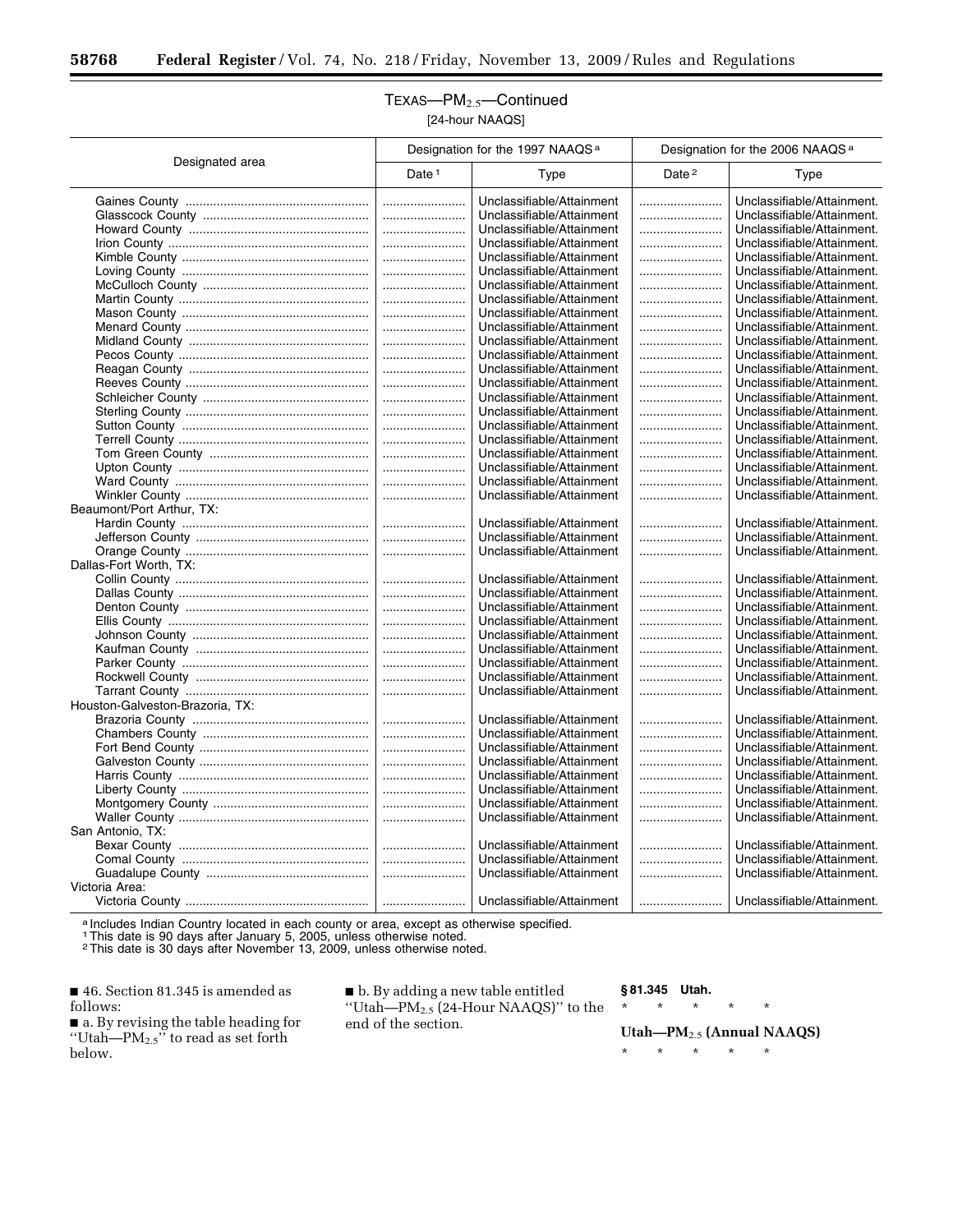| Designated area<br>Date <sup>2</sup><br>Date <sup>1</sup><br>Type<br>Type<br>Logan, UT-ID:<br>Unclassifiable/Attainment<br>Nonattainment.<br>All portions of Cache County west of and in-<br>cluding any portion of the following town-<br>ships located within Utah: Township 15<br>North Range 1 East; Township 14 North<br>Range 1 East; Township 13 North Range<br>1 East; Township 12 North Range 1 East;<br>Township 11 North Range 1 East; Town-<br>ship 10 North Range 1 East; Township 9<br>North Range 1 East.<br>Provo, UT:<br>Unclassifiable/Attainment<br>Nonattainment.<br>The area of Utah County that lies west of<br>the Wasatch Mountain Range (and this | Designation for the 2006 NAAQS <sup>a</sup> |  |
|----------------------------------------------------------------------------------------------------------------------------------------------------------------------------------------------------------------------------------------------------------------------------------------------------------------------------------------------------------------------------------------------------------------------------------------------------------------------------------------------------------------------------------------------------------------------------------------------------------------------------------------------------------------------------|---------------------------------------------|--|
|                                                                                                                                                                                                                                                                                                                                                                                                                                                                                                                                                                                                                                                                            |                                             |  |
|                                                                                                                                                                                                                                                                                                                                                                                                                                                                                                                                                                                                                                                                            |                                             |  |
|                                                                                                                                                                                                                                                                                                                                                                                                                                                                                                                                                                                                                                                                            |                                             |  |
|                                                                                                                                                                                                                                                                                                                                                                                                                                                                                                                                                                                                                                                                            |                                             |  |
|                                                                                                                                                                                                                                                                                                                                                                                                                                                                                                                                                                                                                                                                            |                                             |  |
|                                                                                                                                                                                                                                                                                                                                                                                                                                                                                                                                                                                                                                                                            |                                             |  |
|                                                                                                                                                                                                                                                                                                                                                                                                                                                                                                                                                                                                                                                                            |                                             |  |
|                                                                                                                                                                                                                                                                                                                                                                                                                                                                                                                                                                                                                                                                            |                                             |  |
|                                                                                                                                                                                                                                                                                                                                                                                                                                                                                                                                                                                                                                                                            |                                             |  |
|                                                                                                                                                                                                                                                                                                                                                                                                                                                                                                                                                                                                                                                                            |                                             |  |
|                                                                                                                                                                                                                                                                                                                                                                                                                                                                                                                                                                                                                                                                            |                                             |  |
|                                                                                                                                                                                                                                                                                                                                                                                                                                                                                                                                                                                                                                                                            |                                             |  |
|                                                                                                                                                                                                                                                                                                                                                                                                                                                                                                                                                                                                                                                                            |                                             |  |
|                                                                                                                                                                                                                                                                                                                                                                                                                                                                                                                                                                                                                                                                            |                                             |  |
|                                                                                                                                                                                                                                                                                                                                                                                                                                                                                                                                                                                                                                                                            |                                             |  |
| includes the Cities of Provo and Orem)                                                                                                                                                                                                                                                                                                                                                                                                                                                                                                                                                                                                                                     |                                             |  |
| with an eastern boundary for Utah County<br>to be defined as the following Townships:                                                                                                                                                                                                                                                                                                                                                                                                                                                                                                                                                                                      |                                             |  |
| Township 3 South Range 1 East; Town-                                                                                                                                                                                                                                                                                                                                                                                                                                                                                                                                                                                                                                       |                                             |  |
| ship 4 South Range 2 East; Township 5                                                                                                                                                                                                                                                                                                                                                                                                                                                                                                                                                                                                                                      |                                             |  |
| South Range 3 East; Township 6 South                                                                                                                                                                                                                                                                                                                                                                                                                                                                                                                                                                                                                                       |                                             |  |
| Range 3 East; Township 7 South Range                                                                                                                                                                                                                                                                                                                                                                                                                                                                                                                                                                                                                                       |                                             |  |
| 3 East; Township 8 South Range 3 East;                                                                                                                                                                                                                                                                                                                                                                                                                                                                                                                                                                                                                                     |                                             |  |
| Township 9 South Range 3 East; Town-                                                                                                                                                                                                                                                                                                                                                                                                                                                                                                                                                                                                                                       |                                             |  |
| ship 10 South Range 2 East.                                                                                                                                                                                                                                                                                                                                                                                                                                                                                                                                                                                                                                                |                                             |  |
| Salt Lake City, UT:<br>Unclassifiable/Attainment                                                                                                                                                                                                                                                                                                                                                                                                                                                                                                                                                                                                                           |                                             |  |
| Nonattainment.<br>The following Townships or portions thereof                                                                                                                                                                                                                                                                                                                                                                                                                                                                                                                                                                                                              |                                             |  |
| as noted (including Brigham City): Town-                                                                                                                                                                                                                                                                                                                                                                                                                                                                                                                                                                                                                                   |                                             |  |
| ship 7 North Range 2 West; Township 8                                                                                                                                                                                                                                                                                                                                                                                                                                                                                                                                                                                                                                      |                                             |  |
| North Range 2 West; Township 9 North                                                                                                                                                                                                                                                                                                                                                                                                                                                                                                                                                                                                                                       |                                             |  |
| Range 2 West; Township 10 North Range                                                                                                                                                                                                                                                                                                                                                                                                                                                                                                                                                                                                                                      |                                             |  |
| 2 West; Township 11 North Range 2                                                                                                                                                                                                                                                                                                                                                                                                                                                                                                                                                                                                                                          |                                             |  |
| West; Township 12 North Range 2 West;                                                                                                                                                                                                                                                                                                                                                                                                                                                                                                                                                                                                                                      |                                             |  |
| Township 13 North Range 2 West; Town-<br>ship 9 North Range 3 West; Township 10                                                                                                                                                                                                                                                                                                                                                                                                                                                                                                                                                                                            |                                             |  |
| North Range 3 West; Township 11 North                                                                                                                                                                                                                                                                                                                                                                                                                                                                                                                                                                                                                                      |                                             |  |
| Range 3 West; Township 12 North Range                                                                                                                                                                                                                                                                                                                                                                                                                                                                                                                                                                                                                                      |                                             |  |
| 3 West; Township 13 North Range 3                                                                                                                                                                                                                                                                                                                                                                                                                                                                                                                                                                                                                                          |                                             |  |
| West; Township 13 North Range 4 West;                                                                                                                                                                                                                                                                                                                                                                                                                                                                                                                                                                                                                                      |                                             |  |
| Township 12 North Range 4 West; Town-                                                                                                                                                                                                                                                                                                                                                                                                                                                                                                                                                                                                                                      |                                             |  |
| ship 11 North Range 4 West; Township<br>10 North Range 4 West; Township 9                                                                                                                                                                                                                                                                                                                                                                                                                                                                                                                                                                                                  |                                             |  |
| North Range 4 West; Township 13 North                                                                                                                                                                                                                                                                                                                                                                                                                                                                                                                                                                                                                                      |                                             |  |
| Range 5 West; Township 12 North Range                                                                                                                                                                                                                                                                                                                                                                                                                                                                                                                                                                                                                                      |                                             |  |
| 5 West; Township 11 North Range 5                                                                                                                                                                                                                                                                                                                                                                                                                                                                                                                                                                                                                                          |                                             |  |
| West; Township 10 North Range 5 West;                                                                                                                                                                                                                                                                                                                                                                                                                                                                                                                                                                                                                                      |                                             |  |
| Township 9 North Range 5 West; Town-                                                                                                                                                                                                                                                                                                                                                                                                                                                                                                                                                                                                                                       |                                             |  |
| ship 13 North Range 6 West; Township                                                                                                                                                                                                                                                                                                                                                                                                                                                                                                                                                                                                                                       |                                             |  |
| 12 North Range 6 West; Township 11<br>North Range 6 West; Township 10 North                                                                                                                                                                                                                                                                                                                                                                                                                                                                                                                                                                                                |                                             |  |
| Range 6 West; Township 9 North Range                                                                                                                                                                                                                                                                                                                                                                                                                                                                                                                                                                                                                                       |                                             |  |
| 6 West; Township 7 North Range 1 West                                                                                                                                                                                                                                                                                                                                                                                                                                                                                                                                                                                                                                      |                                             |  |
| (portion located in Box Elder County);                                                                                                                                                                                                                                                                                                                                                                                                                                                                                                                                                                                                                                     |                                             |  |
| Township 8 North Range 1 West (portion                                                                                                                                                                                                                                                                                                                                                                                                                                                                                                                                                                                                                                     |                                             |  |
| located in Box Elder County); Township 9                                                                                                                                                                                                                                                                                                                                                                                                                                                                                                                                                                                                                                   |                                             |  |
| North Range 1 West (portion located in                                                                                                                                                                                                                                                                                                                                                                                                                                                                                                                                                                                                                                     |                                             |  |
| Box Elder County).<br>Unclassifiable/Attainment<br>Nonattainment.                                                                                                                                                                                                                                                                                                                                                                                                                                                                                                                                                                                                          |                                             |  |
| Unclassifiable/Attainment<br>Nonattainment.                                                                                                                                                                                                                                                                                                                                                                                                                                                                                                                                                                                                                                |                                             |  |
| Unclassifiable/Attainment<br>Nonattainment.                                                                                                                                                                                                                                                                                                                                                                                                                                                                                                                                                                                                                                |                                             |  |

## $UTAH—PM<sub>2.5</sub>$ [24-hour NAAQS]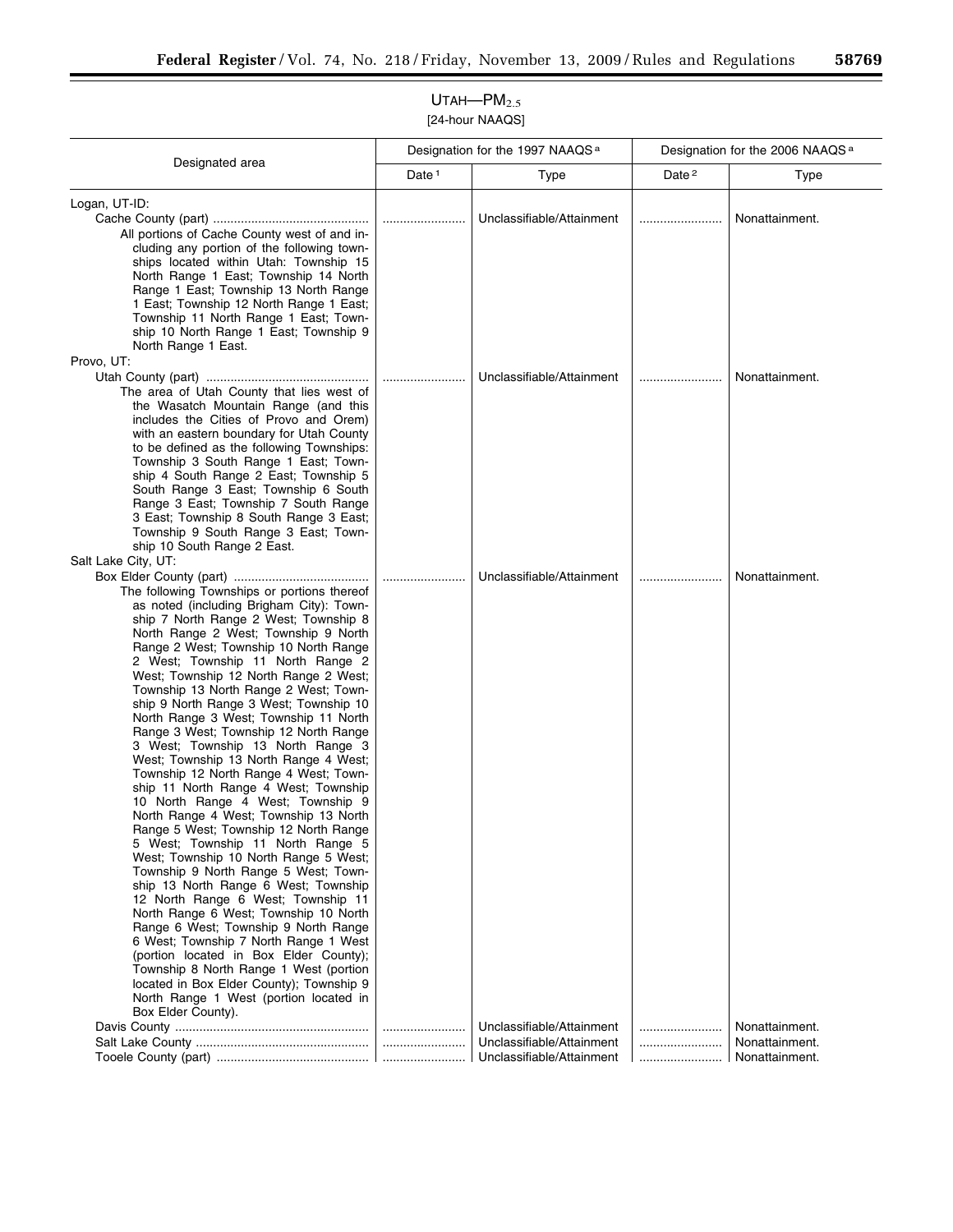Ξ

## UTAH—PM2.5—Continued [24-hour NAAQS]

|                                                                                                                                                                                                                                                                                                                                                                                                                                                                                                                                                                                                                                                                                                                                                                                                                                                                                                                                                                                                                                                                                                                                                                                                                                                                                                                                                                                                               |                   | Designation for the 1997 NAAQS <sup>a</sup>            |                   | Designation for the 2006 NAAQS <sup>a</sup>              |  |
|---------------------------------------------------------------------------------------------------------------------------------------------------------------------------------------------------------------------------------------------------------------------------------------------------------------------------------------------------------------------------------------------------------------------------------------------------------------------------------------------------------------------------------------------------------------------------------------------------------------------------------------------------------------------------------------------------------------------------------------------------------------------------------------------------------------------------------------------------------------------------------------------------------------------------------------------------------------------------------------------------------------------------------------------------------------------------------------------------------------------------------------------------------------------------------------------------------------------------------------------------------------------------------------------------------------------------------------------------------------------------------------------------------------|-------------------|--------------------------------------------------------|-------------------|----------------------------------------------------------|--|
| Designated area                                                                                                                                                                                                                                                                                                                                                                                                                                                                                                                                                                                                                                                                                                                                                                                                                                                                                                                                                                                                                                                                                                                                                                                                                                                                                                                                                                                               | Date <sup>1</sup> | <b>Type</b>                                            | Date <sup>2</sup> | <b>Type</b>                                              |  |
| The following Townships or portions thereof<br>as noted (including Tooele City: Township<br>1 South Range 3 West; Township 2<br>South Range 3 West; Township 3 South<br>Range 3 West; Township 3 South Range<br>4 West; Township 2 South Range 4 West;<br>Township 2 South Range 5 West; Town-<br>ship 3 South Range 5 West; Township 3<br>South Range 6 West; Township 2 South<br>Range 6 West; Township 1 South Range<br>6 West; Township 1 South Range 5 West;<br>Township 1 South Range 4 West; Town-<br>ship 1 South Range 7 West; Township 2<br>South Range 7 West; Township 3 South<br>Range 7 West; all Sections within Town-<br>ship 4 South Range 7 West except for<br>Sections 29, 30, 31 and 32; Township 4<br>South Range 6 West; Township 4 South<br>Range 5 West; Township 4 South Range<br>4 West; Township 4 South Range 3 West.<br>The area of Weber County that lies west of<br>the Wasatch Mountain Range with an<br>eastern boundary for Weber County to be<br>defined as the following Townships (or<br>portion thereof) extending to the western<br>boundary of Weber County: Township 5<br>North Range 1 West; Township 6 North<br>Range 1 West; all Sections within Town-<br>ship 7 North Range 1 West located within<br>Weber County except for Sections 1, 2, 3,<br>4, 11, 12, 13 and 24; Township 7 North<br>Range 2 West (portion located in Weber<br>County).<br>Rest of State: |                   | Unclassifiable/Attainment                              |                   | Nonattainment.                                           |  |
|                                                                                                                                                                                                                                                                                                                                                                                                                                                                                                                                                                                                                                                                                                                                                                                                                                                                                                                                                                                                                                                                                                                                                                                                                                                                                                                                                                                                               |                   | Unclassifiable/Attainment                              |                   | Unclassifiable/Attainment.                               |  |
|                                                                                                                                                                                                                                                                                                                                                                                                                                                                                                                                                                                                                                                                                                                                                                                                                                                                                                                                                                                                                                                                                                                                                                                                                                                                                                                                                                                                               |                   | Unclassifiable/Attainment                              |                   | Unclassifiable/Attainment.                               |  |
|                                                                                                                                                                                                                                                                                                                                                                                                                                                                                                                                                                                                                                                                                                                                                                                                                                                                                                                                                                                                                                                                                                                                                                                                                                                                                                                                                                                                               |                   | Unclassifiable/Attainment                              |                   | Unclassifiable/Attainment.                               |  |
|                                                                                                                                                                                                                                                                                                                                                                                                                                                                                                                                                                                                                                                                                                                                                                                                                                                                                                                                                                                                                                                                                                                                                                                                                                                                                                                                                                                                               | <br>              | Unclassifiable/Attainment<br>Unclassifiable/Attainment | <br>              | Unclassifiable/Attainment.<br>Unclassifiable/Attainment. |  |
|                                                                                                                                                                                                                                                                                                                                                                                                                                                                                                                                                                                                                                                                                                                                                                                                                                                                                                                                                                                                                                                                                                                                                                                                                                                                                                                                                                                                               |                   | Unclassifiable/Attainment                              |                   | Unclassifiable/Attainment.                               |  |
|                                                                                                                                                                                                                                                                                                                                                                                                                                                                                                                                                                                                                                                                                                                                                                                                                                                                                                                                                                                                                                                                                                                                                                                                                                                                                                                                                                                                               |                   | Unclassifiable/Attainment                              |                   | Unclassifiable/Attainment.                               |  |
|                                                                                                                                                                                                                                                                                                                                                                                                                                                                                                                                                                                                                                                                                                                                                                                                                                                                                                                                                                                                                                                                                                                                                                                                                                                                                                                                                                                                               |                   | Unclassifiable/Attainment                              |                   | Unclassifiable/Attainment.                               |  |
|                                                                                                                                                                                                                                                                                                                                                                                                                                                                                                                                                                                                                                                                                                                                                                                                                                                                                                                                                                                                                                                                                                                                                                                                                                                                                                                                                                                                               |                   | Unclassifiable/Attainment                              |                   | Unclassifiable/Attainment.                               |  |
|                                                                                                                                                                                                                                                                                                                                                                                                                                                                                                                                                                                                                                                                                                                                                                                                                                                                                                                                                                                                                                                                                                                                                                                                                                                                                                                                                                                                               |                   | Unclassifiable/Attainment                              |                   | Unclassifiable/Attainment.                               |  |
|                                                                                                                                                                                                                                                                                                                                                                                                                                                                                                                                                                                                                                                                                                                                                                                                                                                                                                                                                                                                                                                                                                                                                                                                                                                                                                                                                                                                               |                   | Unclassifiable/Attainment                              |                   | Unclassifiable/Attainment.                               |  |
|                                                                                                                                                                                                                                                                                                                                                                                                                                                                                                                                                                                                                                                                                                                                                                                                                                                                                                                                                                                                                                                                                                                                                                                                                                                                                                                                                                                                               |                   | Unclassifiable/Attainment                              |                   | Unclassifiable/Attainment.                               |  |
|                                                                                                                                                                                                                                                                                                                                                                                                                                                                                                                                                                                                                                                                                                                                                                                                                                                                                                                                                                                                                                                                                                                                                                                                                                                                                                                                                                                                               |                   | Unclassifiable/Attainment<br>Unclassifiable/Attainment |                   | Unclassifiable/Attainment.<br>Unclassifiable/Attainment. |  |
|                                                                                                                                                                                                                                                                                                                                                                                                                                                                                                                                                                                                                                                                                                                                                                                                                                                                                                                                                                                                                                                                                                                                                                                                                                                                                                                                                                                                               |                   | Unclassifiable/Attainment                              |                   | Unclassifiable/Attainment.                               |  |
|                                                                                                                                                                                                                                                                                                                                                                                                                                                                                                                                                                                                                                                                                                                                                                                                                                                                                                                                                                                                                                                                                                                                                                                                                                                                                                                                                                                                               |                   | Unclassifiable/Attainment                              |                   | Unclassifiable/Attainment.                               |  |
|                                                                                                                                                                                                                                                                                                                                                                                                                                                                                                                                                                                                                                                                                                                                                                                                                                                                                                                                                                                                                                                                                                                                                                                                                                                                                                                                                                                                               |                   | Unclassifiable/Attainment                              |                   | Unclassifiable/Attainment.                               |  |
|                                                                                                                                                                                                                                                                                                                                                                                                                                                                                                                                                                                                                                                                                                                                                                                                                                                                                                                                                                                                                                                                                                                                                                                                                                                                                                                                                                                                               |                   | Unclassifiable/Attainment                              |                   | Unclassifiable/Attainment.                               |  |
|                                                                                                                                                                                                                                                                                                                                                                                                                                                                                                                                                                                                                                                                                                                                                                                                                                                                                                                                                                                                                                                                                                                                                                                                                                                                                                                                                                                                               |                   | Unclassifiable/Attainment                              |                   | Unclassifiable/Attainment.                               |  |
|                                                                                                                                                                                                                                                                                                                                                                                                                                                                                                                                                                                                                                                                                                                                                                                                                                                                                                                                                                                                                                                                                                                                                                                                                                                                                                                                                                                                               |                   | Unclassifiable/Attainment                              |                   | Unclassifiable/Attainment.                               |  |
|                                                                                                                                                                                                                                                                                                                                                                                                                                                                                                                                                                                                                                                                                                                                                                                                                                                                                                                                                                                                                                                                                                                                                                                                                                                                                                                                                                                                               |                   | Unclassifiable/Attainment                              |                   | Unclassifiable/Attainment.                               |  |
|                                                                                                                                                                                                                                                                                                                                                                                                                                                                                                                                                                                                                                                                                                                                                                                                                                                                                                                                                                                                                                                                                                                                                                                                                                                                                                                                                                                                               |                   | Unclassifiable/Attainment                              |                   | Unclassifiable/Attainment.                               |  |
|                                                                                                                                                                                                                                                                                                                                                                                                                                                                                                                                                                                                                                                                                                                                                                                                                                                                                                                                                                                                                                                                                                                                                                                                                                                                                                                                                                                                               |                   | Unclassifiable/Attainment                              |                   | Unclassifiable/Attainment.                               |  |
|                                                                                                                                                                                                                                                                                                                                                                                                                                                                                                                                                                                                                                                                                                                                                                                                                                                                                                                                                                                                                                                                                                                                                                                                                                                                                                                                                                                                               |                   | Unclassifiable/Attainment                              |                   | Unclassifiable/Attainment.                               |  |
|                                                                                                                                                                                                                                                                                                                                                                                                                                                                                                                                                                                                                                                                                                                                                                                                                                                                                                                                                                                                                                                                                                                                                                                                                                                                                                                                                                                                               |                   | Unclassifiable/Attainment                              |                   | Unclassifiable/Attainment.                               |  |
|                                                                                                                                                                                                                                                                                                                                                                                                                                                                                                                                                                                                                                                                                                                                                                                                                                                                                                                                                                                                                                                                                                                                                                                                                                                                                                                                                                                                               |                   | Unclassifiable/Attainment                              |                   | Unclassifiable/Attainment.                               |  |
|                                                                                                                                                                                                                                                                                                                                                                                                                                                                                                                                                                                                                                                                                                                                                                                                                                                                                                                                                                                                                                                                                                                                                                                                                                                                                                                                                                                                               |                   | Unclassifiable/Attainment                              |                   | Unclassifiable/Attainment.                               |  |

a Includes Indian Country located in each county or area, except as otherwise specified.

1This date is 90 days after January 5, 2005, unless otherwise noted. 2This date is 30 days after November 13, 2009, unless otherwise noted.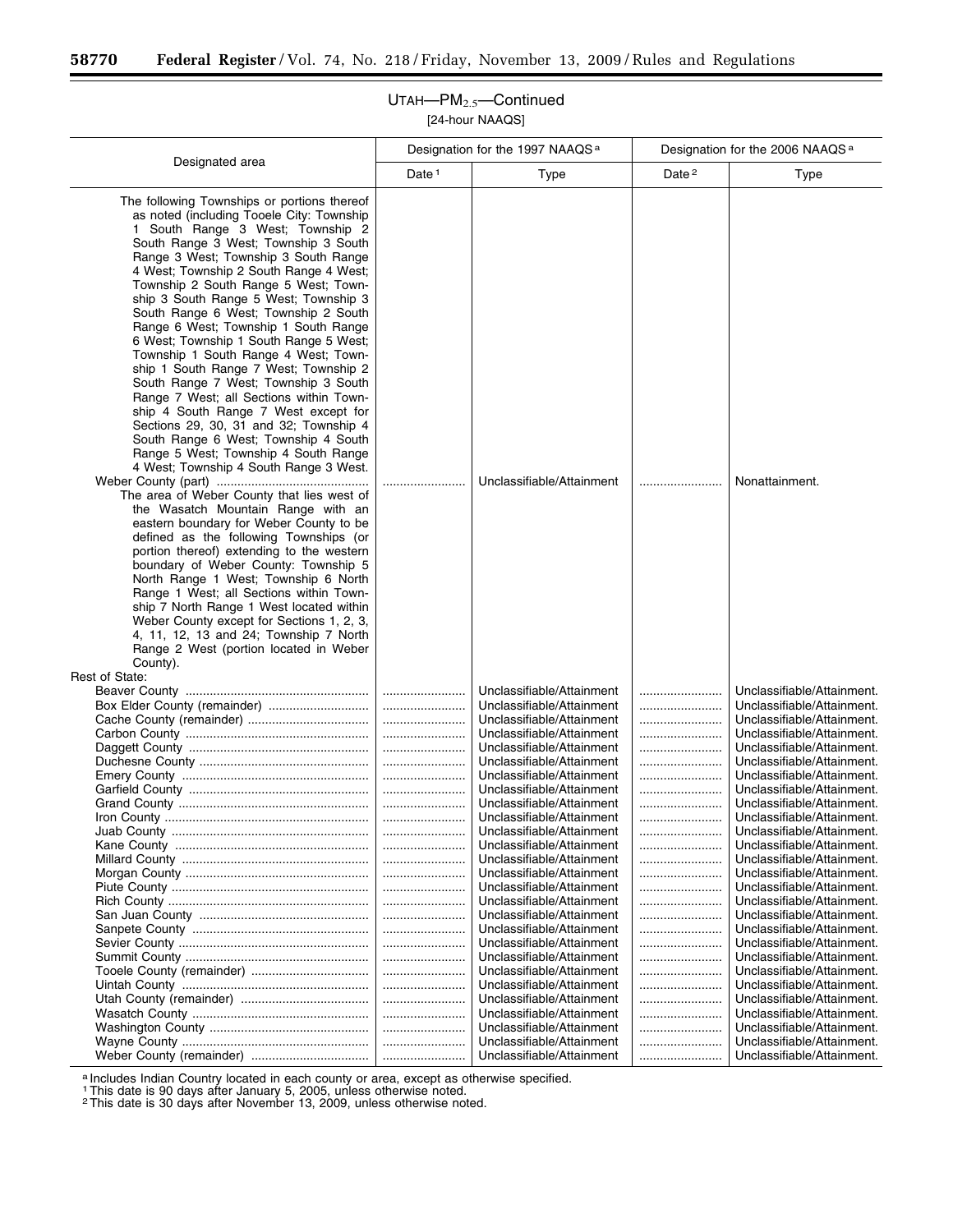■ 47. Section 81.346 is amended as follows:

■ a. By revising the table heading for ''Vermont—PM2.5'' to read as set forth below.

■ b. By adding a new table entitled ''Vermont—PM2.5 (24-Hour NAAQS)'' to the end of the section.

**§ 81.346 Vermont.** 

\* \* \* \* \* **Vermont—PM**2.5 **(Annual NAAQS)** 

\* \* \* \* \*

# $V$ ERMONT— $PM_{2.5}$ [24-hour NAAQS]

| Designated area | Designation for the 1997 NAAQS <sup>a</sup> |                                                                                                                                               | Designation for the 2006 NAAQS <sup>a</sup> |                                                                                                                                                    |
|-----------------|---------------------------------------------|-----------------------------------------------------------------------------------------------------------------------------------------------|---------------------------------------------|----------------------------------------------------------------------------------------------------------------------------------------------------|
|                 | Date <sup>1</sup>                           | Type                                                                                                                                          | Date <sup>2</sup>                           | Type                                                                                                                                               |
| Statewide:      |                                             | Unclassifiable Attainment                                                                                                                     |                                             | Unclassifiable/Attainment.                                                                                                                         |
|                 |                                             | Unclassifiable Attainment<br>Unclassifiable Attainment<br>Unclassifiable Attainment<br>Unclassifiable Attainment                              | <br><br>                                    | Unclassifiable/Attainment.<br>Unclassifiable/Attainment.<br>Unclassifiable/Attainment.<br>Unclassifiable/Attainment.                               |
|                 |                                             | Unclassifiable Attainment<br>Unclassifiable Attainment<br>Unclassifiable Attainment                                                           | <br>                                        | Unclassifiable/Attainment.<br>Unclassifiable/Attainment.<br>Unclassifiable/Attainment.                                                             |
|                 |                                             | Unclassifiable Attainment<br>Unclassifiable Attainment<br>Unclassifiable Attainment<br>Unclassifiable Attainment<br>Unclassifiable Attainment |                                             | Unclassifiable/Attainment.<br>Unclassifiable/Attainment.<br>Unclassifiable/Attainment.<br>Unclassifiable/Attainment.<br>Unclassifiable/Attainment. |
|                 |                                             | Unclassifiable Attainment                                                                                                                     |                                             | Unclassifiable/Attainment.                                                                                                                         |

a Includes Indian Country located in each county or area, except as otherwise specified.

1This date is 90 days after January 5, 2005, unless otherwise noted. 2This date is 30 days after November 13, 2009, unless otherwise noted.

■ 48. Section 81.347 is amended as follows:

■ a. By revising the table heading for "Virginia— $PM_{2.5}$ " to read as set forth below.

■ b. By adding a new table entitled "Virginia— $\overline{PM}_{2.5}$  (24-Hour NAAQS)" to the end of the section.

### **§ 81.347 Virginia.**

### **Virginia—PM**2.5 **(Annual NAAQS)**

\* \* \* \* \*

\* \* \* \* \*

VIRGINIA—PM<sub>2.5</sub>

[24-hour NAAQS]

| Designated area                                               | Designation for the 1997 NAAQS <sup>a</sup> |                           | Designation for the 2006 NAAQS <sup>a</sup> |                            |
|---------------------------------------------------------------|---------------------------------------------|---------------------------|---------------------------------------------|----------------------------|
|                                                               | Date <sup>1</sup>                           | Type                      | Date <sup>2</sup>                           | Type                       |
| National Capital Interstate (DC-MD-VA)<br>AQCR 047<br>(part): |                                             |                           |                                             |                            |
|                                                               |                                             | Unclassifiable/Attainment |                                             | Unclassifiable/Attainment. |
|                                                               |                                             | Unclassifiable/Attainment |                                             | Unclassifiable/Attainment. |
|                                                               |                                             | Unclassifiable/Attainment |                                             | Unclassifiable/Attainment. |
|                                                               |                                             | Unclassifiable/Attainment |                                             | Unclassifiable/Attainment. |
|                                                               |                                             | Unclassifiable/Attainment |                                             | Unclassifiable/Attainment. |
|                                                               |                                             | Unclassifiable/Attainment |                                             | Unclassifiable/Attainment. |
|                                                               |                                             | Unclassifiable/Attainment |                                             | Unclassifiable/Attainment. |
|                                                               |                                             | Unclassifiable/Attainment |                                             | Unclassifiable/Attainment. |
|                                                               |                                             | Unclassifiable/Attainment |                                             | Unclassifiable/Attainment. |
| AQCR 207 Eastern Tennessee-SW Virginia Inter-                 |                                             |                           |                                             |                            |
| state (remainder of):                                         |                                             |                           |                                             |                            |
|                                                               |                                             | Unclassifiable/Attainment |                                             | Unclassifiable/Attainment. |
|                                                               |                                             | Unclassifiable/Attainment |                                             | Unclassifiable/Attainment. |
|                                                               |                                             | Unclassifiable/Attainment |                                             | Unclassifiable/Attainment. |
|                                                               |                                             | Unclassifiable/Attainment |                                             | Unclassifiable/Attainment. |
|                                                               |                                             | Unclassifiable/Attainment |                                             | Unclassifiable/Attainment. |
|                                                               |                                             | Unclassifiable/Attainment |                                             | Unclassifiable/Attainment. |
|                                                               |                                             | Unclassifiable/Attainment |                                             | Unclassifiable/Attainment. |
|                                                               |                                             | Unclassifiable/Attainment |                                             | Unclassifiable/Attainment. |
|                                                               |                                             | Unclassifiable/Attainment |                                             | Unclassifiable/Attainment. |
|                                                               |                                             | Unclassifiable/Attainment |                                             | Unclassifiable/Attainment. |
|                                                               |                                             | Unclassifiable/Attainment |                                             | Unclassifiable/Attainment. |
|                                                               |                                             | Unclassifiable/Attainment |                                             | Unclassifiable/Attainment. |
|                                                               |                                             | Unclassifiable/Attainment |                                             | Unclassifiable/Attainment. |
|                                                               |                                             | Unclassifiable/Attainment |                                             | Unclassifiable/Attainment. |
|                                                               |                                             | Unclassifiable/Attainment |                                             | Unclassifiable/Attainment. |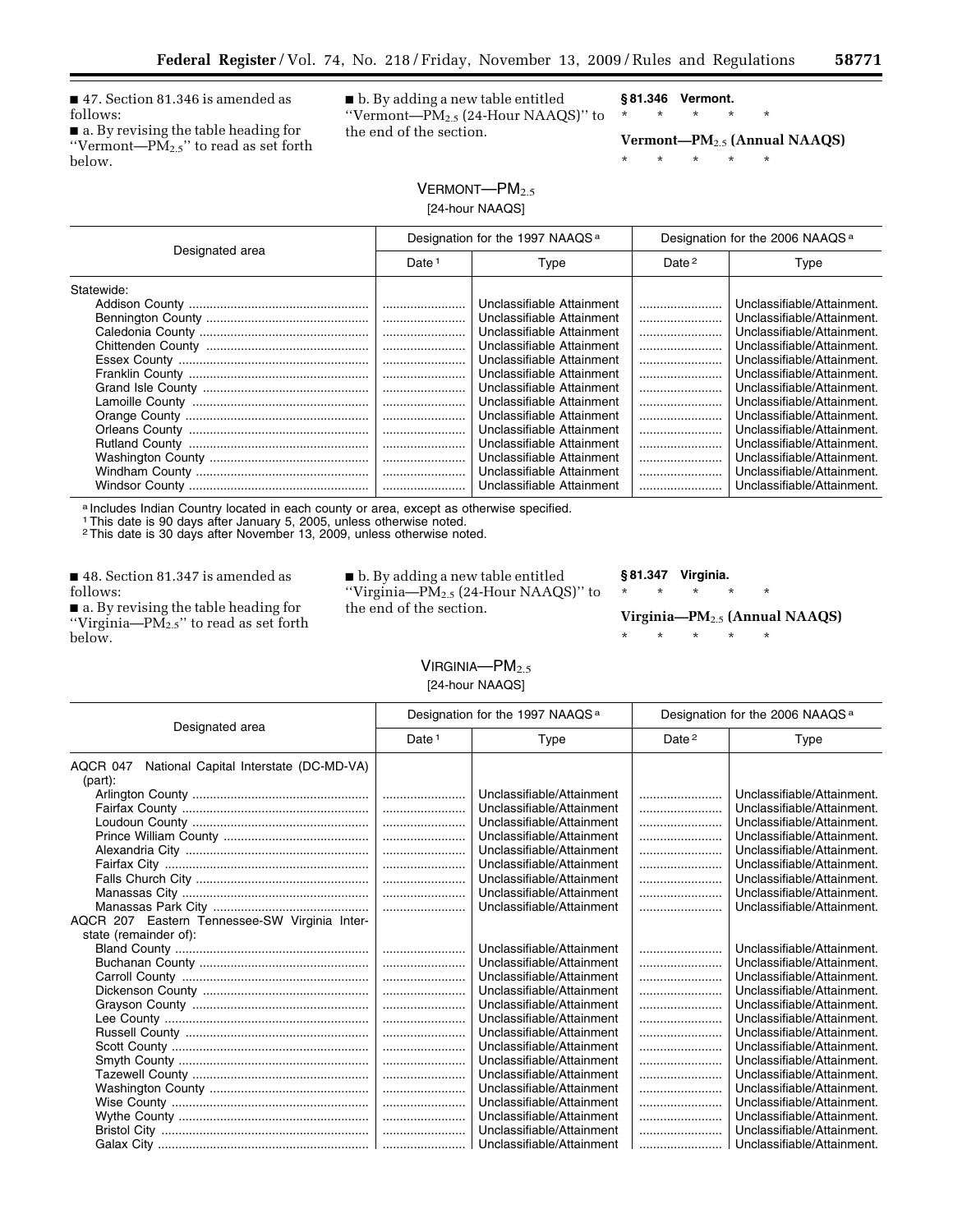$\equiv$ 

## VIRGINIA—PM2.5—Continued [24-hour NAAQS]

|                                                      | Designation for the 1997 NAAQS <sup>a</sup> |                                                        | Designation for the 2006 NAAQS <sup>a</sup> |                                                          |
|------------------------------------------------------|---------------------------------------------|--------------------------------------------------------|---------------------------------------------|----------------------------------------------------------|
| Designated area                                      | Date <sup>1</sup>                           | Type                                                   | Date <sup>2</sup>                           | Type                                                     |
| AQCR 222 Central Virginia Intrastate:                |                                             | Unclassifiable/Attainment                              |                                             | Unclassifiable/Attainment.                               |
|                                                      |                                             | Unclassifiable/Attainment                              |                                             | Unclassifiable/Attainment.                               |
|                                                      |                                             | Unclassifiable/Attainment                              |                                             | Unclassifiable/Attainment.                               |
|                                                      |                                             | Unclassifiable/Attainment                              |                                             | Unclassifiable/Attainment.                               |
|                                                      |                                             | Unclassifiable/Attainment                              |                                             | Unclassifiable/Attainment.                               |
|                                                      |                                             | Unclassifiable/Attainment                              |                                             | Unclassifiable/Attainment.                               |
|                                                      |                                             | Unclassifiable/Attainment                              |                                             | Unclassifiable/Attainment.                               |
|                                                      |                                             | Unclassifiable/Attainment                              |                                             | Unclassifiable/Attainment.                               |
|                                                      |                                             | Unclassifiable/Attainment                              |                                             | Unclassifiable/Attainment.                               |
|                                                      |                                             | Unclassifiable/Attainment                              |                                             | Unclassifiable/Attainment.                               |
|                                                      |                                             | Unclassifiable/Attainment                              |                                             | Unclassifiable/Attainment.                               |
|                                                      |                                             | Unclassifiable/Attainment                              |                                             | Unclassifiable/Attainment.                               |
|                                                      |                                             | Unclassifiable/Attainment                              |                                             | Unclassifiable/Attainment.                               |
|                                                      |                                             | Unclassifiable/Attainment                              |                                             | Unclassifiable/Attainment.                               |
|                                                      |                                             | Unclassifiable/Attainment                              |                                             | Unclassifiable/Attainment.                               |
|                                                      |                                             | Unclassifiable/Attainment<br>Unclassifiable/Attainment | <br>                                        | Unclassifiable/Attainment.<br>Unclassifiable/Attainment. |
|                                                      |                                             | Unclassifiable/Attainment                              |                                             | Unclassifiable/Attainment.                               |
|                                                      |                                             | Unclassifiable/Attainment                              |                                             | Unclassifiable/Attainment.                               |
|                                                      |                                             | Unclassifiable/Attainment                              |                                             | Unclassifiable/Attainment.                               |
|                                                      |                                             | Unclassifiable/Attainment                              |                                             | Unclassifiable/Attainment.                               |
|                                                      |                                             | Unclassifiable/Attainment                              |                                             | Unclassifiable/Attainment.                               |
|                                                      |                                             | Unclassifiable/Attainment                              |                                             | Unclassifiable/Attainment.                               |
| AQCR 223 Hampton Roads Intrastate (remainder<br>of): |                                             |                                                        |                                             |                                                          |
|                                                      |                                             | Unclassifiable/Attainment                              |                                             | Unclassifiable/Attainment.                               |
|                                                      |                                             | Unclassifiable/Attainment                              |                                             | Unclassifiable/Attainment.                               |
| AQCR 224 NE Virginia Intrastate (remainder of):      |                                             | Unclassifiable/Attainment                              |                                             | Unclassifiable/Attainment.                               |
|                                                      |                                             | Unclassifiable/Attainment                              |                                             | Unclassifiable/Attainment.                               |
|                                                      |                                             | Unclassifiable/Attainment                              |                                             | Unclassifiable/Attainment.                               |
|                                                      |                                             | Unclassifiable/Attainment                              |                                             | Unclassifiable/Attainment.                               |
|                                                      |                                             | Unclassifiable/Attainment                              |                                             | Unclassifiable/Attainment.                               |
|                                                      |                                             | Unclassifiable/Attainment                              |                                             | Unclassifiable/Attainment.                               |
|                                                      |                                             | Unclassifiable/Attainment<br>Unclassifiable/Attainment | <br>                                        | Unclassifiable/Attainment.<br>Unclassifiable/Attainment. |
|                                                      |                                             | Unclassifiable/Attainment                              |                                             | Unclassifiable/Attainment.                               |
|                                                      |                                             | Unclassifiable/Attainment                              |                                             | Unclassifiable/Attainment.                               |
|                                                      |                                             | Unclassifiable/Attainment                              |                                             | Unclassifiable/Attainment.                               |
|                                                      |                                             | Unclassifiable/Attainment                              |                                             | Unclassifiable/Attainment.                               |
|                                                      |                                             | Unclassifiable/Attainment                              |                                             | Unclassifiable/Attainment.                               |
|                                                      |                                             | Unclassifiable/Attainment                              |                                             | Unclassifiable/Attainment.                               |
|                                                      |                                             | Unclassifiable/Attainment                              |                                             | Unclassifiable/Attainment.                               |
|                                                      |                                             | Unclassifiable/Attainment                              |                                             | Unclassifiable/Attainment.                               |
|                                                      |                                             | Unclassifiable/Attainment<br>Unclassifiable/Attainment |                                             | Unclassifiable/Attainment.<br>Unclassifiable/Attainment. |
|                                                      |                                             | Unclassifiable/Attainment                              |                                             | Unclassifiable/Attainment.                               |
|                                                      |                                             | Unclassifiable/Attainment                              |                                             | Unclassifiable/Attainment.                               |
|                                                      |                                             | Unclassifiable/Attainment                              |                                             | Unclassifiable/Attainment.                               |
|                                                      |                                             | Unclassifiable/Attainment                              |                                             | Unclassifiable/Attainment.                               |
|                                                      |                                             | Unclassifiable/Attainment                              |                                             | Unclassifiable/Attainment.                               |
|                                                      |                                             | Unclassifiable/Attainment                              |                                             | Unclassifiable/Attainment.                               |
| AQCR 225 State Capital Intrastate (remainder of):    |                                             |                                                        |                                             |                                                          |
|                                                      |                                             | Unclassifiable/Attainment                              |                                             | Unclassifiable/Attainment.                               |
|                                                      |                                             | Unclassifiable/Attainment<br>Unclassifiable/Attainment |                                             | Unclassifiable/Attainment.                               |
|                                                      |                                             | Unclassifiable/Attainment                              |                                             | Unclassifiable/Attainment.<br>Unclassifiable/Attainment. |
|                                                      |                                             | Unclassifiable/Attainment                              |                                             | Unclassifiable/Attainment.                               |
|                                                      |                                             | Unclassifiable/Attainment                              |                                             | Unclassifiable/Attainment.                               |
|                                                      |                                             | Unclassifiable/Attainment                              |                                             | Unclassifiable/Attainment.                               |
|                                                      |                                             | Unclassifiable/Attainment                              |                                             | Unclassifiable/Attainment.                               |
|                                                      |                                             | Unclassifiable/Attainment                              |                                             | Unclassifiable/Attainment.                               |
| AQCR 226 Valley of Virginia Intrastate:              |                                             |                                                        |                                             |                                                          |
|                                                      |                                             | Unclassifiable/Attainment                              |                                             | Unclassifiable/Attainment.                               |
|                                                      |                                             | Unclassifiable/Attainment                              |                                             | Unclassifiable/Attainment.                               |
|                                                      |                                             | Unclassifiable/Attainment                              |                                             | Unclassifiable/Attainment.                               |
|                                                      |                                             | Unclassifiable/Attainment                              |                                             | Unclassifiable/Attainment.                               |
|                                                      |                                             | Unclassifiable/Attainment                              |                                             | Unclassifiable/Attainment.                               |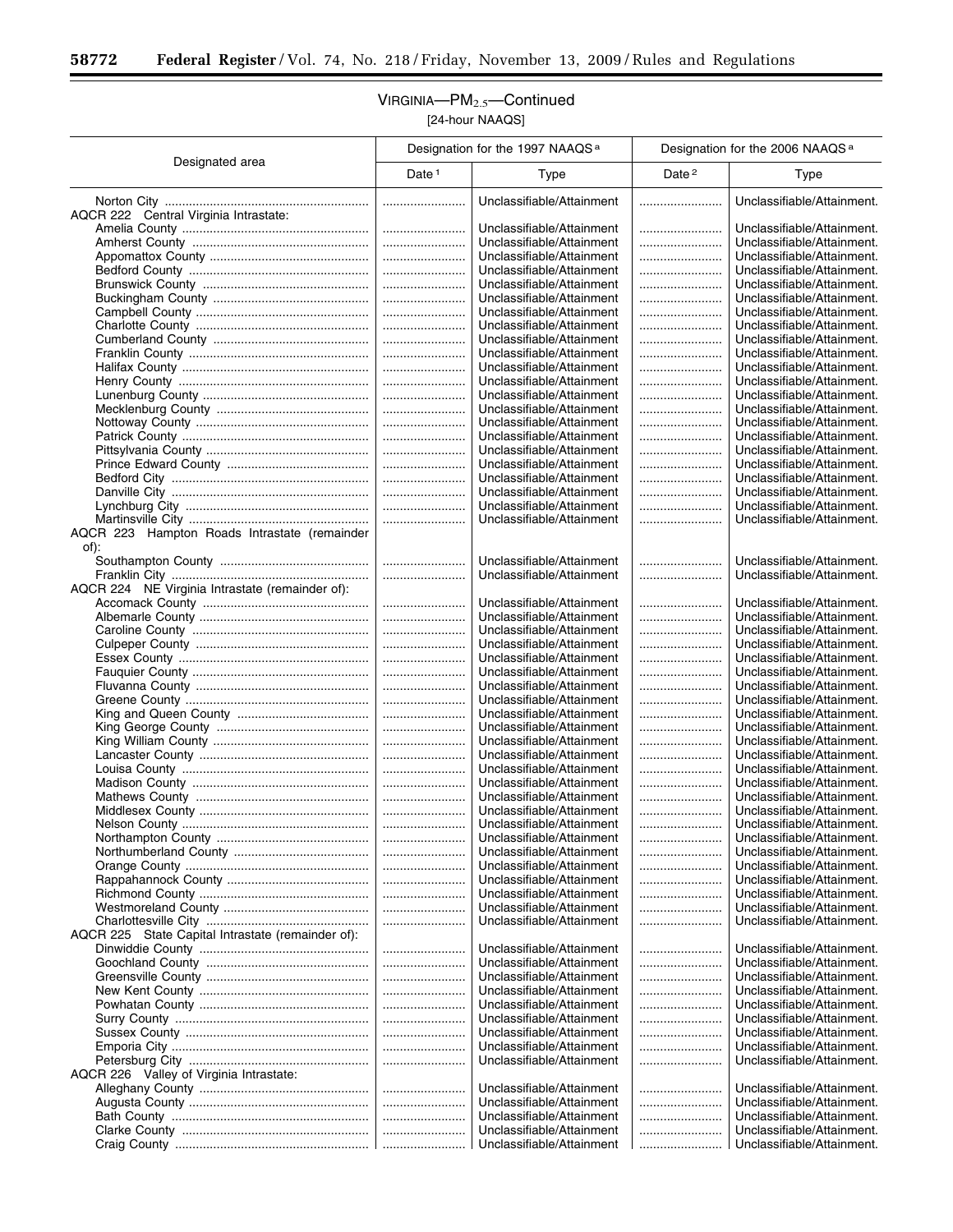## VIRGINIA—PM2.5—Continued [24-hour NAAQS]

|                                              | Designation for the 1997 NAAQS <sup>a</sup> |                           | Designation for the 2006 NAAQS <sup>a</sup> |                            |
|----------------------------------------------|---------------------------------------------|---------------------------|---------------------------------------------|----------------------------|
| Designated area                              | Date <sup>1</sup>                           | Type                      | Date <sup>2</sup>                           | Type                       |
|                                              |                                             | Unclassifiable/Attainment |                                             | Unclassifiable/Attainment. |
|                                              |                                             | Unclassifiable/Attainment |                                             | Unclassifiable/Attainment. |
|                                              |                                             | Unclassifiable/Attainment |                                             | Unclassifiable/Attainment. |
|                                              |                                             | Unclassifiable/Attainment |                                             | Unclassifiable/Attainment. |
|                                              |                                             | Unclassifiable/Attainment |                                             | Unclassifiable/Attainment. |
|                                              |                                             | Unclassifiable/Attainment |                                             | Unclassifiable/Attainment. |
|                                              |                                             | Unclassifiable/Attainment |                                             | Unclassifiable/Attainment. |
|                                              |                                             | Unclassifiable/Attainment |                                             | Unclassifiable/Attainment. |
|                                              |                                             | Unclassifiable/Attainment |                                             | Unclassifiable/Attainment. |
|                                              |                                             | Unclassifiable/Attainment |                                             | Unclassifiable/Attainment. |
|                                              |                                             | Unclassifiable/Attainment |                                             | Unclassifiable/Attainment. |
|                                              |                                             | Unclassifiable/Attainment |                                             | Unclassifiable/Attainment. |
|                                              |                                             | Unclassifiable/Attainment |                                             | Unclassifiable/Attainment. |
|                                              |                                             | Unclassifiable/Attainment |                                             | Unclassifiable/Attainment. |
|                                              |                                             | Unclassifiable/Attainment |                                             | Unclassifiable/Attainment. |
|                                              |                                             | Unclassifiable/Attainment |                                             | Unclassifiable/Attainment. |
|                                              |                                             | Unclassifiable/Attainment |                                             | Unclassifiable/Attainment. |
| Frederick Co., VA:                           |                                             |                           |                                             |                            |
|                                              |                                             | Unclassifiable/Attainment |                                             | Unclassifiable/Attainment. |
|                                              |                                             | Unclassifiable/Attainment |                                             | Unclassifiable/Attainment. |
| Fredericksburg, VA:                          |                                             |                           |                                             |                            |
|                                              |                                             | Unclassifiable/Attainment |                                             | Unclassifiable/Attainment. |
|                                              |                                             | Unclassifiable/Attainment |                                             | Unclassifiable/Attainment. |
|                                              |                                             | Unclassifiable/Attainment |                                             | Unclassifiable/Attainment. |
| Norfolk-Virginia-Beach Newport News (Hampton |                                             |                           |                                             |                            |
| Roads), VA:                                  |                                             |                           |                                             |                            |
|                                              |                                             | Unclassifiable/Attainment |                                             | Unclassifiable/Attainment. |
|                                              |                                             | Unclassifiable/Attainment |                                             | Unclassifiable/Attainment. |
|                                              |                                             | Unclassifiable/Attainment |                                             | Unclassifiable/Attainment. |
|                                              |                                             | Unclassifiable/Attainment |                                             | Unclassifiable/Attainment. |
|                                              |                                             | Unclassifiable/Attainment |                                             | Unclassifiable/Attainment. |
|                                              |                                             | Unclassifiable/Attainment |                                             | Unclassifiable/Attainment. |
|                                              |                                             | Unclassifiable/Attainment |                                             | Unclassifiable/Attainment. |
|                                              |                                             | Unclassifiable/Attainment |                                             | Unclassifiable/Attainment. |
|                                              |                                             | Unclassifiable/Attainment |                                             | Unclassifiable/Attainment. |
|                                              |                                             | Unclassifiable/Attainment |                                             | Unclassifiable/Attainment. |
|                                              |                                             | Unclassifiable/Attainment |                                             | Unclassifiable/Attainment. |
|                                              |                                             | Unclassifiable/Attainment |                                             | Unclassifiable/Attainment. |
|                                              |                                             | Unclassifiable/Attainment |                                             | Unclassifiable/Attainment. |
| Richmond-Petersburg, VA:                     |                                             |                           |                                             |                            |
|                                              |                                             | Unclassifiable/Attainment |                                             | Unclassifiable/Attainment. |
|                                              |                                             | Unclassifiable/Attainment |                                             | Unclassifiable/Attainment. |
|                                              |                                             | Unclassifiable/Attainment |                                             | Unclassifiable/Attainment. |
|                                              |                                             | Unclassifiable/Attainment |                                             | Unclassifiable/Attainment. |
|                                              |                                             | Unclassifiable/Attainment |                                             | Unclassifiable/Attainment. |
|                                              |                                             | Unclassifiable/Attainment |                                             | Unclassifiable/Attainment. |
|                                              |                                             | Unclassifiable/Attainment |                                             | Unclassifiable/Attainment. |
|                                              |                                             | Unclassifiable/Attainment |                                             | Unclassifiable/Attainment. |
| Roanoke, VA:                                 |                                             |                           |                                             |                            |
|                                              |                                             | Unclassifiable/Attainment |                                             | Unclassifiable/Attainment. |
|                                              |                                             | Unclassifiable/Attainment |                                             | Unclassifiable/Attainment. |
|                                              |                                             | Unclassifiable/Attainment |                                             | Unclassifiable/Attainment. |
|                                              |                                             | Unclassifiable/Attainment |                                             | Unclassifiable/Attainment. |

a Includes Indian Country located in each county or area, except as otherwise specified.

1This date is 90 days after January 5, 2005, unless otherwise noted.

2This date is 30 days after November 13, 2009, unless otherwise noted.

■ 49. Section 81.348 is amended as follows:

■ a. By revising the table heading for "Washington— $PM_{2.5}$ " to read as set forth below.

■ b. By adding a new table entitled ''Washington—PM2.5 (24-Hour NAAQS)'' to the end of the section. **§ 81.348 Washington.** 

\* \* \* \* \*

**Washington—PM**2.5 **(Annual NAAQS)**  \* \* \* \* \*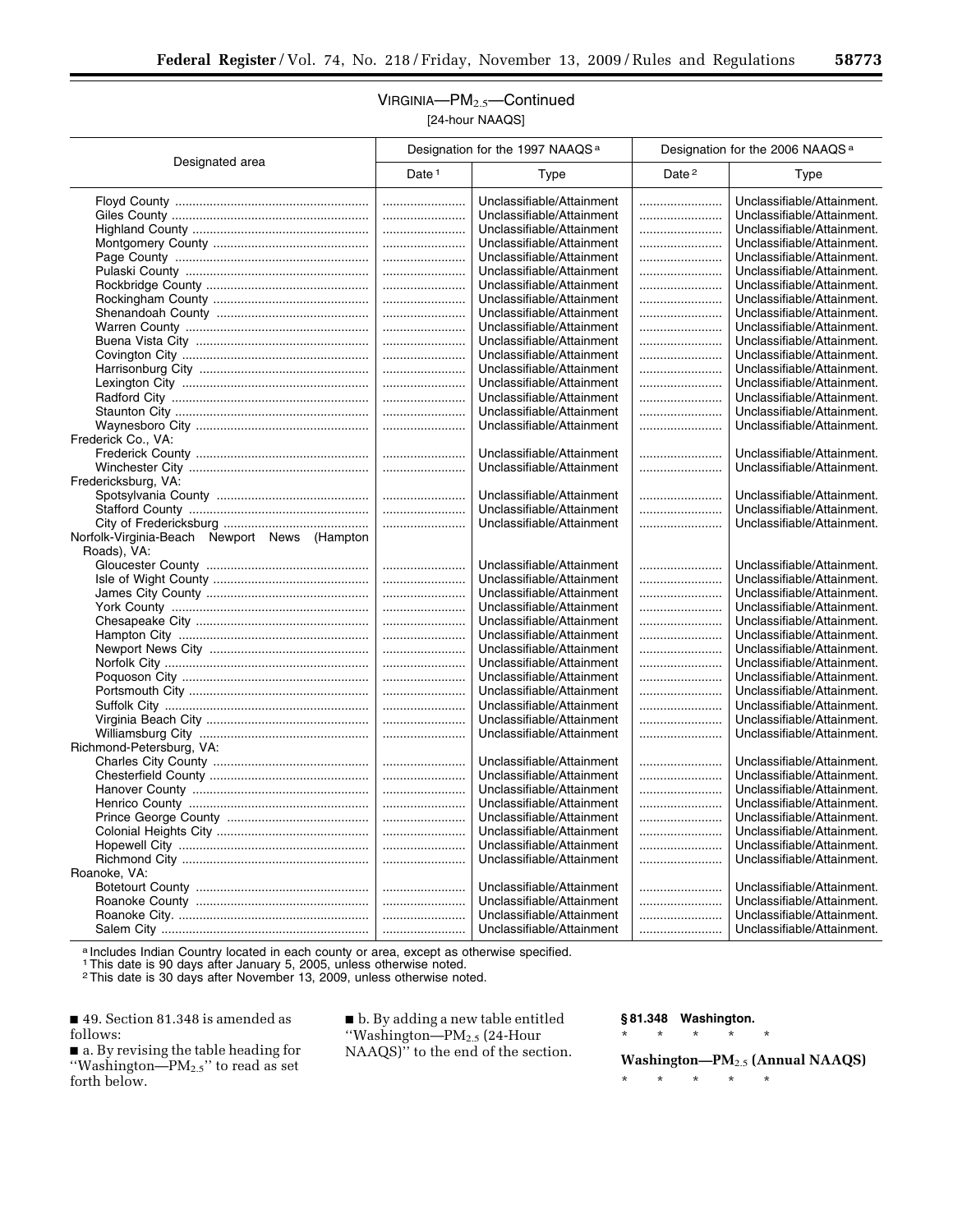### WASHINGTON-PM<sub>2.5</sub> [24-hour NAAQS]

Designated area Designation for the 1997 NAAQS<sup>a</sup> Designation for the 2006 NAAQS<sup>a</sup> Date 1 Type 1 Date 2 Type Tacoma, WA: Pierce County (part) ............................................. ........................ Unclassifiable/Attainment ........................ Nonattainment. Starting from where an extension of Kennedy Road Northeast would intersect Commencement Bay, proceed north to the intersection of Marine View Drive (State Route 509) and Kennedy Road Northeast. Proceed south on Marine View Drive to Hylebos Creek. Proceed south along Hylebos Creek to 12th Street East. Proceed east on 12th Street East to 70th Avenue East. Proceed south on 70th Avenue East to State Route 99 (S.R. 99). Proceed north on S.R. 99 0.1 mile north of Birch Street to a driveway to the east. Proceed east along the driveway and continue east along the same alignment to the Pierce County Line/Comprehensive Urban Growth Area (CUGA) boundary. Proceed east along the Pierce County Line/CUGA boundary to the eastern boundary of Edgewood. Proceed south along the eastern boundary of Edgewood to eastern boundary of the Sumner Urban Service Area. Proceed south along eastern boundary of the Sumner Urban Service Area to the eastern boundary of the Puyallup Urban Service Area. Proceed south along the eastern boundary of the Puyallup Urban Service Area to the eastern boundary of Puyallup/CUGA boundary. Proceed south and then west along the CUGA boundary to the eastern boundary of McChord Air Force Base. Proceed north along the eastern boundary of McChord Air Force Base to the northernmost point on the eastern boundary. Proceed from the northernmost point on the eastern boundary of McChord Air Force Base to the south right-of-way of S.R. 512. Proceed west along the south right-of-way of S.R. 512 to the south rightof-way of I–5. Proceed south along the south right-of-way to I–5 to the point opposite the boundary between Lakewood and Camp Murray. Proceed north across I–5 to the boundary between Lakewood and Camp Murray. Proceed north along the western boundary of Lakewood to the point where the western boundary coincides with the CUGA boundary. Proceed north along the CUGA boundary to the southern boundary of Point Defiance Park. Proceed east along the southern boundary of Point Defiance Park to Commencement Bay/CUGA boundary. Proceed southeast, then northeast, and finally northwest along the CUGA boundary to the starting point. Rest of State: Adams County ...................................................... ........................ Unclassifiable/Attainment ........................ Unclassifiable/Attainment. Asotin County ....................................................... ........................ Unclassifiable/Attainment ........................ Unclassifiable/Attainment. Benton County ..................................................... ........................ Unclassifiable/Attainment ........................ Unclassifiable/Attainment. Clark County ........................................................ ........................ Unclassifiable/Attainment ........................ Unclassifiable/Attainment. Clallam County ..................................................... ........................ Unclassifiable/Attainment ........................ Unclassifiable/Attainment. Columbia County .................................................. ........................ Unclassifiable/Attainment ........................ Unclassifiable/Attainment. Cowlitz County ..................................................... ........................ Unclassifiable/Attainment ........................ Unclassifiable/Attainment. Douglas County .................................................... ........................ Unclassifiable/Attainment ........................ Unclassifiable/Attainment.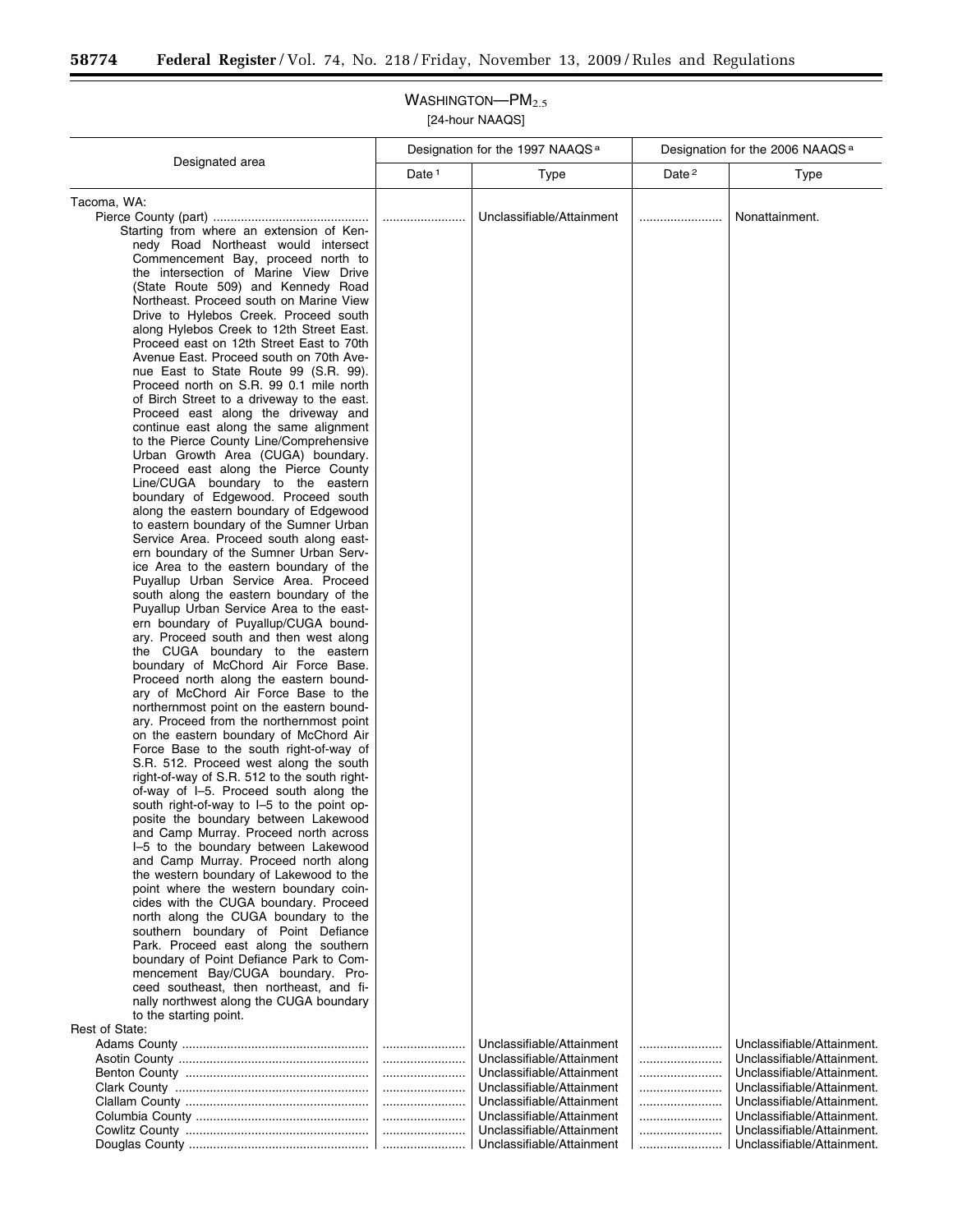## WASHINGTON-PM<sub>2.5</sub>-Continued [24-hour NAAQS]

| Designated area | Designation for the 1997 NAAQS <sup>a</sup> |                           | Designation for the 2006 NAAQS <sup>a</sup> |                            |
|-----------------|---------------------------------------------|---------------------------|---------------------------------------------|----------------------------|
|                 | Date $1$                                    | Type                      | Date <sup>2</sup>                           | Type                       |
|                 |                                             | Unclassifiable/Attainment |                                             | Unclassifiable/Attainment. |
|                 |                                             | Unclassifiable/Attainment |                                             | Unclassifiable/Attainment. |
|                 |                                             | Unclassifiable/Attainment |                                             | Unclassifiable/Attainment. |
|                 |                                             | Unclassifiable/Attainment |                                             | Unclassifiable/Attainment. |
|                 |                                             | Unclassifiable/Attainment |                                             | Unclassifiable/Attainment. |
|                 |                                             | Unclassifiable/Attainment |                                             | Unclassifiable/Attainment. |
|                 |                                             | Unclassifiable/Attainment |                                             | Unclassifiable/Attainment. |
|                 |                                             | Unclassifiable/Attainment |                                             | Unclassifiable/Attainment. |
|                 |                                             | Unclassifiable/Attainment |                                             | Unclassifiable/Attainment. |
|                 |                                             | Unclassifiable/Attainment |                                             | Unclassifiable/Attainment. |
|                 |                                             | Unclassifiable/Attainment |                                             | Unclassifiable/Attainment. |
|                 |                                             | Unclassifiable/Attainment |                                             | Unclassifiable/Attainment. |
|                 |                                             | Unclassifiable/Attainment |                                             | Unclassifiable/Attainment. |
|                 |                                             | Unclassifiable/Attainment |                                             | Unclassifiable/Attainment. |
|                 |                                             | Unclassifiable/Attainment |                                             | Unclassifiable/Attainment. |
|                 |                                             | Unclassifiable/Attainment |                                             | Unclassifiable/Attainment. |
|                 |                                             | Unclassifiable/Attainment |                                             | Unclassifiable/Attainment. |
|                 |                                             | Unclassifiable/Attainment |                                             | Unclassifiable/Attainment. |
|                 |                                             | Unclassifiable/Attainment |                                             | Unclassifiable/Attainment. |
|                 |                                             | Unclassifiable/Attainment |                                             | Unclassifiable/Attainment. |
|                 |                                             | Unclassifiable/Attainment |                                             | Unclassifiable/Attainment. |
|                 |                                             | Unclassifiable/Attainment |                                             | Unclassifiable/Attainment. |
|                 |                                             | Unclassifiable/Attainment |                                             | Unclassifiable/Attainment. |
|                 |                                             | Unclassifiable/Attainment |                                             | Unclassifiable/Attainment. |
|                 |                                             | Unclassifiable/Attainment |                                             | Unclassifiable/Attainment. |
|                 |                                             | Unclassifiable/Attainment |                                             | Unclassifiable/Attainment. |
|                 |                                             | Unclassifiable/Attainment |                                             | Unclassifiable/Attainment. |
|                 |                                             | Unclassifiable/Attainment |                                             | Unclassifiable/Attainment. |
|                 |                                             | Unclassifiable/Attainment |                                             | Unclassifiable/Attainment. |

a Includes Indian Country located in each county or area, except as otherwise specified.

1This date is 90 days after January 5, 2005, unless otherwise noted.

2This date is 30 days after November 13, 2009, unless otherwise noted.

■ 50. Section 81.349 is amended as follows:

■ a. By revising the table heading for "West Virginia— $PM_{2.5}$ " to read as set forth below.

■ b. By adding a new table entitled ''West Virginia—PM2.5 (24-Hour NAAQS)'' to the end of the section. **§ 81.349 West Virginia.**  \* \* \* \* \*

**West Virginia—PM**2.5 **(Annual NAAQS)**  \* \* \* \* \*

| WEST VIRGINIA- $PM_{2.5}$ |  |
|---------------------------|--|
| [24-hour NAAQS]           |  |

| Designated area              | Designation for the 1997 NAAQS <sup>a</sup> |                           | Designation for the 2006 NAAQS <sup>a</sup> |                            |
|------------------------------|---------------------------------------------|---------------------------|---------------------------------------------|----------------------------|
|                              | Date <sup>1</sup>                           | Type                      | Date <sup>2</sup>                           | Type                       |
| Charleston, WV:              |                                             |                           |                                             |                            |
|                              |                                             | Unclassifiable/Attainment |                                             | Nonattainment.             |
|                              |                                             | Unclassifiable/Attainment |                                             | Nonattainment.             |
| Steubenville-Weirton, OH-WV: |                                             |                           |                                             |                            |
|                              |                                             | Unclassifiable/Attainment |                                             | Nonattainment.             |
|                              |                                             | Unclassifiable/Attainment |                                             | Nonattainment.             |
| Rest of State:               |                                             |                           |                                             |                            |
|                              |                                             | Unclassifiable/Attainment |                                             | Unclassifiable/Attainment. |
|                              |                                             | Unclassifiable/Attainment |                                             | Unclassifiable/Attainment. |
|                              |                                             | Unclassifiable/Attainment |                                             | Unclassifiable/Attainment. |
|                              |                                             | Unclassifiable/Attainment |                                             | Unclassifiable/Attainment. |
|                              |                                             | Unclassifiable/Attainment |                                             | Unclassifiable/Attainment. |
|                              |                                             | Unclassifiable/Attainment |                                             | Unclassifiable/Attainment. |
|                              |                                             | Unclassifiable/Attainment |                                             | Unclassifiable/Attainment. |
|                              |                                             | Unclassifiable/Attainment |                                             | Unclassifiable/Attainment. |
|                              |                                             | Unclassifiable/Attainment |                                             | Unclassifiable/Attainment. |
|                              |                                             | Unclassifiable/Attainment |                                             | Unclassifiable/Attainment. |
|                              |                                             | Unclassifiable/Attainment |                                             | Unclassifiable/Attainment. |
|                              |                                             | Unclassifiable/Attainment |                                             | Unclassifiable/Attainment. |
|                              |                                             | Unclassifiable/Attainment |                                             | Unclassifiable/Attainment. |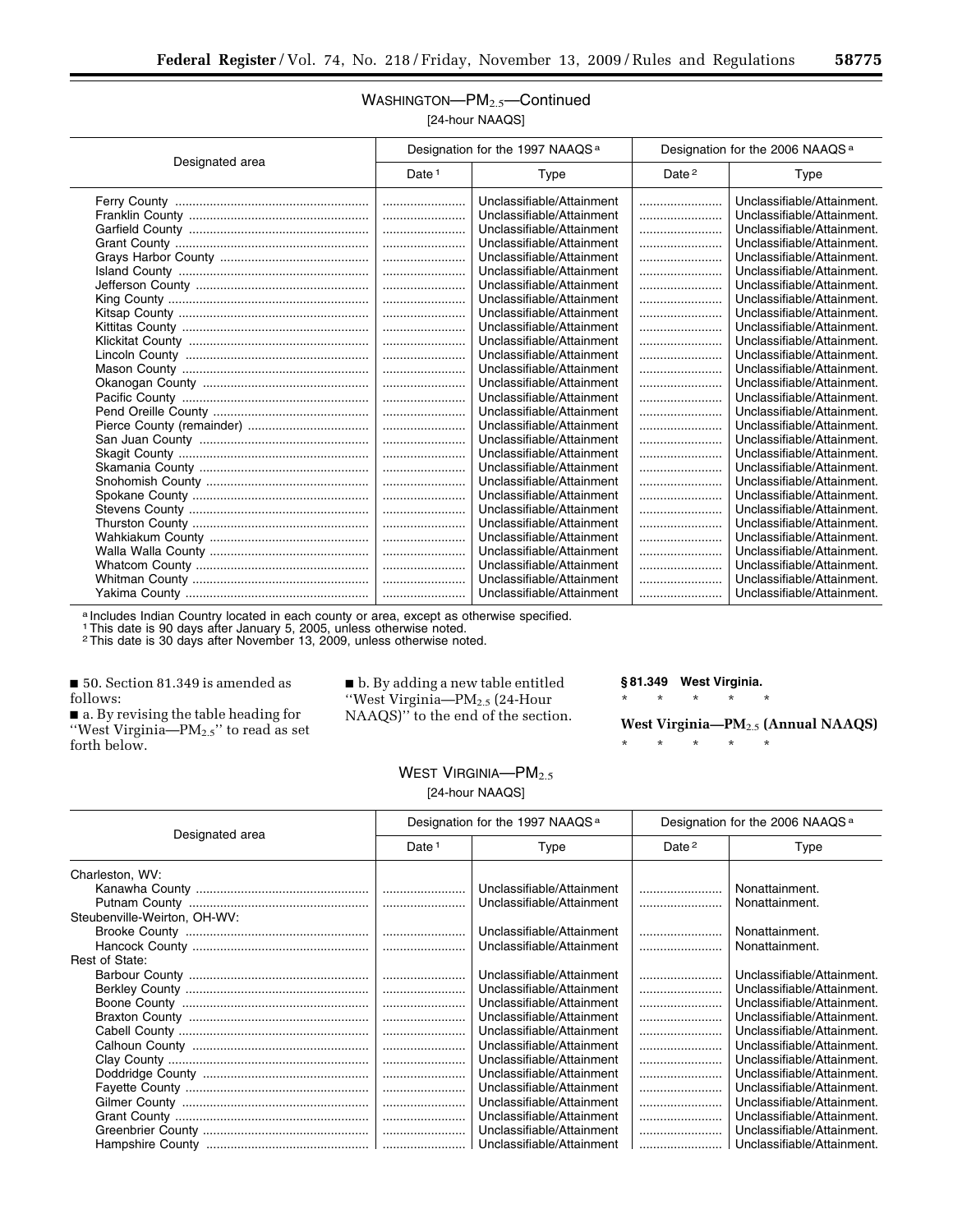### WEST VIRGINIA-PM<sub>2.5</sub>-Continued [24-hour NAAQS]

|                 | Designation for the 1997 NAAQS <sup>a</sup> |                           | Designation for the 2006 NAAQS <sup>a</sup> |                            |
|-----------------|---------------------------------------------|---------------------------|---------------------------------------------|----------------------------|
| Designated area | Date <sup>1</sup>                           | Type                      | Date <sup>2</sup>                           | Type                       |
|                 |                                             | Unclassifiable/Attainment |                                             | Unclassifiable/Attainment. |
|                 |                                             | Unclassifiable/Attainment |                                             | Unclassifiable/Attainment. |
|                 |                                             | Unclassifiable/Attainment |                                             | Unclassifiable/Attainment. |
|                 |                                             | Unclassifiable/Attainment |                                             | Unclassifiable/Attainment. |
|                 |                                             | Unclassifiable/Attainment |                                             | Unclassifiable/Attainment. |
|                 |                                             | Unclassifiable/Attainment |                                             | Unclassifiable/Attainment. |
|                 |                                             | Unclassifiable/Attainment |                                             | Unclassifiable/Attainment. |
|                 |                                             | Unclassifiable/Attainment |                                             | Unclassifiable/Attainment. |
|                 |                                             | Unclassifiable/Attainment |                                             | Unclassifiable/Attainment. |
|                 |                                             | Unclassifiable/Attainment |                                             | Unclassifiable/Attainment. |
|                 |                                             | Unclassifiable/Attainment |                                             | Unclassifiable/Attainment. |
|                 |                                             | Unclassifiable/Attainment |                                             | Unclassifiable/Attainment. |
|                 |                                             | Unclassifiable/Attainment |                                             | Unclassifiable/Attainment. |
|                 |                                             | Unclassifiable/Attainment |                                             | Unclassifiable/Attainment. |
|                 |                                             | Unclassifiable/Attainment |                                             | Unclassifiable/Attainment. |
|                 |                                             | Unclassifiable/Attainment |                                             | Unclassifiable/Attainment. |
|                 |                                             | Unclassifiable/Attainment |                                             | Unclassifiable/Attainment. |
|                 |                                             | Unclassifiable/Attainment |                                             | Unclassifiable/Attainment. |
|                 |                                             | Unclassifiable/Attainment |                                             | Unclassifiable/Attainment. |
|                 |                                             | Unclassifiable/Attainment |                                             | Unclassifiable/Attainment. |
|                 |                                             | Unclassifiable/Attainment |                                             | Unclassifiable/Attainment. |
|                 |                                             | Unclassifiable/Attainment |                                             | Unclassifiable/Attainment. |
|                 |                                             | Unclassifiable/Attainment |                                             | Unclassifiable/Attainment. |
|                 |                                             | Unclassifiable/Attainment |                                             | Unclassifiable/Attainment. |
|                 |                                             | Unclassifiable/Attainment |                                             | Unclassifiable/Attainment. |
|                 |                                             | Unclassifiable/Attainment |                                             | Unclassifiable/Attainment. |
|                 |                                             | Unclassifiable/Attainment |                                             | Unclassifiable/Attainment. |
|                 |                                             | Unclassifiable/Attainment |                                             | Unclassifiable/Attainment. |
|                 |                                             | Unclassifiable/Attainment |                                             | Unclassifiable/Attainment. |
|                 |                                             | Unclassifiable/Attainment |                                             | Unclassifiable/Attainment. |
|                 |                                             | Unclassifiable/Attainment |                                             | Unclassifiable/Attainment. |
|                 |                                             | Unclassifiable/Attainment |                                             | Unclassifiable/Attainment. |
|                 |                                             | Unclassifiable/Attainment |                                             | Unclassifiable/Attainment. |
|                 |                                             | Unclassifiable/Attainment |                                             | Unclassifiable/Attainment. |
|                 |                                             | Unclassifiable/Attainment |                                             | Unclassifiable/Attainment. |
|                 |                                             | Unclassifiable/Attainment |                                             | Unclassifiable/Attainment. |
|                 |                                             | Unclassifiable/Attainment |                                             | Unclassifiable/Attainment. |
|                 |                                             | Unclassifiable/Attainment |                                             | Unclassifiable/Attainment. |

a Includes Indian Country located in each county or area, except as otherwise specified.

1This date is 90 days after January 5, 2005, unless otherwise noted.

2This date is 30 days after November 13, 2009, unless otherwise noted.

■ 51. Section 81.350 is amended as follows:

■ a. By revising the table heading for "Wisconsin— $\overrightarrow{PM}_{2.5}$ " to read as set forth below.

■ b. By adding a new table entitled ''Wisconsin—PM2.5 (24-Hour NAAQS)'' to the end of the section.

#### **§ 81.350 Wisconsin.**

\* \* \* \* \*

**Wisconsin—PM**2.5 **(Annual NAAQS)** 

\* \* \* \* \*

## WISCONSIN-PM<sub>2.5</sub> [24-hour NAAQS]

| Designated area       | Designation for the 1997 NAAQS <sup>a</sup> |                           | Designation for the 2006 NAAQS <sup>a</sup> |                            |
|-----------------------|---------------------------------------------|---------------------------|---------------------------------------------|----------------------------|
|                       | Date <sup>1</sup>                           | Type                      | Date <sup>2</sup>                           | Type                       |
| Milwaukee-Racine, WI: |                                             |                           |                                             |                            |
|                       |                                             | Unclassifiable/Attainment |                                             | Nonattainment.             |
|                       |                                             | Unclassifiable/Attainment |                                             | Nonattainment.             |
|                       |                                             | Unclassifiable/Attainment |                                             | Nonattainment.             |
| Rest of State:        |                                             |                           |                                             |                            |
|                       |                                             | Unclassifiable/Attainment |                                             | Unclassifiable/Attainment. |
|                       |                                             | Unclassifiable/Attainment |                                             | Unclassifiable/Attainment. |
|                       |                                             | Unclassifiable/Attainment |                                             | Unclassifiable/Attainment. |
|                       |                                             | Unclassifiable/Attainment |                                             | Unclassifiable/Attainment. |
|                       |                                             | Unclassifiable/Attainment |                                             | Unclassifiable/Attainment. |
|                       |                                             | Unclassifiable/Attainment |                                             | Unclassifiable/Attainment. |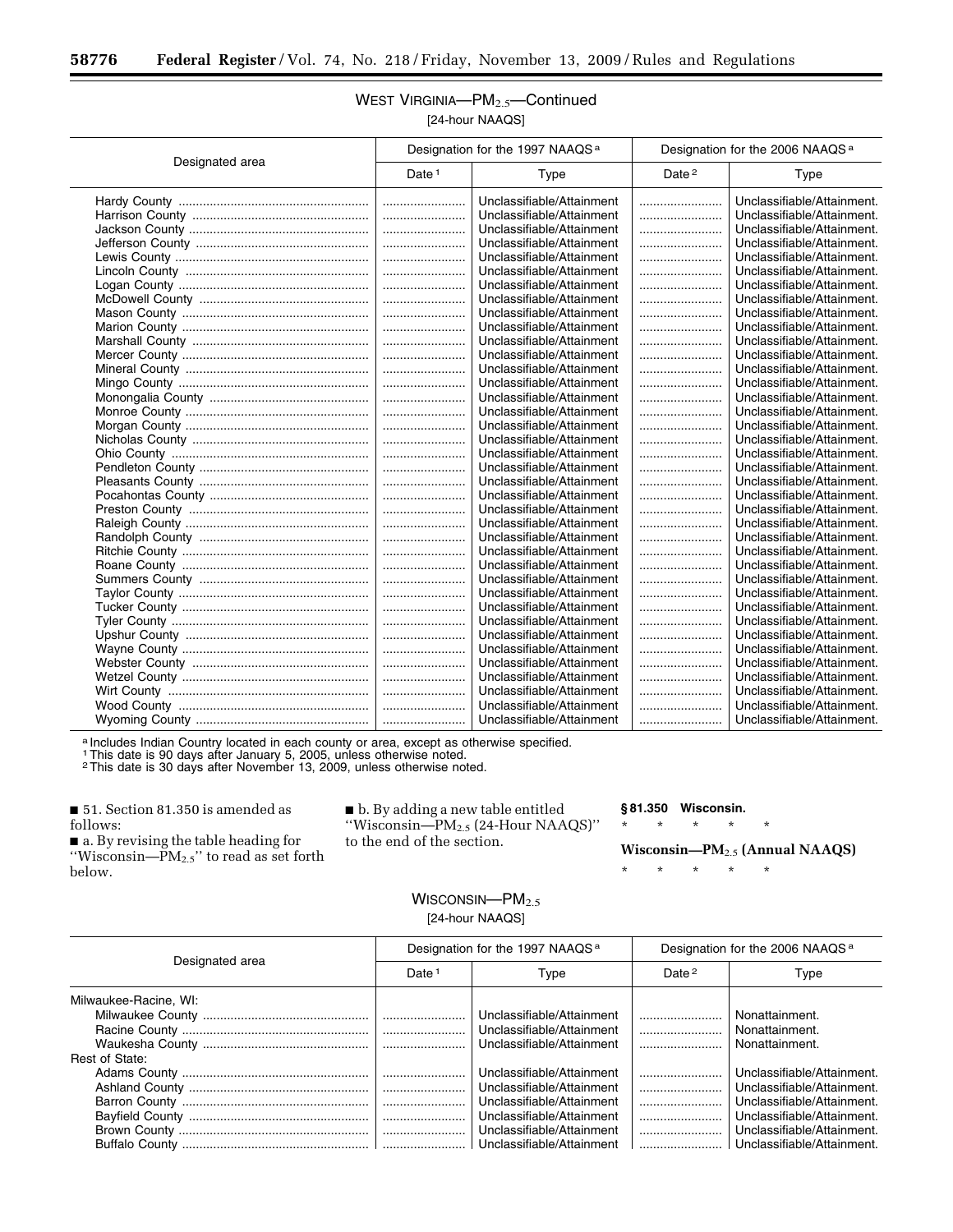۰

## WISCONSIN—PM2.5—Continued [24-hour NAAQS]

|                 |                   | Designation for the 1997 NAAQS <sup>a</sup> |                   | Designation for the 2006 NAAQS <sup>a</sup> |
|-----------------|-------------------|---------------------------------------------|-------------------|---------------------------------------------|
| Designated area | Date <sup>1</sup> | Type                                        | Date <sup>2</sup> | Type                                        |
|                 |                   | Unclassifiable/Attainment                   |                   | Unclassifiable/Attainment.                  |
|                 |                   | Unclassifiable/Attainment                   |                   | Unclassifiable/Attainment.                  |
|                 |                   | Unclassifiable/Attainment                   |                   | Unclassifiable/Attainment.                  |
|                 |                   | Unclassifiable/Attainment                   |                   | Unclassifiable/Attainment.                  |
|                 |                   | Unclassifiable/Attainment                   |                   | Unclassifiable/Attainment.                  |
|                 |                   | Unclassifiable/Attainment                   |                   | Unclassifiable/Attainment.                  |
|                 |                   | Unclassifiable/Attainment                   |                   | Unclassifiable/Attainment.                  |
|                 |                   | Unclassifiable/Attainment                   |                   | Unclassifiable/Attainment.                  |
|                 |                   | Unclassifiable/Attainment                   |                   | Unclassifiable/Attainment.                  |
|                 |                   | Unclassifiable/Attainment                   |                   | Unclassifiable/Attainment.                  |
|                 |                   | Unclassifiable/Attainment                   |                   | Unclassifiable/Attainment.                  |
|                 |                   | Unclassifiable/Attainment                   |                   | Unclassifiable/Attainment.                  |
|                 |                   |                                             |                   |                                             |
|                 |                   | Unclassifiable/Attainment                   |                   | Unclassifiable/Attainment.                  |
|                 |                   | Unclassifiable/Attainment                   |                   | Unclassifiable/Attainment.                  |
|                 |                   | Unclassifiable/Attainment                   |                   | Unclassifiable/Attainment.                  |
|                 |                   | Unclassifiable/Attainment                   |                   | Unclassifiable/Attainment.                  |
|                 |                   | Unclassifiable/Attainment                   |                   | Unclassifiable/Attainment.                  |
|                 |                   | Unclassifiable/Attainment                   |                   | Unclassifiable/Attainment.                  |
|                 |                   | Unclassifiable/Attainment                   |                   | Unclassifiable/Attainment.                  |
|                 |                   | Unclassifiable/Attainment                   |                   | Unclassifiable/Attainment.                  |
|                 |                   | Unclassifiable/Attainment                   |                   | Unclassifiable/Attainment.                  |
|                 |                   | Unclassifiable/Attainment                   |                   | Unclassifiable/Attainment.                  |
|                 |                   | Unclassifiable/Attainment                   |                   | Unclassifiable/Attainment.                  |
|                 |                   | Unclassifiable/Attainment                   |                   | Unclassifiable/Attainment.                  |
|                 |                   | Unclassifiable/Attainment                   |                   | Unclassifiable/Attainment.                  |
|                 |                   | Unclassifiable/Attainment                   |                   | Unclassifiable/Attainment.                  |
|                 |                   | Unclassifiable/Attainment                   |                   | Unclassifiable/Attainment.                  |
|                 |                   | Unclassifiable/Attainment                   |                   | Unclassifiable/Attainment.                  |
|                 |                   | Unclassifiable/Attainment                   |                   | Unclassifiable/Attainment.                  |
|                 |                   | Unclassifiable/Attainment                   |                   | Unclassifiable/Attainment.                  |
|                 |                   | Unclassifiable/Attainment                   |                   | Unclassifiable/Attainment.                  |
|                 |                   | Unclassifiable/Attainment                   |                   | Unclassifiable/Attainment.                  |
|                 |                   | Unclassifiable/Attainment                   |                   | Unclassifiable/Attainment.                  |
|                 |                   | Unclassifiable/Attainment                   |                   | Unclassifiable/Attainment.                  |
|                 |                   | Unclassifiable/Attainment                   |                   | Unclassifiable/Attainment.                  |
|                 |                   | Unclassifiable/Attainment                   |                   | Unclassifiable/Attainment.                  |
|                 |                   | Unclassifiable/Attainment                   |                   | Unclassifiable/Attainment.                  |
|                 |                   |                                             |                   |                                             |
|                 |                   | Unclassifiable/Attainment                   |                   | Unclassifiable/Attainment.                  |
|                 |                   | Unclassifiable/Attainment                   |                   | Unclassifiable/Attainment.                  |
|                 |                   | Unclassifiable/Attainment                   |                   | Unclassifiable/Attainment.                  |
|                 |                   | Unclassifiable/Attainment                   |                   | Unclassifiable/Attainment.                  |
|                 |                   | Unclassifiable/Attainment                   |                   | Unclassifiable/Attainment.                  |
|                 |                   | Unclassifiable/Attainment                   |                   | Unclassifiable/Attainment.                  |
|                 |                   | Unclassifiable/Attainment                   |                   | Unclassifiable/Attainment.                  |
|                 |                   | Unclassifiable/Attainment                   |                   | Unclassifiable/Attainment.                  |
|                 |                   | Unclassifiable/Attainment                   |                   | Unclassifiable/Attainment.                  |
|                 |                   | Unclassifiable/Attainment                   |                   | Unclassifiable/Attainment.                  |
|                 |                   | Unclassifiable/Attainment                   |                   | Unclassifiable/Attainment.                  |
|                 |                   | Unclassifiable/Attainment                   |                   | Unclassifiable/Attainment.                  |
|                 |                   | Unclassifiable/Attainment                   |                   | Unclassifiable/Attainment.                  |
|                 |                   | Unclassifiable/Attainment                   |                   | Unclassifiable/Attainment.                  |
|                 |                   | Unclassifiable/Attainment                   |                   | Unclassifiable/Attainment.                  |
|                 |                   | Unclassifiable/Attainment                   |                   | Unclassifiable/Attainment.                  |
|                 |                   | Unclassifiable/Attainment                   |                   | Unclassifiable/Attainment.                  |
|                 |                   | Unclassifiable/Attainment                   |                   | Unclassifiable/Attainment.                  |
|                 |                   | Unclassifiable/Attainment                   |                   | Unclassifiable/Attainment.                  |
|                 |                   | Unclassifiable/Attainment                   |                   | Unclassifiable/Attainment.                  |
|                 |                   | Unclassifiable/Attainment                   |                   | Unclassifiable/Attainment.                  |
|                 |                   | Unclassifiable/Attainment                   |                   | Unclassifiable/Attainment.                  |
|                 |                   | Unclassifiable/Attainment                   |                   | Unclassifiable/Attainment.                  |
|                 |                   | Unclassifiable/Attainment                   |                   | Unclassifiable/Attainment.                  |
|                 |                   | Unclassifiable/Attainment                   |                   | Unclassifiable/Attainment.                  |
|                 |                   | Unclassifiable/Attainment                   |                   | Unclassifiable/Attainment.                  |
|                 |                   |                                             |                   |                                             |

a Includes Indian Country located in each county or area, except as otherwise specified.

1This date is 90 days after January 5, 2005, unless otherwise noted.

2This date is 30 days after November 13, 2009, unless otherwise noted.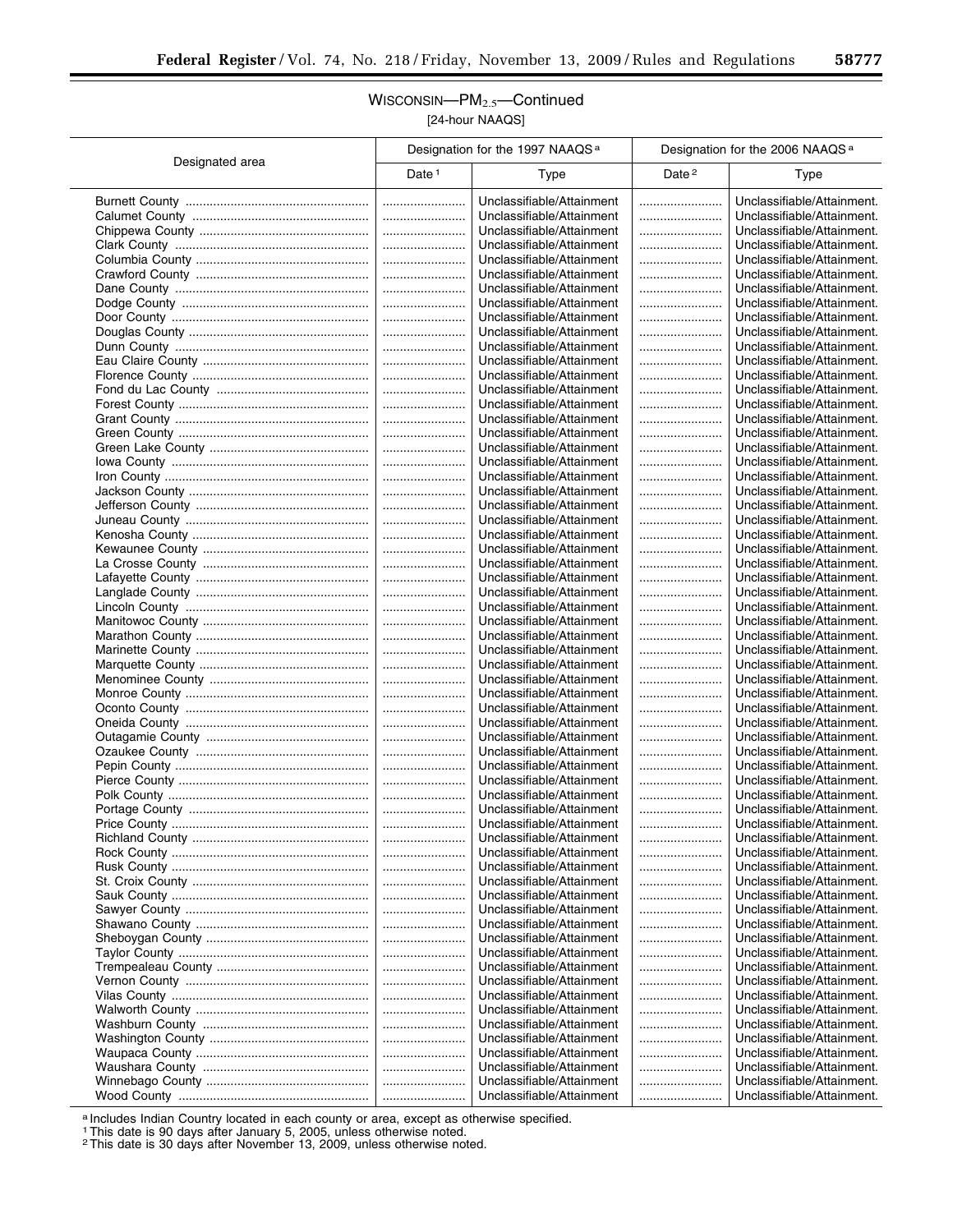■ 52. Section 81.351 is amended as follows:

Ξ

■ a. By revising the table heading for ''Wyoming—PM2.5'' to read as set forth below.

■ b. By adding a new table entitled ''Wyoming—PM2.5 (24-Hour NAAQS)'' to the end of the section.

**§ 81.351 Wyoming.**  \* \* \* \* \*

**Wyoming—PM**2.5 **(Annual NAAQS)** 

\* \* \* \* \*

# $W$ YOMING— $PM_{2.5}$ [24-hour NAAQS]

|                                              | Designation for the 1997 NAAQS <sup>a</sup> |                           | Designation for the 2006 NAAQS <sup>a</sup> |                            |
|----------------------------------------------|---------------------------------------------|---------------------------|---------------------------------------------|----------------------------|
| Designated area                              | Date $1$                                    | Type                      | Date <sup>2</sup>                           | Type                       |
| Casper, WY:                                  |                                             |                           |                                             |                            |
|                                              |                                             | Unclassifiable/Attainment |                                             | Unclassifiable/Attainment. |
| The portion within the City of Casper.       |                                             |                           |                                             |                            |
| Cheyenne, WY:                                |                                             |                           |                                             |                            |
|                                              |                                             | Unclassifiable/Attainment |                                             | Unclassifiable/Attainment. |
| The portion within the City of Cheyenne.     |                                             |                           |                                             |                            |
| Evanston, WY:                                |                                             |                           |                                             |                            |
|                                              |                                             | Unclassifiable/Attainment |                                             | Unclassifiable/Attainment. |
| The portion within the City of Evanston.     |                                             |                           |                                             |                            |
| Gillette, WY:                                |                                             |                           |                                             |                            |
|                                              |                                             | Unclassifiable/Attainment |                                             | Unclassifiable/Attainment. |
| The portion within the City of Gillette.     |                                             |                           |                                             |                            |
| Jackson, WY:                                 |                                             |                           |                                             |                            |
|                                              |                                             | Unclassifiable/Attainment |                                             | Unclassifiable/Attainment. |
| The portion within the City of Jackson.      |                                             |                           |                                             |                            |
| Lander, WY:                                  |                                             |                           |                                             |                            |
|                                              |                                             | Unclassifiable/Attainment |                                             | Unclassifiable/Attainment. |
| The portion within the City of Lander.       |                                             |                           |                                             |                            |
| Laramie, WY:                                 |                                             |                           |                                             |                            |
|                                              |                                             | Unclassifiable/Attainment |                                             | Unclassifiable/Attainment. |
| The portion within the City of Laramie.      |                                             |                           |                                             |                            |
| Riverton, WY:                                |                                             |                           |                                             |                            |
|                                              |                                             | Unclassifiable/Attainment |                                             | Unclassifiable/Attainment. |
| The portion within the City of Riverton.     |                                             |                           |                                             |                            |
| Rock Springs, WY:                            |                                             | Unclassifiable/Attainment |                                             | Unclassifiable/Attainment. |
| The portion within the City of Rock Springs. |                                             |                           |                                             |                            |
| Sheridan, WY:                                |                                             |                           |                                             |                            |
|                                              |                                             | Unclassifiable/Attainment |                                             | Unclassifiable/Attainment. |
| The portion within the City of Sheridan.     |                                             |                           |                                             |                            |
| Rest of State:                               |                                             |                           |                                             |                            |
|                                              |                                             | Unclassifiable/Attainment |                                             | Unclassifiable/Attainment. |
|                                              |                                             | Unclassifiable/Attainment |                                             | Unclassifiable/Attainment. |
|                                              |                                             | Unclassifiable/Attainment |                                             | Unclassifiable/Attainment. |
|                                              |                                             | Unclassifiable/Attainment |                                             | Unclassifiable/Attainment. |
|                                              |                                             | Unclassifiable/Attainment |                                             | Unclassifiable/Attainment. |
|                                              |                                             | Unclassifiable/Attainment |                                             | Unclassifiable/Attainment. |
| Fremont County (remainder)                   |                                             | Unclassifiable/Attainment |                                             | Unclassifiable/Attainment. |
|                                              |                                             | Unclassifiable/Attainment |                                             | Unclassifiable/Attainment. |
|                                              |                                             | Unclassifiable/Attainment |                                             | Unclassifiable/Attainment. |
|                                              |                                             | Unclassifiable/Attainment |                                             | Unclassifiable/Attainment. |
|                                              |                                             | Unclassifiable/Attainment |                                             | Unclassifiable/Attainment. |
|                                              |                                             | Unclassifiable/Attainment |                                             | Unclassifiable/Attainment. |
| Natrona County (remainder)                   |                                             | Unclassifiable/Attainment |                                             | Unclassifiable/Attainment. |
|                                              |                                             | Unclassifiable/Attainment |                                             | Unclassifiable/Attainment. |
|                                              |                                             | Unclassifiable/Attainment |                                             | Unclassifiable/Attainment. |
|                                              |                                             | Unclassifiable/Attainment |                                             | Unclassifiable/Attainment. |
| Sheridan County (remainder)                  |                                             | Unclassifiable/Attainment |                                             | Unclassifiable/Attainment. |
|                                              |                                             | Unclassifiable/Attainment |                                             | Unclassifiable/Attainment. |
|                                              |                                             | Unclassifiable/Attainment |                                             | Unclassifiable/Attainment. |
|                                              |                                             | Unclassifiable/Attainment |                                             | Unclassifiable/Attainment. |
|                                              |                                             | Unclassifiable/Attainment |                                             | Unclassifiable/Attainment. |
|                                              |                                             | Unclassifiable/Attainment |                                             | Unclassifiable/Attainment. |
|                                              |                                             | Unclassifiable/Attainment |                                             | Unclassifiable/Attainment. |

a Includes Indian Country located in each county or area, except as otherwise specified.

1This date is 90 days after January 5, 2005, unless otherwise noted. 2This date is 30 days after November 13, 2009, unless otherwise noted.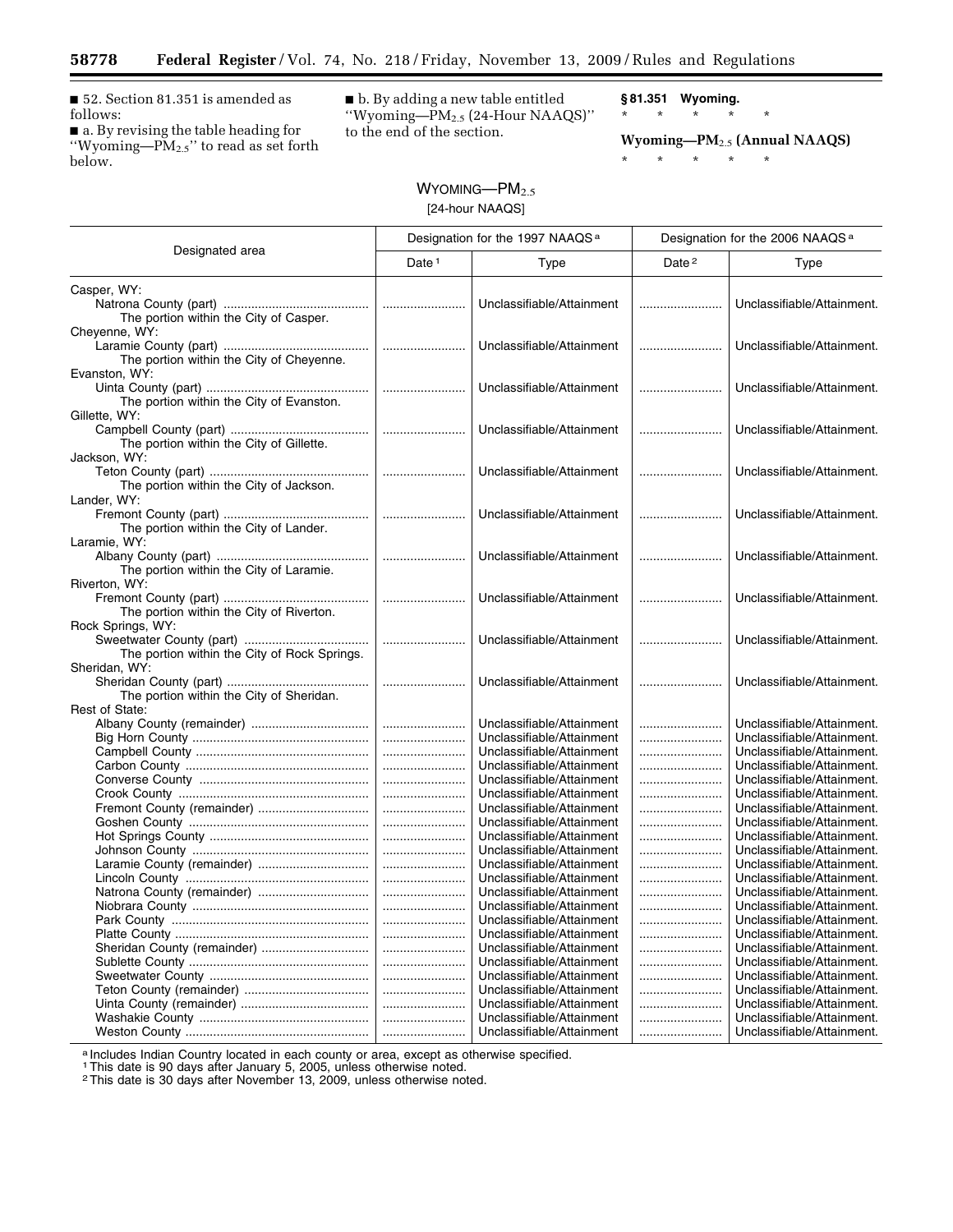■ 53. Section 81.352 is amended as follows:

■ a. By revising the table heading for ''American Samoa—PM2.5'' to read as set forth below.

■ b. By adding a new table entitled ''American Samoa—PM2.5 (24-Hour NAAQS)'' to the end of the section.

**American Samoa—PM**2.5 **(Annual NAAQS)** 

\* \* \* \* \*

\* \* \* \* \* AMERICAN SAMOA-PM<sub>2.5</sub>

**§ 81.352 American Samoa.** 

[24-hour NAAQS]

|                 | Designation for the 1997 NAAQS <sup>a</sup> |                                                                                                                                               | Designation for the 2006 NAAQS <sup>a</sup> |                                                                                                                                                   |
|-----------------|---------------------------------------------|-----------------------------------------------------------------------------------------------------------------------------------------------|---------------------------------------------|---------------------------------------------------------------------------------------------------------------------------------------------------|
| Designated area | Date:                                       | Type                                                                                                                                          | Date <sup>2</sup>                           | Type                                                                                                                                              |
| Territory wide: |                                             | Unclassifiable/Attainment<br>Unclassifiable/Attainment<br>Unclassifiable/Attainment<br>Unclassifiable/Attainment<br>Unclassifiable/Attainment | <br>                                        | Unclassifiable/Attainment.<br>Unclassifiable/Attainment<br>Unclassifiable/Attainment.<br>Unclassifiable/Attainment.<br>Unclassifiable/Attainment. |

a Includes Indian Country located in each county or area, except as otherwise specified.

1This date is 90 days after January 5, 2005, unless otherwise noted.

2This date is 30 days after November 13, 2009, unless otherwise noted.

■ 54 Section 81.353 is amended as follows:

■ a. By revising the table heading for "Guam— $PM_{2.5}$ " to read as set forth below.

■ b. By adding a new table entitled ''Guam—PM2.5 (24-Hour NAAQS)'' to the end of the section.

**§ 81.353 Guam.** 

\* \* \* \* \*

**Guam—PM**2.5 **(Annual NAAQS)** 

\* \* \* \* \*

 $G$ UAM- $PM<sub>2.5</sub>$ 

[24-hour NAAQS]

| Designated area         | Designation for the 1997 NAAQS <sup>a</sup> |                           | Designation for the 2006 NAAQS <sup>a</sup> |                            |
|-------------------------|---------------------------------------------|---------------------------|---------------------------------------------|----------------------------|
|                         | Date i                                      | Type                      | Date <sup>2</sup>                           | Type                       |
| Territory wide:<br>Guam |                                             | Unclassifiable/Attainment |                                             | Unclassifiable/Attainment. |

a Includes Indian Country located in each county or area, except as otherwise specified.

1This date is 90 days after January 5, 2005, unless otherwise noted.

2This date is 30 days after November 13, 2009, unless otherwise noted.

■ 55. Section 81.354 is amended as follows:

■ a. By revising the table heading for ''Northern Mariana Islands—PM2.5'' to read as set forth below.

■ b. By adding a new table entitled ''Northern Mariana Islands—PM2.5 (24- Hour NAAQS)'' to the end of the section.

**§ 81.354 Northern Mariana Islands.** 

**Northern Mariana Islands—PM**2.5 **(Annual NAAQS)** 

\* \* \* \* \*

\* \* \* \* \*

## NORTHERN MARIANA ISLANDS-PM<sub>2.5</sub> [24-hour NAAQS]

| Designated area | Designation for the 1997 NAAQS <sup>a</sup> |                                                                                                                  | Designation for the 2006 NAAQS <sup>a</sup> |                                                                                                                      |
|-----------------|---------------------------------------------|------------------------------------------------------------------------------------------------------------------|---------------------------------------------|----------------------------------------------------------------------------------------------------------------------|
|                 | Date <sup>1</sup>                           | Type                                                                                                             | Date $2$                                    | Type                                                                                                                 |
| Territory wide: |                                             | Unclassifiable/Attainment<br>Unclassifiable/Attainment<br>Unclassifiable/Attainment<br>Unclassifiable/Attainment |                                             | Unclassifiable/Attainment.<br>Unclassifiable/Attainment.<br>Unclassifiable/Attainment.<br>Unclassifiable/Attainment. |

a Includes Indian Country located in each county or area, except as otherwise specified.

1This date is 90 days after January 5, 2005, unless otherwise noted.

2This date is 30 days after November 13, 2009, unless otherwise noted.

■ 56. Section 81.355 is amended as follows:

■ a. By revising the table heading for ''Puerto Rico—PM2.5'' to read as set forth below.

■ b. By adding a new table entitled ''Puerto Rico—PM2.5 (24-Hour NAAQS)'' to the end of the section.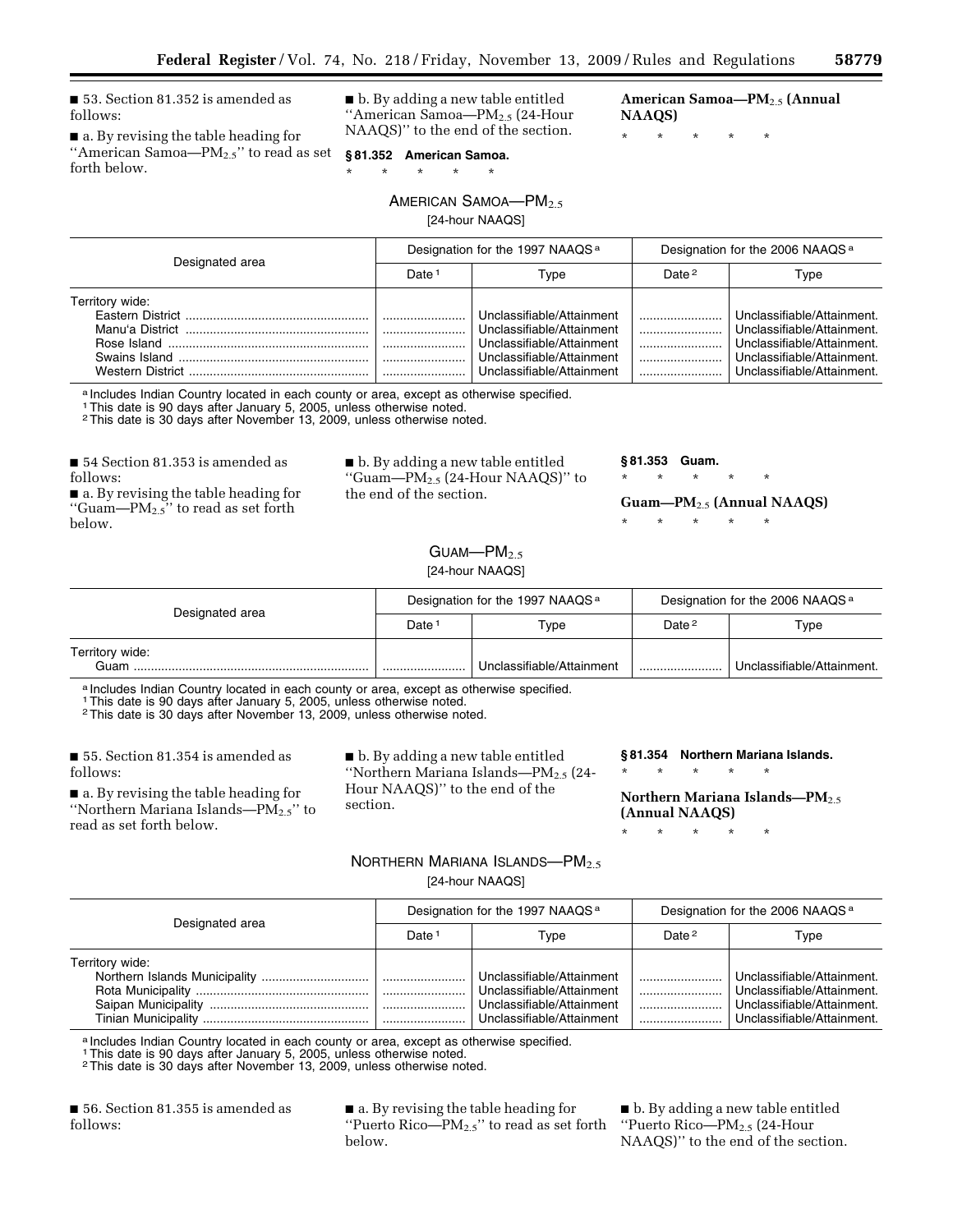$\equiv$ 

### **§ 81.355 Puerto Rico.**

\* \* \* \* \*

# **Puerto Rico—PM**2.5 **(Annual NAAQS)**

\* \* \* \* \*

PUERTO RICO-PM<sub>2.5</sub>

[24-hour NAAQS]

|                 | Designation for the 1997 NAAQS <sup>a</sup> |                                                        | Designation for the 2006 NAAQS <sup>a</sup> |                                                          |
|-----------------|---------------------------------------------|--------------------------------------------------------|---------------------------------------------|----------------------------------------------------------|
| Designated area | Date <sup>1</sup>                           | Type                                                   | Date <sup>2</sup>                           | <b>Type</b>                                              |
| Territory wide: |                                             |                                                        |                                             |                                                          |
|                 |                                             | Unclassifiable/Attainment                              |                                             | Unclassifiable/Attainment.                               |
|                 |                                             | Unclassifiable/Attainment                              |                                             | Unclassifiable/Attainment.                               |
|                 |                                             | Unclassifiable/Attainment                              |                                             | Unclassifiable/Attainment.                               |
|                 |                                             | Unclassifiable/Attainment                              |                                             | Unclassifiable/Attainment.                               |
|                 |                                             | Unclassifiable/Attainment                              |                                             | Unclassifiable/Attainment.                               |
|                 |                                             | Unclassifiable/Attainment                              |                                             | Unclassifiable/Attainment.                               |
|                 |                                             | Unclassifiable/Attainment                              |                                             | Unclassifiable/Attainment.                               |
|                 |                                             | Unclassifiable/Attainment                              |                                             | Unclassifiable/Attainment.                               |
|                 |                                             | Unclassifiable/Attainment                              |                                             | Unclassifiable/Attainment.                               |
|                 |                                             | Unclassifiable/Attainment                              |                                             | Unclassifiable/Attainment.                               |
|                 |                                             | Unclassifiable/Attainment                              |                                             | Unclassifiable/Attainment.                               |
|                 |                                             | Unclassifiable/Attainment                              |                                             | Unclassifiable/Attainment.                               |
|                 |                                             | Unclassifiable/Attainment                              |                                             | Unclassifiable/Attainment.                               |
|                 |                                             | Unclassifiable/Attainment                              |                                             | Unclassifiable/Attainment.                               |
|                 |                                             | Unclassifiable/Attainment                              |                                             | Unclassifiable/Attainment.                               |
|                 |                                             | Unclassifiable/Attainment                              |                                             | Unclassifiable/Attainment.                               |
|                 |                                             | Unclassifiable/Attainment                              |                                             | Unclassifiable/Attainment.                               |
|                 |                                             | Unclassifiable/Attainment                              |                                             | Unclassifiable/Attainment.                               |
|                 |                                             | Unclassifiable/Attainment                              |                                             | Unclassifiable/Attainment.                               |
|                 |                                             | Unclassifiable/Attainment                              |                                             | Unclassifiable/Attainment.                               |
|                 |                                             | Unclassifiable/Attainment                              |                                             | Unclassifiable/Attainment.                               |
|                 |                                             | Unclassifiable/Attainment                              |                                             | Unclassifiable/Attainment.                               |
|                 |                                             | Unclassifiable/Attainment                              |                                             | Unclassifiable/Attainment.                               |
|                 |                                             | Unclassifiable/Attainment                              |                                             | Unclassifiable/Attainment.                               |
|                 |                                             | Unclassifiable/Attainment                              |                                             | Unclassifiable/Attainment.                               |
|                 |                                             | Unclassifiable/Attainment                              |                                             | Unclassifiable/Attainment.                               |
|                 |                                             | Unclassifiable/Attainment                              |                                             | Unclassifiable/Attainment.                               |
|                 |                                             | Unclassifiable/Attainment                              |                                             | Unclassifiable/Attainment.                               |
|                 |                                             | Unclassifiable/Attainment                              |                                             | Unclassifiable/Attainment.                               |
|                 |                                             | Unclassifiable/Attainment                              |                                             | Unclassifiable/Attainment.                               |
|                 |                                             | Unclassifiable/Attainment<br>Unclassifiable/Attainment |                                             | Unclassifiable/Attainment.<br>Unclassifiable/Attainment. |
|                 |                                             | Unclassifiable/Attainment                              |                                             | Unclassifiable/Attainment.                               |
|                 |                                             | Unclassifiable/Attainment                              |                                             | Unclassifiable/Attainment.                               |
|                 |                                             | Unclassifiable/Attainment                              |                                             | Unclassifiable/Attainment.                               |
|                 |                                             | Unclassifiable/Attainment                              |                                             | Unclassifiable/Attainment.                               |
|                 |                                             | Unclassifiable/Attainment                              |                                             | Unclassifiable/Attainment.                               |
|                 |                                             | Unclassifiable/Attainment                              |                                             | Unclassifiable/Attainment.                               |
|                 |                                             | Unclassifiable/Attainment                              |                                             | Unclassifiable/Attainment.                               |
|                 |                                             | Unclassifiable/Attainment                              |                                             | Unclassifiable/Attainment.                               |
|                 |                                             | Unclassifiable/Attainment                              |                                             | Unclassifiable/Attainment.                               |
|                 |                                             | Unclassifiable/Attainment                              |                                             | Unclassifiable/Attainment.                               |
|                 |                                             | Unclassifiable/Attainment                              |                                             | Unclassifiable/Attainment.                               |
|                 |                                             | Unclassifiable/Attainment                              |                                             | Unclassifiable/Attainment.                               |
| Loiza Municipio |                                             | Unclassifiable/Attainment                              |                                             | Unclassifiable/Attainment.                               |
|                 |                                             | Unclassifiable/Attainment                              |                                             | Unclassifiable/Attainment.                               |
|                 |                                             | Unclassifiable/Attainment                              |                                             | Unclassifiable/Attainment.                               |
|                 |                                             | Unclassifiable/Attainment                              |                                             | Unclassifiable/Attainment.                               |
|                 |                                             | Unclassifiable/Attainment                              |                                             | Unclassifiable/Attainment.                               |
|                 |                                             | Unclassifiable/Attainment                              |                                             | Unclassifiable/Attainment.                               |
|                 |                                             | Unclassifiable/Attainment                              |                                             | Unclassifiable/Attainment.                               |
|                 |                                             | Unclassifiable/Attainment                              |                                             | Unclassifiable/Attainment.<br>Unclassifiable/Attainment. |
|                 |                                             | Unclassifiable/Attainment<br>Unclassifiable/Attainment |                                             | Unclassifiable/Attainment.                               |
|                 |                                             | Unclassifiable/Attainment                              |                                             | Unclassifiable/Attainment.                               |
|                 |                                             | Unclassifiable/Attainment                              |                                             | Unclassifiable/Attainment.                               |
|                 |                                             | Unclassifiable/Attainment                              |                                             | Unclassifiable/Attainment.                               |
|                 |                                             | Unclassifiable/Attainment                              |                                             | Unclassifiable/Attainment.                               |
|                 |                                             | Unclassifiable/Attainment                              |                                             | Unclassifiable/Attainment.                               |
|                 |                                             | Unclassifiable/Attainment                              |                                             | Unclassifiable/Attainment.                               |
|                 |                                             | Unclassifiable/Attainment                              |                                             | Unclassifiable/Attainment.                               |
|                 |                                             | Unclassifiable/Attainment                              |                                             | Unclassifiable/Attainment.                               |
|                 |                                             | Unclassifiable/Attainment                              |                                             | Unclassifiable/Attainment.                               |
|                 |                                             | Unclassifiable/Attainment                              |                                             | Unclassifiable/Attainment.                               |